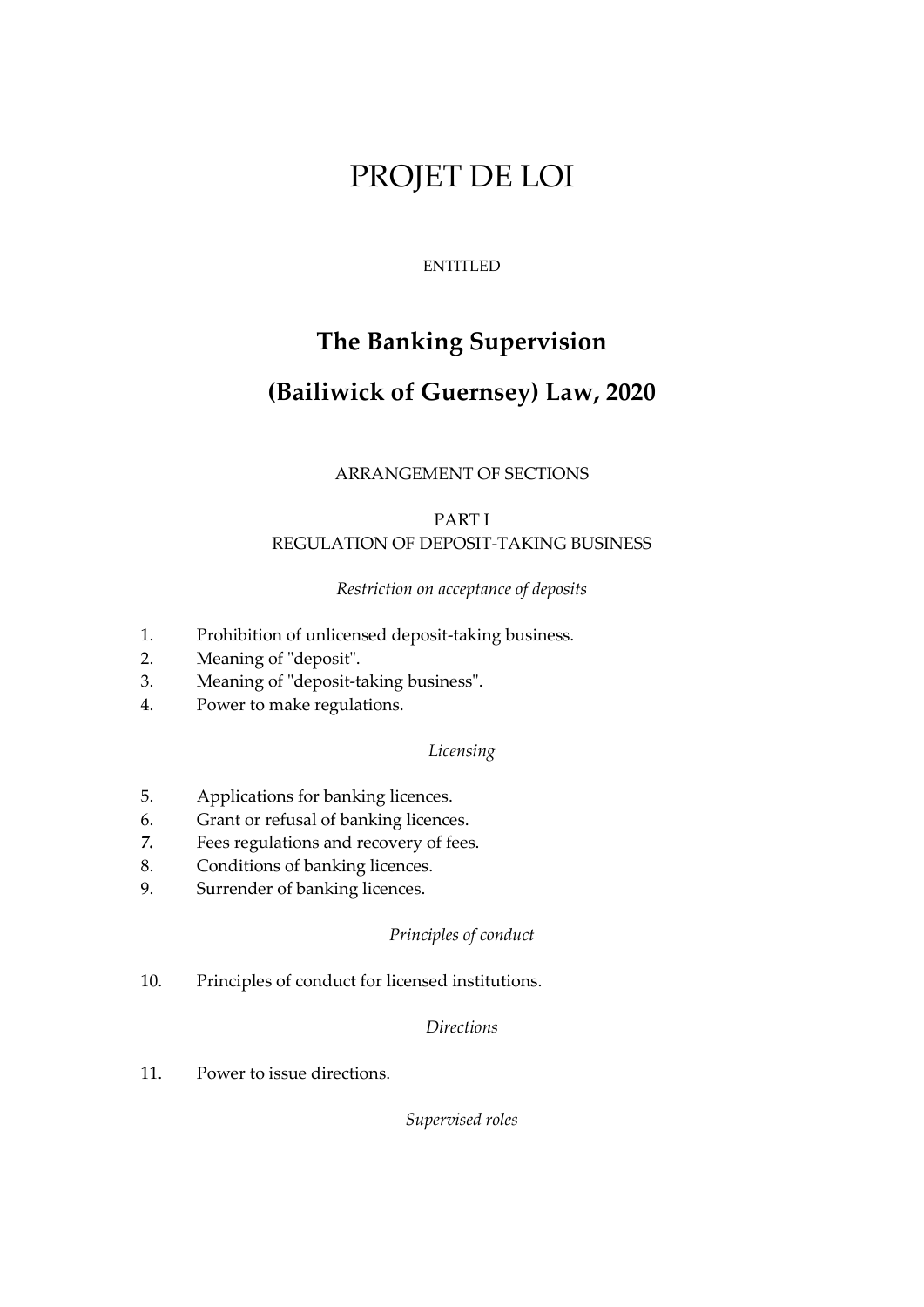12. Supervised roles.

## *Information as to institutions*

13. List of, and information as to, licensed institutions.

#### *Notification of holding of approved and vetted supervised roles, etc*

- 14. Notification of and objection to holders of approved supervised roles.
- 15. Notification of and objection to holders of vetted supervised roles.
- 16. Notification of change of holder of supervised role.
- 17. Notification of acquisition of additional voting power or reduction of voting power.

#### PART II

## APPEALS, OBTAINING OF DOCUMENTS, ACCOUNTS AND OTHER SUPERVISORY REQUIREMENTS

## *Representations, notice of decisions and appeals*

- 18. Representations concerning proposed decisions of Commission.
- 19. Notice of decisions of Commission.
- 20. Disclosure of reasons for decisions of Commission.
- 21. Appeals to Royal Court against decisions of Commission.
- 22. Appeals from Royal Court to Court of Appeal.
- 23. Restriction on successive challenges.

#### *Invitations to make deposits*

- 24. Control of advertising.
- 25. Unsolicited calls.

#### *Notification of certain matters*

26. Reports of large exposures.

## *Powers to obtain information and skilled persons, etc*

- 27. Persons to whom section 28 applies.
- 28. Power to require information and production of documents.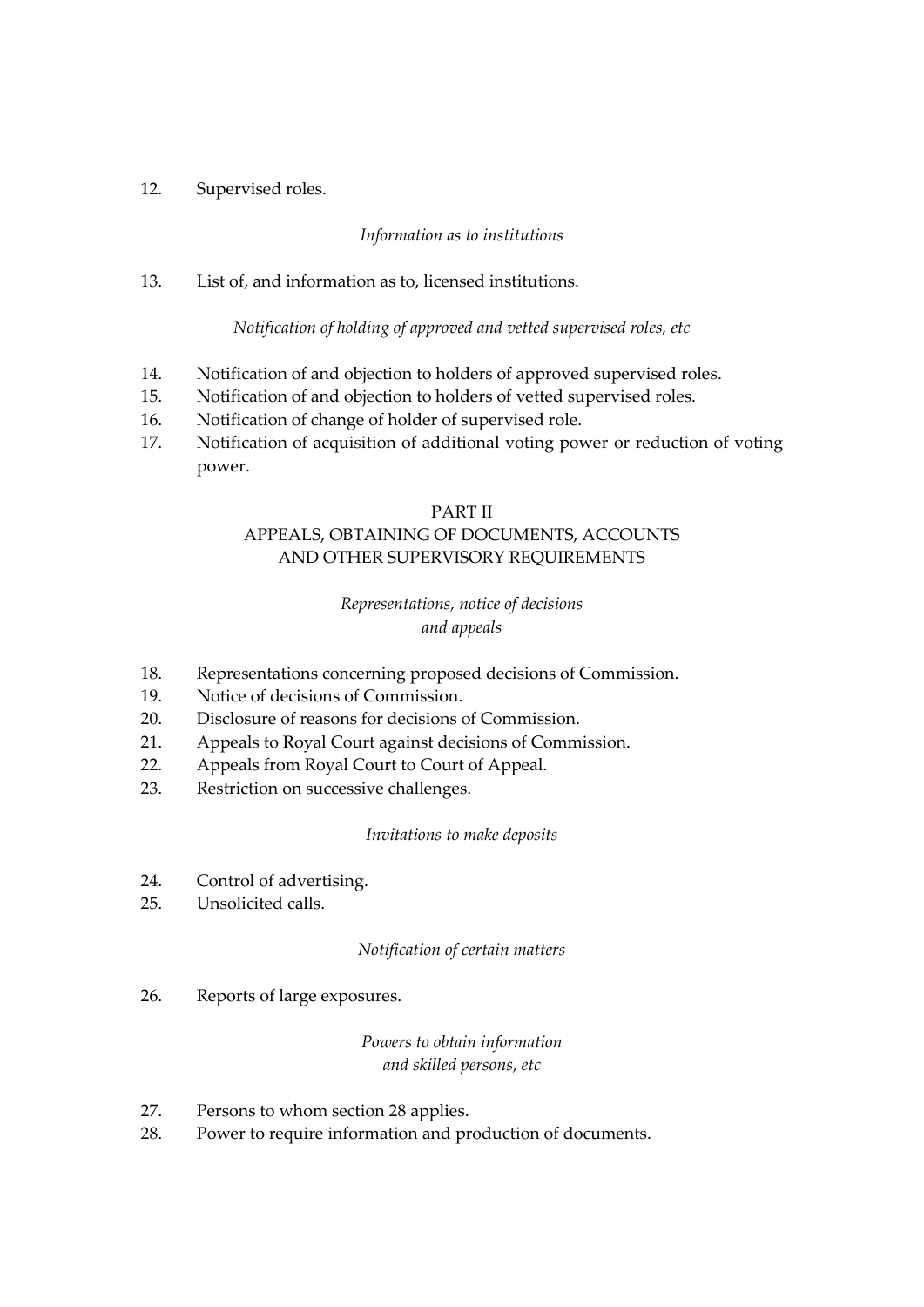- 29. Appointment of skilled persons.
- 30. Falsification, etc, of documents during investigation.
- 31. Retention of documents.

#### *Accounts and auditors*

- 32. Audited accounts to be available for inspection.
- 33. Rules as to accounts, etc.
- 34. Notification in respect of auditors.
- 35. Communications by auditors, etc, to Commission.
- 36. Power to request meetings with auditors, actuaries, etc.

## *Making of rules, codes and guidance*

- 37. Rules of the Commission.
- 38. Particular matters that may be covered by rules.
- 39. Rules as to annual return.
- 40. Rules as to annual review.
- 41. Codes of practice and guidance.

## *General requirements for licensed institutions*

- 42. Minimum capital requirement for licensed institutions.
- 43. System of notification to Commission and related matters.

## PART III

## DISCLOSURE OF INFORMATION

- 44. Restrictions on disclosure of information.
- 45. Cases where disclosure is permitted.
- 46. Information supplied to Commission by relevant supervisory authority.
- 47. Royal Court to take Commission's undertakings into account.

#### PART IV COMPENSATION SCHEMES

48. Power to establish compensation scheme.

## PART V

## OFFENCES AND PENALTIES

- 49. Penalties.
- 50. Criminal liability of directors, etc.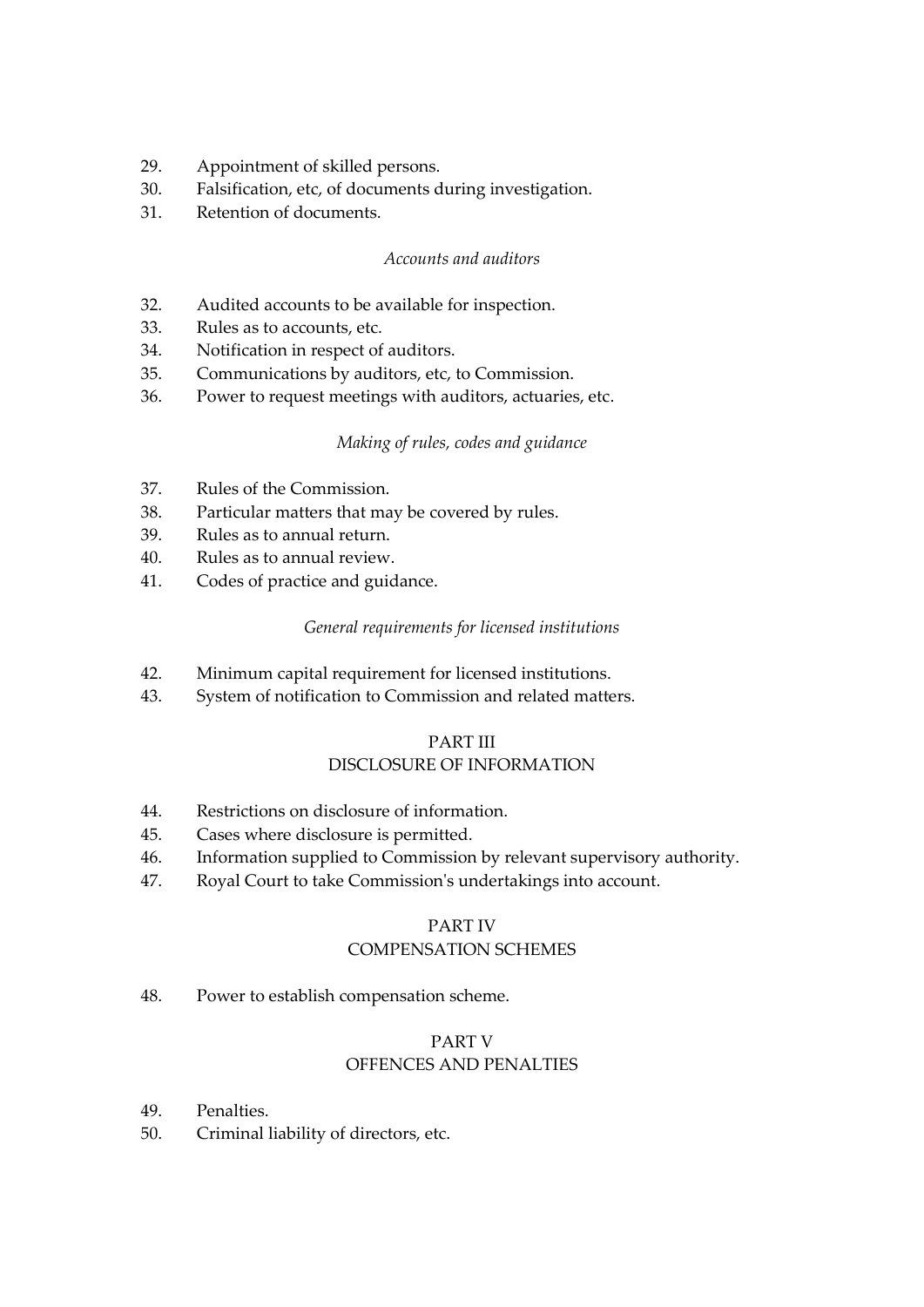- 51. Criminal proceedings against unincorporated bodies.
- 52. Defence of due diligence.
- 53. Jurisdiction.

#### PART VI

## GENERAL PROVISIONS

#### *Miscellaneous*

- 54. Commission to have regard to guidance, etc, under FSC Law and other matters.
- 55. Verification of information and execution of documents.
- 56. Service of notices and documents.
- 57. Documents to be submitted in electronic form and by electronic means.
- 58. Evidence.

#### *Liability of States, Commission, etc*

59. Exclusion of liability.

#### *Ordinances, regulations and rules, etc*

- 60. Ordinances, regulations, rules, codes and guidance, etc general.
- 61. Regulations: consultation with Committees and Commission and laying before the States.
- 62. Publication of regulations, rules, codes and guidance, etc.
- 63. Making and effect of contravention of rules.
- 64. Regulations and rules are statutory instruments.
- 65. Power to adapt rules, codes and guidance, etc, under this Law.

*Interpretation, repeals, commencement, etc*

- 66. Interpretation.
- 67. Repeals.
- 68. Savings and transitional provisions.
- 69. Citation.
- 70. Commencement.

| <b>SCHEDULE 1:</b> | Exempted Persons.               |
|--------------------|---------------------------------|
| <b>SCHEDULE 2:</b> | Minimum criteria for licensing. |

SCHEDULE 3: Meaning of "holding company" and "subsidiary company".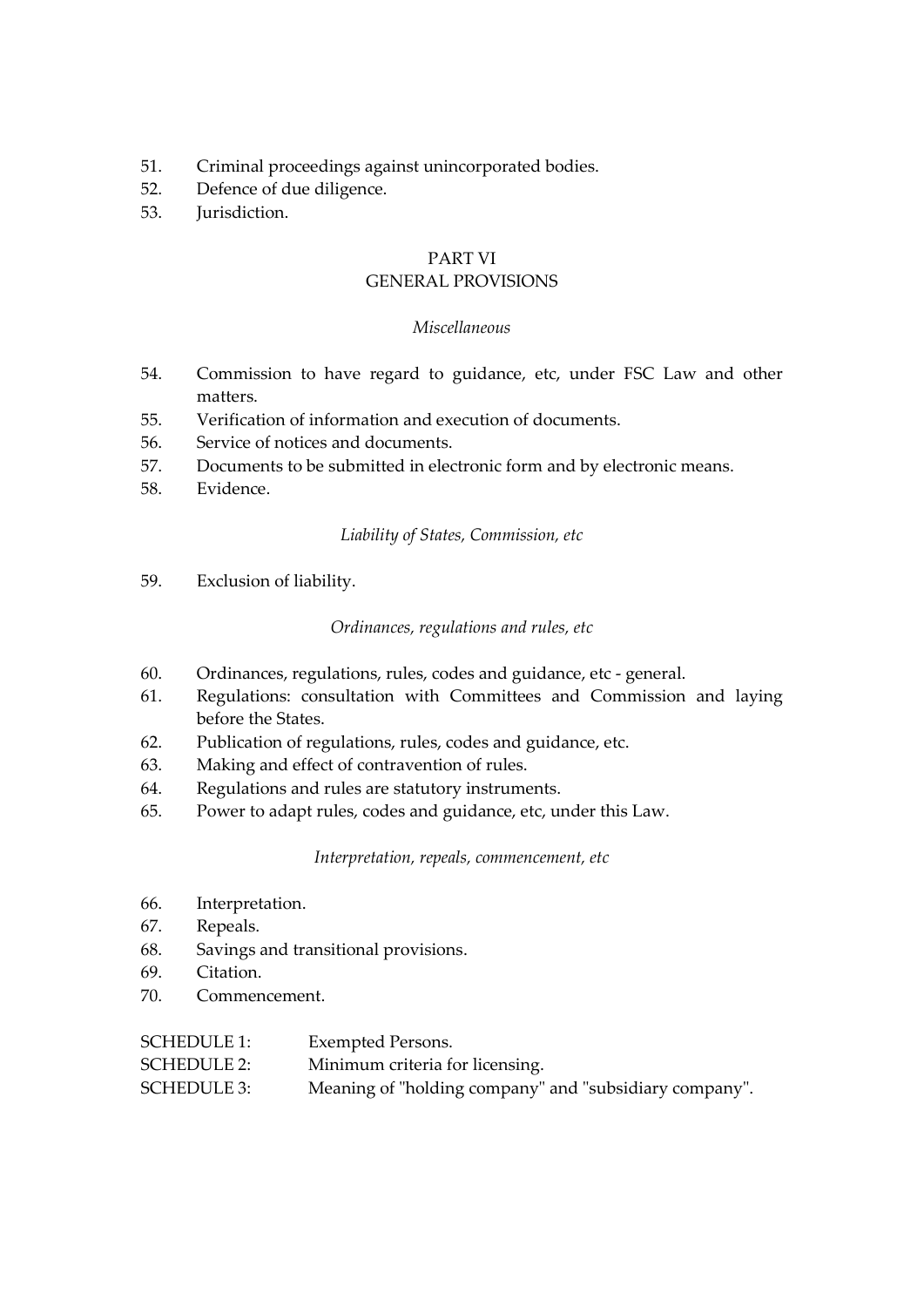## PROJET DE LOI

#### ENTITLED

# **The Banking Supervision (Bailiwick of Guernsey) Law, 2020**

**THE STATES,** in pursuance of their Resolutions of the 30th October, 2015**<sup>a</sup>** and the 27<sup>th</sup> November, 2015<sup>b</sup>, have approved the following provisions which, subject to the Sanction of Her Most Excellent Majesty in Council, shall have force of law in the Bailiwick of Guernsey.

#### PART I

## REGULATION OF DEPOSIT-TAKING BUSINESS

*Restriction on acceptance of deposits*

#### **Prohibition of unlicensed deposit-taking business.**

**1.** (1) Subject to the provisions of subsection (2), a person shall not in the Bailiwick accept a deposit in the course of carrying on, whether in the Bailiwick or elsewhere, a deposit-taking business except under the authority of, and in accordance with the conditions of, a licence granted by the Commission under the provisions of section 6 (a **"banking licence"**).

1

**<sup>a</sup>** Article V of Billet d'État No. XVIII of 2015.

**<sup>b</sup>** Article VIII of Billet d'État No. XX of 2015.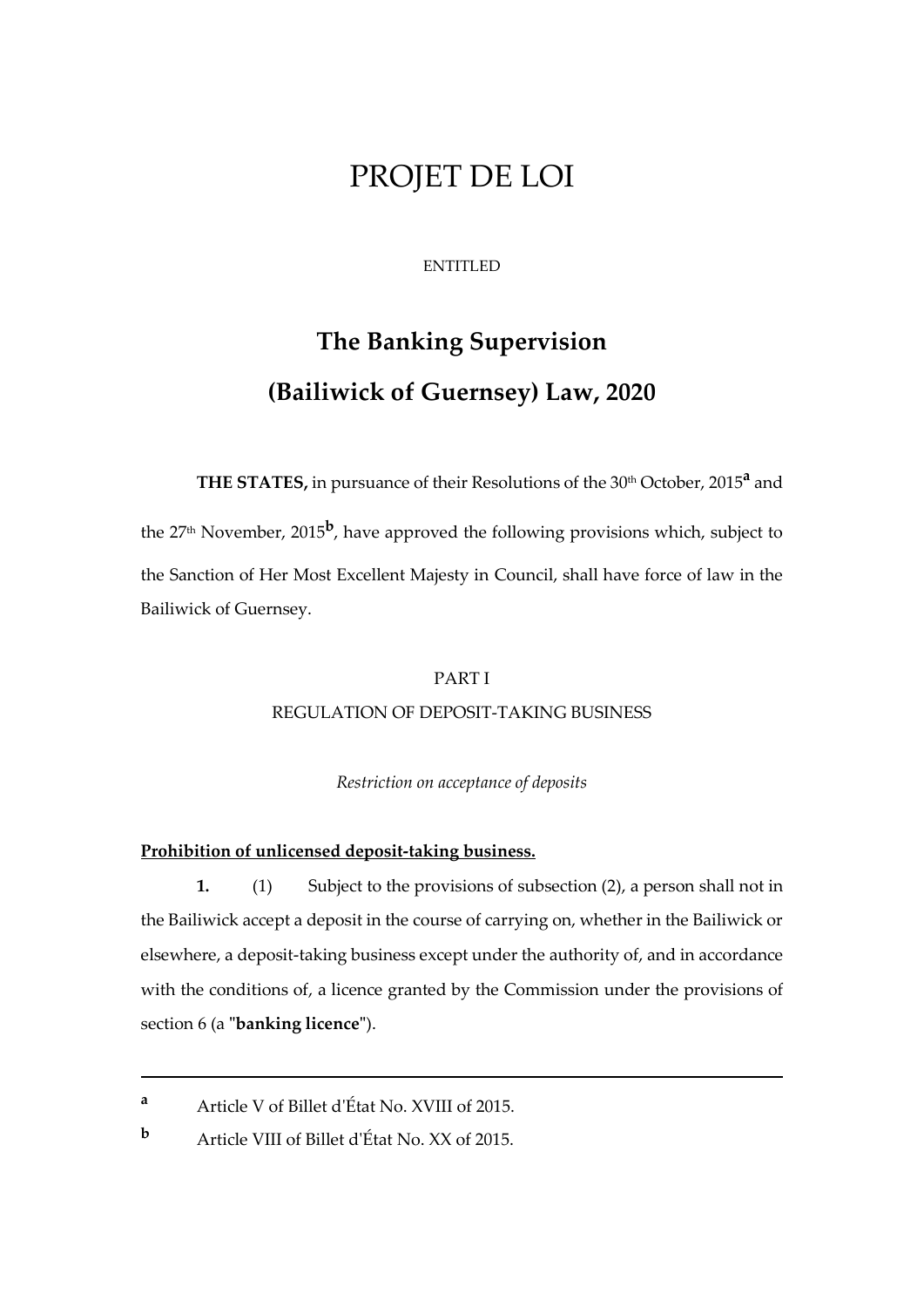- (2) This section does not apply in relation to
	- (a) a person specified in Schedule 1 (provided that the exemption of a person so specified is subject to any restriction specified in Schedule 1 in relation to that person), or
	- (b) a transaction of a class or description specified for the purposes of this subsection by regulations of the States of Guernsey Policy and Resources Committee ("**the Committee)**.
- (3) The Committee may by regulation amend Schedule 1
	- (a) by adding any person to it or removing any person from it, or
	- (b) by removing, relaxing or extending any restriction set out in it or by imposing any new restriction.

(4) Regulations under subsection (2) or (3) may prescribe transactions by reference to any factor appearing to the Committee to be appropriate and, without limitation, by reference to all or any of the following –

- (a) the amount of the deposit in question,
- (b) the total liability of the person accepting the deposit to depositors or other creditors,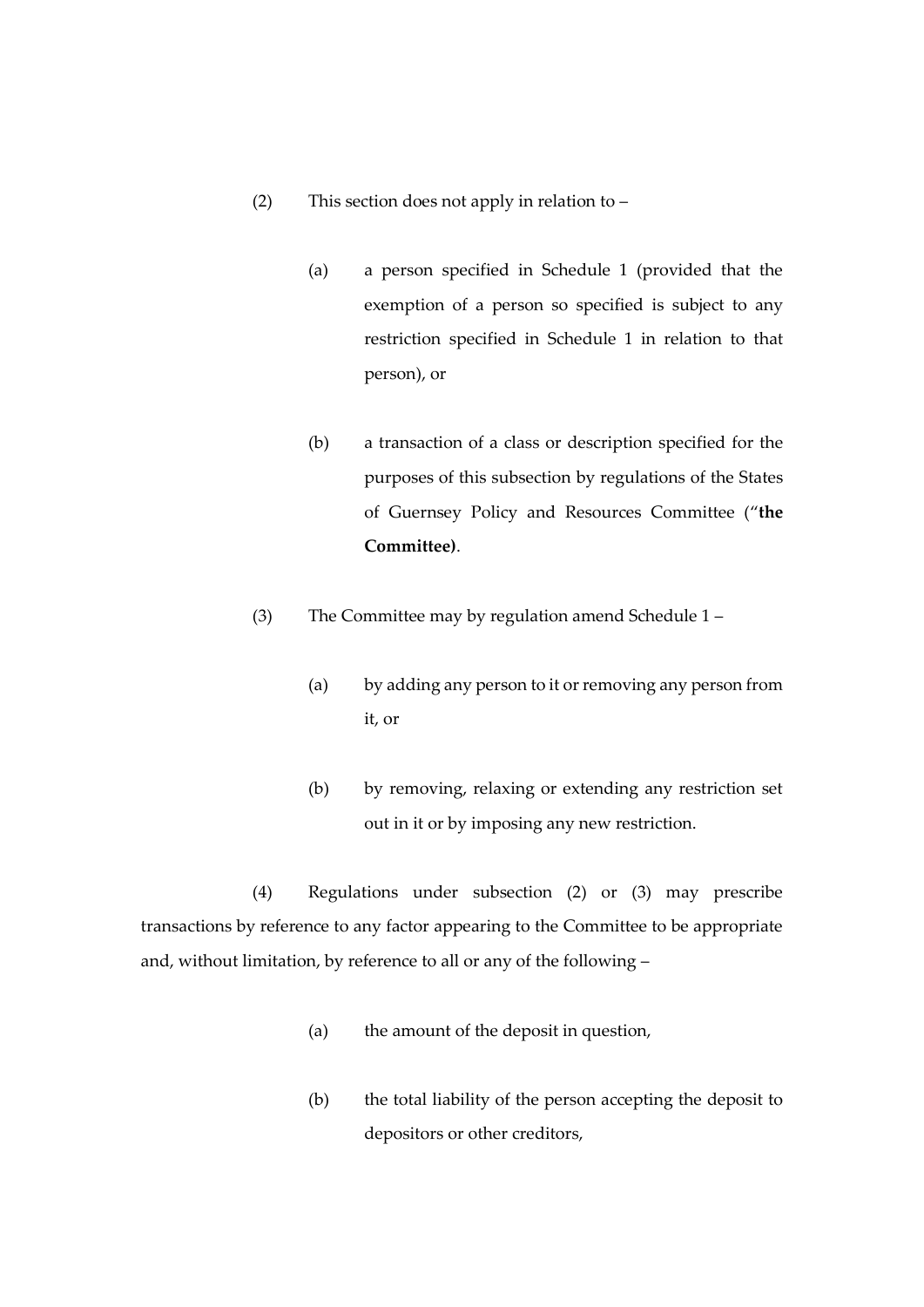- (c) the circumstances in which or the purpose for which the deposit is made,
- (d) the identity of the person by whom the deposit is made or accepted, including that person's membership of a class whose membership is determined otherwise than by the Commission,
- (e) the number of, or the amount involved in, transactions of a particular class or description carried out by the person accepting the deposits or the frequency with which that person carries out transactions of any particular class or description.

(5) Regulations under subsection (2) or (3) may provide that any exemption is subject to such conditions or requirements as may be specified in the regulations.

(6) Where circumstances change such that an exemption under this section in respect of –

- (a) a person, or
- (b) a business or transaction carried out by a person,

is no longer applicable, it is the duty of that person, within a period of 14 days immediately following the day on which that person becomes aware of the change, to give notice in writing to the Commission of the change of circumstances.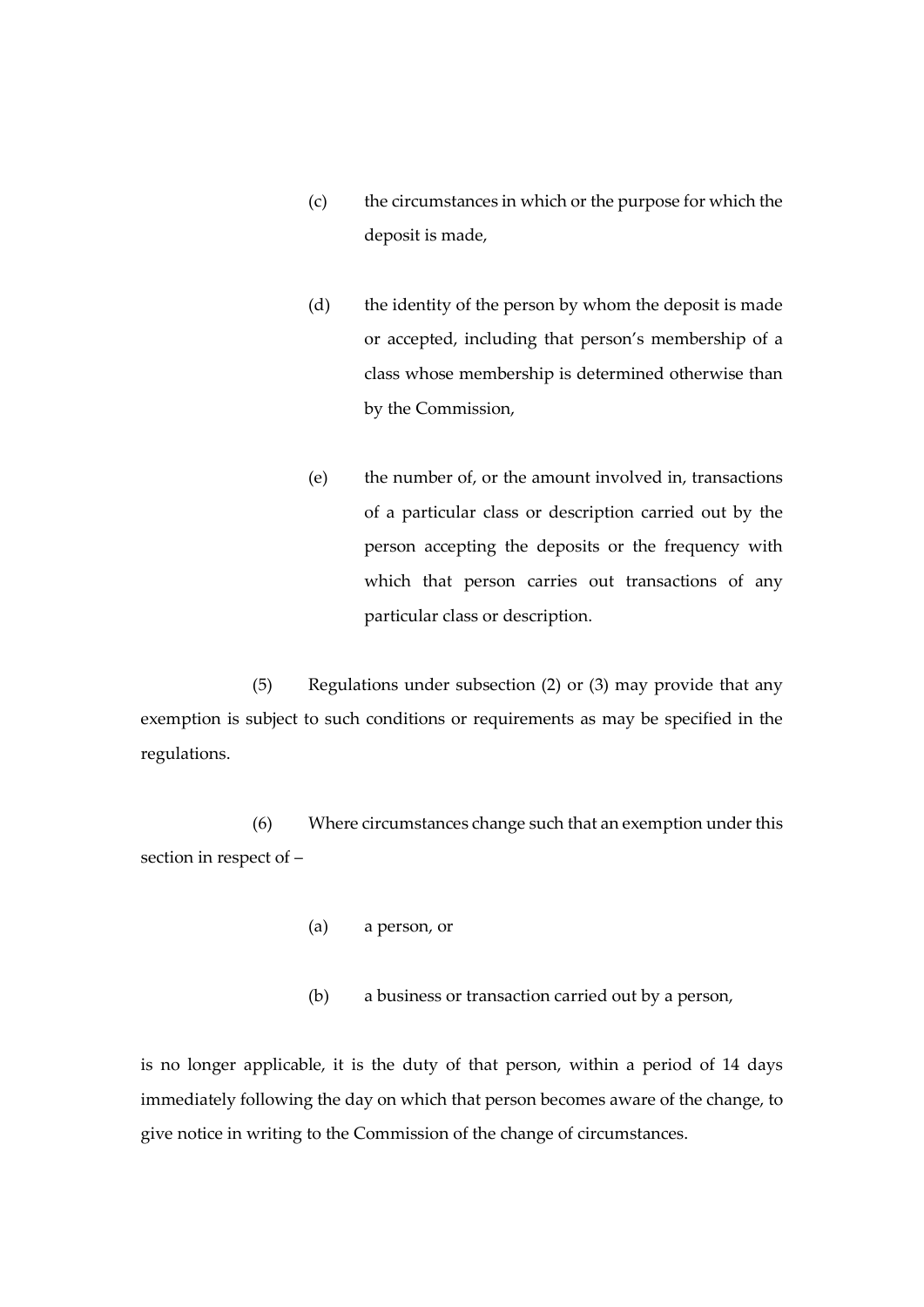(7) A person who contravenes any provision of this section is guilty of an offence.

(8) The fact that a deposit is accepted in contravention of the provisions of this section does not affect any civil liability arising in respect of the deposit or the money deposited.

#### **Meaning of "deposit".**

**2.** (1) Subject to the provisions of this section and of any regulations under section 4, **"deposit"** means, for the purposes of this Law, unless the contrary intention appears, a sum of money paid on terms –

- (a) under which it will be repaid, with or without interest or a premium, either on demand or at a time or in circumstances agreed by or on behalf of the person making the payment and the person receiving it, and
- (b) which are not referable to the provision of property or services or the giving of security,

and references in the provisions of this Law to depositors, to money deposited and to the making of a deposit shall be construed accordingly.

(2) For the purposes of subsection  $(1)(b)$ , money is paid on terms which are referable to the provision of property or services or the giving of security if, and only if –

(a) it is paid by way of advance or part payment under a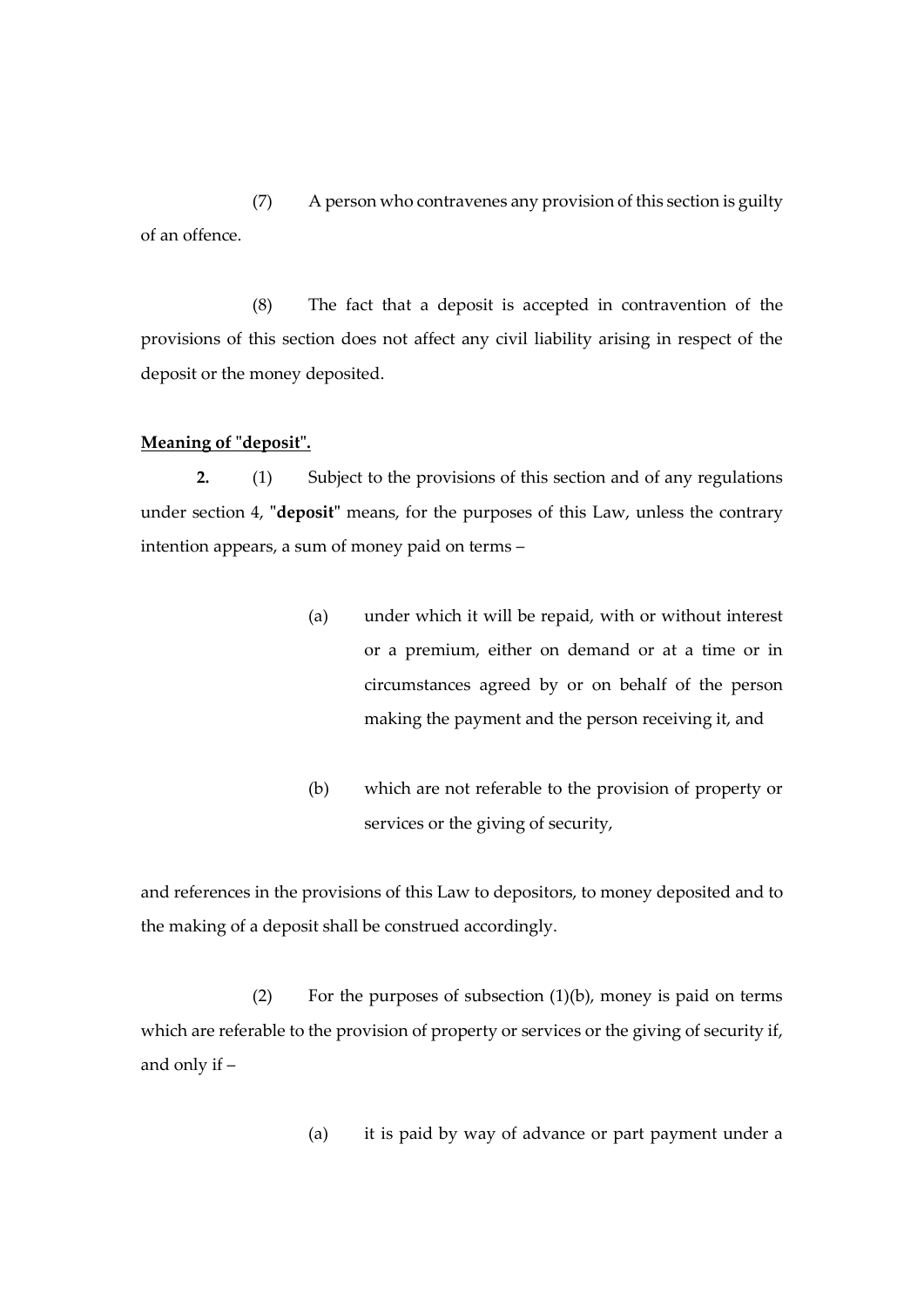contract for the sale, hire or other provision of property or services and is repayable only in the event of the property or services not in fact being sold, hired or otherwise provided,

- (b) it is paid by way of security for the performance of a contract or by way of security in respect of loss which may result from the non-performance of a contract, or
- (c) without prejudice to paragraph (b), it is paid by way of security for the delivery up or return of any property, whether in a particular state of repair of otherwise.

(3) Except to the extent that any provision of this Law specifically provides otherwise, in this Law **"deposit"** does not include a sum paid –

- (a) by a licensed institution,
- (b) by a person specified in Schedule 1,
- (c) by any other person in the course of carrying on a business consisting wholly or mainly of lending money,
- (d) by one company to another at a time when one is a subsidiary of the other, both are subsidiaries of another company or the same individual is a shareholder controller of both,
- (e) by a person who, at the time of payment, is a close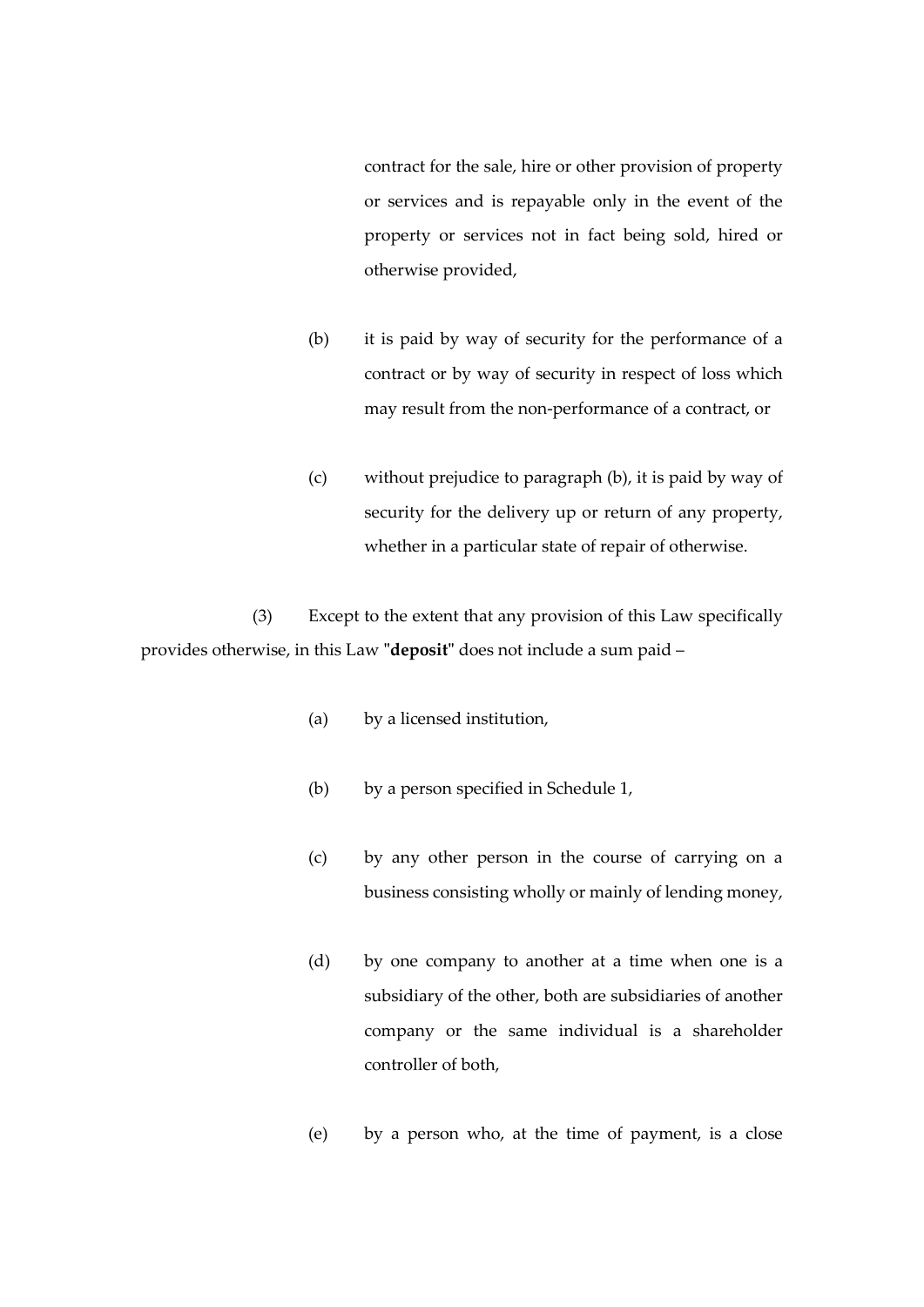relative of the person receiving it or who is, or is a close relative of, the holder of an approved supervised role or vetted supervised role in respect of that person.

(4) Subsection (3)(e) has effect in its application to a sum paid by a partnership (other than a limited partnership with legal personality) as if for the reference to the person paying the sum there were substituted a reference to each of the partners.

#### **Meaning of "deposit-taking business".**

**3.** (1) Subject to the provisions of this section and of any regulations under section 4, a business is a "**deposit-taking business**" for the purposes of this Law  $if -$ 

- (a) in the course of the business money received by way of deposit is lent to others, or
- (b) any other activity of the business is financed to any material extent out of the capital of or the interest on money received by way of deposit.

(2) A business is not a deposit-taking business for the purposes of this Law if in the normal course of the business –

- (a) the persons carrying on the business do not hold themselves out as accepting deposits on a day to day basis, and
- (b) any deposits which are accepted are accepted only on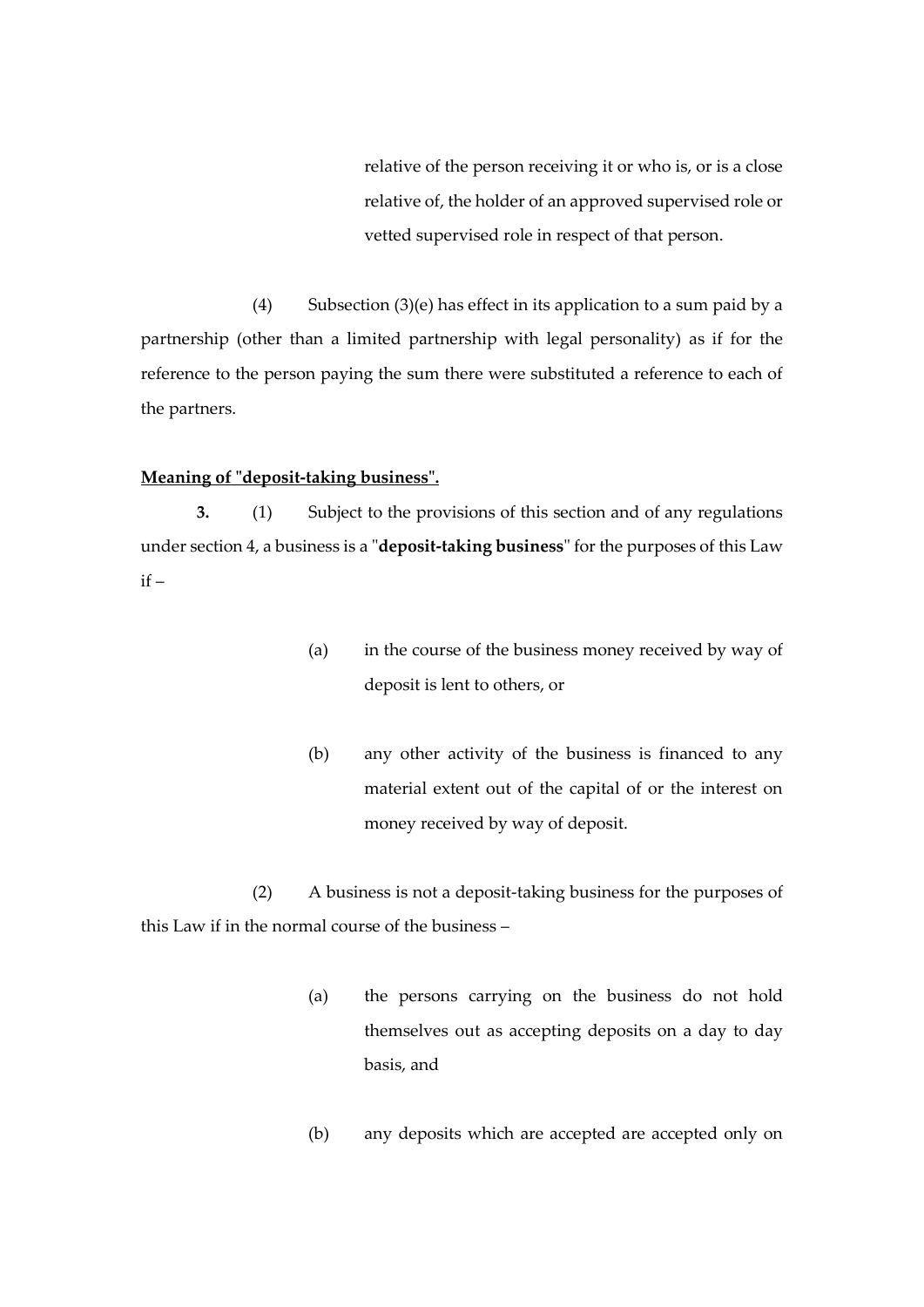particular occasions, whether or not involving the issue of debentures or other securities.

(3) For the purposes of subsection (1), all the activities which a person carries on by way of business shall be regarded as a single business carried on by that person.

(4) In determining for the purposes of subsection (2)(b) whether deposits are accepted only on particular occasions, regard shall be had to the frequency of those occasions and to any characteristics distinguishing them from each other.

- (5) For the purposes of subsection (2) there shall be disregarded
	- (a) any deposit in respect of the acceptance of which the person in question is exempt from the prohibition in section 1(1), and
	- (b) any money received by way of deposit which is not used in the manner described in subsection (1).

## **Power to make regulations.**

- **4.** (1) The Committee may make regulations
	- (a) concerning deposit-taking business,
	- (b) amending the meaning of "deposit", "depositor" and "deposit-taking business" for the purposes of all or any of the provisions of this Law.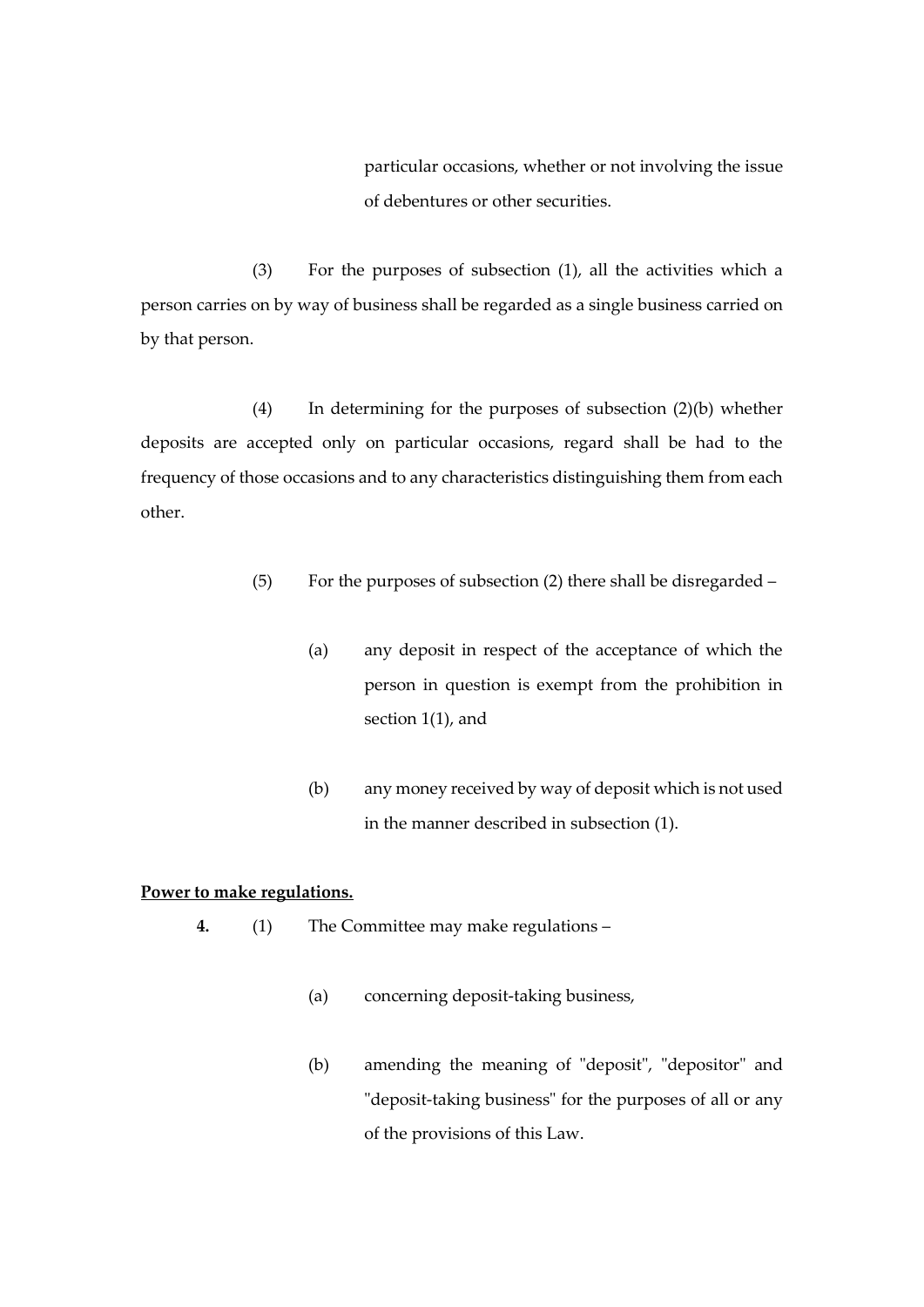(2) Without prejudice to the generality of subsection (1)(b), regulations thereunder amending the meaning of "deposit", "depositor" or "deposittaking business" may provide for the taking into account, as the activities of a company, of the activities of any person connected with the company in such manner as may be specified in the regulations.

#### *Licensing*

#### **Applications for banking licences.**

**5.** (1) A person wishing to obtain a banking licence shall apply in that behalf to the Commission.

(2) The application shall also state in or from within which, if any, of the islands of the Bailiwick the applicant proposes to carry on deposit-taking business.

(3) An application for a banking licence shall be made in such form and manner as the Commission may require and shall be accompanied by –

- (a) a statement of
	- (i) the nature and scale of the proposed deposittaking business,
	- (ii) the applicant's plans for the future development of that business, and
	- (iii) particulars of the applicant's arrangements for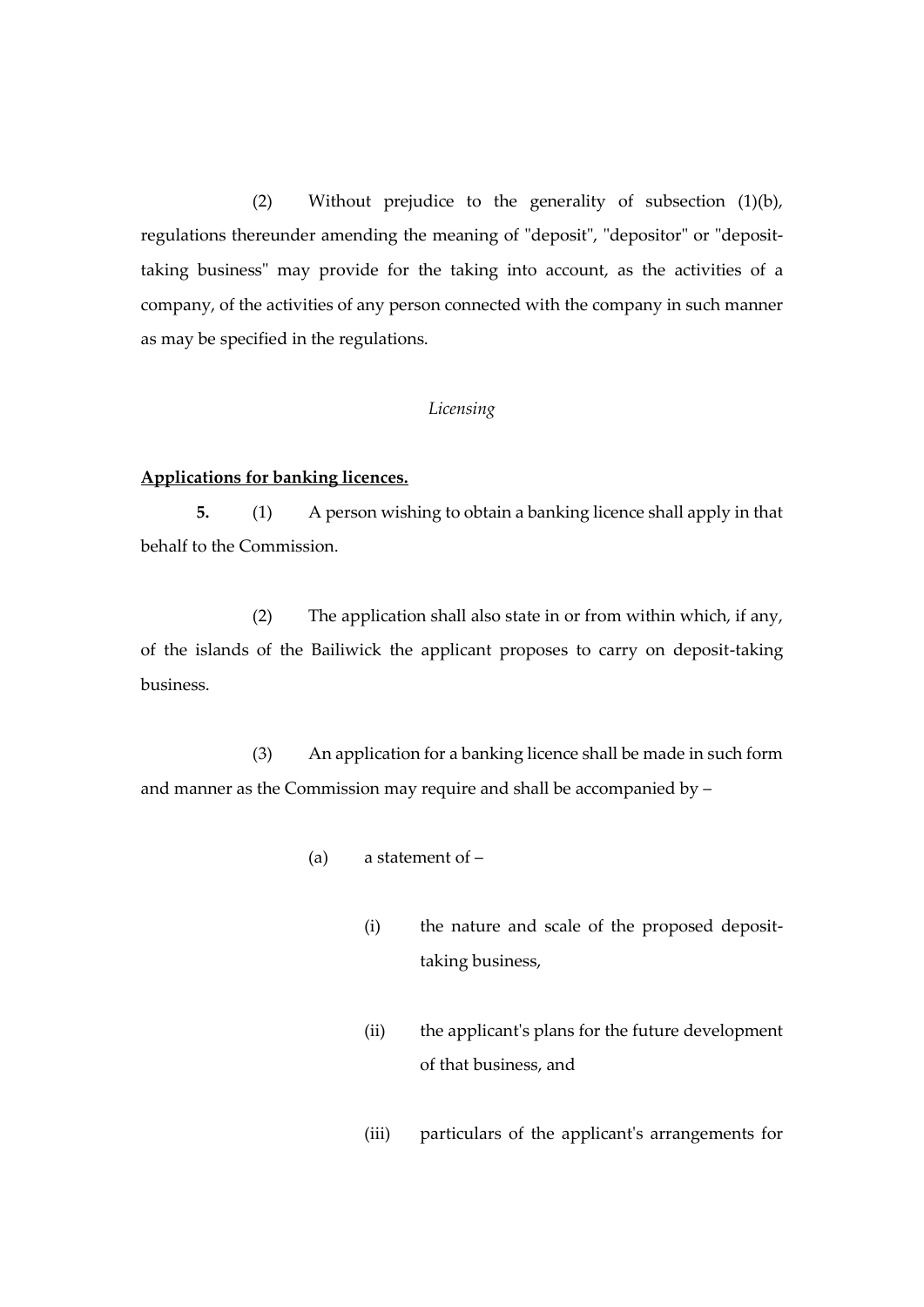the management of that business,

- (b) such other information or documents as the Commission may reasonably require for the purpose of determining the application, and
- (c) the appropriate fee prescribed by regulations under section 7,

provided that where the applicant is already the holder of a banking licence the Commission may in its absolute discretion waive the requirements of paragraph (a) and instead require the applicant to provide a statement setting out the extent to which any information, statement or other document provided by the applicant in connection with a previous application has changed.

(4) Upon receipt of an application for a banking licence and at any time thereafter the Commission may by notice in writing require the applicant or any person who is or is to be the holder of a supervised role in respect of the applicant to provide such additional information, statements or other documents as the Commission may reasonably require for the purpose of determining the application.

(5) Any information, statement or other document to be provided to the Commission under this section shall be in such form as the Commission may require; and the Commission may by notice in writing require the applicant or any person mentioned in subsection (4) –

> (a) to provide a report, in such form as may be specified in the notice, by an accountant or other qualified person, in either case nominated or approved by the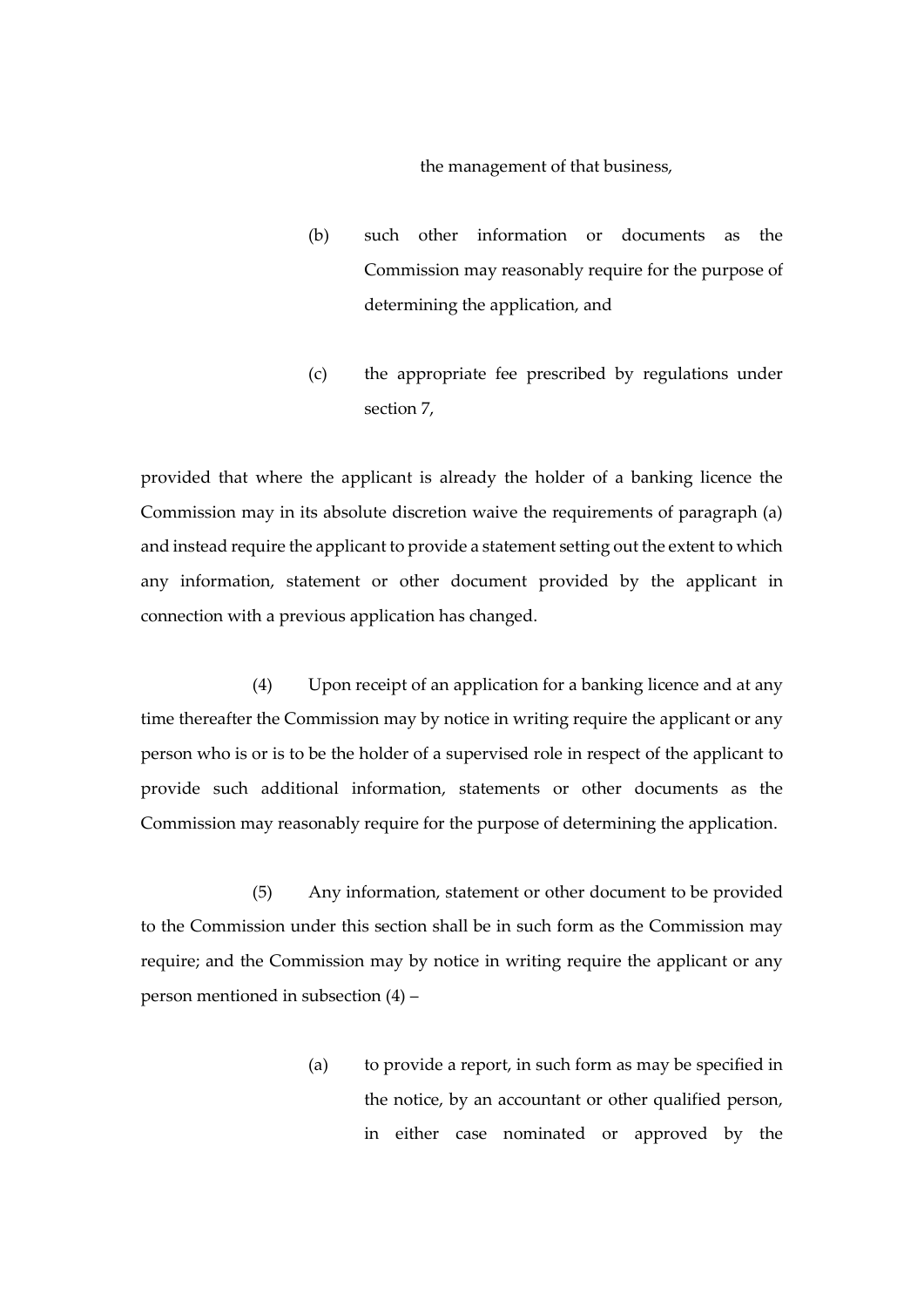Commission, on such aspects of that information, statement or other document as the Commission may specify,

(b) to attend at such time and place as may be specified in the notice in order to give an explanation of and to answer questions relating to any such information, statement, document or report or anything in them.

(6) The Commission's requirements under subsections (3), (4) and (5) may differ as between different applications.

(7) An application may be withdrawn by notice in writing to the Commission at any time before it is determined.

(8) An application is deemed to be withdrawn if -

- (a) the applicant has failed for
	- (i) a period of three months, or
	- (ii) such longer period as the Commission may have specified by notice in writing to the applicant,

to provide any information, statement or other document required by the Commission for the purpose of determining the application,

(b) the Commission has, whether before or after the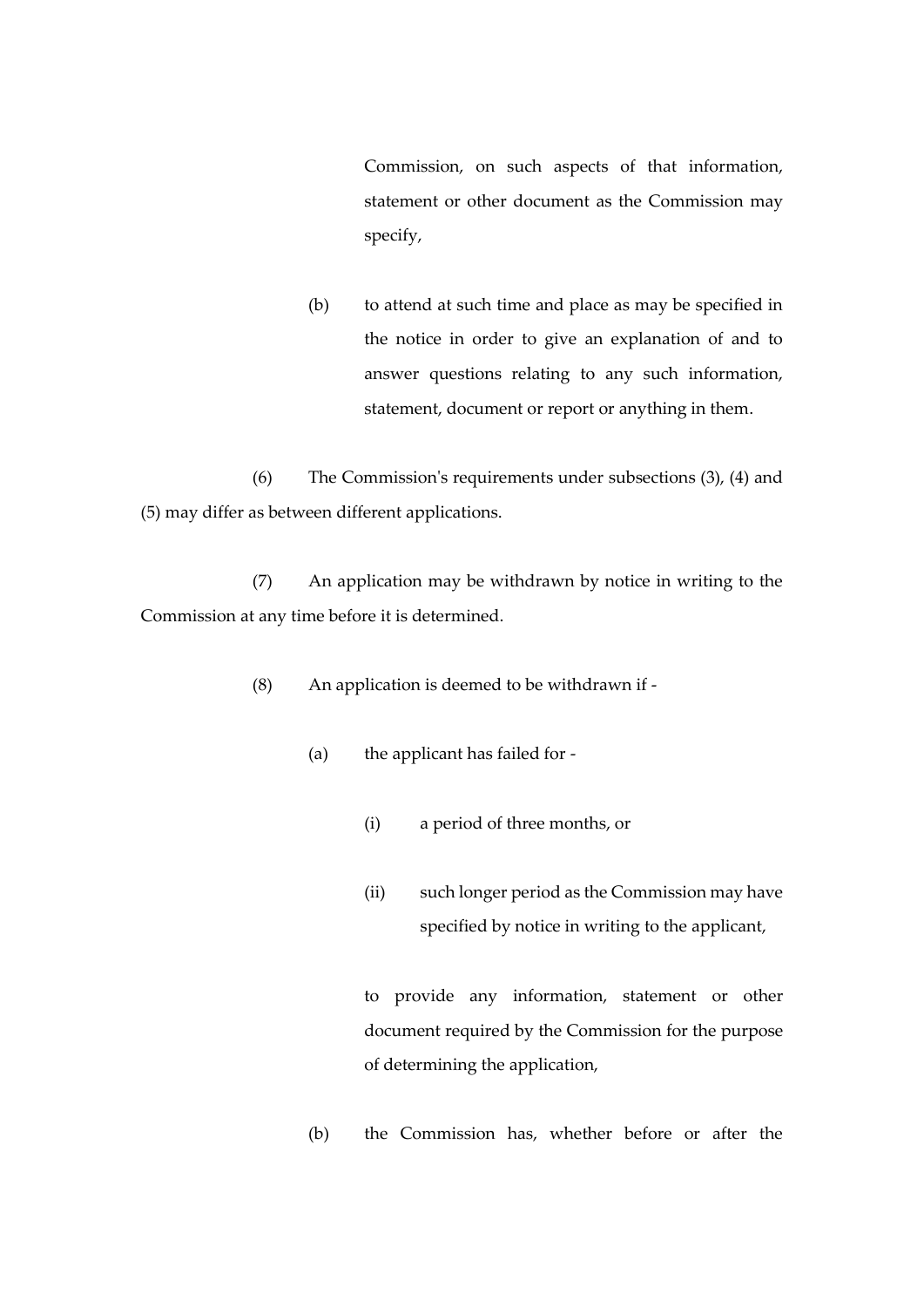expiration of the period specified in paragraph (a), given written notice to the applicant that a failure to provide any information, statement or other document described in that paragraph will result in its application being deemed to be withdrawn under this subsection,

- (c) a period of 14 days has expired following the giving of that notice, and
- (d) on the date of expiration of the periods specified in paragraphs (a) and (c) (whichever date is later) -
	- (i) that notice has not been withdrawn by the Commission, and
	- (ii) the information, statement or other document in question has not been provided.

(9) Before deciding whether or not to grant a banking licence the Commission shall, if the application contains a statement under subsection (2) to the effect that the applicant proposes to carry on a deposit-taking business in or from within Alderney or Sark, consult the Policy and Finance Committee of the States of Alderney or, as the case may be, the Policy and Finance Committee of the Chief Pleas of Sark.

(10) If at any time a licensed institution proposes to carry on a deposit-taking business in or from within Alderney or Sark, the Commission shall consult in the manner described in subsection (9).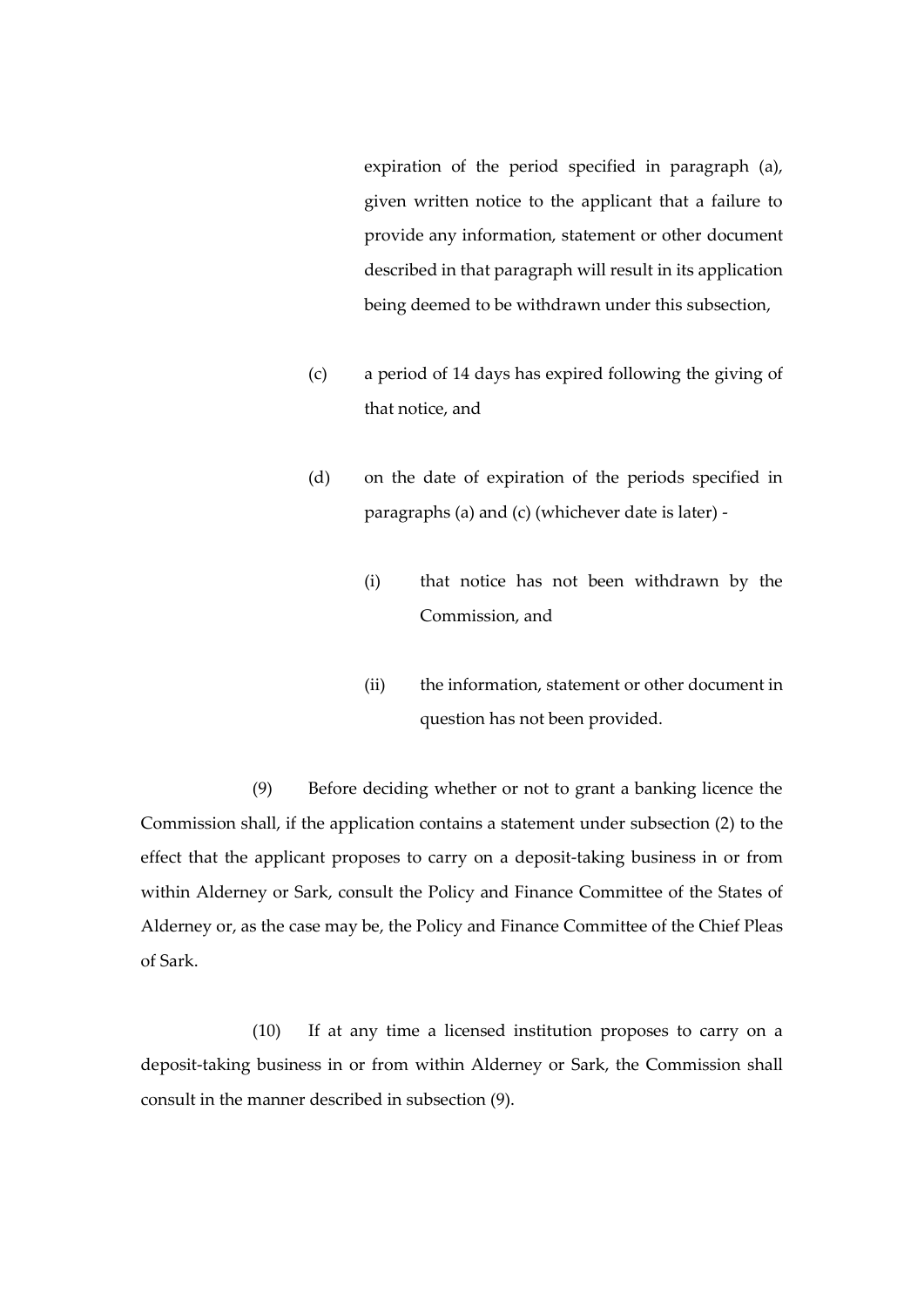#### **Grant or refusal of banking licences.**

**6.** (1) The Commission may, upon receipt of an application for a banking licence -

- (a) subject to the provisions of subsection (2), grant the application and issue a banking licence to the applicant, or
- (b) refuse the application.

(2) Without prejudice to the generality of its powers conferred by subsection (1)(b), the Commission shall not grant an application for a banking licence unless satisfied that the criteria specified in Schedule 2 (the "**minimum criteria for licensing**") are fulfilled -

- (a) in relation to the applicant, and
- (b) in relation to any person who is or is to be the holder of an approved supervised role or vetted supervised role in respect of the applicant.

(3) In considering whether or not to grant an application for a banking licence, and without limitation, the Commission may take into account (so far as relevant) –

> (a) the provisions of any code of practice or guidance issued under section 41 of this Law or section 57 or 120 of the Enforcement Powers Law, and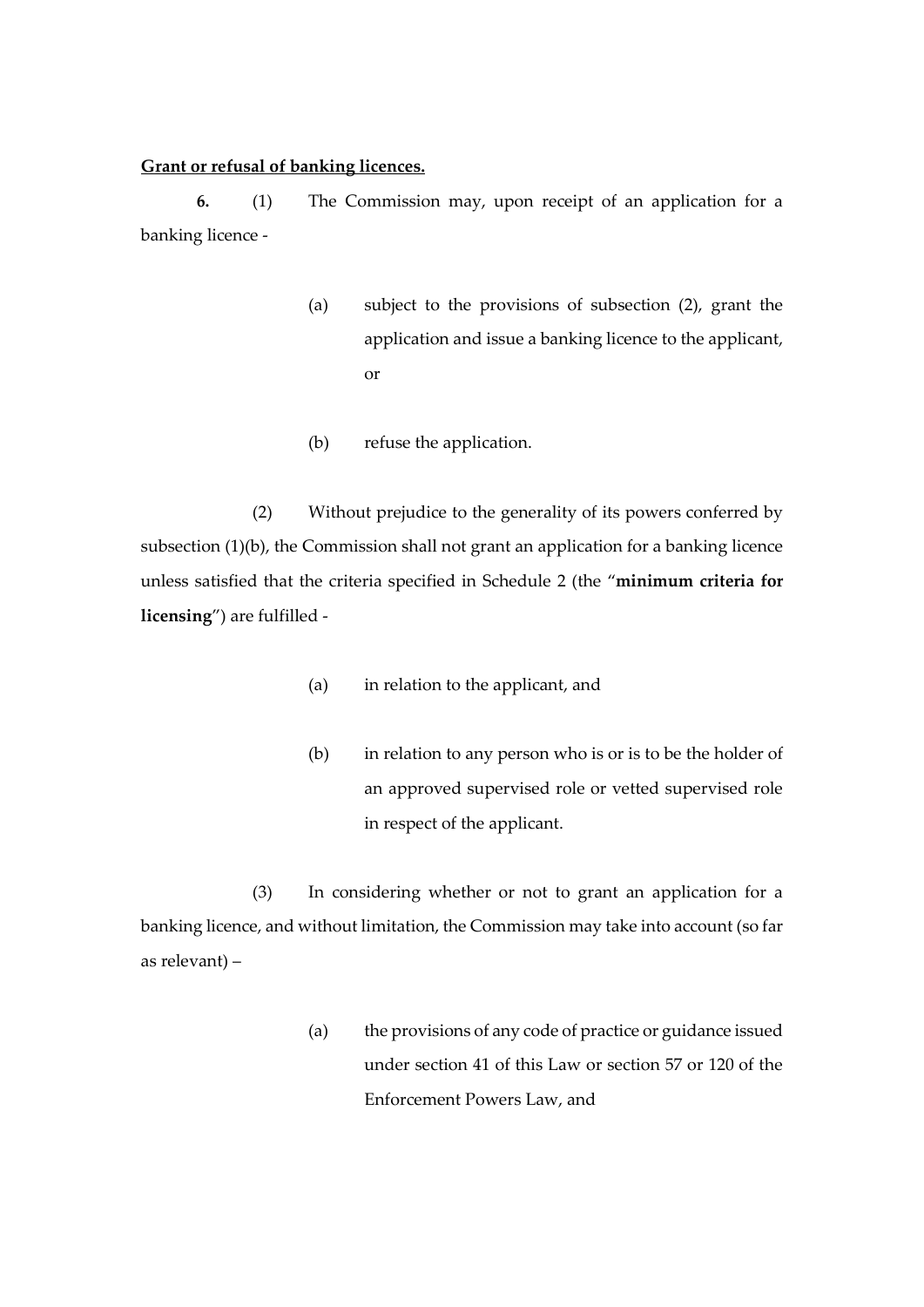- (b) any matter to which it may have regard under the provisions of section 28 or 29 of the Enforcement Powers Law when considering whether or not to suspend or revoke a banking licence.
- (4) A banking licence may only be granted to a company.

(5) The Commission may refuse an application for a banking licence which is not accompanied by the appropriate fee prescribed by regulations under section 7 or which is otherwise not made in accordance with the provisions of this Law.

## **Fees regulations and recovery of fees.**

**7.** (1) The Committee may by regulation prescribe fees to be payable to the Commission in connection with -

- (a) any of the matters specified in subsection (2), and
- (b) such other matters as the Committee may by regulation prescribe for the purposes of this Law.
- (2) The matters referred to in subsection  $(1)(a)$  are -
	- (a) applications for or in respect of, and the grant, renewal or variation of, banking licences,
	- (b) the deposit with or giving to the Commission of any return, accounts, report or other document, information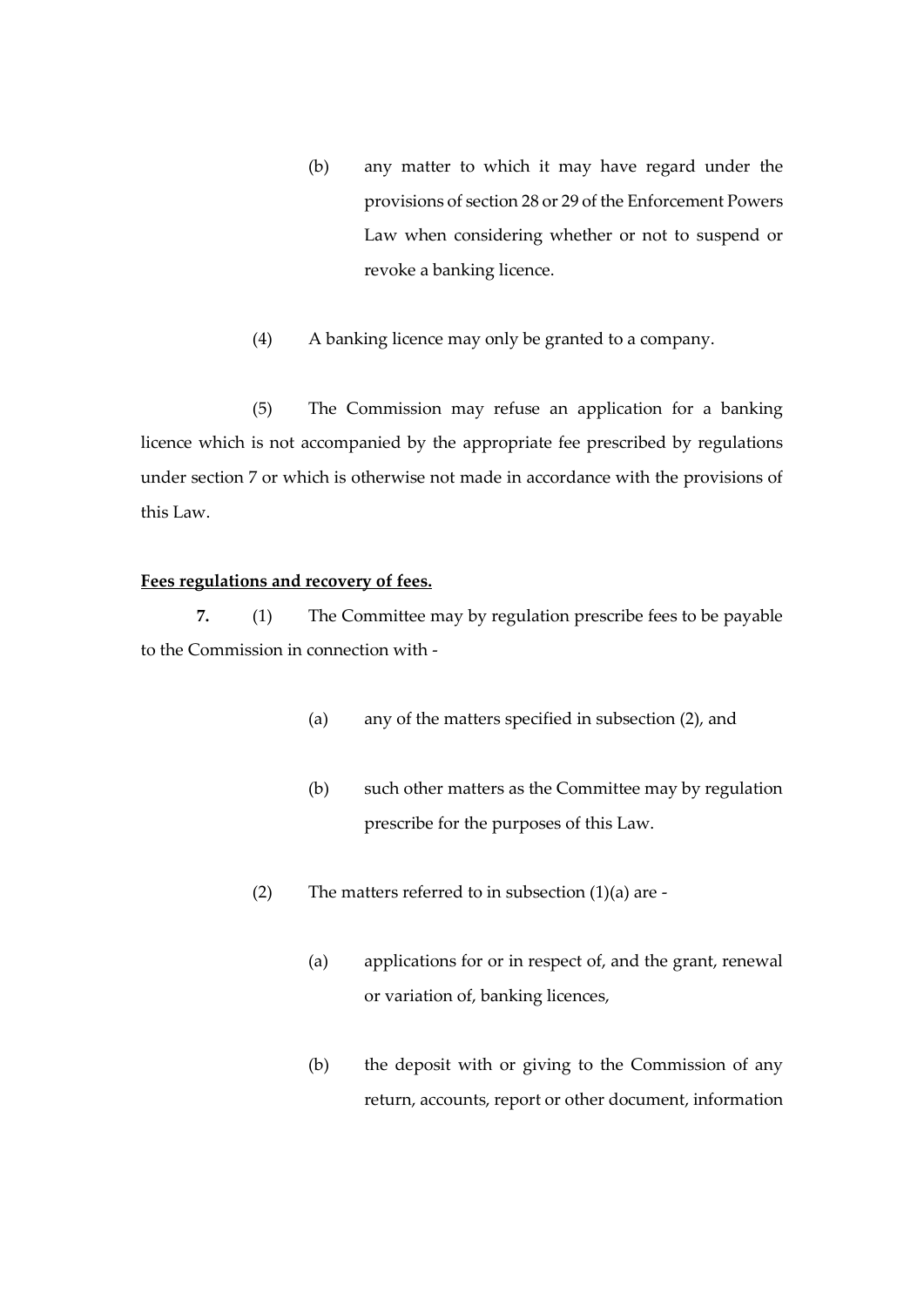or notification under the provisions of or for the purposes of this Law,

- (c) an application, other than one mentioned in paragraph (a), request or notification to the Commission under the provisions of or for the purposes of this Law,
- (d) any other matters in respect of licensed institutions or banking licences.

(3) Regulations under this section may also make such provision as the Committee thinks fit in respect of the charging of interest in the event of default in the due payment of fees, charges, penalties and other amounts required to be paid to the Commission by or under the provisions of this Law.

- (4) Regulations under this section may, without limitation
	- (a) prescribe fees to be payable to the Commission annually or periodically,
	- (b) specify the dates, times, intervals, occasions, circumstances or events on, at, in or within which the payment of fees or interest is to be made,
	- (c) provide for the determination or calculation of any fee or interest -
		- (i) in accordance with or by reference to a scale or other factors prescribed by the regulations, or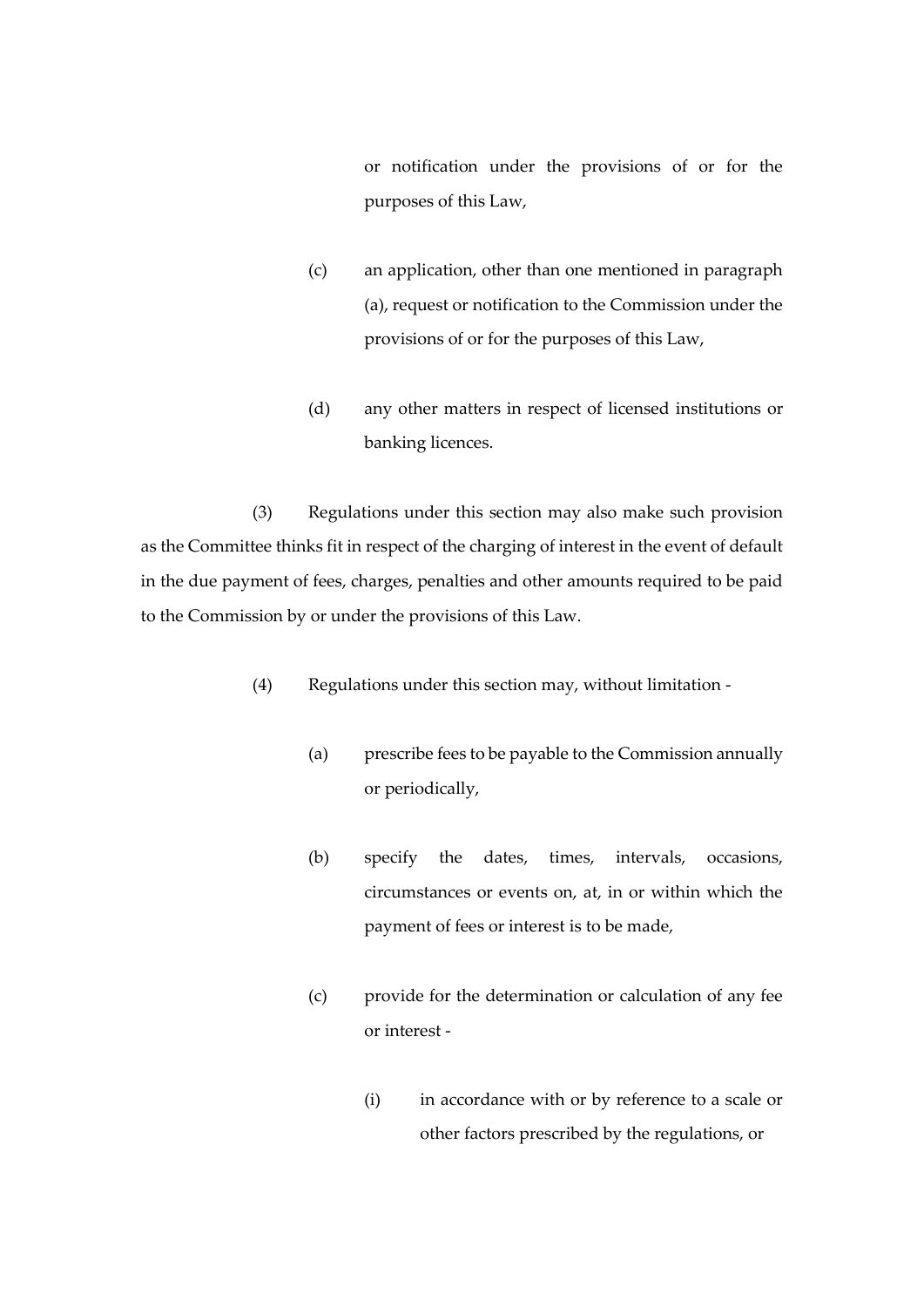- (ii) on such other basis as may be so prescribed,
- (d) make provision for the payment of fees and interest by instalments of such number and amounts and at such times as the regulations may specify or as the Commission may determine, and
- (e) make provision for the variation, on the application of the payer or of the Commission's own motion, of -
	- (i) the amount of any interest, or
	- (ii) the number, amounts and times of the instalments by which any fee or interest is to be paid.
- (5) Fees and interest payable pursuant to regulations under this section -
	- (a) are recoverable from
		- (i) the person making the application, request or deposit concerned or giving the notification or information concerned,
		- (ii) the licensed institution by or in respect of which, or in respect of the banking licence or business of which, the fee or interest is payable, or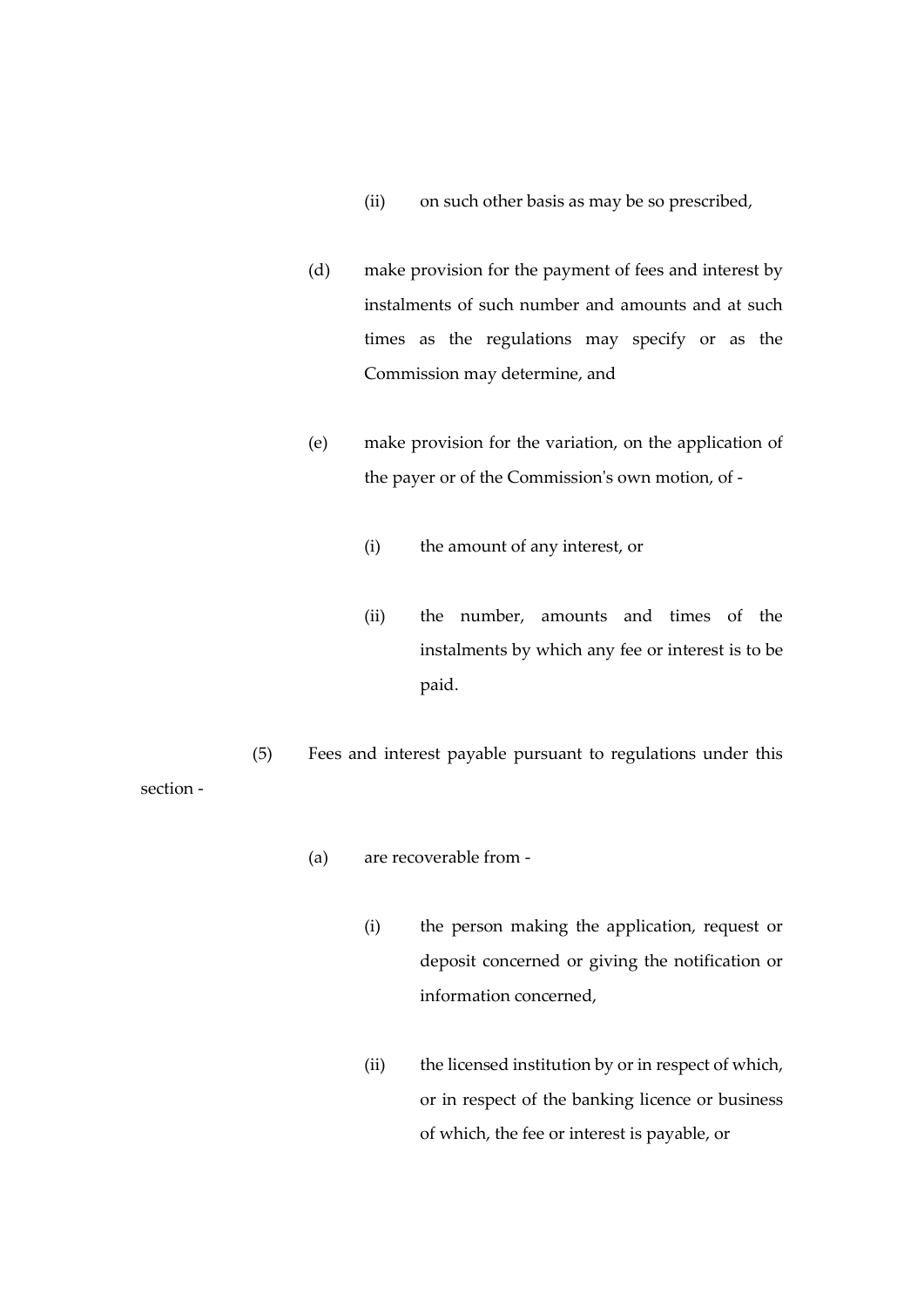(iii) such other person or entity, or class or description of person or entity, as may be specified by the regulations,

as a civil debt due to the Commission,

- (b) may not (except to the extent that express provision to the contrary is made by or under the regulations or otherwise by or under the provisions of this Law) be refunded, remitted, reduced or waived,
- (c) shall, where appropriate, be proportioned in such manner as may be prescribed by the regulations.

(6) Without prejudice to the provisions of section 60(5), regulations under this section may make different provision in respect of -

- (a) different categories, classes or descriptions of banking licence or licensed institution or different categories, classes or descriptions of deposit-taking business, or
- (b) the same categories, classes or descriptions of banking licence or licensed institution or the same category, class or description of deposit-taking business, for different purposes or in respect of different circumstances.

(7) The provisions of this section are in addition to and not in derogation from any other provision of this Law or the provisions of the regulatory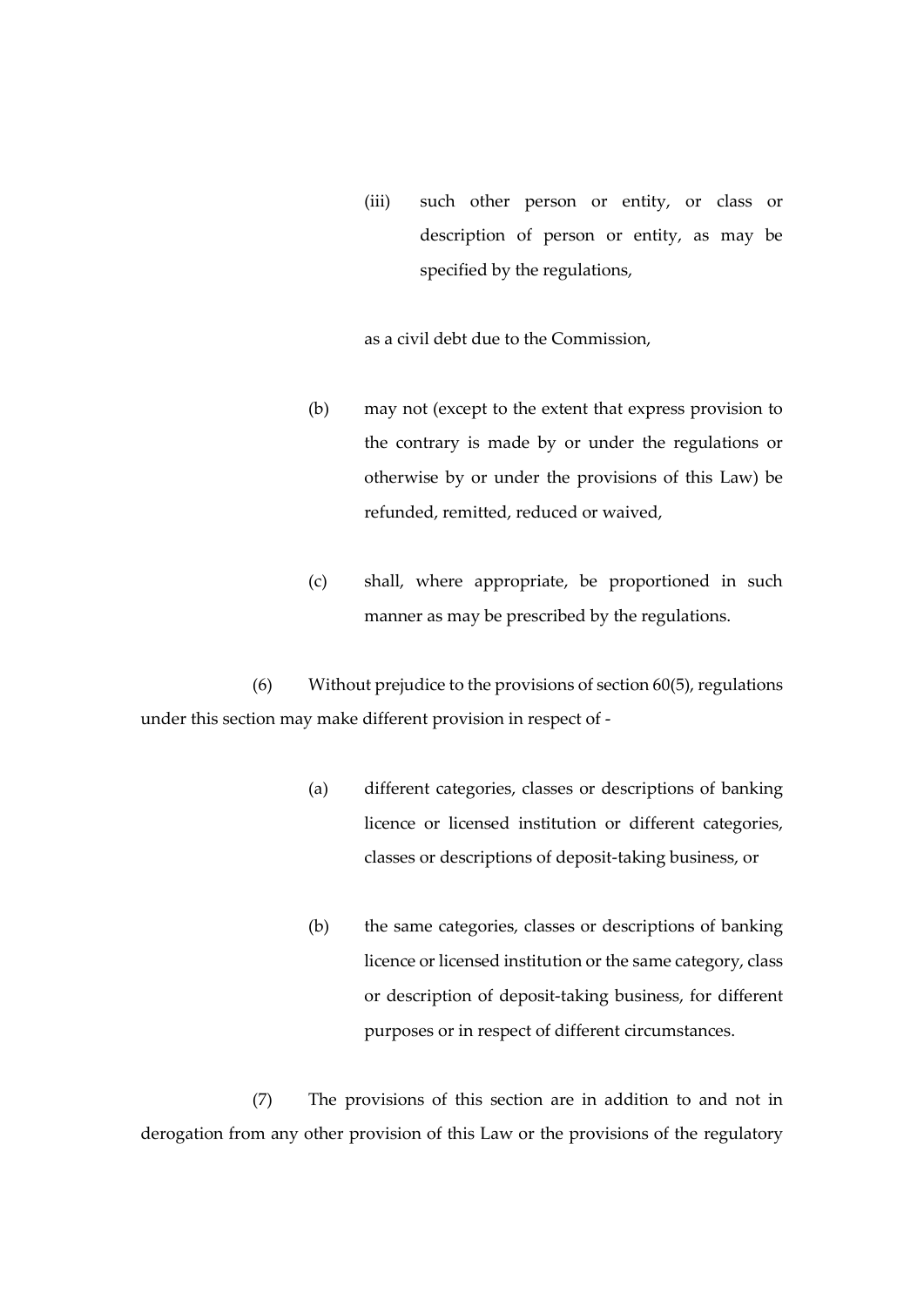Laws in respect of the payment of fees, interest and penalties.

#### **Conditions of banking licences.**

**8.** (1) The Commission may, by notice in writing, when granting a banking licence or at any time thereafter, impose such conditions in respect of the licence as it thinks fit.

(2) Such conditions may apply to licensed institutions generally, to any class or description of licensed institution or to any particular licensed institution.

(3) The Commission may, by notice in writing, vary or rescind any condition in respect of a banking licence.

(4) Without prejudice to the generality of subsection (1), the conditions which may be imposed in respect of a banking licence may make provision as to the duration of the licence and for the protection of the institution's depositors or potential depositors; and without limitation such conditions may –

- (a) require the institution to take certain steps, to refrain from adopting or pursuing a particular course of action or to restrict the scope of its business in a particular way,
- (b) impose limitations on the acceptance or repayment of deposits, the granting of credit, the making of investments or the carrying on of business,
- (c) prohibit the institution from soliciting (whether at all or in any specified manner) deposits or business, either generally or from persons who are not already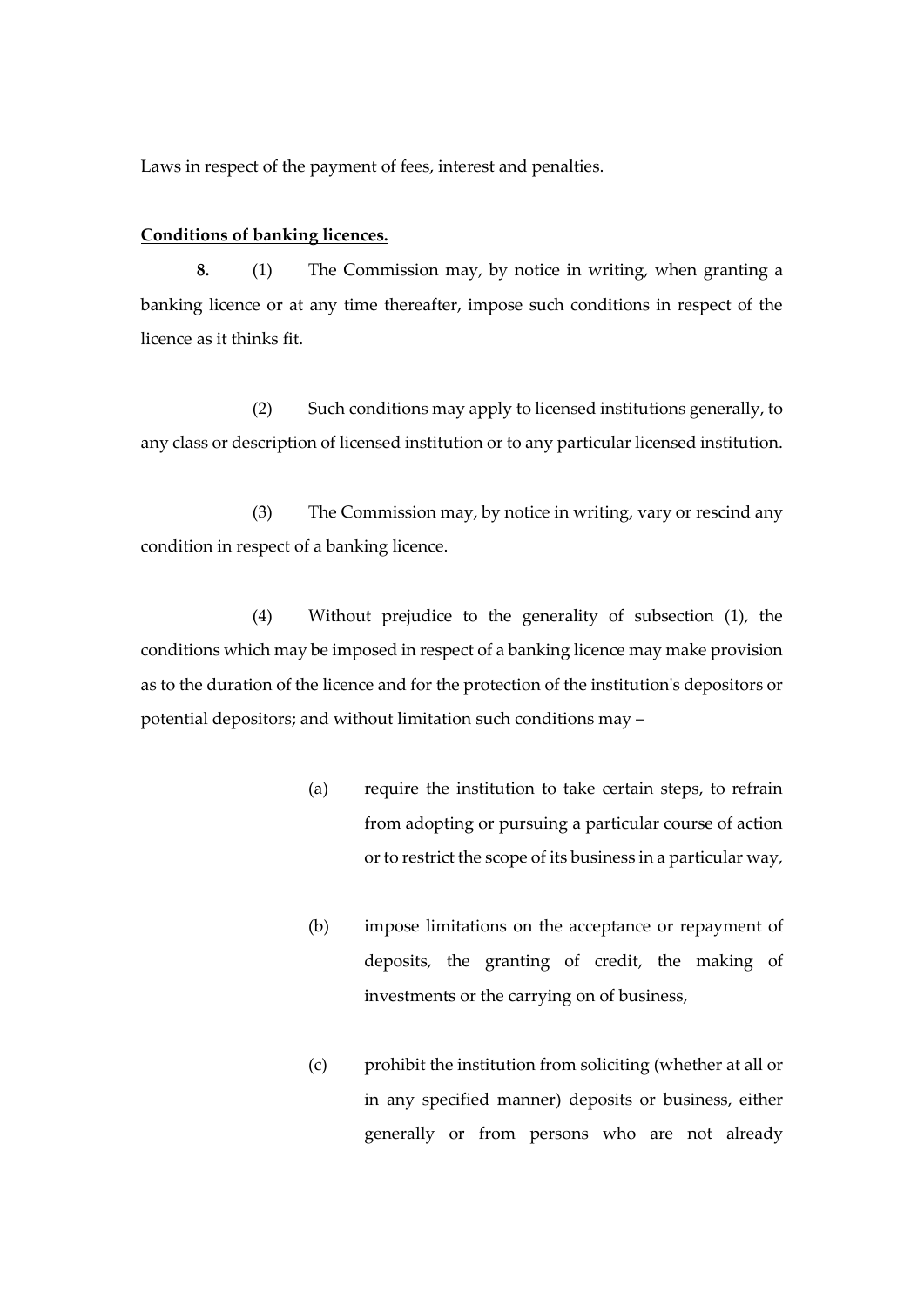depositors,

- (d) prohibit the institution from entering into any other transaction or class or description of transactions,
- (e) require the removal of any person who is the holder of a supervised role in respect of, or who is an officer, employee or auditor of, the institution,
- (f) specify requirements to be fulfilled otherwise than by action taken by the institution,
- (g) require the furnishing to the Commission, at such times, intervals and places as may be specified by the Commission, of such information and documents, and of accounts of such description, in such form and containing such information and particulars, as may be so specified,
- (h) specify requirements as to the capitalisation and liquidity of the business of the institution,
- (i) prohibit, restrict or impose limitations on the carrying on of deposit-taking business, or any class or description of deposit-taking business, in or from within any place, or any particular place, outside the Bailiwick –
	- (i) by the institution itself,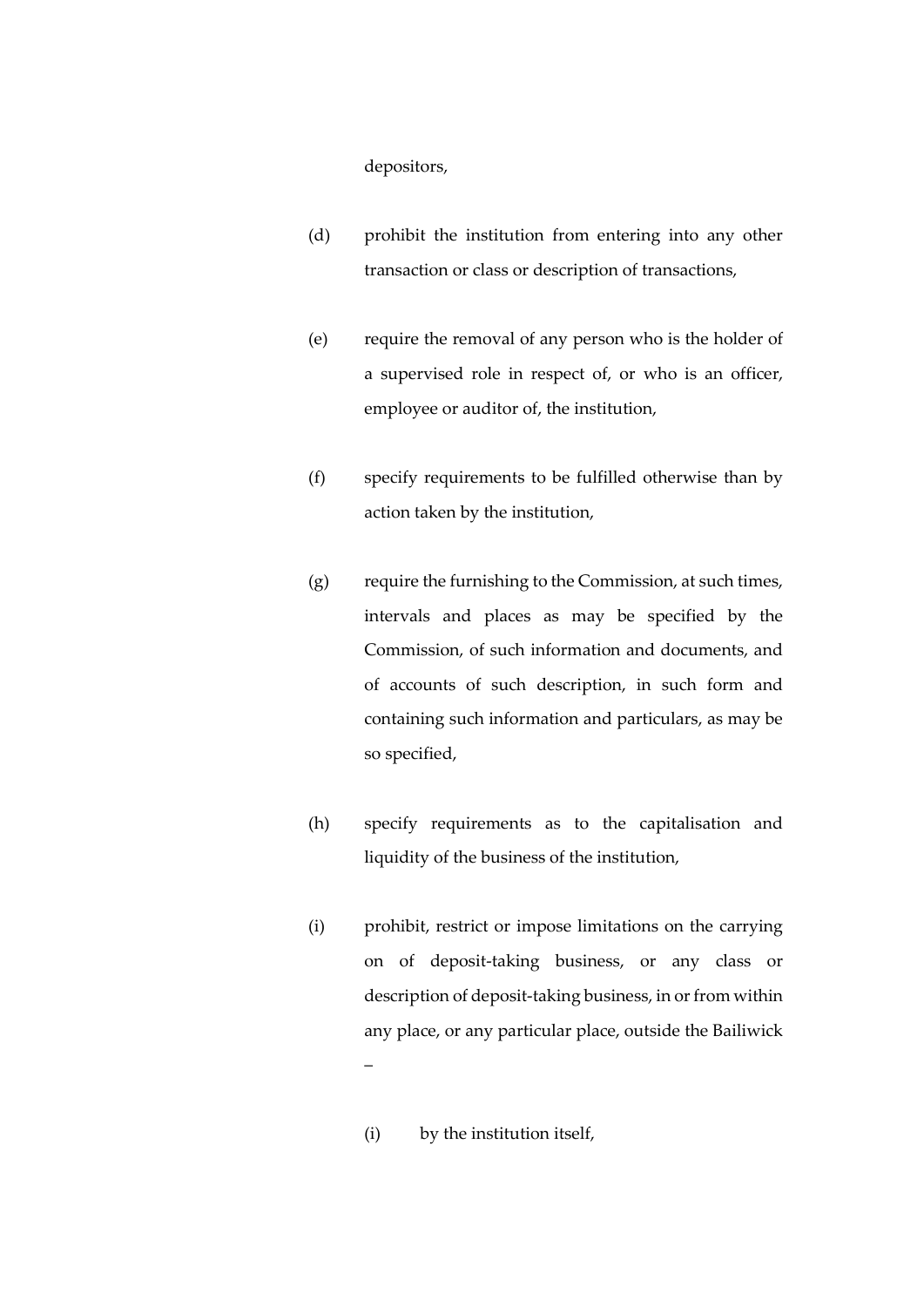- (ii) by any undertaking established by the institution (including, without limitation, any branch, subsidiary, ancillary vehicle or special purpose vehicle thereof), or
- (iii) through or by means of a relationship with any person (including, without limitation, a relationship of partnership, affiliation or association).

(5) An institution which contravenes any condition of a banking licence is guilty of an offence.

(6) The contravention of a condition of a banking licence is, whether or not constituting an offence under subsection (5), a ground for the suspension or revocation of the licence (see sections 28 and 29 of the Enforcement Powers Law) but does not of itself invalidate any contract entered into or transaction completed before the date of suspension or revocation.

(7) An institution whose banking licence is subject to a condition as to its duration may apply under section 5 for a new banking licence and, if that licence is granted, the first-mentioned licence shall cease to have effect.

(8) In considering whether or not to impose, vary or rescind any condition in respect of a banking licence the Commission may, without prejudice to the generality of the foregoing provisions of this section, have regard (so far as relevant) to any matter to which it may have regard under the provisions of section 6 of this Law or section 28 or 29 of the Enforcement Powers Law when considering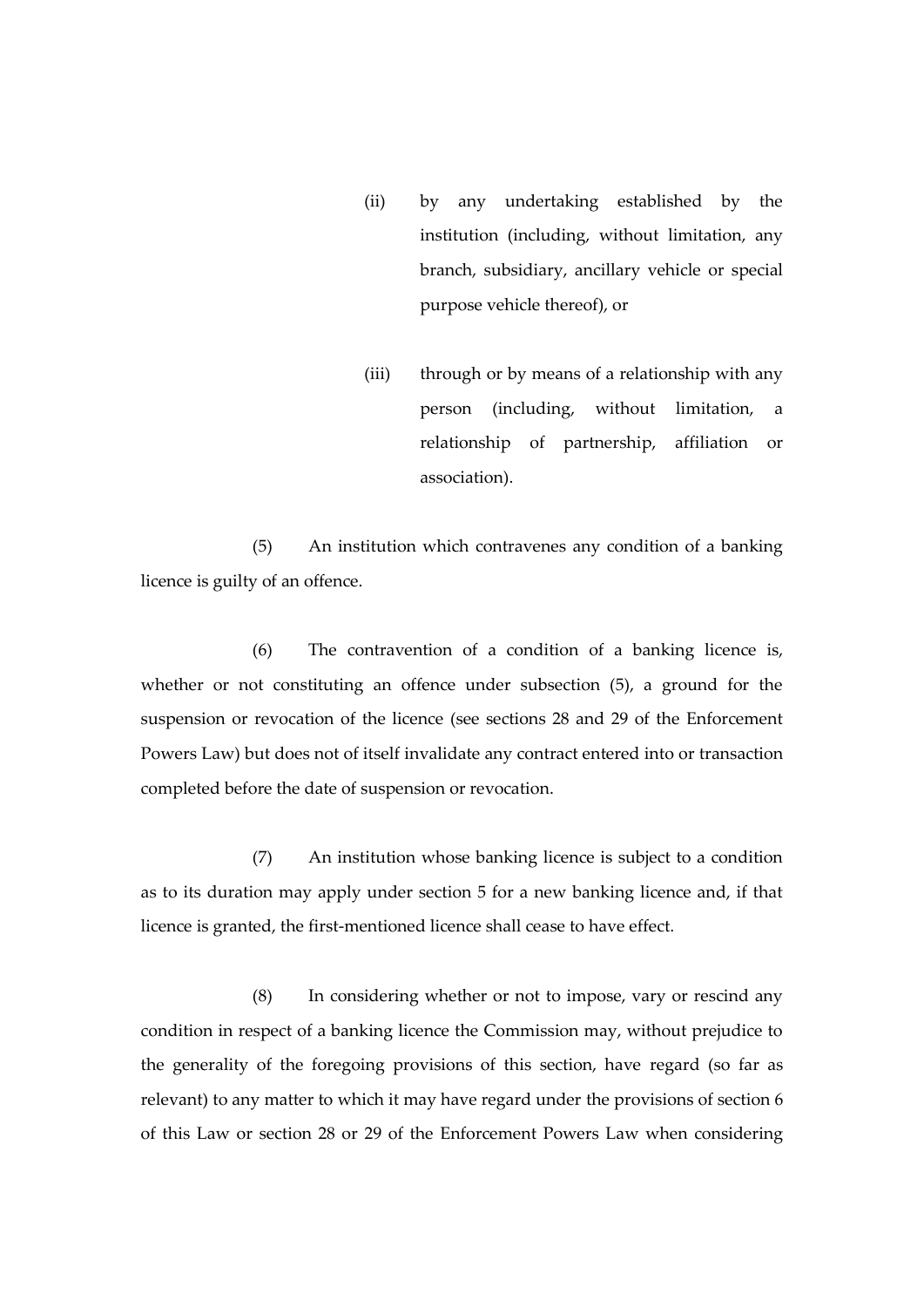whether or not to grant an application for a banking licence or (as the case may be) to suspend or revoke a banking licence.

#### **Surrender of banking licences.**

**9.** (1) A licensed institution may surrender its banking licence by notice in writing served upon the Commission.

(2) A surrender takes effect, subject to the provisions of subsection (5), upon service of the notice or such later date as may be specified therein; and where a later date is so specified, the licensed institution may by a further notice in writing served upon the Commission substitute an earlier date upon which the surrender is, subject as aforesaid, to take effect, not being earlier than the date upon which the further notice was served.

(3) The surrender of a banking licence is, subject to the provisions of subsection (5), irrevocable unless it is expressed to take effect on a particular date and before that date the Commission, upon the written application of the licensed institution, by notice in writing to the licensed institution allows the surrender to be withdrawn.

(4) The Commission may, on receipt of an application under subsection (3), decide not to allow the surrender of a banking licence to be withdrawn; but, where the Commission so decides, without prejudice to the powers of the Commission conferred otherwise than by this section, the surrender does not have effect before the end of the period within which, under section 21, an appeal can be brought or, if an appeal is brought within that period, before the appeal is determined.

(5) A surrender of a banking licence is not effective unless prior written consent to the surrender has been obtained from the Commission.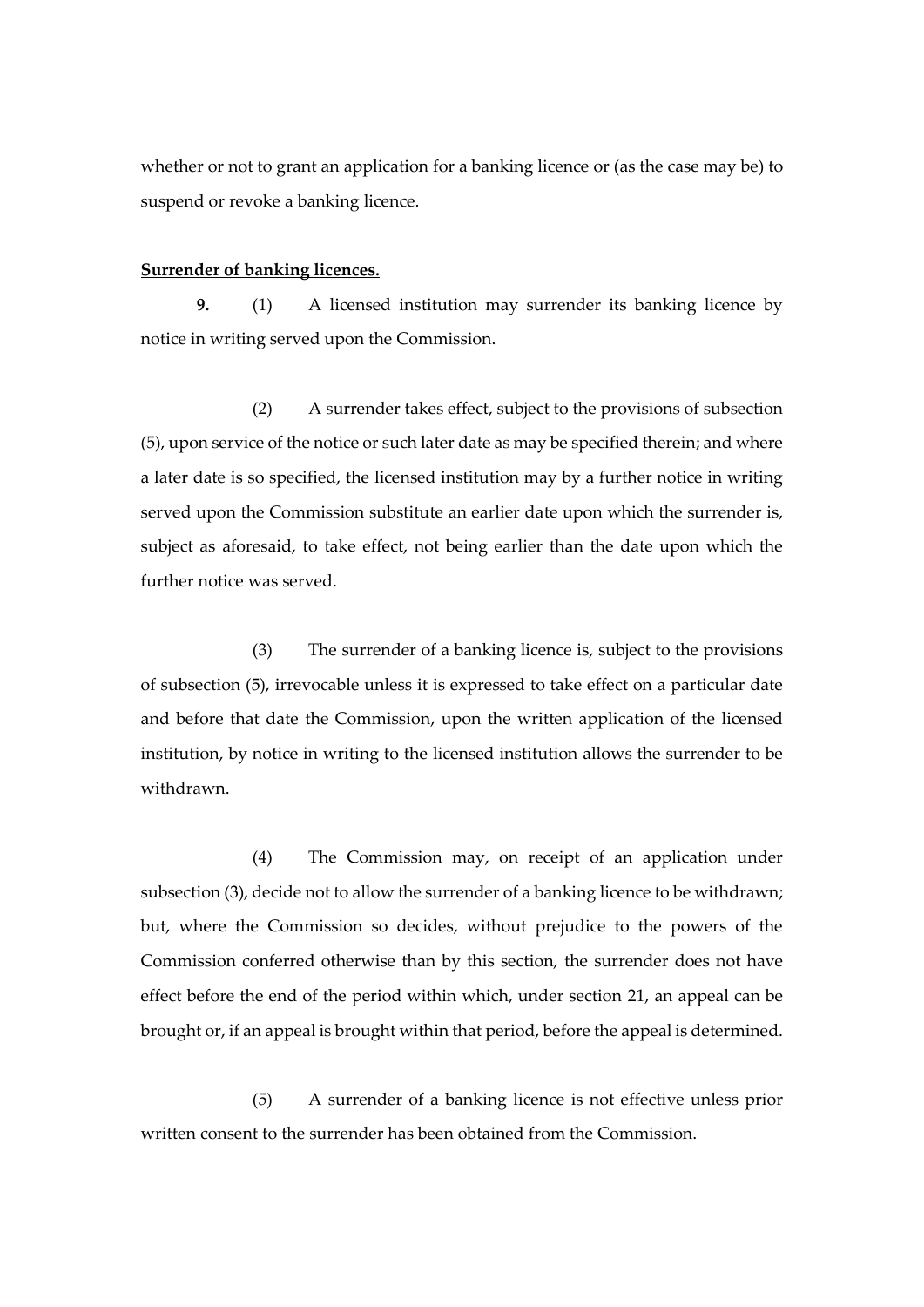(6) The Commission may refuse its consent to the surrender of a banking licence -

- (a) if, in the opinion of the Commission, the liabilities of the licensed institution have not been discharged or transferred,
- (b) if the Commission believes that the surrender would not be in the interests of the public or the reputation of the Bailiwick as a finance centre, or
- (c) if the name of the licensed institution would not, immediately after the surrender, comply with the requirements of section 49 of the Enforcement Powers Law.

(7) Upon the surrender of a banking licence no fee paid or payable by the licensed institution concerned pursuant to regulations under section 7 shall be refunded, remitted, reduced or waived.

#### *Principles of conduct*

## **Principles of conduct for licensed institutions.**

**10.** (1) A licensed institution must deal with the Commission in an open and co-operative manner and keep the Commission promptly informed of anything concerning it or its business, or the deposit-taking business in relation to which it is acting as licensed institution, which ought reasonably to be disclosed to the Commission.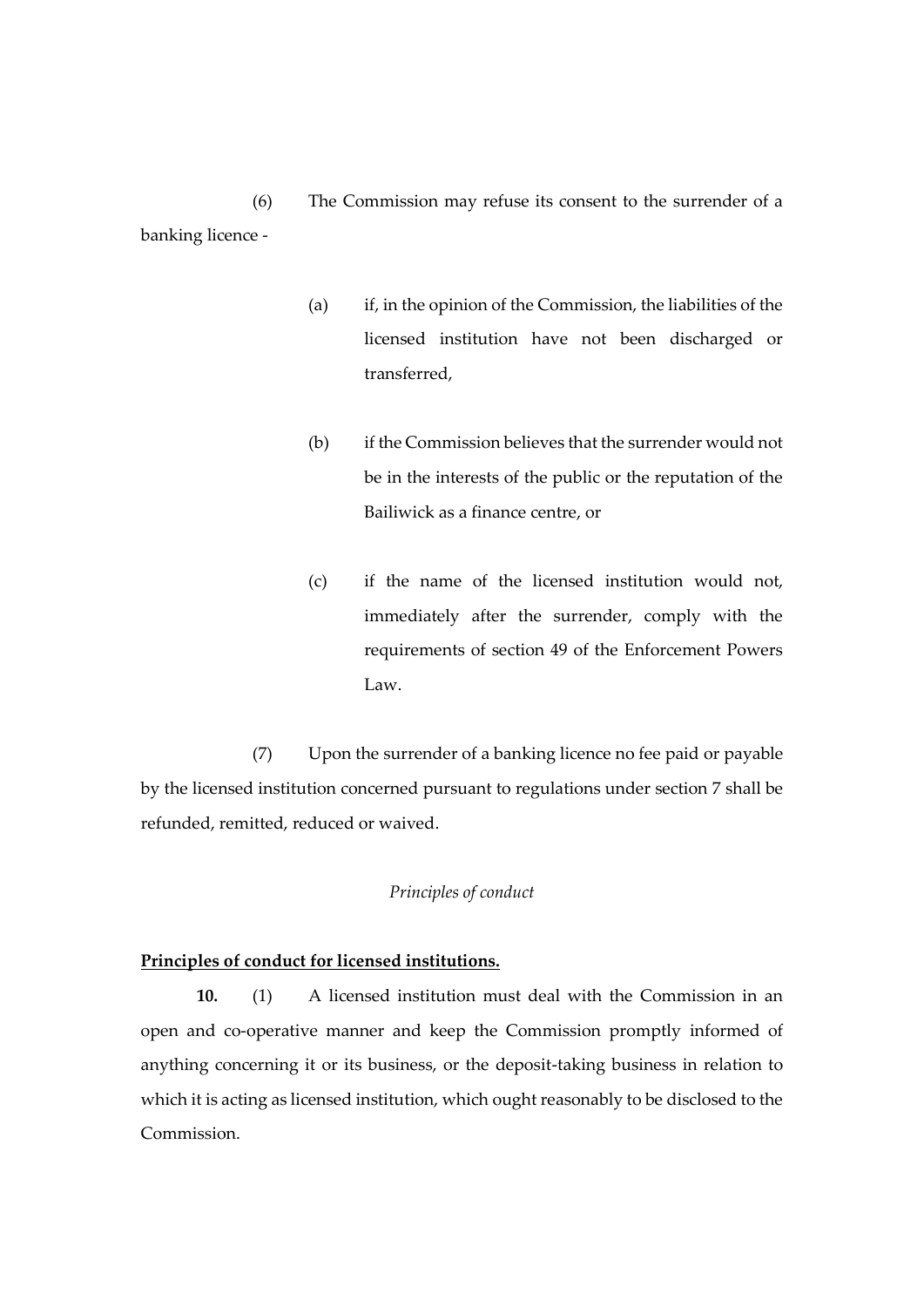(2) Without limitation, the Commission may have regard to the duty imposed by this section in performing any of its functions.

#### *Directions*

#### **Power to issue directions.**

**11.** (1) The Commission may, at any time, by notice in writing, give such directions to any person referred to in subsection (2) (the "**directed person**"), requiring the directed person to do or not to do any thing, as appear to the Commission to be necessary or desirable in the interests of the public or the reputation of the Bailiwick as a finance centre, whether for the purpose of safeguarding assets or otherwise.

- (2) A direction under this section may be given to
	- (a) a licensed institution,
	- (b) subject to the provisions of subsections (5) and (8), a former licensed institution,
	- (c) a person carrying on deposit-taking business
		- (i) who is exempted by the provisions of this Law from the requirement to be licensed hereunder, or
		- (ii) otherwise in such circumstances specified in the provisions of this Law as not to require licensing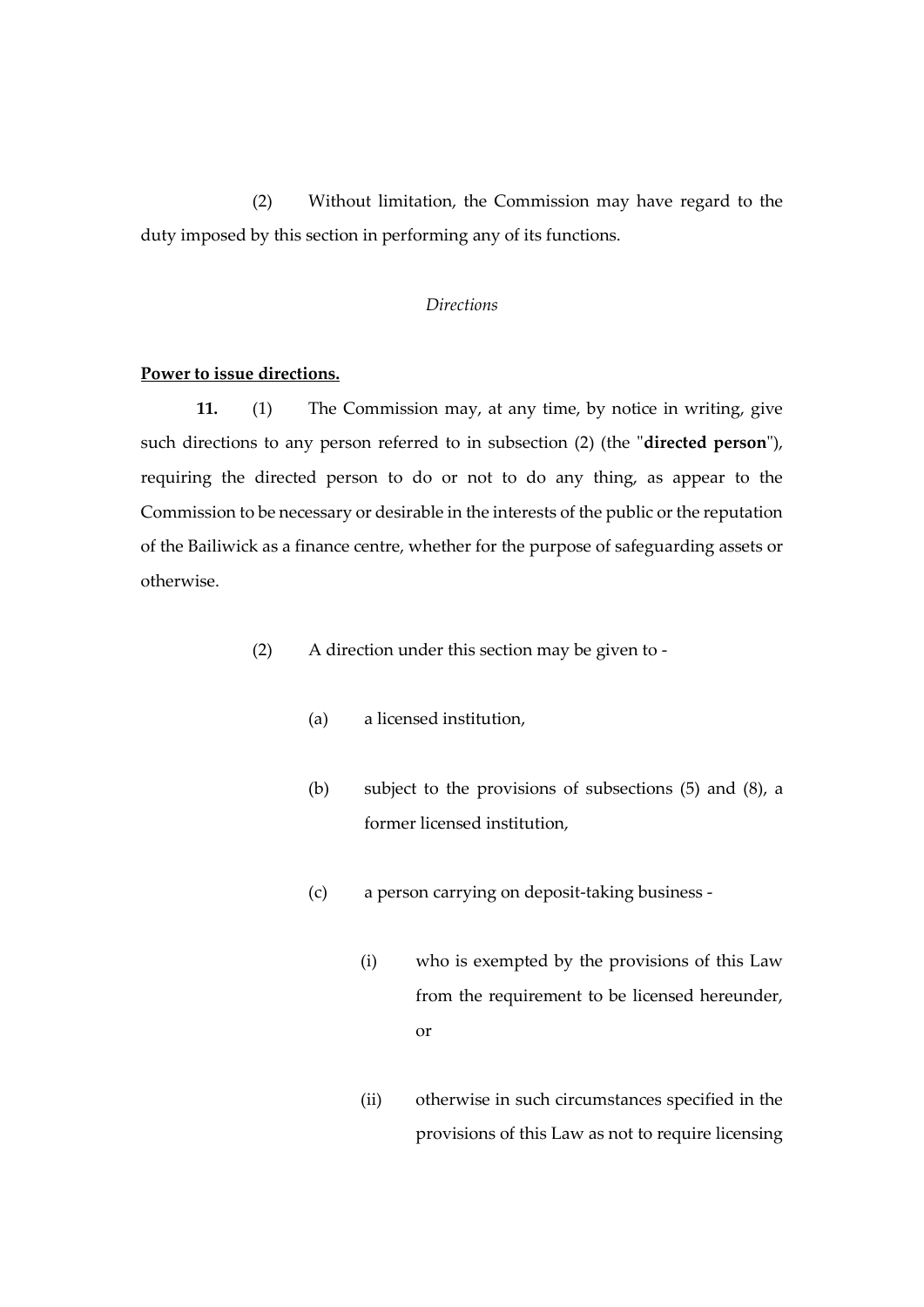#### hereunder,

in respect of such business,

- (d) a person who is the holder of a supervised role in respect of, or is an officer or employee of -
	- (i) a licensed institution, or
	- (ii) a person described in paragraph (c),
- (e) a person who has or is reasonably suspected of having contravened any prohibition, restriction, condition, obligation, enforcement requirement, other requirement, duty, direction or arrangement imposed, issued or arising under any of the provisions of this Law or the regulatory Laws,
- (f) an ancillary vehicle of a person or entity specified in any other paragraph of this subsection, or
- (g) a person or entity or class or description of person or entity prescribed for the purposes of this section by regulations of the Committee.

(3) The Commission may vary or rescind a direction by notice in writing served on the directed person.

(4) Without prejudice to the generality of subsection (1), a direction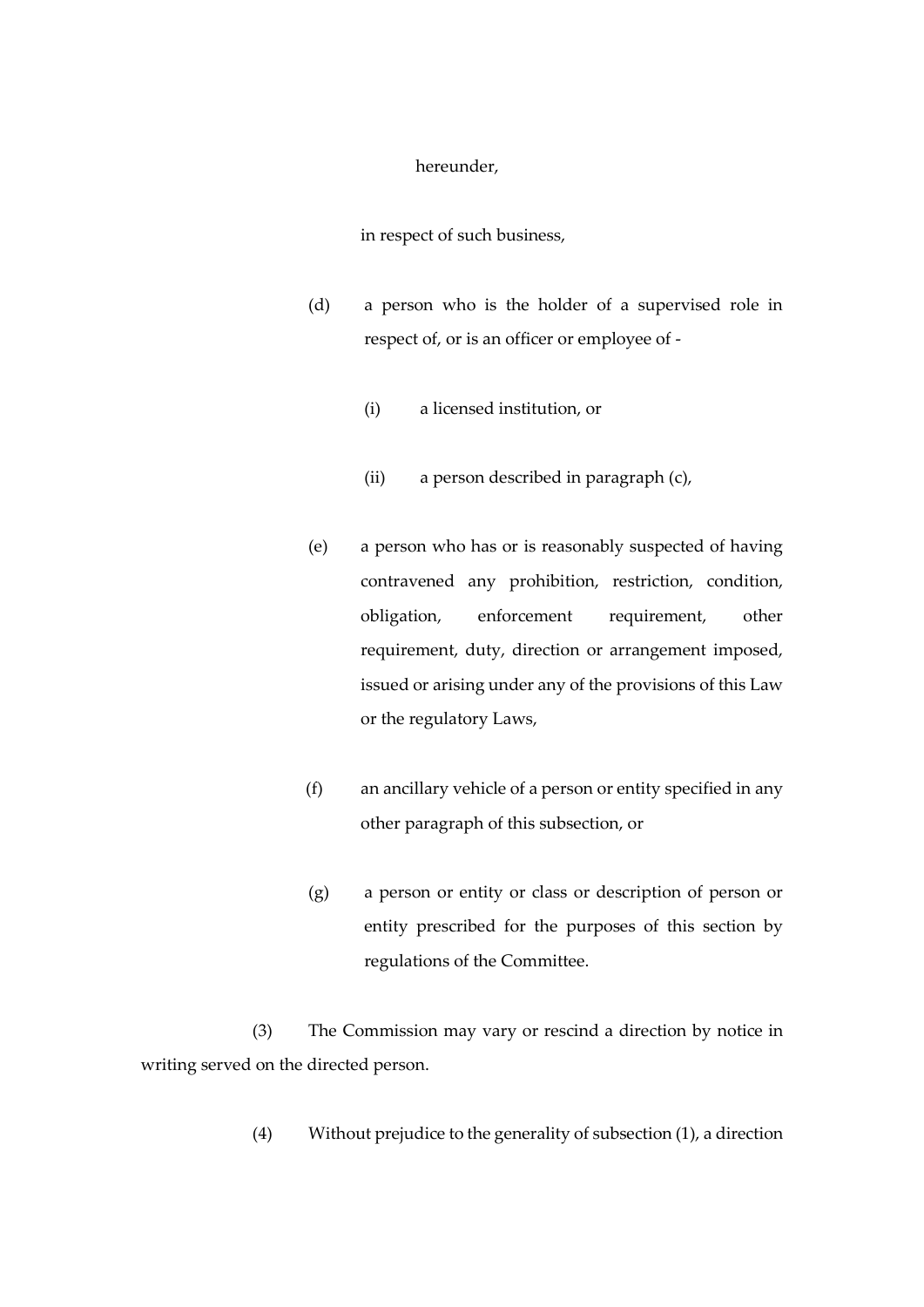- (a) require the directed person to take certain steps, to refrain from adopting or pursuing a particular course of action or to restrict the scope of its business in a particular way,
- (b) prohibit or impose limitations on the carrying on of deposit-taking business and other business, the acceptance or repayment of deposits, the granting of credit or the making of investments,
- (c) prohibit, restrict or impose limitations on the carrying on of deposit-taking business, or any class or description of deposit-taking business, in or from within any place, or any particular place, outside the Bailiwick
	- (i) by the directed person,

-

- (ii) by any undertaking established by the directed person (including, without limitation, any branch, subsidiary, ancillary vehicle or special purpose vehicle thereof), or
- (iii) through or by means of a relationship with any person (including, without limitation, a relationship of partnership, affiliation or association),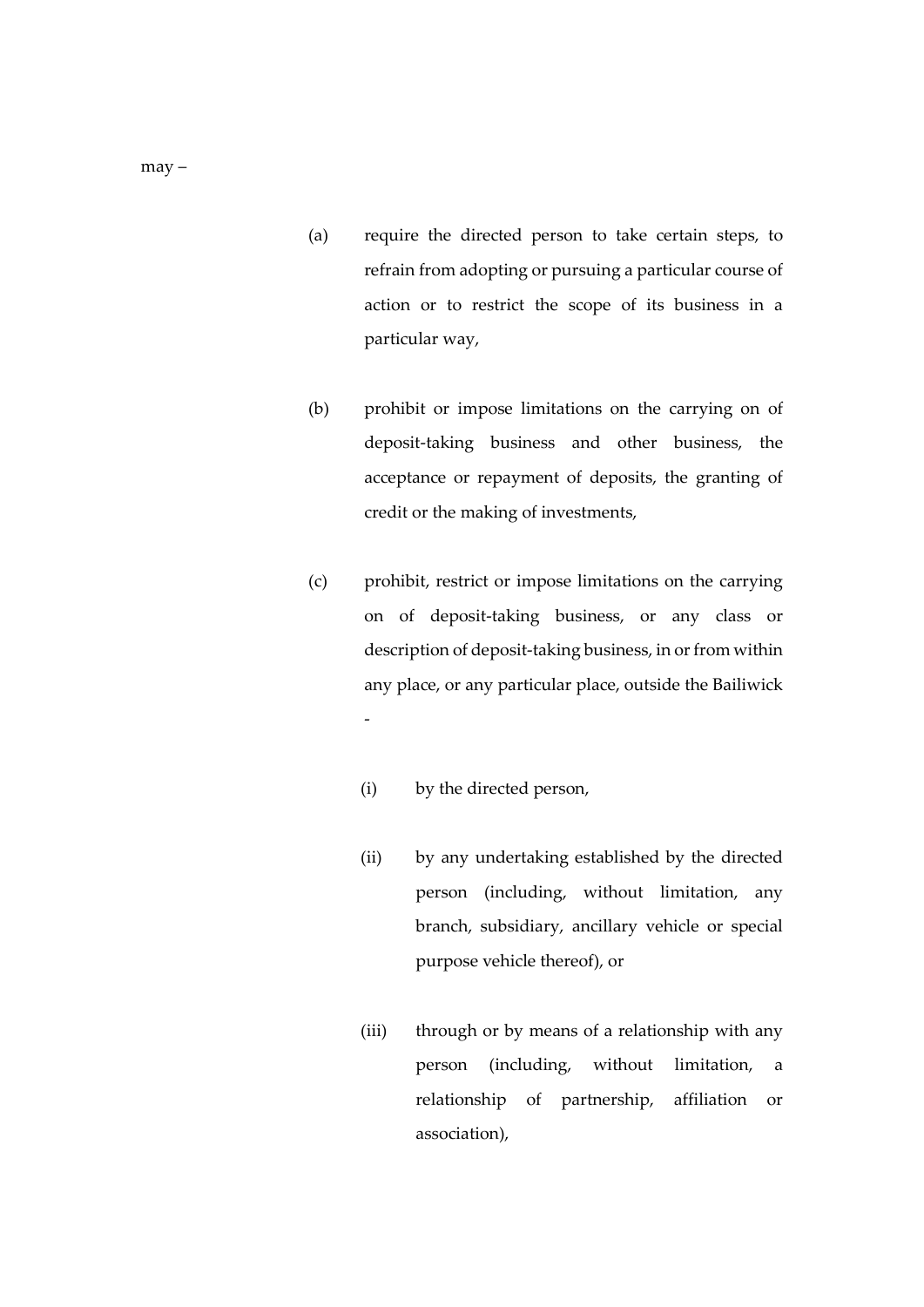- (d) prohibit the directed person from soliciting (whether at all or in any specified manner) deposits and any other business, either generally or from specified persons or classes or descriptions of persons,
- (e) prohibit the directed person from entering into any other transaction or class or description of transactions,
- (f) require the removal of any person who is the holder of a supervised role in respect of, or who is an officer, employee or auditor of, the directed person,
- (g) specify requirements to be fulfilled otherwise than by action taken by the directed person,
- (h) require the furnishing to the Commission, at such times, intervals and places as may be specified by the Commission, of such information and documents, and of accounts of such description, in such form and manner and containing such information and particulars, as may be so specified,
- (i) require the directed person to maintain in the Bailiwick, or to transfer to and keep in the custody of a trustee, custodian, licensed fiduciary, licensed institution or person of such other class or description as may be specified in the direction, assets of such value and description as may be so specified; and any such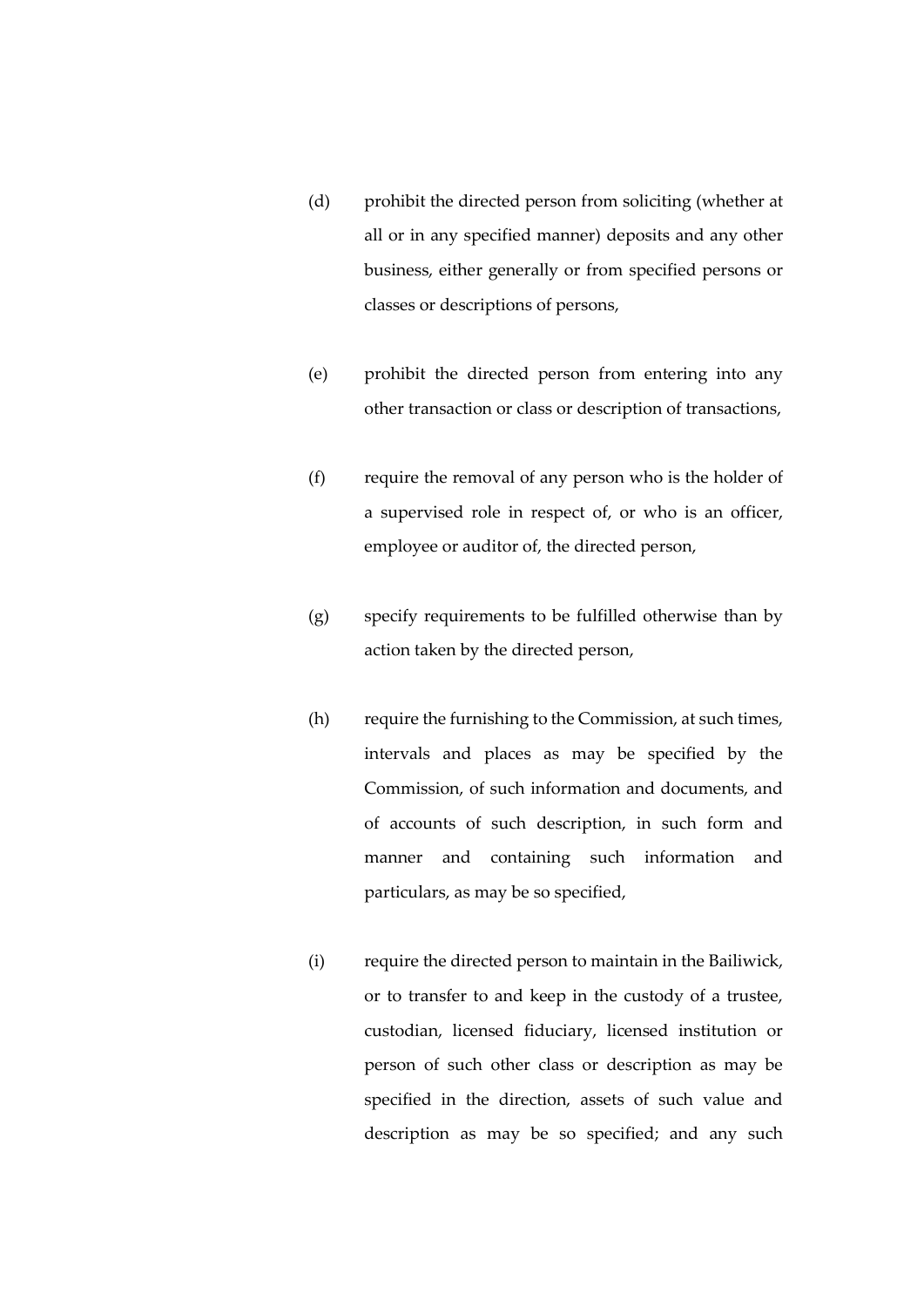direction may provide that -

- (i) assets kept in the custody of a trustee, custodian, licensed fiduciary, licensed institution or other person pursuant to the direction shall not, so long as the direction is in force, be removed from such custody or be made the subject of any charge, mortgage, hypothèque, secured interest (including a security interest within the meaning of the Security Interests (Guernsey) Law, 1993**<sup>c</sup>** ), trust, assignment, lien, right of set-off or other dealing except with the prior written consent of the Commission,
- (ii) any charge, mortgage, hypothèque, secured interest (including a security interest within the meaning of the Security Interests (Guernsey) Law, 1993), trust, assignment, lien, right of set-off or other dealing purportedly created, executed or entered into by the directed person in contravention of the direction shall be ineffective against any claim by any liquidator of that person,

and a direction imposed by virtue of this paragraph shall be effective in law against or (as the case may require)

**<sup>c</sup>** Order in Council No. III of 1993.

<u>.</u>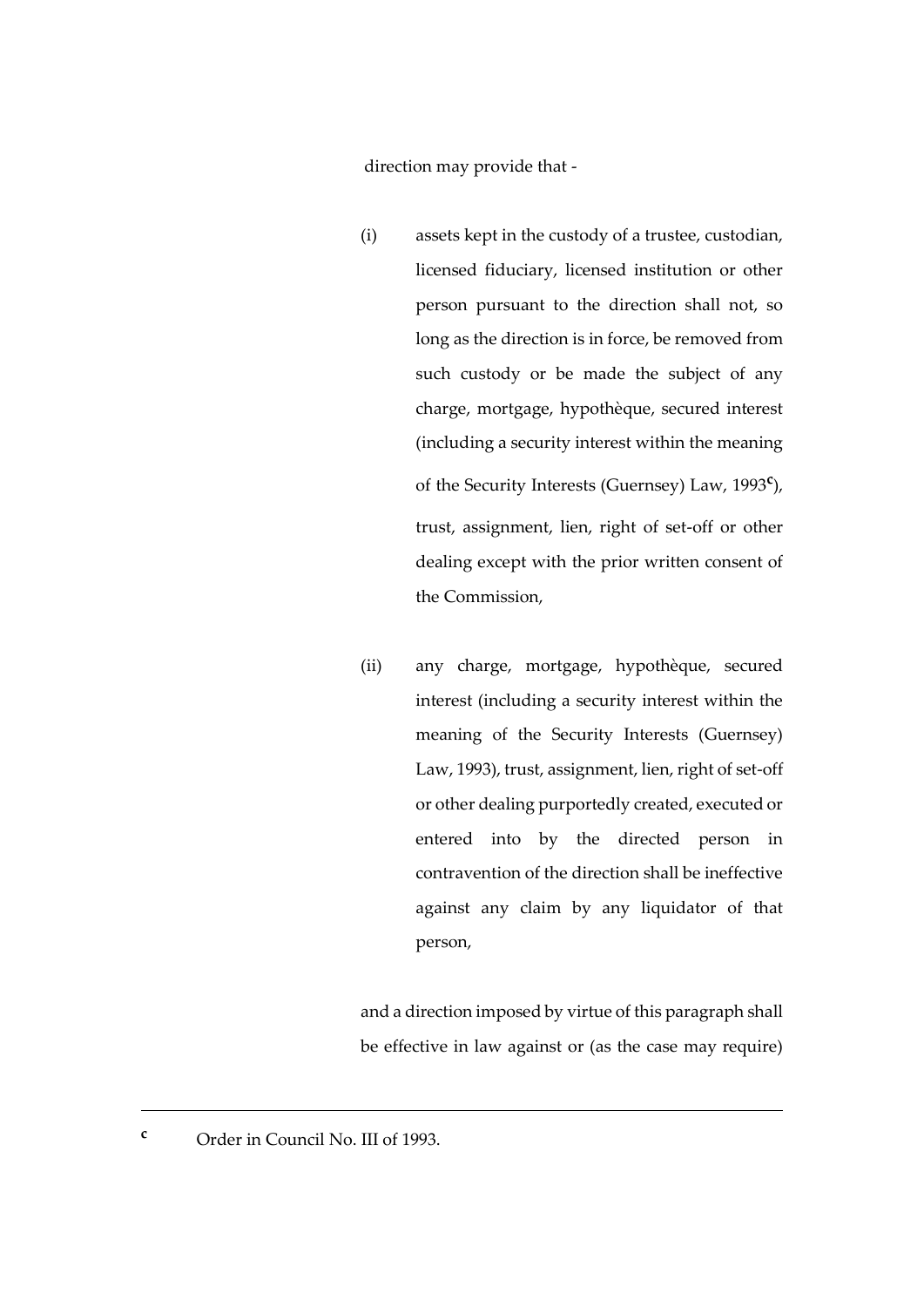for the benefit of third parties notwithstanding any rule of law to the contrary,

- (j) where the directed person is a licensed institution, and without prejudice to paragraph (i), require the directed person to take all necessary steps to transfer to a trustee, custodian, licensed fiduciary, licensed institution or person of any other class or description, in each case approved by the Commission, all assets, or all assets of any specified class or description, which -
	- (i) belong to the directed person, or
	- (ii) are held by or to the order of the directed person and either belong to depositors, investors or customers or belong to some other company, legal person or entity which is, or the assets of which are, wholly beneficially owned by depositors, investors or customers,
- (k) require the directed person to provide evidence of
	- (i) compliance with
		- (A) any provision of this Law and the regulatory Laws, or
		- (B) any prohibition, restriction, condition, obligation, enforcement requirement,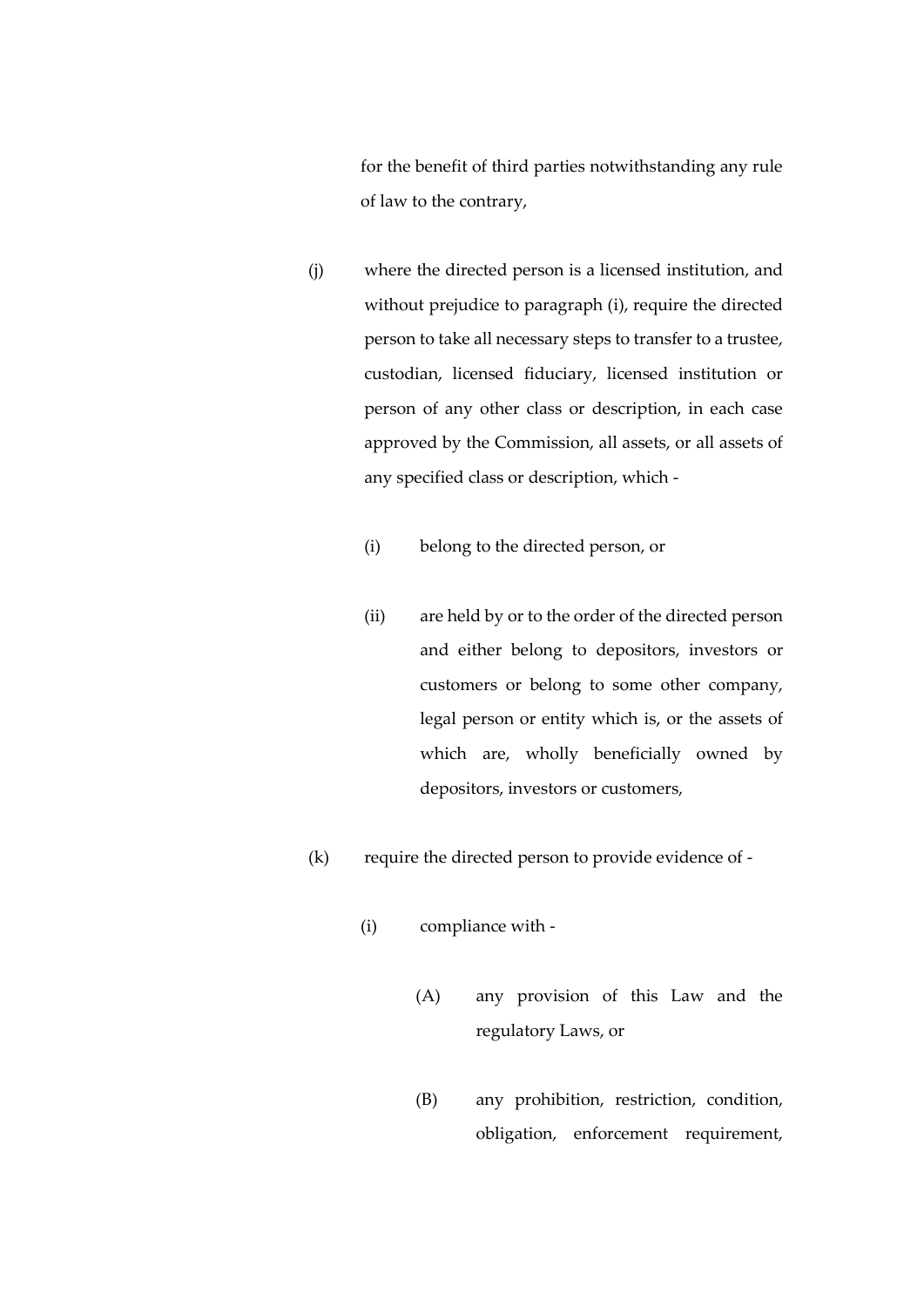other requirement, duty, direction or arrangement imposed, issued or arising under any such provision, and

(ii) fulfilment of any of the applicable minimum criteria for licensing (whether in relation to the directed person or any person who is or is to be the holder of a supervised role in respect of, or an officer or employee of, the directed person),

in whatever form and manner and at whatever time the Commission may reasonably determine,

- (l) where a notice of revocation or proposed revocation of licence has been issued to the directed person under the provisions of the Enforcement Powers Law, require the directed person to take all reasonable steps to procure the transfer of all or any of the directed person's depositors, investors or customers to another licensed institution acceptable to the Commission,
- (m) require the directed person to prepare consolidated accounts (in addition to any accounts required to be prepared by virtue of the provisions of this Law),
- (n) require the directed person to appoint a compliance officer,
- (o) require the directed person to deposit with the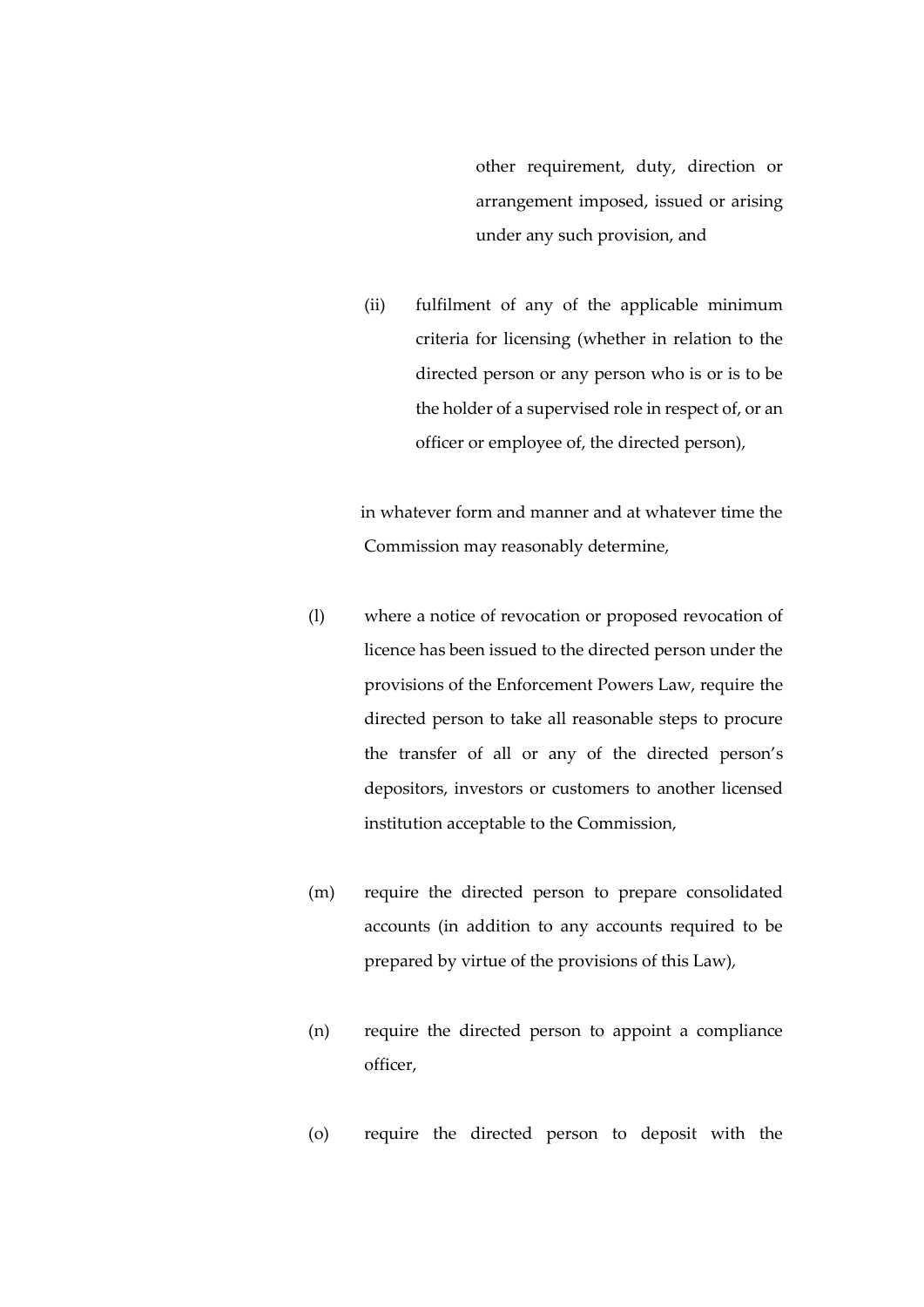Commission, and to comply with, a recovery plan acceptable to the Commission,

- (p) require the directed person to obtain professional indemnity insurance in such amount and upon such terms and conditions as may be specified,
- (q) contain such ancillary, incidental and supplementary provision as the Commission may determine.

(5) A direction may be imposed on a former licensed institution only within a period of six years immediately following the date on which the former licensed institution ceased to be licensed, unless in any particular case the Commission directs otherwise with the prior written authority of a majority of the members of the Commission.

However, for the avoidance of doubt, a direction imposed on a former licensed institution within that six year period may, in accordance with subsection (7), remain in force after the expiration of that period.

(6) A direction may be imposed on a person or entity which has at any time been or been deemed to be a directed person of a class or description specified in subsection (2) in all respects as if they were a person or entity which is currently a directed person of that class or description, but only for a period of six years immediately following the date on which that person or entity ceased to be or be deemed to be a directed person of that class or description, unless in any particular case the Commission directs otherwise with the prior written authority of a majority of the members of the Commission.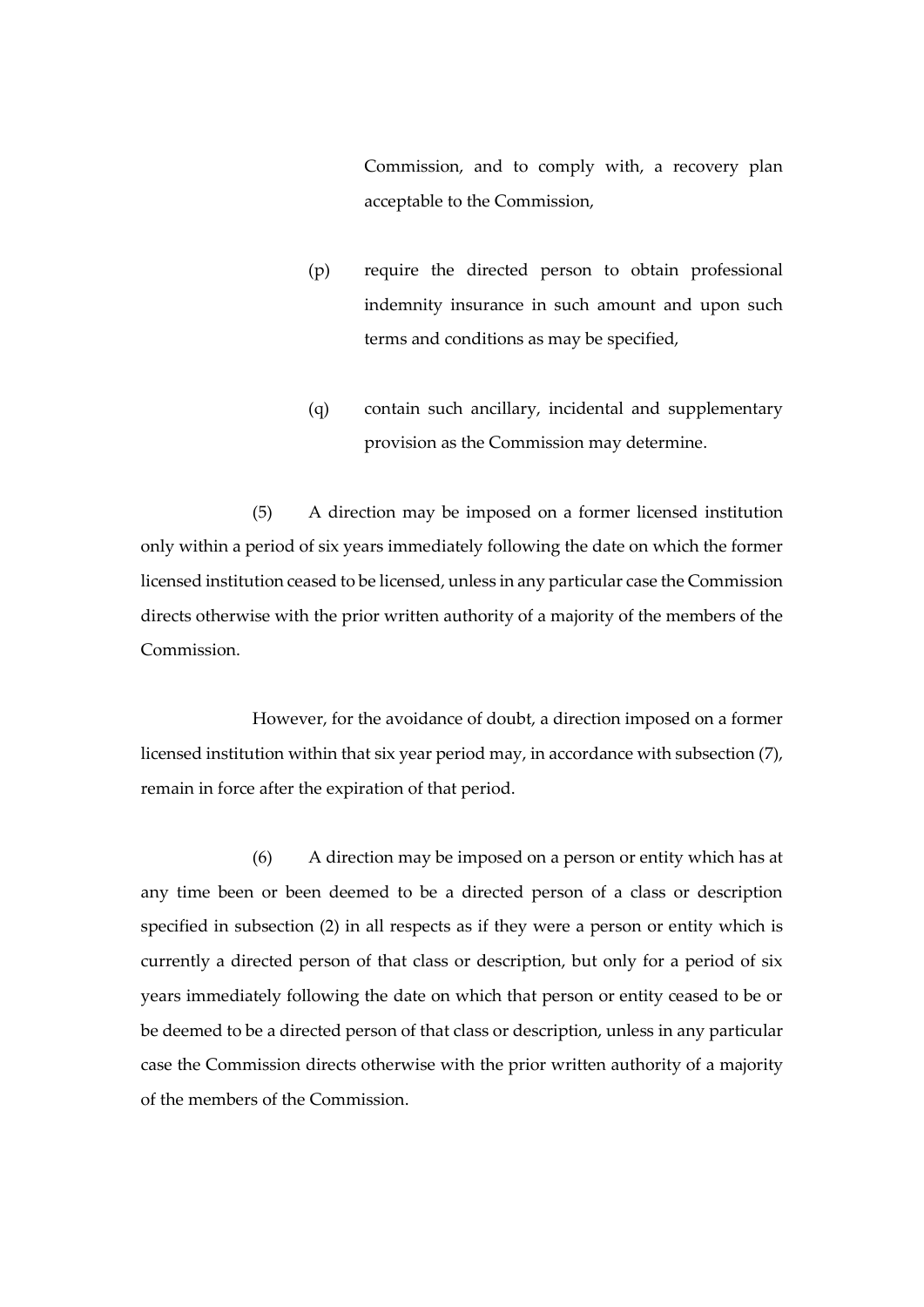However, for the avoidance of doubt, a direction imposed on a person or entity which has at any time been or been deemed to be a directed person of a class or description specified in subsection (2) within that six year period may, in accordance with subsection (7), remain in force after the expiration of that period.

This subsection does not apply to a former licensed institution.

(7) A direction shall remain in force until rescinded by the Commission, unless it is expressed to be of limited duration in which case it shall remain in force until -

- (a) the occurrence of such date, time, event or circumstance as may be specified in it,
- (b) such prohibitions, restrictions or requirements as may be so specified are complied with, or
- (c) rescinded by the Commission, if earlier.

For the avoidance of doubt, a direction imposed on a licensed institution or other person or entity of a class or description referred to in subsection (2) may remain in force after -

- (i) the date of revocation, suspension, expiration or surrender of the banking licence, or, as the case may be,
- (ii) the date on which that person or entity ceases to be a person or entity of that class or description.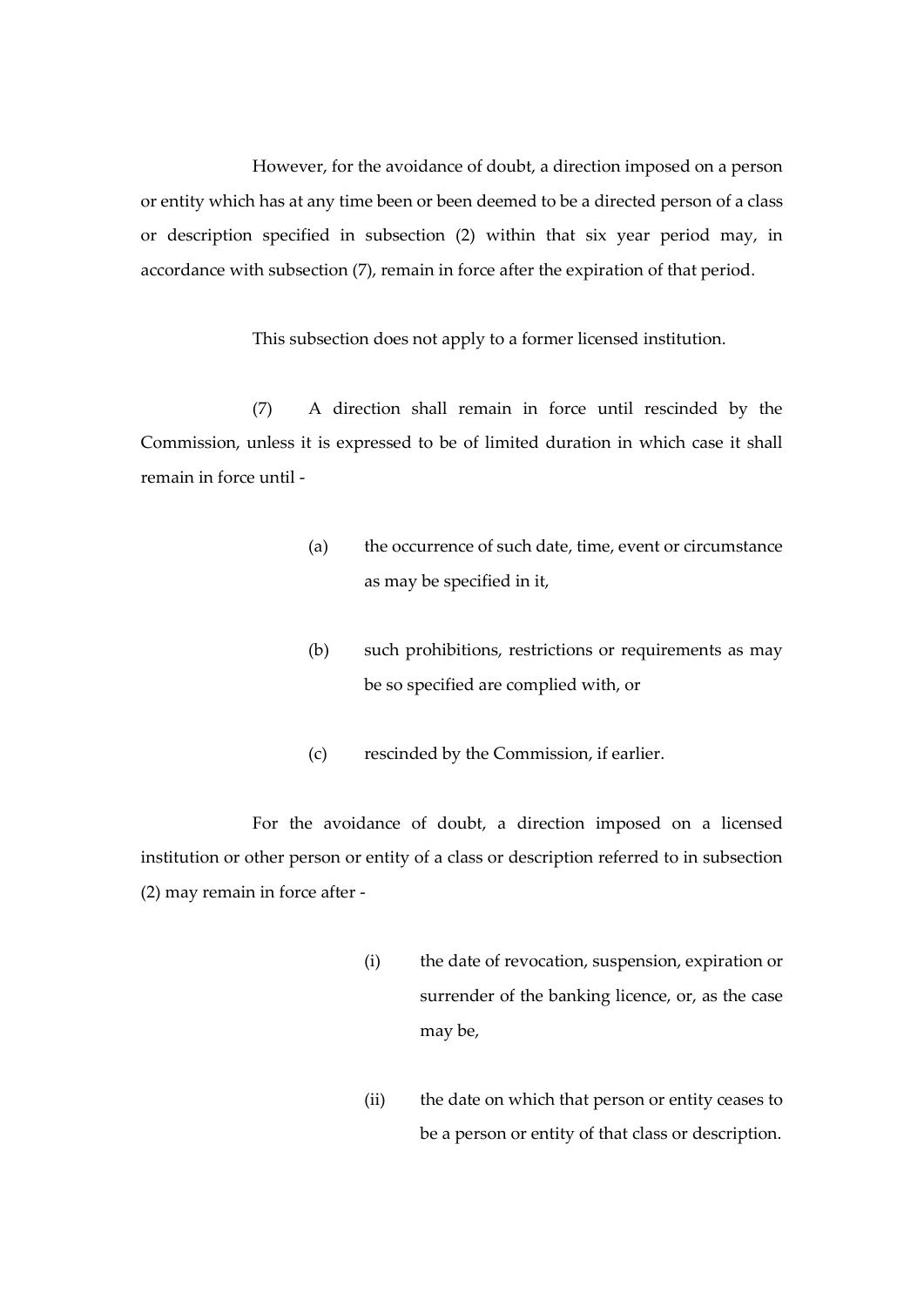(8) No direction under this section shall be given to a former licensed institution after it has ceased to have any liability in respect of deposits in respect of which it had a liability at a time when it held a banking licence; and any direction in force in respect of such an institution shall cease to have effect when the institution ceases to have any such liability.

(9) A person who contravenes any provision of a direction under this section is guilty of an offence.

(10) Where the directed person is a licensed institution, the contravention of a direction under this section -

- (a) is, whether or not constituting an offence under subsection (9), a ground for the suspension or revocation of the banking licence held by the directed person (see sections 28 and 29 of the Enforcement Powers Law), but
- (b) does not of itself invalidate any contract entered into or transaction completed before the date of suspension or revocation.

(11) In the event of failure by the directed person to comply with a direction under this section, the Commission may, without prejudice to any other penalties, powers or proceedings in respect of the failure to comply, apply to the appropriate Court for an order requiring the directed person to comply, in such manner as the appropriate Court thinks fit, with the direction; and an order of the appropriate Court under this subsection may contain such incidental, ancillary,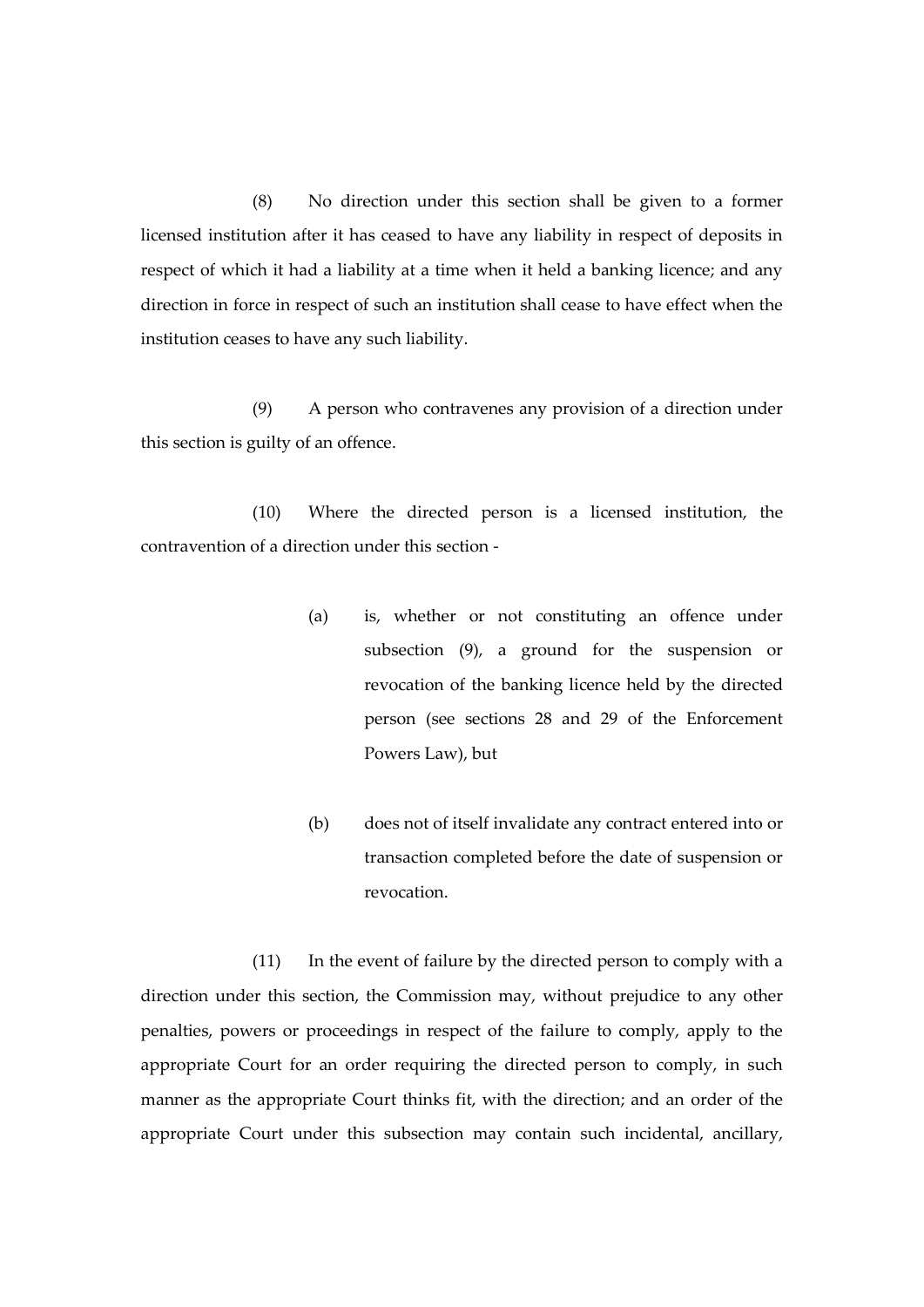consequential and supplementary provision, and may be made on such terms and conditions and subject to such penalty, as the appropriate Court thinks proper.

(12) In considering whether or not to impose, vary or rescind any direction the Commission may, without limitation, have regard (so far as relevant) to any matter to which it may have regard under the provisions of section 6 of this Law or section 28 or 29 of the Enforcement Powers Law when considering whether or not to grant an application for, or (as the case may be) to suspend or revoke, a banking licence.

(13) The Commission may publish, in such manner (including, without limitation, by being placed on the Commission's official website) and for such period as the Commission may determine, notice of the imposition, variation or rescission of a direction and the date from which any such direction*,* variation or rescission is effective; and, in deciding whether or not to do so, the Commission shall have regard to the interests of the public and the reputation of the Bailiwick as a finance centre.

The publication may contain such information in respect of any person named therein, and such ancillary, incidental and supplementary information, as the Commission may determine.

- (14) In this section the "**appropriate Court**" means
	- (a) the Court of Alderney, where the directed person is within the jurisdiction of that Court,
	- (b) the Court of the Seneschal, where the directed person is within the jurisdiction of that Court,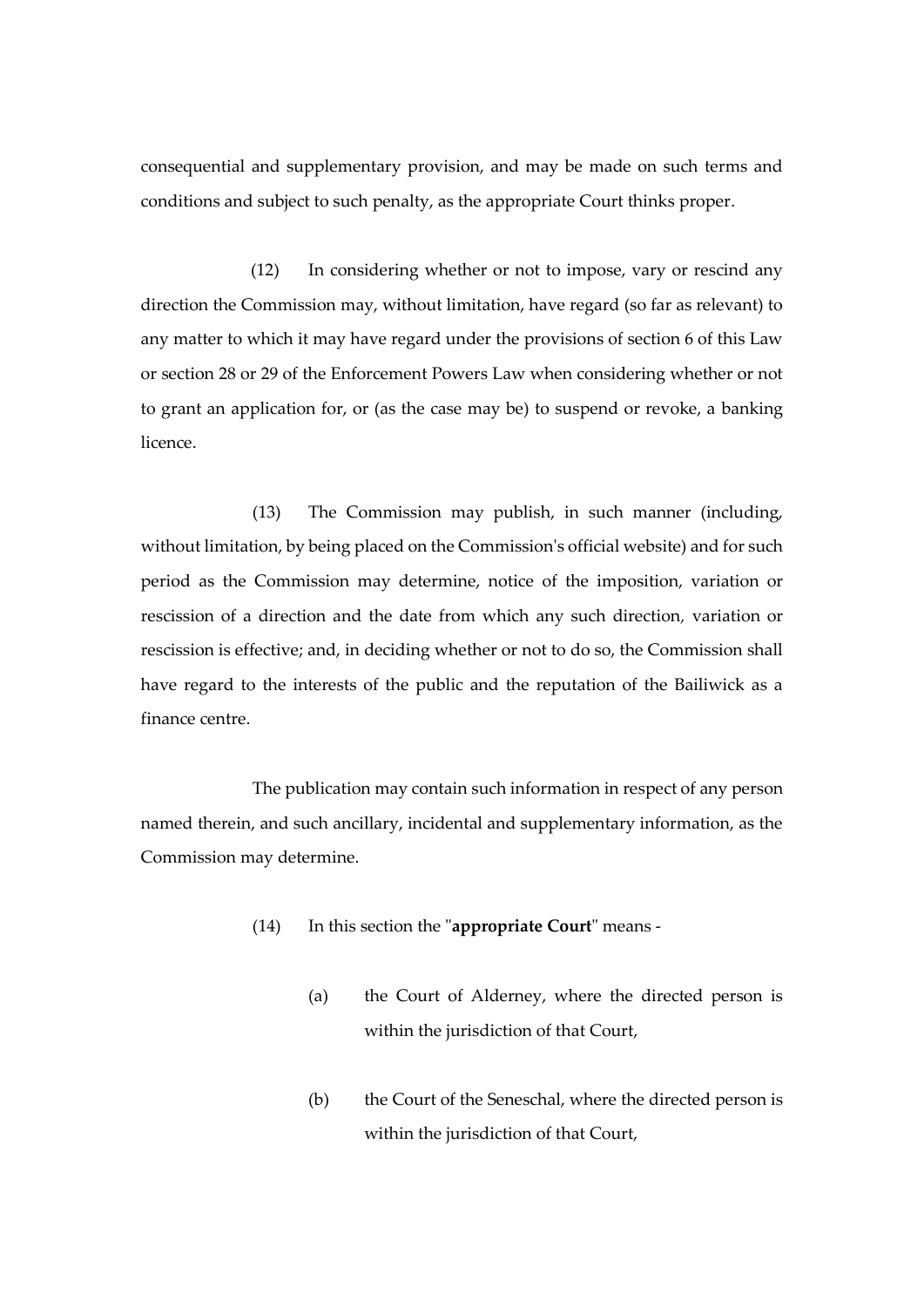(c) the Royal Court, in any other case.

#### *Supervised roles*

#### **Supervised roles.**

**12.** (1) A person who, in relation to a body, is appointed as or otherwise becomes -

- (a) a shareholder controller,
- (b) an indirect controller,
- (c) a significant shareholder,

shall be deemed for the purposes of this Law to be the holder of an "**approved supervised role**" in respect of that body, and the appointment to or acquisition of the role shall be subject to the provisions of section 14.

(2) A person who, in relation to a body, is appointed as or otherwise becomes –

- (a) a director,
- (b) a money laundering reporting officer,
- (c) a money laundering compliance officer,
- (d) a compliance officer,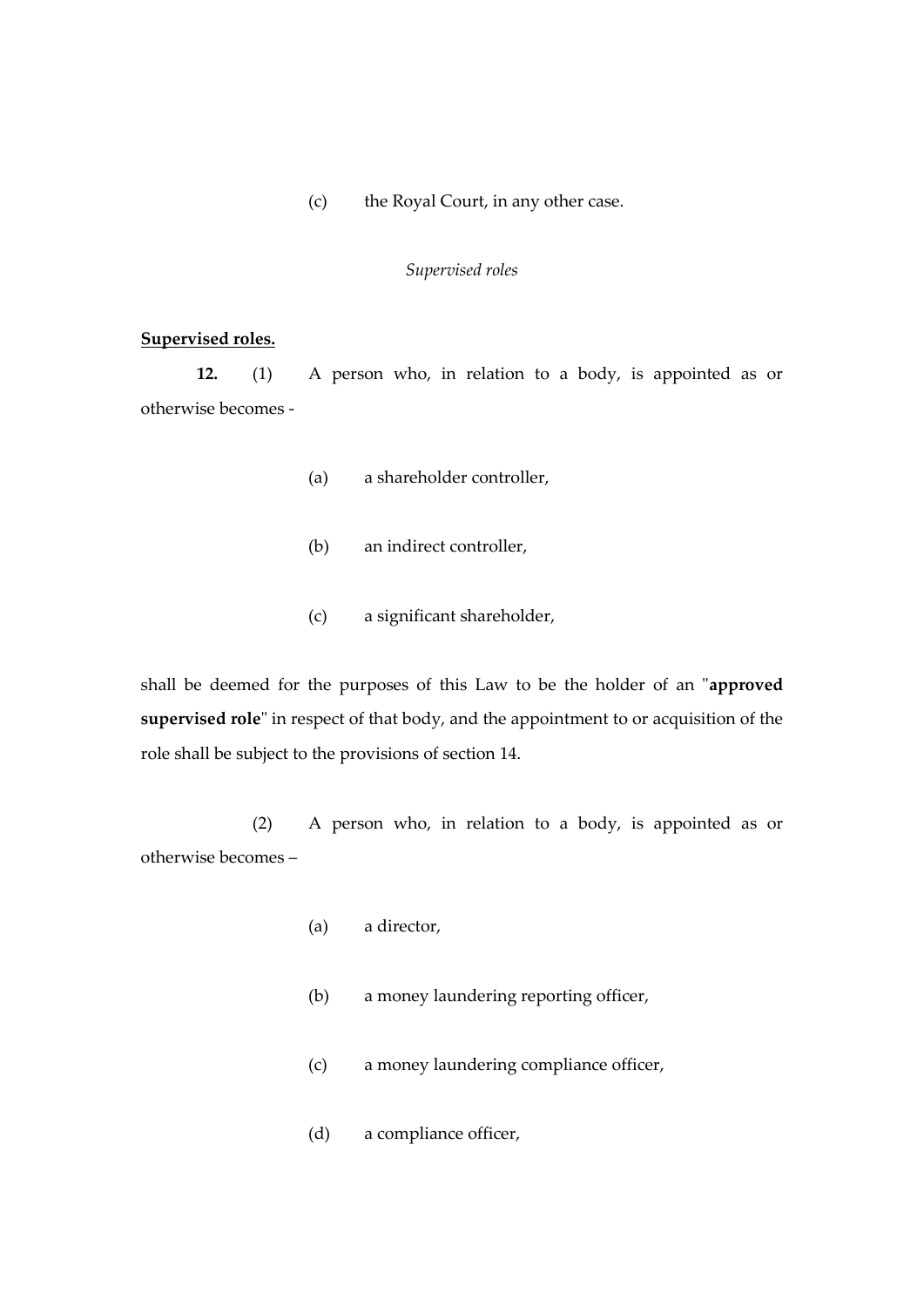- (e) a chief risk officer,
- (f) a person who, under the immediate authority of a director or chief executive, is responsible for maintaining the accounts or other records of the body, or
- (g) the holder of any other role in order to enable the body to fulfil the requirements of paragraph 4 of Schedule 2 (business to be directed by at least two individuals),

shall be deemed for the purposes of this Law to be the holder of a "**vetted supervised role**" in respect of that body, and the appointment to or acquisition of the role shall be subject to the provisions of section 15.

(3) A person who, in relation to a body, is appointed as or otherwise becomes -

- (a) a controller of a class or description referred to in paragraph (a) of the definition of "controller" in section 66 (but not including a person who falls into any other category of supervised role set out in subsection (1) or (2) or in any other paragraph of this subsection),
- (b) a nominated officer,
- (c) an auditor,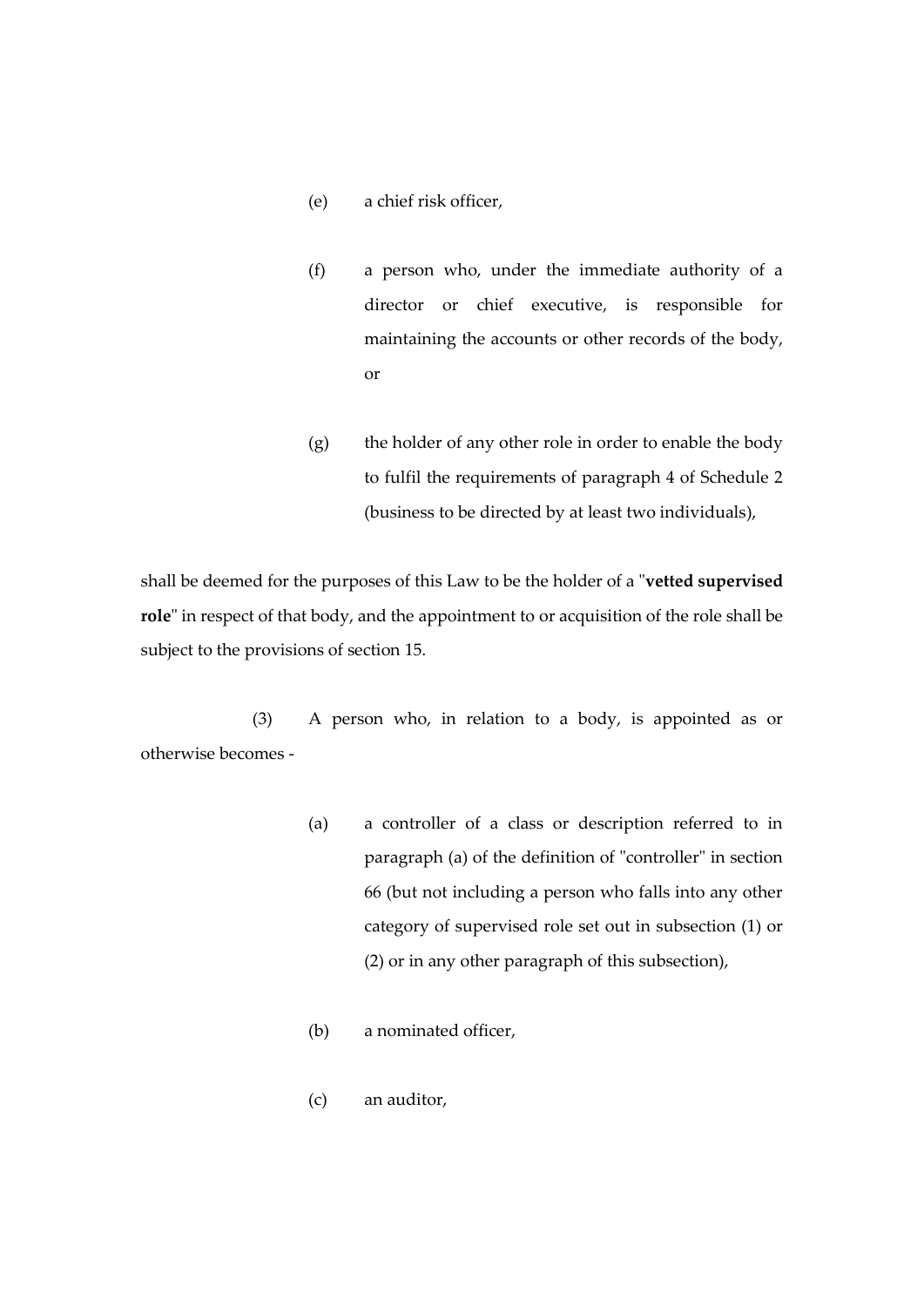- (d) an "**other supervised manager**", that is to say, a person appointed otherwise than as a chief executive, to exercise, under the immediate authority of a director or partner (or general partner, in the case of a limited partnership, or member, in the case of a limited liability partnership), day-to-day managerial functions in relation to deposit-taking business in respect of which the body is or will be licensed (but not including a person who falls into any other category of supervised role set out in subsection (1) or (2) or in any other paragraph of this subsection),
- (e) a company secretary,

shall be deemed for the purposes of this Law to be the holder of a "**notified supervised role**" in respect of that body, and the appointment to or acquisition of the role shall be notified to the Commission in accordance with the provisions of section 16.

(4) The Committee may by regulation amend this section so as to add to, remove or vary the positions, interests or roles included in each category of supervised role set out in subsections (1), (2) and (3).

(5) For the avoidance of doubt, the fact that a person is the holder of a supervised role does not of itself establish that that person is a shadow director within the meaning of section 132 of the Companies (Guernsey) Law, 2008 or 163(1) of the Companies (Alderney) Law, 1994.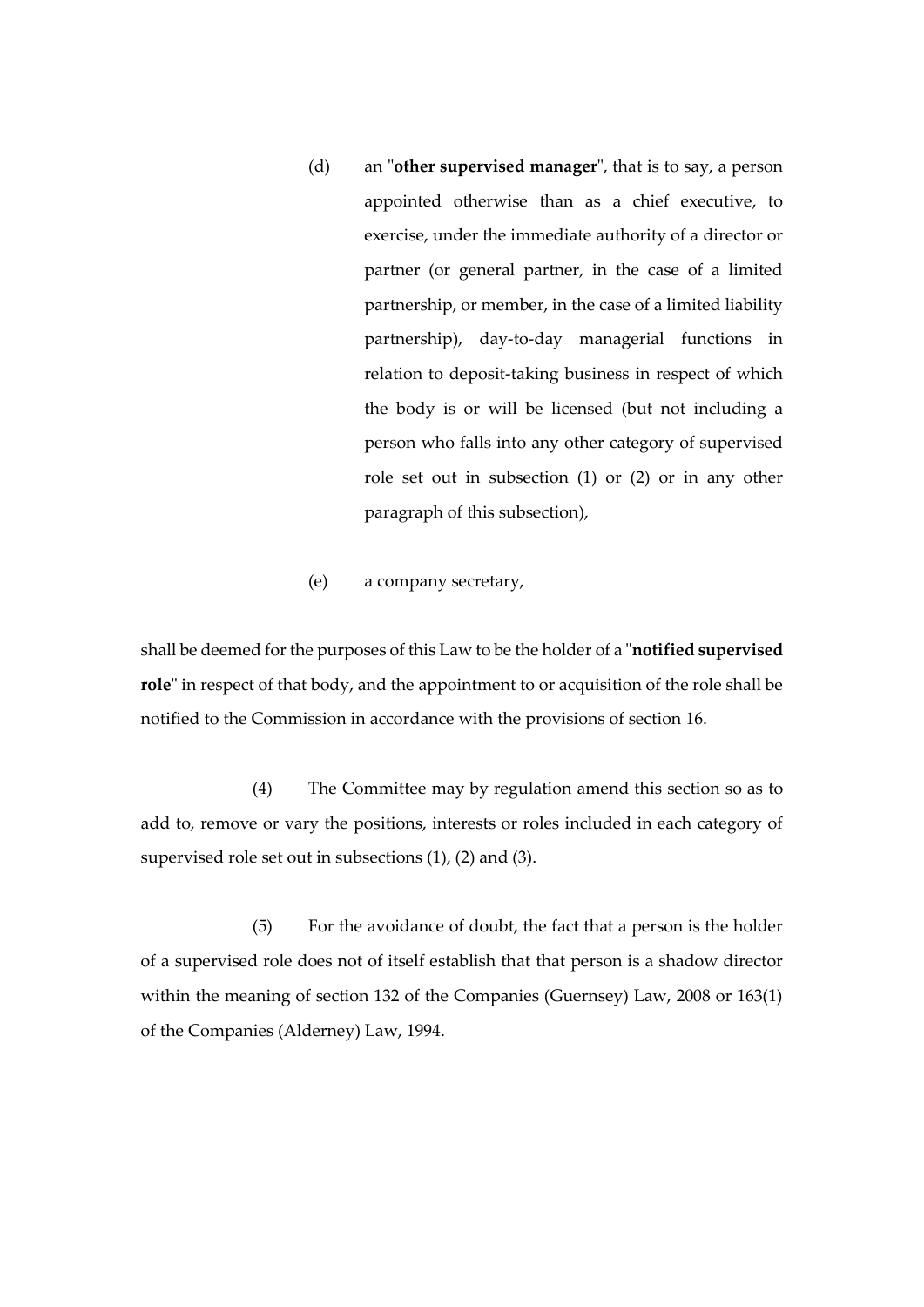## *Information as to institutions*

## **List of, and information as to, licensed institutions.**

**13.** (1) The Commission shall establish and maintain, in such form as the Commission may determine, and cause to be published, in such manner as it thinks fit (including, without limitation, on its official website), a list of all institutions holding banking licences ("**the list**").

(2) The Commission shall make available to any person, on request and on payment of such charge (if any) as the Commission may reasonably demand to cover the cost of preparation, a copy of the list.

- (3) The list shall contain, in relation to each licensed institution
	- (a) the name of the licensed institution,
	- (b) the addresses or principal places of business of the licensed institution in the Bailiwick,
	- (c) if the Commission determines that it is necessary or desirable in the interests of the public or the reputation of the Bailiwick as a finance centre or for the purpose of the performance of its functions, details of -
		- (i) any conditions imposed in respect of the banking licence,
		- (ii) any directions given to the licensed institution, or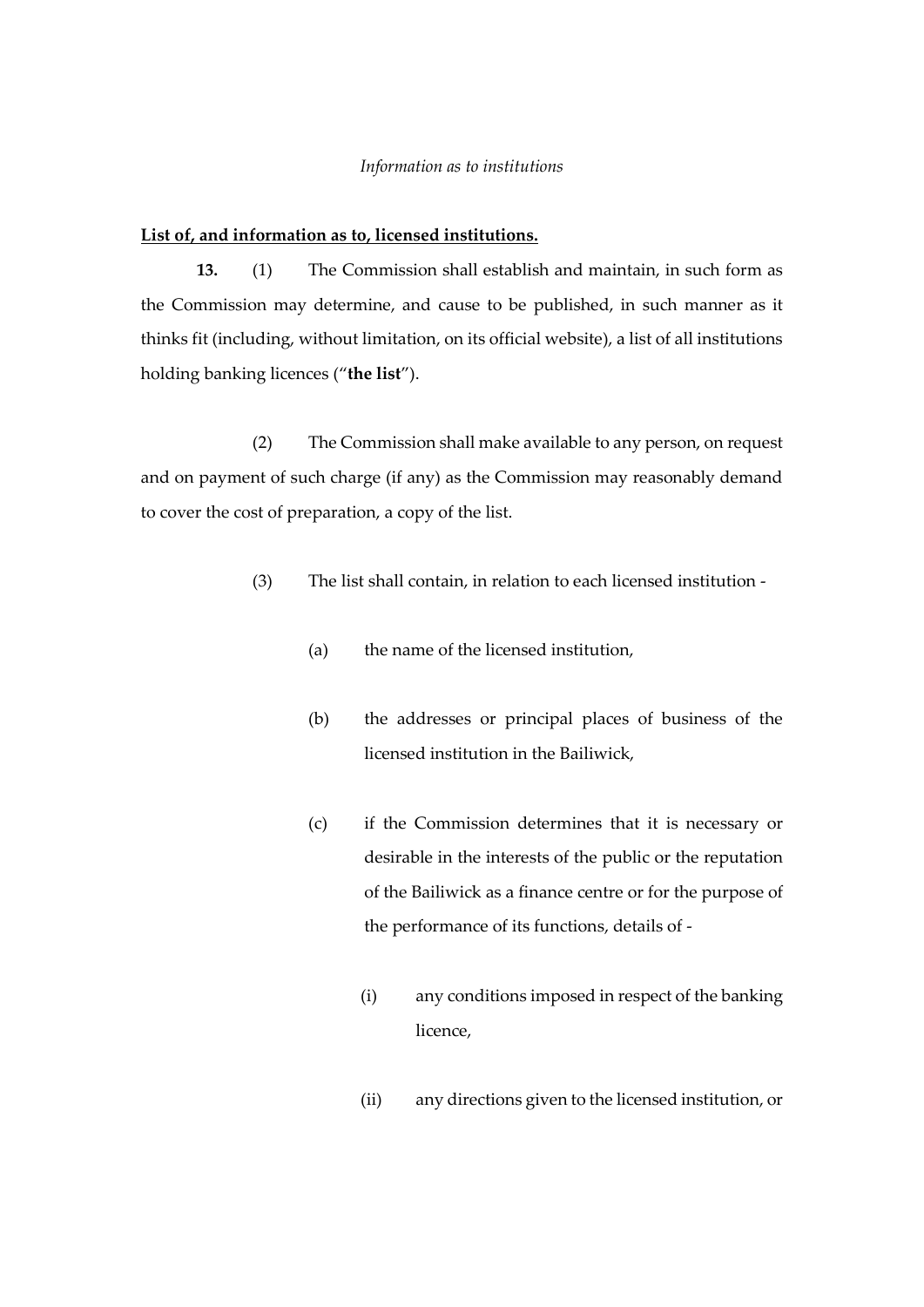- (iii) any enforcement requirements imposed on the licensed institution or any other person in connection with the banking licence, and
- (d) such other particulars as the Commission may determine.

(4) The Commission shall publish the fact that a particular institution has ceased to hold a banking licence, whether by virtue of the revocation, surrender or expiry of the licence or otherwise, or has had its banking licence suspended.

(5) The Commission may also publish the fact that a particular person has been granted or refused a banking licence or that a particular person does not hold or has not held a banking licence.

- (6) If at any time it appears to the Commission
	- (a) whether in consequence of
		- (i) any grant, suspension, revocation, surrender or expiry of a banking licence, or
		- (ii) any change in relation to a licensed institution, or
	- (b) due to an error or for any other reason,

that the list or any particular contained in an entry in the list is inaccurate, the Commission shall make such addition, erasure or other alteration to the list or entry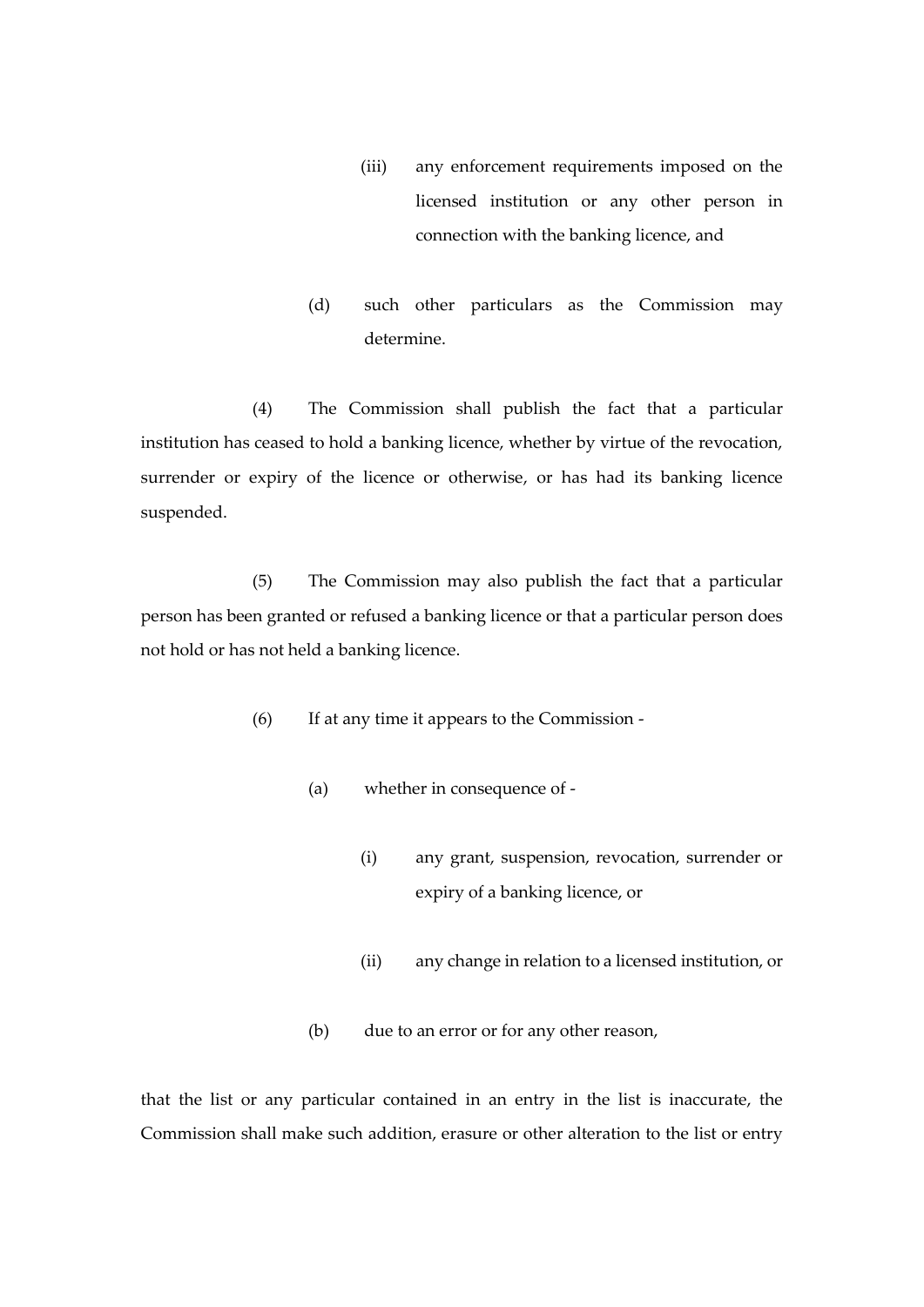as the Commission considers necessary.

(7) The list and any publication under this section may contain such information in respect of any person named therein, and such ancillary, incidental and supplementary information, as the Commission may determine.

*Notification of holding of approved and vetted supervised roles, etc*

## **Notification of and objection to holders of approved supervised roles.**

**14.** (1) A person ("**A**") shall not become the holder of an approved supervised role in respect of a licensed institution incorporated in the Bailiwick unless -

- (a) A or the licensed institution has notified the Commission in writing of the intention that A should become the holder of such a role, and
- (b) the Commission has notified A or the licensed institution in writing that there is no objection to A becoming the holder of such a role.

(2) A notification under subsection (1) shall be given in such form and manner as the Commission may require and shall be accompanied by –

- (a) such information and documents as the Commission may require for the purpose of deciding whether or not to serve a notice of objection, and
- (b) such fee as may be prescribed by regulations under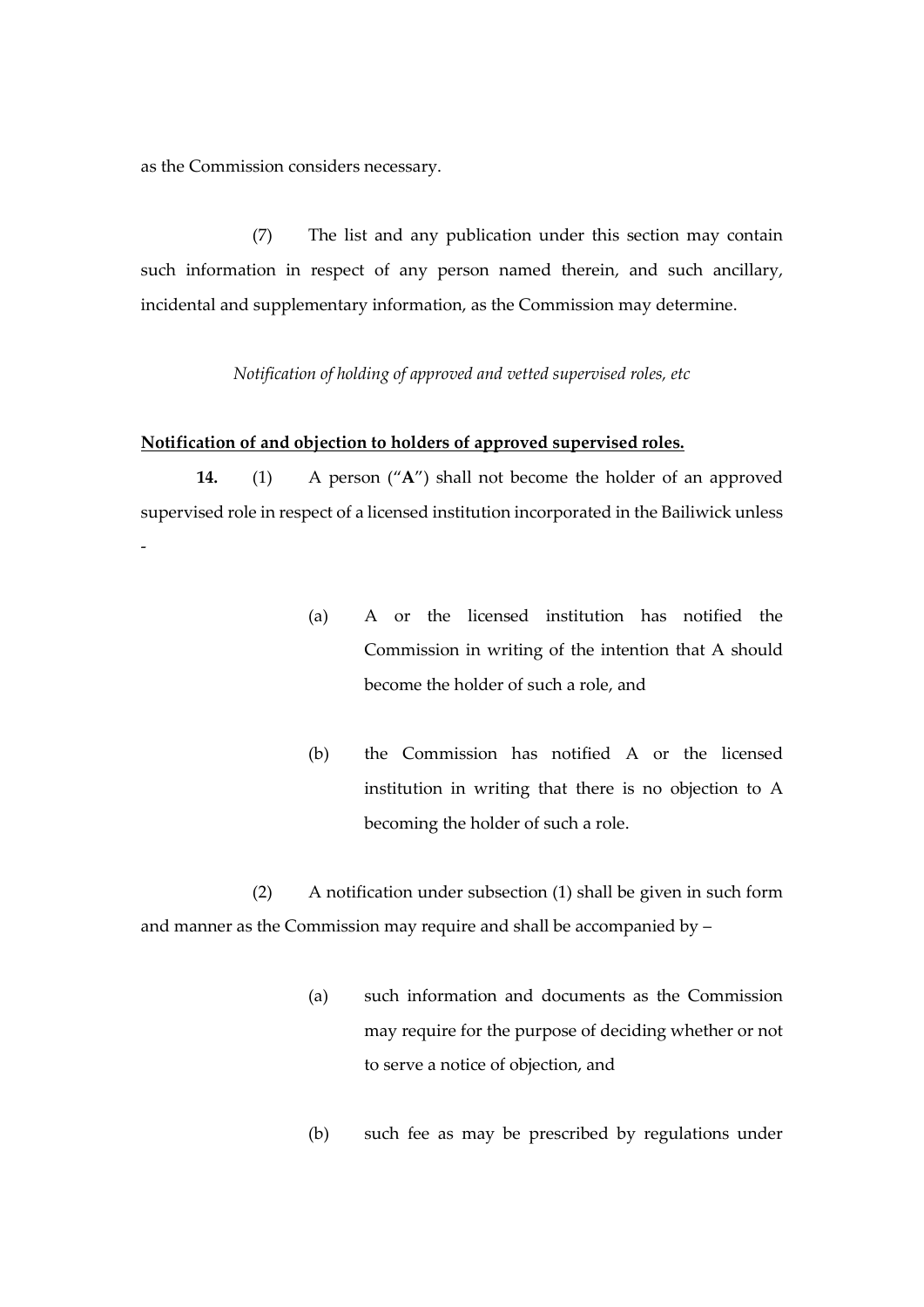## section 7;

and following receipt of notification under subsection (1) from any person, the Commission may by notice in writing require that person to furnish such additional information or documents as the Commission may require for the purpose referred to in paragraph (a).

(3) The Commission may serve a notice of objection under this section if it is not satisfied –

- (a) that (having regard to the applicable minimum criteria for licensing) the person concerned is a fit and proper person to become the holder of an approved supervised role of the description in question in respect of the licensed institution,
- (b) that the interests of depositors or potential depositors of the licensed institution would not in any other manner be threatened by that person becoming the holder of an approved supervised role of that description, or
- (c) without prejudice to paragraphs (a) and (b), that, having regard to that person's likely influence on the licensed institution as the holder of an approved supervised role of the description in question -
	- (i) the minimum criteria for licensing would continue to be fulfilled -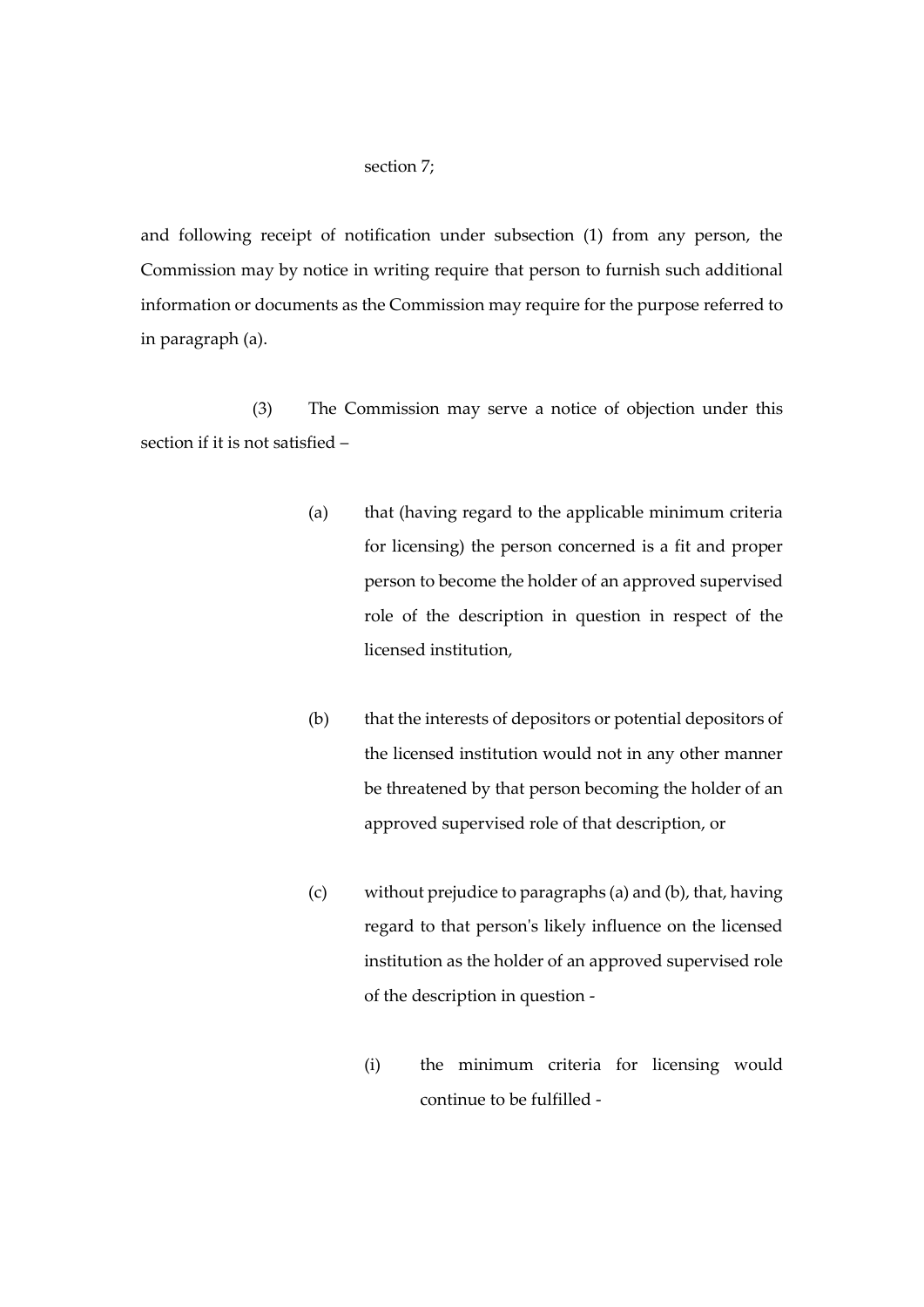- (A) in relation to that licensed institution, or
- (B) in relation to any person who is or is to be the holder of a supervised role in respect of or employee of that licensed institution, or
- (ii) if any of those criteria were not so fulfilled, that that person would be likely to undertake remedial action.

(4) A notice of objection under this section shall (without prejudice to the provisions of section 19) specify the matter mentioned in subsection (3) as to which the Commission is not satisfied.

(5) The Commission may, by notice in writing, and subject to such conditions as it thinks fit, exempt any person or licensed institution or class, description or category of person or licensed institution from the application of all or any of the requirements of subsection (1), either generally or in any particular case or class of case, and whether before or after the event in question.

# **Notification of and objection to holders of vetted supervised roles.**

**15.** (1) A person ("**B**") shall not become the holder of a vetted supervised role in respect of a licensed institution unless -

> (a) B or the licensed institution has notified the Commission in writing of the intention that B should become the holder of such a role, and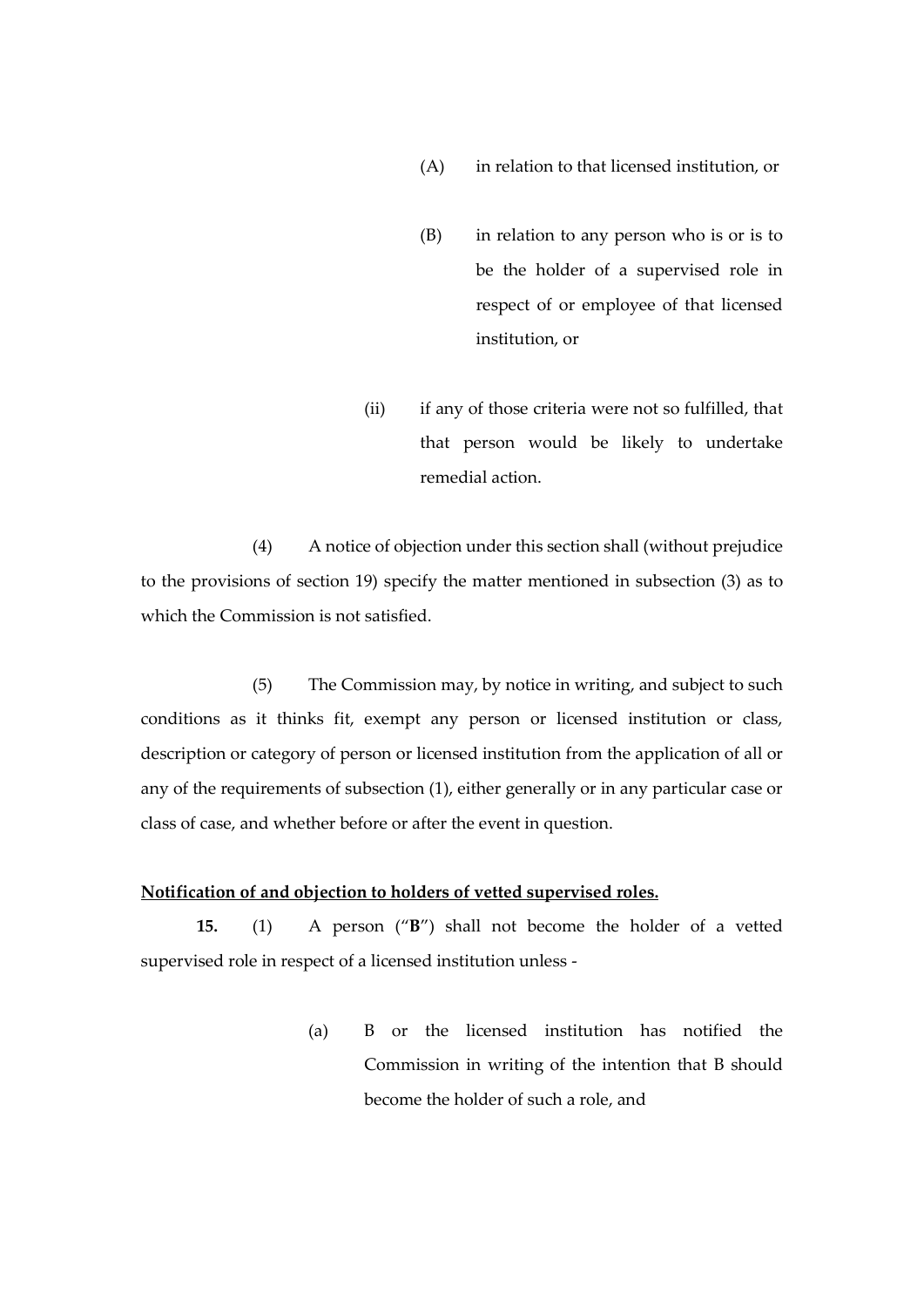(b) the Commission has notified B or the licensed institution in writing that there is no objection to B becoming the holder of such a role;

and, for the purposes of this subsection, the Commission's written notification that there is no objection to a person becoming the holder of such a role shall be deemed to have been given in any particular case on the expiration of a period of 60 days beginning on the date of compliance by that person or the licensed institution with the requirements of this subsection and any other requirements imposed under subsection (2) (or such longer period as the Commission may, before the expiration of that period, determine) unless, before the expiration of that period, the Commission serves notice of objection under this section on that person or the licensed institution.

(2) A notification under subsection (1) shall be given in such form and manner as the Commission may require and shall be accompanied by –

- (a) such information and documents as the Commission may require for the purpose of deciding whether or not to serve a notice of objection, and
- (b) such fee as may be prescribed by regulations under section 7;

and, following receipt of notification under subsection (1) from any person, the Commission may by notice in writing require that person to furnish such additional information or documents as the Commission may require for the purpose referred to in paragraph (a).

(3) The Commission may serve a notice of objection under this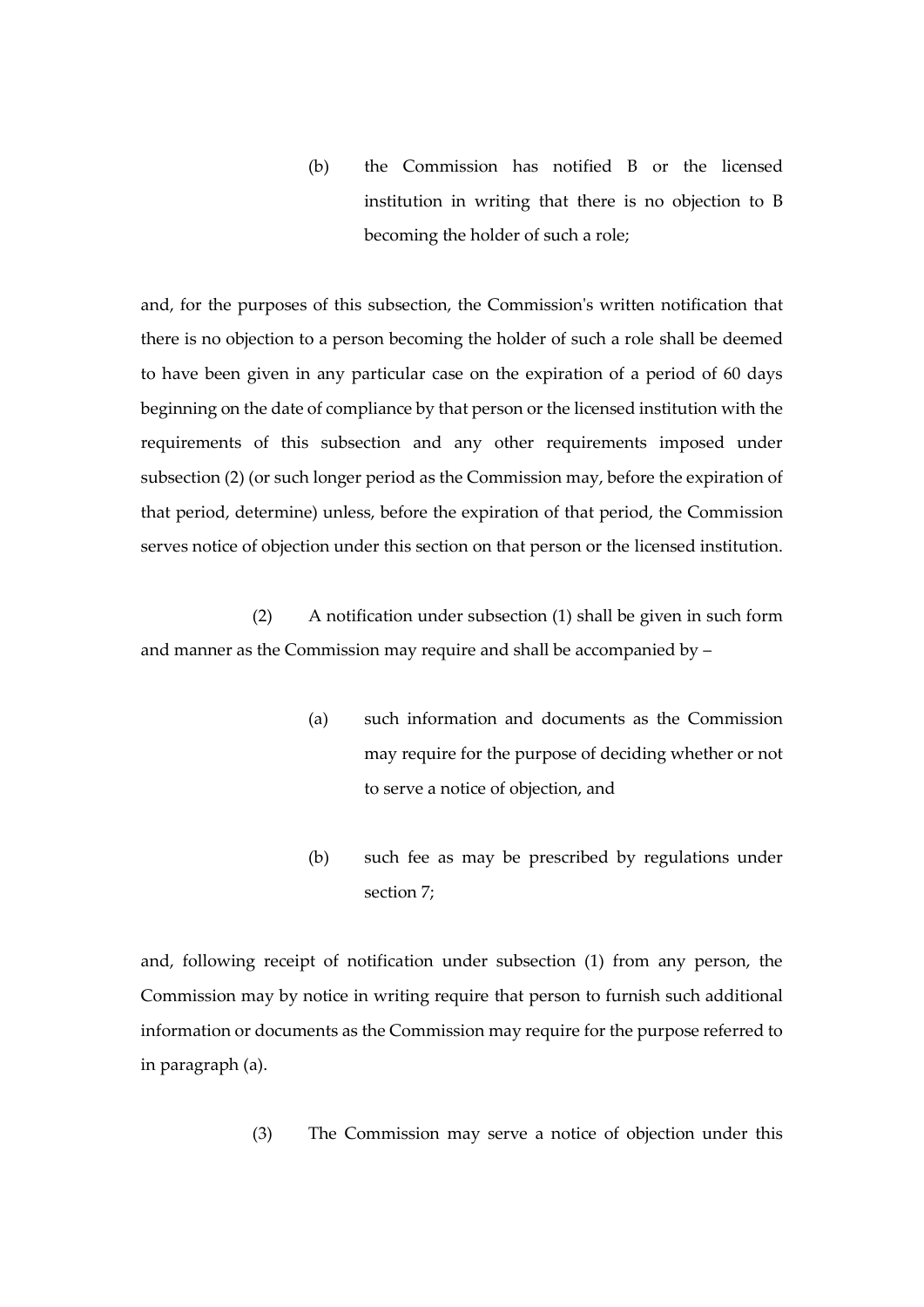section if it is not satisfied -

- (a) that (having regard to the applicable minimum criteria for licensing) the person concerned is a fit and proper person to become the holder of a vetted supervised role of the description in question in respect of the licensed institution,
- (b) that the interests of depositors, investors or customers of or in the licensed institution would not in any other manner be threatened by that person becoming the holder of a vetted supervised role of that description, or
- (c) without prejudice to paragraphs (a) and (b), that, having regard to that person's likely influence on the licensed institution as the holder of a vetted supervised role of the description in question -
	- (i) the minimum criteria for licensing would continue to be fulfilled -
		- (A) in relation to that licensed institution, and
		- (B) in relation to any person who is or is to be the holder of a supervised role in respect of or employee of that licensed institution, or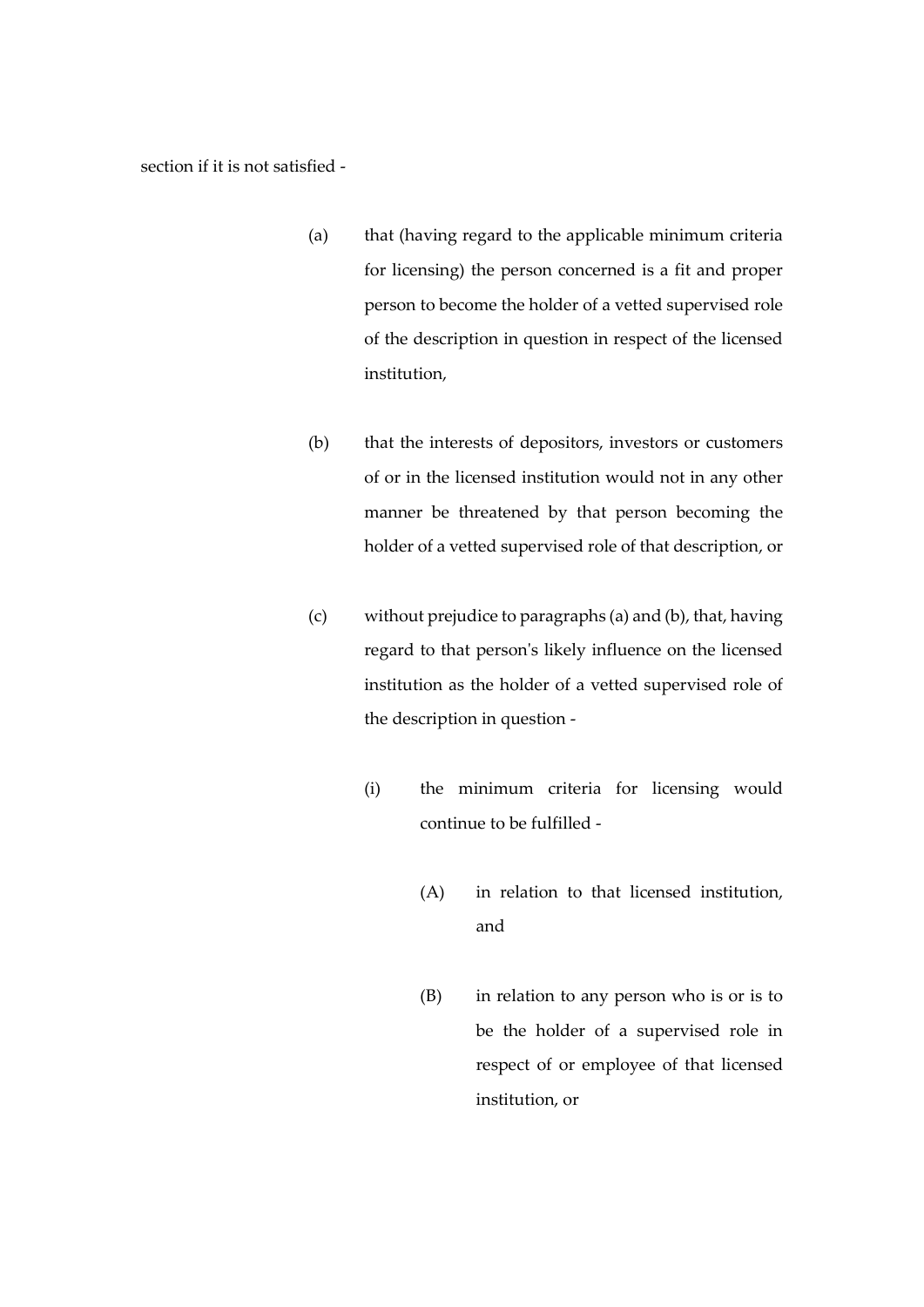(ii) if any of those criteria were not so fulfilled, that that person would be likely to undertake remedial action.

(4) A notice of objection under this section shall (without prejudice to the provisions of section 19) specify the matter mentioned in subsection (3) as to which the Commission is not satisfied.

(5) The Commission may, by notice in writing, and subject to such conditions as it thinks fit, exempt any person or licensed institution or class, description or category of person or licensed institution from the application of all or any of the requirements of subsection (1), either generally or in any particular case or class of case, and whether before or after the event in question.

#### **Notification of change of holder of supervised role.**

**16.** (1) Subject to the provisions of subsection (4), where any person becomes or ceases to be the holder of a supervised role in respect of a licensed institution, the licensed institution shall give notice in writing to the Commission of the fact.

(2) Subject as aforesaid, a notice required to be given under subsection (1) shall be given within a period of 14 days immediately following the day on which the person in question became or (as the case may be) ceased to be the holder of a supervised role.

(3) A notice required to be given under subsection (1) shall be given in such form and manner as the Commission may require and shall be accompanied  $by -$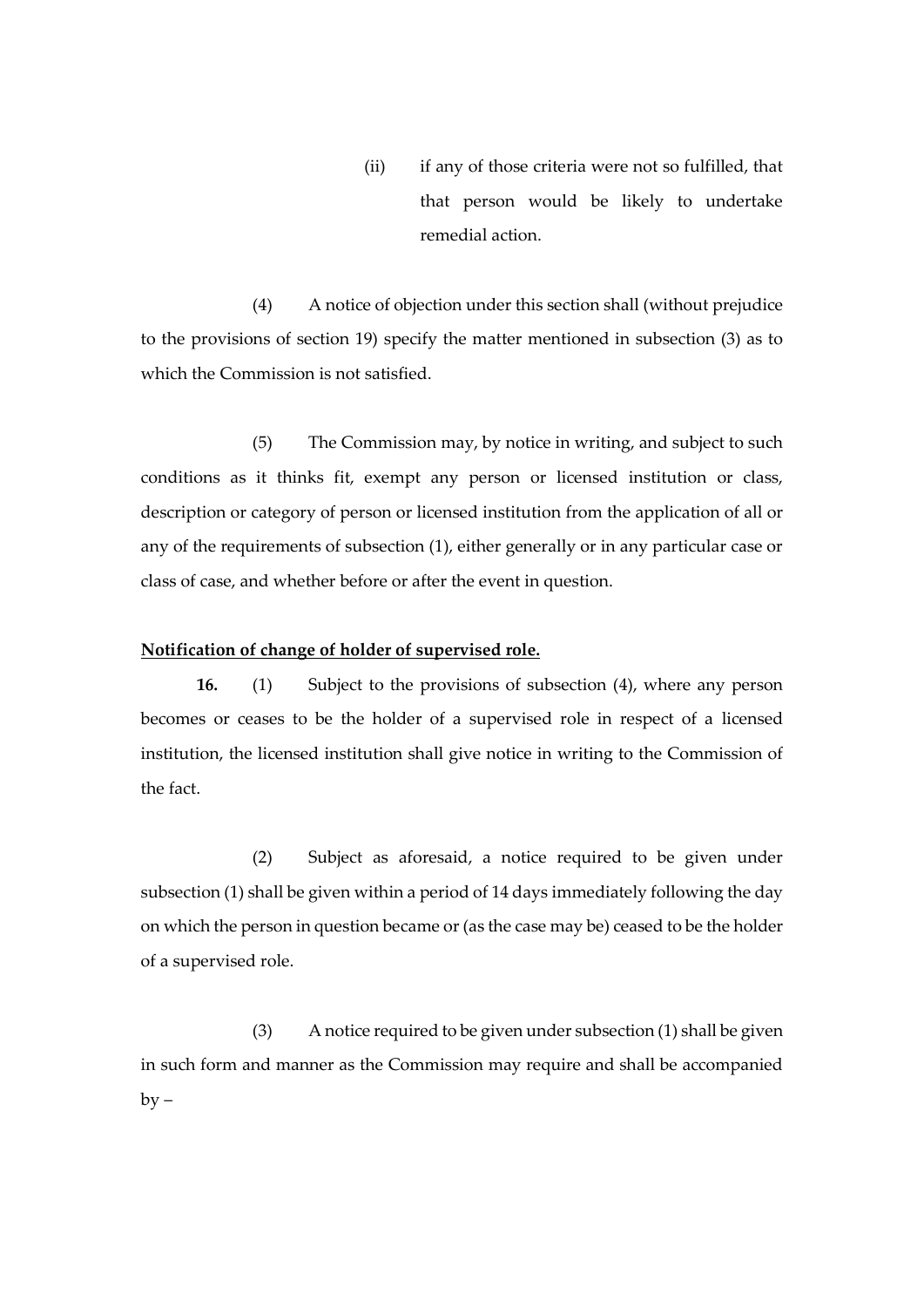- (a) such information and documents as the Commission may require, and
- (b) such fee as may be prescribed by regulations under section 7;

and, following receipt of such notice from a licensed institution, the Commission may by notice in writing require it to furnish such additional information or documents as the Commission may require.

(4) The Commission may, by notice in writing, and subject to such conditions as it thinks fit, exempt any licensed institution or class, description or category of licensed institution from the application of all or any of the requirements of subsection (1), (2) or (3), either generally or in any particular case or class of case, and whether before or after the event in question.

(5) A licensed institution which fails to give notice in accordance with this section is guilty of an offence unless it shows (forthe avoidance of doubt, on a balance of probabilities) that it was not aware that the facts or circumstances were such as to require the giving of such notice; but in such a case it is guilty of the offence if it fails to give such notice within a period of 14 days immediately following the day on which it became or ought reasonably to have become so aware.

## **Notification of acquisition of additional voting power or reduction of voting power.**

- **17.** (1) Where a person, alone or with associates
	- (a) is entitled to exercise, or control the exercise of, 15% or more of the voting power (whether in general meeting or otherwise) of a body which is a licensed institution or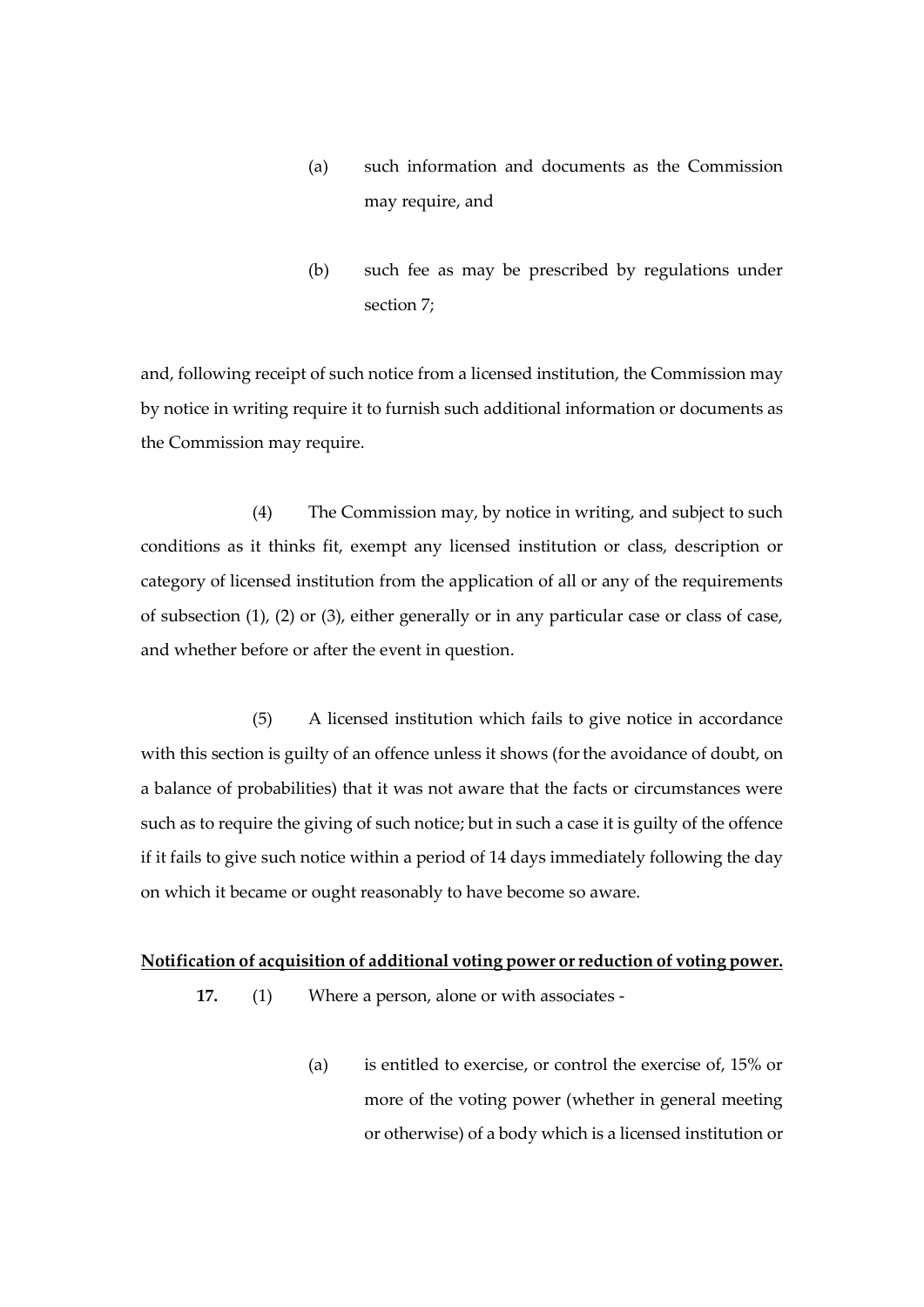(where that body is a company) of any other company of which that body is a subsidiary, and

(b) becomes entitled to exercise, or control the exercise of, whether in a single transaction or by a series of transactions over whatever period of time, such further percentage of that voting power as increases the total thereof to more than 50% (an "**additional controller holding**"),

he shall notify the Commission of the fact and obtain the Commission's written approval thereto.

- (2) Where a person, alone or with associates
	- (a) is entitled to exercise, or control the exercise of, more than 50% of the voting power (whether in general meeting or otherwise) of a body which is a licensed institution or (where that body is a company) of any other company of which that body is a subsidiary, and
	- (b) ceases to be entitled to exercise, or control the exercise of, whether in a single transaction or by a series of transactions over whatever period of time, such percentage of that voting power as reduces the total thereof to 50% or less (a "**reduced controller holding**"),

he shall notify the Commission of the fact.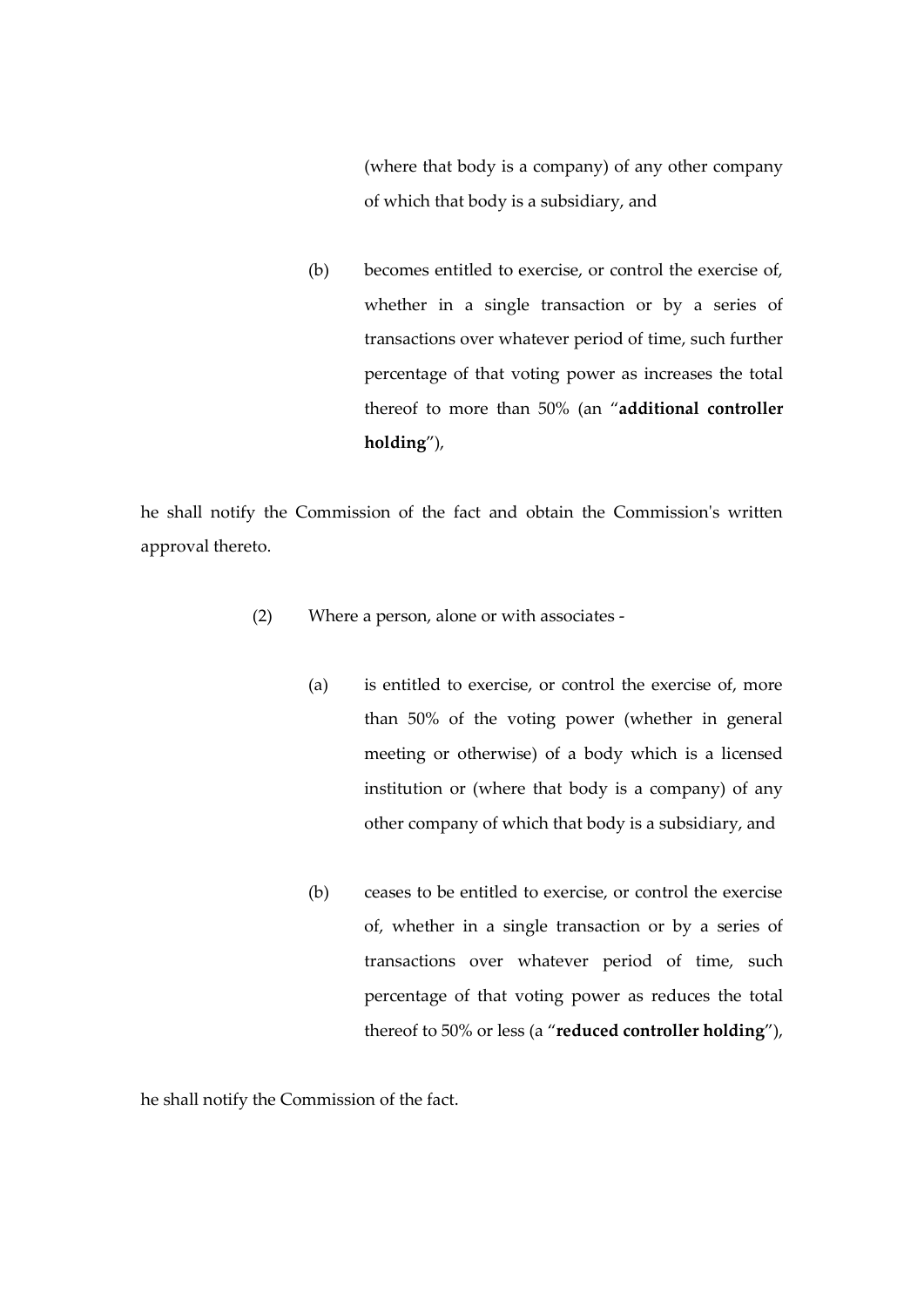(3) A notification under subsection (1) or (2) shall be given in such form and manner as the Commission may require and shall be accompanied by -

- (a) such information and documents as in either case the Commission may require (for the purpose, in the case of notification under subsection (1), of deciding whether or not to give approval), and
- (b) such fee as may be prescribed by regulations under section 7;

and, following receipt of such notification from any person, the Commission may by notice in writing require that person to furnish such additional information or documents as in either case the Commission may require (for the purpose, in the case of notification under subsection (1), referred to in paragraph (a)).

(4) The Commission may serve a notice refusing approval for the purposes of subsection (1) if it is not satisfied -

- (a) that (having regard to the applicable minimum criteria for licensing) the person concerned is a fit and proper person to exercise, or control the exercise of, any voting power described in subsection (1) in respect of the licensed institution or any company of which the licensed institution is a subsidiary,
- (b) that the interests of depositors or potential depositors of the licensed institution would not in any other manner be threatened by that person becoming entitled to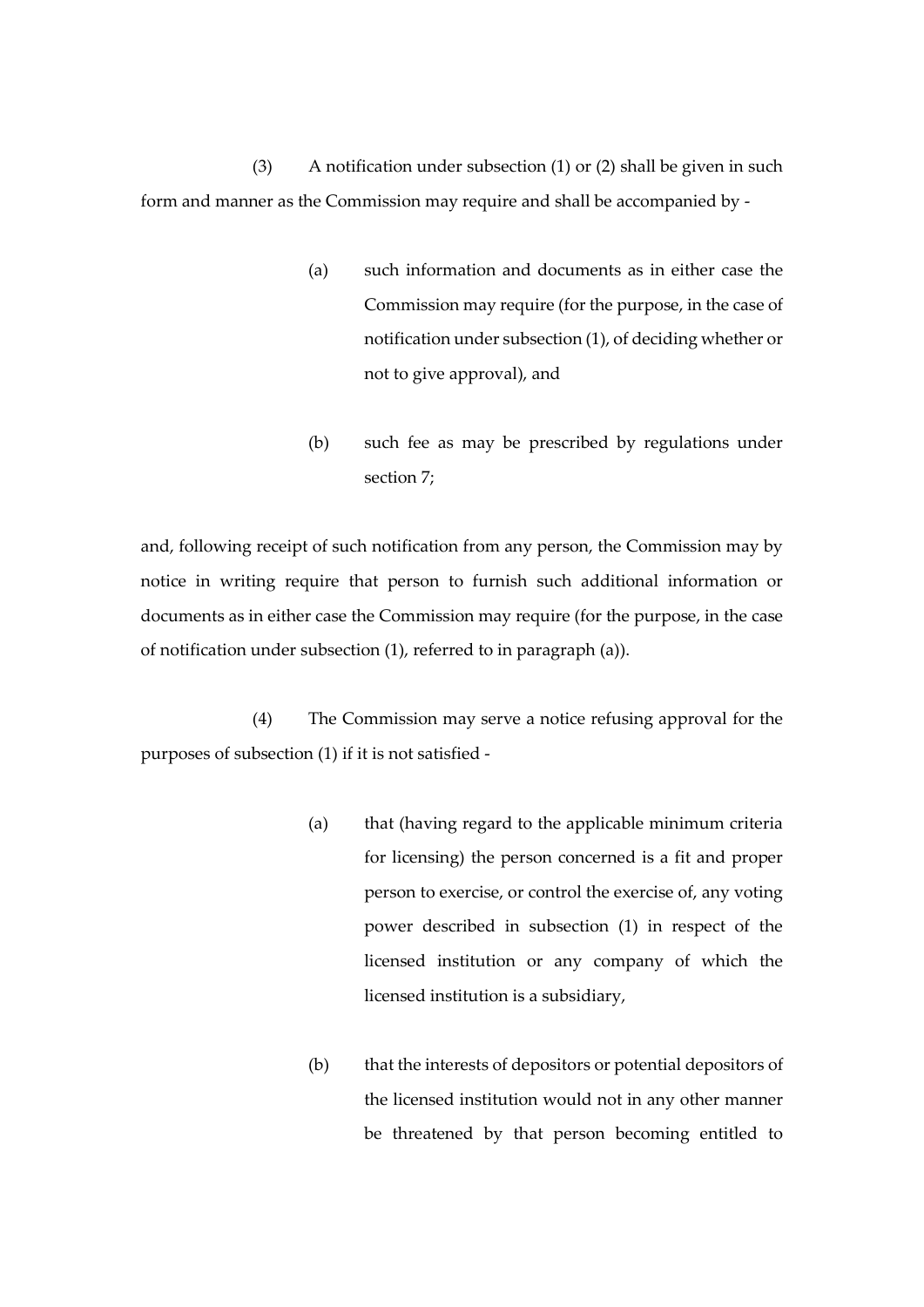exercise, or control the exercise of, any such voting power, or

- (c) without prejudice to paragraphs (a) and (b), that, having regard to that person's likely influence on the licensed institution as a person entitled to exercise, or control the exercise of, any such voting power -
	- (i) the minimum criteria for licensing would continue to be fulfilled -
		- (A) in relation to that licensed institution, or
		- (B) in relation to any person who is or is to be the holder of a supervised role in respect of or employee of that licensed institution, or
	- (ii) if any of those criteria were not so fulfilled, that that person would be likely to undertake remedial action.

(5) A notice refusing approval for the purposes of subsection (1) shall (without prejudice to the provisions of section 19) specify the matter mentioned in subsection (4) as to which the Commission is not satisfied.

(6) For the purposes of subsection (1) the Commission's written approval shall be deemed to have been given in any particular case on the expiration of a period of 60 days beginning on the date of compliance by that person with the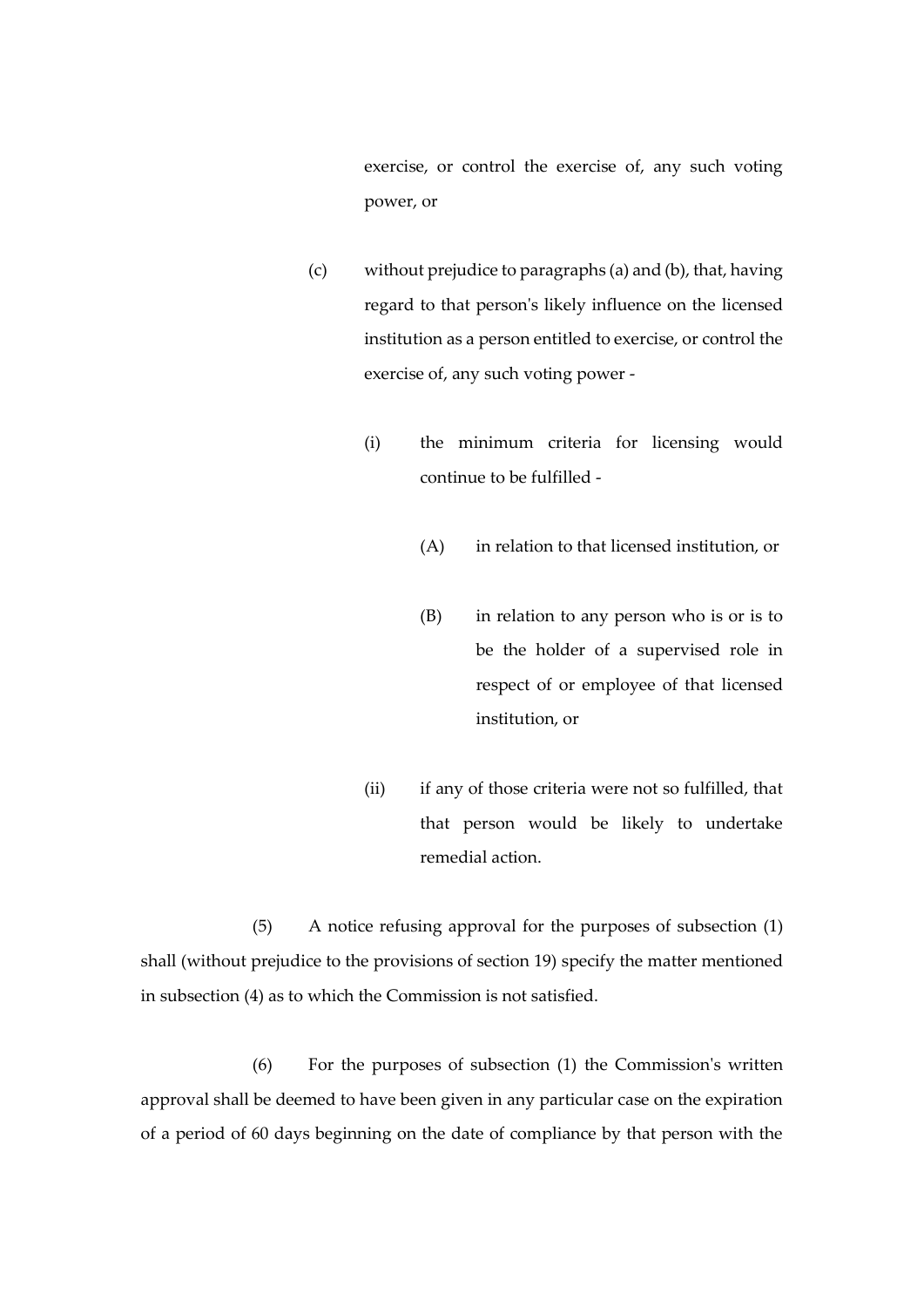requirements of subsection (1) and any other requirements imposed under subsection (3) (or such longer period as the Commission may, before the expiration of that period, determine) unless, before the expiration of that period, the Commission serves notice on the person concerned refusing its approval of the change.

(7) The Commission may, by notice in writing, and subject to such conditions as it thinks fit, exempt any person or licensed institution or class, description or category of person or licensed institution from the application of all or any of the requirements of subsection (1) or (2), either generally or in any particular case or class of case, and whether before or after the event in question.

(8) A person ("**A**") who fails to give notice in accordance with subsection (1) or (2) is guilty of an offence unless A shows (for the avoidance of doubt, on a balance of probabilities) that A was not aware that the facts or circumstances were such as to require the giving of such notice; but in such a case A shall be guilty of the offence if A fails to give such notice within a period of 14 days immediately following the day upon which A becomes or ought reasonably to have become so aware.

## PART II

# APPEALS, OBTAINING OF DOCUMENTS, ACCOUNTS AND OTHER SUPERVISORY REQUIREMENTS

*Representations, notice of decisions and appeals*

# **Representations concerning proposed decisions of Commission.**

**18.** (1) Before the Commission makes a decision in respect of which a right of appeal is conferred by section 21, other than a decision to serve a notice under section 15, 17 or 28, the procedure prescribed in this section shall be followed.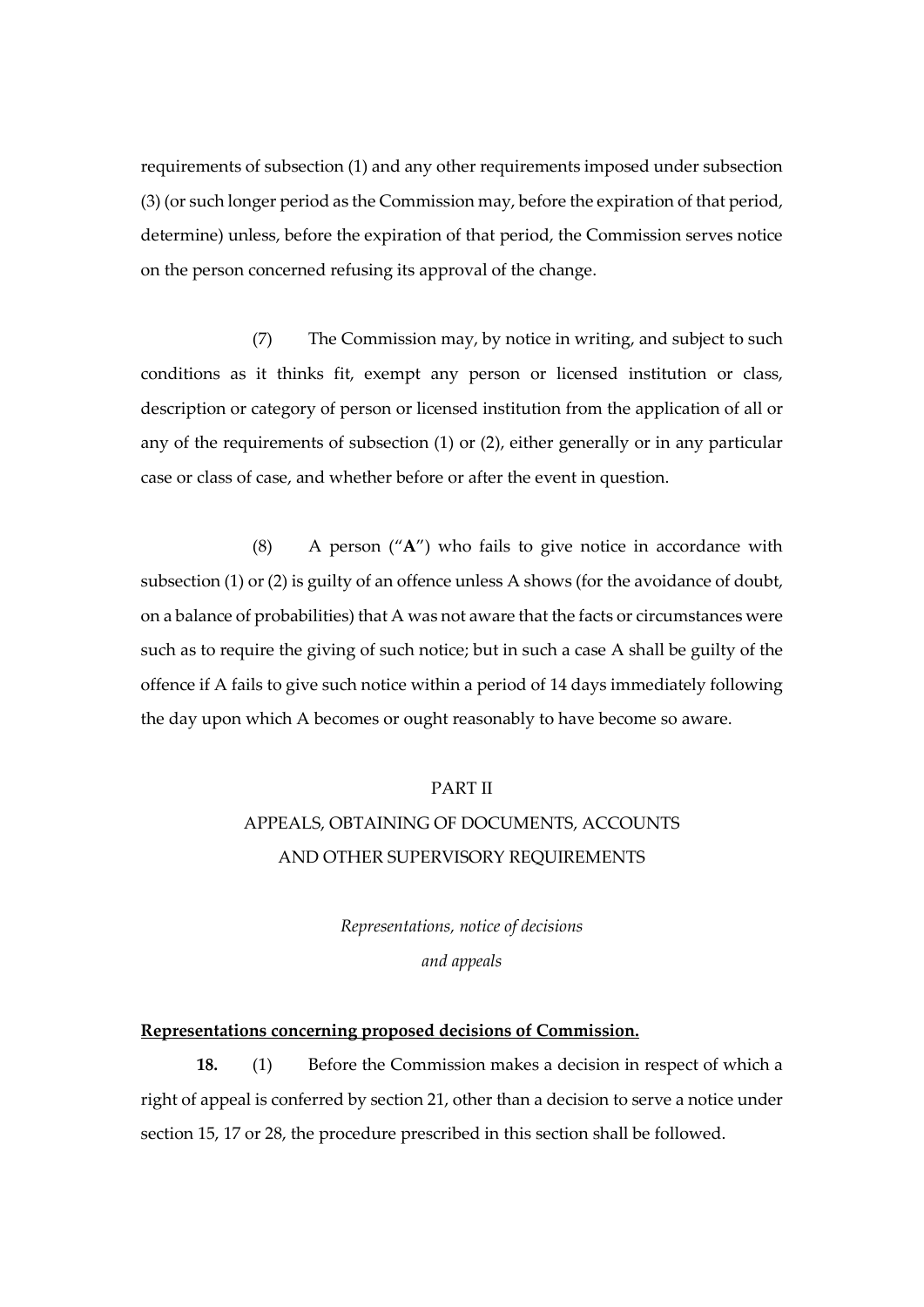(2) The Commission shall serve on the person by whom, in the opinion of the Commission, the right of appeal would be exercisable if the Commission were to make the proposed decision (the "**person concerned**") a notice in writing -

- (a) stating that the Commission is proposing to make the decision,
- (b) stating the terms of and the grounds for the proposed decision,
- (c) setting out particulars of or accompanied by
	- (i) any order, restriction, condition, obligation, requirement, duty, direction or arrangement proposed to be imposed, renewed, varied or rescinded, or
	- (ii) any notice proposed to be served,
- (d) stating that the person concerned (and, where appropriate, the person upon whom a copy of the notice is served under subsection (3)) may, within a period of 28 days (or such longer period as the Commission may specify in the notice or subsequently allow) beginning on the date of the notice, make written and/or oral representations to the Commission in respect of the proposed decision in such manner as the Commission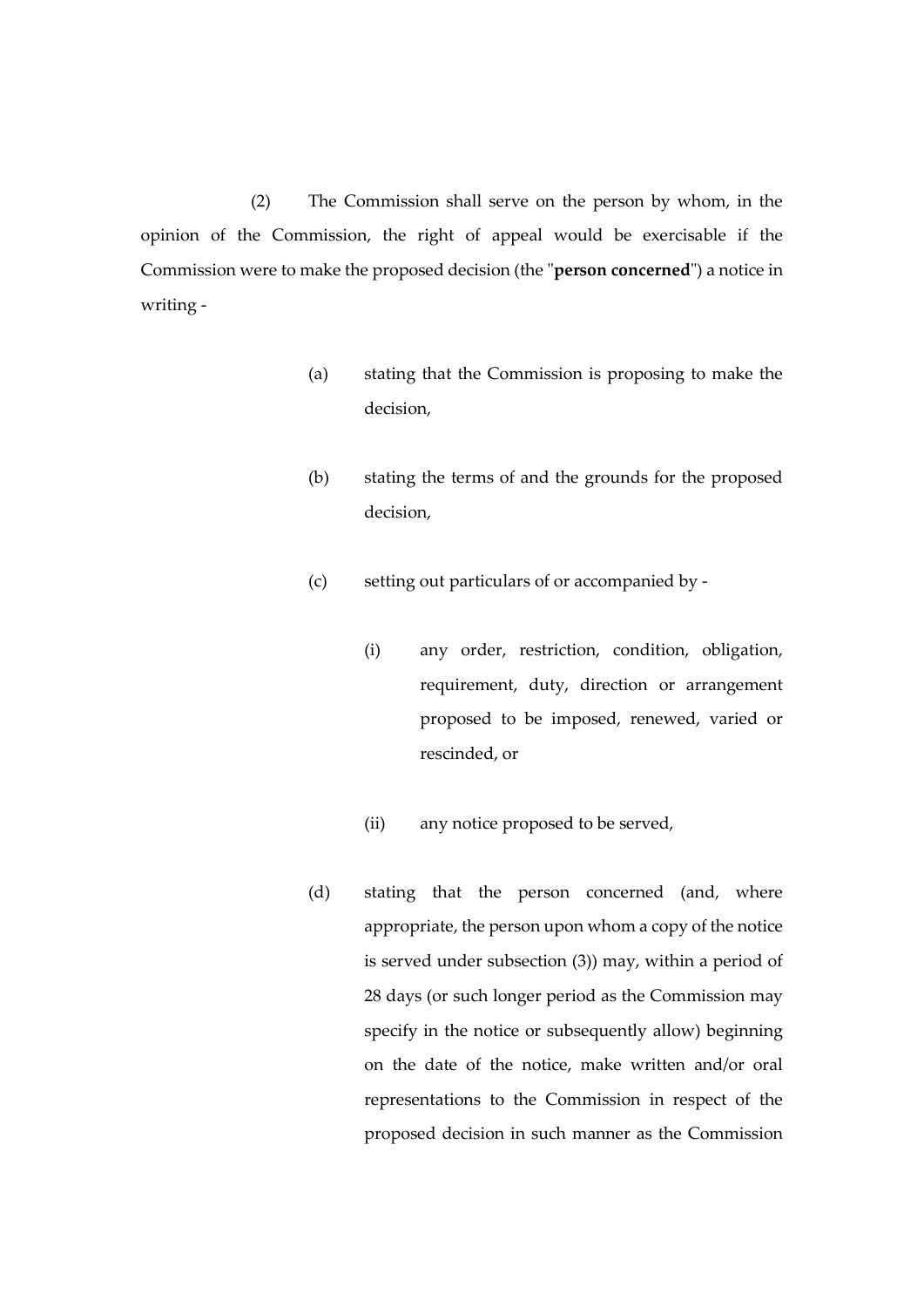may from time to time determine,

- (e) containing or accompanied by, in accordance with the provisions of section 20(1), a statement of the reasons for the proposed decision (but subject to the provisions of section 20(2)), and
- (f) giving particulars of the right of appeal which would be exercisable under section 21 if the Commission were to make the proposed decision.
- (3) Where
	- (a) a ground for the proposed decision is that any of the minimum criteria for licensing are not or have not been fulfilled, or may not be or may not have been fulfilled, in the case of any person, or
	- (b) any proposed order, restriction, condition, obligation, requirement, duty, direction or arrangement requires the removal or replacement of any person as an officer, employee or auditor, or holder of a supervised role,

the Commission shall serve upon that person a copy of the notice mentioned in subsection (2) (which copy may omit any matter which does not relate to that person) together with particulars of the right of appeal which would be exercisable under section 21 if the Commission were to make the proposed decision.

(4) The Commission shall consider any representations made in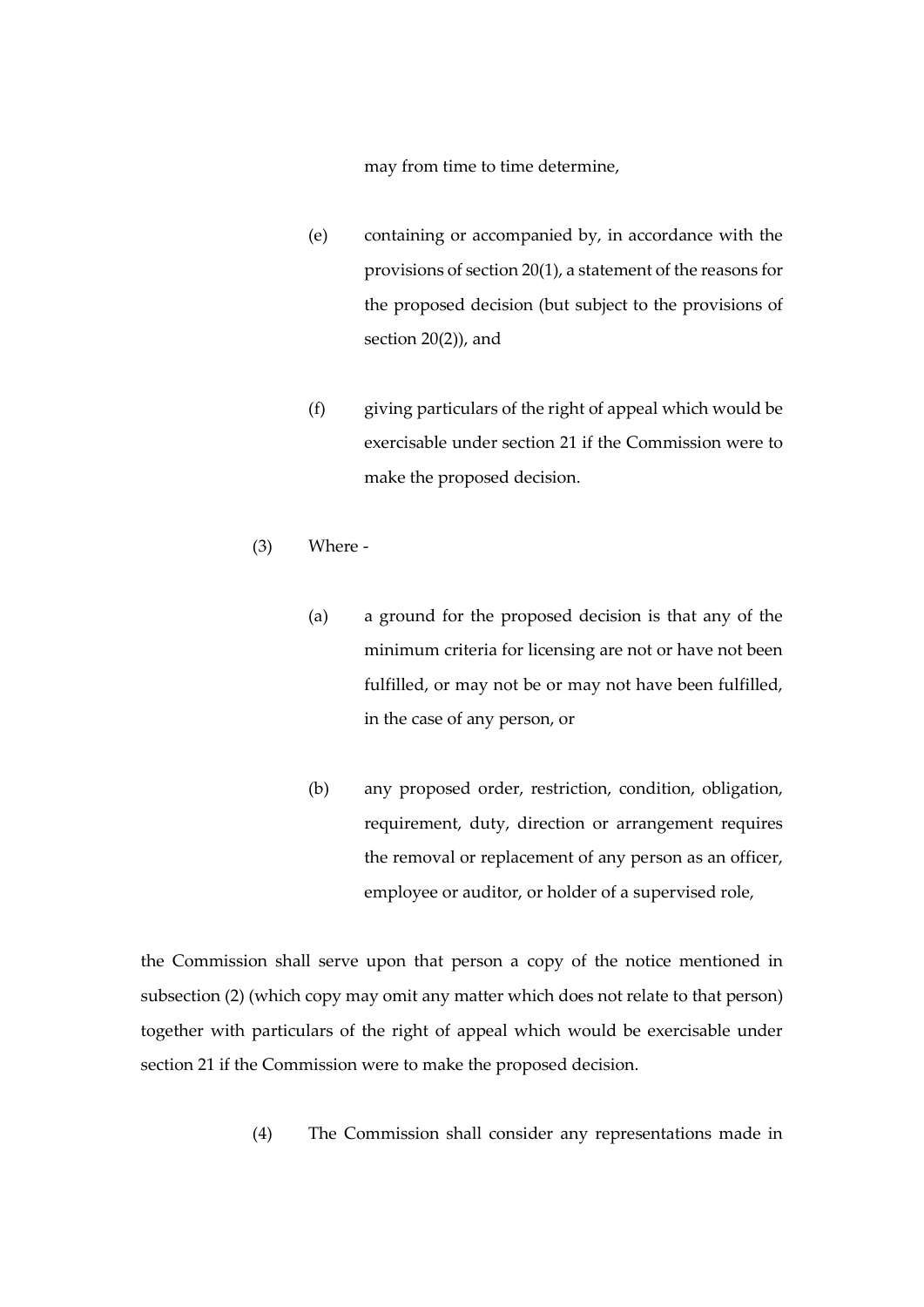response to a notice served under this section before giving further consideration to the proposed decision.

(5) The Commission may also, in performing its functions under the provisions of this Law or the regulatory Laws, and without limitation, have regard  $to -$ 

- (a) any representations made in response to a notice served under this section, or
- (b) any failure or omission to make any such representations.

(6) The period of 28 days mentioned in subsection (2)(d) may be reduced in any case in which the Commission considers it necessary to do so in the interests of the public or the reputation of the Bailiwick as a finance centre; and if by reason of those interests the Commission considers that the decision in question needs to be taken immediately as a matter of urgency then, with the prior written authority of not less than two ordinary members of the Commission, the procedure prescribed in this section may be dispensed with altogether.

# **Notice of decisions of Commission.**

**19.** (1) Where the Commission (having taken into account, where appropriate, any representations made by the person concerned) makes a decision in respect of which a right of appeal is conferred by section 21, notice in writing of the decision -

> (a) shall be served by the Commission on the person concerned,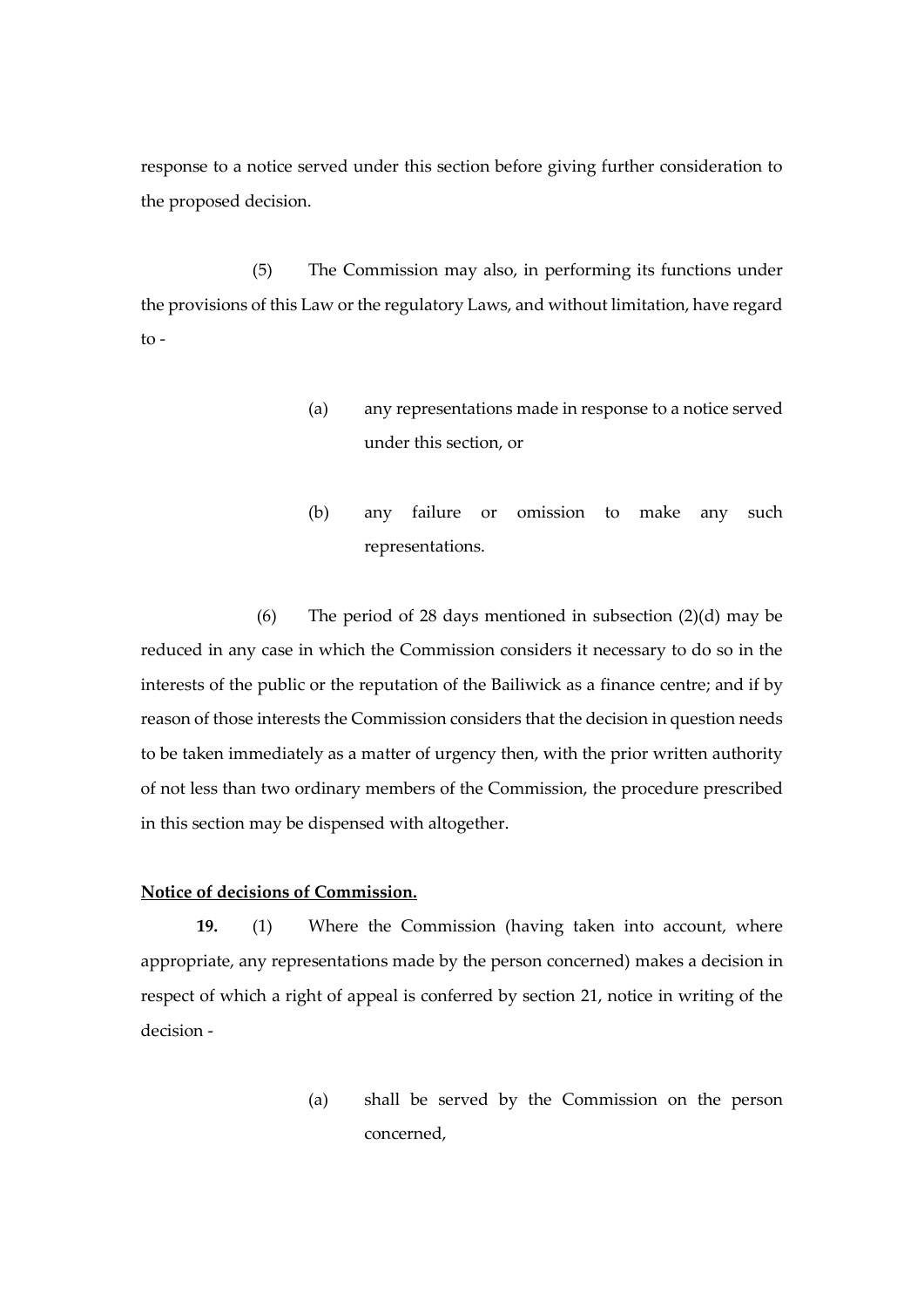- (b) shall state the terms of and the grounds for the decision,
- (c) shall set out particulars of or be accompanied by
	- (i) any order, restriction, condition, obligation, requirement, duty, direction or arrangement imposed, renewed, varied or rescinded, or
	- (ii) any notice to be served,
- (d) shall contain or be accompanied by, in accordance with the provisions of section 20(1), a statement of the reasons for the decision (but subject to the provisions of section 20(2)), and
- (e) shall give particulars of the right of appeal conferred by section 21;

and "**the person concerned**" means the person by whom, in the opinion of the Commission, the right of appeal is exercisable.

- (2) Where
	- (a) a ground for a decision notice of which is required to be served under subsection (1) is that any of the minimum criteria for licensing are not or have not been fulfilled, or may not be or may not have been fulfilled, in the case of any person, or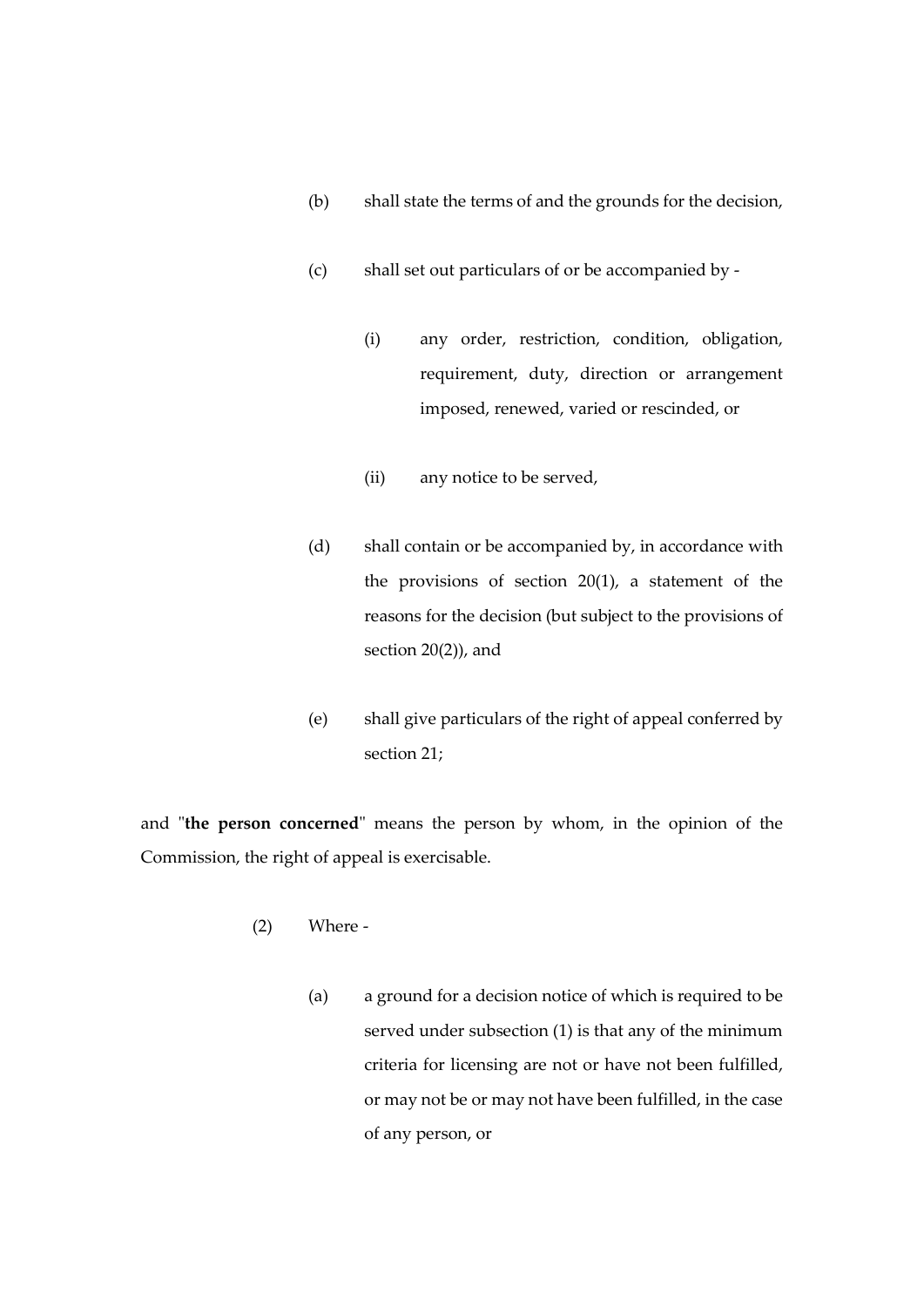(b) an order, restriction, condition, obligation, requirement, duty, direction or arrangement requires the removal or replacement of any person as an officer, employee or auditor, or holder of a supervised role,

the Commission shall serve upon that person a copy of the notice mentioned in subsection (1) (which copy may omit any matter which does not relate to that person) together with particulars of the right of appeal conferred by section 21.

#### **Disclosure of reasons for decisions of Commission.**

**20.** (1) When the Commission serves notice on a person -

- (a) under section 19(1) or (2) of a decision in respect of which a right of appeal is conferred by section 21, or
- (b) under section 18(2) or (3) stating that the Commission is proposing to make such a decision,

the Commission shall, subject to the provisions of subsection (2), provide that person with a written statement of the reasons for the decision or proposed decision, as the case may be.

(2) Subsection (1) does not require the Commission to specify any reason which would in its opinion involve the disclosure of confidential information the disclosure of which would be prejudicial to -

> (a) a criminal or regulatory investigation (whether in the Bailiwick or elsewhere),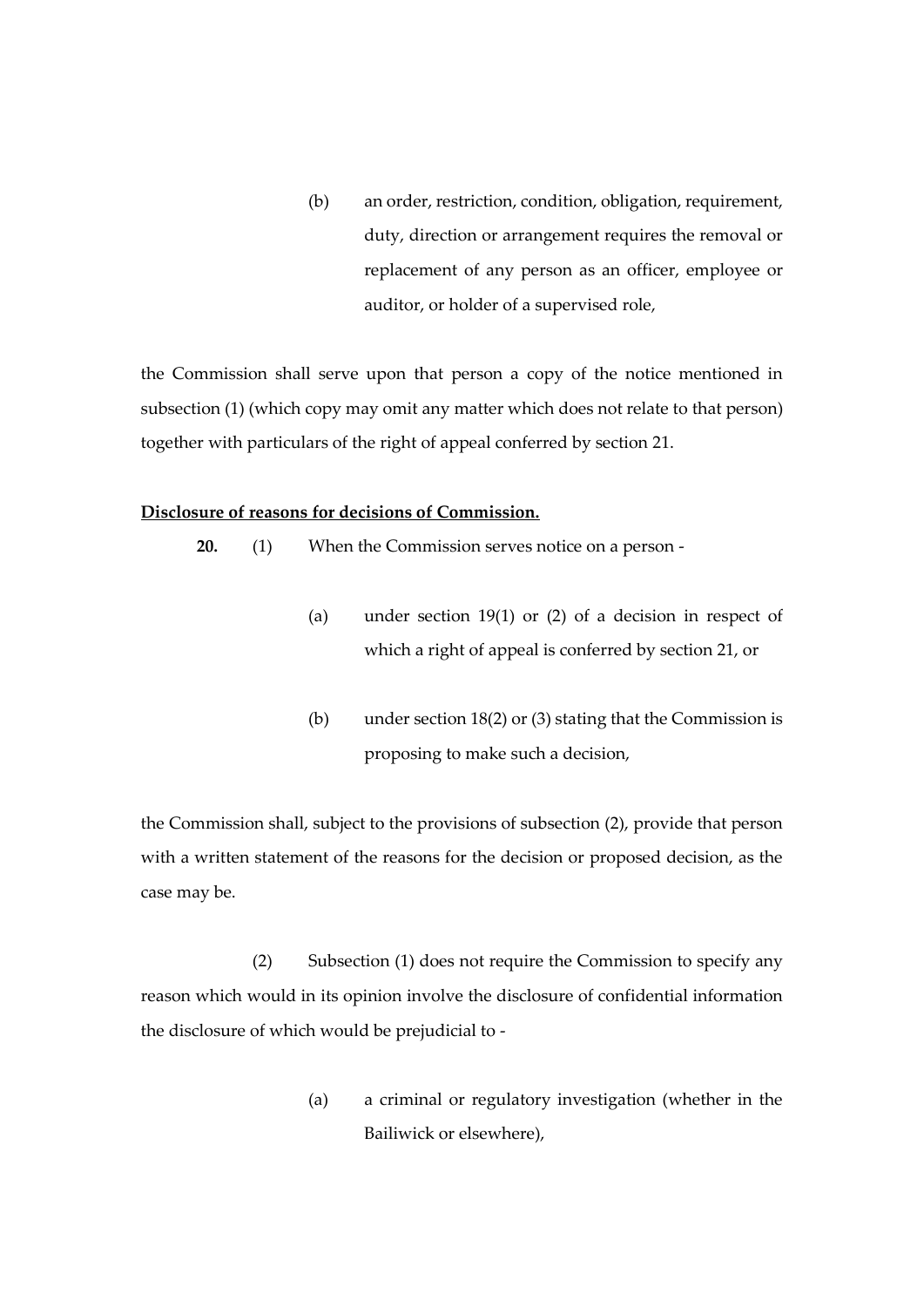- (b) co-operation or relations with investigatory, regulatory or prosecuting authorities, whether in the Bailiwick or elsewhere, or
- (c) a third party (wherever situated).

(3) Where, pursuant to the provisions of subsection (2), the Commission omits any matter from a statement of reasons, it shall inform the person to whom the statement was provided of the fact that there has been such an omission and give particulars of the right of appeal conferred by section 21.

# **Appeals to Royal Court against decisions of Commission.**

- **21.** (1) A person aggrieved by a decision of the Commission
	- (a) under section 6(1), to refuse an application for a banking licence,
	- (b) under section 8, to impose any condition in respect of a banking licence (whether at the time of its issue or subsequently) or to vary or rescind any condition so imposed,
	- (c) to refuse to vary or rescind any condition so imposed,
	- (d) under section 9
		- (i) not to allow the surrender of a banking licence to be withdrawn, or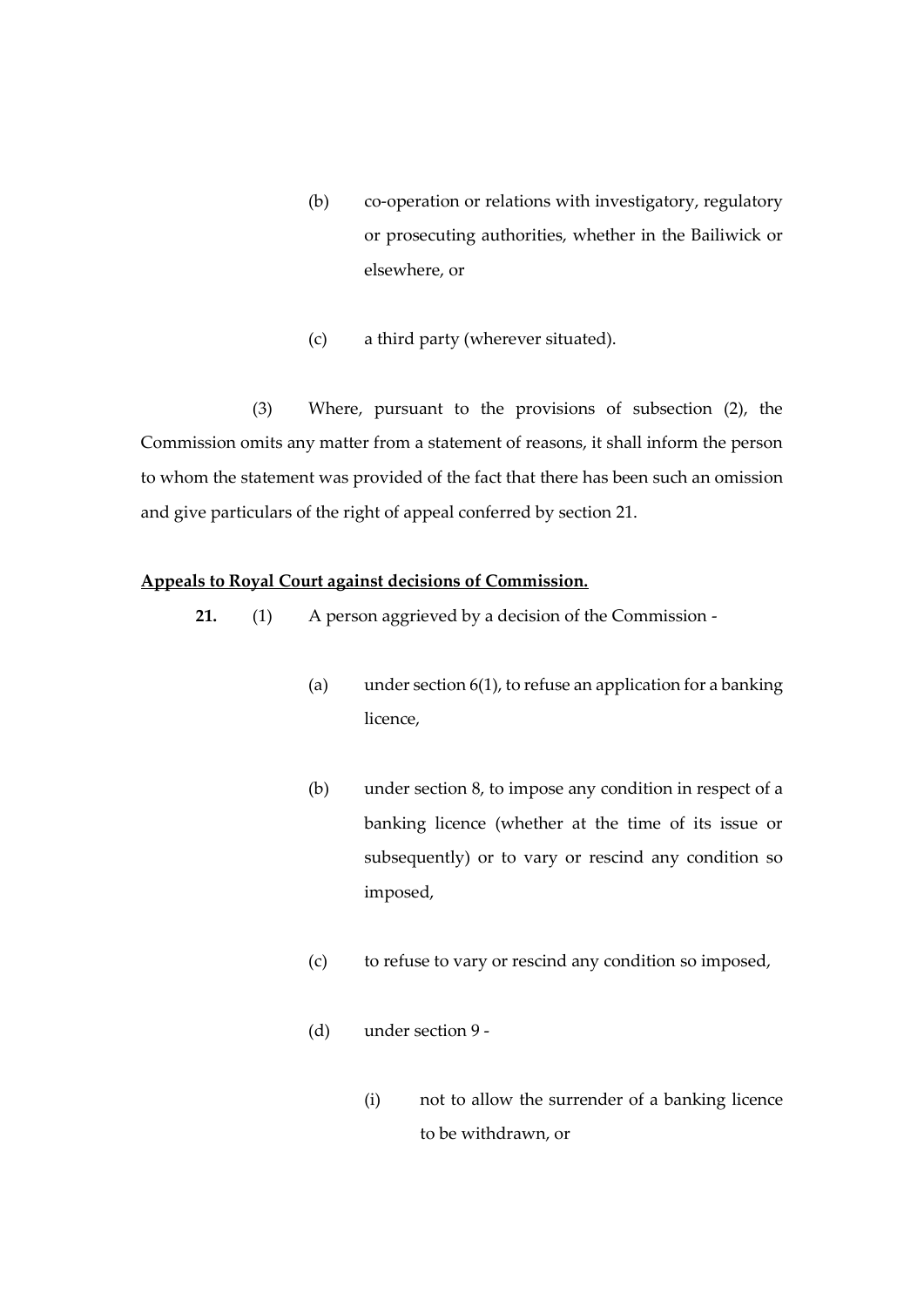- (ii) not to give consent to the surrender of a banking licence,
- (e) under section 11(1) or 24(7), to give any direction or to vary or rescind any direction so given,
- (f) to refuse to vary or rescind any direction so given,
- (g) under section 29, to appoint or require the appointment of a skilled person,
- (h) under section 14 (notification of approved supervised roles), to serve a notice of objection,
- (i) under section 15 (notification of vetted supervised roles), to serve a notice of objection,
- (j) under section 17 (notification of acquisition of additional voting power or reduction of voting power) to serve a notice refusing approval for the purposes of that section,
- (k) to omit, pursuant to the provisions of section  $20(2)$ , any matter from a statement of reasons provided pursuant to section 20(1),
- (l) under section 28, to serve a notice under that section,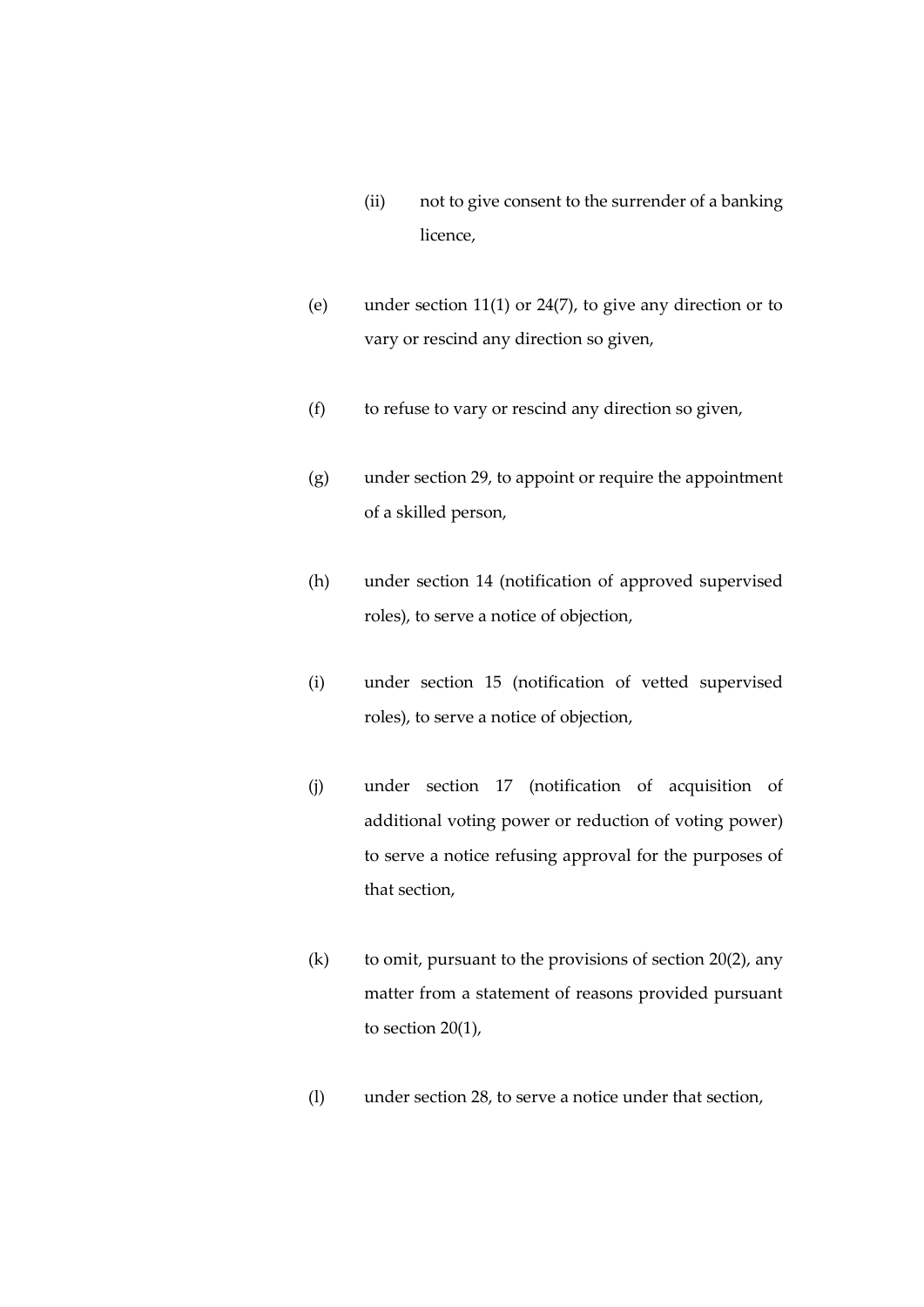- (m) for the avoidance of doubt, to do any of the above things pursuant to the operation of section 11 or 64 of the Enforcement Powers Law, or
- (n) which is a decision of such class or description as the States may by Ordinance prescribe for the purposes of this section,

may appeal to the Royal Court against the decision.

- (2) Where
	- (a) a ground for a decision described in subsection (1) is that any of the minimum criteria for licensing are not or have not been fulfilled, or may not be or may not have been fulfilled, in the case of any person, or
	- (b) the effect of a decision described in subsection (1) is to require the removal or replacement of any person as an officer, employee or auditor, or holder of a supervised role,

the person to whom the ground relates or whose removal or replacement is required may appeal to the Royal Court against the finding that there is a ground for the decision or, as the case may be, against the decision to require that person's removal or replacement.

(3) The grounds of an appeal under this section are that -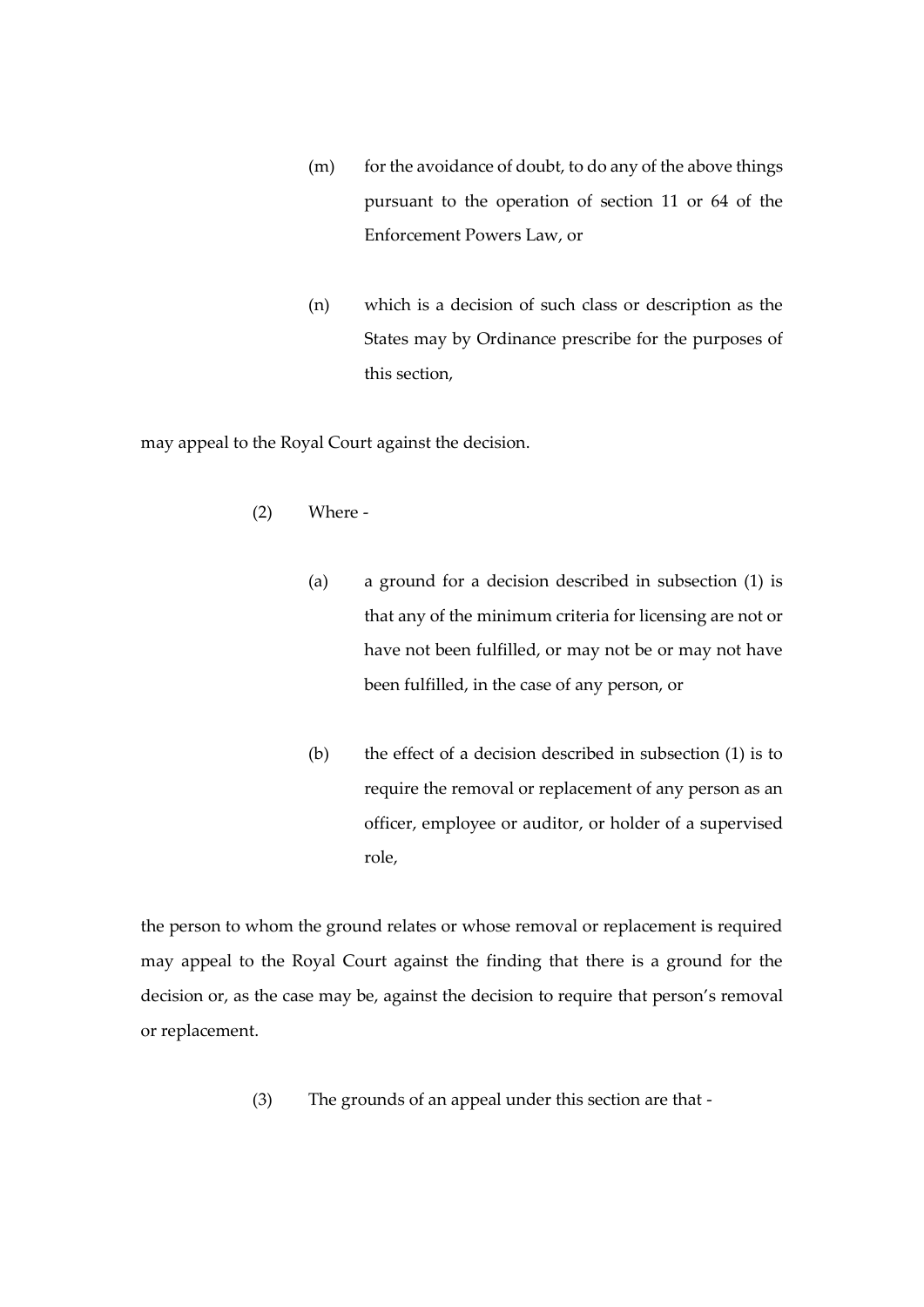- (a) the decision was ultra vires or there was some other error of law,
- (b) the decision was unreasonable,
- (c) the decision was made in bad faith,
- (d) there was a lack of proportionality, or
- (e) there was a material error as to the facts or as to the procedure.
- (4) An appeal under this section shall be instituted
	- (a) within a period of 28 days immediately following the date of the notice of the Commission's decision, and
	- (b) by summons served on the Chairman of the Commission stating the grounds and material facts on which the appellant relies.

(5) The Commission may, where an appeal under this section has been instituted, apply to the Royal Court, by summons served on the appellant, for an order that the appeal shall be dismissed for want of prosecution; and upon hearing the application the Royal Court may -

> (a) dismiss the appeal or dismiss the application (in either case upon such terms and conditions as the Royal Court may direct), or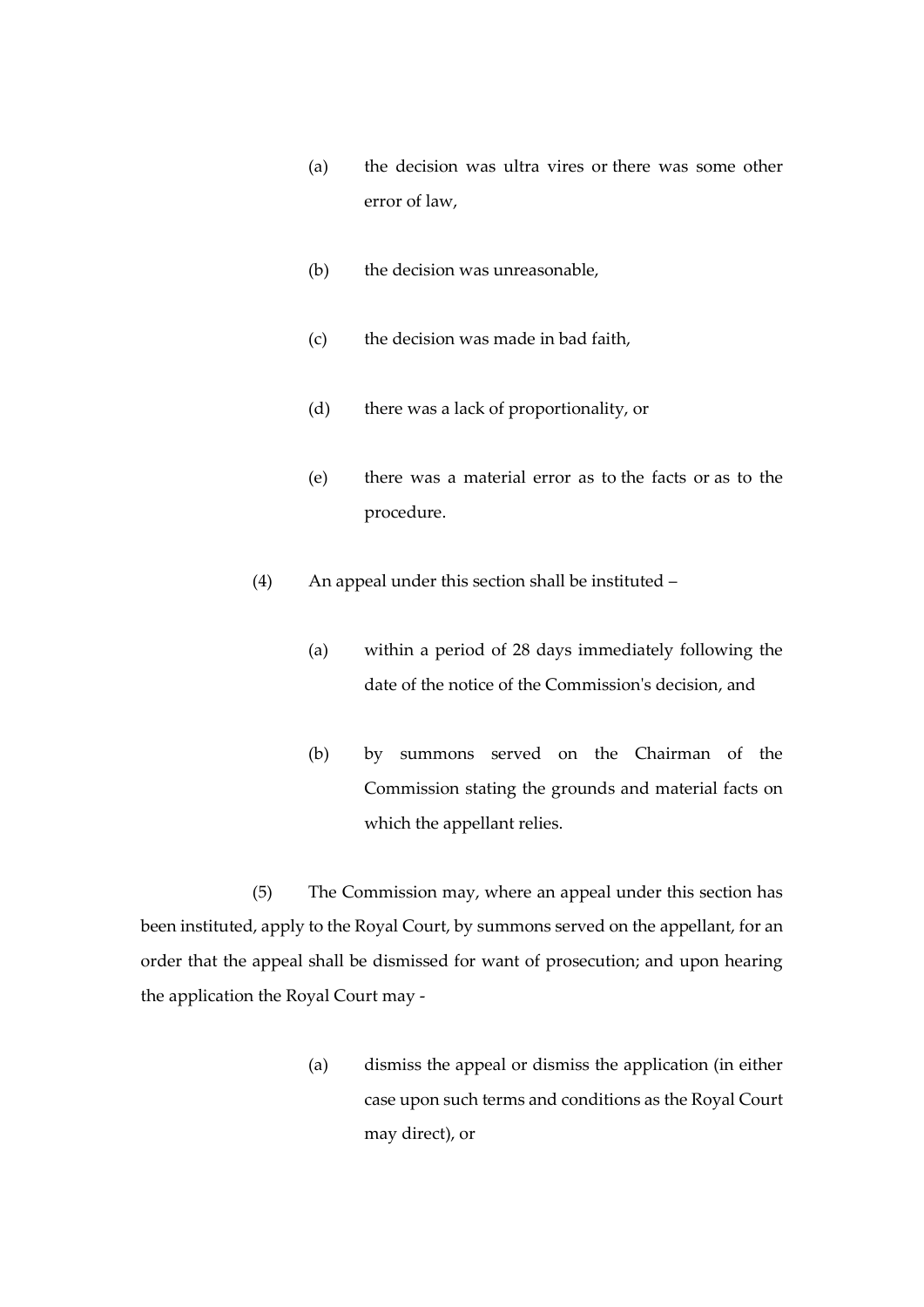(b) make such other order as the Royal Court considers just,

and the provisions of this subsection are without prejudice to the inherent powers of the Royal Court or to the provisions of rule 52(3) of the Royal Court Civil Rules, 2007**<sup>d</sup>** .

- (6) On an appeal under this section the Royal Court may
	- (a) set the decision of the Commission aside and, if the Royal Court considers it appropriate to do so, remit the matter to the Commission with such directions as the Royal Court thinks fit, or
	- (b) confirm the decision, in whole or in part.

(7) On an appeal under this section against a decision of the Commission described in -

- (a) subsection  $(1)(b)$ ,
- (b) subsection  $(1)(d)(i)$ ,
- $(c)$  subsection  $(1)(e)$ ,
- (d) subsection  $(1)(g)$ , or

**<sup>d</sup>** O.R.C. No. IV of 2007.

<u>.</u>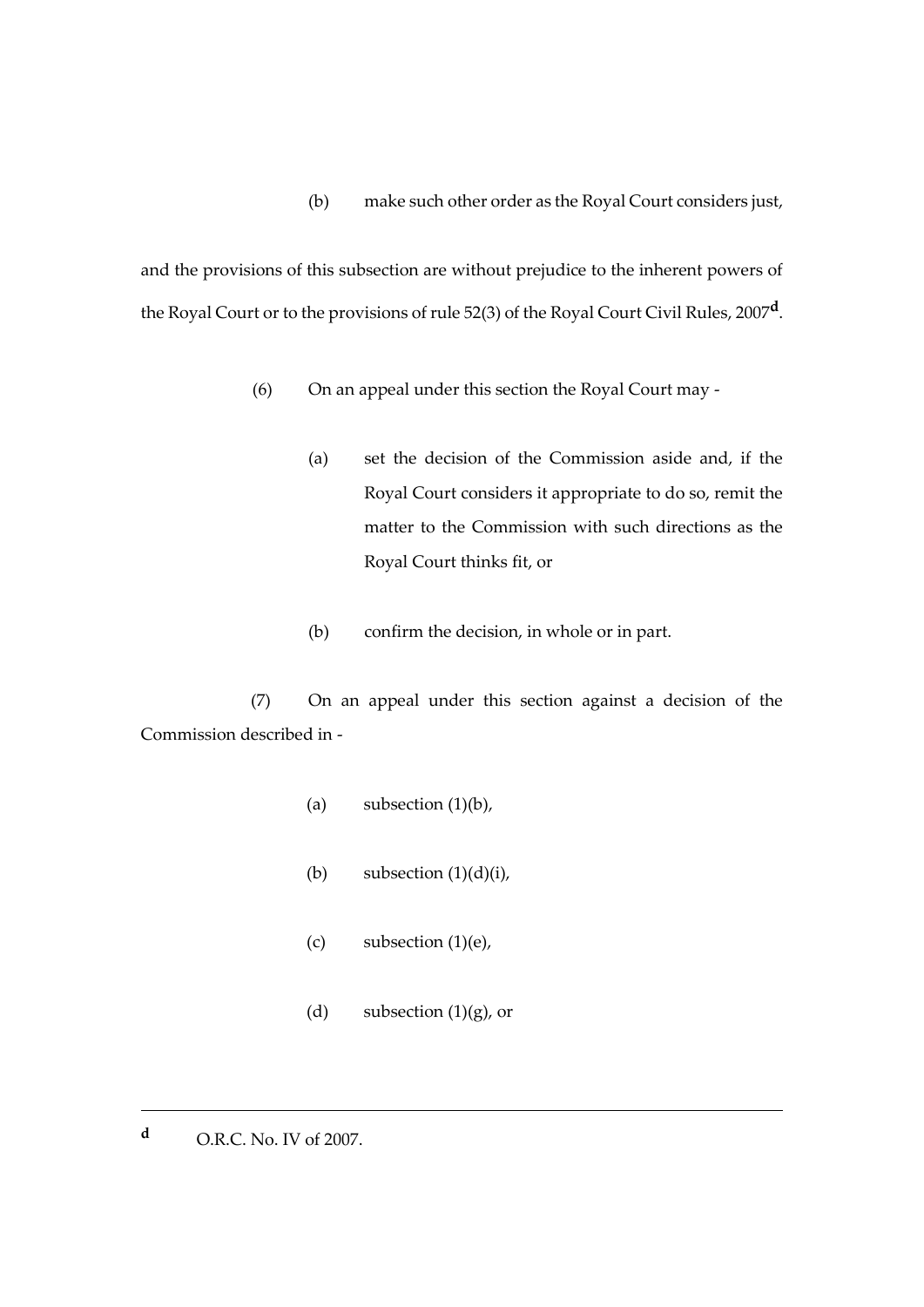## (e) subsection  $(1)(l)$ ,

the Royal Court may, upon the application of the appellant, and on such terms and conditions as the Royal Court thinks just, suspend or modify the operation of the decision in question pending the determination of the appeal.

This subsection is without prejudice to section 18(6).

(8) For the purposes of determining an appeal under this section against a decision of the Commission described in subsection (1)(k) to omit, pursuant to the provisions of section 20(2), any matter from a statement of reasons, the Royal Court may examine the information the disclosure of which the Commission considers would be prejudicial; and, unless the Royal Court orders otherwise, the information shall not, pending the determination of the appeal or at any time thereafter, be disclosed to the appellant or any person representing the appellant.

## **Appeals from Royal Court to Court of Appeal.**

1

**22.** (1) An appeal from a decision of the Royal Court made under the provisions of this Law (including a decision made on an appeal from the Court of Alderney or the Court of the Seneschal) lies, with leave of the Royal Court or Court of Appeal, to the Court of Appeal on a question of law.

(2) Section 21 of the Court of Appeal (Guernsey) Law, 1961**<sup>e</sup>** ("powers of a single judge") applies to the powers of the Court of Appeal to give leave to appeal under subsection (1) as it applies to the powers of the Court of Appeal to give leave to appeal under Part II of that Law.

**<sup>e</sup>** Ordres en Conseil Vol. XVIII, p. 315; there are amendments not material to this enactment.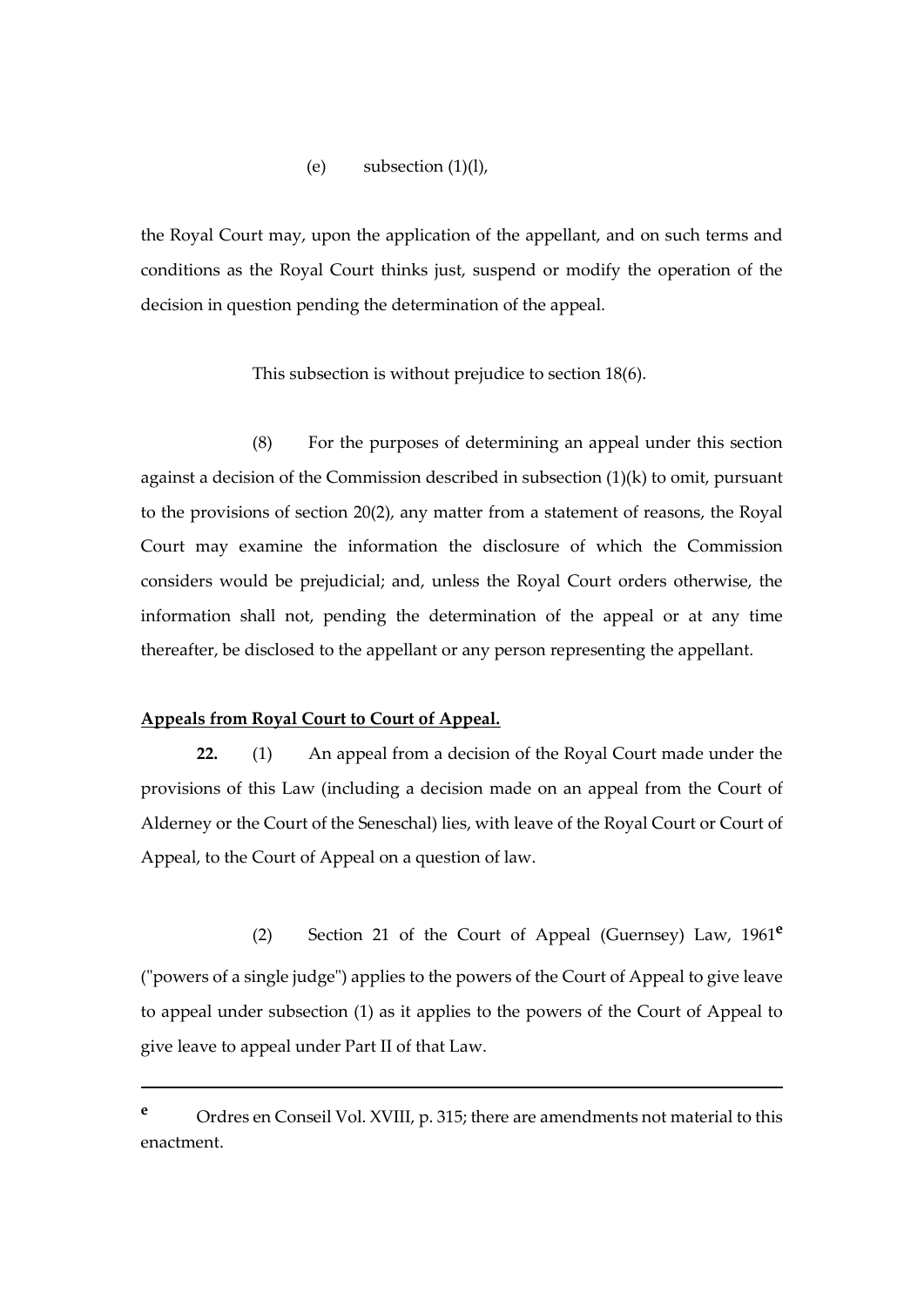# **Restriction on successive challenges.**

**23.** (1) The Commission shall not (unless, in the opinion of the Commission, there are exceptional circumstances to justify doing so, the burden of proving which shall be on the applicant) proceed to consider an application by a person for the variation or revocation of an order or other decision to which this section applies where -

- (a) the application is a further application, that is to say, an application which relates to a person in respect of whom a previous application for the variation or revocation of that order or other decision has been received by the Commission,
- (b) in the opinion of the Commission, that further application discloses no significant change in any material circumstances concerning that person (the burden of proving that there has been such a significant change being on the applicant), and
- (c) either
	- (i) an appeal under section 21 relating to a previous such application in respect of that person has been commenced but not yet determined, or
	- (ii) within the period of 12 months immediately preceding receipt of that further application -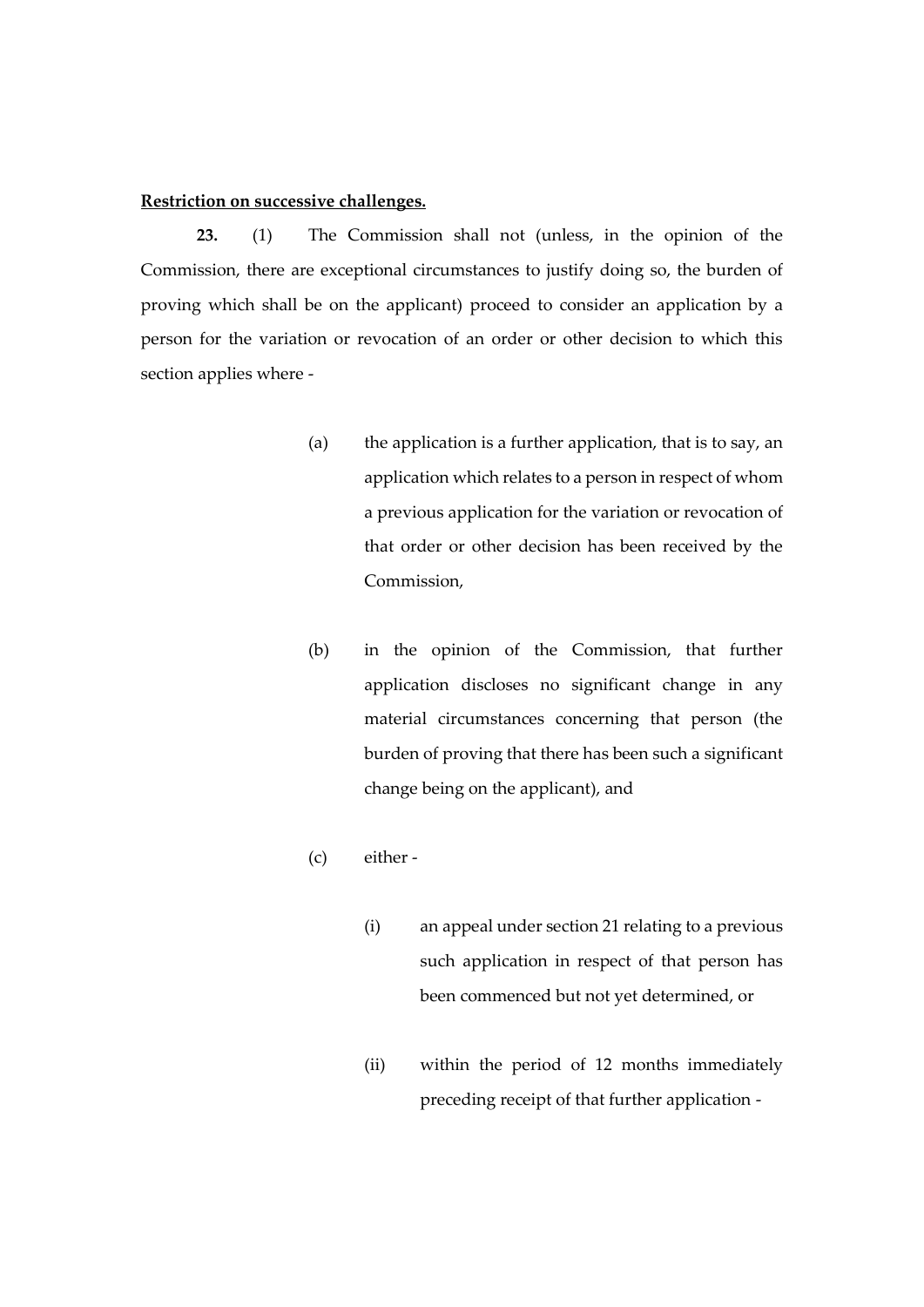- (A) a previous such application in respect of that person has been determined by the Commission, or
- (B) an appeal under section 21 relating to a previous such application in respect of that person has been determined.
- (2) The orders and other decisions to which this section applies are

-

- (a) a decision under section 8 to impose, vary or rescind any condition in respect of a banking licence,
- (b) a decision to refuse to vary or rescind any such condition,
- (c) a decision under section  $11(1)$  or  $24(7)$  to give any direction or to vary or rescind any direction so given,
- (d) a decision to refuse to vary or rescind any direction so given,
- (e) a decision to appoint or require the appointment of a skilled person under section 29,
- (f) a decision to serve notice of objection under section 14 (objection to holders of approved supervised role),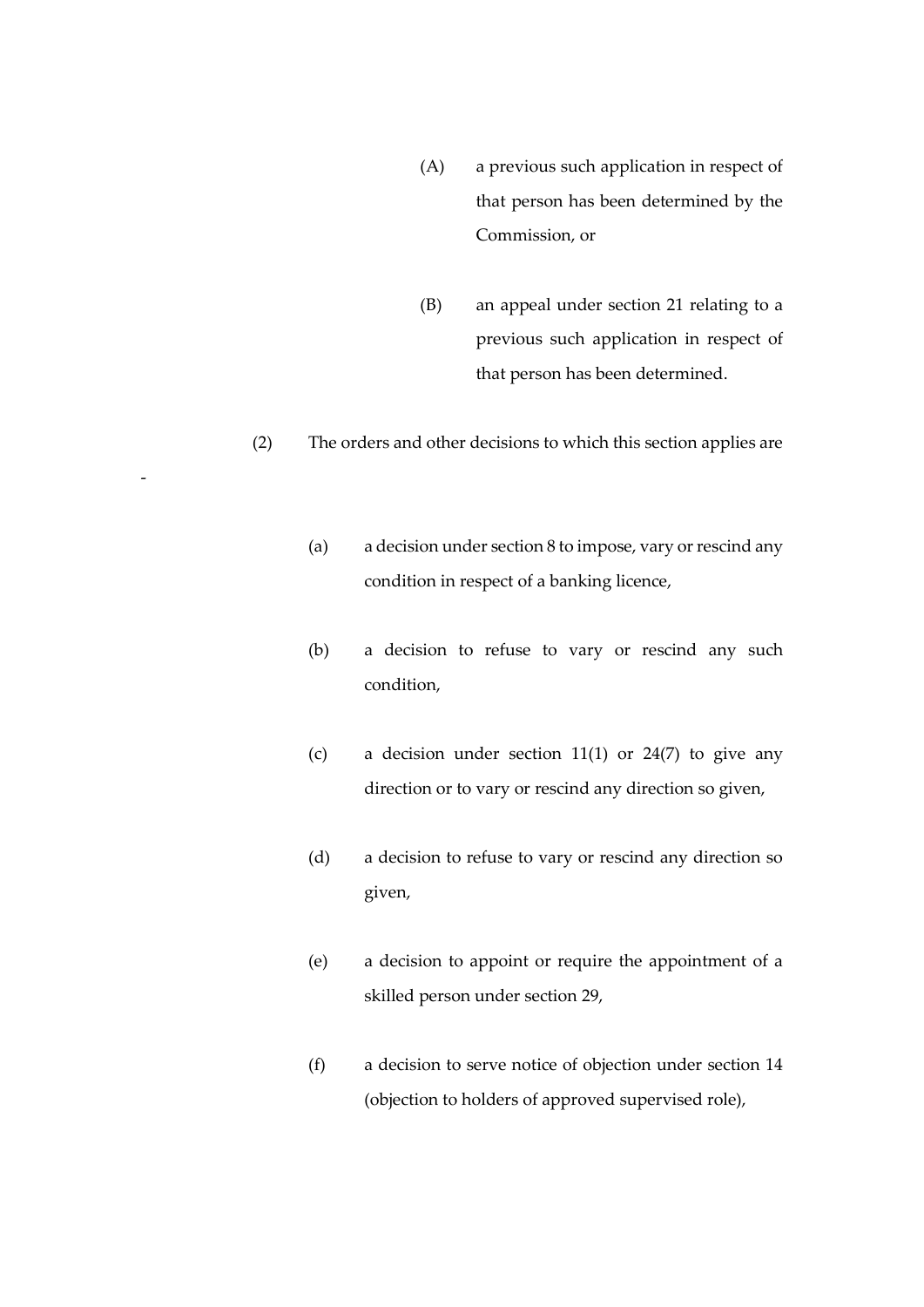- (g) a decision to serve notice of objection under section 15 (objection to holders of vetted supervised role),
- (h) a decision to serve notice refusing approval for the purposes of section 17 (notification of acquisition of additional voting power or reduction of voting power),
- (i) an order or other decision of a class or description specified by regulations of the Committee.

#### *Invitations to make deposits*

# **Control of advertising.**

**24.** (1) The Commission may make rules in respect of the issue, form and content of deposit advertisements.

(2) Rules under this section may, without prejudice to the generality of subsection (1) or section 60 –

- (a) prohibit the issue of advertisements of any class or description (whether by reference to their contents, to the persons by whom they are issued or otherwise),
- (b) make provision as to the matters which must or which may not be included in deposit advertisements,
- (c) provide for exemptions from any prohibition or requirement imposed by the rules, including exemptions by reference to a person's membership of a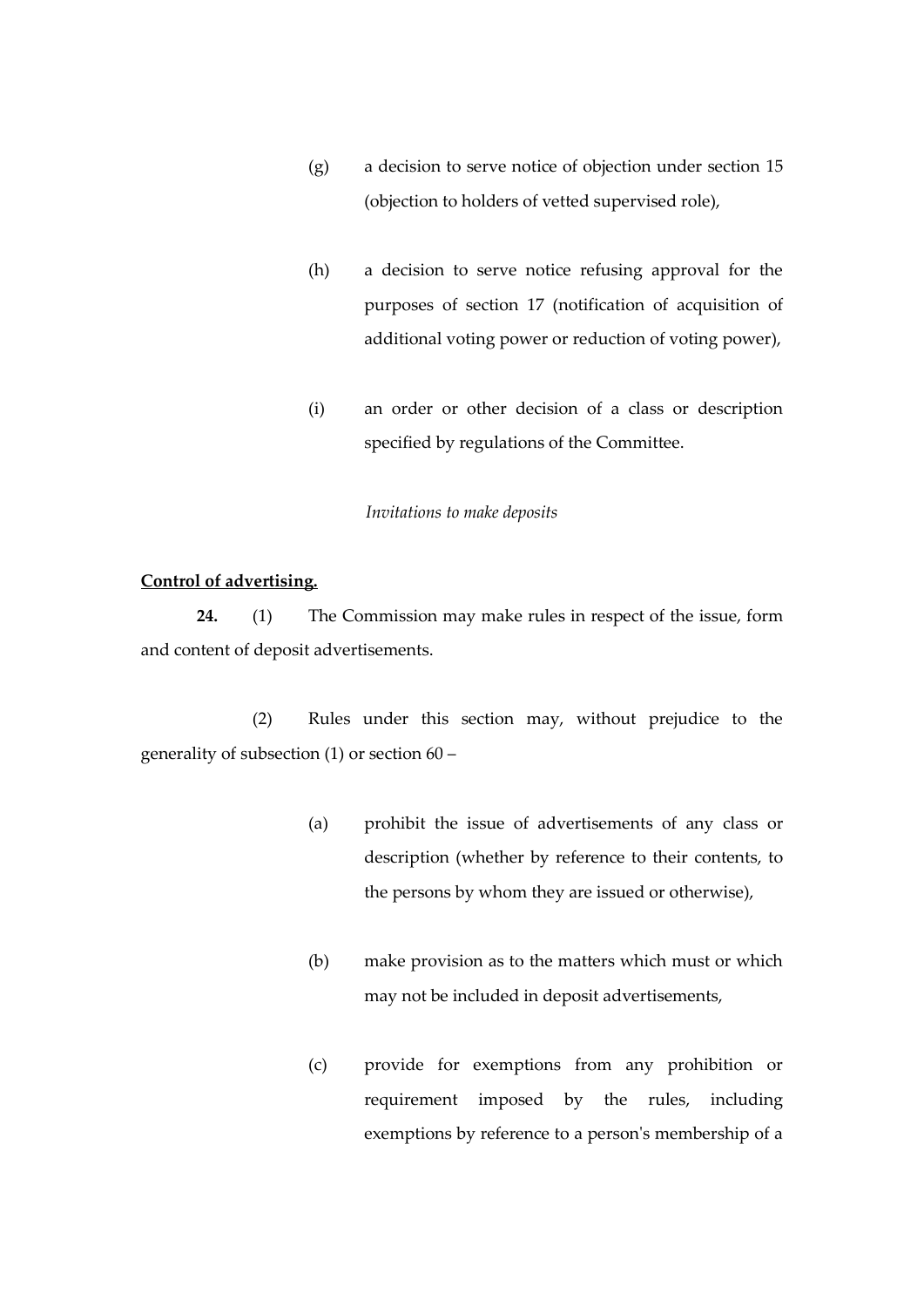class whose membership is determined otherwise than by the Commission.

(3) Subject to the provisions of subsection (4), a person who issues or causes or permits to be issued, in or from within the Bailiwick or (in the case of a Bailiwick body) in or from within any place whatsoever, an advertisement the issue of which is prohibited by rules under this section or which otherwise contravenes any provision of such rules is guilty of an offence.

(4) A person ("**A**") whose business it is to publish or arrange for the publication of advertisements is not guilty of an offence under subsection (3) if A proves (for the avoidance of doubt, on a balance of probabilities) that –

- (a) A received the advertisement for publication in the ordinary course of A's business,
- (b) the matters contained in the advertisement were not (wholly or in part) devised or selected by A or by any person under A's direction or control, and
- (c) A did not know and had no reason to believe that publication of the advertisement would constitute an offence.

(5) In this section a **"deposit advertisement"** means any advertisement containing –

(a) an invitation to make a deposit, or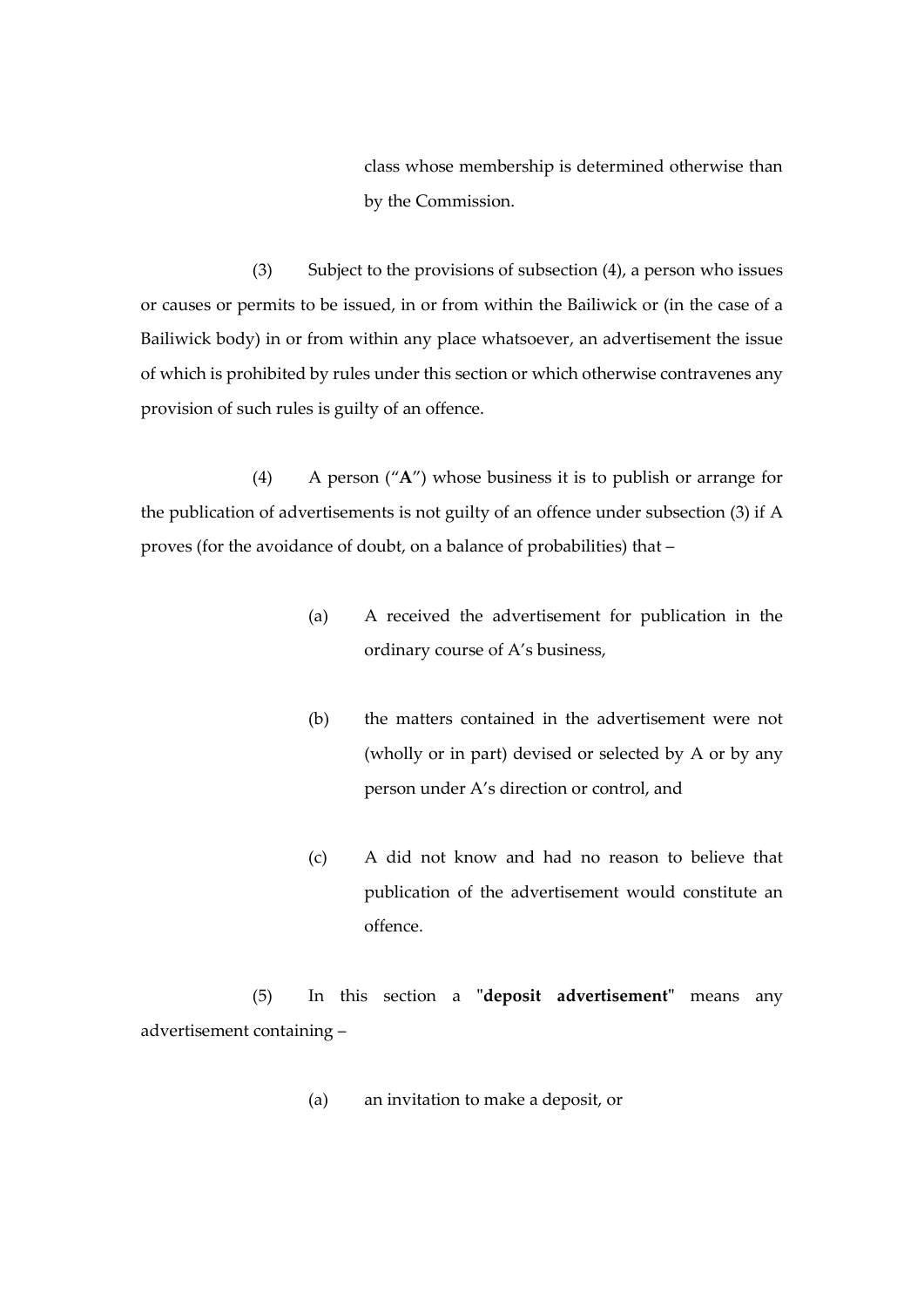- (b) information which is intended or might reasonably be presumed to be intended to lead directly or indirectly to the making of a deposit.
- (6) For the purposes of this section
	- (a) an advertisement issued or caused or permitted to be issued by any person by way of display or exhibition in a public place shall be deemed to have been issued or caused or permitted to be issued by that person on every day on which that person causes or permits it to be displayed or exhibited,
	- (b) the issue of an advertisement inviting deposits with a person specified in the advertisement shall, unless the contrary is proved (for the avoidance of doubt, on a balance of probabilities), be presumed to have been caused by that person,
	- (c) an advertisement issued outside the Bailiwick shall be deemed to have been issued in the Bailiwick if it is directed to persons in the Bailiwick, or if it is made available to them otherwise than by means published, circulated, displayed, broadcast or transmitted principally outside the Bailiwick or principally for reception outside the Bailiwick.
- (7) If the Commission considers that –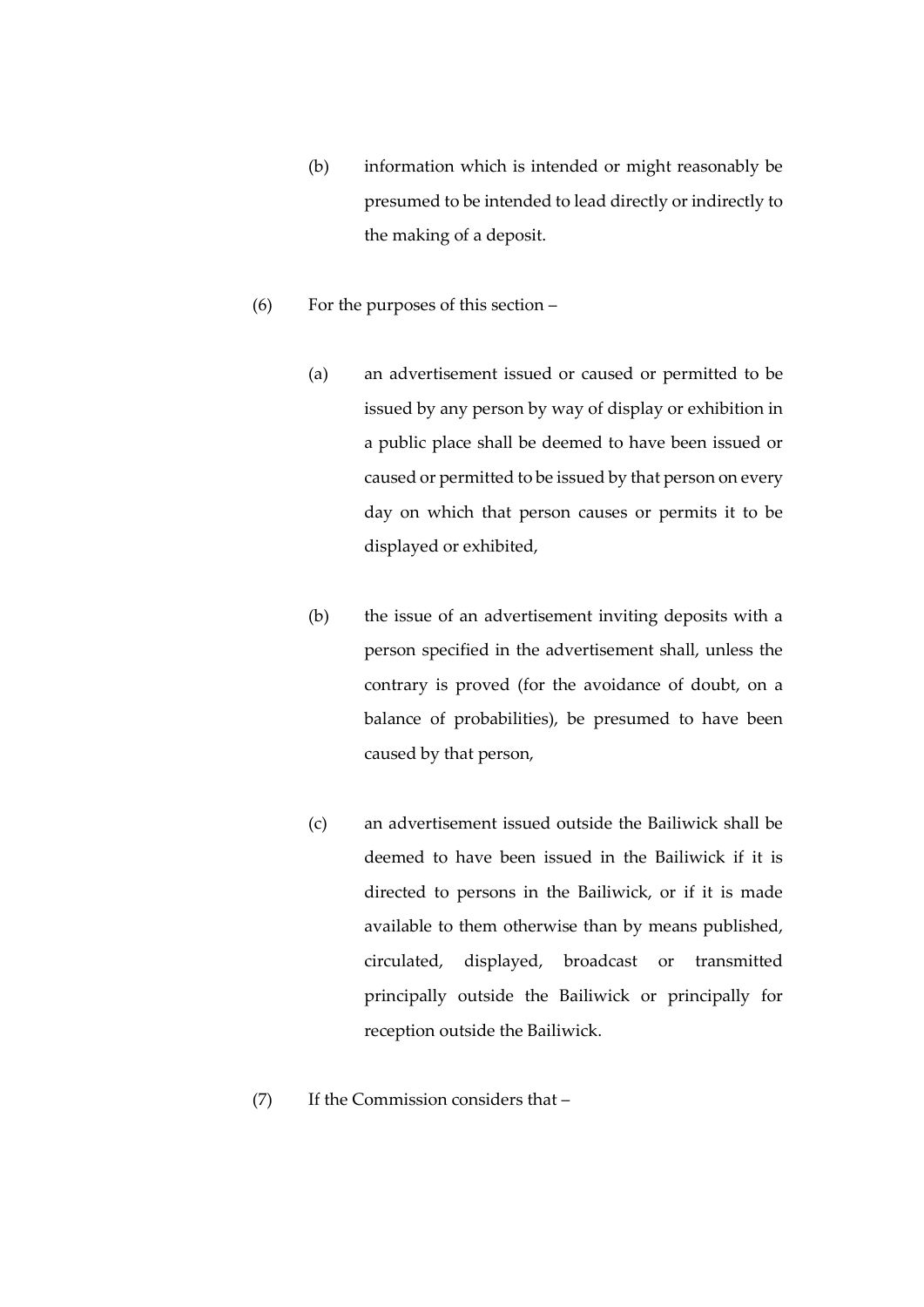- (a) any deposit advertisement issued or proposed to be issued is misleading, or
- (b) the issue, form or content of any such advertisement constitutes or would constitute a contravention of this section or any rule under it,

the Commission may give the advertiser a direction under this section.

(8) A direction under this section may (without limitation) contain any or all of the following –

- (a) a prohibition on the issue of any advertisements or any advertisements of a specified class or description,
- (b) a prohibition on the issue of any advertisements which are, wholly or substantially, repetitions of an advertisement which has been issued and which is identified in the direction,
- (c) a requirement to take all practical steps to withdraw, whether from display in any place or otherwise, any advertisements or any advertisements of a specified class or description,
- (d) a requirement that any advertisements or any advertisements of a specified class or description shall be modified in a specified manner,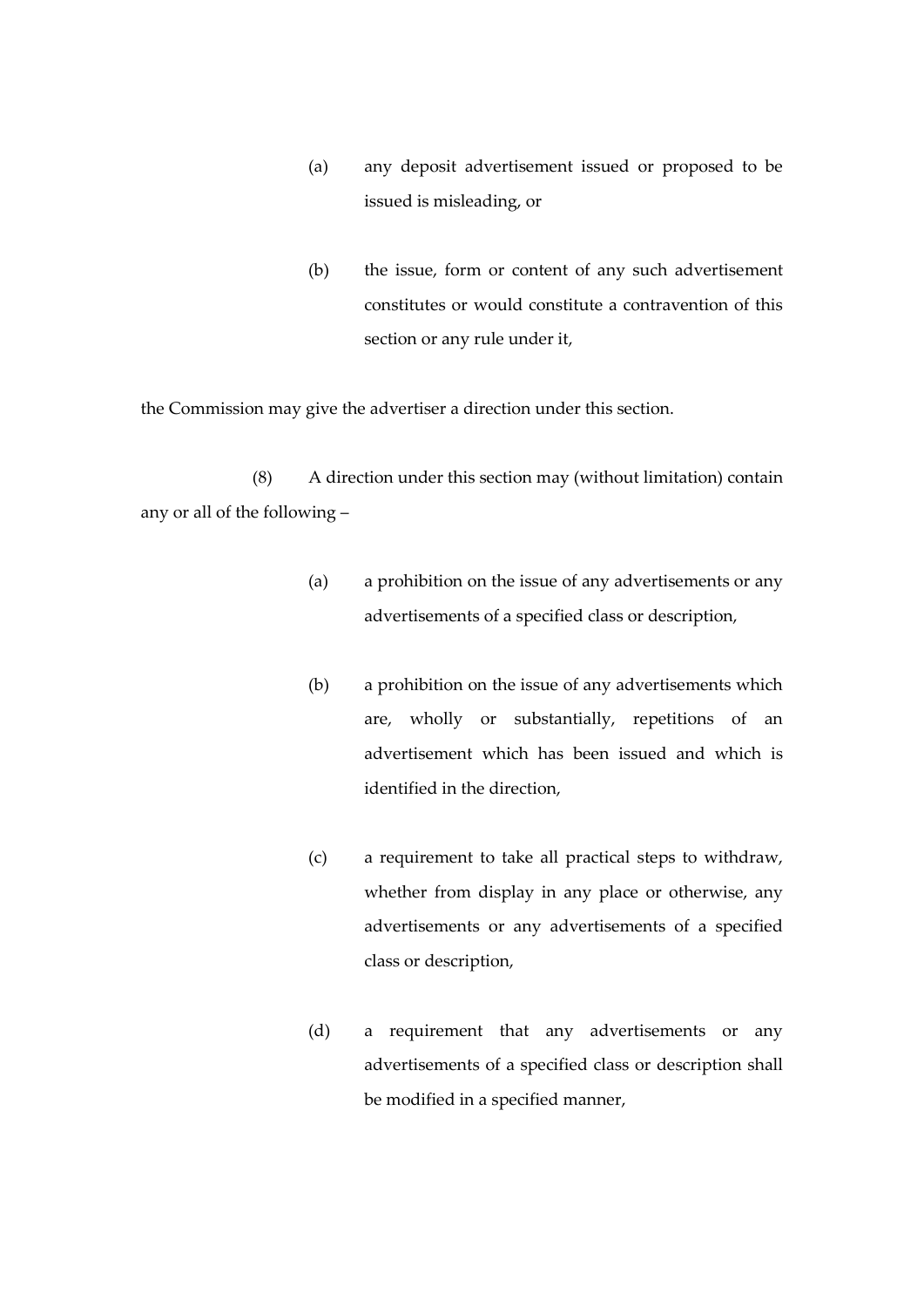- (e) such ancillary, incidental and supplementary provision as the Commission may determine.
- (9) A direction under this section
	- (a) may have immediate effect, and
	- (b) if given orally, shall be confirmed by the Commission in writing not later than the next business day.

(10) A direction under this section may be varied or rescinded by the Commission by notice in writing to the advertiser concerned.

(11) A direction under this section shall remain in force until rescinded by the Commission, unless it is expressed to be of limited duration in which case it shall remain in force until -

- (a) the occurrence of such date, time, event or circumstance as may be specified in it,
- (b) such prohibitions, restrictions or requirements as may be so specified are complied with, or
- (c) rescinded by the Commission, if earlier.

(12) In the event of failure by an advertiser to comply with a direction under this section, the Commission may, without prejudice to any other penalties, powers or proceedings in respect of the failure to comply, apply to the appropriate Court for an order requiring the advertiser to comply, in such manner as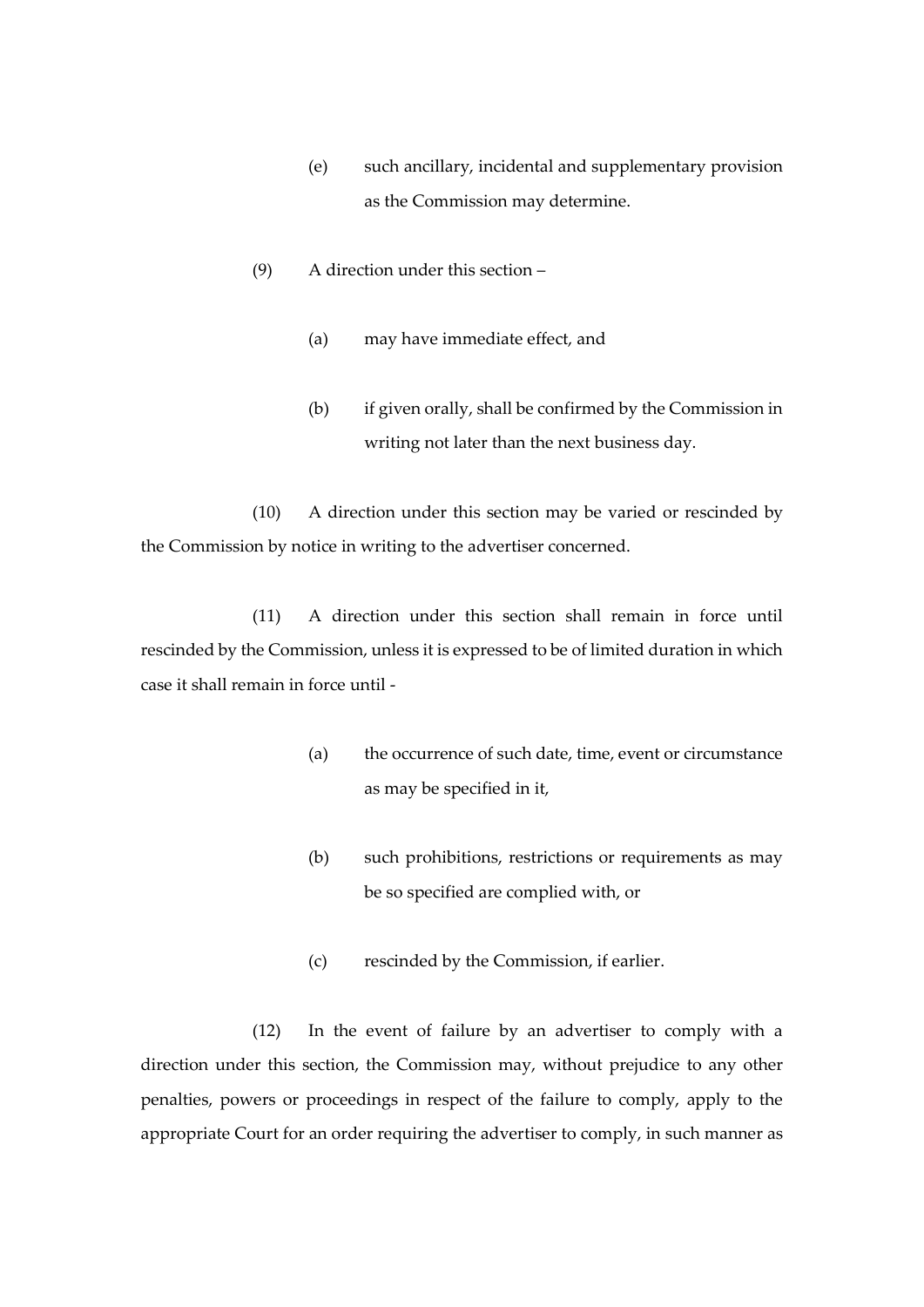the appropriate Court thinks fit, with the direction; and an order of the appropriate Court under this subsection may contain such incidental, ancillary, consequential and supplementary provision, and may be made on such terms and conditions and subject to such penalty, as the appropriate Court thinks proper.

(13) The Commission may publish, in such manner (including, without limitation, by being placed on the Commission's official website) and for such period as the Commission may determine, notice of the imposition, variation or rescission of a direction and the date from which any such direction*,* variation or rescission is effective; and, in deciding whether or not to do so, the Commission shall have regard to the interests of the public and the reputation of the Bailiwick as a finance centre.

The publication may contain such information in respect of any person named therein, and such ancillary, incidental and supplementary information, as the Commission may determine.

- (14) In this section the "**appropriate Court**" means
	- (a) the Court of Alderney, where the advertiser is within the jurisdiction of that Court,
	- (b) the Court of the Seneschal, where the advertiser is within the jurisdiction of that Court,
	- (c) the Royal Court, in any other case.

(15) A person who issues or causes or permits to be issued, in the Bailiwick or elsewhere, an advertisement the issue of which is prohibited by a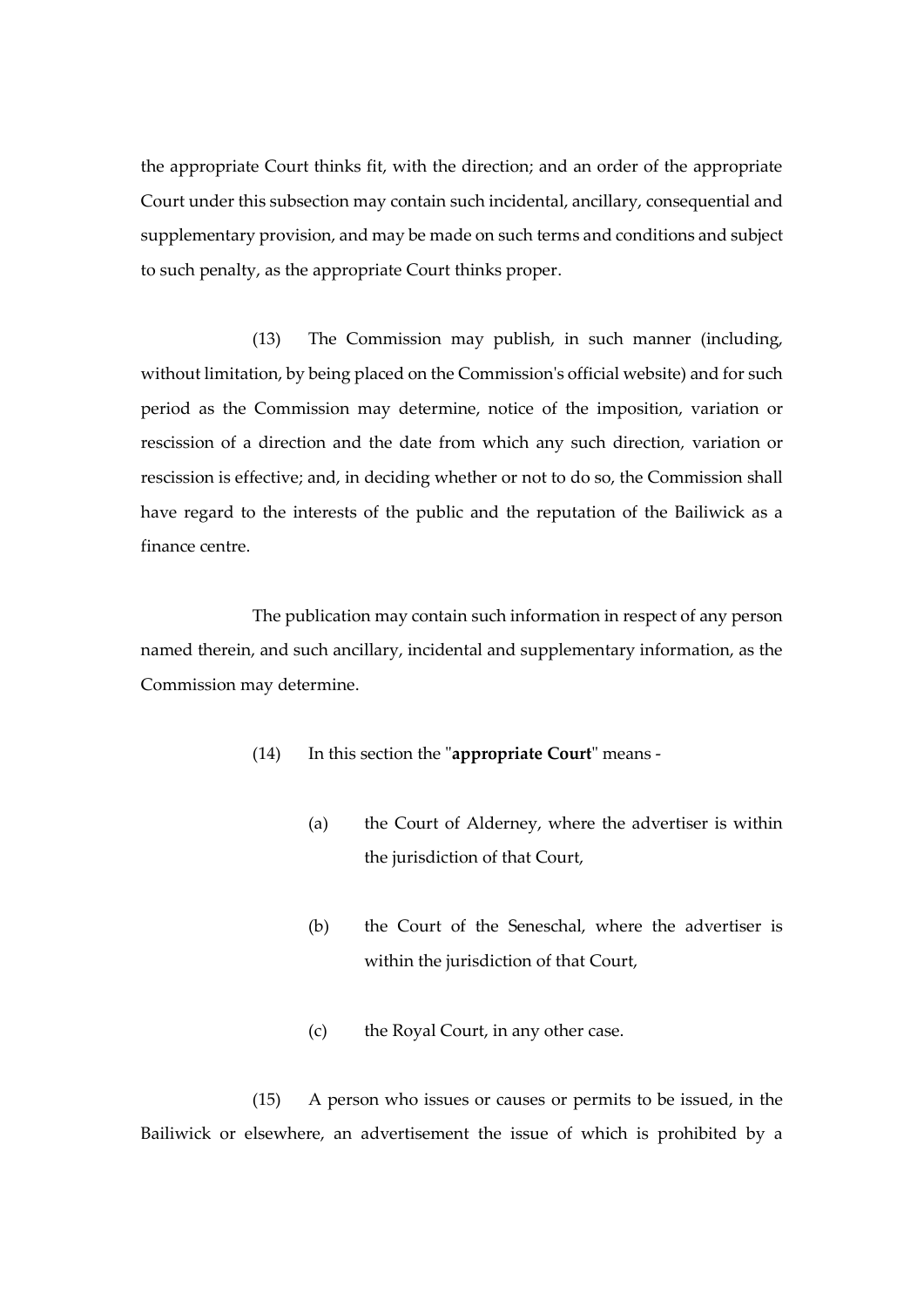direction under this section or who otherwise contravenes any provision of such a direction is guilty of an offence.

(16) The provisions of this section are in addition to and not in derogation from the provisions of section 11.

## **Unsolicited calls.**

**25.** (1) The Committee may make regulations in respect of the making of unsolicited calls on persons in the Bailiwick, or from the Bailiwick on persons elsewhere, with a view to procuring the making of deposits.

(2) Regulations under this section may, without prejudice to the generality of subsection (1) or section 60 –

- (a) prohibit the soliciting of deposits from, and the making of agreements with a view to the acceptance of deposits from, persons on whom unsolicited calls are made and the procuring of such persons to make deposits or to enter into such agreements,
- (b) specify persons by whom or circumstances in which unsolicited calls may be made,
- (c) require specified information to be disclosed to persons on whom unsolicited calls are made.

(3) A person who contravenes the provisions of any regulation under this section is guilty of an offence.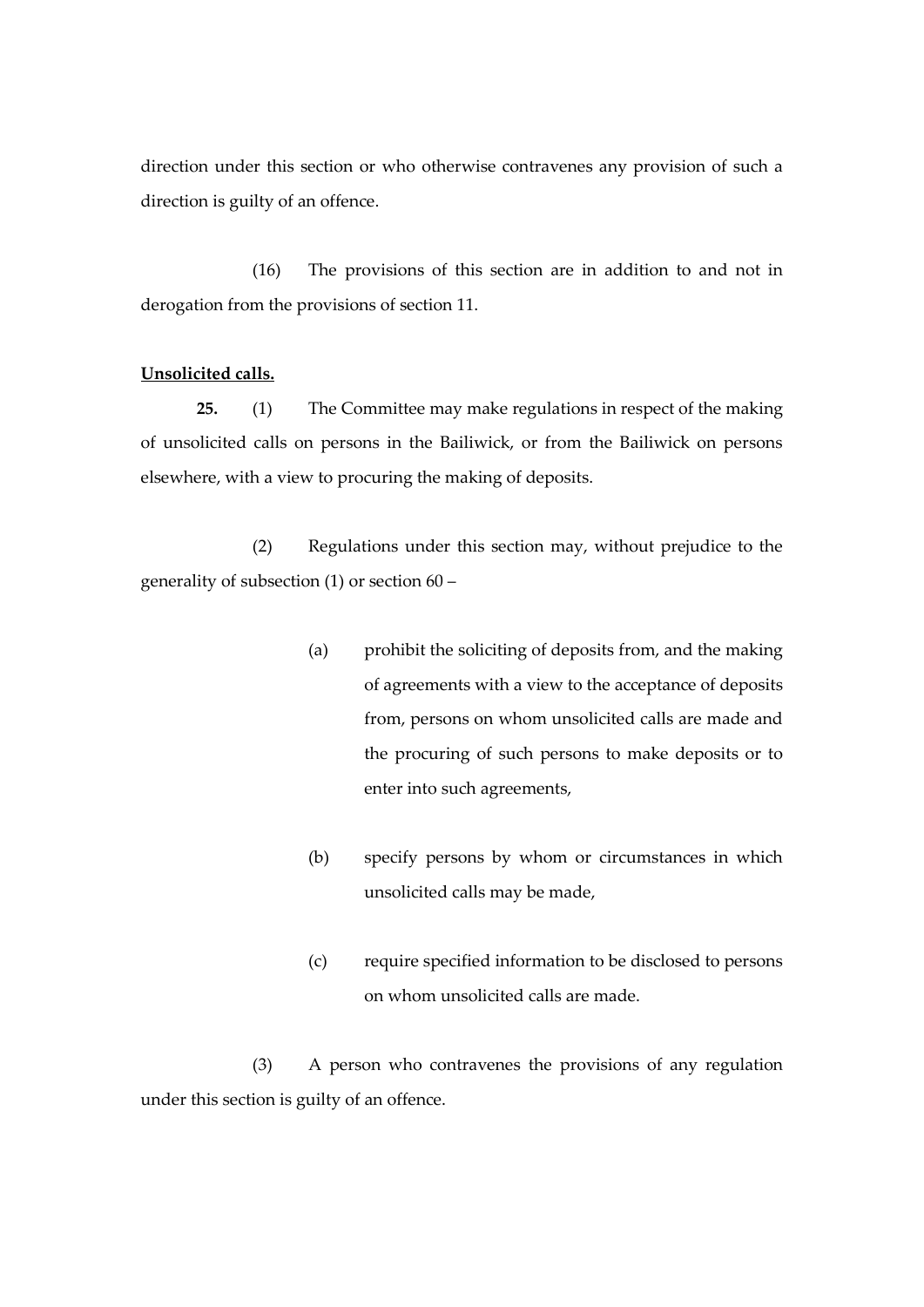(4) In this section **"unsolicited call"** means a personal visit or oral communication made without express invitation.

### *Notification of certain matters*

#### **Reports of large exposures.**

**26.** (1) A licensed institution other than one whose principal place of business is outside the Bailiwick shall make a report to the Commission if it proposes to enter into transactions relating to any one person which, either alone or together with previous transactions entered into by it in relation to that person, would result in its being exposed to a risk of incurring losses in excess of 25% of its capital base.

(2) The provisions of subsection (1) apply also where the transactions relate to different persons who are connected in such a way that the financial soundness of any of them may affect the financial soundness of the others or the same factors may affect the financial soundness of them all.

(3) If a licensed institution to which subsection (1) applies has subsidiaries which are not licensed institutions, the Commission may by notice in writing to the licensed institution direct that the provisions of subsection (1) shall apply to it as if the transactions and capital base of the subsidiaries, or such of them as are specified in the notice, were included in those of the institution.

(4) The reports required to be made under the provisions of subsection (1) shall be made before the transactions are entered into or at such time (if any) after the transactions are entered into as may be specified by notice in writing given by the Commission to the institution; and such reports shall be made in such form and manner, and shall contain such information and particulars and shall be accompanied by such documents, as the Commission may require.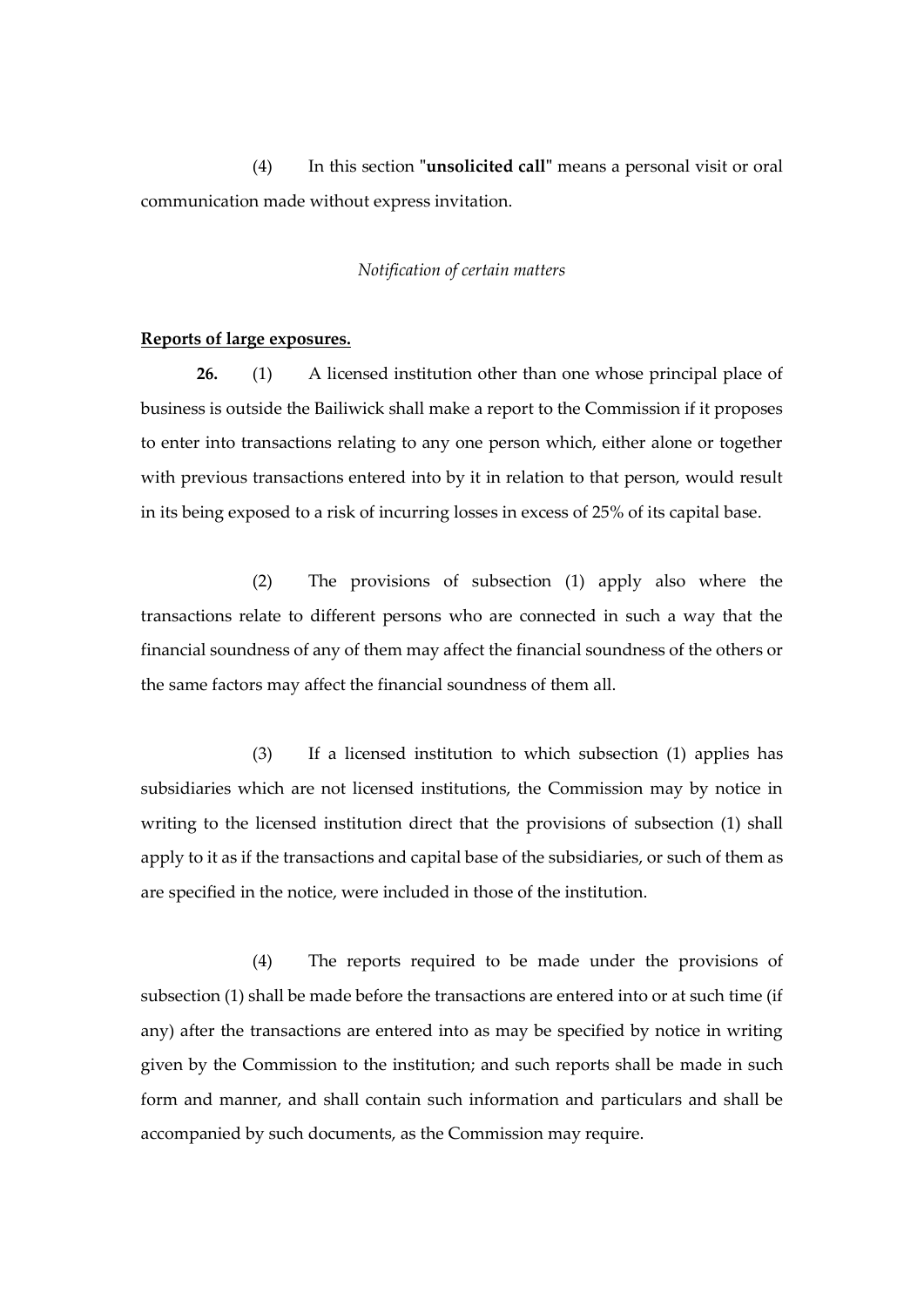(5) An institution which fails to make a report in accordance with the provisions of this section is guilty of an offence unless it shows (for the avoidance of doubt, on a balance of probabilities) that it was not aware that the facts or circumstances were such as to require the making of the report; but in such a case the institution is guilty of the offence if it fails to make the report within a period of 7 days immediately following the day upon which it became or ought reasonably to have become so aware.

(6) The Commission, upon becoming aware (whether upon receipt of a report under subsection (1) or otherwise) –

- (a) of a proposal to enter into a transaction described in subsection (1),
- (b) that such a transaction has been entered into,

may require the institution concerned and any relevant subsidiary thereof to make such arrangements within such time as may appear to the Commission to be necessary or desirable for the protection of the institution's capital base.

(7) An arrangement under subsection (6) shall be notified in writing by the Commission to the institution concerned; and the institution shall comply with the arrangement in all respects.

(8) Any question as to whether an institution is or would be exposed to risk as mentioned in subsection (1) (or in that subsection as extended by subsection (2)) shall be determined in accordance with principles published by the Commission or notified by it to the institution concerned; and those principles may in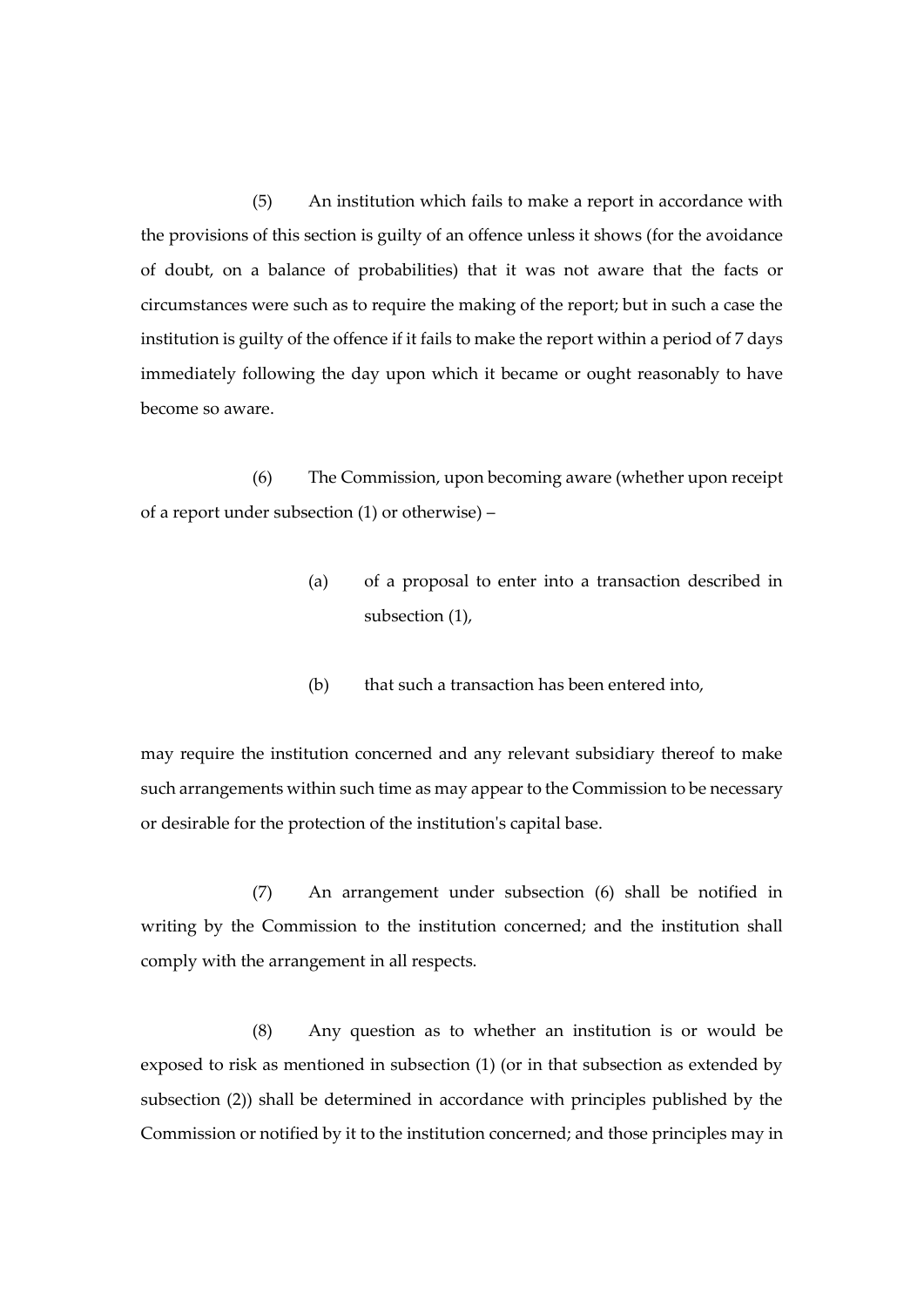particular make provision for determining the amount at risk in particular circumstances or the extent to which any such amount is to be taken into account for the purposes of this section.

(9) For the purposes of this section, the capital base of an institution (or, in a case within subsection (3), of an institution and its relevant subsidiaries) and the value of that capital base at any time may, whenever the Commission considers it necessary to do so, be determined by the Commission and notified by it to the institution by notice in writing; and any such determination, which may be varied from time to time, shall be made by the Commission after consultation with the institution concerned and in accordance with principles published by the Commission.

Where the Commission has made no determination under the provisions of this subsection in respect of an institution the capital base of the institution and the value of that capital base shall be determined in accordance with rules or guidance of the Commission in respect of large exposures and the risk thereof, capital base and related matters.

(10) The principles referred to in subsections (8) and (9) may make different provisions for different cases; and those referred to in subsection (8) may in particular exclude from consideration, in whole or in part, risks resulting from transactions of a particular class or description or entered into in particular circumstances or with persons of particular classes or descriptions.

- (11) The Committee may by regulation
	- (a) amend subsection (1) so as to substitute, for the percentage for the time being specified therein, some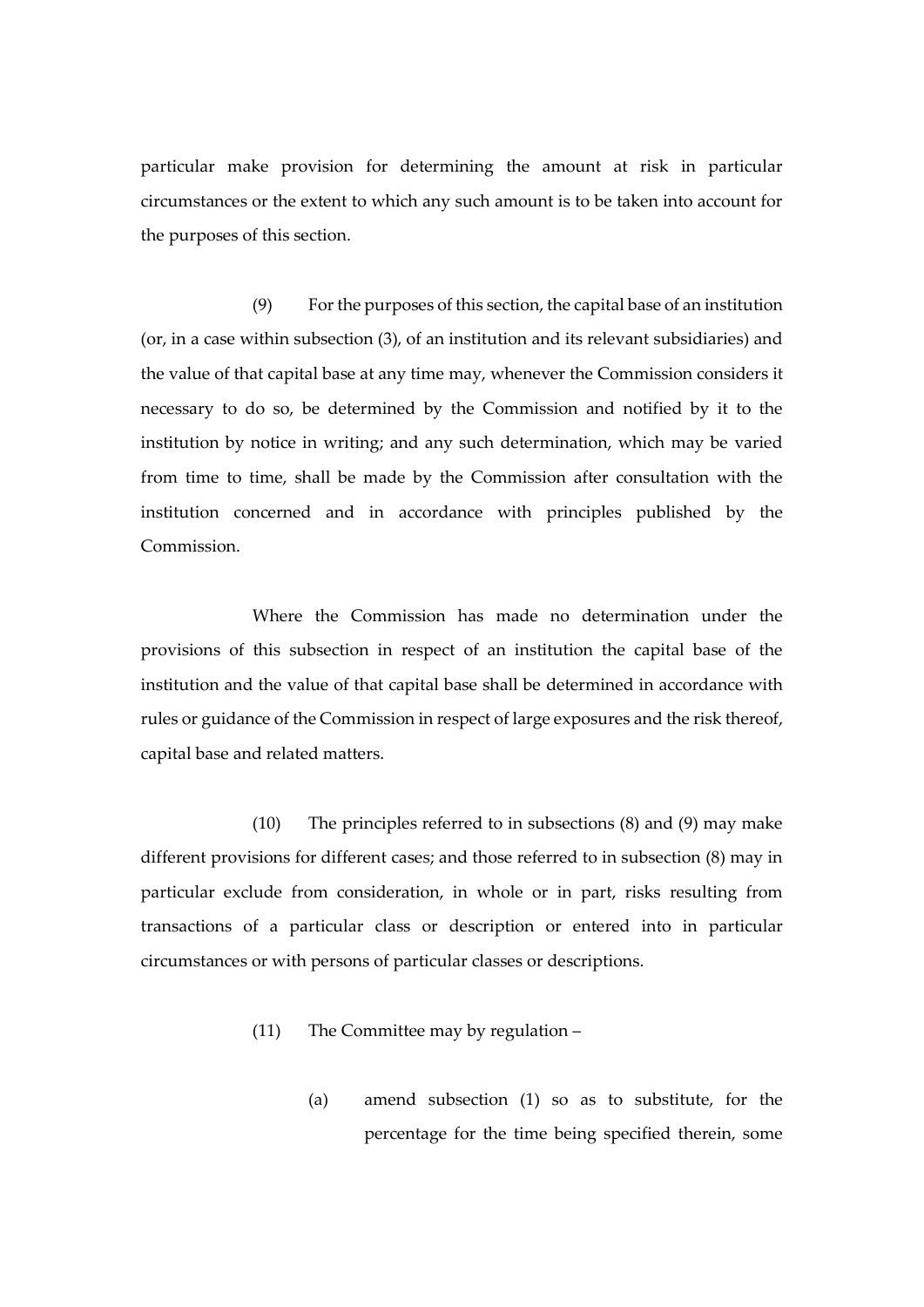other percentage,

- (b) make provision for determining for the purposes of this section whether a transaction entered into by an institution relates to any person,
- (c) make provision in respect of the transactions and risks to be taken into account for the purposes of this section, and
- (d) make such provision as it thinks fit for the purpose of carrying this section into effect.

*Powers to obtain information and skilled persons, etc*

## **Persons to whom section 28 applies.**

**27.** (1) In section 28 a "**relevant person**" means a person or entity of any of the following classes or descriptions -

- (a) a licensed institution,
- (b) an applicant for a banking licence,
- (c) a former licensed institution, but subject to the provisions of subsection (2),
- (d) a person carrying on any class or description of deposittaking business -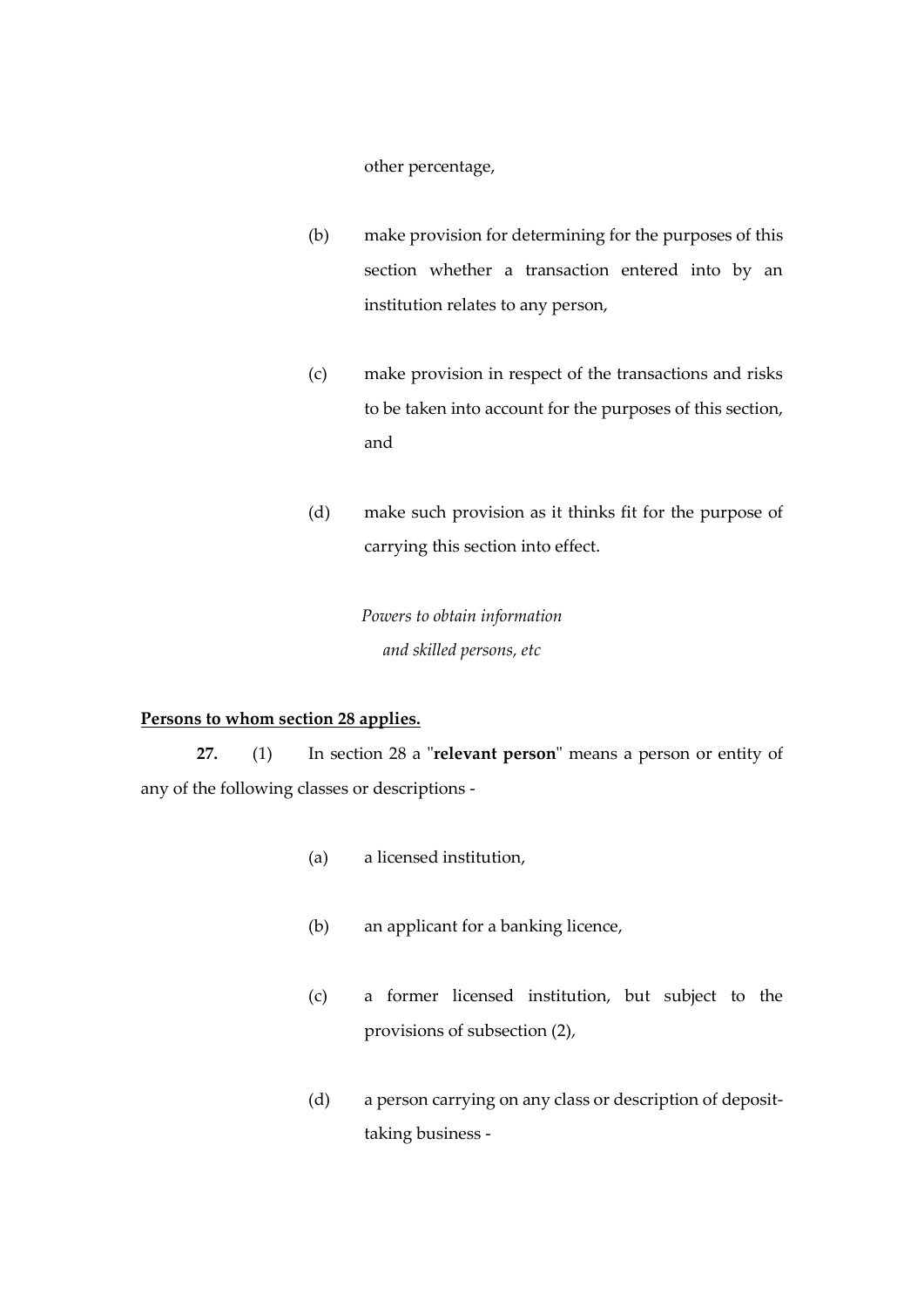- (i) who is exempted by the provisions of this Law from the requirement to be licensed hereunder, or
- (ii) otherwise in such circumstances specified in the provisions of this Law as not to require licensing hereunder,

in respect of that class or description of deposit-taking business,

- (e) a person other than a person mentioned in paragraph (a), (b) or (d) carrying on any class or description of deposit-taking business, but only where the prior written authority of not less than two ordinary members of the Commission has been obtained,
- (f) a person who is the holder of a supervised role in respect of a relevant person specified in any other paragraph of this subsection,
- (g) where a person (person A) who is a relevant person by virtue of paragraph (f) is itself a company or other legal person, any person who is the holder of a supervised role in respect of, or an officer of, person A,
- (h) an employee of, or a person who is or has at any time been directly or indirectly employed (whether or not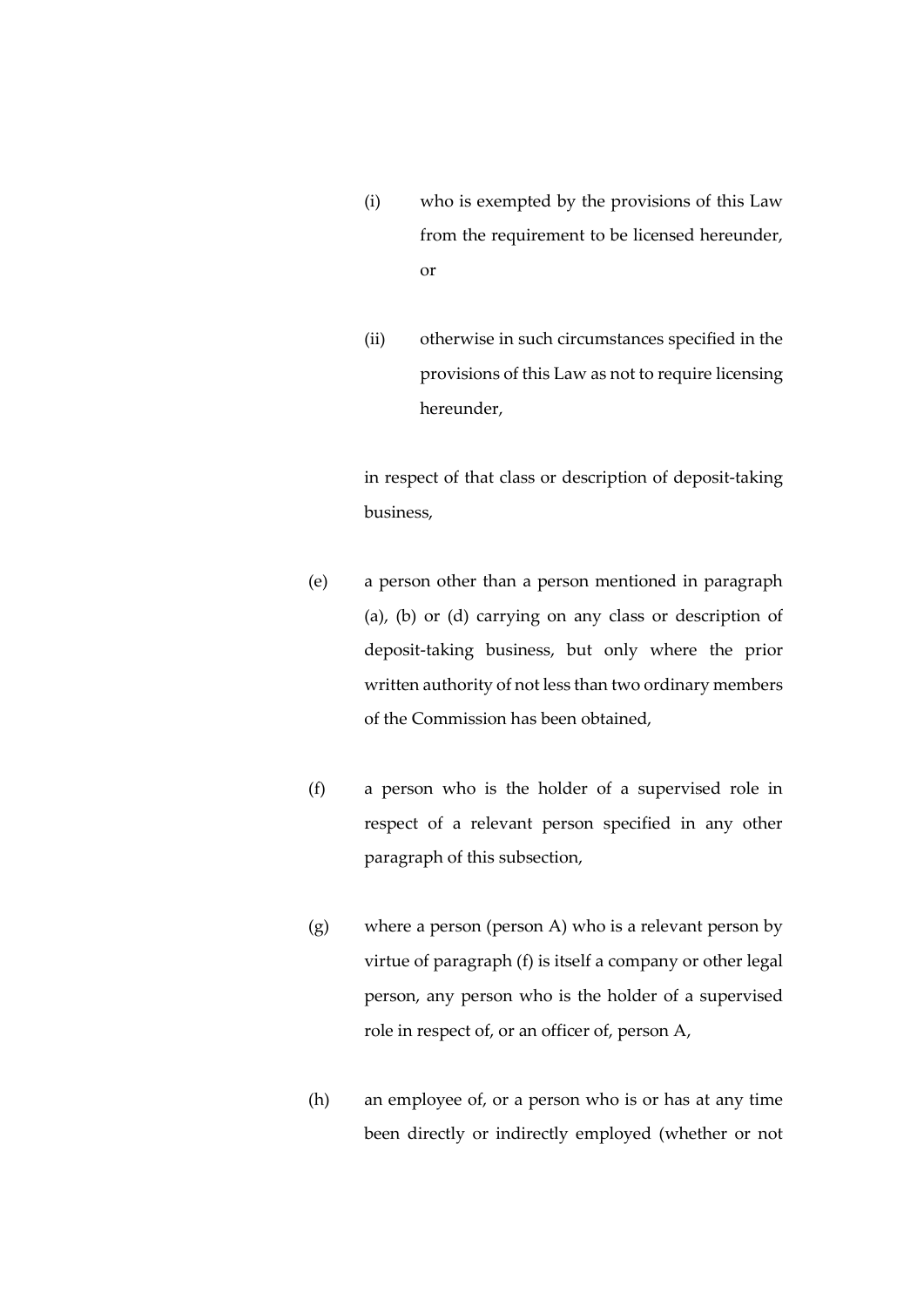under a contract of employment) by, a relevant person specified in any other paragraph of this subsection,

- (i) any person or entity
	- (i) which has or has at any time had any direct or indirect proprietary, financial, economic or other interest in or connection with a relevant person specified in any other paragraph of this subsection, or
	- (ii) in or with which a relevant person specified in any other paragraph of this subsection has or has at any time had any such interest or connection,

but subject to the provisions of subsection (5),

- (j) an associated party of a relevant person specified in any other paragraph of this subsection, but subject to the provisions of subsection (5),
- (k) a group entity of a relevant person specified in any other paragraph of this subsection, but subject to the provisions of subsection (5),
- (l) a special purpose vehicle or ancillary vehicle of a relevant person specified in any other paragraph of this subsection, but subject to the provisions of subsection  $(5)$ ,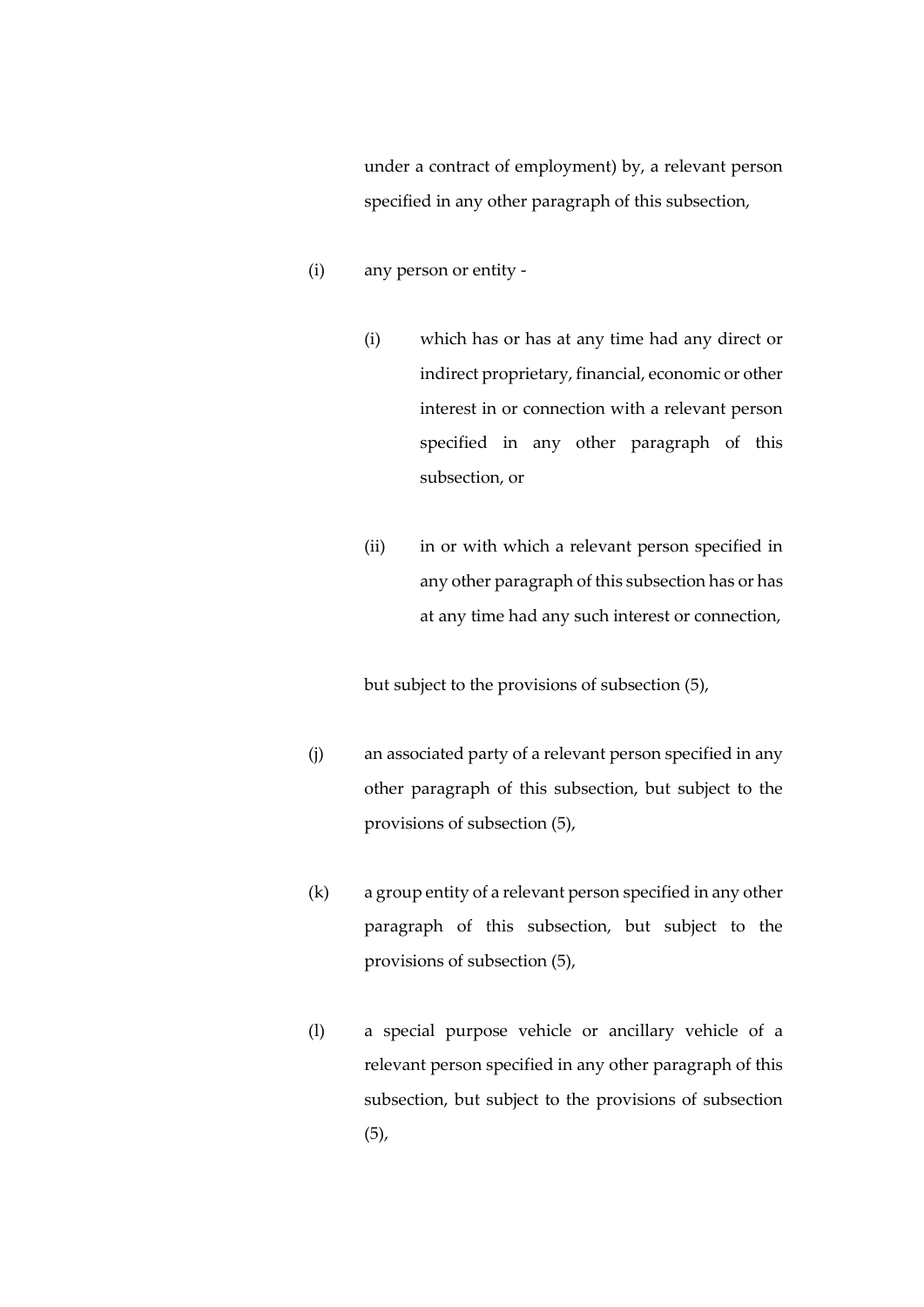- (m) a person who is a significant shareholder of a relevant person specified in any other paragraph of this subsection, where that relevant person is a company,
- (n) a company of which the holder of a supervised role in respect of a relevant person specified in any other paragraph of this subsection is a controller, but subject to the provisions of subsection (5),
- (o) a person who performs any function for or on behalf of -
	- (i) a relevant person specified in any other paragraph of this subsection, or
	- (ii) a person acting for or on behalf of a relevant person so specified,

in relation to deposit-taking business, including, without limitation, a person who is an auditor of a relevant person so specified, or

(p) a person or entity or class or description of person or entity prescribed for the purposes of this section by regulations of the Committee.

(2) The provisions of section 28 apply in relation to a former licensed institution only for a period of six years immediately following the date on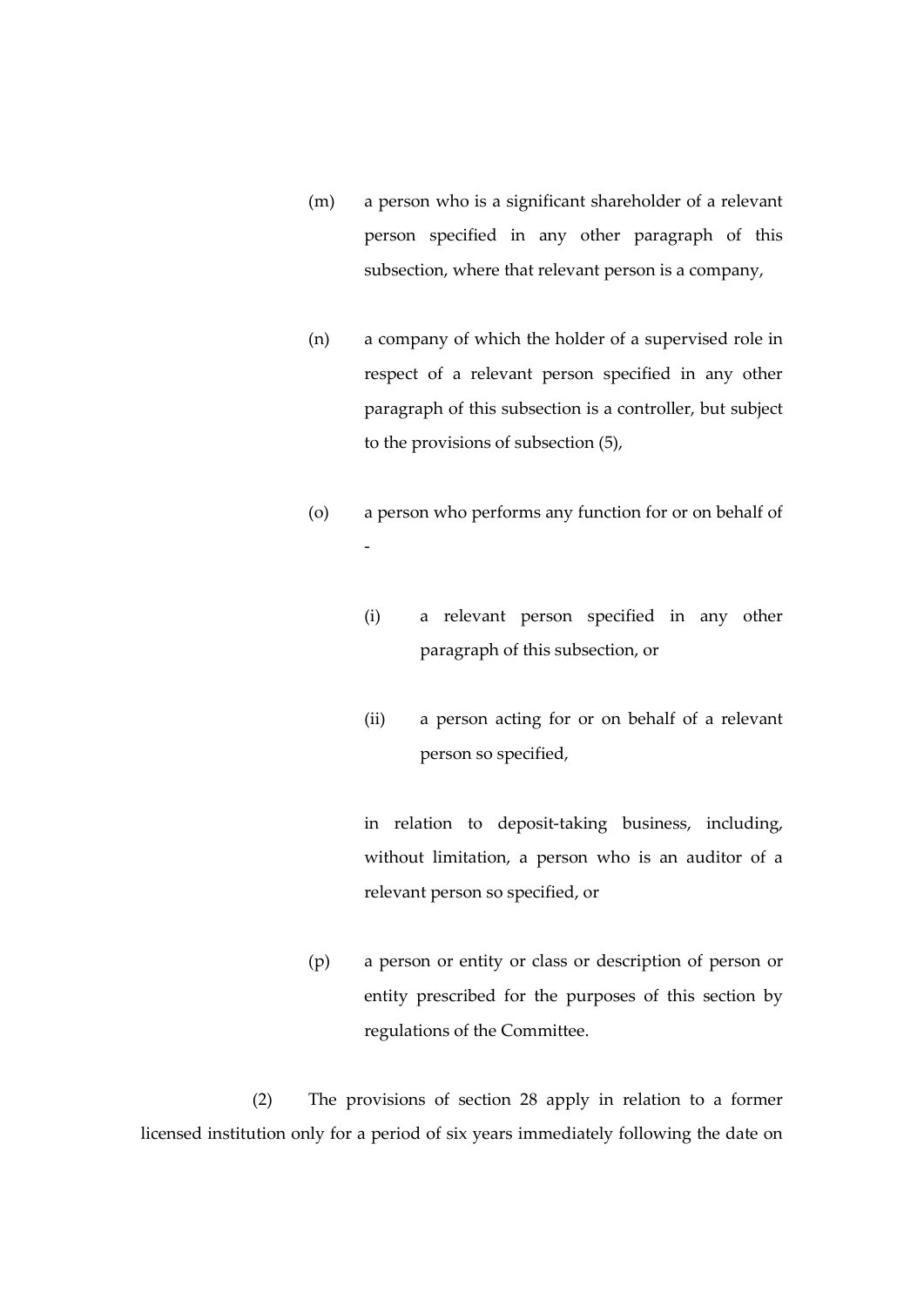which it ceased to be licensed, unless in any particular case the Commission directs otherwise with the prior written authority of not less than two ordinary members of the Commission.

However, for the avoidance of doubt, if the powers conferred by section 28 are exercised in respect of a former licensed institution within that six year period, they may continue to be exercised in respect of it after the expiration of that period.

(3) The provisions of section 28 apply in relation to a person or entity which has at any time been or been deemed to be a relevant person of a class or description specified in this section as they apply in relation to a person or entity which is currently a relevant person of that class or description, but only -

- (a) in connection with the business, ownership or control of that person or entity at a time when it was or was deemed to be a relevant person of that class or description, and
- $(b)$  for a period of six years immediately following the date on which that person or entity ceased to be or be deemed to be a relevant person of that class or description, unless in any particular case the Commission directs otherwise with the prior written authority of not less than two ordinary members of the Commission.

However, for the avoidance of doubt, if the powers conferred by section 28 are exercised in respect of a person or entity which has at any time been or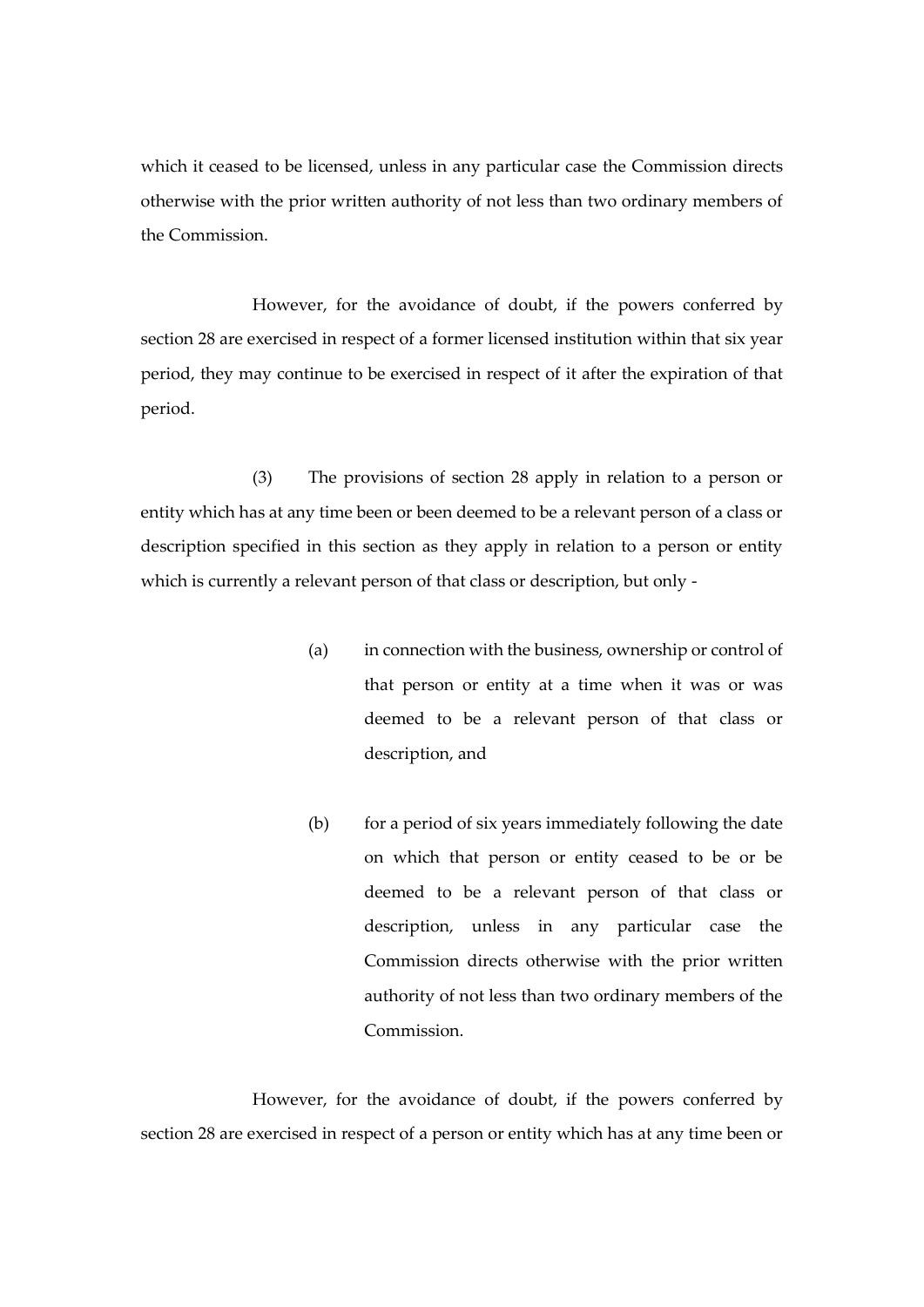been deemed to be a relevant person of a class or description specified in this section within that six year period, they may continue to be exercised in respect of that person or entity after the expiration of that period.

This subsection does not apply to a former licensed institution.

(4) For the avoidance of doubt, if the powers conferred by section 28 are exercised in respect of a licensed institution or other person or entity of a class or description of relevant person referred to in subsection (1), the powers may continue to be exercised in respect of them after -

- (a) the date of revocation, suspension, expiration or surrender of their banking licence, or, as the case may be,
- (b) the date on which that person or entity ceased to be a relevant person of that class or description.

(5) The powers conferred by section 28 may be exercised in relation to a person or entity referred to in subsection  $(1)(i)$ , an associated party referred to in subsection  $(1)(j)$ , a group entity referred to in subsection  $(1)(k)$ , a special purpose vehicle or ancillary vehicle referred to in subsection (1)(l) or a company referred to in subsection (1)(n) only -

- (a) where it appears necessary or desirable to the Commission to do so -
	- (i) in the interests of the public or the reputation of the Bailiwick as a finance centre, or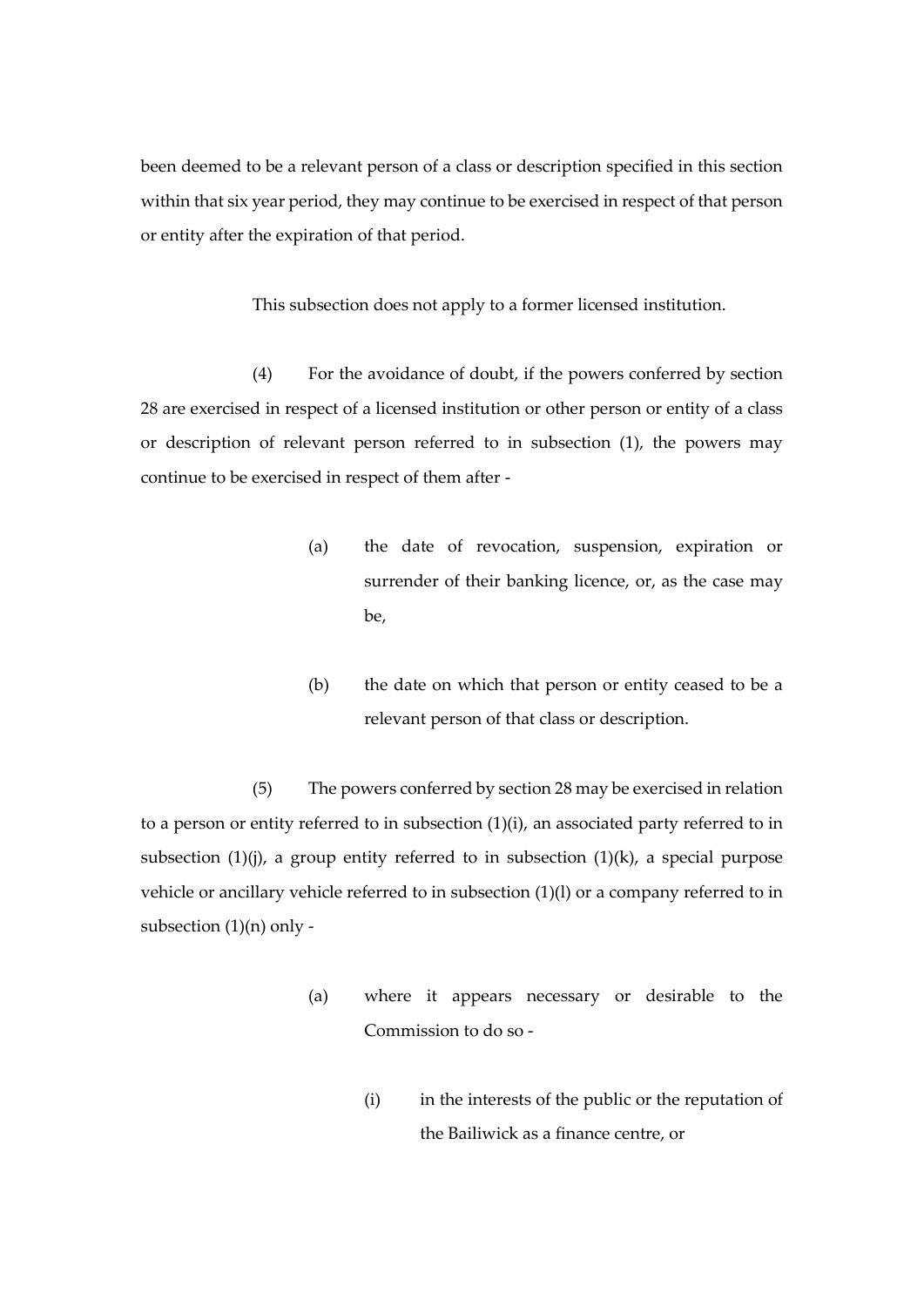- (ii) for the purpose of the performance of its functions, and
- (b) with the prior written authority of not less than two ordinary members of the Commission.

## **Power to require information and production of documents.**

**28.** (1) The Commission may by notice in writing served on a relevant person within the meaning of section 27 require the relevant person to furnish the Commission or a person duly appointed by the Commission in that behalf (an "**appointed person**"), on any occasion or at times or intervals, and in respect of the periods, at the place, and in the form or manner, specified by the Commission or appointed person, with such information and documents, or information and documents of such class or description, as the Commission or (on producing, if required to do so, evidence of his or her authority) the appointed person may reasonably require for the purpose of the performance of the Commission's functions, being, if the Commission or the appointed person so requires, information and documents verified in such manner as the Commission or appointed person may reasonably specify.

- (2) It is hereby declared for the avoidance of doubt
	- (a) that a requirement to furnish information or documents under subsection (1) may be imposed on, or in relation to, a particular relevant person, all relevant persons or any class or description of relevant persons,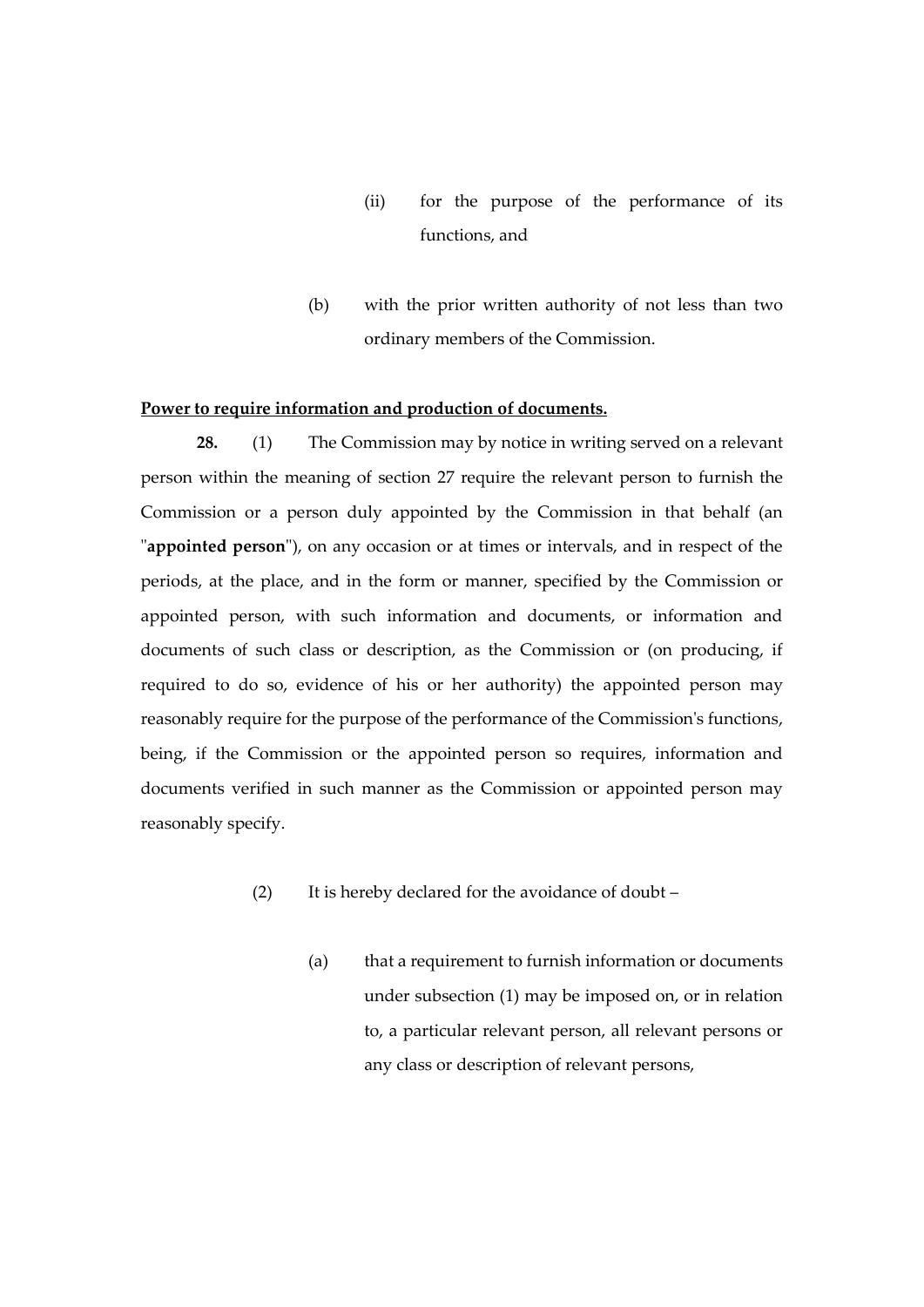(b) that a requirement as to the manner in which such information or documents are to be verified may direct their annexation to any accounts, and that they be reported upon by the auditor of those accounts in such manner as the Commission may specify.

(3) Where by virtue of subsection (1) the Commission or an appointed person has power to require the production of any information or documents from a relevant person, the Commission or that appointed person has the like power to require production of the information or documents from any person who appears to the Commission or that appointed person be in possession of them.

(4) Any power conferred by or under the provisions of this section to require a person to produce any documents includes power –

- (a) if the documents are produced
	- (i) to take copies of them or extracts from them, and
	- (ii) to require
		- (A) the person who was required to produce them, or
		- (B) any other person who is a present or past holder of a supervised role in respect of, or is or was at any time an employee of, or directly or indirectly employed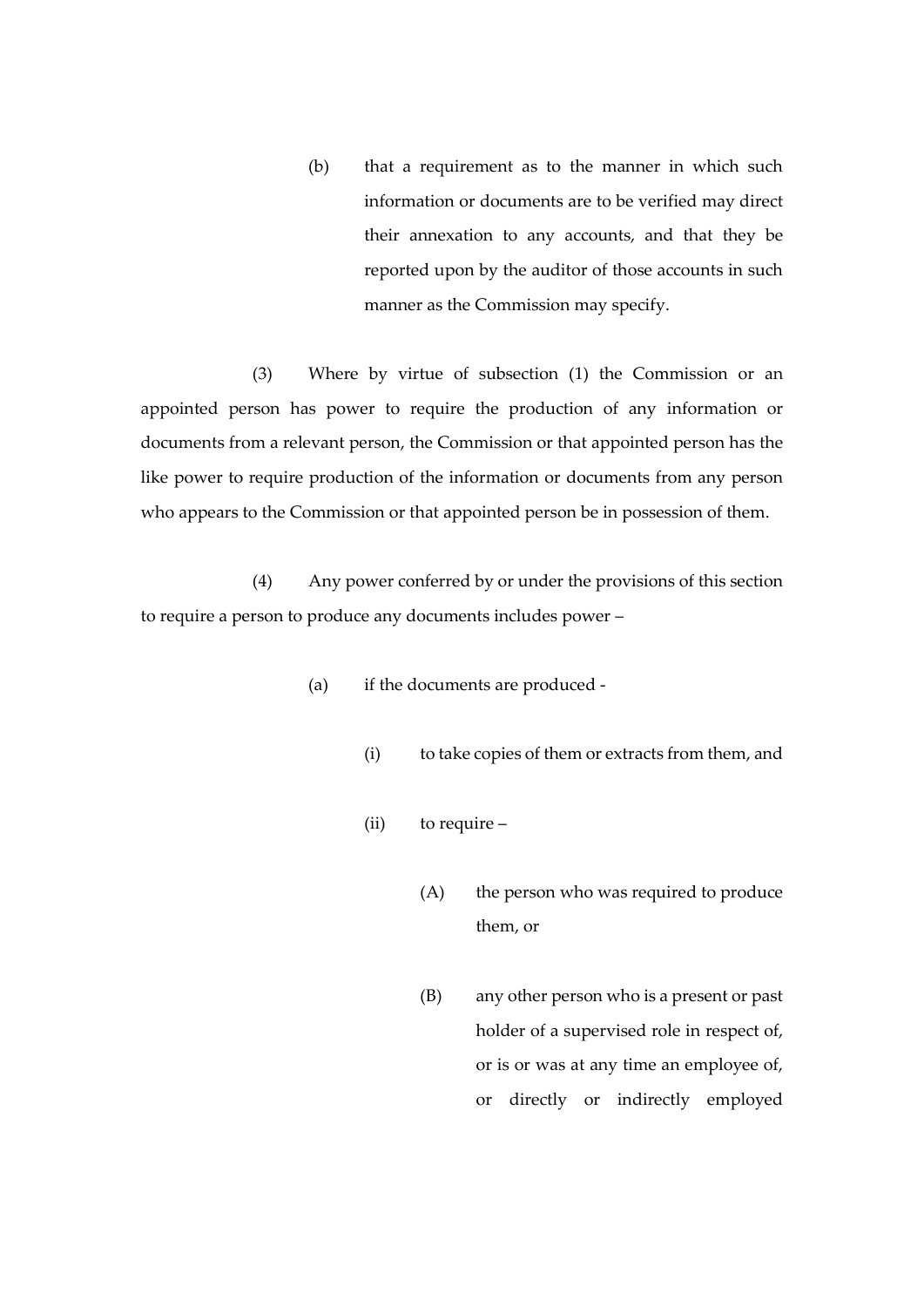(whether or not under a contract of employment) by, that person,

to provide an explanation of any of them,

(b) if any of the documents are not produced, to require the person who was required to produce them to state, to the best of that person's knowledge and belief, where they are.

(5) A person on whom a requirement is imposed by or under the provisions of this section shall, if so required by the Commission, provide a statement or declaration, in such form and manner as the Commission may require, that any information and documents furnished by that person pursuant to the requirement are to the best of that person's knowledge accurate, complete and correct, whether for the purpose of supporting the subsequent use of the information or documents in civil, criminal or administrative proceedings in the Bailiwick or elsewhere or for any other purpose.

(6) A statement made by a person ("**A**") in response to a requirement imposed by or under this section -

- (a) may be used in evidence against A in proceedings other than criminal proceedings, and
- (b) may not be used in evidence against A in criminal proceedings except -
	- (i) where evidence relating to it is adduced, or a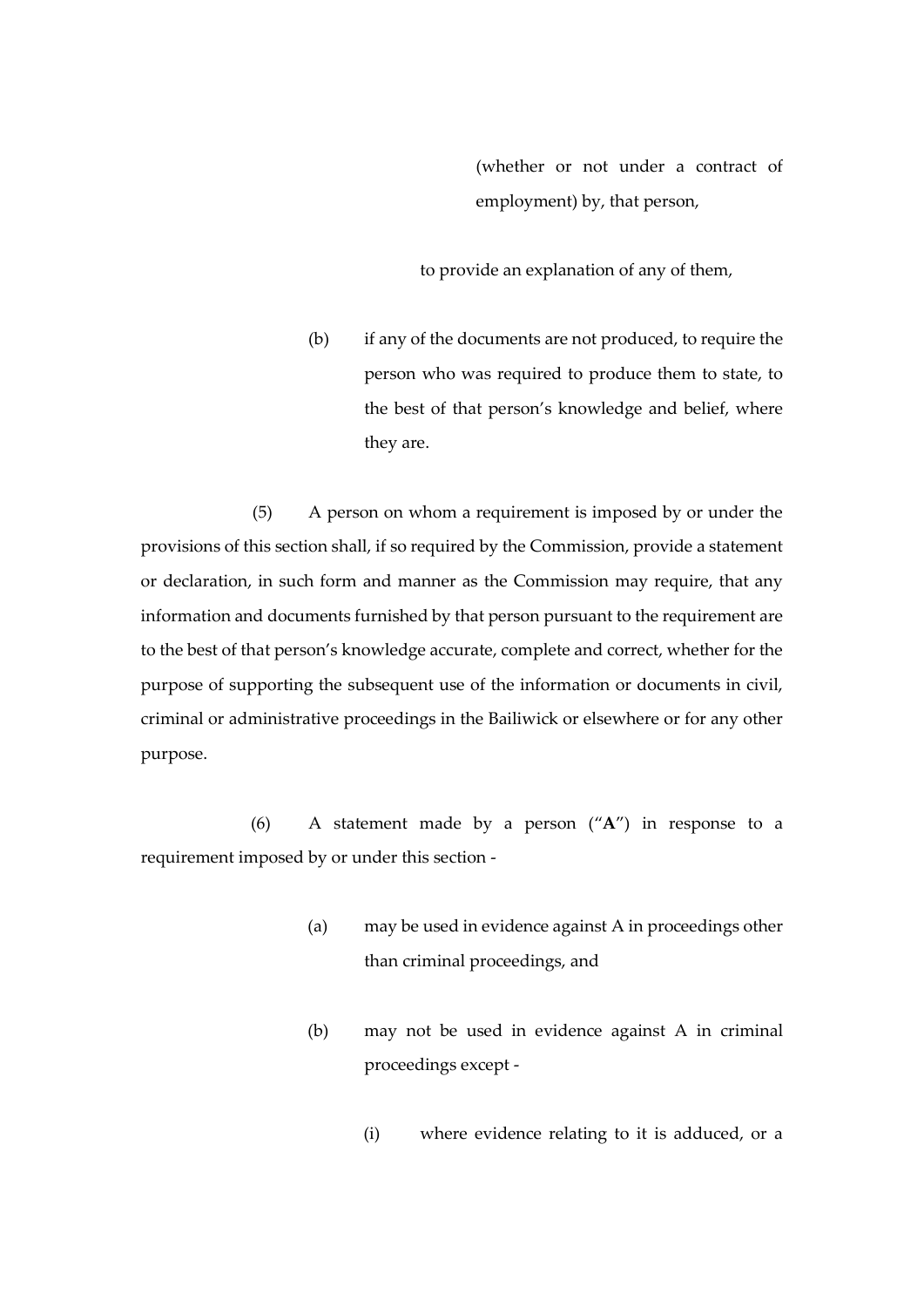question relating to it is asked, in the proceedings by or on behalf of A, or

- (ii) in proceedings for
	- (A) an offence under subsection (11) of this section or section 109 of the Enforcement Powers Law,
	- (B) some other offence where, in giving evidence, A makes a statement inconsistent with it, but the statement is only admissible to the extent necessary to establish the inconsistency,
	- (C) perjury, or
	- (D) perverting the course of justice.

(7) A requirement imposed by or under the provisions of this section has effect notwithstanding any obligation as to confidentiality or other restriction upon the disclosure of information imposed by statute, contract or otherwise; and, accordingly, the obligation or restriction is not contravened by the making of a disclosure, or by any other act or omission, pursuant to such a requirement.

(8) Nothing in the provisions of this section compels the production or divulgence of a communication or item subject to legal professional privilege when it is in the possession of a person who is entitled to possession of it;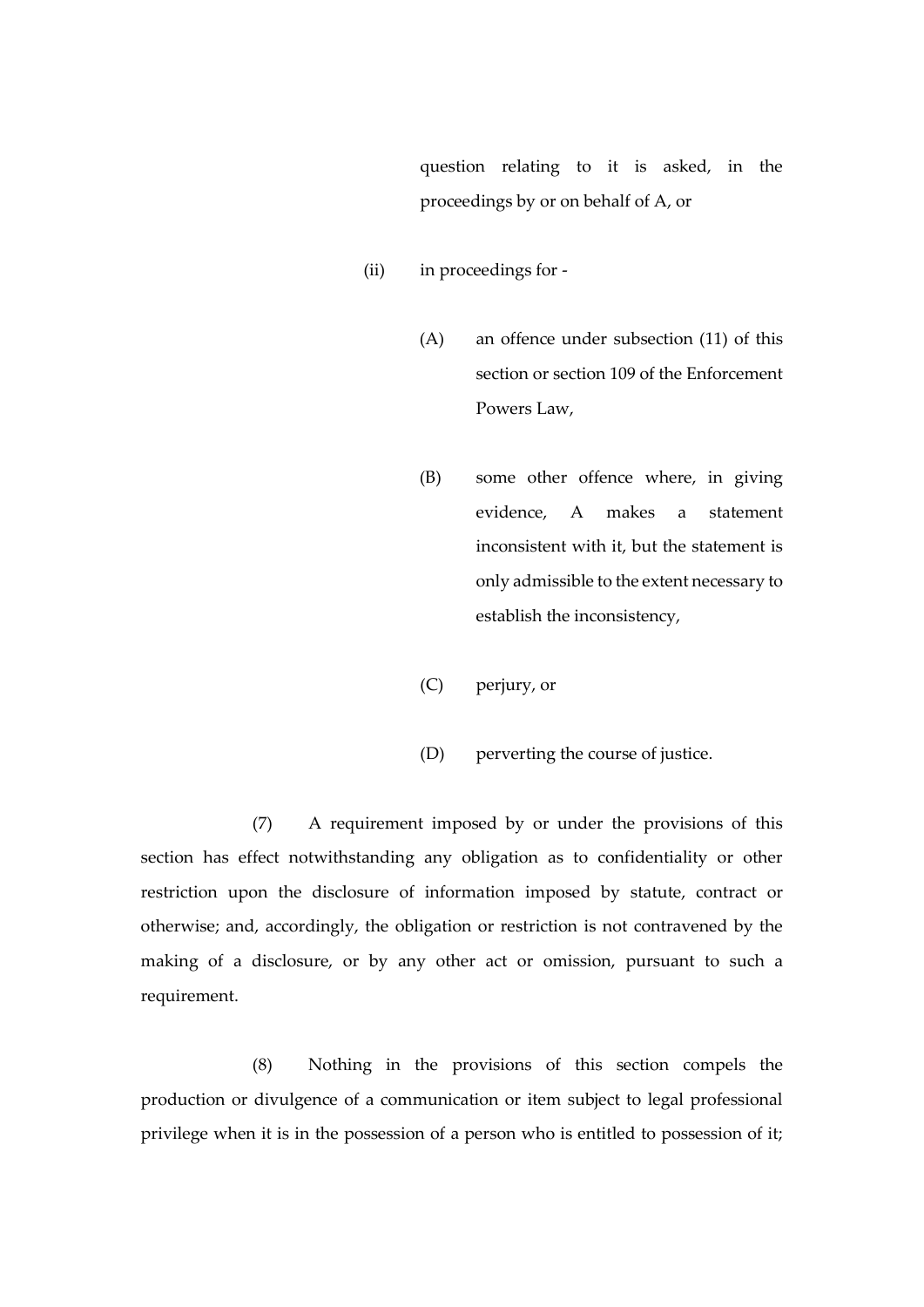but an advocate or other legal adviser may be required to give the name and address (including an electronic address) of any client.

(9) Where a person claims a lien on a document its production under the provisions of this section is without prejudice to the lien.

(10) A person who without reasonable excuse fails to comply with a requirement imposed by or under the provisions of this section is guilty of an offence.

## **Appointment of skilled persons.**

**29.** (1) The Commission may, in relation to an inspected person within the meaning of subsection (4), if it considers it necessary or desirable to do so -

- (a) in the interests of
	- (i) the public, or
	- (ii) the reputation of the Bailiwick as a finance centre, or
- (b) for the purpose of the performance of its functions,

appoint, or require the inspected person to appoint, one or more competent persons ("**skilled persons**") to investigate and report to the Commission on -

> (i) the nature, conduct or state of the business of the inspected person or any particular aspect of that business, or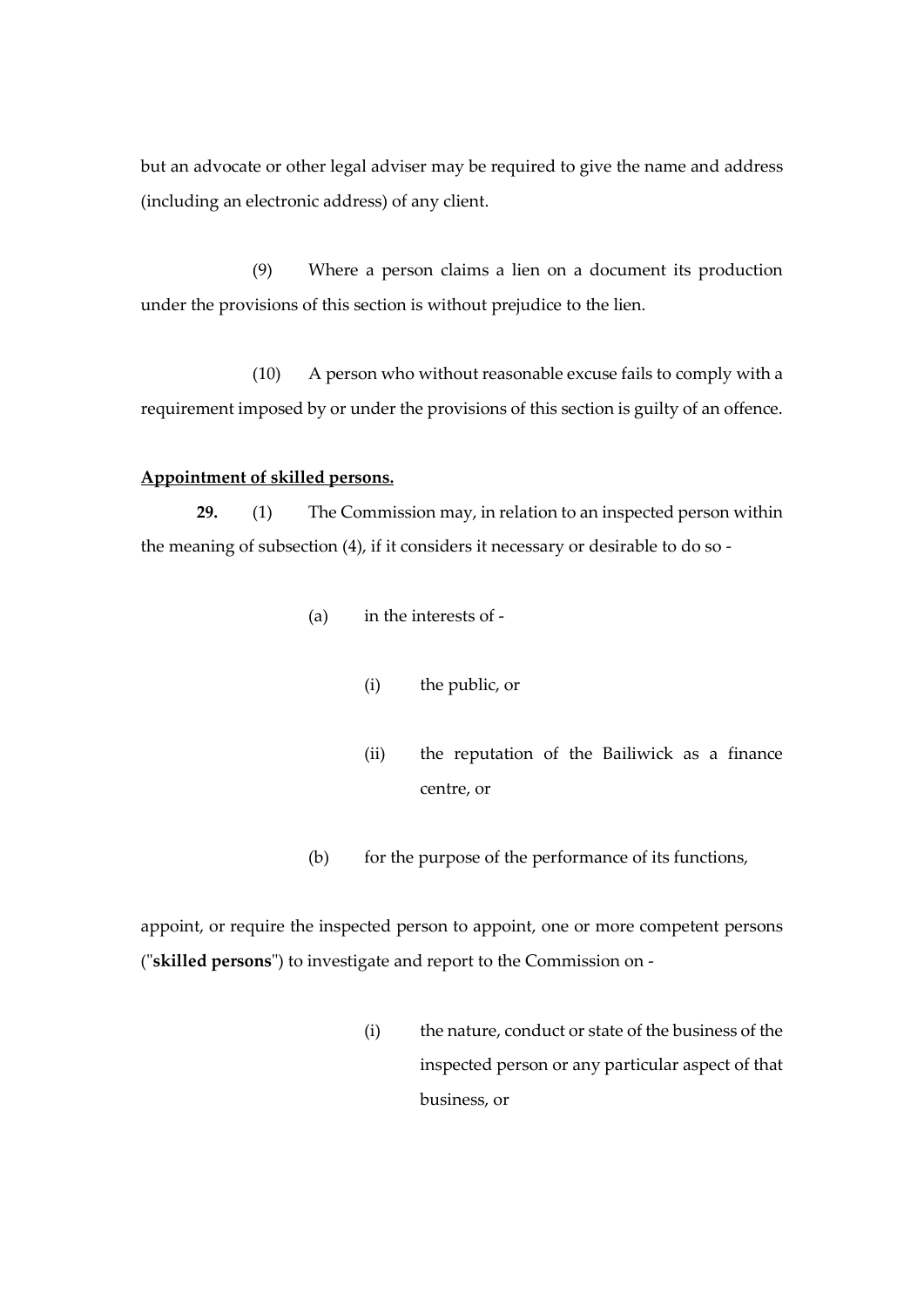(ii) the ownership or control of the inspected person,

and the Commission shall give notice in writing of the appointment to the inspected person.

(2) A report of a skilled person under this section shall be in such form as may be specified in the notice of the appointment referred to in subsection (1) or as the Commission may otherwise determine.

- (3) A person appointed as a skilled person
	- (a) must, if appointed by the inspected person, be nominated or approved by the Commission, and
	- (b) must appear to the Commission to have the qualifications, skill and resources necessary to enable the skilled person to conduct the investigation, and to make the report, in question.

(4) In this section an "**inspected person**" means a person or entity of any of the following classes or descriptions -

- (a) a licensed institution,
- (b) an applicant for a banking licence,
- (c) a former licensed institution, but subject to the provisions of subsection (5),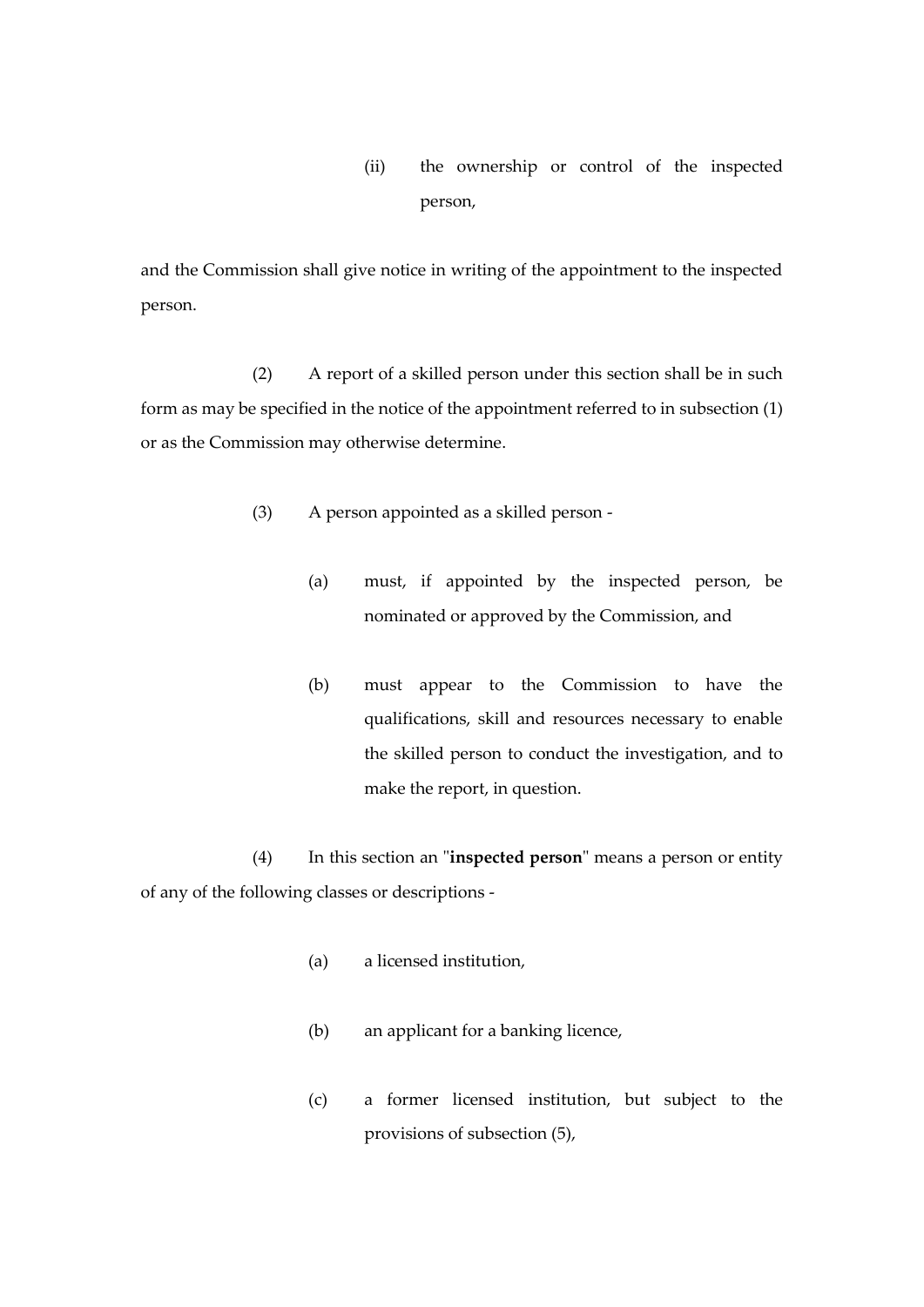- (d) a person carrying on any class or description of deposittaking business -
	- (i) who is exempted by the provisions of this Law from the requirement to be licensed hereunder, or
	- (ii) otherwise in such circumstances specified in the provisions of this Law as not to require licensing hereunder,

in respect of that class or description of business,

- (e) a person other than a person mentioned in paragraph (a), (b) or (d) carrying on any class or description of deposit-taking business, but only where the prior written authority of not less than two ordinary members of the Commission has been obtained,
- (f) an associated party of an inspected person specified in any other paragraph of this subsection, but only where the prior written authority of not less than two ordinary members of the Commission has been obtained,
- (g) a person who is the holder of a supervised role in respect of an inspected person specified in any other paragraph of this subsection,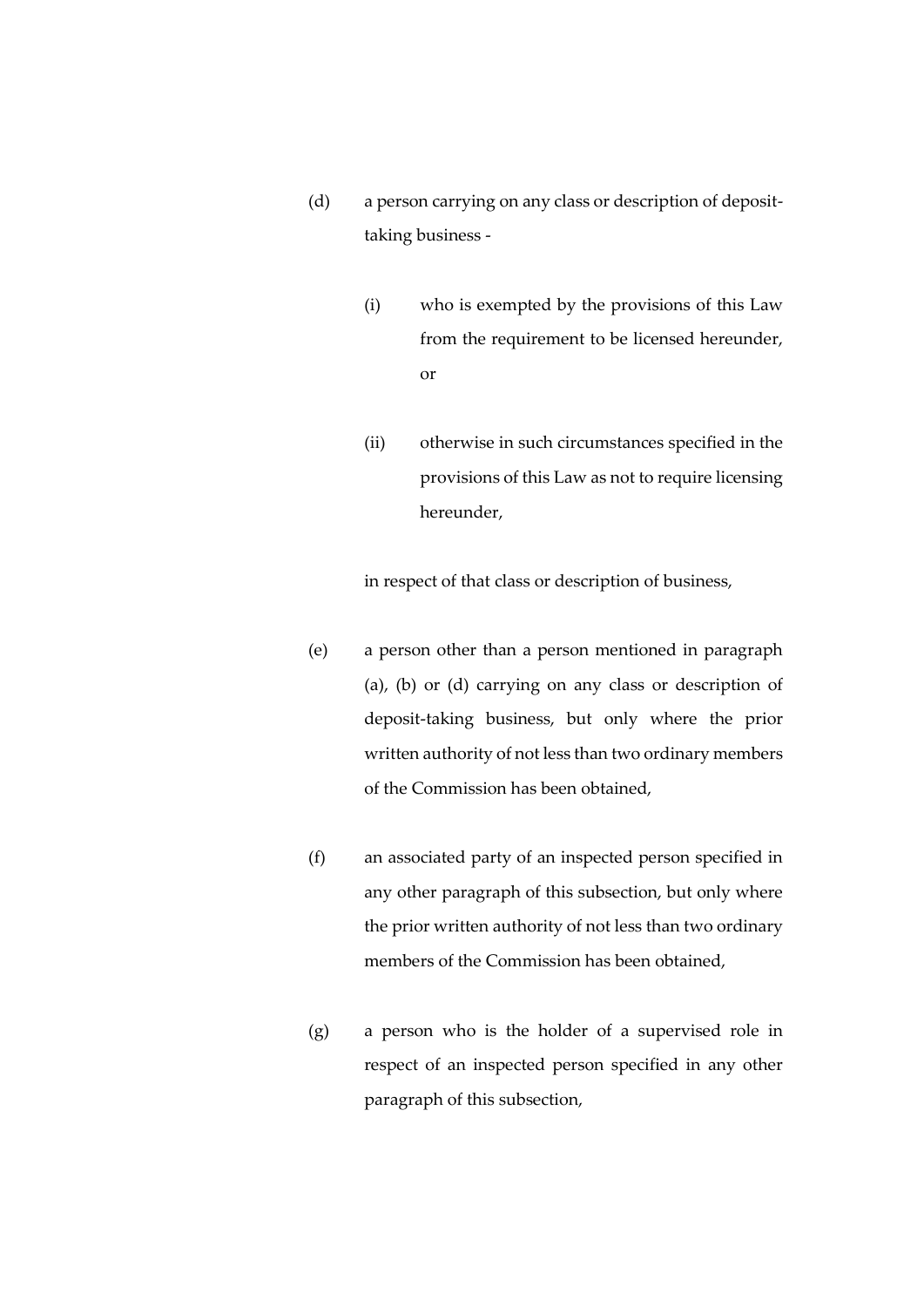(h) a person who performs any function for or on behalf of

-

- (i) an inspected person specified in any other paragraph of this subsection, or
- (ii) a person acting for or on behalf of an inspected person so specified,

in relation to deposit-taking business, including, without limitation, a person who is an auditor of an inspected person so specified, or

(i) a person or entity or class or description of person or entity prescribed for the purposes of this section by regulations of the Committee.

(5) The provisions of this section apply in relation to a former licensed institution only for a period of six years immediately following the date on which it ceased to be licensed, unless in any particular case the Commission directs otherwise with the prior written authority of not less than two ordinary members of the Commission.

However, for the avoidance of doubt, if the powers conferred by this section are exercised in respect of a former licensed institution within that six year period, they may continue to be exercised in respect of it after the expiration of that period.

(6) The provisions of this section apply in relation to a person or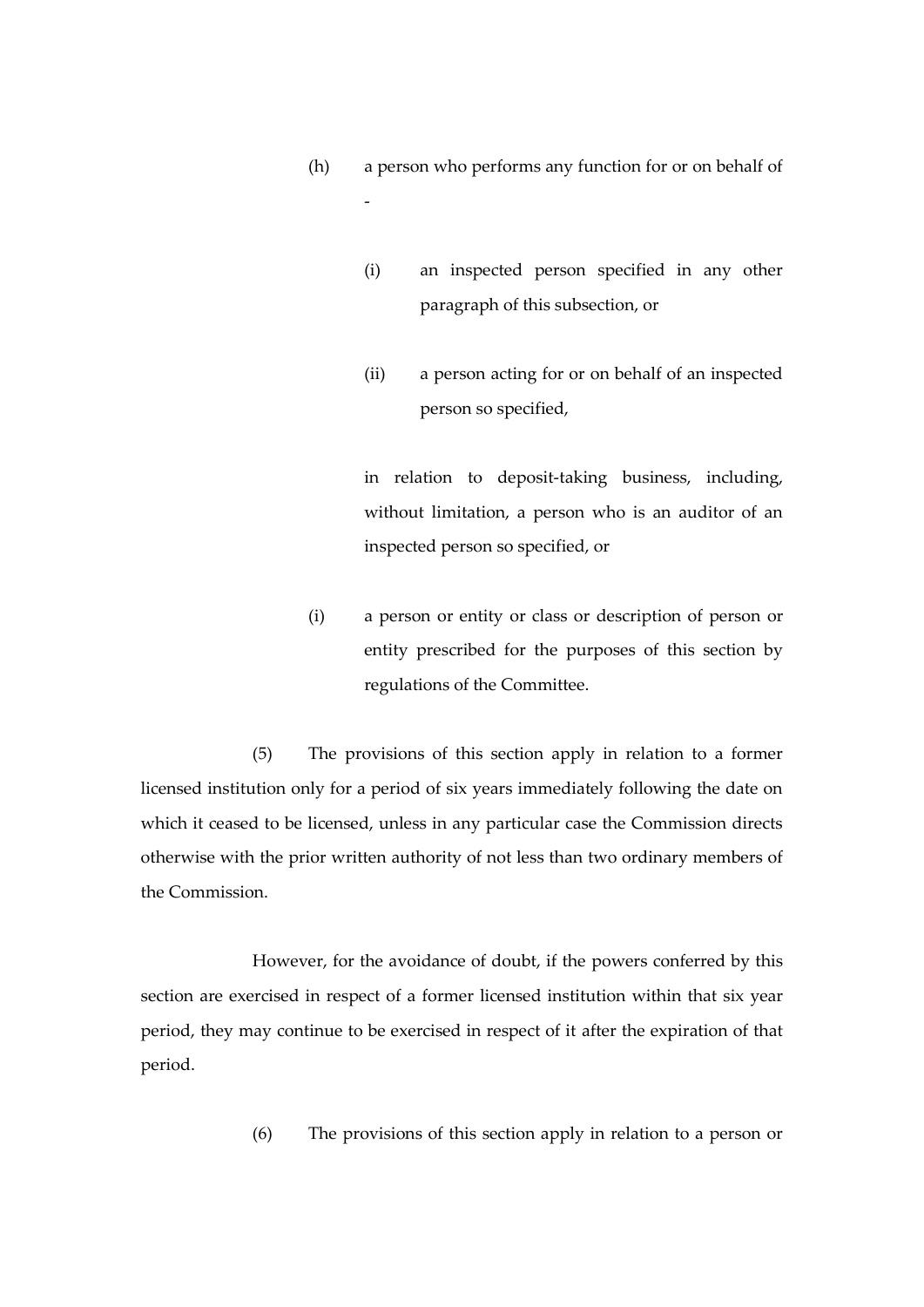entity which has at any time been or been deemed to be an inspected person of a class or description specified in this section as they apply in relation to a person or entity which is currently an inspected person of that class or description, but only -

- (a) in connection with the business, ownership or control of that person or entity at a time when it was or was deemed to be an inspected person of that class or description, and
- (b) for a period of six years immediately following the date on which that person or entity ceased to be or be deemed to be an inspected person of that class or description, unless in any particular case the Commission directs otherwise with the prior written authority of not less than two ordinary members of the Commission.

However, for the avoidance of doubt, if the powers conferred by this section are exercised in respect of a person or entity which has at any time been or been deemed to be an inspected person of a class or description specified in this section within that six year period, they may continue to be exercised in respect of that person or entity after the expiration of that period.

This subsection does not apply to a former licensed institution.

(7) For the avoidance of doubt, if the powers conferred by this section are exercised in respect of a licensed institution or other person or entity of a class or description of inspected person referred to in subsection (4), the powers may continue to be exercised in respect of them after -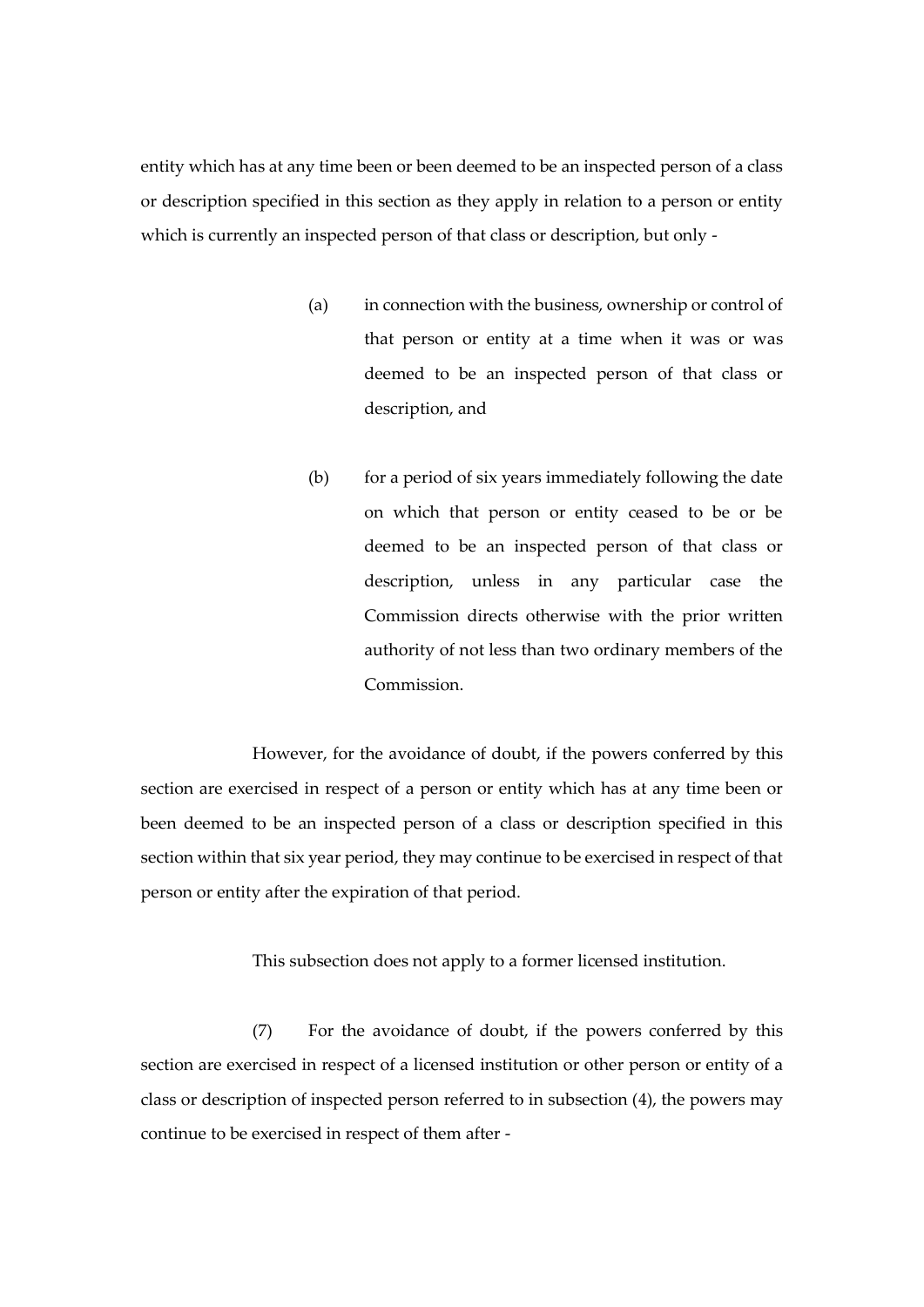- (a) the date of revocation, suspension, expiration or surrender of their banking licence, or, as the case may be,
- (b) the date on which that person or entity ceased to be an inspected person of that class or description.

(8) An inspected person being investigated under this section and any person described in subsection (9) -

- (a) shall produce to a skilled person, at such time and place and in such form and manner as the skilled person may require, all documents in the custody or power of the inspected person or person so described and relating to the inspected person; and the skilled person may take copies of or extracts from any documents produced under this paragraph,
- (b) shall attend before a skilled person at such time and place as the skilled person may require and answer such questions and give such explanations as the skilled person may put to or require of the inspected person or person so described in relation to the inspected person, and
- (c) otherwise shall give a skilled person all assistance in connection with the investigation which the inspected person or person so described is reasonably able to give.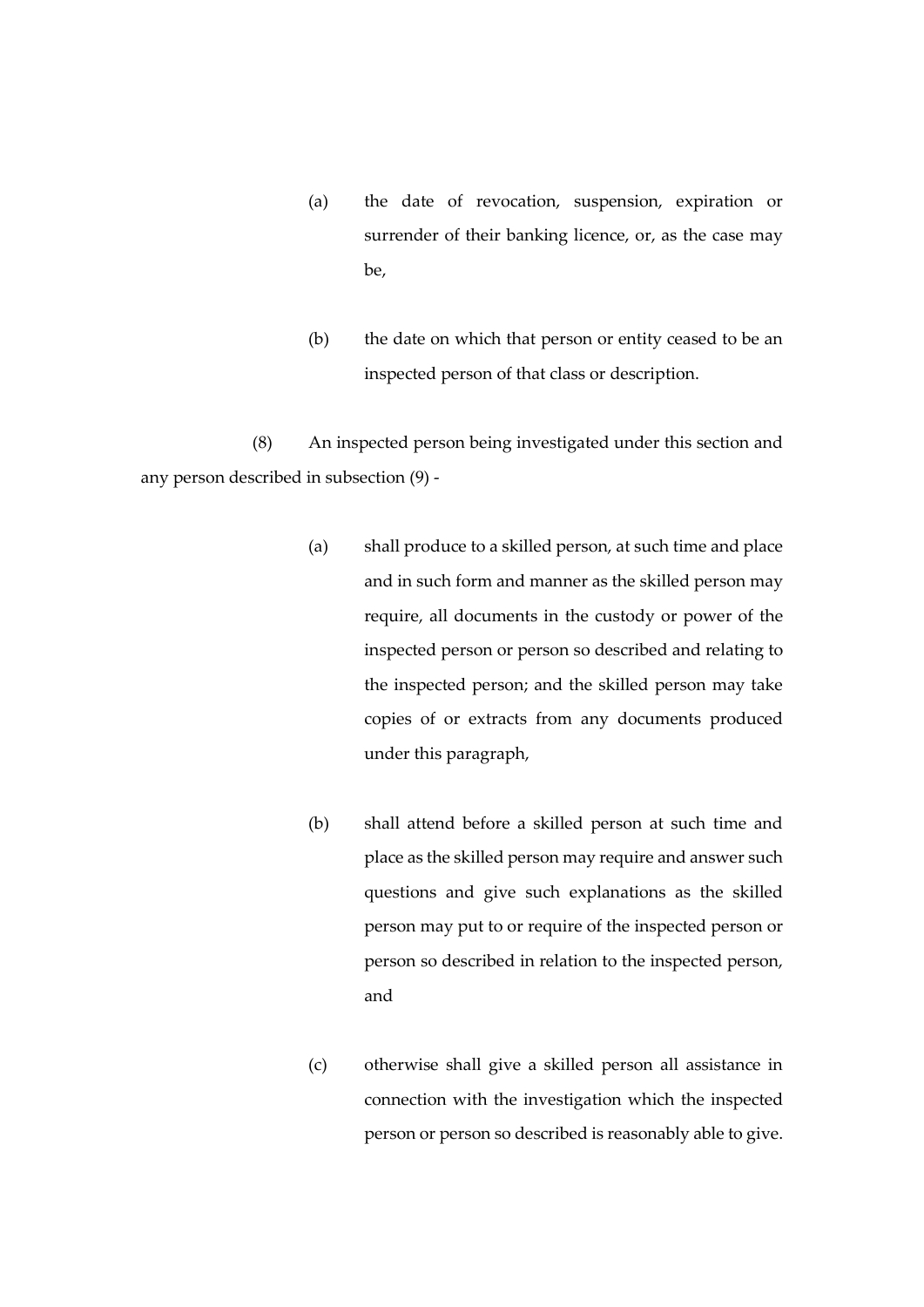- (9) The persons referred to in subsection (8) are
	- (a) a person who is or has been the holder of a supervised role in respect of, or an employee, partner (or fellow member, in the case of a limited liability partnership), agent, banker, auditor, actuary, advocate or other legal adviser of, an inspected person being investigated under this section,
	- (b) a person appointed as a skilled person pursuant to the provisions of the regulatory Laws in respect of such an inspected person, and
	- (c) a person appointed to make a report under section 5(5) of this Law, section  $7(1)(b)$  or 8 of the Enforcement Powers Law, section 3(3)(a) of the Protection of Investors Law, section 5(6)(a) of the Regulation of Fiduciaries Law, section 6(5)(a) or 36 of the Insurance Business Law or section 3(5)(a) or 23 of the Insurance Managers and Intermediaries Law in respect of such an inspected person.

(10) A skilled person shall, if so required, produce evidence of his or her authority.

- (11) A person who without reasonable excuse
	- (a) contravenes any provision of subsection (8), or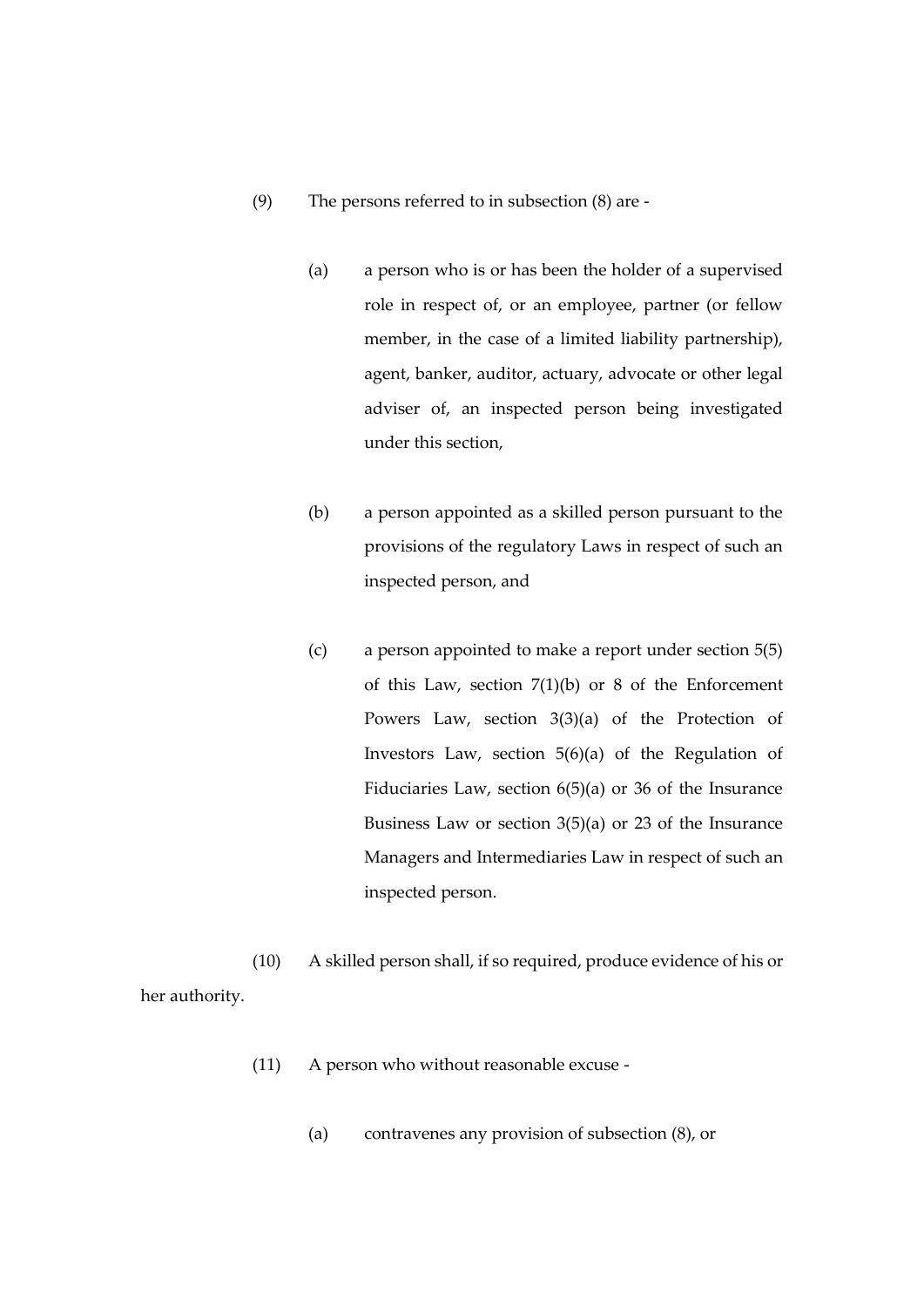(b) obstructs, fails to comply with any requirement of or fails to give all reasonable assistance to a skilled person exercising or purporting to exercise any power conferred by this section,

is guilty of an offence.

(12) A statement made by a person ("**A**") in response to a requirement imposed by or under this section -

- (a) may be used in evidence against A in proceedings other than criminal proceedings, and
- (b) may not be used in evidence against A in criminal proceedings except -
	- (i) where evidence relating to it is adduced, or a question relating to it is asked, in the proceedings by or on behalf of A, or
	- (ii) in proceedings for
		- (A) an offence under subsection (11) or section 109(1) of the Enforcement Powers Law (but only in relation to a requirement imposed by or under this section),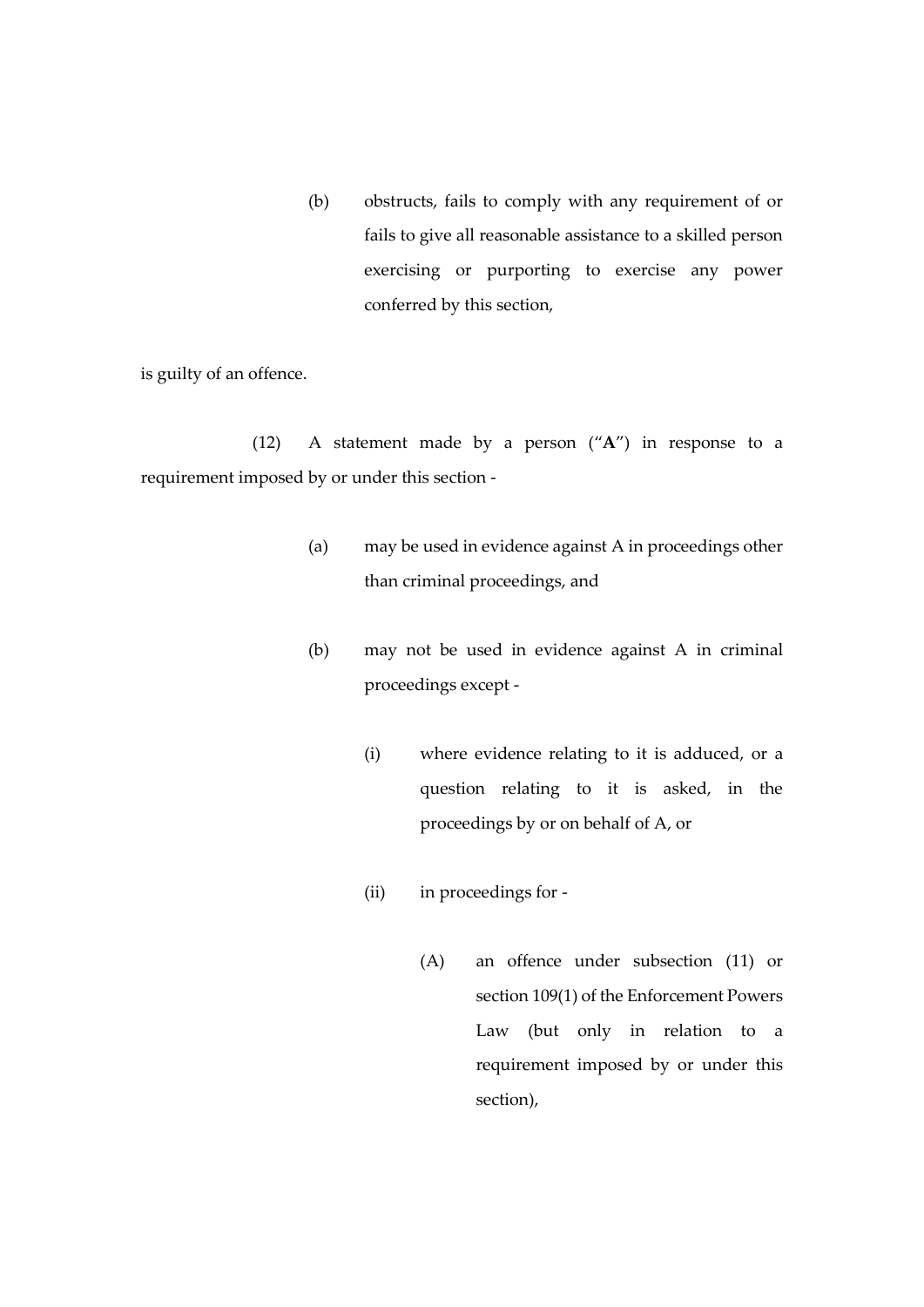- (B) some other offence where, in giving evidence, A makes a statement inconsistent with it, but the statement is only admissible to the extent necessary to establish the inconsistency,
- (C) perjury, or
- (D) perverting the course of justice.

(13) A requirement imposed by or under the provisions of this section has effect notwithstanding any obligation as to confidentiality or other restriction upon the disclosure of information imposed by statute, contract or otherwise; and, accordingly, the obligation or restriction is not contravened by the making of a disclosure, or by any other act or omission, pursuant to such a requirement.

(14) Nothing in the provisions of this section compels the production or divulgence of a communication or item subject to legal professional privilege when it is in the possession of a person who is entitled to possession of it; but an advocate or other legal adviser may be required to give the name and address (including an electronic address) of any client.

(15) Where a person claims a lien on a document its production under the provisions of this section is without prejudice to the lien.

(16) Subject to the provisions of subsection (17), the costs, fees and expenses of an investigation and report under this section shall be met by the inspected person the business, ownership or control of which is being investigated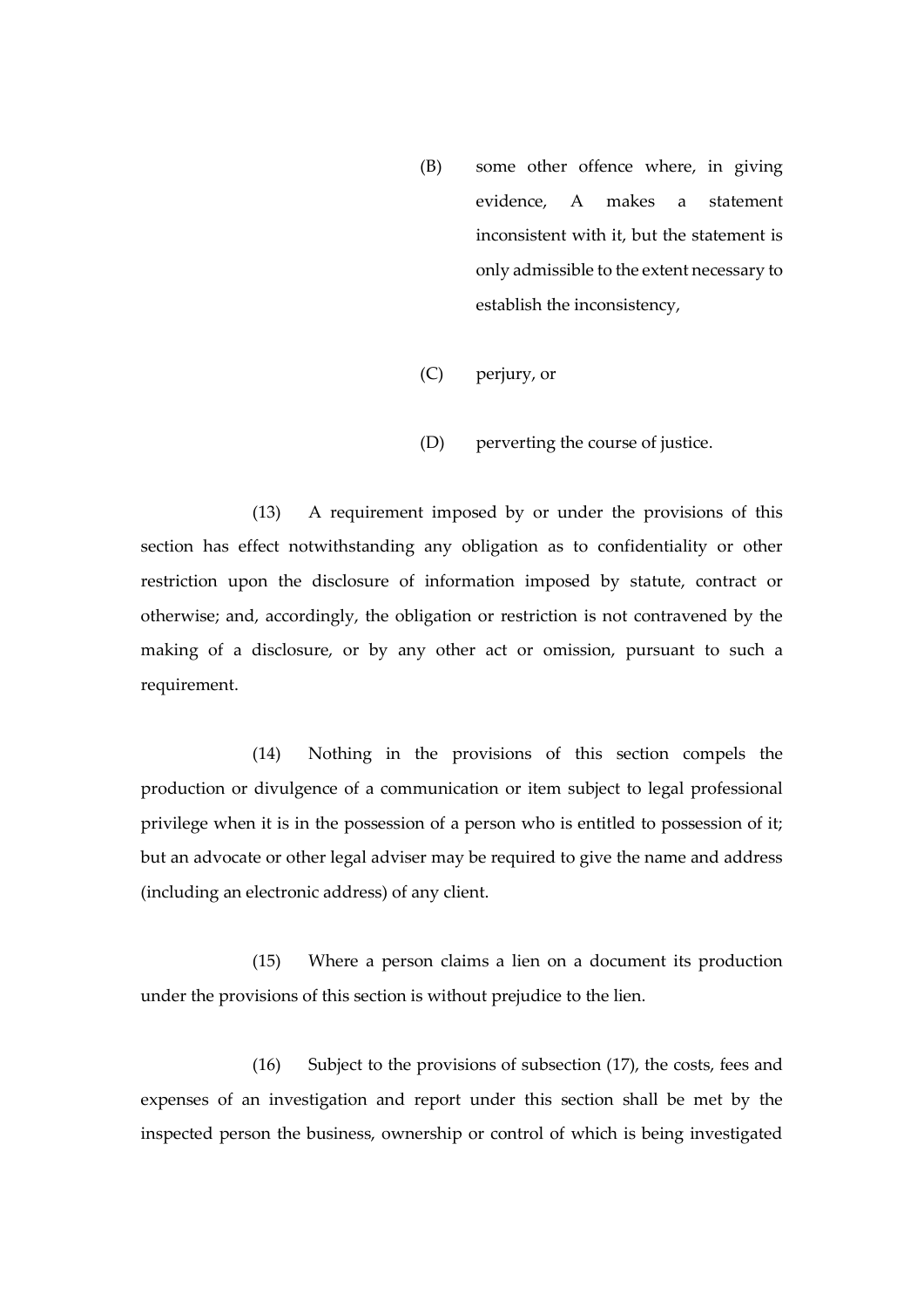under subsection (1); and those costs, fees and expenses may, subject as aforesaid, be recovered by the Commission from that inspected person as a civil debt.

(17) Any sum in respect of the costs, fees and expenses of an investigation and report under subsection (1) may be recovered by the Commission from an inspected person as a civil debt except where and to the extent that the court is satisfied that -

- (a) the sum is not reasonable in amount or was not reasonably incurred, or
- (b) the Commission acted unreasonably, frivolously or vexatiously in incurring that sum.

For the avoidance of doubt, the burden of establishing the matters referred to in paragraphs (a) and (b) lie on the person from whom recovery is sought.

(18) No liability is incurred by a skilled person in respect of anything done or omitted to be done after the commencement of this Law in connection with the preparation of a report under, or otherwise for the purposes of, this section except to the extent that the liability arises from the skilled person's own fraud, wilful misconduct or gross negligence.

# **Falsification, etc, of documents during investigation.**

**30.** A person ("**A**") upon whom a requirement is imposed by or under the provisions of section 28 or 29 or who knows or has reasonable grounds to suspect –

(a) that such a requirement is likely to be imposed on A, or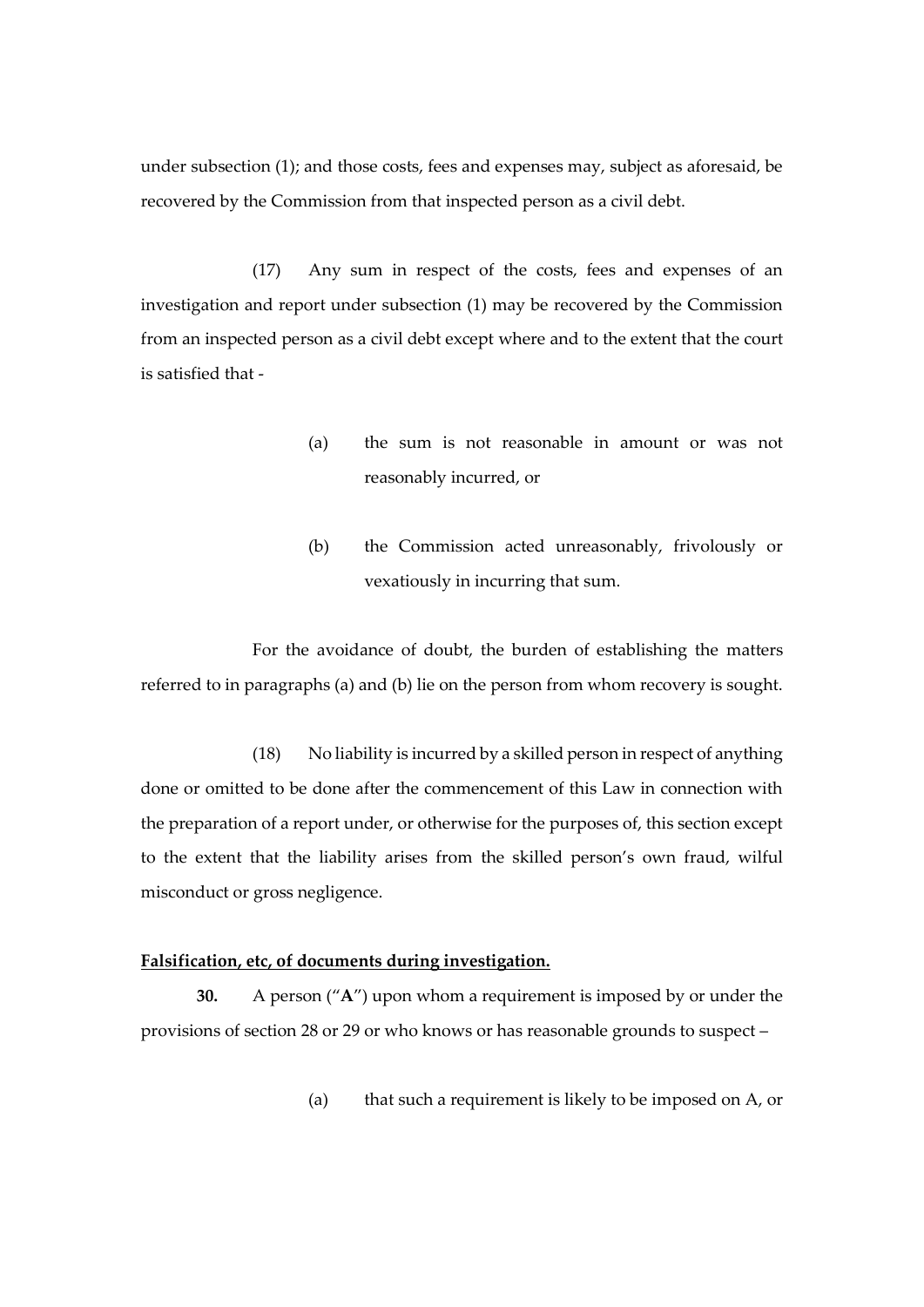(b) that an inquiry or investigation is being or is likely to be carried out under the provisions of section 28 or 29,

and who removes, conceals, tampers with, falsifies, destroys or otherwise disposes of, or causes or permits to be removed, concealed, tampered with, falsified, destroyed or otherwise disposed of, documents which A knows or has reasonable grounds to suspect –

- (i) are or would be specified in such a requirement, or
- (ii) are or would be relevant to such an inquiry or investigation,

is guilty of an offence unless A proves (for the avoidance of doubt, on a balance of probabilities) that A had no intention of concealing facts disclosed by the documents from the Commission or, as the case may be, from persons carrying out such an inquiry or investigation.

# **Retention of documents.**

- **31.** (1) The following persons or entities
	- (a) a licensed institution,
	- (b) a person carrying on any class or description of deposittaking business -
		- (i) who is exempted by the provisions of this Law from the requirement to be licensed hereunder,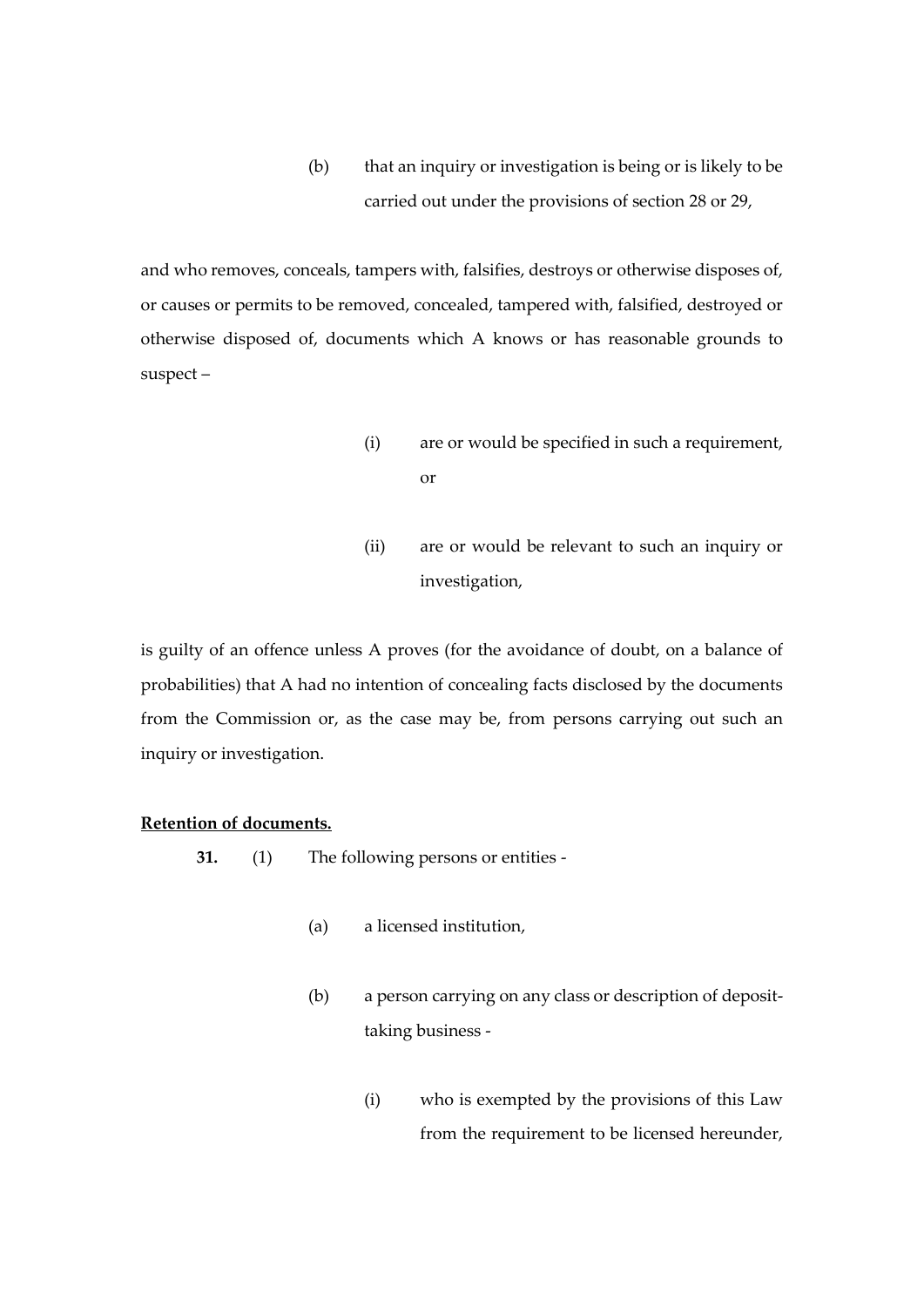(ii) otherwise in such circumstances specified in the provisions of this Law as not to require licensing hereunder,

in respect of that class or description of deposit-taking business,

(c) a person or entity or class or description of person or entity prescribed for the purposes of this section by regulations of the Committee,

must retain (and make arrangements for the retention, in the event of their dissolution, winding up, cessation or deregistration, of) all documents and information which they (or any person or entity acting on their behalf pursuant to any such arrangements) were required to make, keep or maintain by or under the provisions of this Law or any other enactment for a period of six years immediately following the date on which they ceased to be -

- (i) a licensed institution, or
- (ii) a person of any other class or description specified in any paragraph of this subsection,

as the case may be.

(2) The period of six years specified in subsection (1) may be extended by the Commission on any number of occasions for further periods each of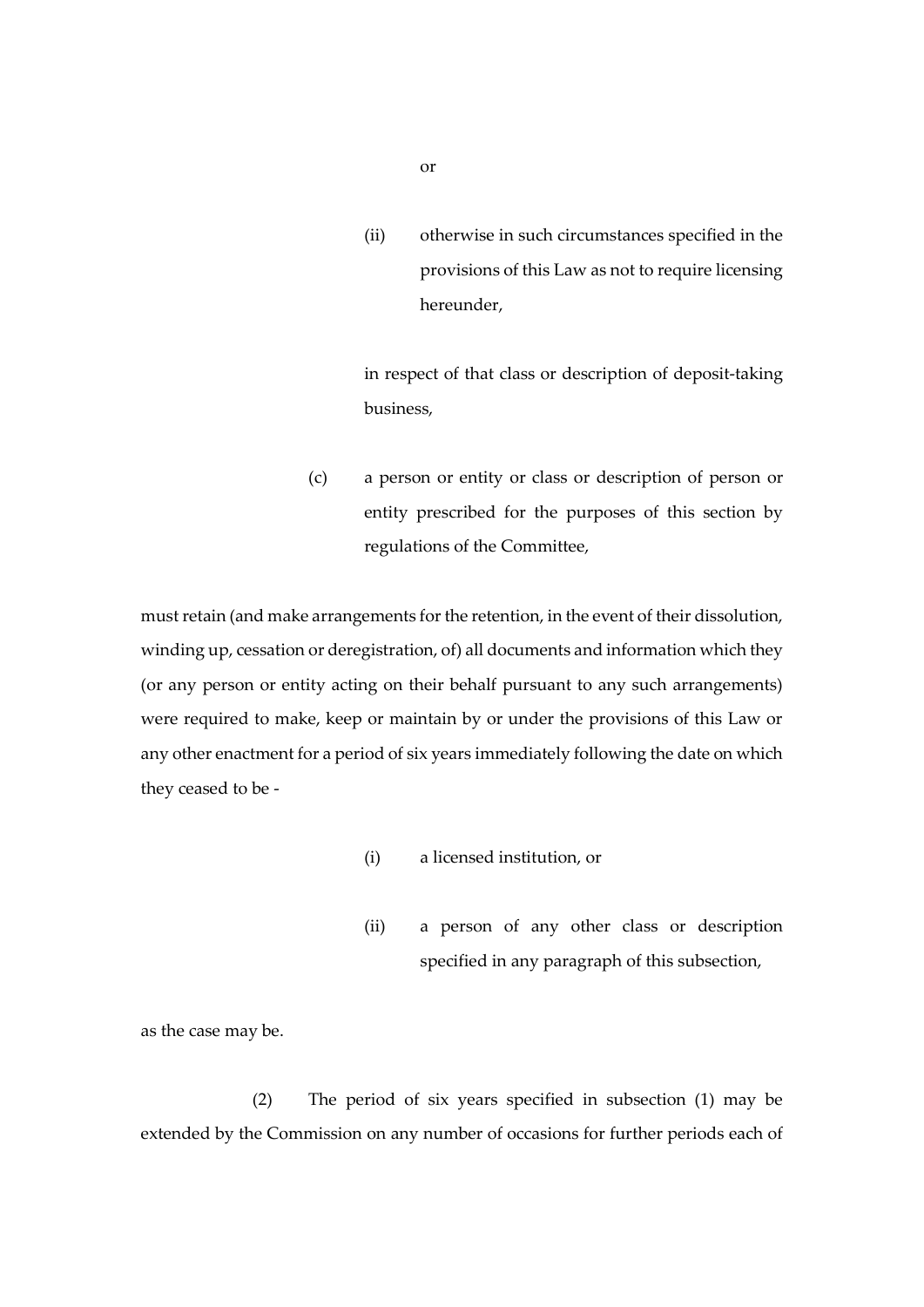which may not exceed three years by notice in writing served on the person in question within the six year period or, as the case may be, within the current period of extension.

(3) The provisions of this section are without prejudice to any other obligation imposed or arising by or under any enactment.

(4) The Commission may make or issue rules, guidance or policies for the purpose of carrying this section into effect.

(5) Rules, guidance or policies under subsection (4) may, without limitation, make provision in respect of -

- (a) the form in which documents and information are to be retained and made available,
- (b) the classes or descriptions of document or information to which this section does, or does not, apply,
- (c) the arrangements which a person or entity of a class or description specified in any paragraph of subsection (1) must make in respect of the retention of documents and information in the event of their dissolution, winding up, cessation or deregistration, and
- (d) the duties and obligations of persons who, pursuant to arrangements described in subsection (1), retain or have possession or control of the documents and information of a person or entity of a class or description specified in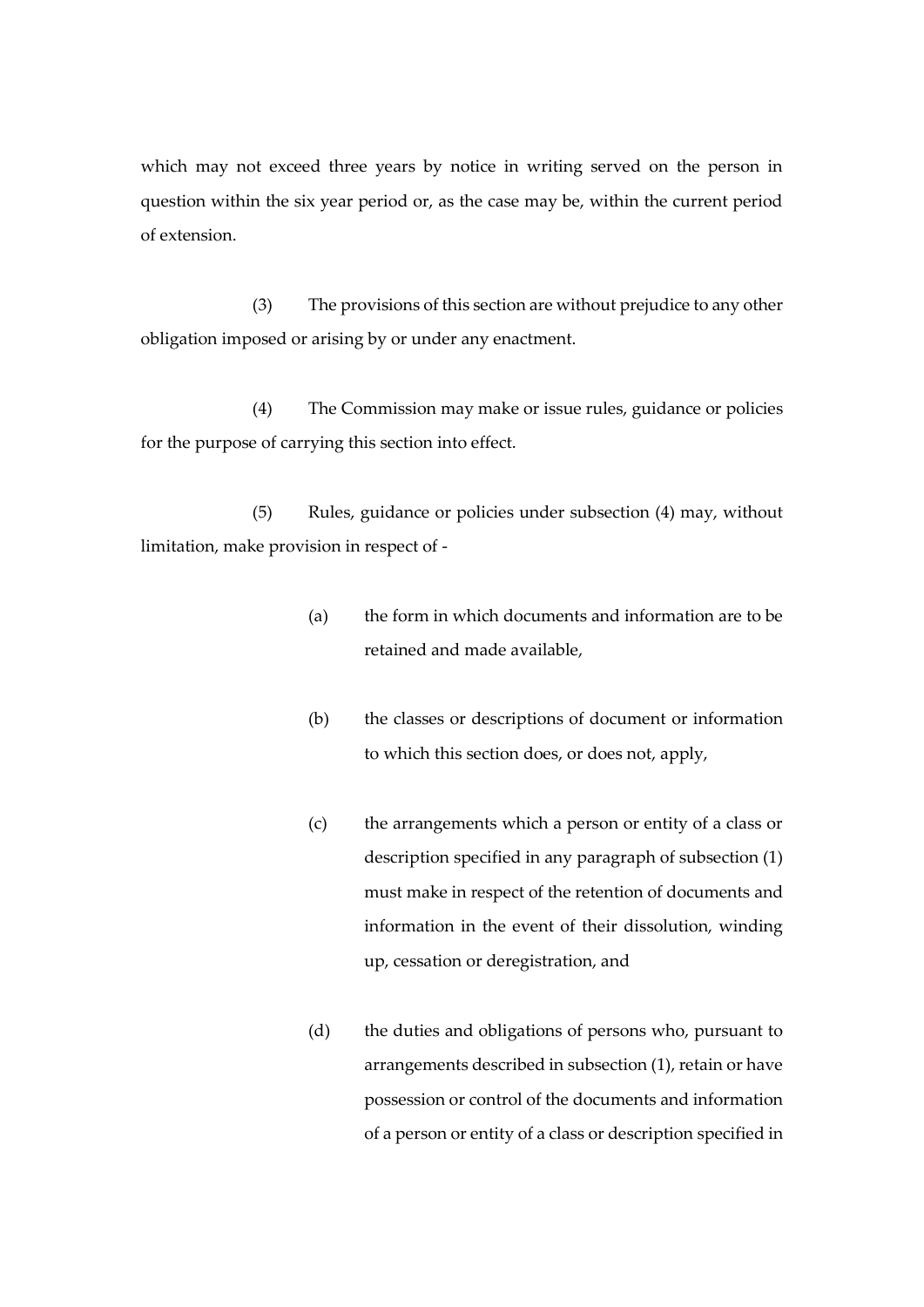any paragraph of subsection (1) which has been dissolved, wound up or deregistered or which has otherwise ceased.

(6) Rules under this section may provide that this section shall have effect in respect of any person or entity or class or description of person or entity subject to such exceptions, adaptations and modifications as may be specified in the rules.

### *Accounts and auditors*

### **Audited accounts to be available for inspection.**

**32.** (1) A licensed institution shall make available for inspection by any person on request a copy (which may be in electronic form) of its most recent audited accounts including the auditors' report on the accounts**.**

(2) The Commission may (without prejudice to the provisions of section 33) make rules prescribing the form in which the accounts and reports described in subsection (1) are to be, the information and particulars to be contained in them and the times or intervals at which and periods in respect of which they are to be drawn up; and rules under this subsection may also make provision in respect of the delivery of such accounts and reports to such persons and at such times or intervals and at such places as may be prescribed.

(3) The Commission may in its absolute discretion, by notice in writing and subject to such conditions as it thinks fit, and either generally or in any particular case or class of case, and whether before or after the event in question, exempt any licensed institution or class or description of licensed institution from the application of all or any of the requirements of subsection (1) and of any rules under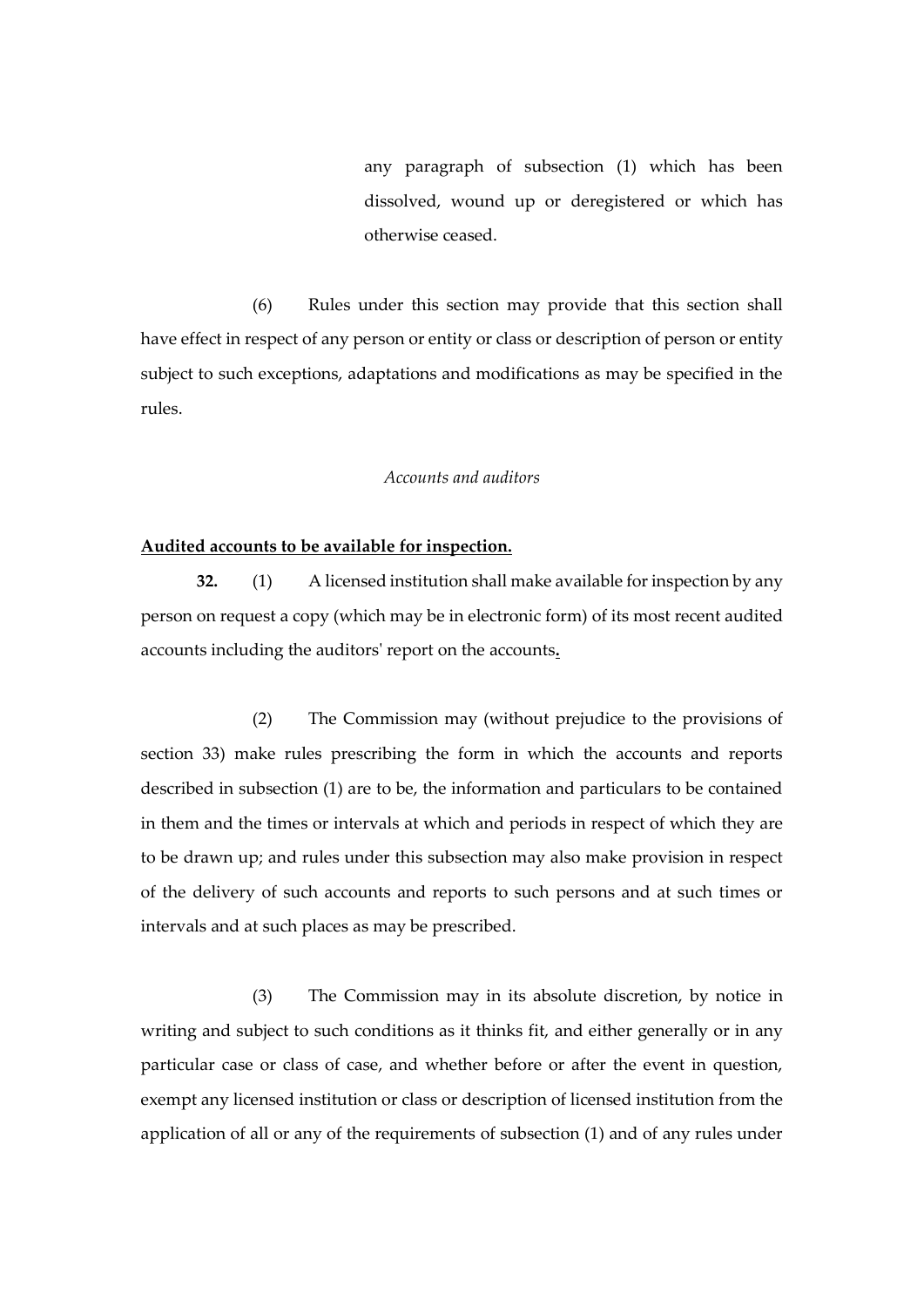subsection (2) and instead require the institution to make available for inspection by any person on request an abridged version of the accounts or reports described in subsection (1) in such form and containing such information and particulars, and appending or accompanied by such documents, as the Commission may require.

- (4) A licensed institution which contravenes
	- (a) any provision of this section or of any rules made under it, or
	- (b) any requirement imposed by or under any such provision,

is guilty of an offence, but only, in the case of rules, to the extent that the rules expressly so provide following consultation with Her Majesty's Procureur.

### **Rules as to accounts, etc.**

- **33.** (1) The Commission may make rules prescribing
	- (a) the preparation, keeping, maintenance, submission to the Commission and publication of accounting records,
	- (b) the form in which  $-$ 
		- (i) a licensed institution's accounting records, and
		- (ii) the auditor's report on the licensed institution's accounts,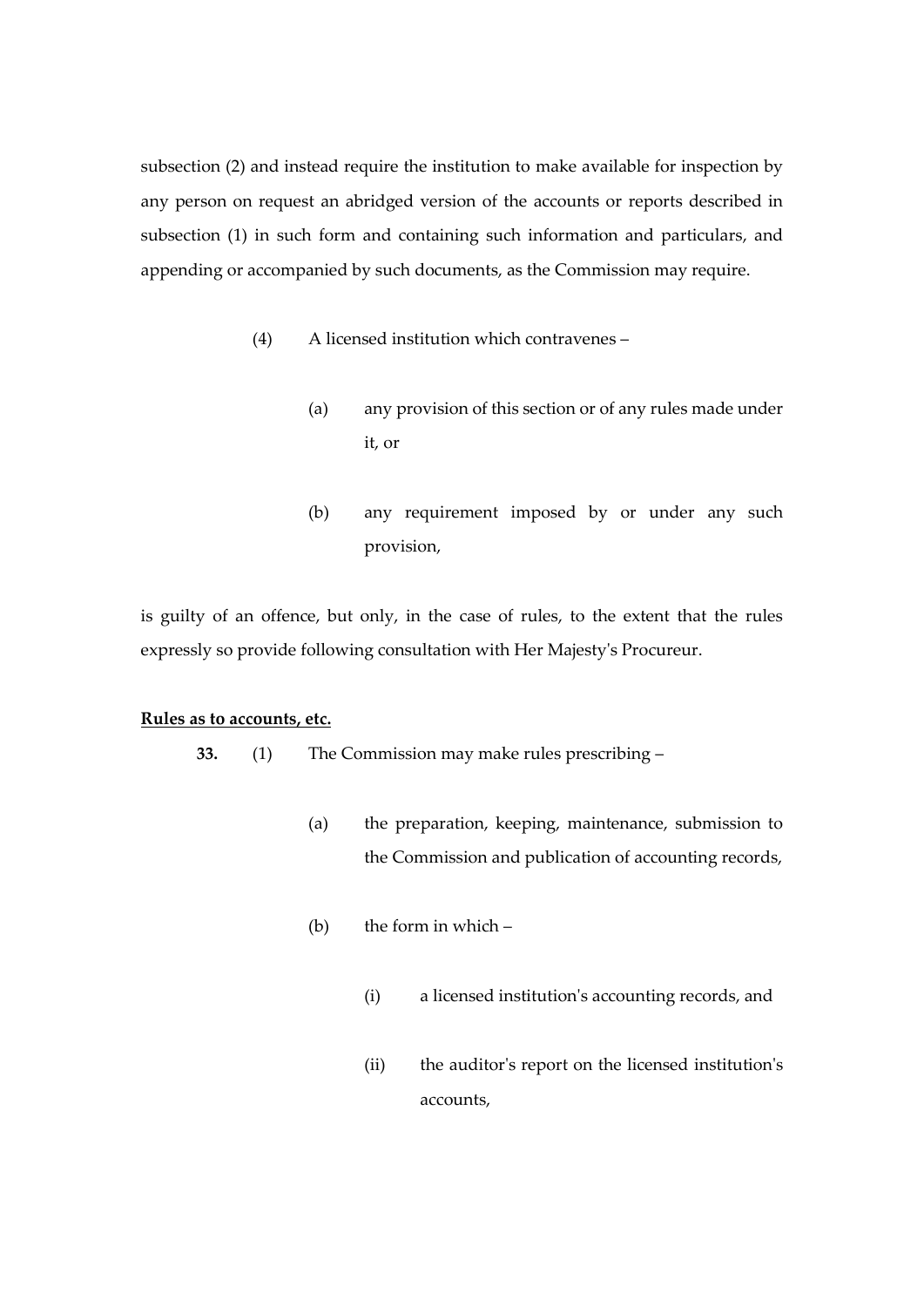are to be,

- (c) the information and particulars to be contained in accounting records and auditors' reports, and the documents to be appended to or accompany them,
- (d) the occasions, times, intervals or places at which, the periods in respect of which and the form and manner in which -
	- (i) accounting records, auditor's reports and documents referred to in the preceding paragraphs of this subsection, and
	- (ii) any other accounting records, auditors' reports and documents -
		- (A) of a class or description specified in the rules, or
		- (B) required by the Commission in the interests of the public or the reputation of the Bailiwick as a finance centre,

being records, reports or documents prepared, kept or maintained otherwise than in respect of a licensed institution (including, without limitation, records, reports or documents prepared, kept or maintained in respect of a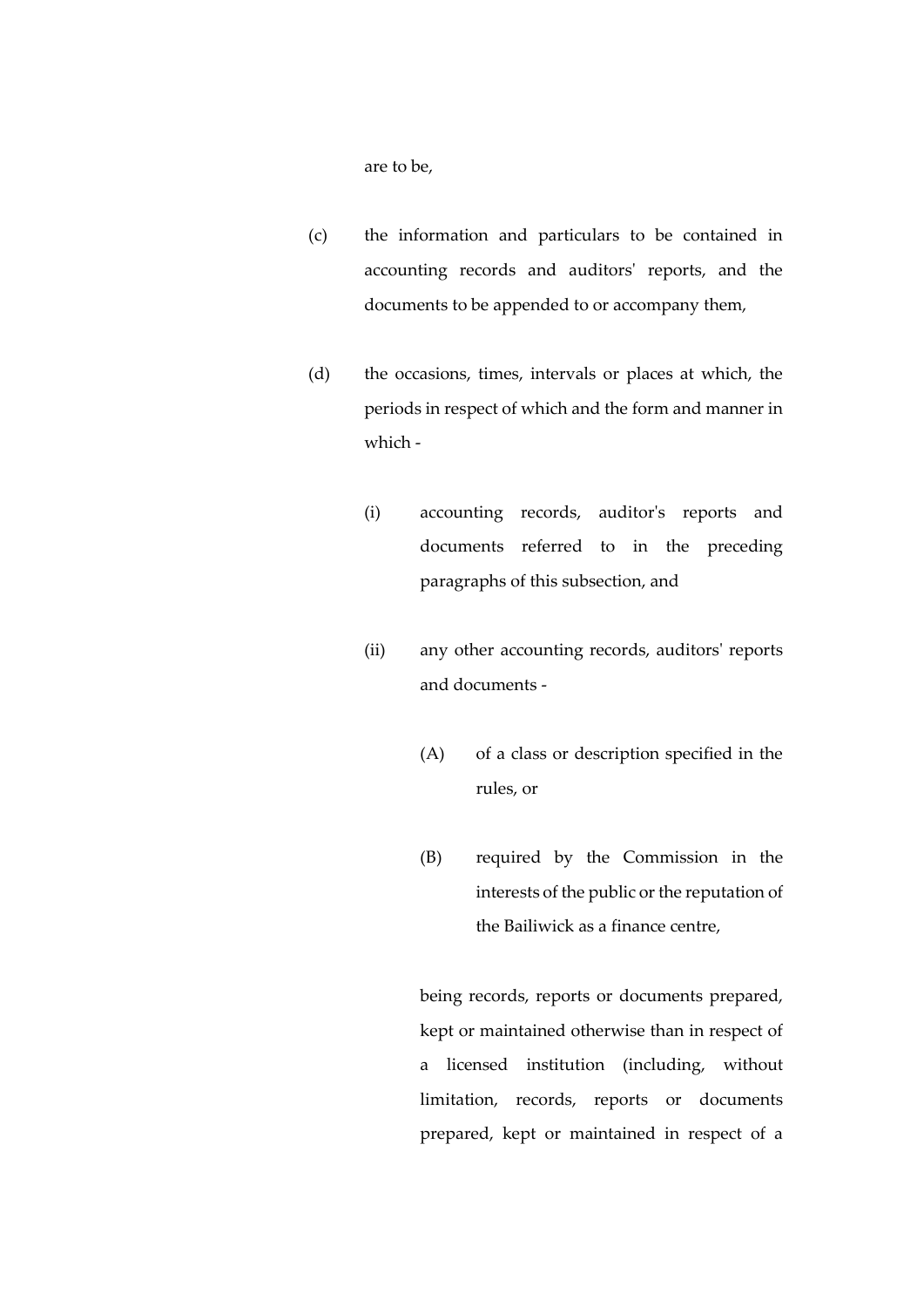holder of a supervised role, officer, employee, auditor, associated company, ancillary vehicle or special purpose vehicle or any other class or description of person or entity specified in the rules),

are to be drawn up, furnished and delivered, and

(e) the persons to whom accounting records, auditor's reports and documents referred to in the preceding paragraphs of this subsection are to be furnished or delivered, and the times, intervals and places of such furnishing or delivery.

(2) Without prejudice to the provisions of this section or any rules made under it, a licensed institution or other person to whom those provisions apply shall furnish to the Commission upon request any accounting records, auditors' reports and other documents required to be kept by or under those provisions.

(3) In this section "**accounting records**" includes accounts, profit and loss accounts, statements of comprehensive income, statements of account, consolidated accounts, balance sheets, statements of financial position, reports, financial records and other associated records and documents.

(4) The Commission may, by notice in writing, and subject to such conditions as it thinks fit -

> (a) exempt any licensed institution or other person or class or description of licensed institution or person from the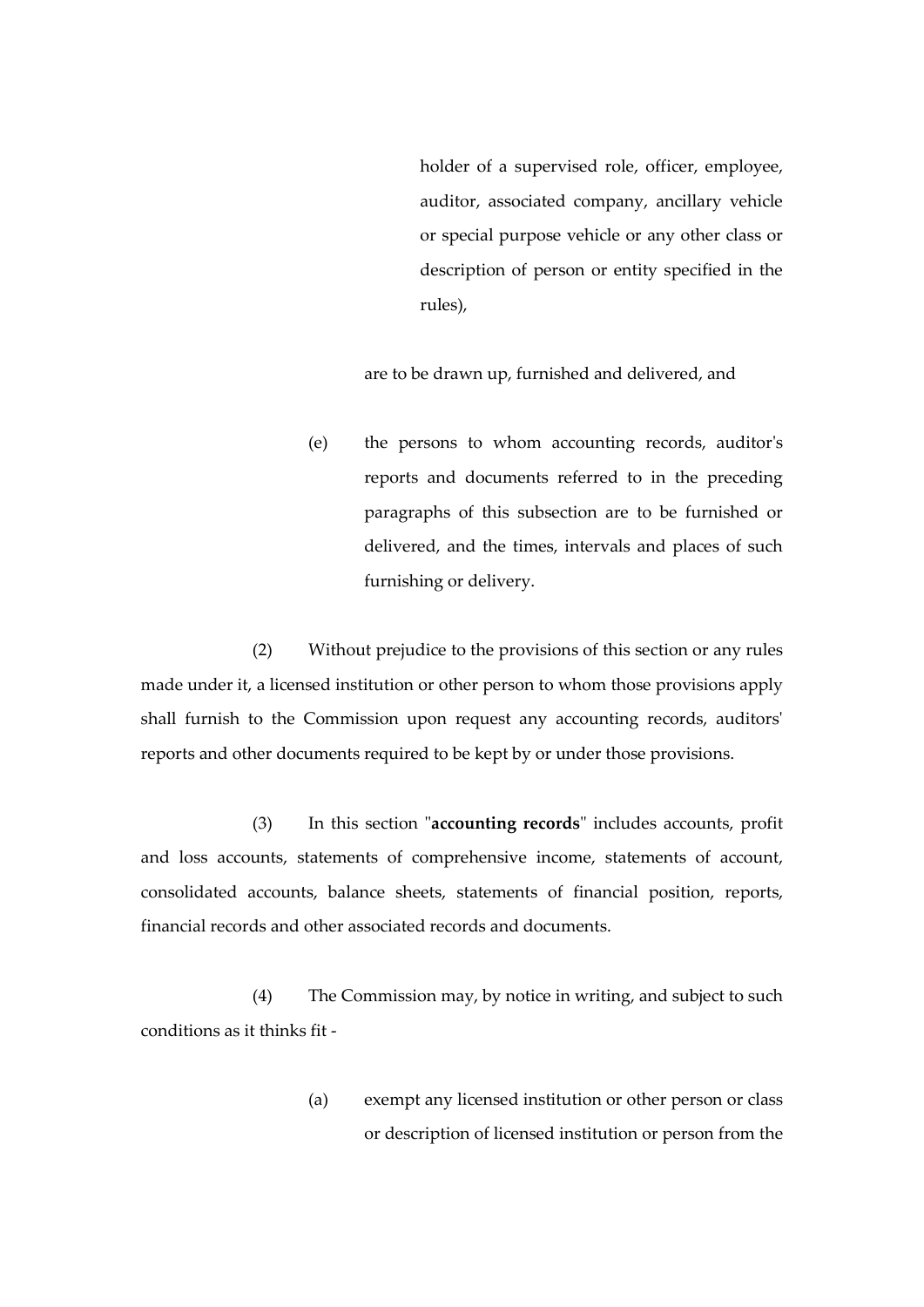application of all or any of the requirements of this section or any rules made under it, either generally or in any particular case or class of case, and whether before or after the event in question, and

- (b) without prejudice to the provisions of paragraph (a), require a licensed institution or other person, instead of compliance with the requirements of this section or any rules made under it, to furnish to the Commission upon request an abridged version of any accounting records required to be kept by or under the provisions of this section or the rules in such form and containing such information and particulars, and appending or accompanied by such documents, as the Commission may require.
- (5) A licensed institution or other person who contravenes
	- (a) any provision of this section or of any rules made under it, or
	- (b) any requirement imposed by or under this section or any rules made under it,

is guilty of an offence, but only, in the case of rules, to the extent that the rules expressly so provide following consultation with Her Majesty's Procureur.

(5) The provisions of this section are in addition to and not in derogation from the provisions of section 32.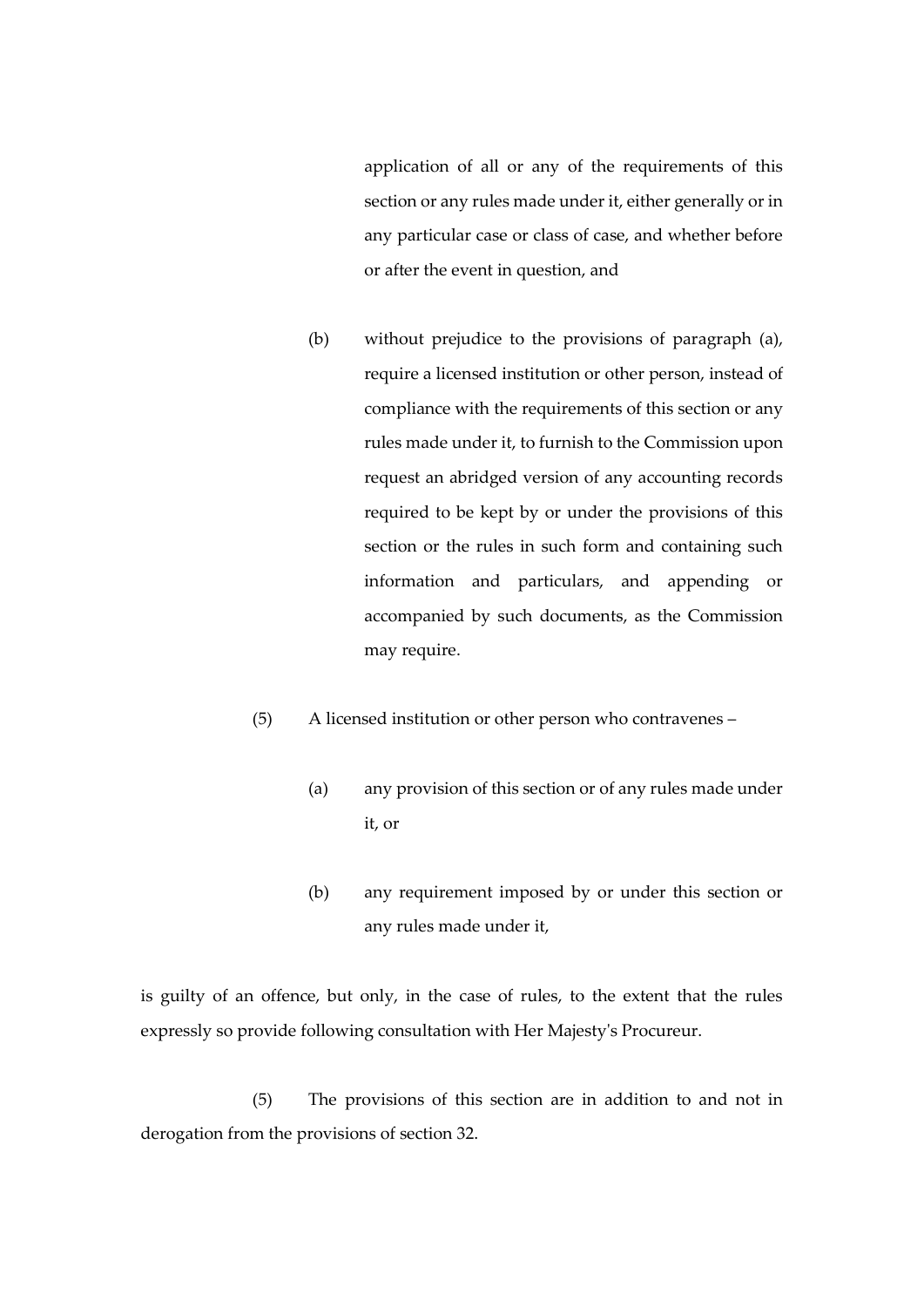## **Notification in respect of auditors.**

**34.** (1) A licensed institution shall appoint auditors as auditors to the licensed institution; and whenever an appointment under this section comes to an end the licensed institution shall, as soon as is reasonably practicable and in any case within a period of 28 days after the day on which that appointment came to an end (or such longer period as the Commission may, in its absolute discretion, by written notice allow) make a fresh appointment of auditors as auditors to the licensed institution.

(2) Without prejudice to the provisions of section 16, if an appointment as auditor under this section comes to an end the licensed institution (if incorporated in the Bailiwick) shall immediately give the Commission written notice and explanation of the fact, giving the name of the person whose appointment has come to an end.

(3) Without prejudice to the provisions of section 16, a licensed institution incorporated in the Bailiwick shall immediately give written notice and explanation to the Commission –

- (a) if the institution proposes to give special notice to its members of a resolution removing an auditor before the expiration of the auditor's term of office,
- (b) if the institution gives notice to its members of a resolution replacing an auditor at the expiration of the auditor's term of office, or
- (c) if a person ceases to be an auditor of the institution otherwise than pursuant to such a resolution.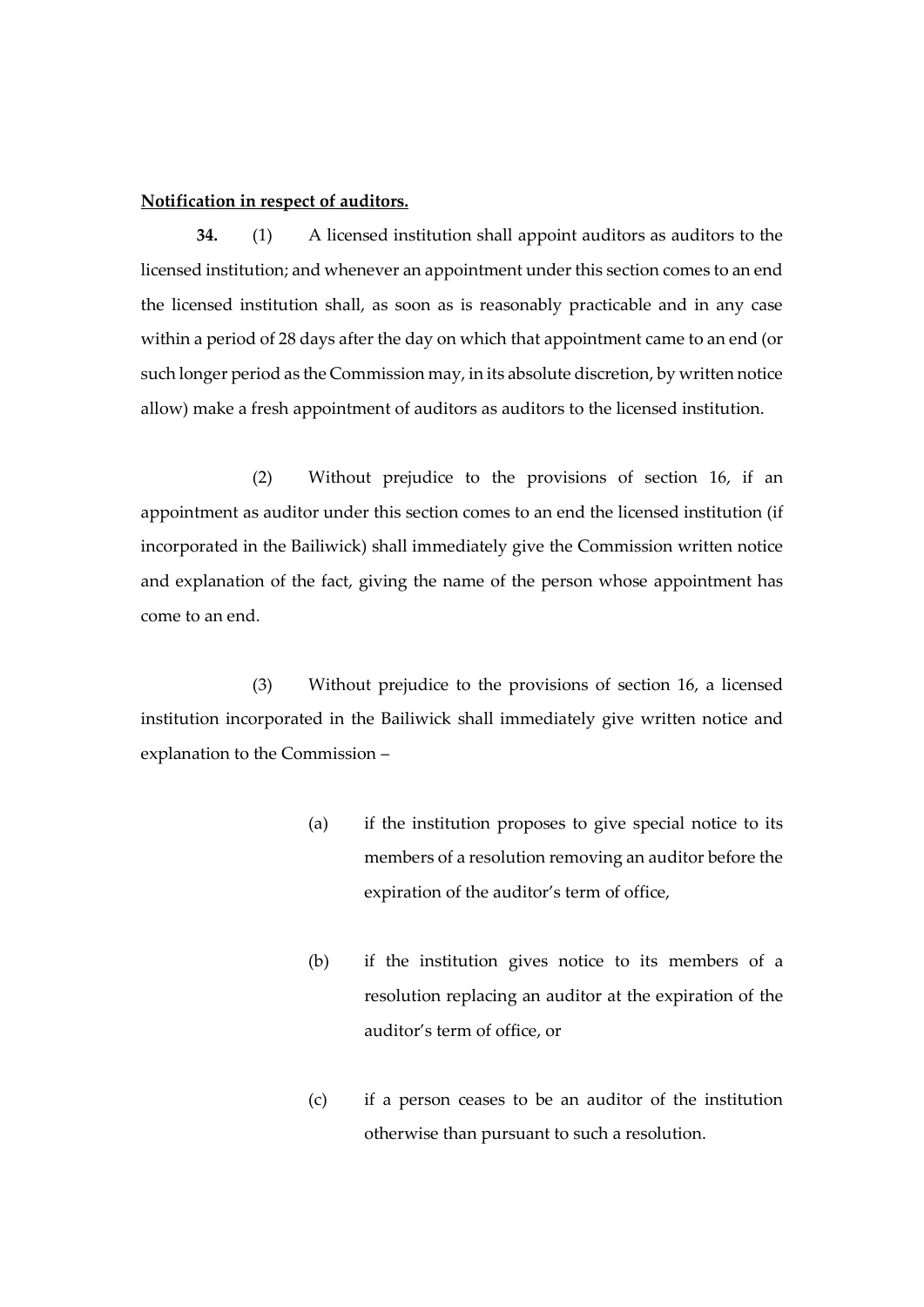(4) An auditor of a licensed institution incorporated in the Bailiwick appointed for the purposes of or in accordance with the provisions of any enactment in force in the Bailiwick or any part thereof, including this Law, shall immediately give written notice and explanation to the Commission if the auditor –

- (a) resigns or is removed before, or is not reappointed or does not seek re-appointment upon, the expiration of the auditor's term of office, or
- (b) signs a qualified audit report on the accounts of the licensed institution,

and a notice under paragraph (a) shall contain -

- (i) a statement to the effect that there are no circumstances connected with the auditor ceasing to be auditor which the auditor considers should be brought to the attention of the Commission, or
- (ii) if there are any such circumstances, a report of them.

(5) The provisions of subsections (3) and (4) apply in relation to a former licensed institution as they apply in relation to a licensed institution, but only, subject to the provisions of subsection (6), for a period of six years immediately following the date on which the former licensed institution ceased to hold a banking licence.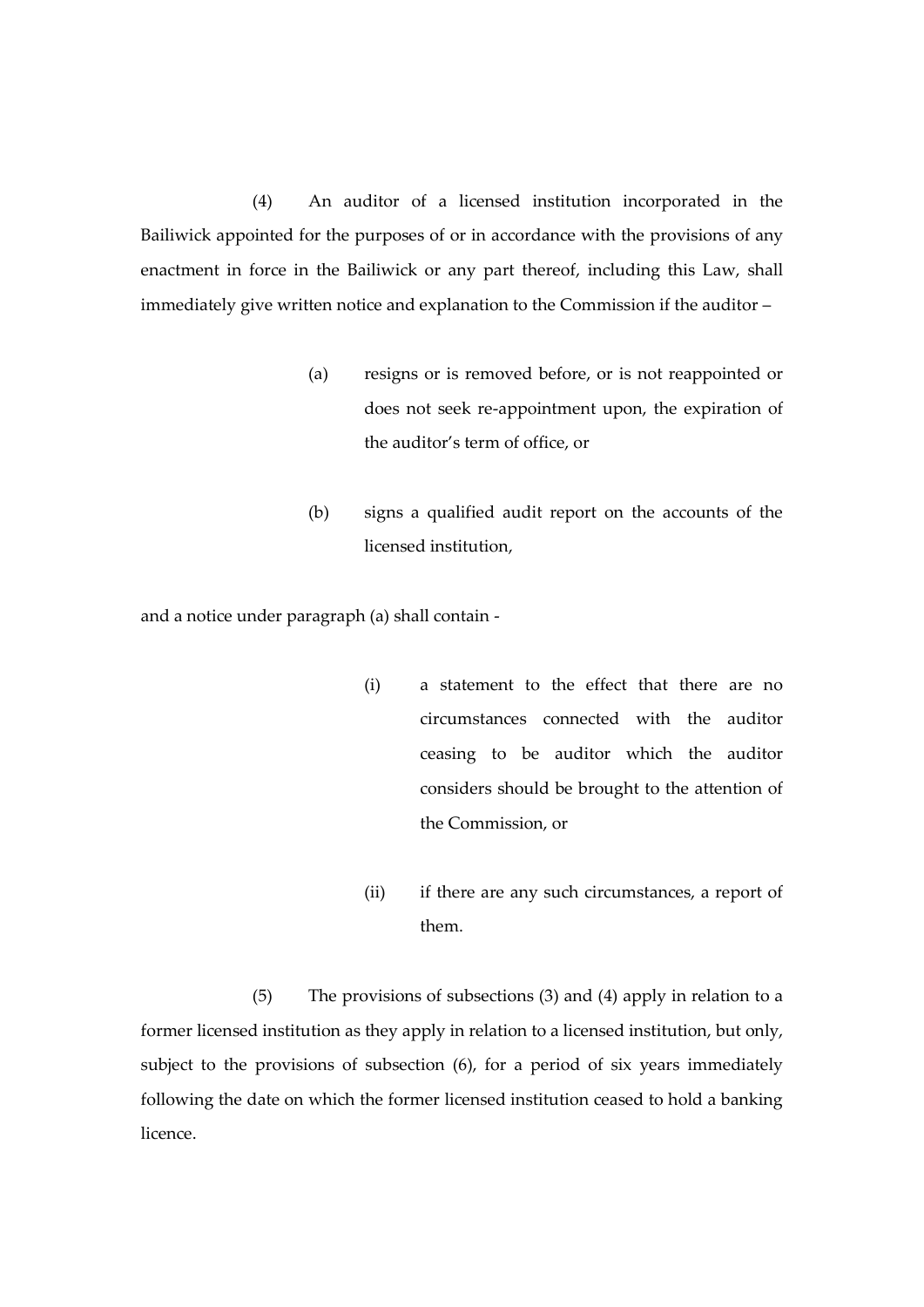(6) Where an auditor of a former licensed institution appointed as mentioned in subsection (4) –

- (a) resigns or is removed before, or is not reappointed or does not seek re-appointment upon, the expiration of the auditor's term of office, or
- (b) signs a qualified audit report on the accounts of the former licensed institution,

by reason of any fraud of –

- (i) the former licensed institution, or
- (ii) any holder of a supervised role in respect of it or any of its employees,

perpetrated at a time when it held a banking licence, the time limit of six years specified in subsection (5) does not apply.

(7) A licensed institution or former licensed institution which contravenes any provision of subsection (1), (2) or (3) is guilty of an offence.

(8) An auditor who without reasonable excuse contravenes any provision of subsection (4) is guilty of an offence.

(9) The Commission may, by notice in writing, and subject to such conditions as it thinks fit, exempt any licensed institution, former licensed institution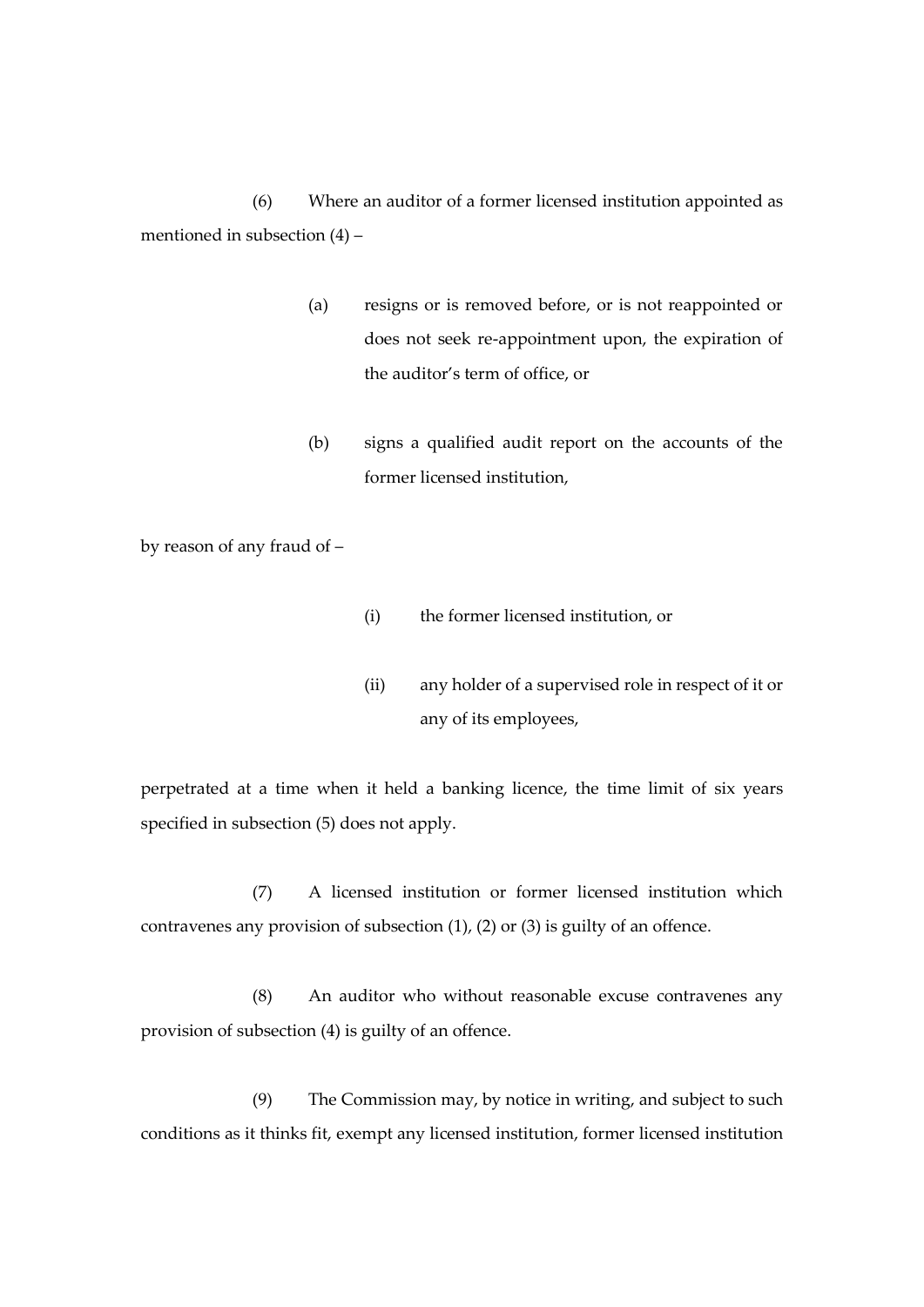or auditor or class, description or category of licensed institution, former licensed institution or auditor from the application of all or any of the requirements of subsection (1), (2), (3) or (4), either generally or in any particular case or class of case, and whether before or after the circumstance, event or occasion in question.

### **Communications by auditors, etc, to Commission.**

- **35.** (1) No duty to which
	- (a) an auditor, or
	- (b) a person appointed to make a report under section 5(5)(a) or as a skilled person pursuant to the provisions of section 29,

is subject is contravened by reason of the auditor or that person communicating in good faith to the Commission, whether or not in response to a request made by it, any information or opinion on a matter to which this section applies.

- (2) It is the duty of  $-$ 
	- (a) an auditor, or
	- (b) a person appointed to make a report under section 5(5)(a) or as a skilled person pursuant to the provisions of section 29,

to communicate to the Commission matters to which this section applies and which the auditor or that person has reasonable cause to believe is, or is likely to be, of material significance for determining either -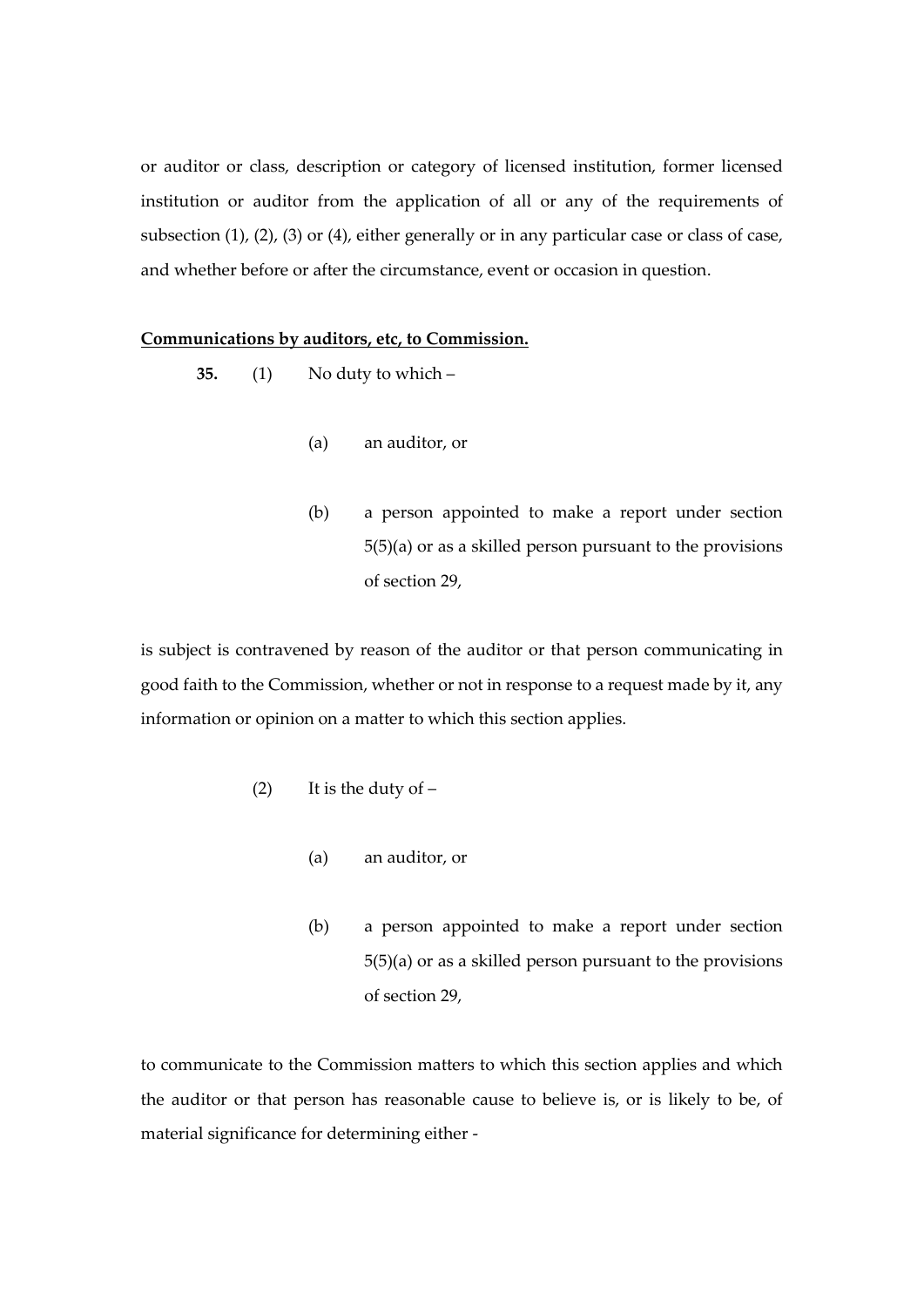- (i) whether (having regard to the applicable minimum criteria for licensing) a person is a fit and proper person to carry on any deposittaking business or to be the holder of a supervised role in respect of a licensed institution, or
- (ii) whether the Commission should perform its functions under the provisions of this Law or any other enactment for the purposes of the protection of the public or the reputation of the Bailiwick as a finance centre.

(3) In relation to an auditor, this section applies to any matter of which the auditor becomes aware in the capacity of auditor and which relates to the business or affairs of –

- (a) a licensed institution,
- (b) an associated party of the licensed institution, or
- (c) where the licensed institution is a partnership or limited liability partnership, any company of which a partner in that partnership or a member of that limited liability partnership is a controller.

(4) In relation to a person appointed to make a report under section 5(5)(a) or as a skilled person pursuant to the provisions of section 29, this section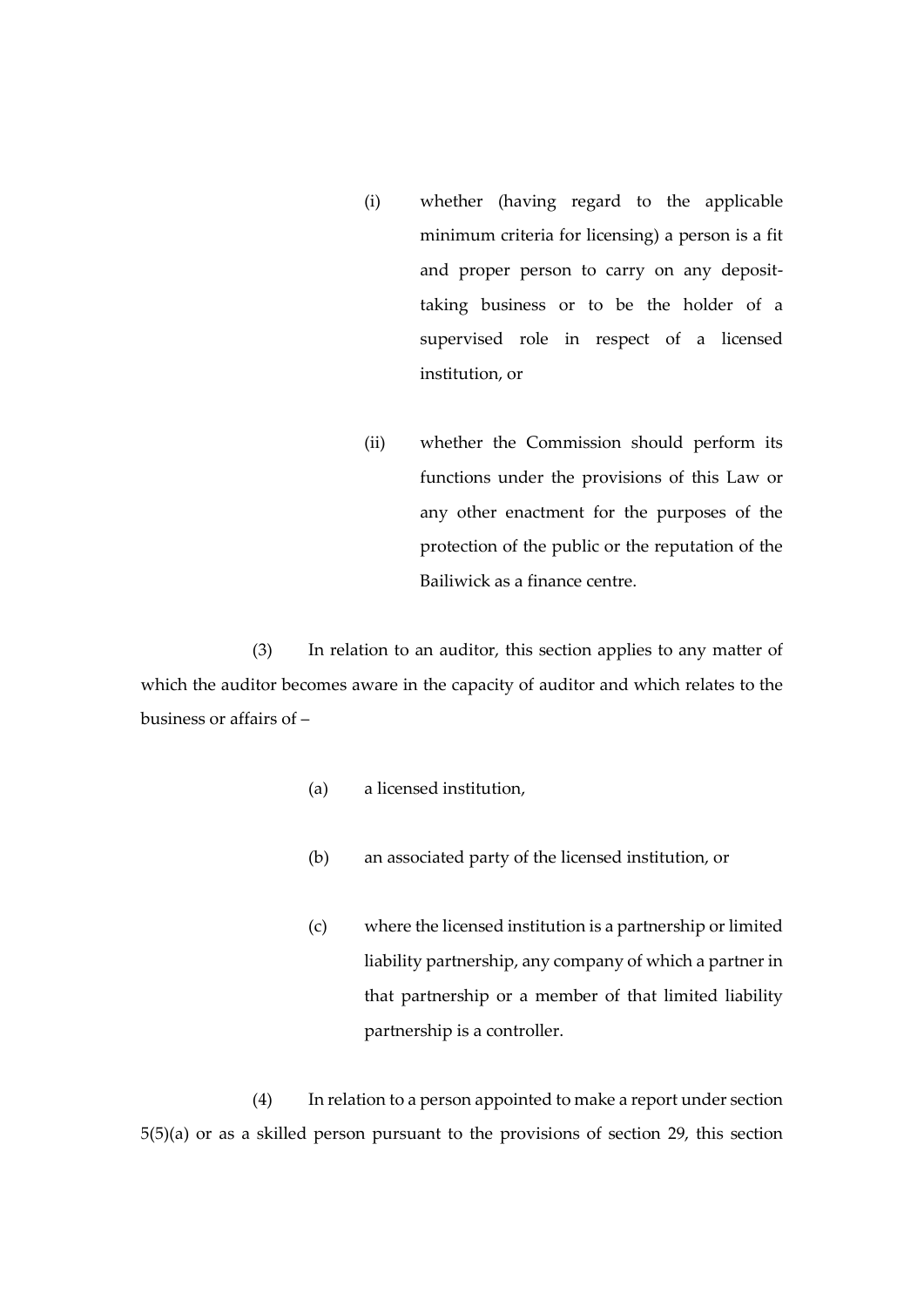applies to any matter of which that person becomes aware in the capacity of the person appointed to make the report or as a skilled person and which relates to the business or affairs of –

- (a) the person or entity in relation to which the report is made,
- (b) any associated party of that person or entity, or
- (c) where that person or entity is a partnership or limited liability partnership, any company of which a partner in that partnership or a member of that limited liability partnership is a controller.

(5) If it appears to the Commission, after consultation with the Committee, the Policy and Finance Committee of the States of Alderney and the Policy and Finance Committee of the Chief Pleas of Sark, that any accountants or class thereof or other persons of a class or description referred to in subsection (1)(a) or (b) are not subject to satisfactory rules or guidance made or issued by a professional body specifying circumstances in which matters are to be communicated to the Commission as mentioned in subsection (1), the Commission may, after consultation as aforesaid in relation to the views of such bodies as appear to the Commission to represent the interests of accountants or other such persons and licensed institutions, by rule specify circumstances in which matters are to be communicated to the Commission as mentioned in subsection (1); and it is the duty of any accountant or other such person to whom the rules apply to communicate a matter to the Commission in the circumstances specified in the rules.

(6) This section applies in relation to the auditor of a former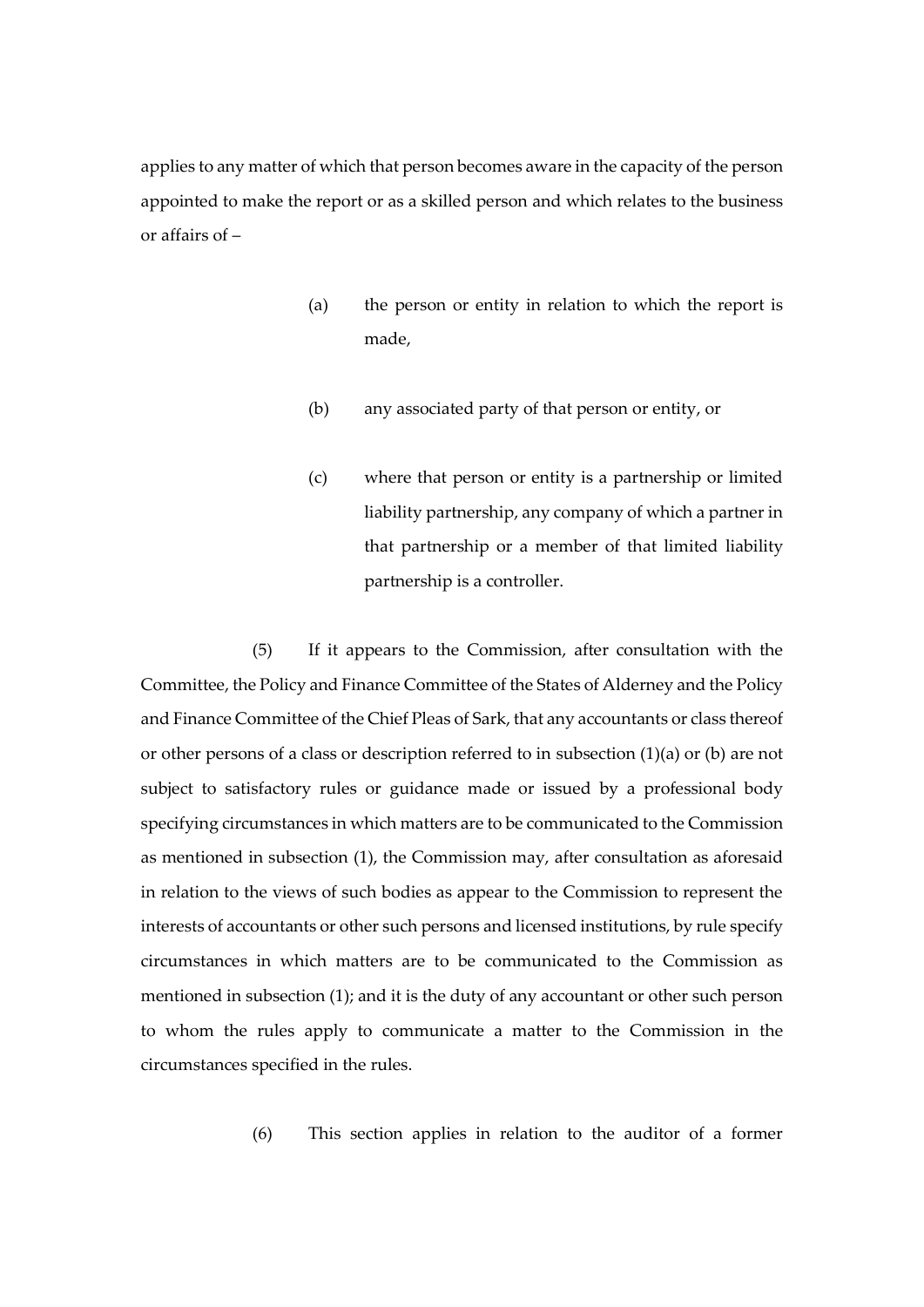licensed institution as it applies in relation to the auditor of a licensed institution.

#### **Power to request meetings with auditors, actuaries, etc.**

**36.** (1) The Commission may, whenever it thinks fit, and –

- (a) with a view to the performance of its functions, or
- (b) if it considers it necessary or desirable to do so in the interests of the public or the reputation of the Bailiwick as a finance centre,

by notice in writing request that a meeting be held, at such time, place and for such purposes as may be mutually agreed, with the auditors, actuaries, associated parties or officers of, or holders of supervised roles in respect of, a licensed institution or former licensed institution (the **"client**") at which the Commission may discuss any aspect of the operation, regulation or licensing of the client.

(2) In the course of a meeting under this section the Commission or any person acting for and on behalf of the Commission -

- (a) may request the provision of such information and documents, in such form, and
- (b) may put such questions and request such explanations,

as the Commission or that person thinks fit, being information, documents, questions and explanations relevant to the purposes mentioned in subsection (1)(a) and (b).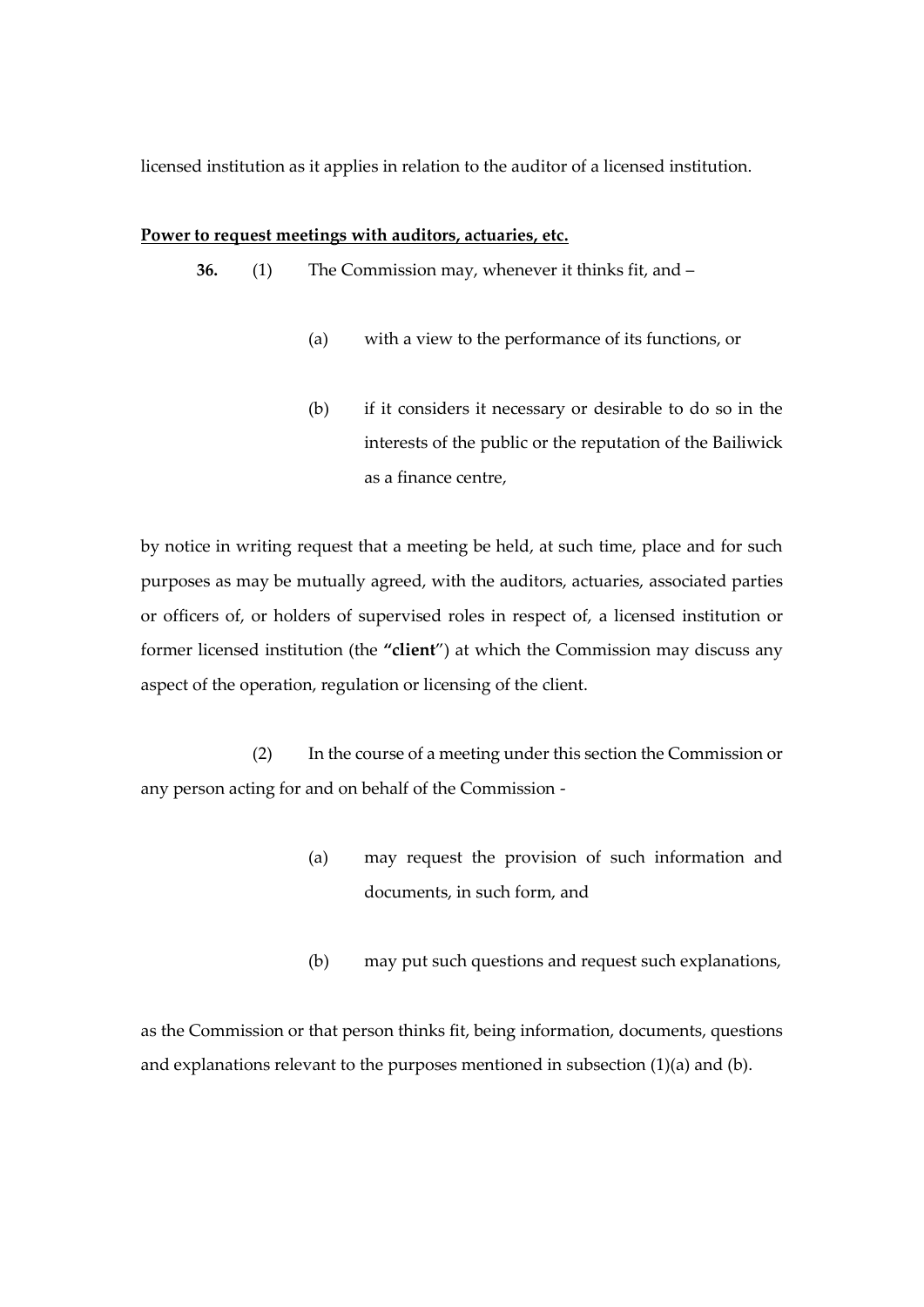(3) Where a client or any person upon whom a notice is served under subsection (1) fails to co-operate with the Commission or any person acting for and on behalf of the Commission when performing or attempting to perform their functions for the purposes of this section (whether by declining to reach agreement as to the timing or scope of a meeting under this section, or by failing to provide an authority, in whatever form reasonably required, to any persons in order that they may freely discuss matters with the Commission at such a meeting, or by failing to provide any information or document or to answer any question or give any explanation, or otherwise), that failure may be taken into account by the Commission in performing its functions.

(4) For the avoidance of doubt, a meeting (and all ancillary, incidental and supplementary communications and proceedings) may be requested, arranged and conducted, and other requests and requirements may be made or imposed, by the Commission pursuant to this section without the knowledge, presence, authority or consent of the client in question.

(5) The Commission may direct a person ("**A**") to whom a notice is given under subsection (1) that A must not, for such period (which may be indefinite) as the Commission may specify -

- (a) inform, or cause or permit to be informed, the client
	- (i) that the notice has been given, or
	- (ii) of the fact or content of a meeting requested or other request made under the provisions of this section or of anything said, disclosed or otherwise done or omitted to be done pursuant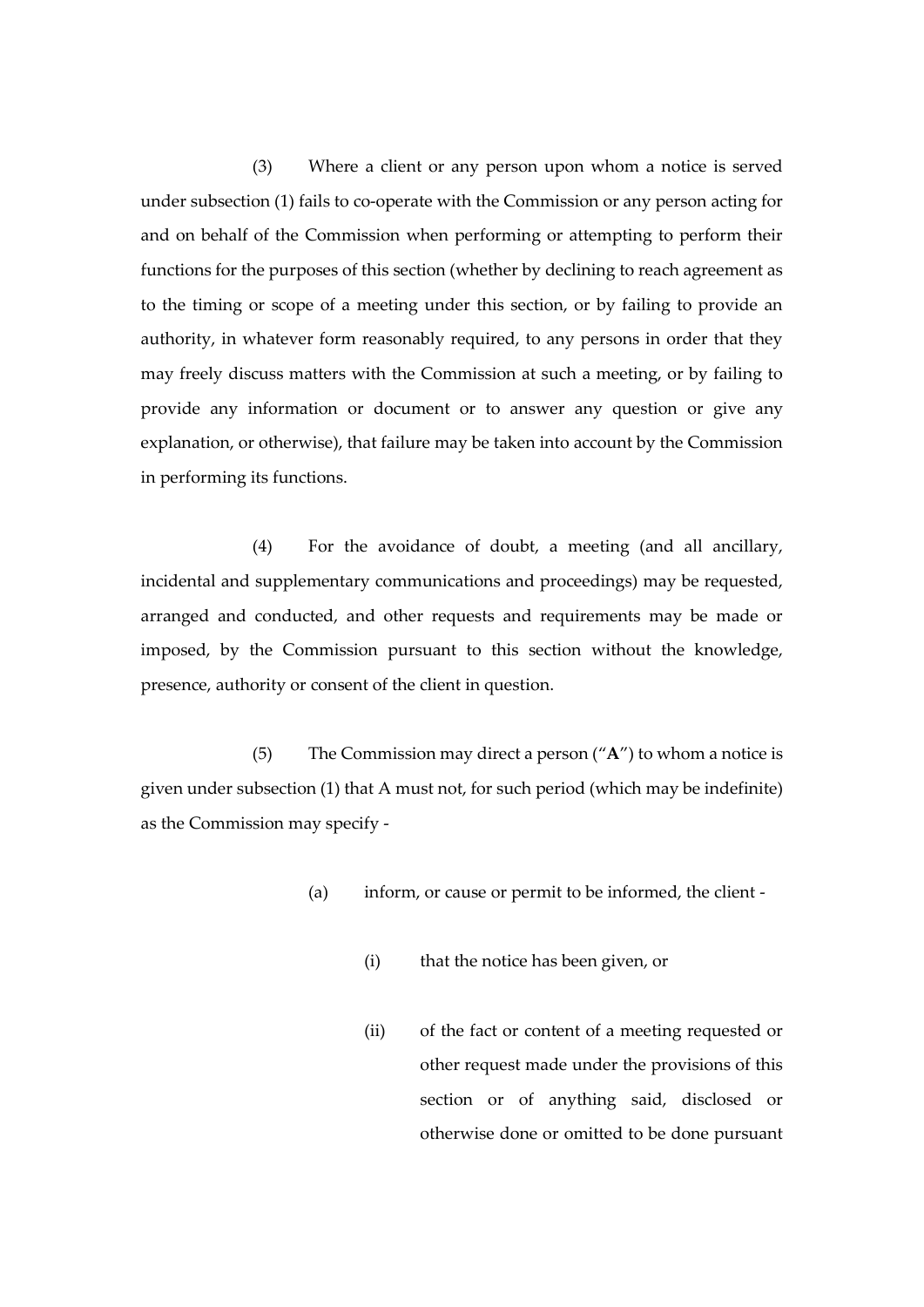to such a meeting or request, or

- (b) disclose, or cause or permit to be disclosed, to any person (including the client) any information or matter which is likely to prejudice -
	- (i) the inquiry to which the notice relates, or
	- (ii) the performance by the Commission of its functions,

and if A fails to comply with such a direction A is guilty of an offence unless A can show (for the avoidance of doubt, on a balance of probabilities) -

- (A) that A took all reasonable precautions and exercised all due diligence to avoid the commission of the offence by A and by any person under A's control, or
- (B) in the case of an offence under paragraph (b), that A did not know or suspect that the disclosure was likely to be prejudicial to the inquiry or to the performance by the Commission of its functions.

(6) A request made under the provisions of this section has effect and may be acted upon notwithstanding any obligation as to confidentiality or other restriction upon the disclosure of information imposed by statute, contract or otherwise; and, accordingly, the obligation or restriction is not contravened by the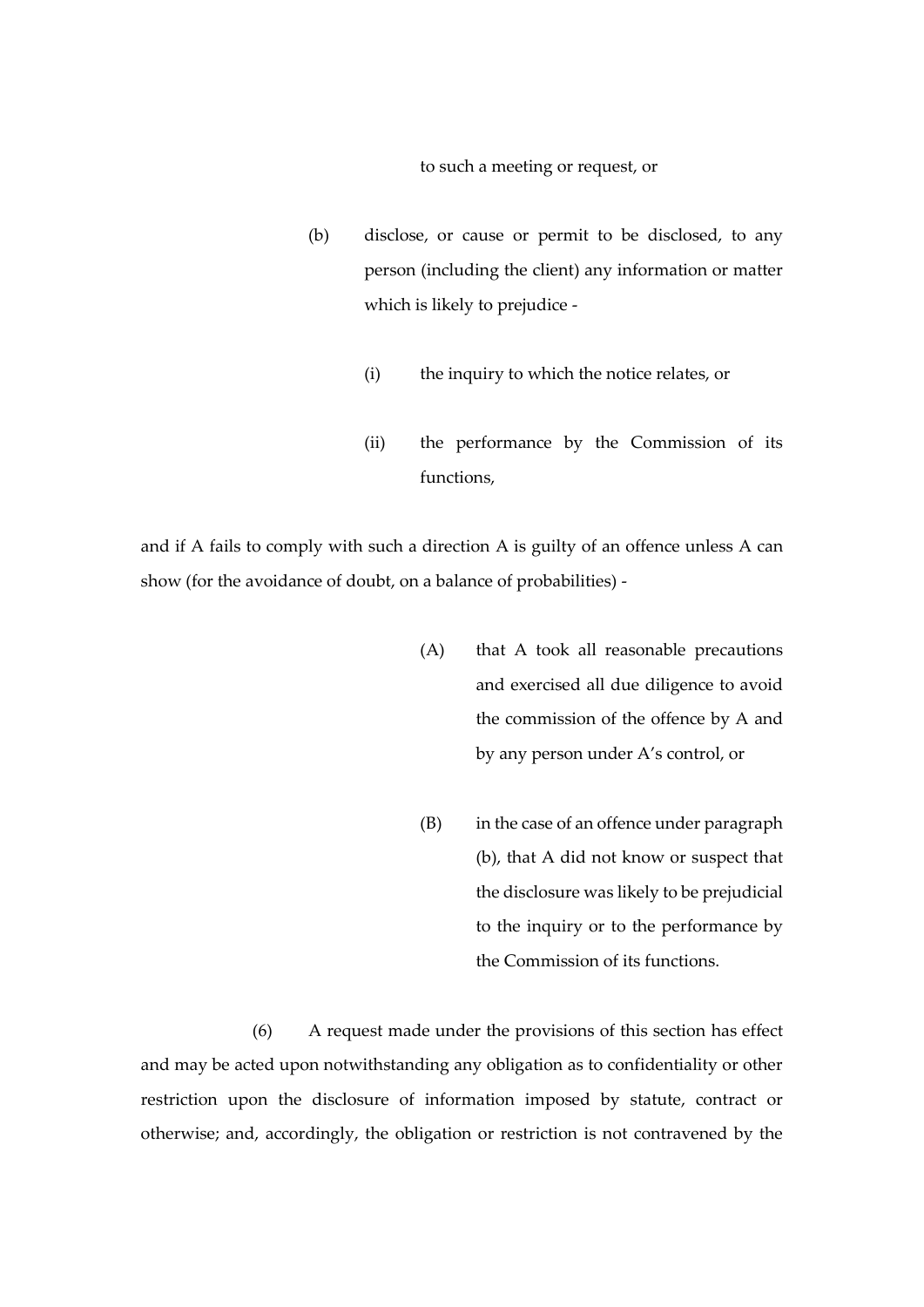making of a disclosure, or by any other act or omission, pursuant to such a request.

(7) Nothing in the provisions of this section compels the production or divulgence of a communication or item subject to legal professional privilege when it is in the possession of a person who is entitled to possession of it; but an advocate or other legal adviser may be required to give the name and address (including an electronic address) of any client.

(8) Where a person claims a lien on a document its production under the provisions of this section is without prejudice to the lien.

(9) Any obligation imposed by statute, contract or otherwise requiring a person to whom a notice is given under subsection (1) -

- (a) to inform or seek the permission of another person before -
	- (i) agreeing to, arranging or conducting a meeting pursuant to the provisions of this section, or
	- (ii) complying with a request made under the provisions of this section, or
- (b) to inform another person of
	- (i) the fact or content of such a meeting or request, or
	- (ii) anything said, disclosed or otherwise done or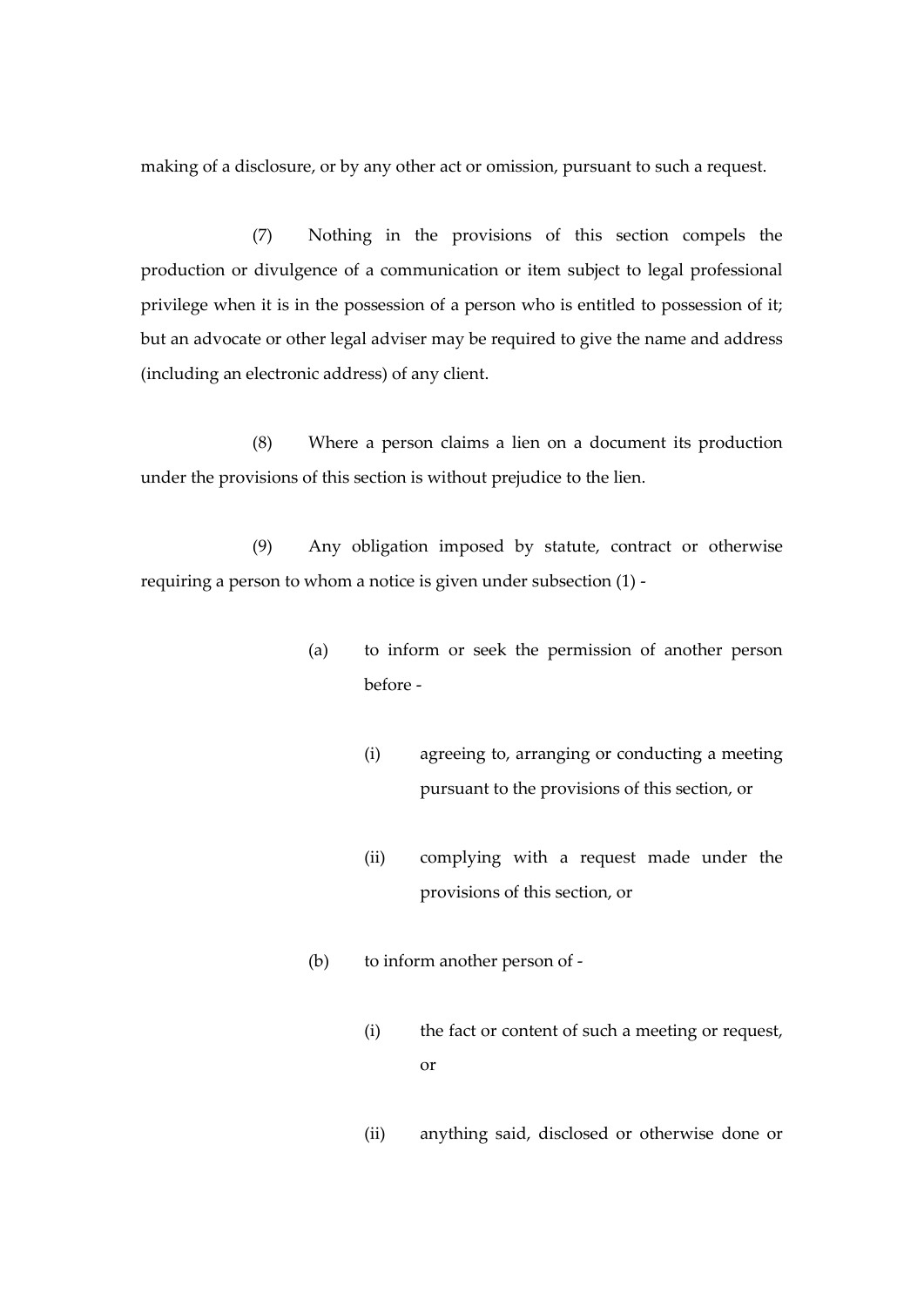omitted to be done pursuant to such a meeting or request,

is of no effect.

(10) A statement made by a person ("**B**") in response to a request made under this section -

- (a) may be used in evidence against B in proceedings other than criminal proceedings, and
- (b) may not be used in evidence against B in criminal proceedings except -
	- (i) where evidence relating to it is adduced, or a question relating to it is asked, in the proceedings by or on behalf of B, or
	- (ii) in proceedings for
		- (A) an offence under section 109(1) of the Enforcement Powers Law (but only in relation to a request made under this section),
		- (B) some other offence where, in giving evidence, B makes a statement inconsistent with it, but the statement is only admissible to the extent necessary to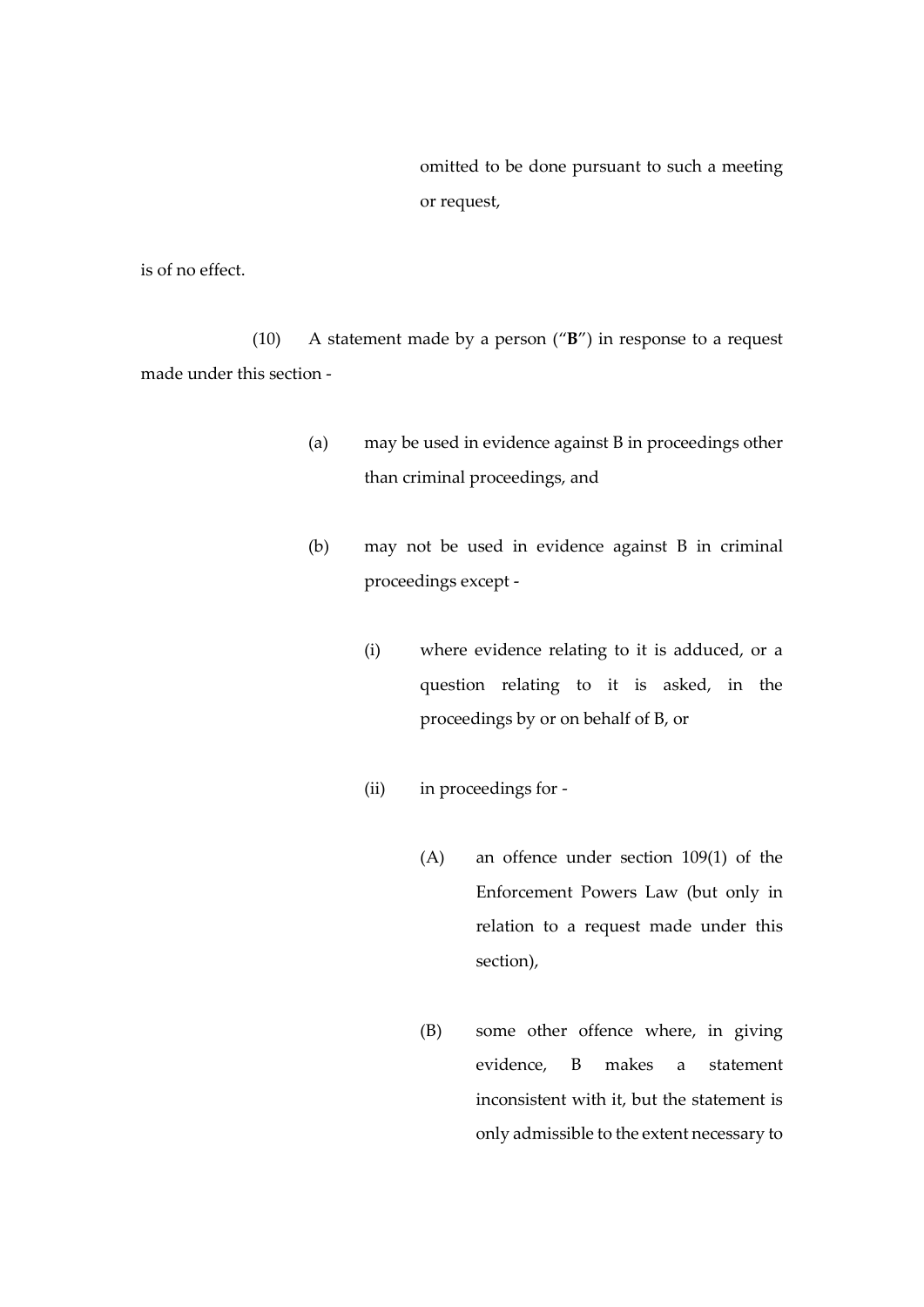establish the inconsistency,

- (C) perjury, or
- (D) perverting the course of justice.
- (11) The provisions of this section
	- (a) are in addition to and not in derogation from the other provisions of this Law, and
	- (b) for the avoidance of doubt, are without prejudice to the power of the Commission to request, arrange and conduct meetings with any person described in subsection (1) and the client or any other person.

## *Making of rules, codes and guidance*

## **Rules of the Commission.**

**37.** The Commission may make rules in relation to deposit-taking business and the carrying on thereof by licensed institutions and generally as to the conduct of, and the manner in which licensed institutions conduct, or hold themselves out as conducting, their business.

#### **Particular matters that may be covered by rules.**

- **38.** Rules under section 37 may, without limitation
	- (a) set out general conditions applicable to licensed institutions (and accordingly make provision for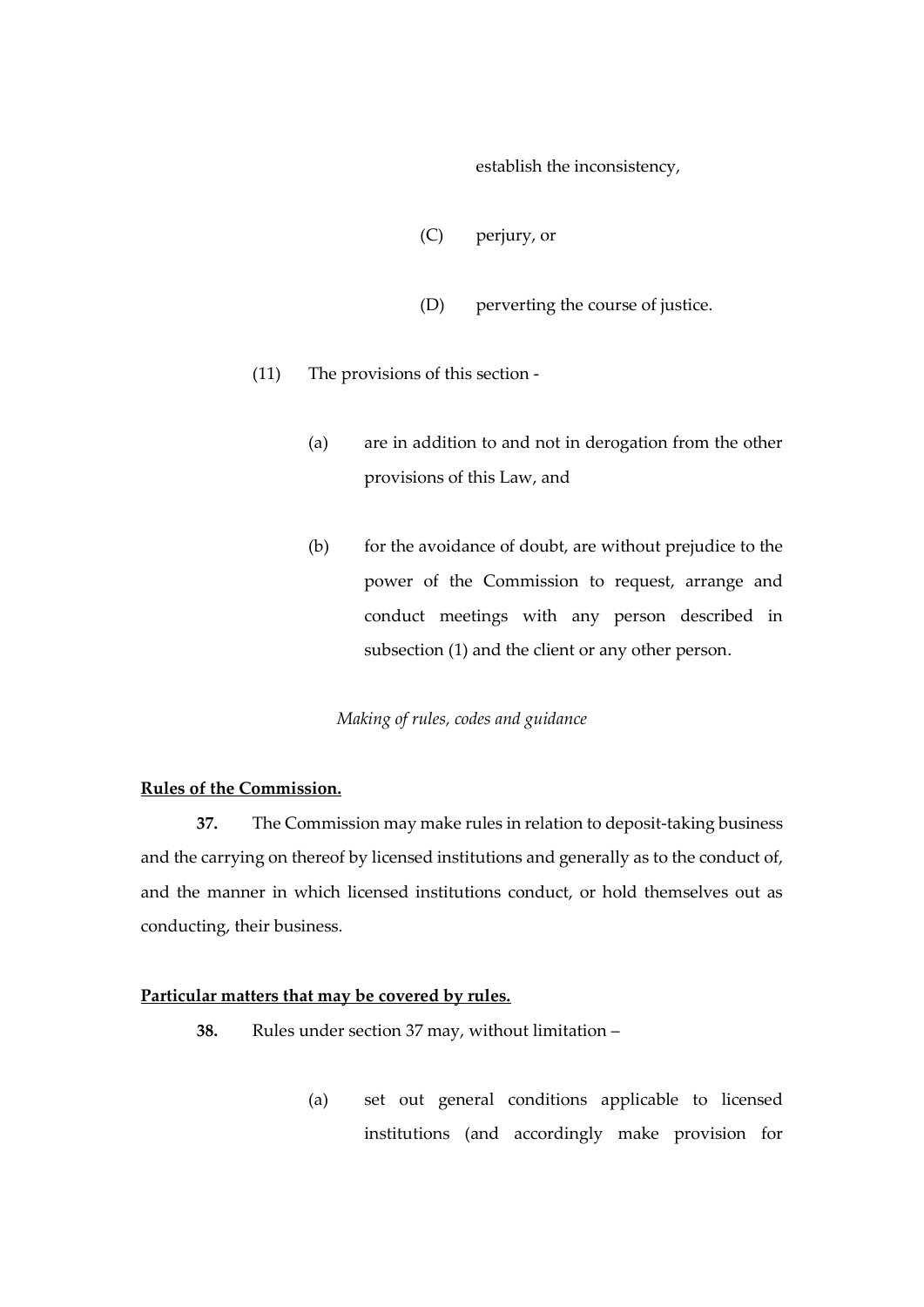matters in respect of which conditions may be imposed under section 8),

- (b) prescribe the manner in which licensed institutions must conduct, govern, manage and operate their business, and this includes, without limitation, matters relating to -
	- (i) corporate governance,
	- (ii) internal controls and reporting,
	- (iii) depositor assets and monies, including, without limitation -
		- (A) the holding (whether on trust or on any other basis or in any other manner or capacity), management, payment, attribution, separation and safeguarding thereof, including the holding thereof on trust, and
		- (B) in the event of insolvency, liquidation, dissolution, winding up, cessation, deregistration, receivership, administration or administration management, the priorities and preferences to be accorded by law thereto,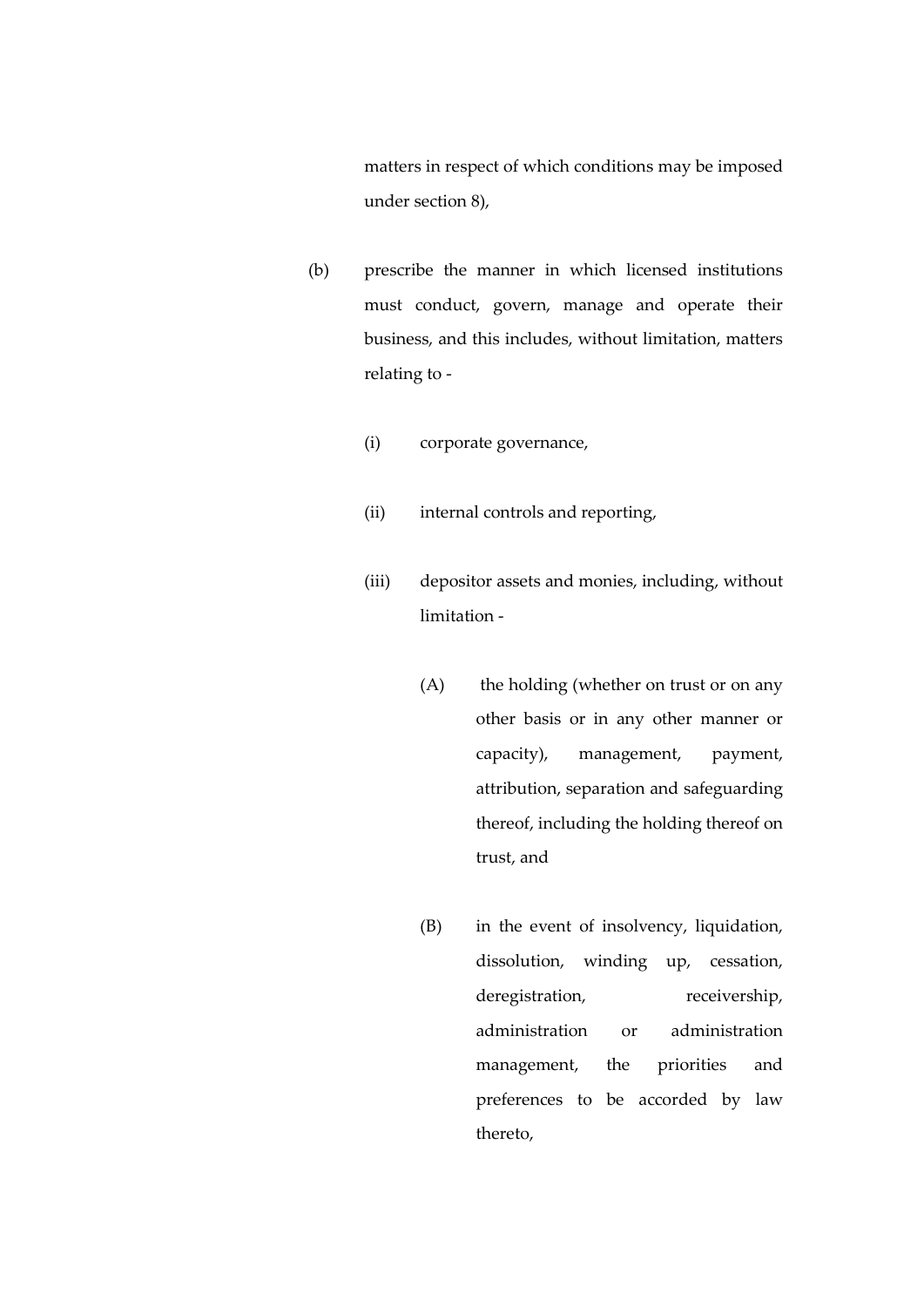- (iv) the outsourcing of functions,
- (v) the provision of particulars in respect of deposittaking business being carried on,
- (vi) insurance cover of any class or description,
- (vii) financial resources,
- (viii) business assets,
- (ix) requirements in respect of capital, capital resources, funds and liquidity, and
- (x) the calculation, maintenance and approval of anything described in the above subparagraphs,
- (c) prohibit licensed institutions from carrying on, or holding themselves out as carrying on, deposit-taking business –
	- (i) of any specified class or description,
	- (ii) of a class or description, on a scale or in a manner other than that specified in a notice served on them by the Commission, or
	- (iii) in relation to persons of a specified class or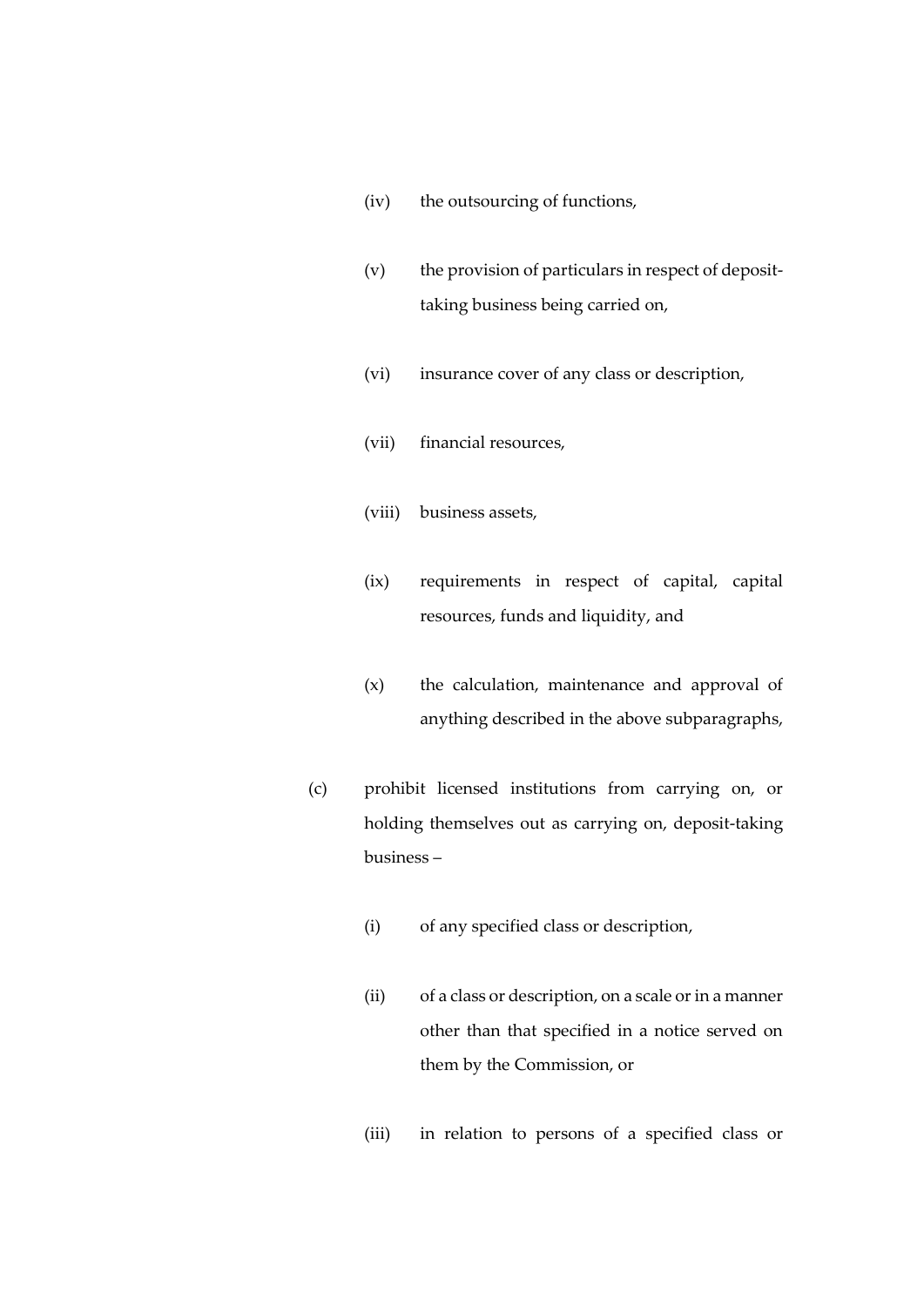description or persons other than those of a specified class or description,

- (d) impose requirements (as to time, frequency, manner or otherwise) in relation to the exercise by licensed institutions of any discretionary powers afforded to them by depositors, investors or customers,
- (e) require licensed institutions to employ persons of specified descriptions, and to have at their disposal specified resources, in connection with the carrying on of deposit-taking business, and specify the powers and duties of persons so employed,
- (f) control the relationship between licensed institutions and their servants and agents and, without limitation -
	- (i) require licensed institutions to impose and enforce restrictions on the activities carried on by their servants and agents,
	- (ii) enable or require information obtained in the course of carrying on any class or description of the deposit-taking business of a licensed institution to be withheld from persons involved in carrying on any other class or description of the deposit-taking business of that licensed institution,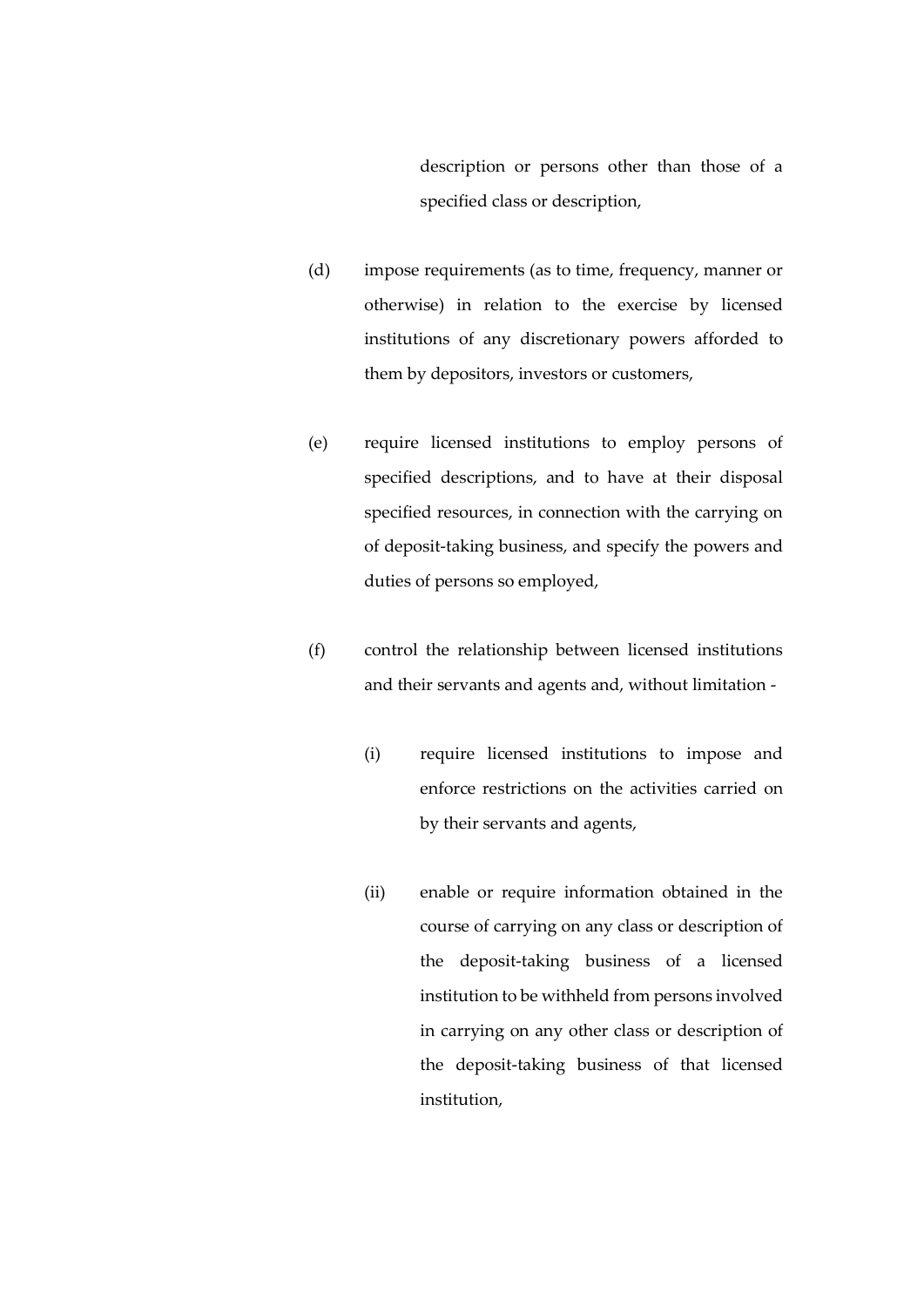- (g) regulate or prohibit the carrying on of any other business in conjunction with any class or description of deposit-taking business,
- (h) require specified information to be given in the form and manner and at the time specified by or under the rules –
	- (i) to the Commission,
	- (ii) to the public, or
	- (iii) to any prescribed class or description of persons,
- (i) require licensed institutions to make provision for the protection of depositors, investors and customers in the event of the cessation of any business or any class or description of business carried on by them,
- (j) impose requirements as to the places and manner in which, and the times during which, banking licences are to be displayed or available for inspection by the public,
- (k) make provision as to the settlement of disputes,
- (l) require the public disclosure by licensed institutions of information of such class or description, at such times and intervals and in such form and manner as the rules may specify, and this includes, without limitation –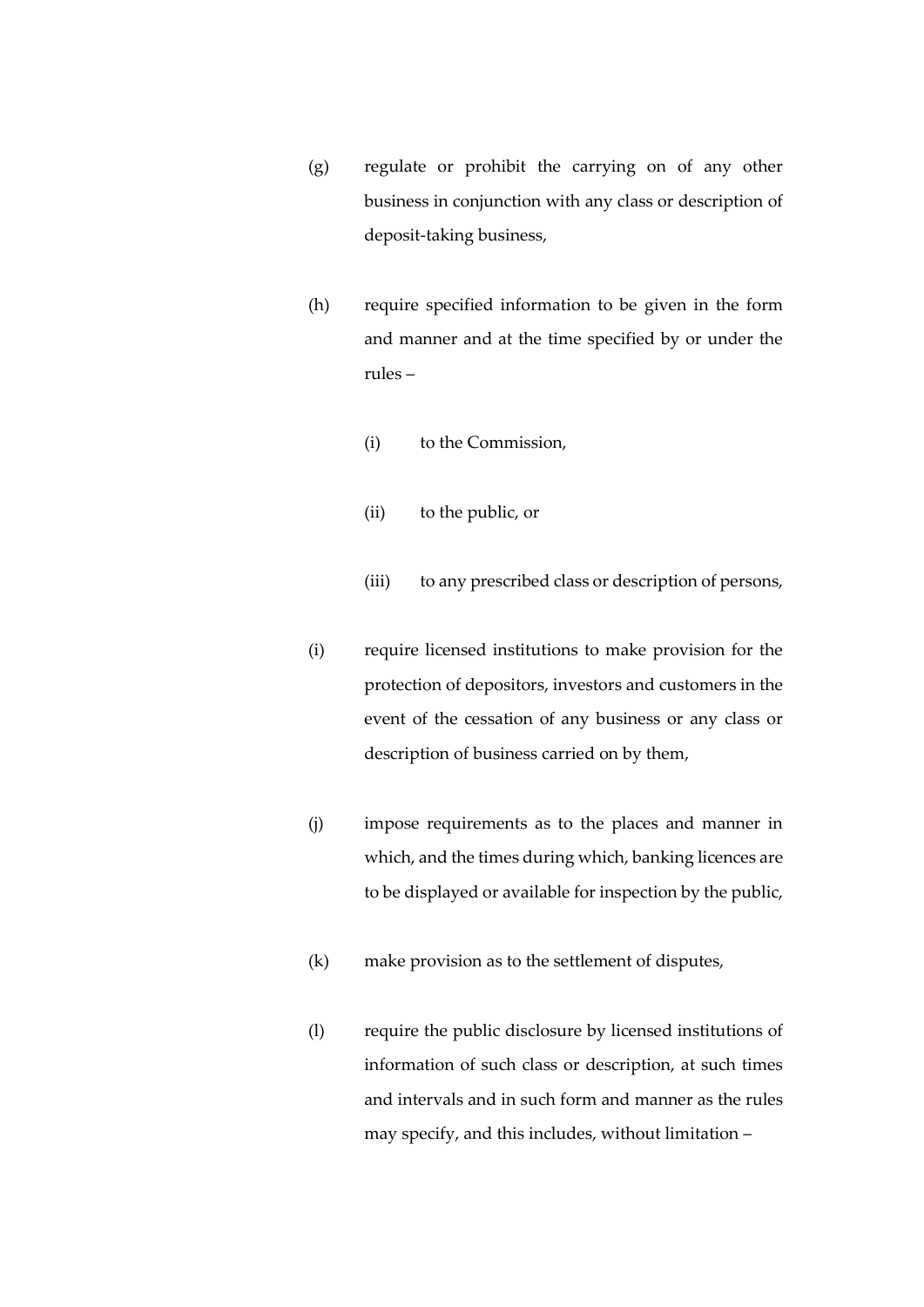- (i) information on the financial position and financial performance of licensed institutions,
- (ii) information on the basis, methods and assumptions on which any information is prepared,
- (iii) information on risk exposures and the management thereof, and
- (iv) information on management and corporate governance, and
- (m) make provision as to the dealings and relationship of licensed institutions with -
	- (i) other licensed institutions,
	- (ii) other persons carrying on deposit-taking business,
	- (iii) other persons or bodies holding a licence, authorisation or registration under, or carrying on business regulated by, the provisions of the regulatory Laws,
	- (iv) depositors, investors, customers and potential depositors, investors and customers of persons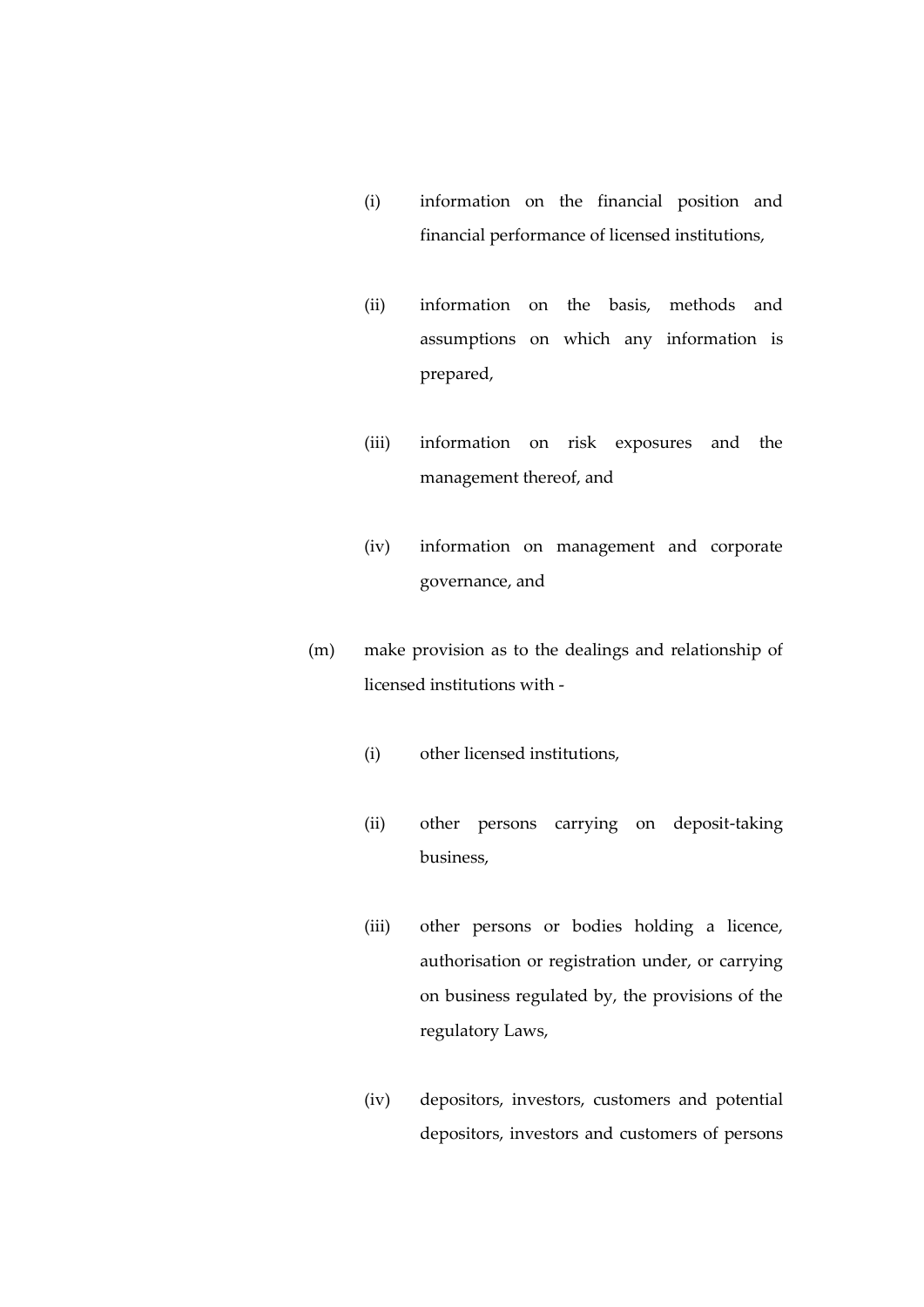## described in subparagraphs (i) to (iii), and

- (v) the Commission,
- (n) impose on licensed institutions obligations to ensure compliance by them, their servants and agents and other persons of a class or description prescribed by the rules with the provisions of this Law,
- (o) make provision otherwise as to the licensing, resources and duties of licensed institutions, and
- (p) make provision governing applications for, and the issue and validity of, and otherwise in respect of, banking licences and other relevant documents, including (without limitation) provision –
	- (i) prescribing the information and documents to be furnished by an applicant for a relevant document, and the manner in which such information and documents are to be verified,
	- (ii) prescribing the form and content of relevant documents,
	- (iii) as to the renewal of relevant documents,
	- (iv) prescribing minimum requirements (as to capital and liquidity, solvency, management,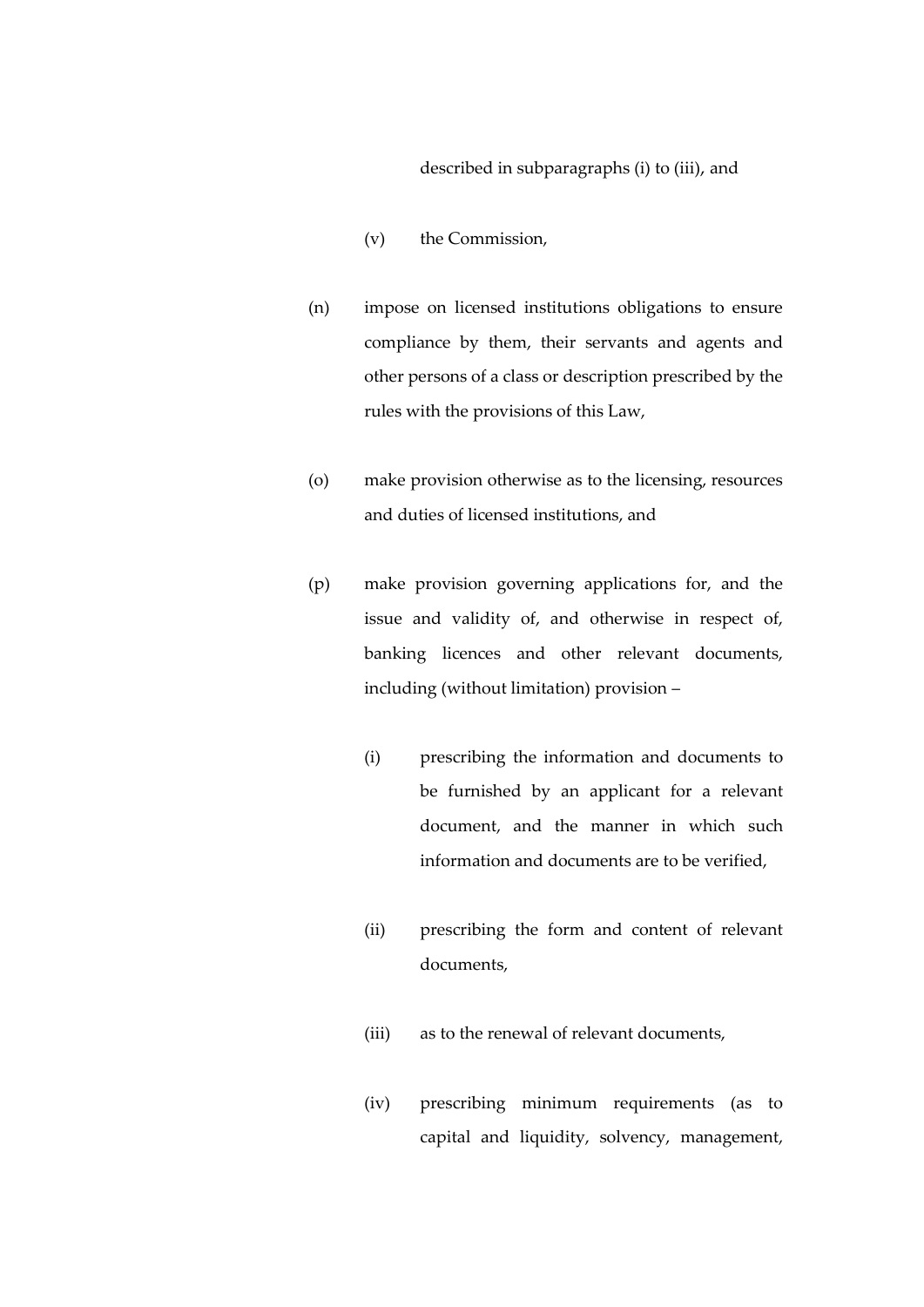staff, resources and any other matter referred to in paragraph (b)) to be attained by an applicant for a relevant document,

and in this paragraph "**relevant document**" means a licence, authorisation, registration, permission, consent, exemption, dispensation, concession, authority, declaration, statement, notice, direction or other document sought from or granted or given by the Commission under the provisions of or for the purposes of this Law.

## **Rules as to annual return.**

**39.** (1) The Commission may make rules requiring the submission by licensed institutions to the Commission, in such form and manner, at such times or intervals and in respect of such periods as may be prescribed, of an annual return.

(2) The annual return shall contain such information and shall be accompanied by such documents as may be prescribed, being information and documents considered by the Commission to be necessary –

- (a) for the purposes of enabling the Commission to perform its functions,
- (b) for the purposes of responding to the obligations of the Bailiwick in relation to international co-operation and mutual assistance, including without limitation information and documents relating to financial crime, money laundering and financing of terrorism,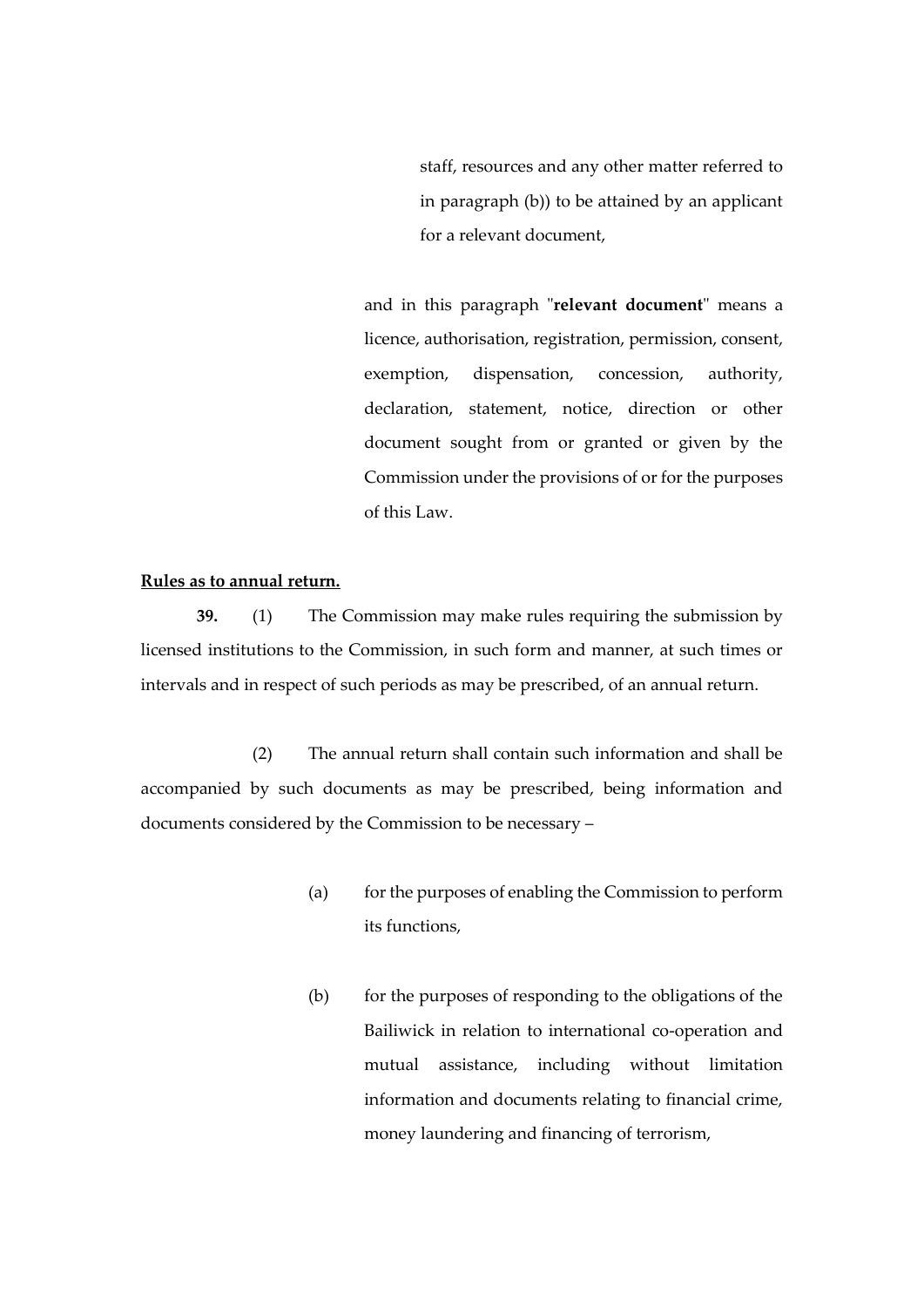- (c) in the interests of
	- (i) the public, or
	- (ii) the reputation of the Bailiwick as a finance centre.

(3) Information and documents submitted pursuant to rules under this section shall be in such form as may be prescribed or, if no form is prescribed, as the Commission may reasonably require (but without prejudice to the provisions of section 57).

(4) The information and documents that rules under this section may require to be submitted to the Commission include, without limitation –

- (a) audited accounts and auditors' management letters (or confirmation that the auditors have confirmed that no auditors' management letter is required to be issued),
- (b) an up to date business plan,
- (c) a 12 month financial forecast,
- (d) a certificate signed by a prescribed person confirming
	- (i) compliance throughout the period covered by the annual return with the provisions of this Law, the appointed Laws and any other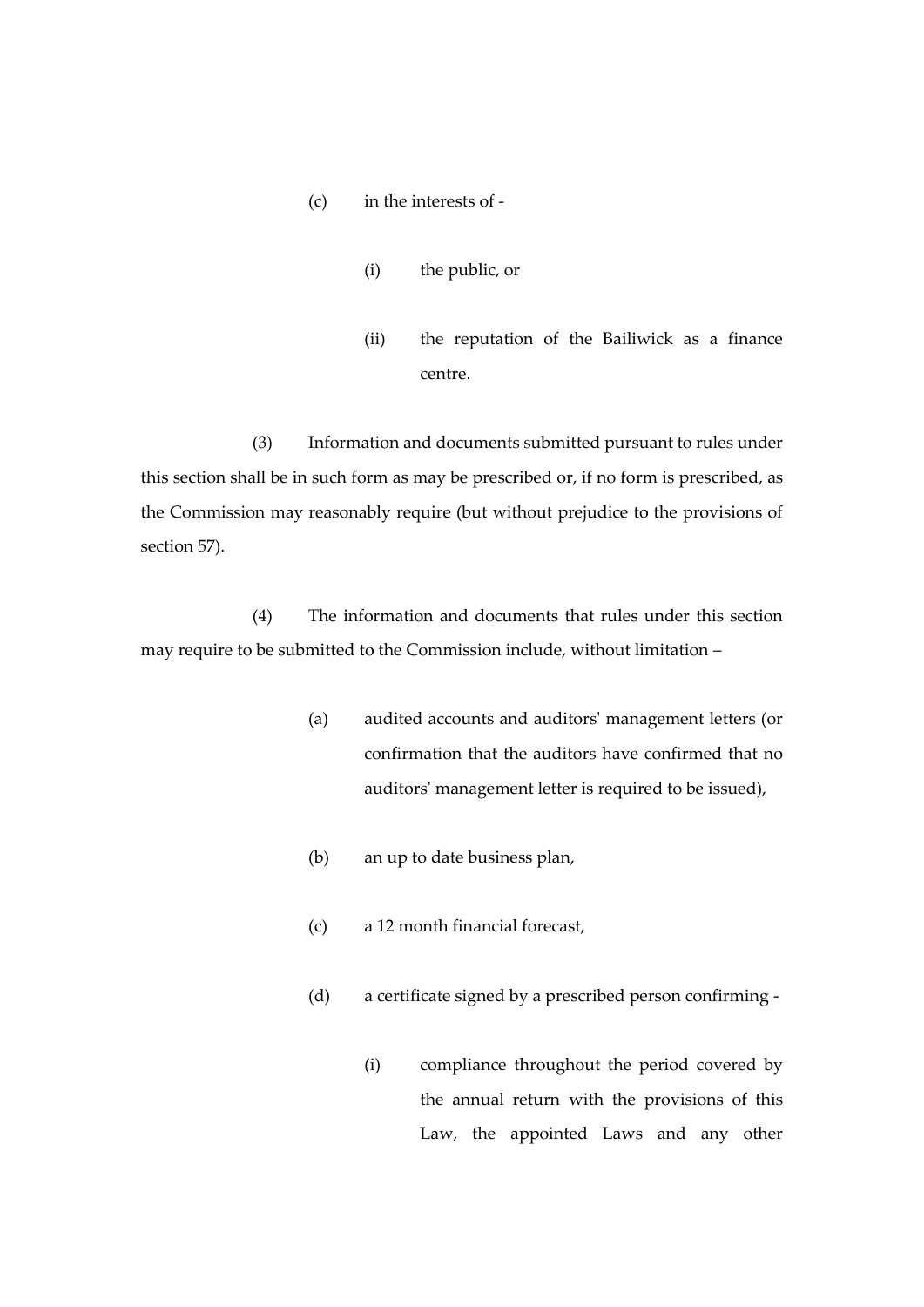## prescribed enactment,

- (ii) that accounts have been prepared and deposited in accordance with the provisions of this Law,
- (e) the names of and other prescribed particulars in respect of the holders of supervised roles in respect of, or the officers or employees of, a licensed institution,
- (f) the number of staff employed,
- (g) the number of depositors, investors or customers, whether in total or whether in respect of different classes or descriptions of deposit-taking business,
- (h) the licensed institution's estimate of the value of assets held by it or on its behalf,
- (i) such other information and documents as may be prescribed or as the Commission may determine.

(5) Rules under this section may, without limitation, make provision in relation to –

- (a) the furnishing, keeping and obtaining, by persons of prescribed descriptions, of information, documents and records of prescribed classes or descriptions,
- (b) the provision of copies of or extracts from, and of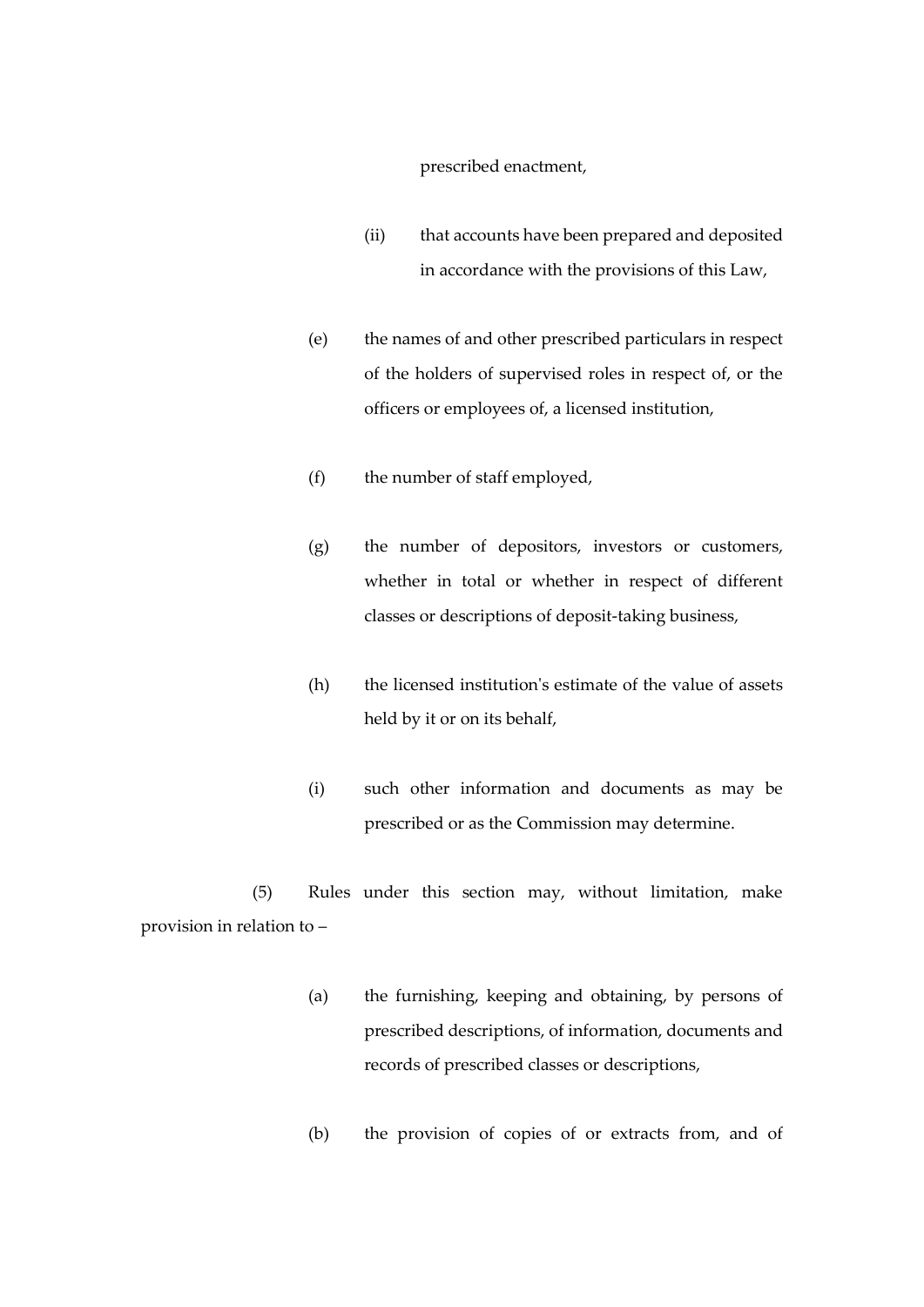explanations as to, information and documents submitted to the Commission in accordance with the rules,

- (c) the making of inquiries and the answering of questions as to annual returns and any information and documents submitted to the Commission in accordance with the rules,
- (d) the provision of reports, in such form as may be prescribed or as the Commission may determine, by persons who are accountants or who otherwise have relevant professional skill and who are nominated or approved by the Commission,
- (e) the payment of any fees prescribed by regulations under section 7 in respect of the submission of annual returns,
- (f) the sanctions, penalties and remedies for contraventions of the rules, provided that rules under this section may not prescribe criminal sanctions or penalties,
- (g) the service of notices,
- (h) the submission of a single or composite return for licensed institutions which also hold a licence under any of the regulatory Laws.
- (6) In this section **"prescribed"** means prescribed by the rules.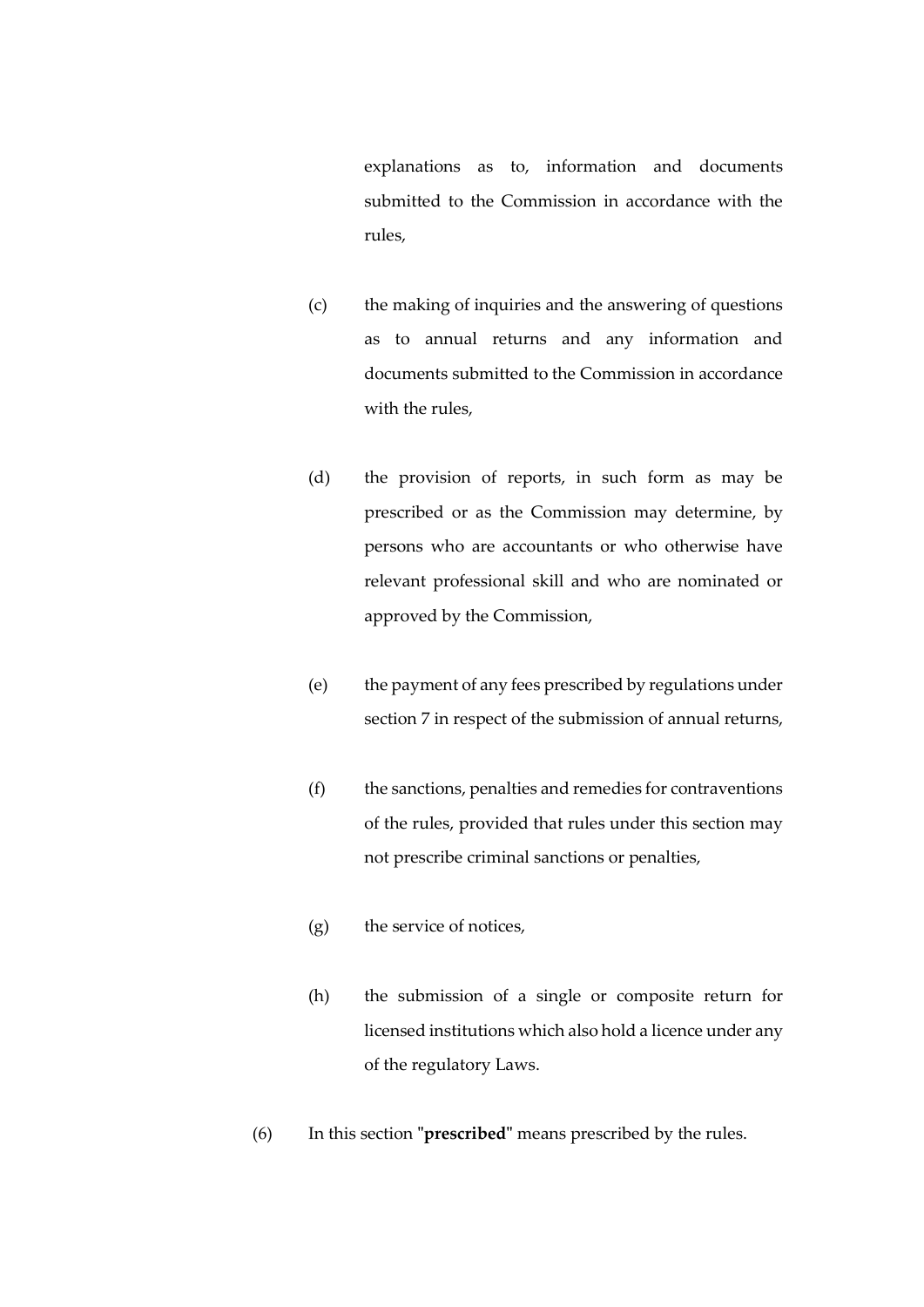## **Rules as to annual review.**

**40.** (1) Without prejudice to any other provision of this Law, a licensed institution shall review, in accordance with the provisions of rules made by the Commission under this section, the business carried on in or from within the Bailiwick or elsewhere by -

- (a) the institution,
- (b) any associated party or group entity thereof,
- (c) any undertaking established by the institution (including, without limitation, any branch, subsidiary, ancillary vehicle or special purpose vehicle thereof), or
- (d) any person or entity in or with which the institution has or has at any time had any direct or indirect proprietary, financial, economic or other interest or connection,

not less than once in every financial year (but subject to the provisions of the rules).

(2) Rules of the Commission under this section may without limitation require a review under this section of or in respect of the following matters -

> (a) the institution's individual loans, asset classification and loss provisioning (including on and off balance sheet exposures),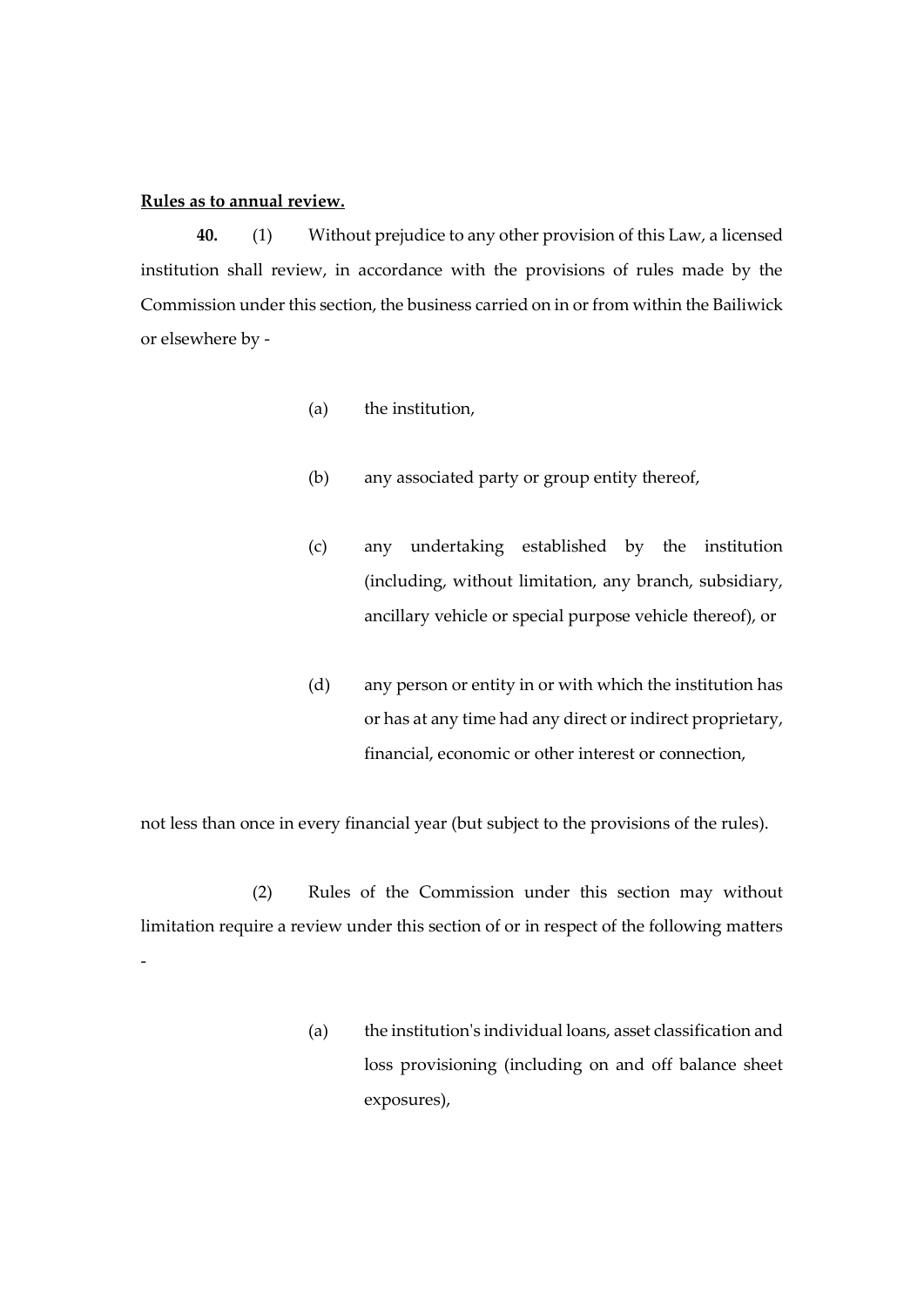- (b) whether the institution has in place control systems which are effective to ensure –
	- (i) that all returns and other documents required by or under the provisions of this Law to be submitted to the Commission are duly submitted, and
	- (ii) that any inaccuracies in any such returns and other documents are identified, corrected and reported to the Commission expeditiously,
- (c) whether the institution's financial record keeping systems and data systems are reliable,
- (d) whether any activity has been entered into in the course of the institution's business in respect of which no holder of a supervised role in respect of the institution has a sound knowledge,
- (e) the responsibilities and conduct of the institution's board of directors with respect to corporate governance principles,
- (f) whether there has been effective control by the institution's board of directors over every aspect of risk management,
- (g) the institution's control environment,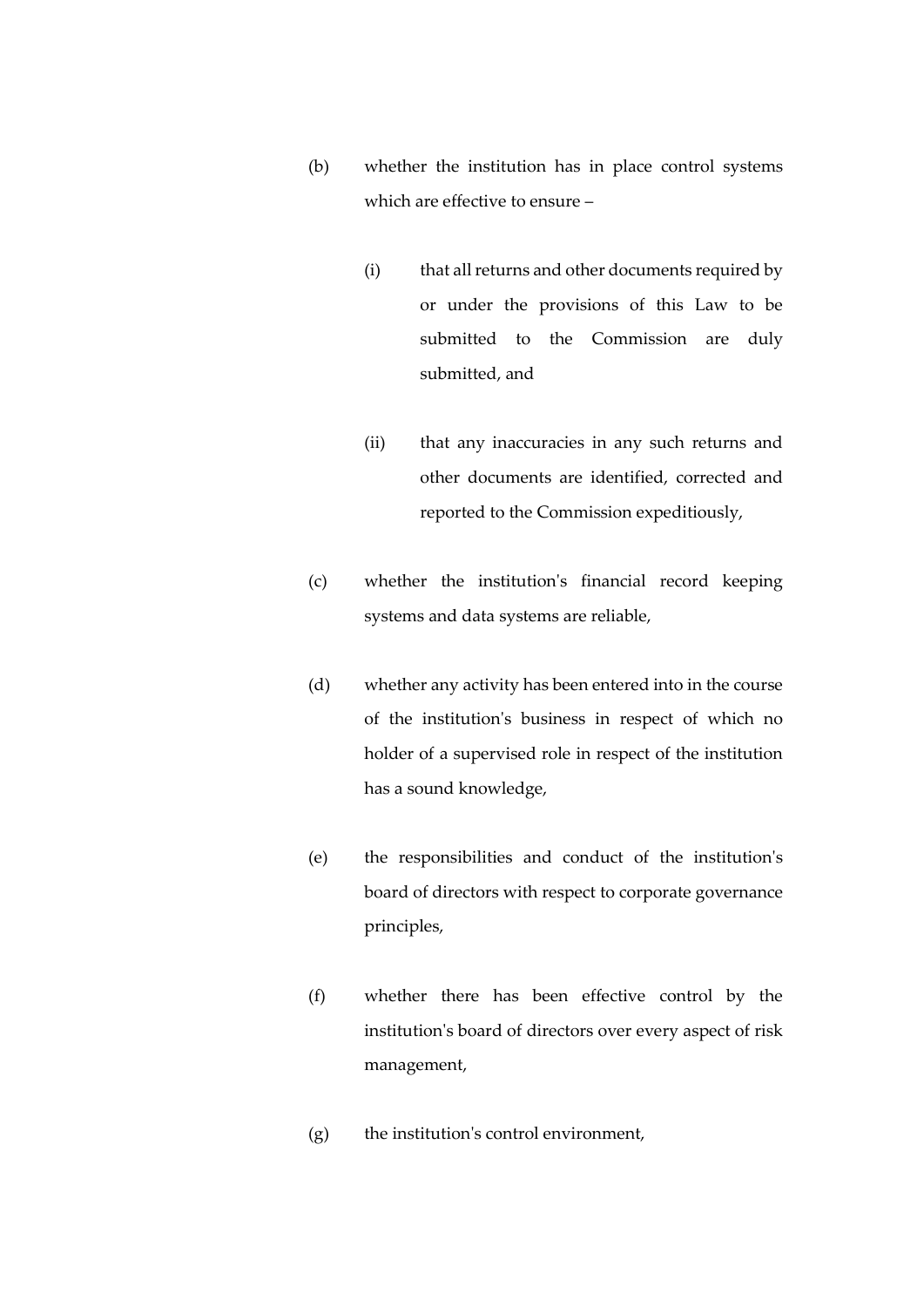- (h) compliance by the institution and the holders of supervised roles in respect of, and officers and employees of, the institution with -
	- (i) the provisions of this Law, the appointed Laws and any other enactment prescribed by the rules, and
	- (ii) the minimum criteria for licensing.
- (i) any other matters considered by the Commission to be necessary –
	- (i) for the purposes of enabling the Commission to perform its functions, or
	- (ii) in the interests of
		- (A) the public, or
		- (B) the reputation of the Bailiwick as a finance centre.

(3) Rules of the Commission under this section may also, without limitation –

> (a) specify the maximum amount of time that may elapse between the completion of any two successive annual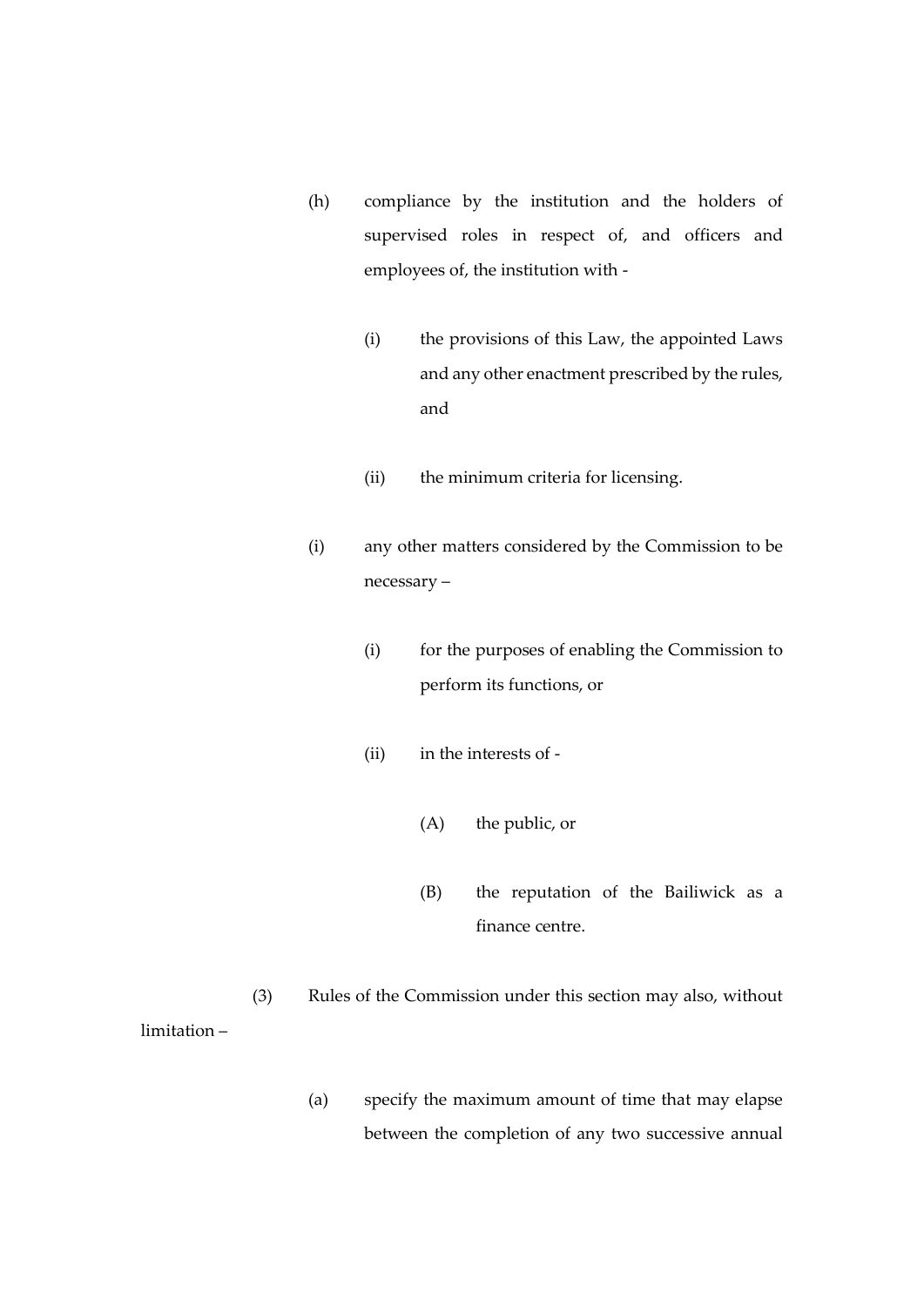#### reviews,

- (b) require a licensed institution, either immediately or within such period as may be prescribed or as the Commission may determine -
	- (i) to notify the Commission that it has completed the annual review,
	- (ii) if requested, to provide the Commission with a copy of the annual review, and
	- (iii) if an annual review reveals shortcomings or deficiencies in respect of any of the matters set out in the rules -
		- (A) to report the shortcomings or deficiencies to the Commission together with details of the steps it proposes to take to remedy the position, and
		- (B) to provide the Commission with such documents, information and other evidence and verification as the Commission may require for the purpose of establishing that such steps have been taken,
- (c) require the annual review to be made in such form and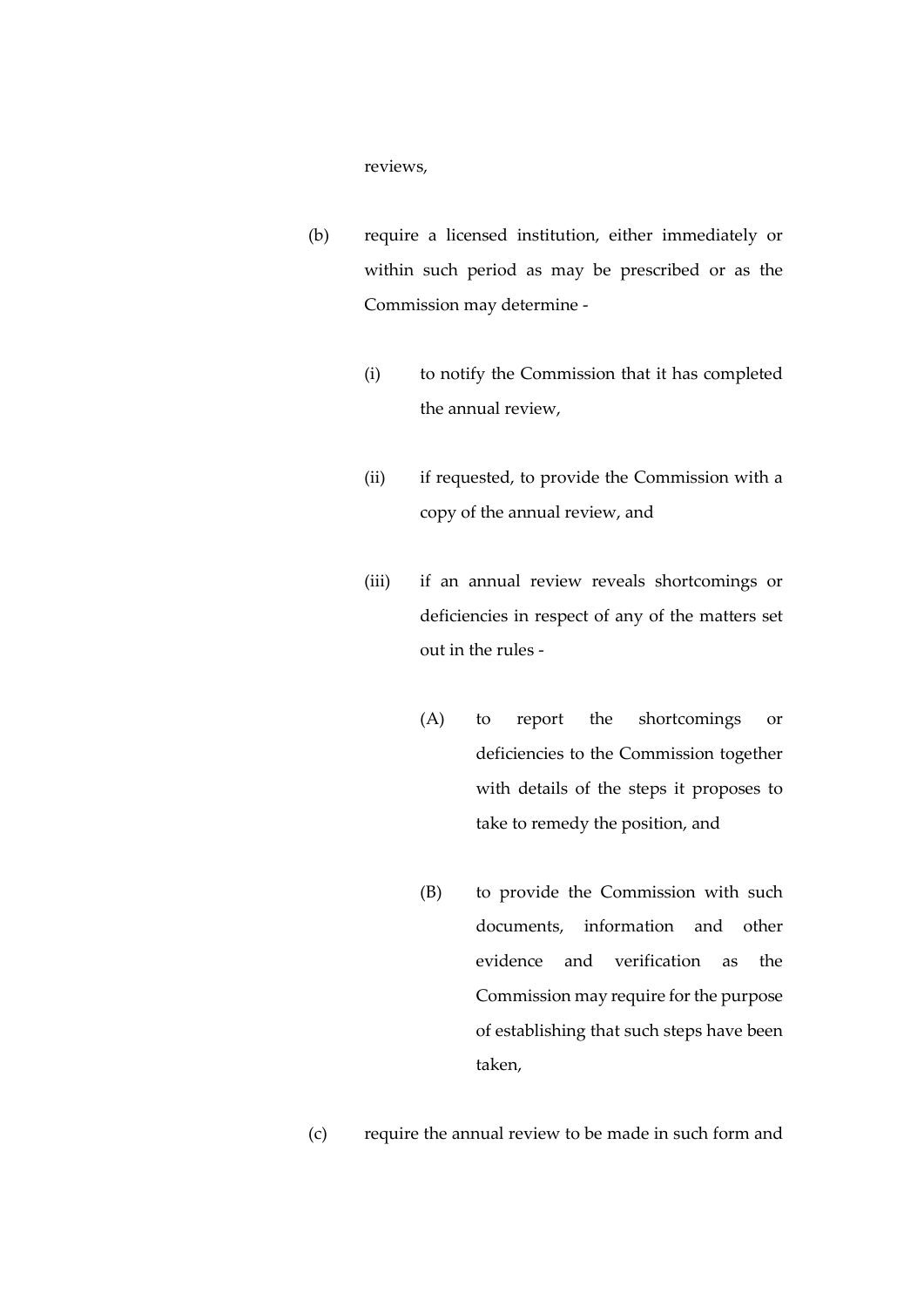manner and to contain or be accompanied by such information and documents as may be prescribed or as the Commission may determine,

- (d) specify the dates, times, intervals, occasions, events or circumstances on, at, in or within which, and periods in respect of which, the annual review is to be made, and
- (e) make provision in relation to any other matter in respect of which rules may be made under section 37 or 39.
- (5) In this section –

**"annual review"** means the review required to be carried out by a licensed institution by or under the provisions of this section,

**"financial year"** means the period covered by a licensed institution's accounts in respect of its business,

**"prescribed"** means prescribed by the rules.

## **Codes of practice and guidance.**

- **41.** (1) The Commission, after consultation with
	- (a) the Committee, the Policy and Finance Committee of the States of Alderney and the Policy and Finance Committee of the Chief Pleas of Sark, and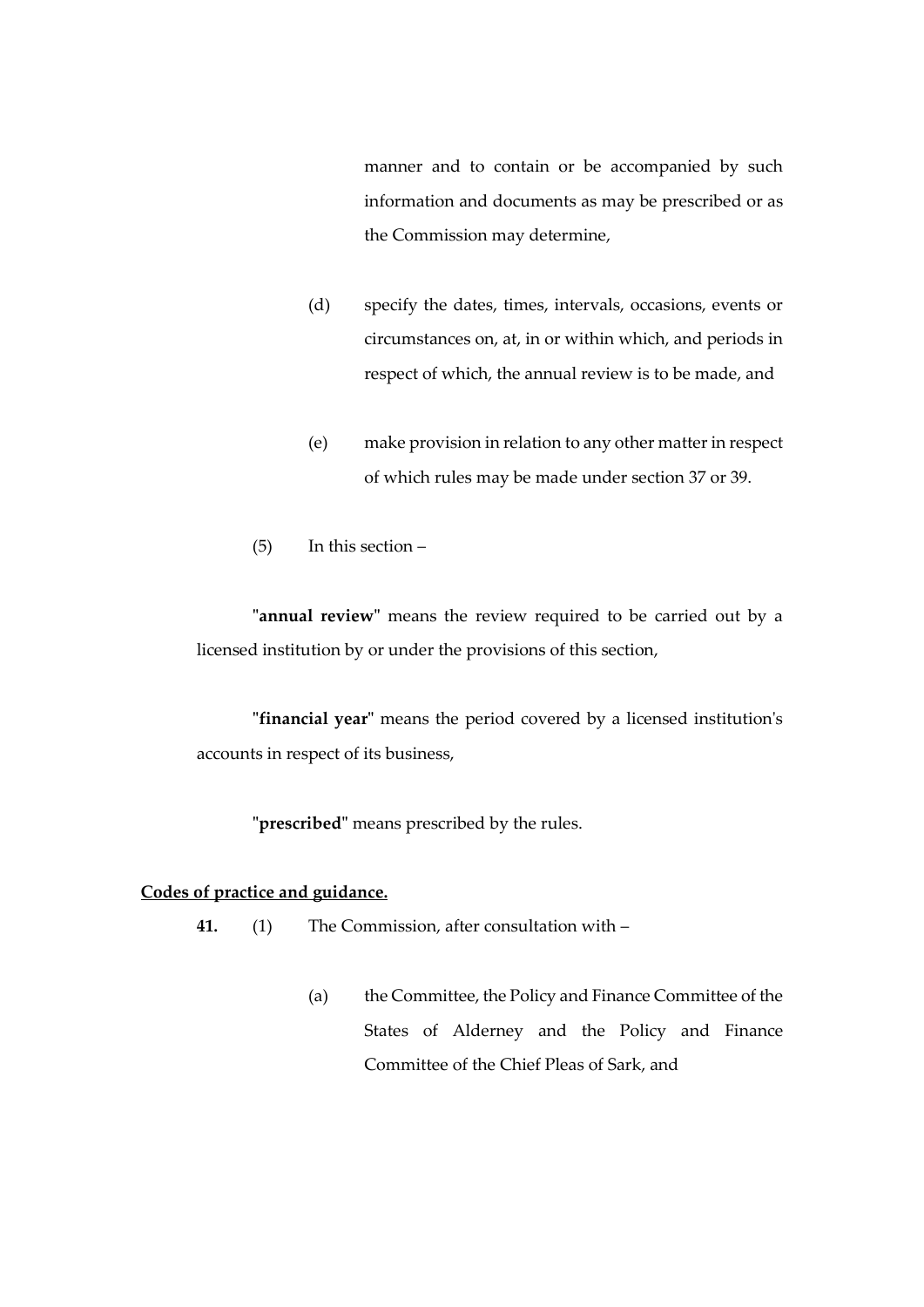(b) such other persons as appear to the Commission to be appropriate,

may (without prejudice to any other power conferred by the provisions of this Law or the regulatory Laws as to the making of codes or guidance) issue such codes of practice and/or such guidance as the Commission thinks necessary –

- (i) for the purpose of providing clarification or guidance as to the duties, requirements and standards to be complied with (including, without limitation, duties, requirements and standards as to depositor, investor and customer protection and market conduct) and the procedures (whether as to identification, recordkeeping, internal reporting, internal controls, corporate governance, training or otherwise) and best practices to be observed by -
	- (A) persons carrying on business regulated by this Law, or
	- (B) any other persons to whom the code or guidance applies,
- (ii) generally for the purposes of providing clarification or guidance in respect of the provisions of or for the purposes of, or in connection with the administration, implementation or enforcement of, this Law,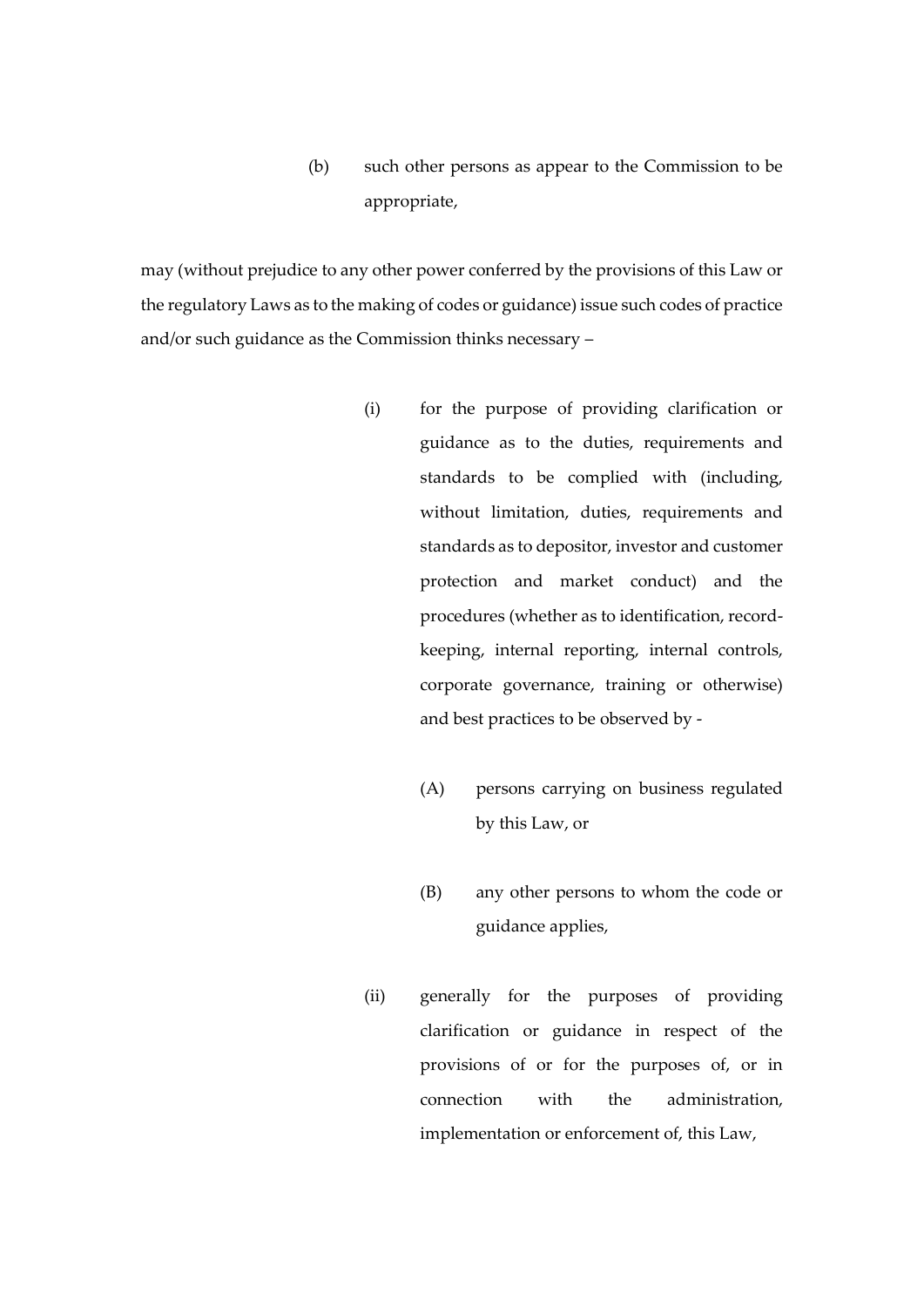and without limitation a code of practice or guidance under this section may make provision in respect of any matter in respect of which rules may be made under section 24, 32, 33, 37, 39 or 40.

(2) The Commission may, after consultation as mentioned in subsection (1), amend the whole or any part of a code of practice or guidance issued under this section and issue that amended code or guidance.

(3) Without prejudice to any other provision of this Law or any other enactment as to the consequences of any such contravention, a contravention by any person of a provision of a code of practice or guidance issued under this section does not of itself render that person liable to any criminal proceedings; but –

- (a) the Commission, in the performance of its functions, may take the provision of the code or guidance and the contravention thereof into account in determining whether and in what manner to perform those functions, and
- (b) in any legal proceedings (criminal or otherwise), whether or not under the provisions of or for the purposes of this Law, the provision of the code or guidance is admissible in evidence, and if the provision appears to the court or other tribunal before which the proceedings are being conducted to be relevant to any question arising in the proceedings then the provision may be taken into account in determining that question.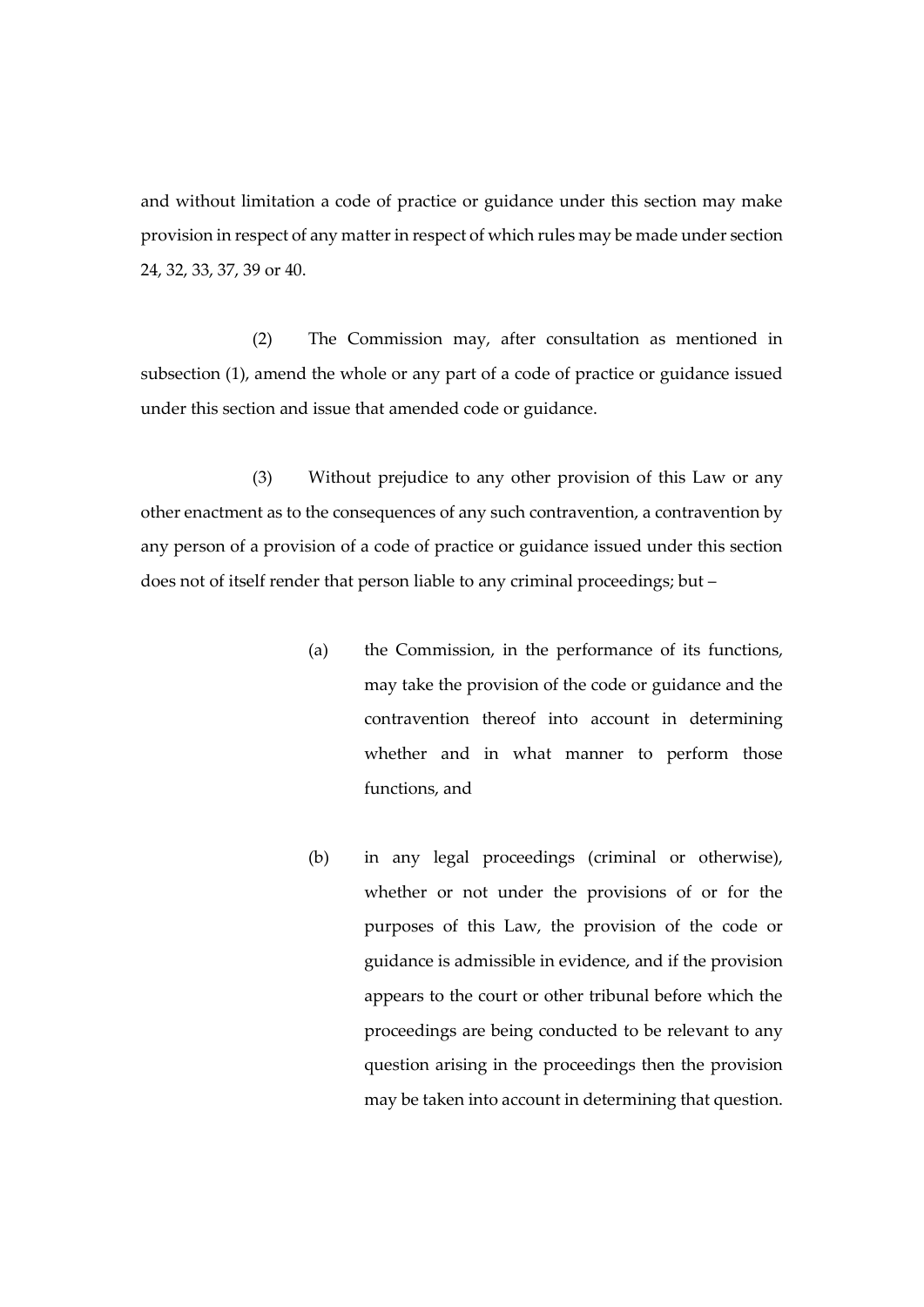#### *General requirements for licensed institutions*

#### **Minimum capital requirement for licensed institutions.**

**42.** (1) A licensed institution incorporated in the Bailiwick shall maintain -

- (a) a paid up share capital (in the case of an institution which is a company limited by shares), or
- (b) capital of such other class or description as the Commission may specify or as the Commission may by regulation prescribe (in any other case),

of not less than the minimum capital requirement or an equivalent sum in any currency acceptable to the Commission (calculated in respect of any particular day at the exchange rate between the relevant currencies prevailing at the close of that day).

(2) In computing, for the purposes of subsection (1), the paid up share capital of a company limited by shares, use of any share premium account is permitted.

(3) In this section **"minimum capital requirement"** means £1,000,000 or such other sum (whether in sterling or any other currency) as the Commission may by regulation prescribe.

## **System of notification to Commission and related matters.**

**43.** (1) The business of a licensed institution must be carried on in such a way as to ensure that –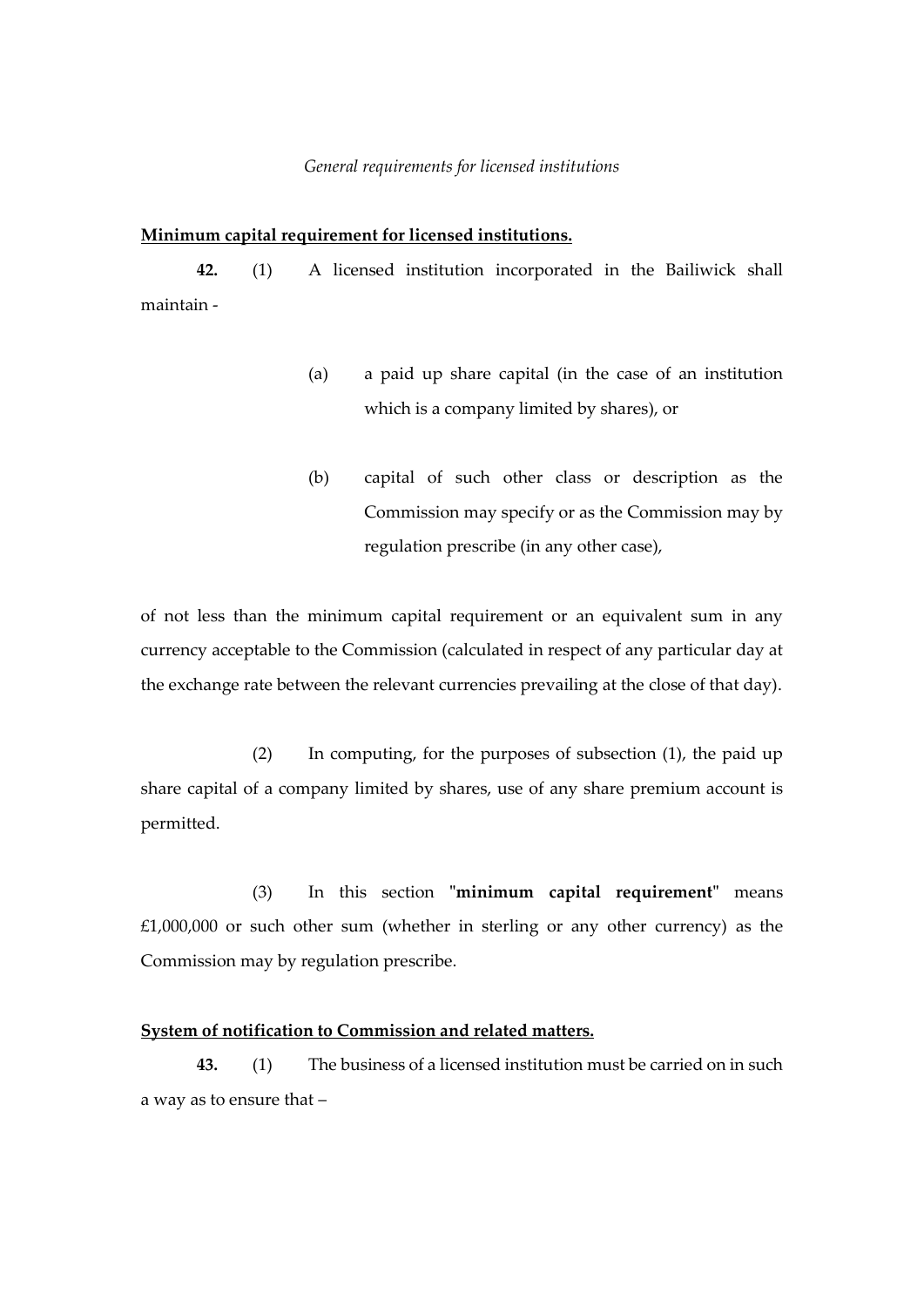- (a) proprietary acquisitions (including subsidiaries, branches and the creation of joint ventures) and investments (including equity investments, real property investments and investments in other nonfinancial assets) amounting to over 5% of the institution's capital base are only entered into with the express approval of the Commission which approval shall be sought by way of not less than 30 days' prior notice of the proposed transaction; and when considering whether to grant approval for the transaction the Commission must consider whether –
	- (i) the transaction will expose the institution to undue risk,
	- (ii) the institution has the necessary resources to undertake the transaction, and
	- (iii) any factors hinder effective supervision, in particular if the transaction is to occur in a jurisdiction in which the legal system prohibits or hinders the sharing of information,
- (b) the intention to enter into proprietary acquisitions (including subsidiaries, branches and the creation of joint ventures) and investments (including equity investments, real property investments and investments in other non-financial assets) over £1,000,000, other than those referred to in subparagraph (a), is reported to the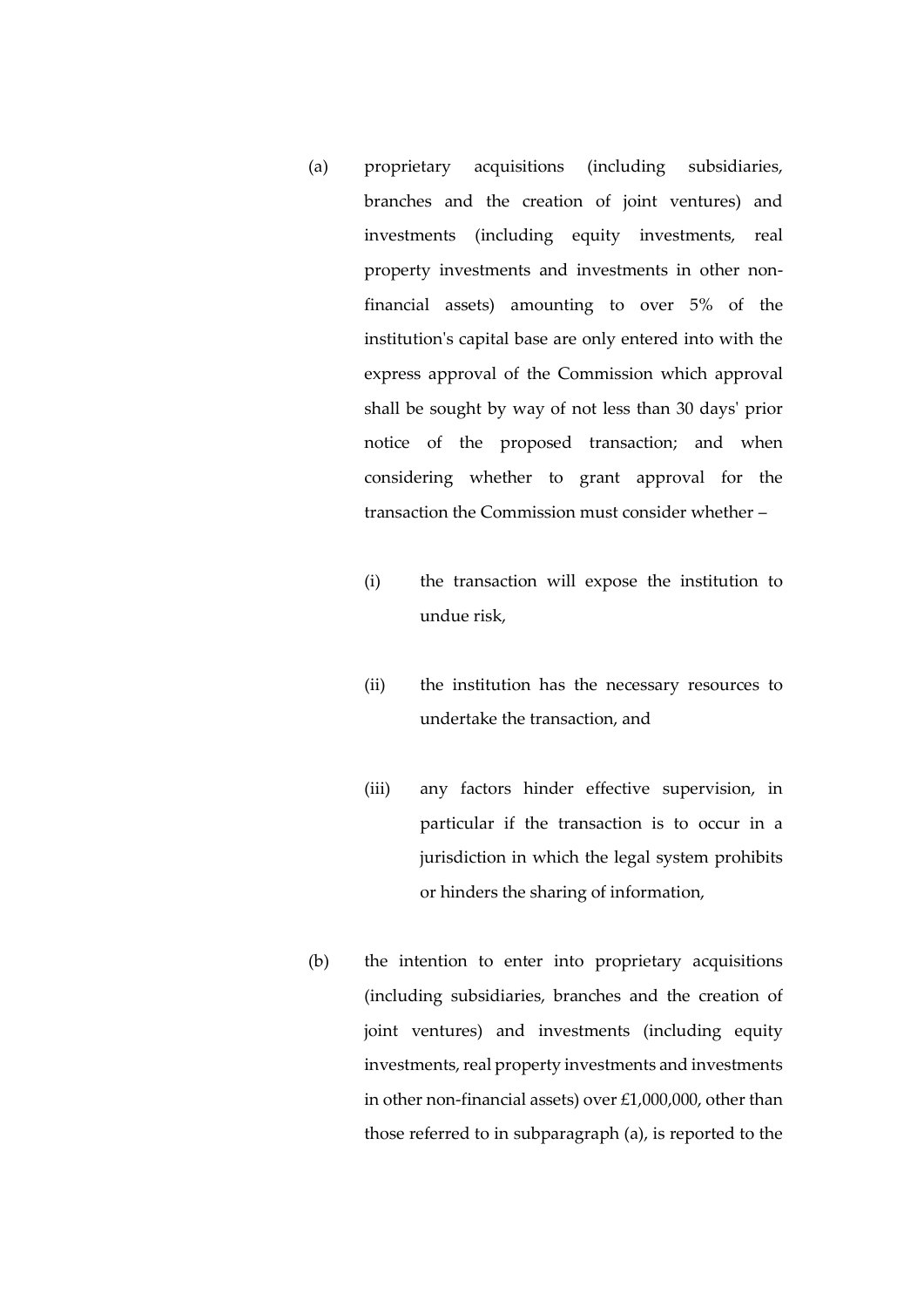Commission not less than 30 days prior to the proposed transaction, and

(c) information on the condition of the bank's asset portfolios, including classification of credits, the level of provisioning and major problem assets together with information on other risk types such as material noncredit transactions and operational losses is sent to the Commission on a calendar year quarterly basis (no later than the end of the month following the end of the quarter), and where such information causes the Commission concern the institution shall increase its level of provisions and capital base and the frequency of reports to the Commission, as the Commission so directs.

## (2) A person -

- (a) seeking the approval of the Commission under subsection (1)(a),
- (b) making a report to the Commission under subsection  $(1)(b)$ , or
- (c) providing information to the Commission under subsection  $(1)(c)$ ,

shall, at such times, intervals and places as may be specified by the Commission, provide to the Commission such information and documents (and thereafter such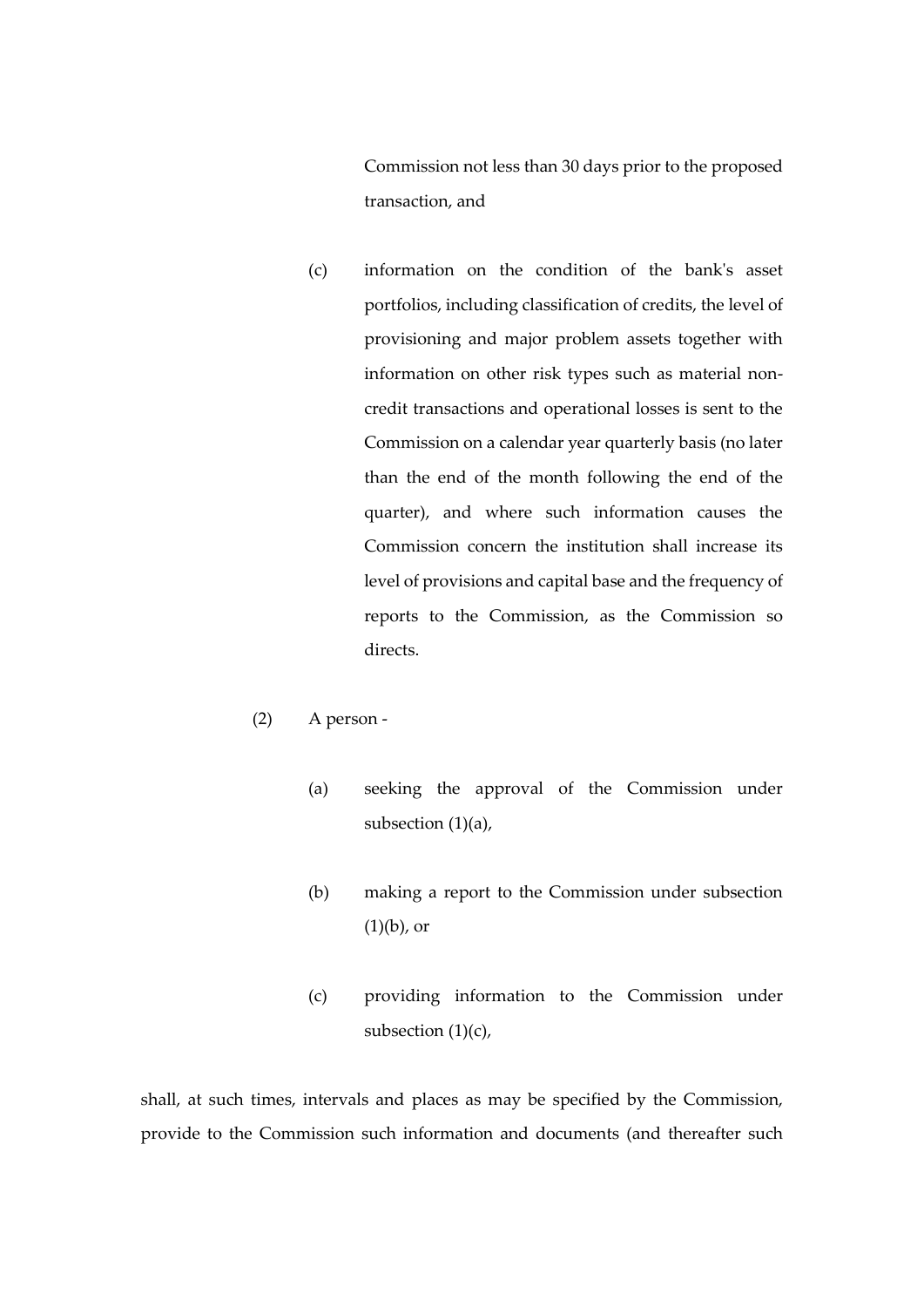additional information and documents), of such class or description, in such form and containing such information and particulars, as may be so specified and as the Commission may require for the purpose of the performance of its functions.

## PART III

## DISCLOSURE OF INFORMATION

# **Restrictions on disclosure of information.**

**44.** (1) Subject to the provisions of section 45 –

- (a) no person who under the provisions of or for the purposes of this Law receives information relating to the business, property or affairs of any person,
- (b) no person who obtains any such information directly or indirectly from a person who has so received it,

shall disclose the information without the consent of the person to whom it relates and (if different) the person from whom it was so obtained.

(2) A person who discloses information in contravention of this section is guilty of an offence.

#### **Cases where disclosure is permitted.**

- **45.** Section 44 does not preclude
	- (a) the disclosure of
		- (i) information which at the time of disclosure is or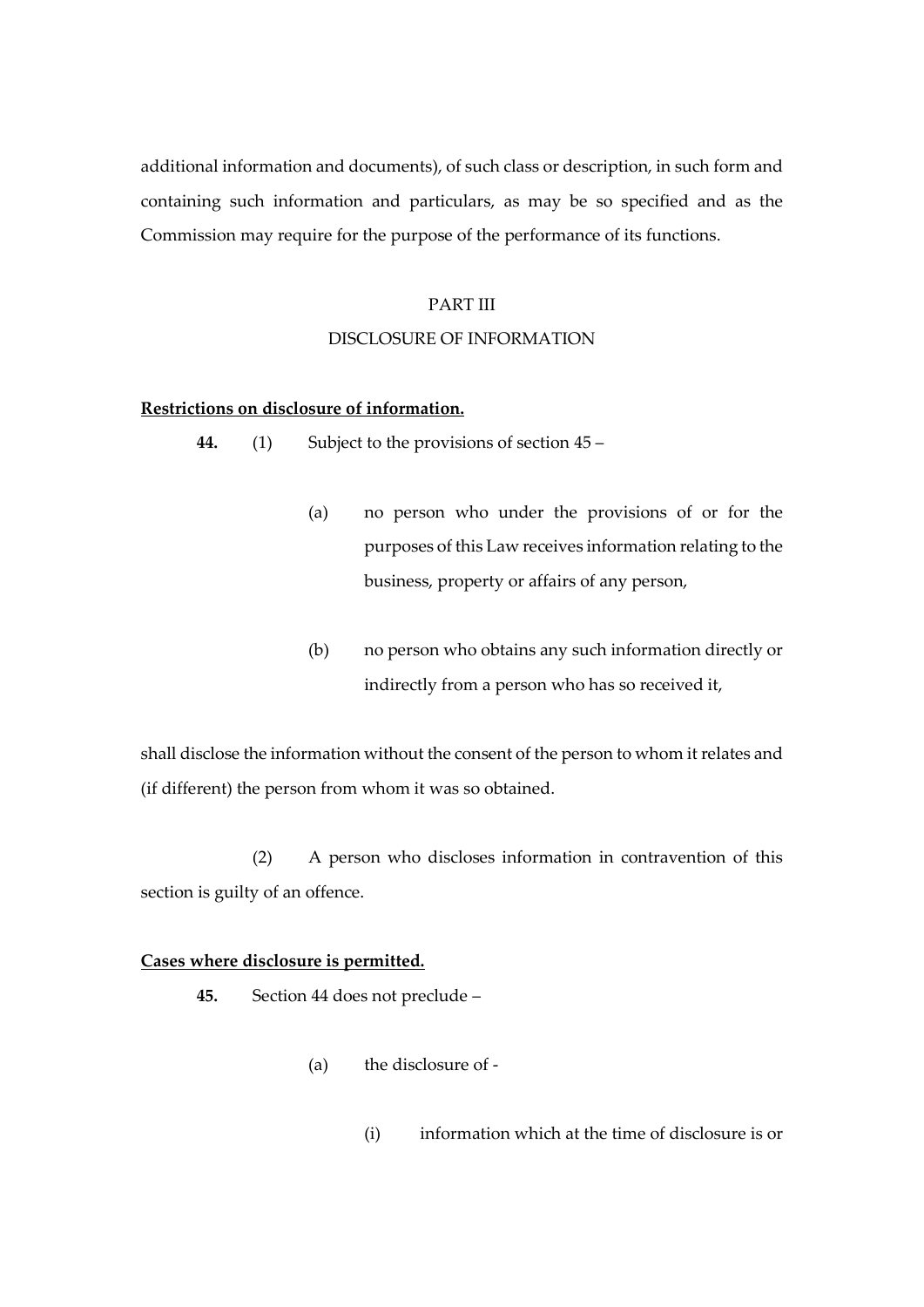has already been made available to the public from other sources, or

- (ii) information in the form of a summary or collection of information so framed as not to enable information relating to any particular person to be ascertained from it,
- (b) the disclosure of information for the purpose of enabling or assisting -
	- (i) the Commission, or
	- (ii) any body established by Ordinance under section 48 of this Law or section 84 of the Insurance Business Law for the purposes of a scheme for the protection of depositors, investors, customers, clients or policyholders,

to perform its functions,

(c) without prejudice to the generality of paragraph (b), the disclosure of information by the Commission to the auditor of a licensed institution or former licensed institution if it appears to the Commission that the disclosure would enable or assist the Commission to perform its functions or would otherwise be in the interest of the public or the reputation of the Bailiwick as a finance centre,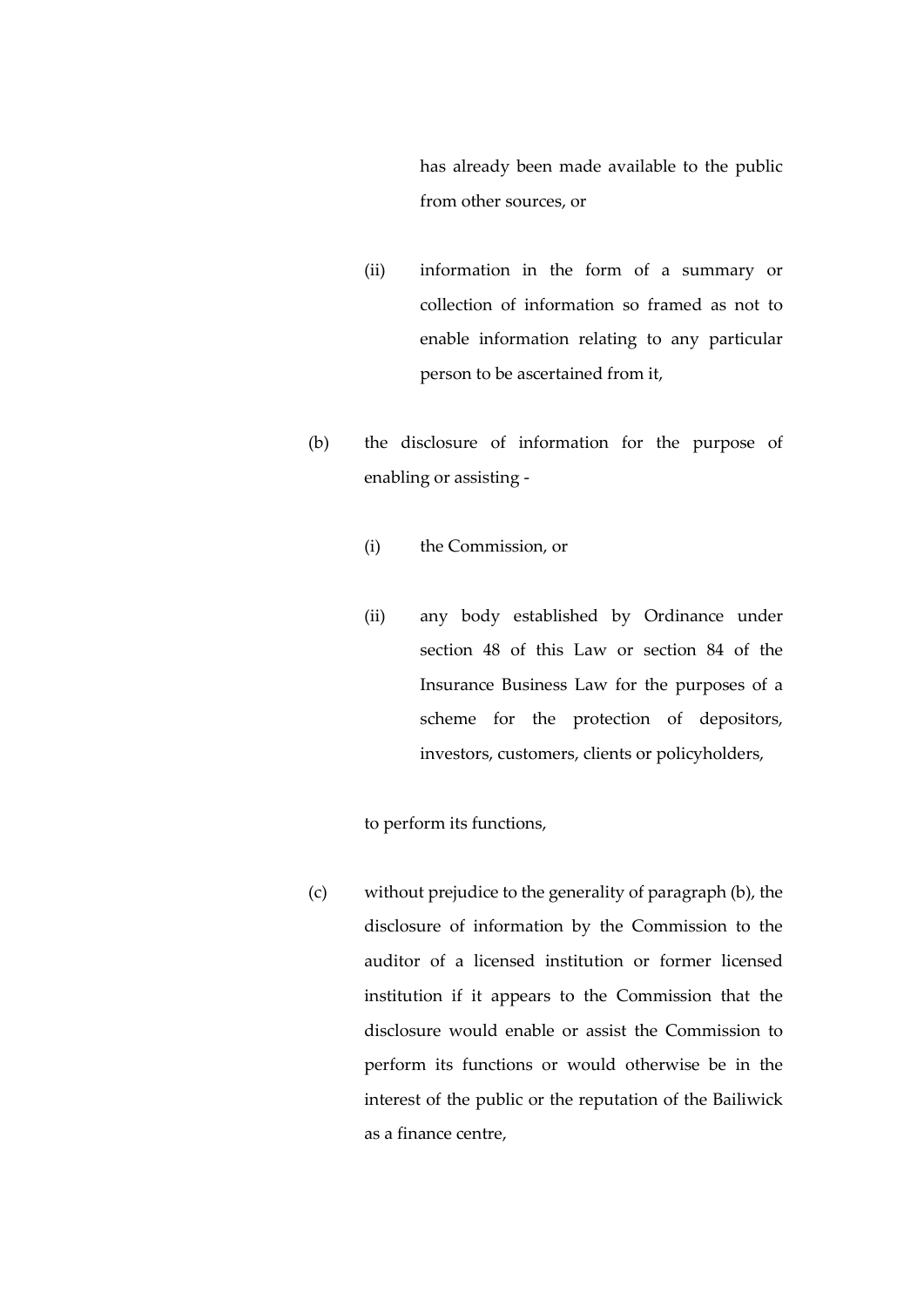- (d) where, in order to enable or assist it to perform its functions, the Commission considers it necessary to seek advice from a qualified person on any matter of law, accountancy or valuation or any other matter requiring the exercise of professional skill, the disclosure by the Commission to that person of such information as appears to the Commission to be necessary to ensure that that person is properly informed as to the matters on which the advice is sought,
- (e) the disclosure by the Commission of information in the interests of the public or the reputation of the Bailiwick as a finance centre,
- (f) the disclosure of information for the purpose of enabling or assisting a relevant supervisory authority to perform its functions,
- (g) the disclosure of information in compliance with, or for the purposes of enabling or assisting a person to comply with, any requirement imposed by or under the provisions of this Law or any other enactment,
- (h) the disclosure of information
	- (i) for the purposes of the investigation, prevention or detection of crime, or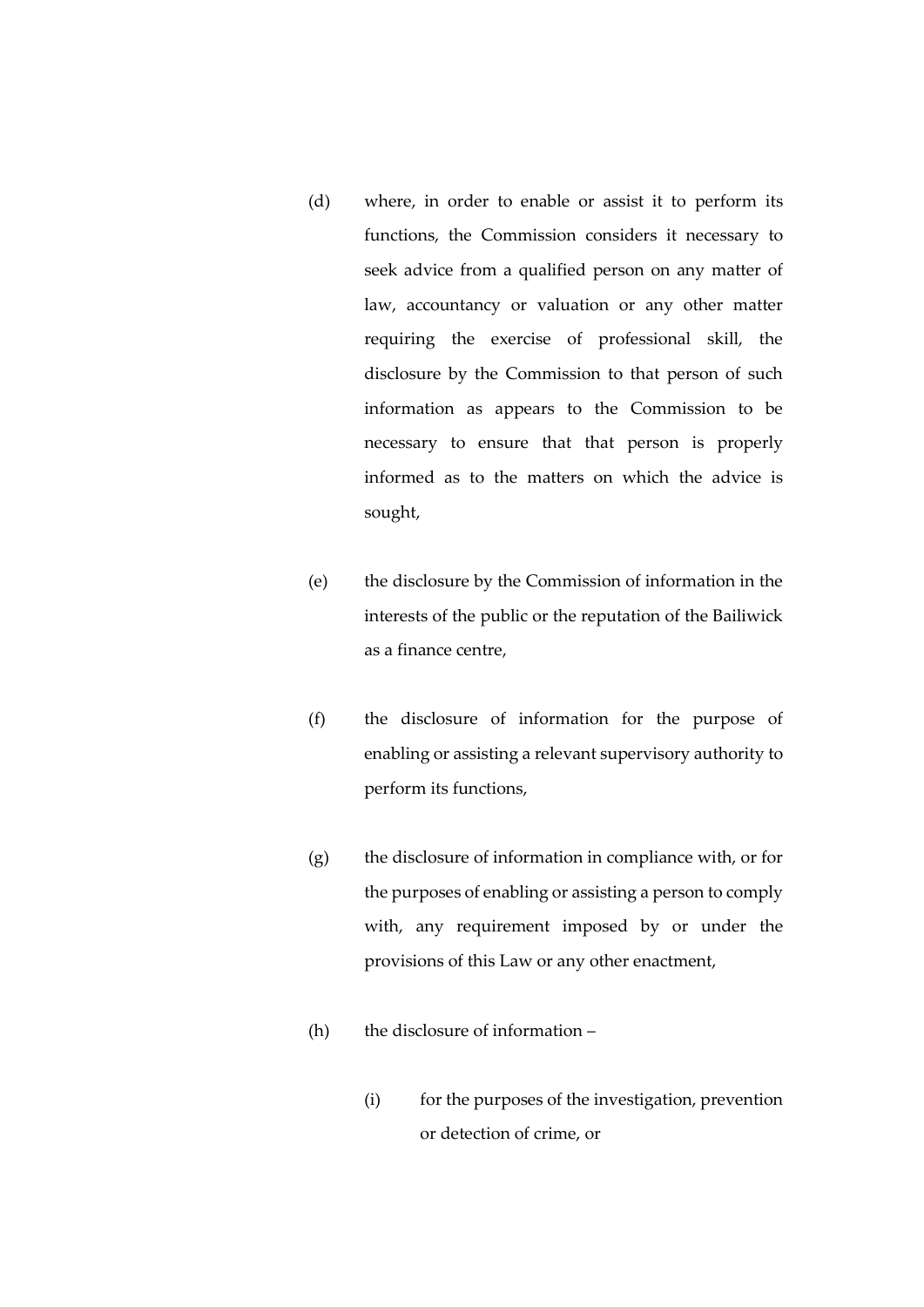(ii) with a view to the instigation of or otherwise for the purposes of any criminal proceedings,

whether under the provisions of this Law or otherwise,

- (i) the disclosure of information in connection with any other proceedings, enforcement action or sanction (civil, criminal or administrative) arising out of or under the provisions of this Law or any other enactment,
- (j) the disclosure of information with a view to the instigation of, or otherwise for the purposes of, any disciplinary proceedings relating to the exercise of the professional duties of -
	- (i) an auditor of a licensed institution or former licensed institution, or
	- (ii) a person appointed to make a report under section  $5(5)(a)$  of this Law, section  $7(1)(b)$  or 8 of the Enforcement Powers Law, section 3(3)(a) of the Protection of Investors Law, section 5(6)(a) of the Regulation of Fiduciaries Law, section 6(5)(a) or 36 of the Insurance Business Law or section 3(5)(a) or 23 of the Insurance Managers and Intermediaries Law, or
	- (iii) a person appointed as a skilled person pursuant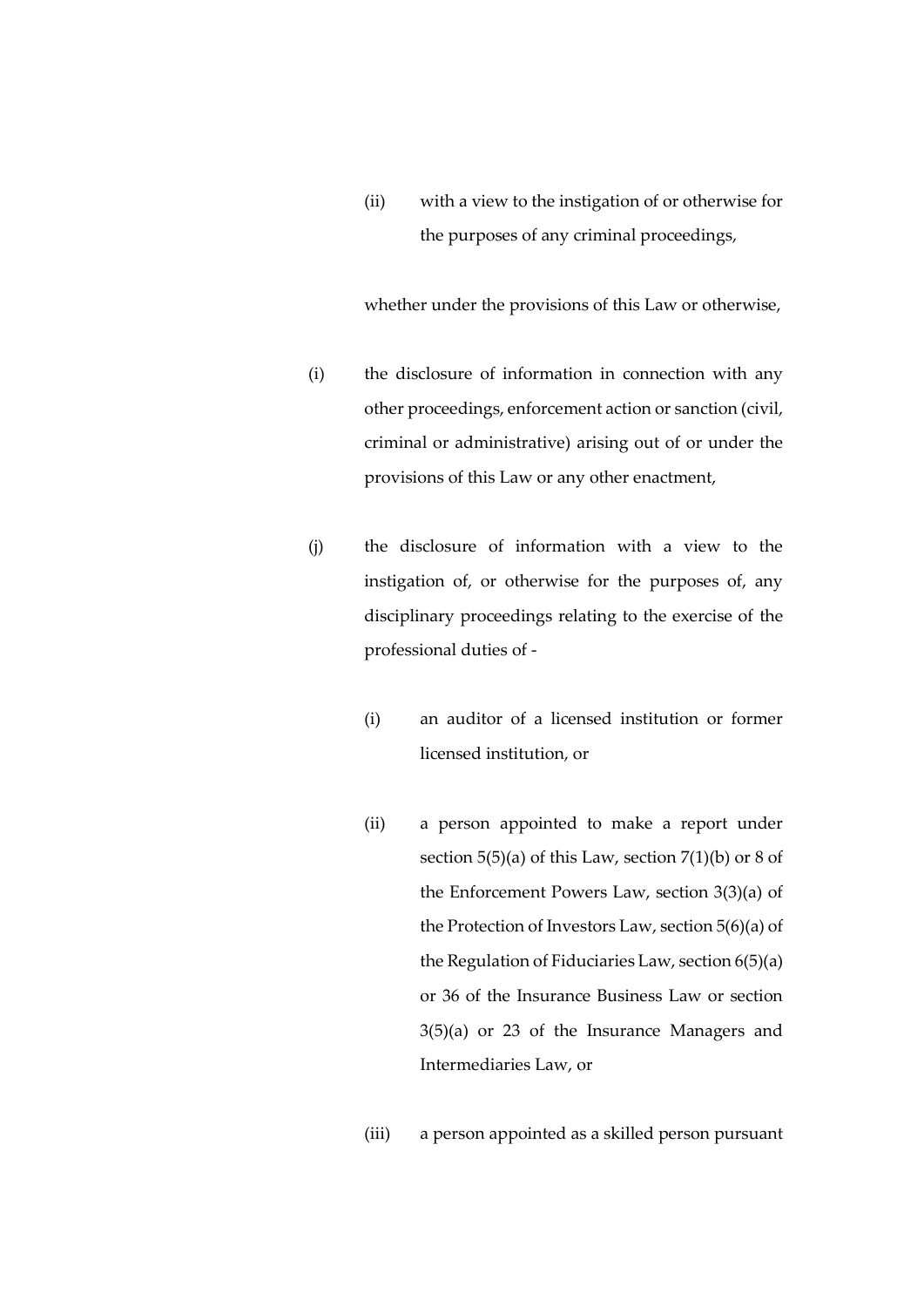to the provisions of section 29 of this Law or the corresponding provisions of the regulatory Laws,

- (k) the disclosure by the Commission to Her Majesty's Procureur or an officer of police of -
	- (i) information obtained under the provisions of section 28 or 29 of this Law or sections 7 to 13 of the Enforcement Powers Law, or
	- (ii) information in the possession of the Commission as to any suspected offence in relation to which the powers conferred by those sections are exercisable,
- (l) where information is disclosed to an officer of police under paragraph (k), the disclosure of that information by an officer of police for the purposes of an investigation or prosecution either in the Bailiwick or, with the prior consent of Her Majesty's Procureur to such disclosure, elsewhere,
- (m) the disclosure of information to a person or entity responsible for a scheme for compensating depositors, investors or customers (whether in the Bailiwick or elsewhere) -
	- (i) if it appears to the Commission that the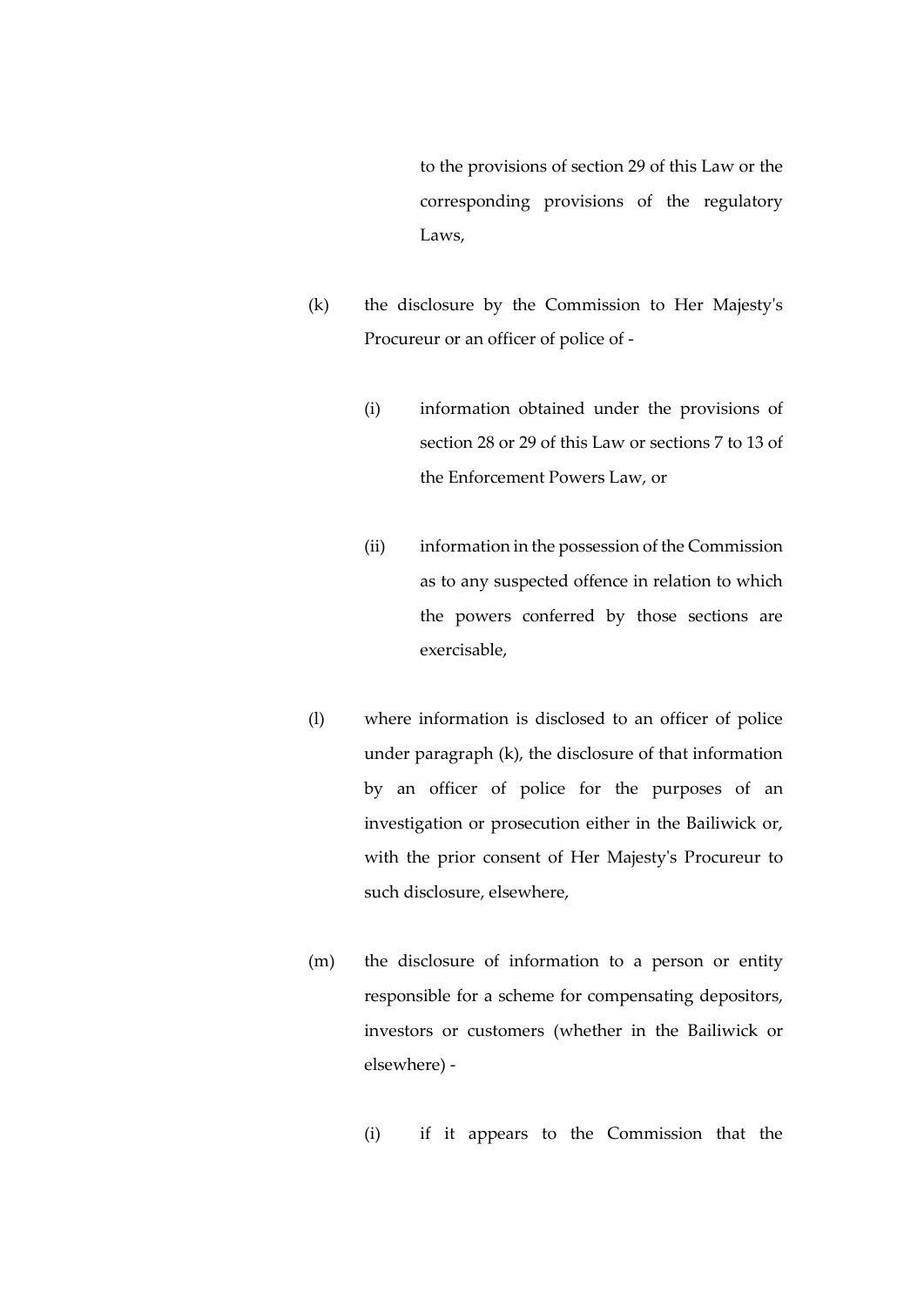disclosure would enable or assist the recipient of the information or the Commission to perform its functions, and

- (ii) if the recipient has given to the Commission a written undertaking that the information will not be further disclosed without the prior consent of the Commission,
- (n) the disclosure of information by the Commission for the purposes or in the circumstances described in -
	- (i) section 21(2) of the Financial Services Commission Law,
	- (ii) section 49 of the Protection of Investors Law,
	- (iii) section 39 of the Regulation of Fiduciaries Law,
	- (iv) section 80 of the Insurance Business Law,
	- (v) section 57 of the Insurance Managers and Intermediaries Law, or
	- (vi) section 20 of the Enforcement Powers Law, or
- (o) the disclosure of information for the purpose of enabling or assisting -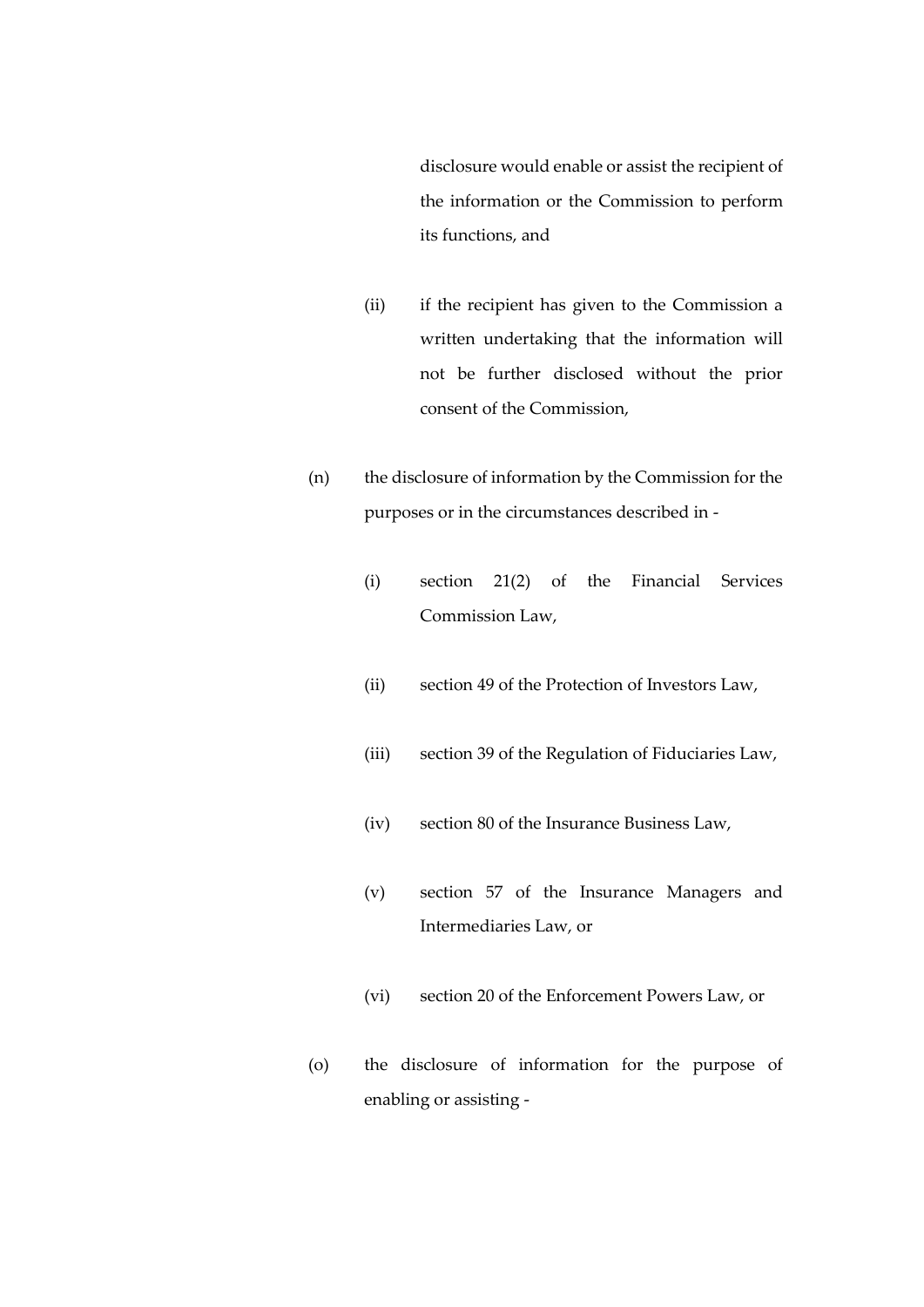- (i) the Registrar of Companies,
- (ii) the Alderney Registrar,
- (iii) the Legal Aid Administrator (the office of which was established under section 2 of the Legal Aid (Bailiwick of Guernsey) Law, 2003),
- (iv) the Office of the Financial Services Ombudsman established by the Financial Services Ombudsman (Bailiwick of Guernsey) Law, 2014,
- (v) the Principal Ombudsman appointed under section 4 of that Law,
- (vi) the Registrar of Beneficial Ownership of Legal Persons (the office of which was established by section 1 of the Beneficial Ownership of Legal Persons (Guernsey) Law, 2017),
- (vii) the Registrar within the meaning of the Beneficial Ownership of Legal Persons (Alderney) Law, 2017),
- (viii) the Data Protection Authority established by Part XI of the Data Protection (Bailiwick of Guernsey) Law, 2017, or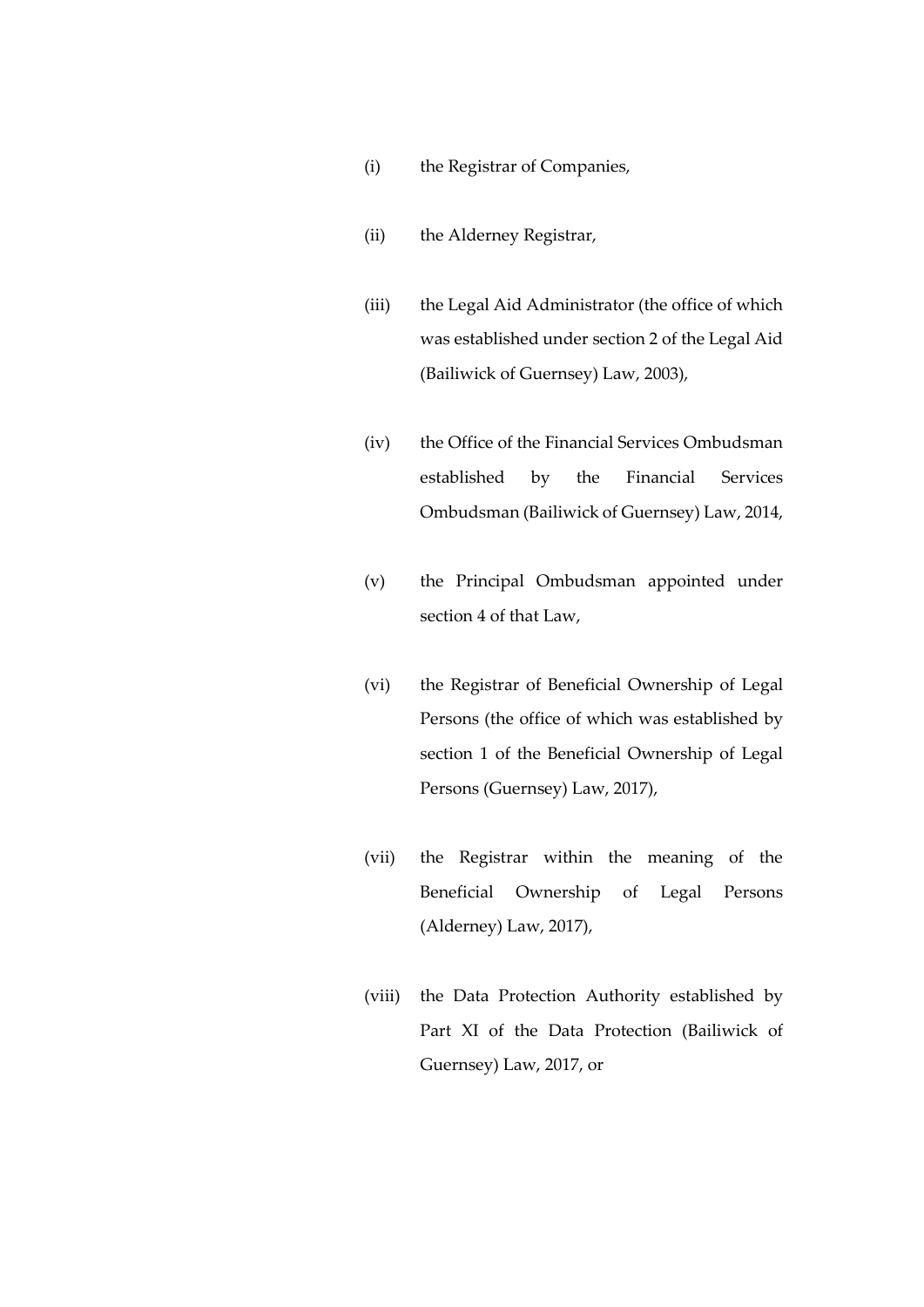(ix) the Commissioner appointed by the Data Protection Authority under paragraph 5 of Schedule 6 to that Law,

to perform their respective functions.

# **Information supplied to Commission by relevant supervisory authority.**

**46.** (1) This section applies, to the exclusion of section 44, to information relating to the business, property or affairs of any person provided to the Commission for the purposes of its functions, whether under the provisions of this Law or otherwise, by a relevant supervisory authority.

- (2) Information described in subsection (1)
	- (a) may only be used by the Commission for the purpose for which it was provided by the relevant supervisory authority,
	- (b) may only be disclosed by the Commission with the consent of, and for purposes or in circumstances approved by, that authority, and
	- (c) may not be disclosed by the Commission to the person to whom it relates except with the express approval of that authority.

(3) In requesting the consent of a relevant supervisory authority for the purposes of subsection (2)(b), the Commission must provide that authority with -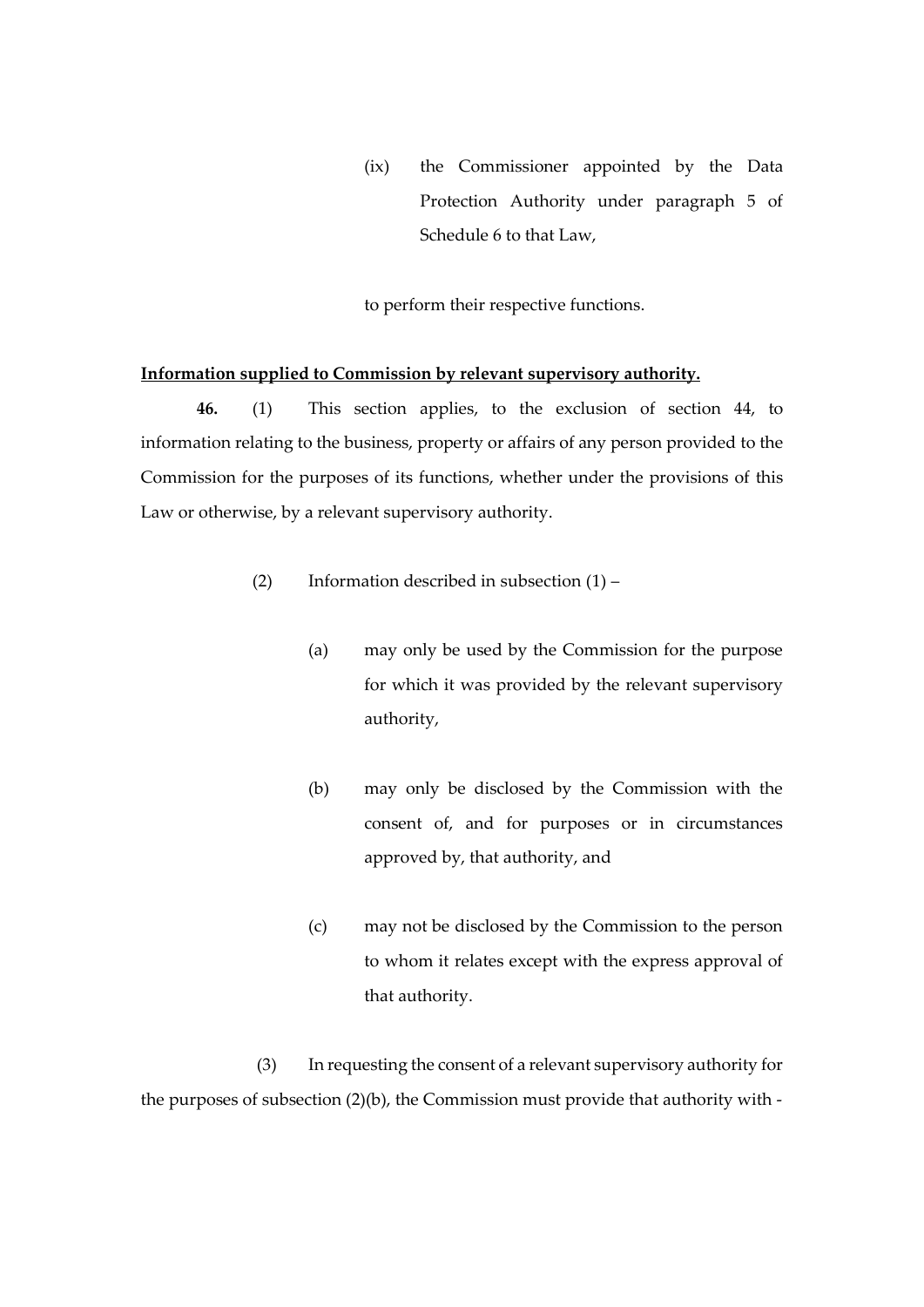- (a) the name of any person to whom it proposes to disclose the information, and
- (b) an accurate description of that person's functions.

(4) Where under this section the Commission discloses information described in subsection (1), it may do so only in accordance with any conditions (whether as to the use and disclosure of the information or otherwise) subject to which the consent of the relevant supervisory authority was given.

(5) For the avoidance of doubt, and without limitation, nothing in this section prevents the disclosure of information by the Commission -

- (a) for the purposes or in the circumstances described in section 45(h), or
- (b) in accordance with the provisions of any of the appointed Laws in circumstances where they provide that the disclosure does not contravene any obligation as to confidentiality or other restriction on the disclosure of information imposed by statute, contract or otherwise.
- (6) No person who
	- (a) receives information described in subsection (1) from the Commission, or
	- (b) obtains any such information directly or indirectly from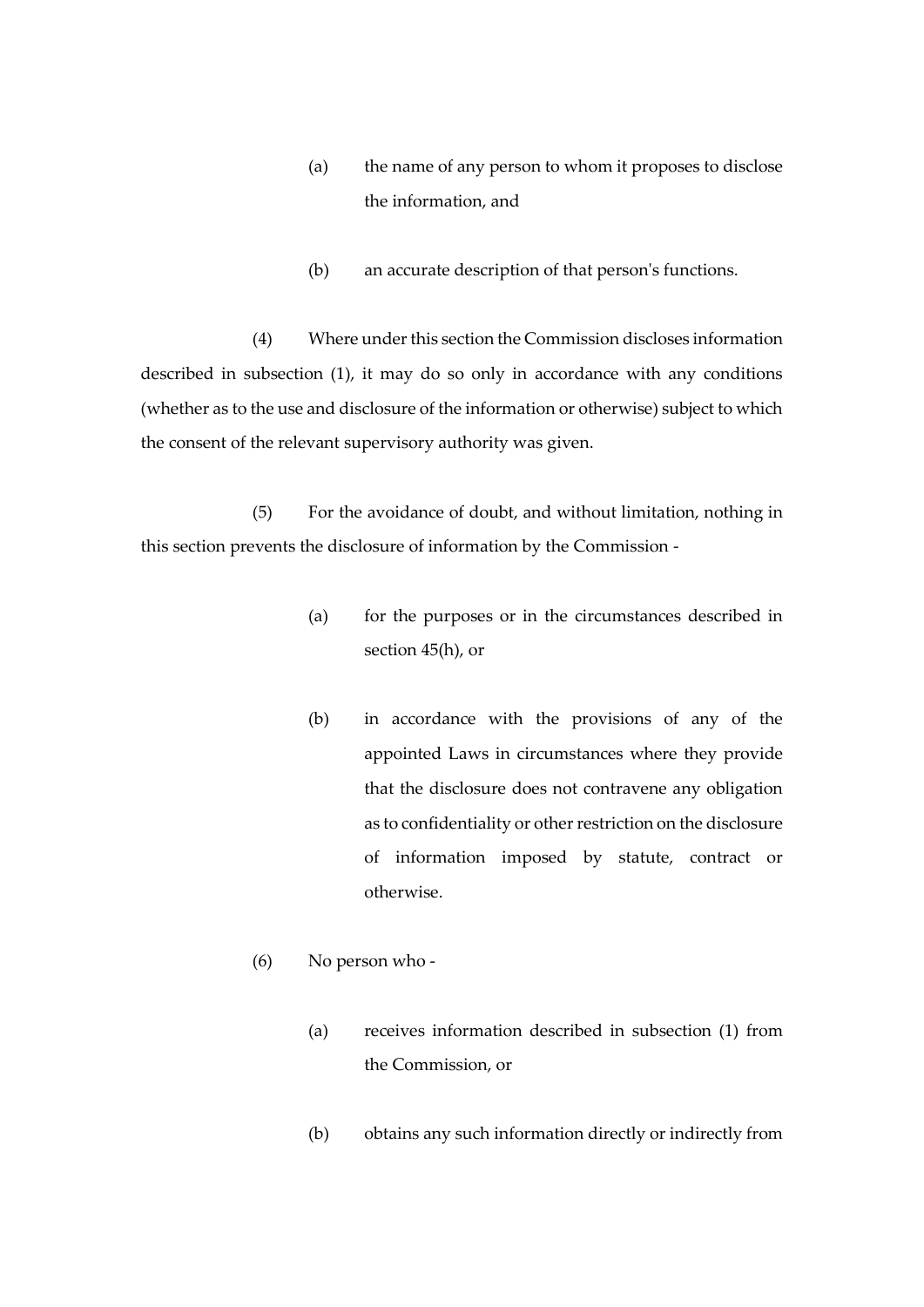a person who has so received it,

shall disclose the information except with, and in accordance with the conditions of, the consent of the Commission.

(7) A person who discloses information in contravention of subsection (6) is guilty of an offence.

#### **Royal Court to take Commission's undertakings into account.**

-

**47.** The Royal Court or any division thereof must, before directing the Commission (whether pursuant to the provisions of this Law or otherwise) to disclose to any person any information relating to the business, property or affairs of any person held, received or obtained by it under the provisions of or for the purposes of this Law or the regulatory Laws (whether pursuant to those provisions or otherwise)

- (a) take into account
	- (i) any obligation as to confidentiality or other restriction on the disclosure of information imposed by statute, contract or otherwise to which the Commission is subject in respect of the information,
	- (ii) any undertaking entered into by the Commission in relation to the use, disclosure, safekeeping and return of the information, and
	- (iii) any conditions (whether as to the use and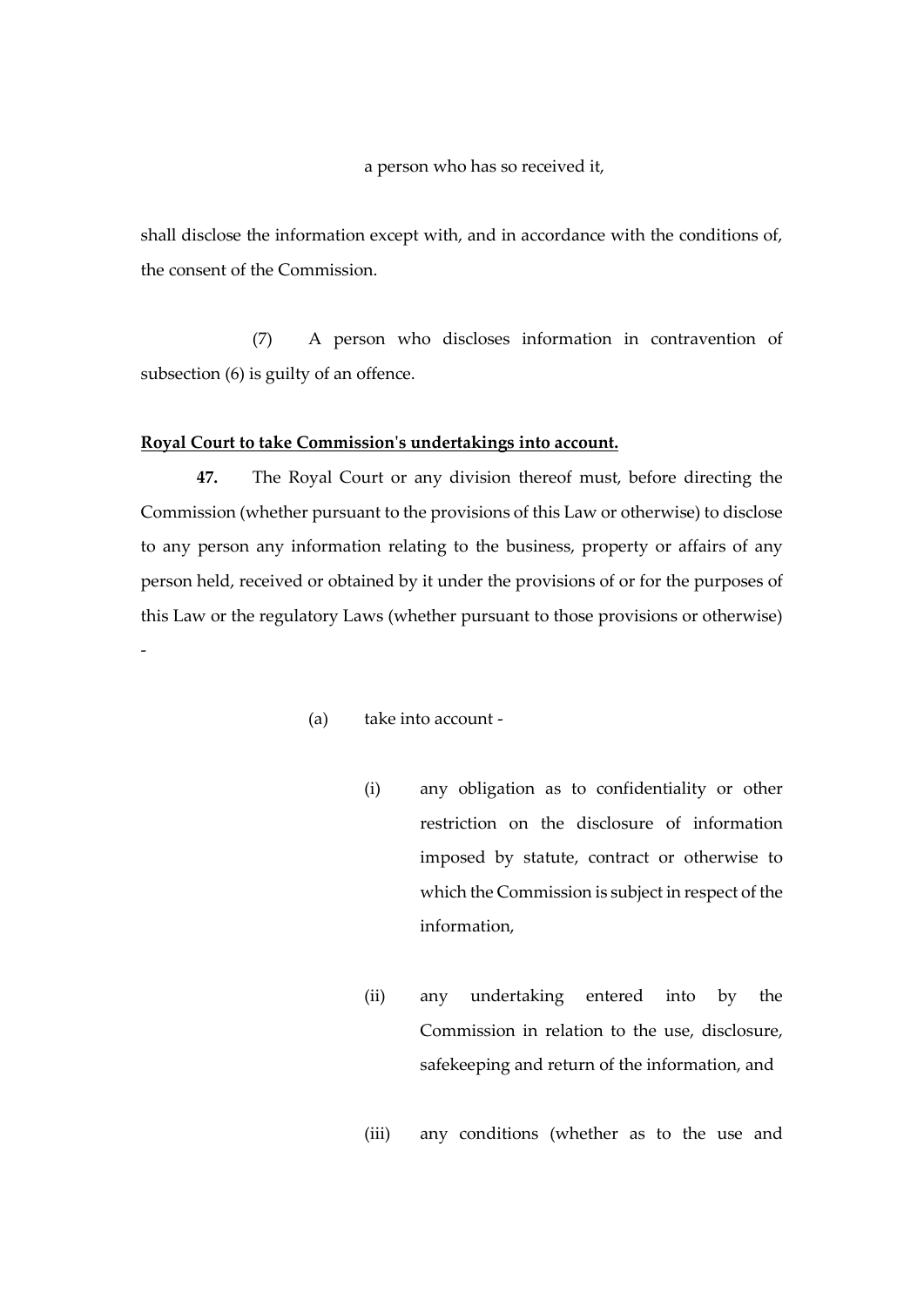disclosure of the information or otherwise) subject to which the information is held or was received or obtained, and

- (b) where the information has been supplied to the Commission by a relevant supervisory authority -
	- (i) give the Commission a reasonable opportunity to consult that authority with a view to obtaining its consent to the disclosure, and
	- (ii) where such consent is not forthcoming, or is given subject to conditions, take into account the authority's decision and the reasons for it.

#### PART IV

#### COMPENSATION SCHEMES

#### **Power to establish compensation schemes.**

**48.** (1) The States may by Ordinance establish any scheme considered by them to be desirable or expedient for the protection and compensation of depositors, investors or customers in cases where licensed institutions or former licensed institutions are unable, or are likely to be unable, to satisfy claims in respect of any description of civil liability incurred by them in connection with their deposittaking business.

(2) Without prejudice to the generality of the foregoing, an Ordinance under subsection (1) may make provision in respect of all or any of the following matters –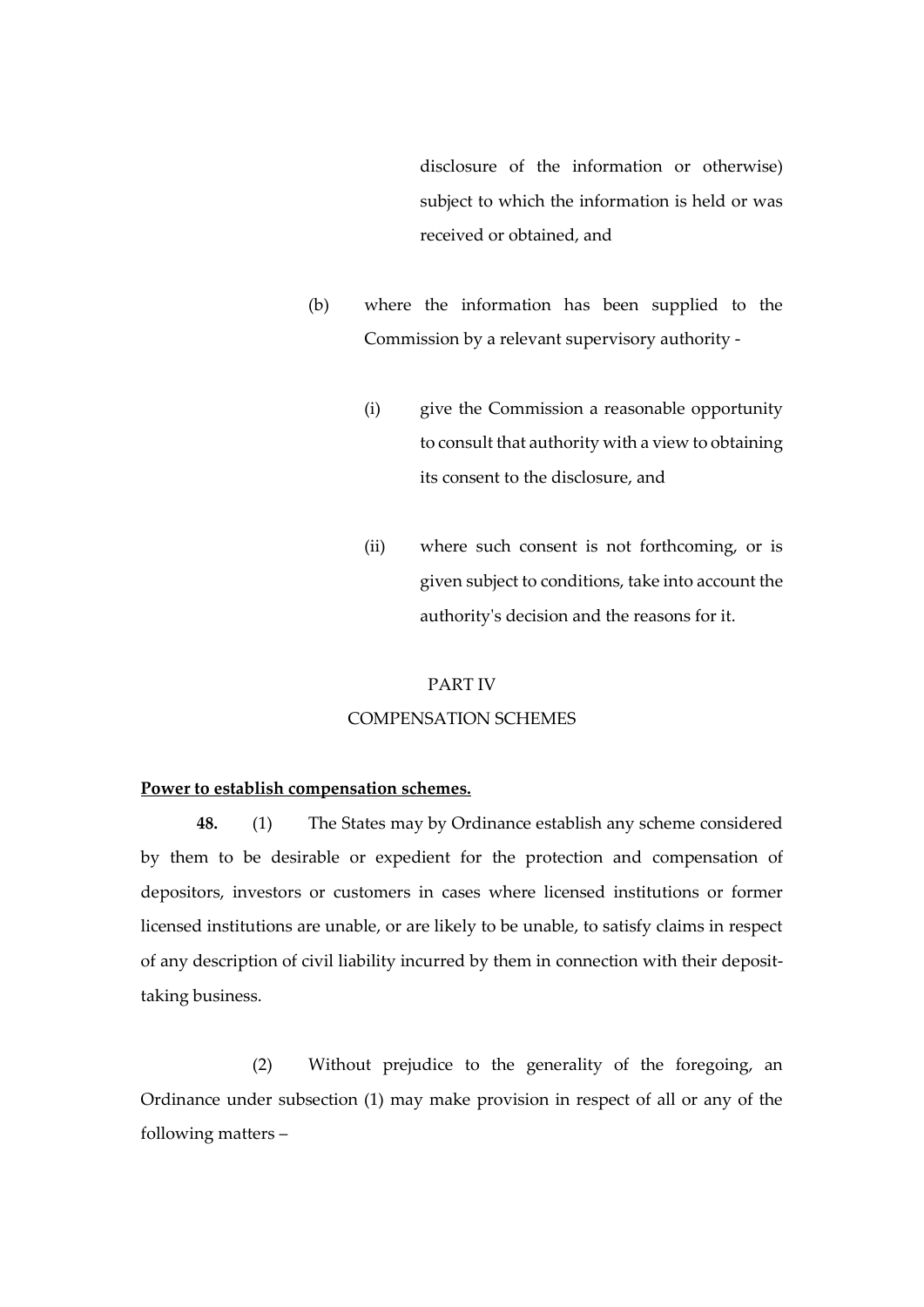- (a) the establishment of a fund for the protection and compensation of depositors, investors and customers,
- (b) the holding, management and application of the said fund,
- (c) the making of contributions to the fund and the levying thereof from licensed institutions and former licensed institutions,
- (d) the costs, expenses and other items which are to be chargeable to the fund,
- (e) claims against and payments from the fund, including the amount and proof thereof and the circumstances in which they are to be made,
- (f) the description and amount of the deposits or other liabilities, and the description of creditors, to be protected,
- (g) the liability of licensed institutions and former licensed institutions in respect of compensation payments,
- (h) the payment or repayment of claims, contributions or other monies, or any description thereof,
- (i) the tax treatment of contributions and repayments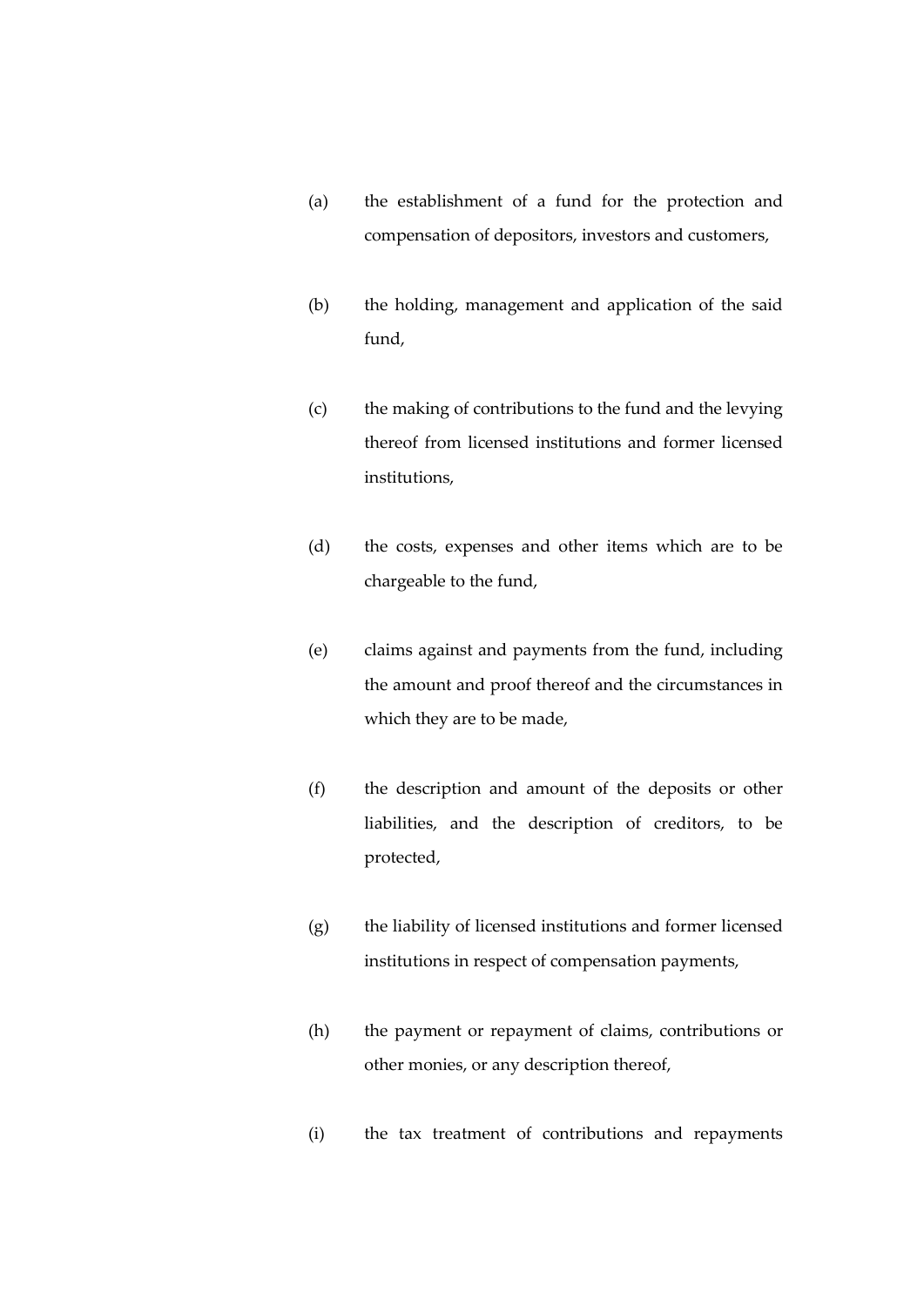thereof,

- (j) the crediting of monies and income to the fund,
- (k) the establishment of a body to perform such functions in relation to the scheme, the fund and any other matter described in this subsection as may be assigned to it by Ordinance,
- (l) the constitution, membership and proceedings, the powers (including borrowing powers) and ancillary functions and the funding and accounting requirements of that body,
- (m) the assignment, to the fund or to the body described in paragraph (k), by creditors who claim against the fund of their creditors' rights.

## PART V

#### OFFENCES AND PENALTIES

## **Penalties.**

**49.** (1) A person guilty of an offence under section 16(5), 17(8), 24(3), 26(5), 32(4), 33(5) or 34(7) or (8) is liable –

- (a) on summary conviction, to a fine not exceeding twice level 5 on the uniform scale,
- (b) on conviction on indictment, to a fine.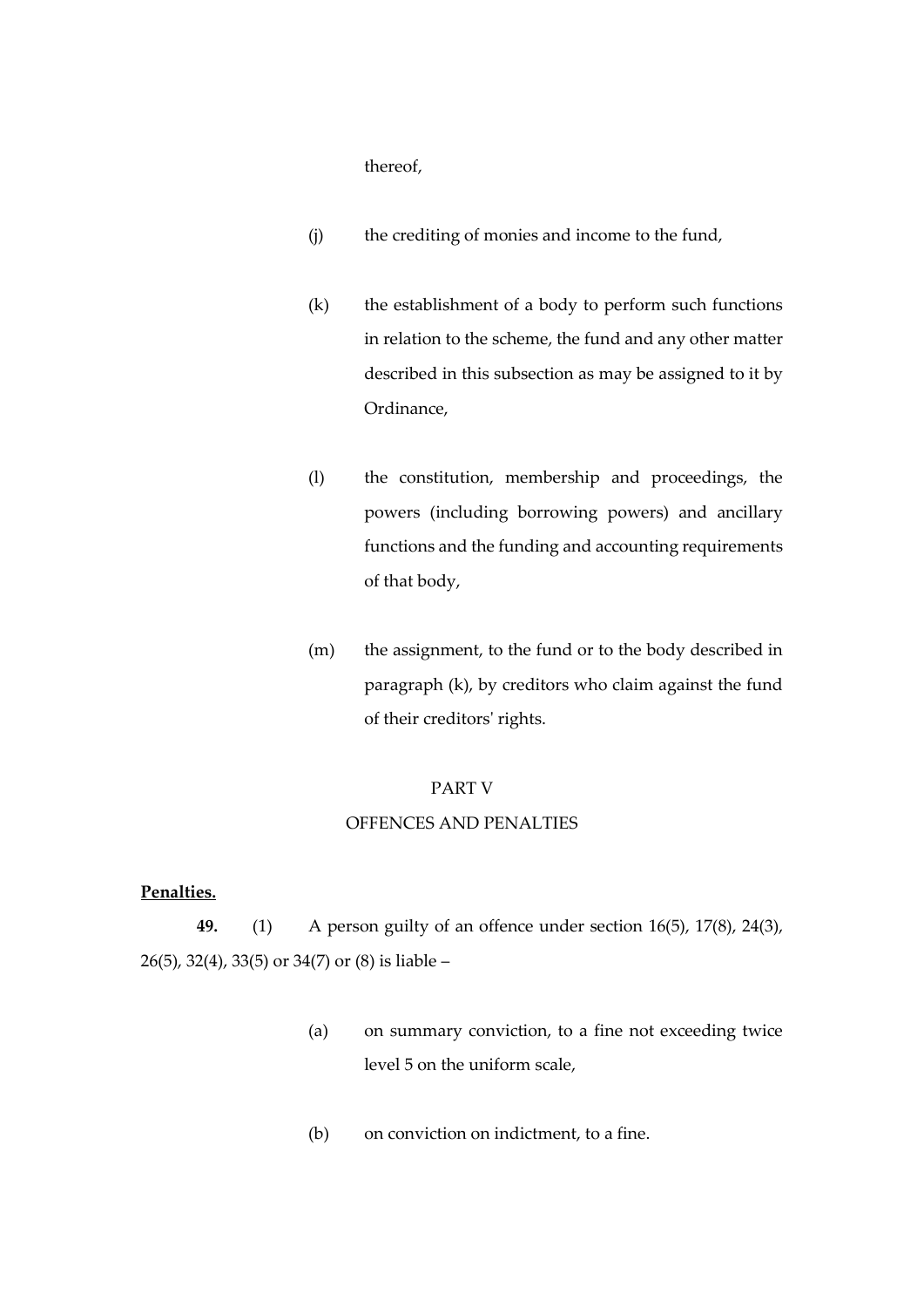(2) A person guilty of an offence under any other provision of this Law is liable –

- (a) on summary conviction, to imprisonment for a term not exceeding 6 months, or to a fine not exceeding twice level 5 on the uniform scale, or to both,
- (b) on conviction on indictment, to imprisonment for a term not exceeding 2 years, or to a fine, or to both.

(3) In relation to offences tried before the Court of Alderney or the Court of the Seneschal, and for the avoidance of doubt, the penalties stipulated by subsections (1)(a) and (2)(a) are applicable notwithstanding the restrictions on the sentencing powers of those courts imposed by section 13 of the Government of Alderney Law, 2004**<sup>f</sup>** and section 11 of the Reform (Sark) Law, 2008**<sup>g</sup>** .

(4) Where an offence under this Law involves a public display or exhibition of any name or description, there shall be deemed to be a fresh offence on each day on which the display or exhibition continues.

## **Criminal liability of directors, etc.**

1

**50.** (1) Where an offence under the provisions of this Law is committed by a company or other legal person and is proved to have been committed with the

**<sup>g</sup>** Order in Council No. V of 2008; amended by No. VI of 2008; No. XXVII of 2008; No. XIV of 2010; and No. XII of 2011.

**<sup>f</sup>** Order in Council No. III of 2005; amended by No. XXII of 2010; and No. XI of 2012.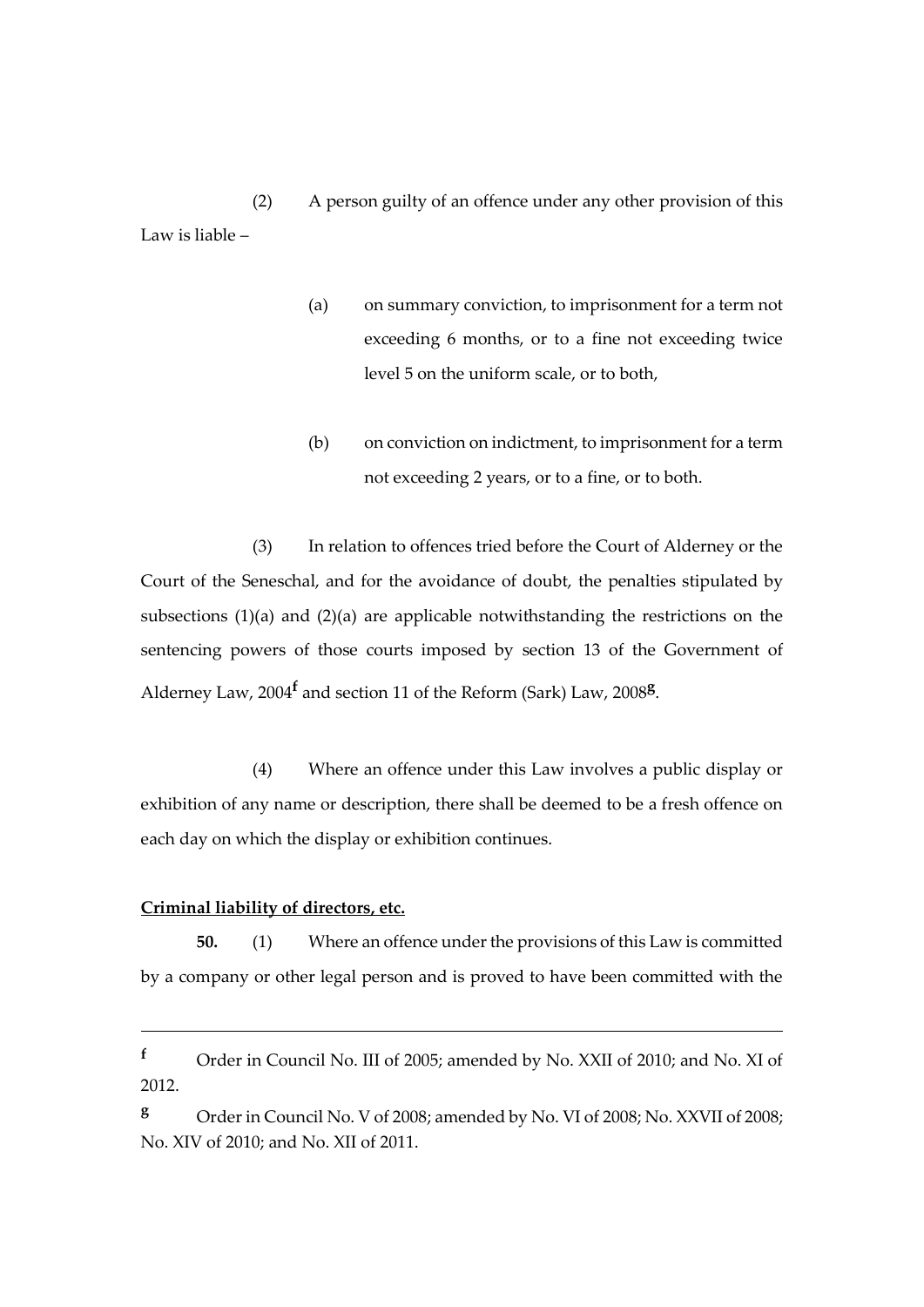consent or connivance of, or to be attributable to any neglect on the part of -

- (a) in the case of a company, any director, controller, secretary or other similar officer thereof,
- (b) in the case of a limited partnership with legal personality, any general partner,
- (c) in the case of a limited liability partnership, any member,
- (d) in the case of a foundation, any foundation official, or
- (e) any person purporting to act in any capacity described in paragraph  $(a)$ ,  $(b)$ ,  $(c)$  or  $(d)$ ,

the person referred to in the appropriate paragraph above as well as the company or other legal person (as the case may be) is guilty of the offence and may be proceeded against and punished accordingly.

(2) Where the affairs of a company or other legal person are managed by its members, subsection (1) applies to a member in connection with that member's functions of management as if that member were a director.

#### **Criminal proceedings against unincorporated bodies.**

**51.** (1) Where an offence under the provisions of this Law is committed by an unincorporated body and is proved to have been committed with the consent or connivance of, or to be attributable to any neglect on the part of -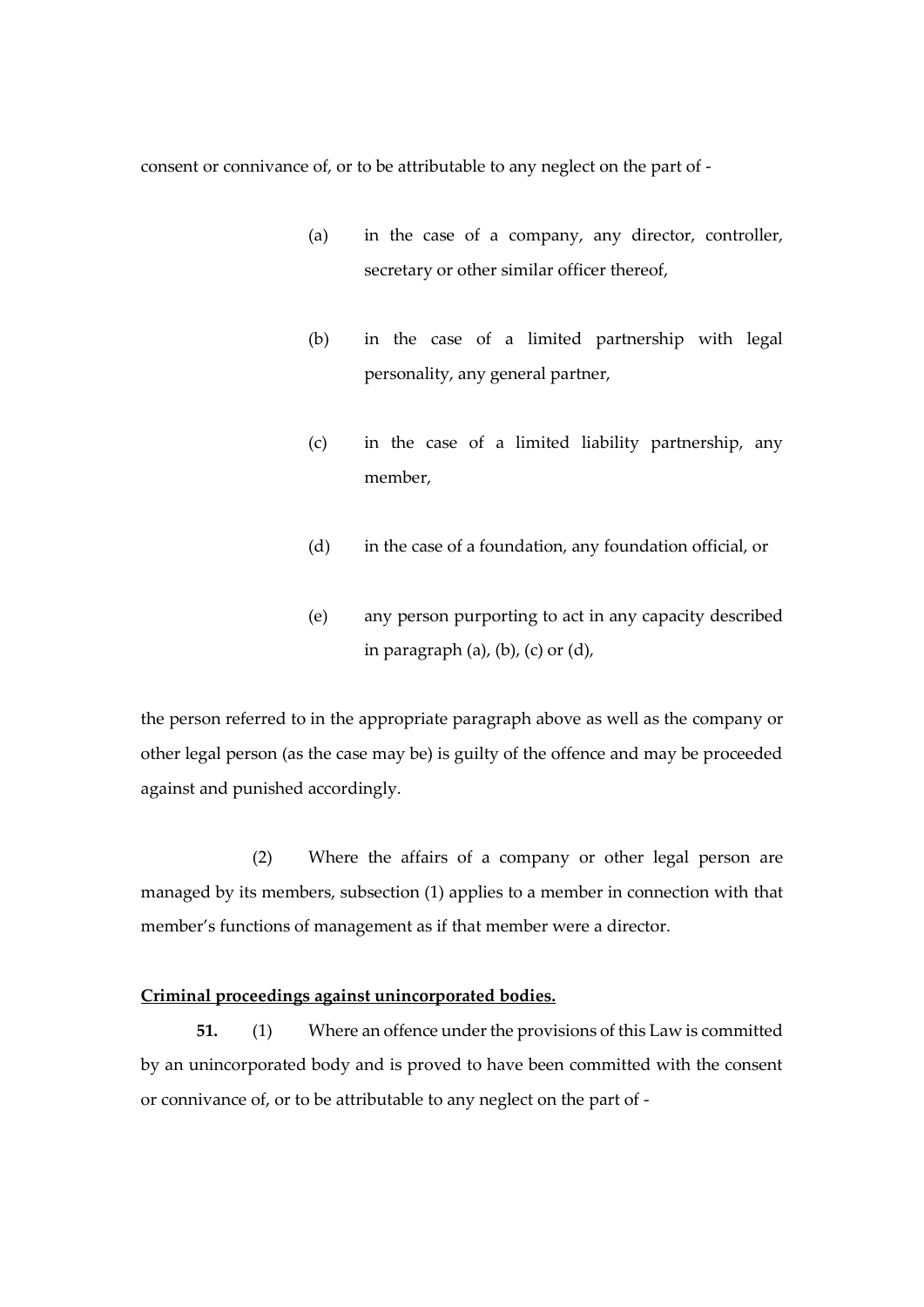- (a) in the case of
	- (i) a partnership, any partner thereof, but subject to the provisions of subparagraph (ii),
	- (ii) a limited partnership without legal personality, any general partner thereof,
- (b) in the case of any other unincorporated body, any director of that body or other officer thereof who is bound to fulfil any duty of which the offence is a breach or, if there is no such officer, any member of the committee or other similar governing body, or any controller of that body, or
- (c) any person purporting to act in any capacity described in paragraph (a) or (b),

the person referred to in the appropriate paragraph above as well as the unincorporated body is guilty of the offence and may be proceeded against and punished accordingly.

(2) Where an offence under the provisions of this Law is alleged to have been committed by an unincorporated body, proceedings for the offence shall, without prejudice to subsection (1), be brought in the name of that body and not in the name of any of its members.

(3) A fine imposed on an unincorporated body on its conviction of an offence under the provisions of this Law shall be paid from the funds of that body.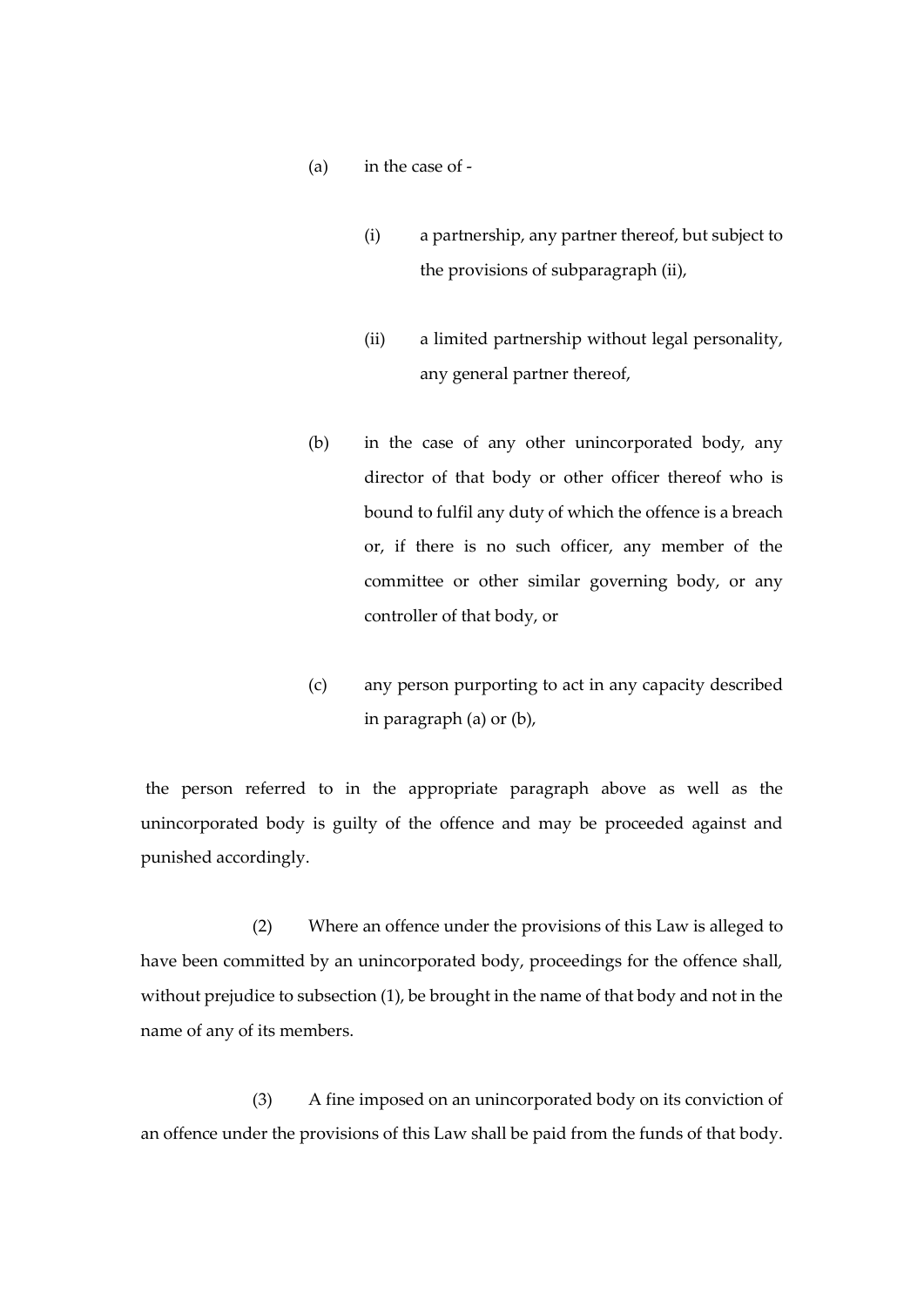## **Defence of due diligence.**

**52.** In any proceedings for an offence under the provisions of this Law it is a defence for the accused to prove (for the avoidance of doubt, on a balance of probabilities) that the accused took all reasonable precautions and exercised all due diligence to avoid the commission of such an offence by the accused and by any person under the control of the accused.

## **Jurisdiction.**

**53.** Without prejudice to any jurisdiction exercisable apart from this section, proceedings for an offence under the provisions this Law may be taken, and the offence may for all incidental purposes be treated as having been committed, in any place in the Bailiwick.

#### PART VI

#### GENERAL PROVISIONS

#### *Miscellaneous*

#### **Commission to have regard to guidance, etc, under FSC Law and other matters.**

- **54.** (1) In performing its functions under the provisions of this Law
	- (a) the Commission must (so far as relevant)
		- (i) take into account any written guidance of a general character given by the Committee under section 7(1)(a) of the Financial Services Commission Law, and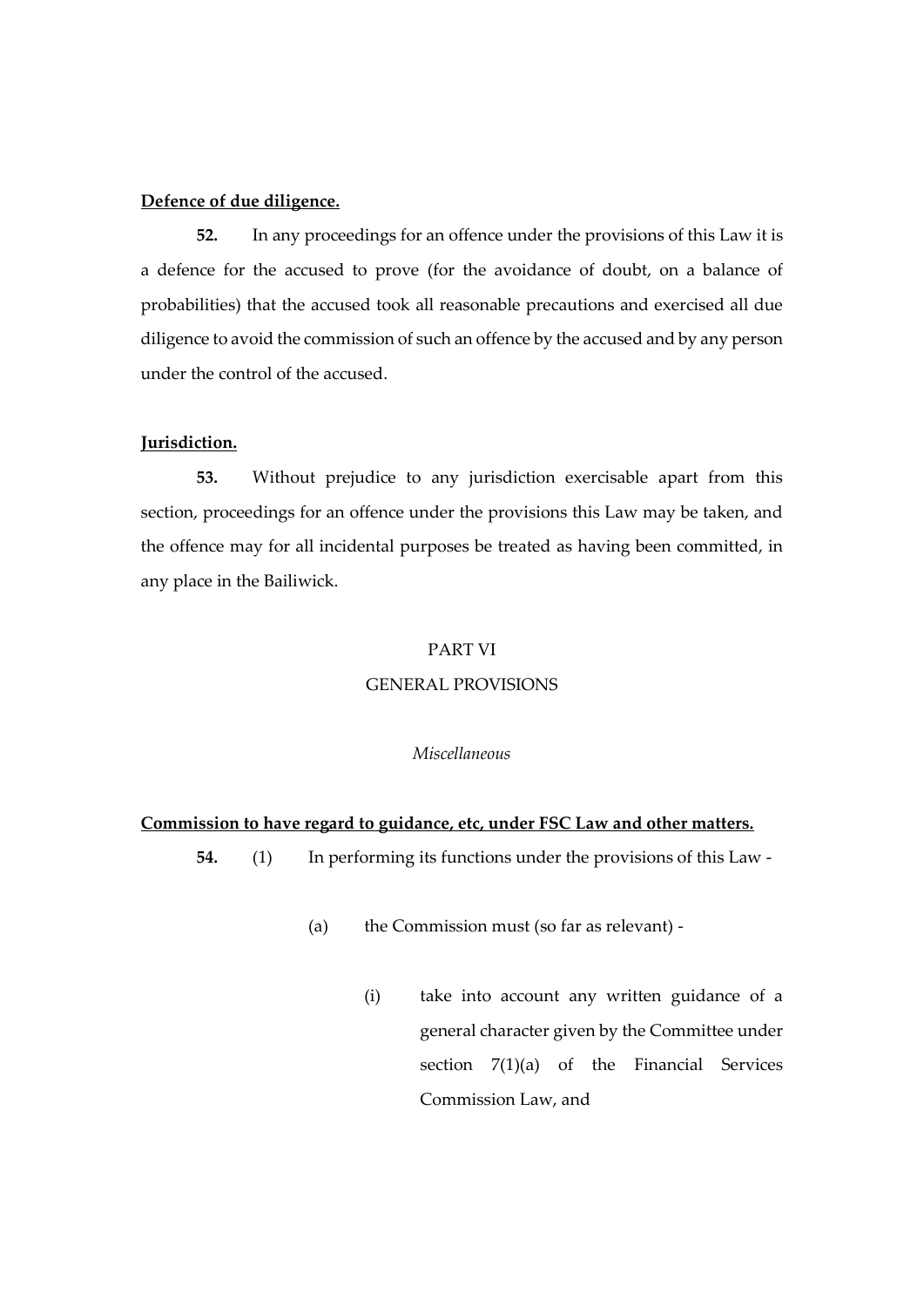(ii) act in accordance with any written directions of a general character given by the Committee under section 7(1)(b) of that Law,

concerning the policies to be followed by the Commission in relation to the supervision of finance business in the Bailiwick and the manner in which any function of the Commission is to be performed,

- (b) the Commission may take into account (so far as relevant) -
	- (i) any guidance notes or international standards relating to deposit-taking business and regulation issued by a body recognised by the Commission and identified in a code issued under the provisions of this Law,
	- (ii) the provisions of any rules, code, guidance, principles, policies or instructions issued under the provisions of this Law or the Financial Services Commission Law,
	- (iii) any matter to which it may have regard under the provisions of this Law when performing the function in question, and
	- (iv) for the avoidance of doubt, any investigation, prosecution, proceedings, enforcement action,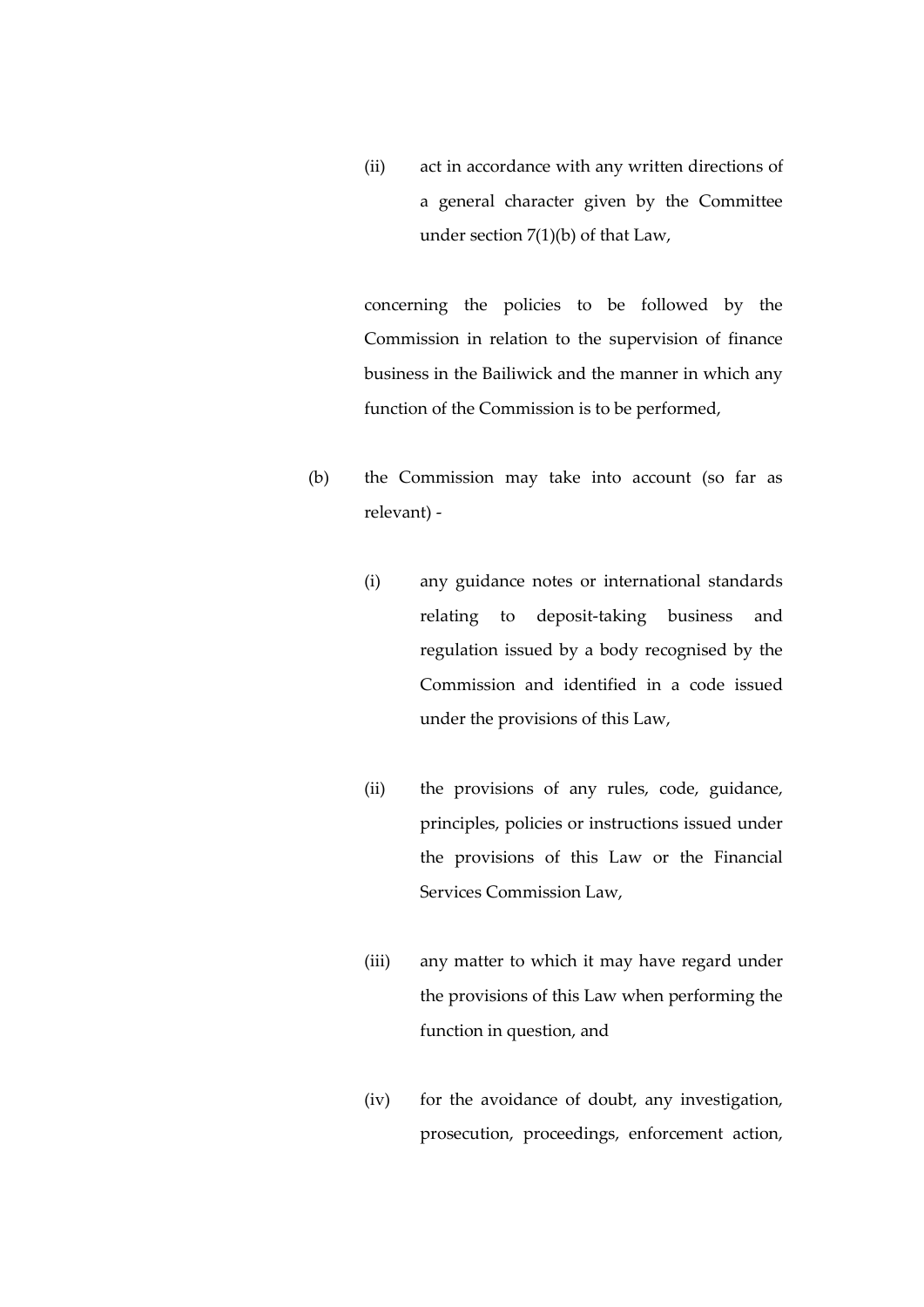duty, obligation, liability, penalty, sanction (civil, criminal or administrative), injunction, order or other remedy undertaken, imposed or obtained under the provisions of or for the purposes of this Law or the regulatory Laws in respect of any licensed institution, holder of a supervised role or other person or entity, and

- (c) the Commission must have regard to the objectives of
	- (i) protecting the public and the reputation of the Bailiwick as a finance centre,
	- (ii) ensuring that any relevant markets are fair, efficient and transparent, and
	- (iii) reducing risks to the financial system in the Bailiwick.

(2) The provisions of this section are in addition to and not in derogation from any other provision of this Law or any other enactment or rule of law relating to the functions of the Commission or the performance thereof and the matters which it must or may take into account.

# **Verification of information and execution of documents.**

**55.** (1) The Commission may require that any information, statement or other document provided to it in compliance or purported compliance with any obligation imposed by or under the provisions of this Law shall be verified in such manner as the Commission may reasonably specify.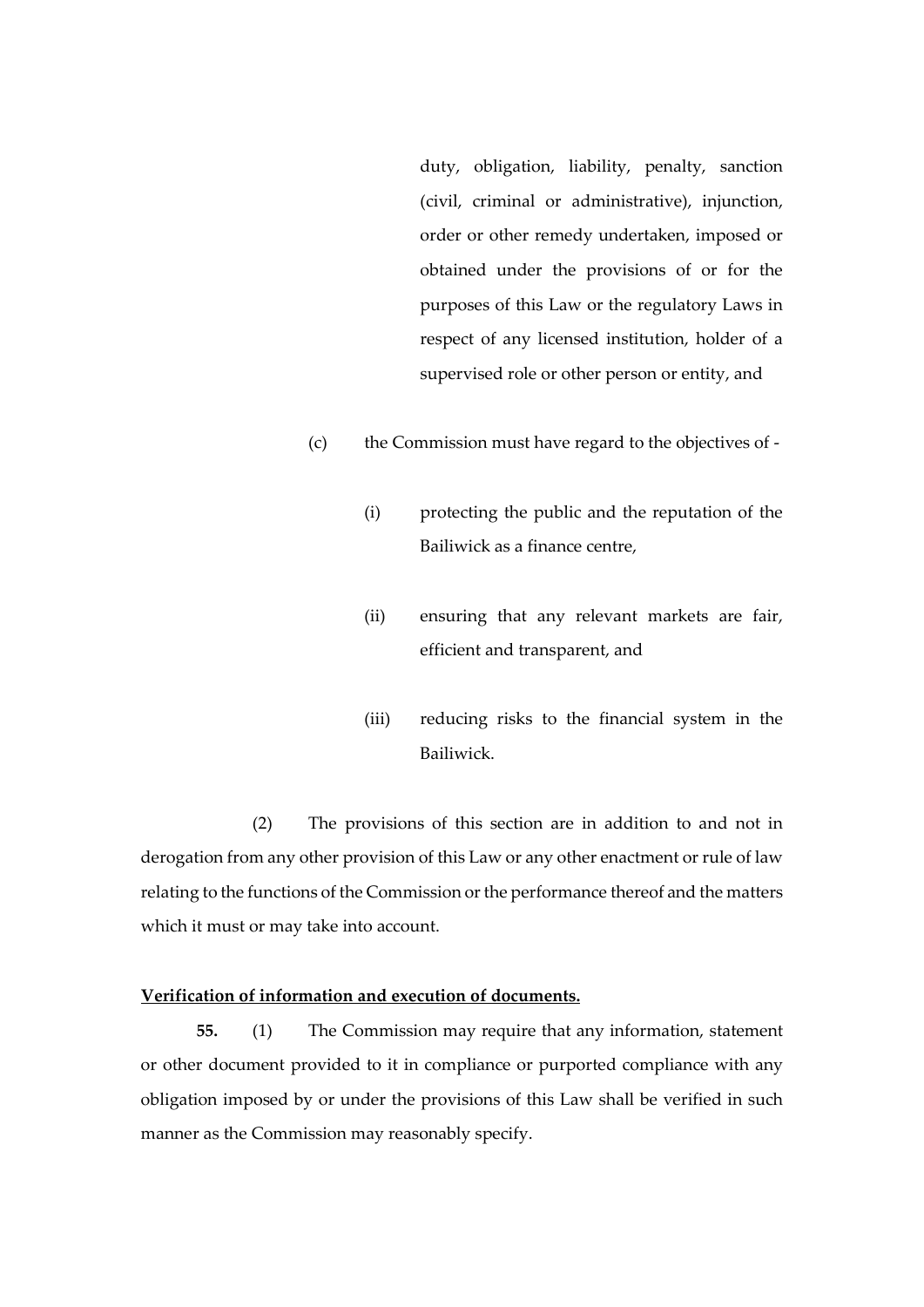(2) Without prejudice to any other enactment or rule of law relating to the form, execution and submission of documents, all returns and other documents required by or under the provisions of this Law to be submitted to the Commission by a licensed institution shall be signed by the chief executive and chief financial officer of the institution, or their alternates, unless the Commission directs otherwise (whether generally or in any particular case or class or description of case).

(3) Any information, statement or other document which is not verified in accordance with a requirement made under subsection (1) shall be deemed for the purposes of this Law not to have been provided in accordance with the obligation referred to in that subsection and the said obligation shall accordingly be deemed not to have been complied with.

(4) Any return or other document which is not signed in accordance with subsection (2) or a direction of the Commission thereunder shall be deemed for the purposes of this Law not to have been submitted as required by or under the provisions of this Law, and that requirement shall accordingly be deemed not to have been complied with.

#### **Service of notices and documents.**

**56.** (1) Any document other than a summons to be given or served under the provisions of or for the purposes of this Law may be given to or served upon –

> (a) an individual ("**A**"), by being delivered to A, or by being left at, or sent by post to, A's usual or last known place of abode, or by being transmitted to A's relevant electronic address,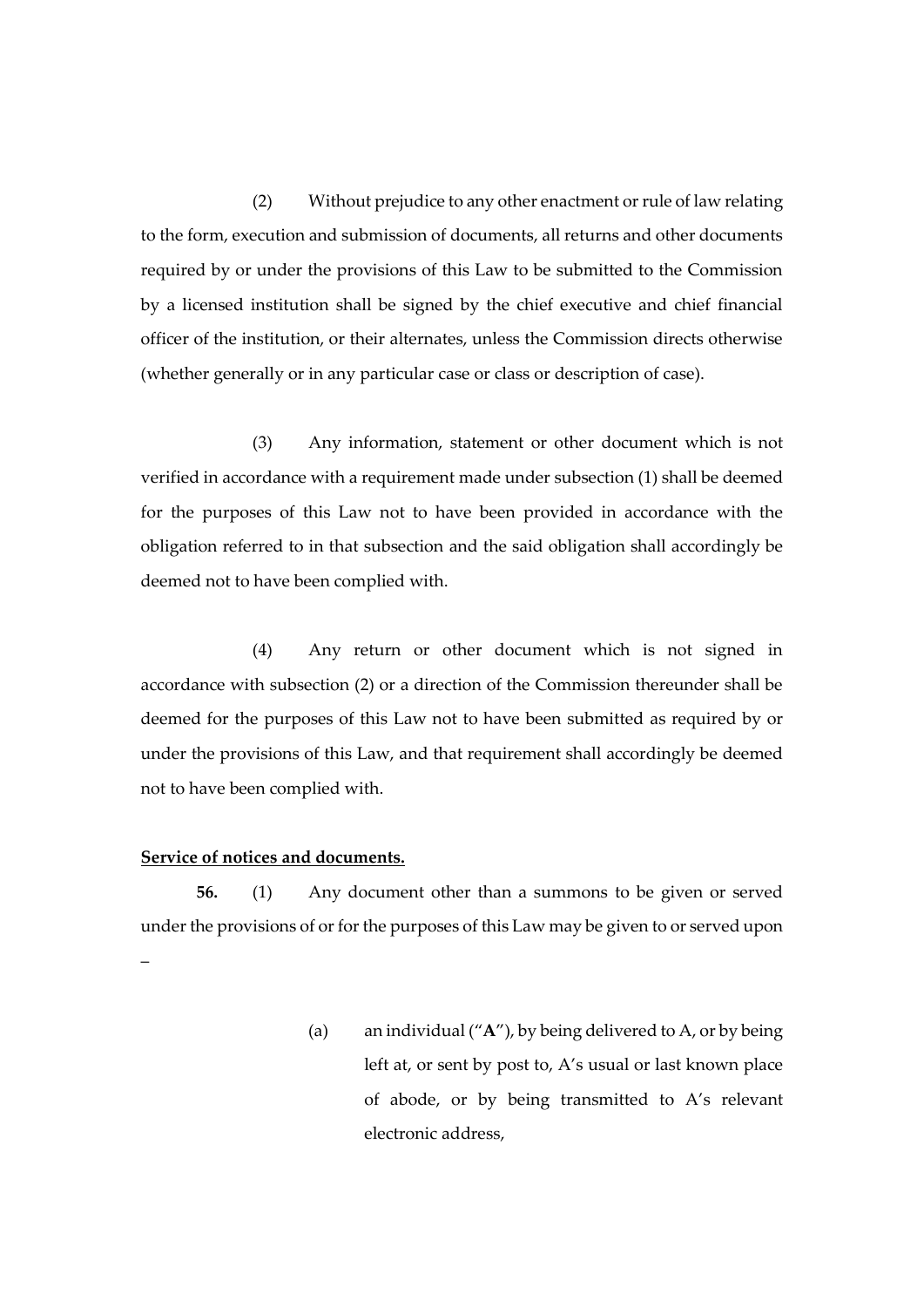- (b) a company or other legal person with a registered office in the Bailiwick, by being left at, or sent by post to, that office, or by being transmitted to its relevant electronic address,
- (c) a company or other legal person without a registered office in the Bailiwick, by being left at, or sent by post to -
	- (i) its principal or last known principal place of business in the Bailiwick, or
	- (ii) if there is no such place, its registered office or principal or last known principal place of business elsewhere,

or by being transmitted to its relevant electronic address,

- (d) an unincorporated body
	- (i) by being given to or served on any partner (not being a limited partner in a limited partnership), member of the committee or other similar governing body, director or other similar officer thereof in accordance with paragraph (a), or
	- (ii) by being left at, or sent by post to -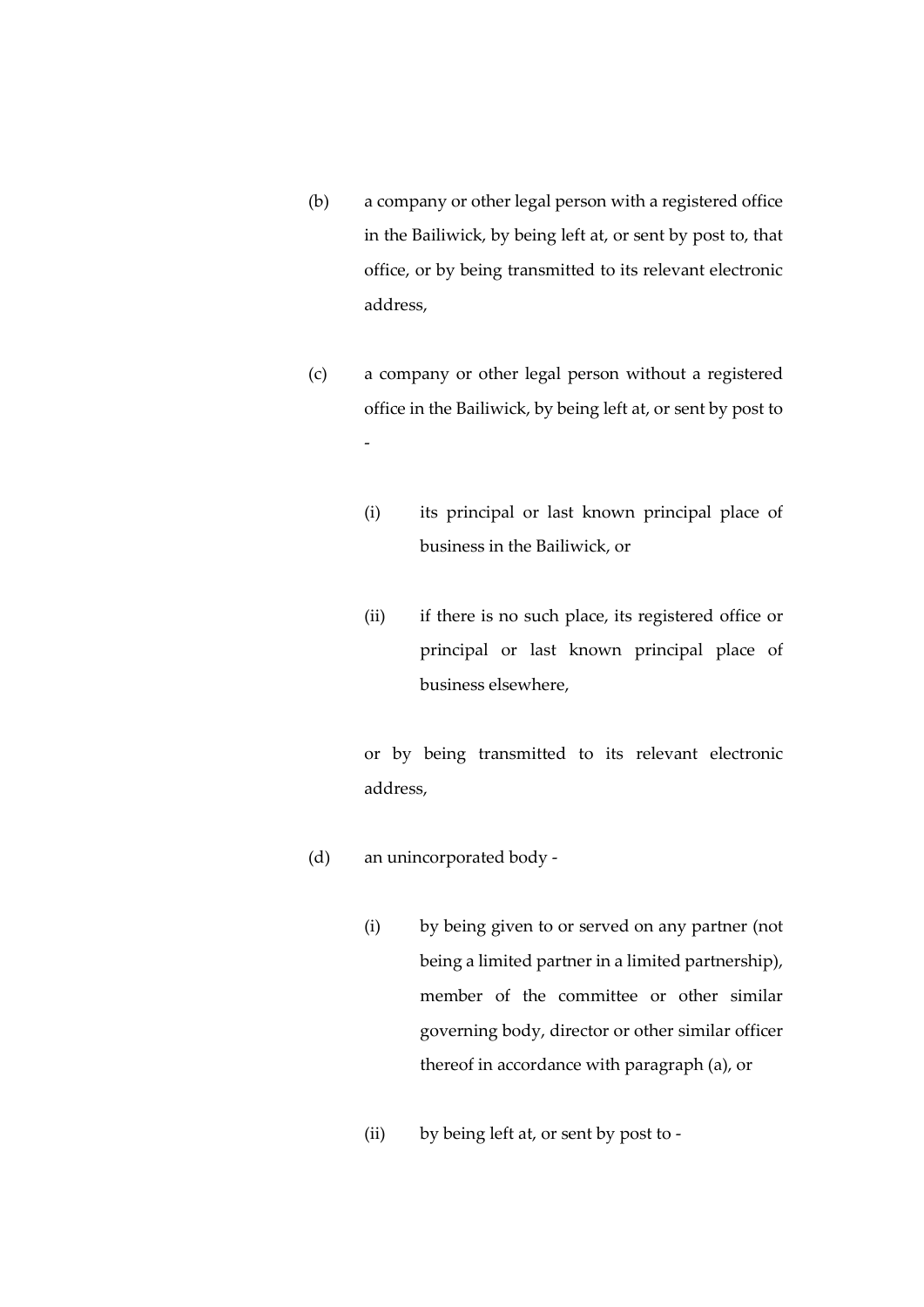- (A) the body's principal or last known principal place of business in the Bailiwick, or
- (B) if there is no such place, its principal or last known principal place of business elsewhere,

or by being transmitted to its relevant electronic address,

- (e) the Committee or any other committee of the States of Guernsey, by being left at, or sent by post to, its principal office in the Bailiwick, or by being transmitted to its electronic address,
- (f) subject to the provisions of section 57, the Commission or its Chairman, by being left at, or sent by post to, the principal office of the Commission in the Bailiwick,

and in this section -

- (i) **"by post"** means by special delivery, recorded or signed for delivery or ordinary letter post,
- (ii) **"electronic address"** includes, without limitation, an e-mail address and telecommunications address,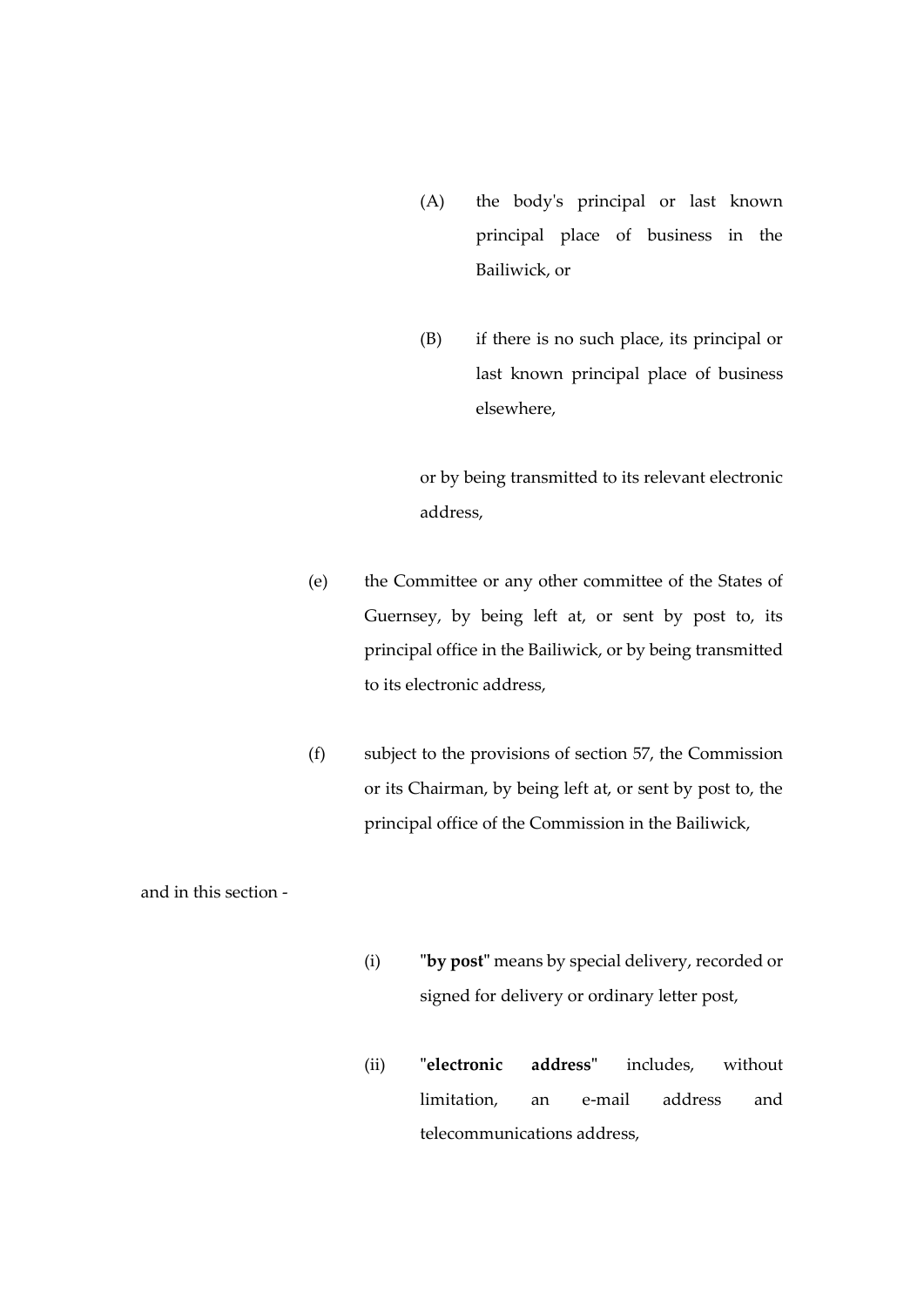- (iii) **"relevant electronic address"** means an electronic address -
	- (A) with which, in the opinion of the Commission, the person concerned has a personal, business or other connection, and
	- (B) a document transmitted to which is likely to come to the attention of the person concerned,
- (iv) **"transmitted"** means transmitted by electronic communication (that is to say, in electronic form and by electronic means), facsimile transmission or other similar means which produce or enable the production of a document containing the text of the communication, and
- (v) **"summons"** includes any document compelling a person's attendance before the court.

(2) If under the provisions of or for the purposes of this Law a person notifies the Commission of –

- (a) an address for service within the Bailiwick, or
- (b) an electronic address at which the service of documents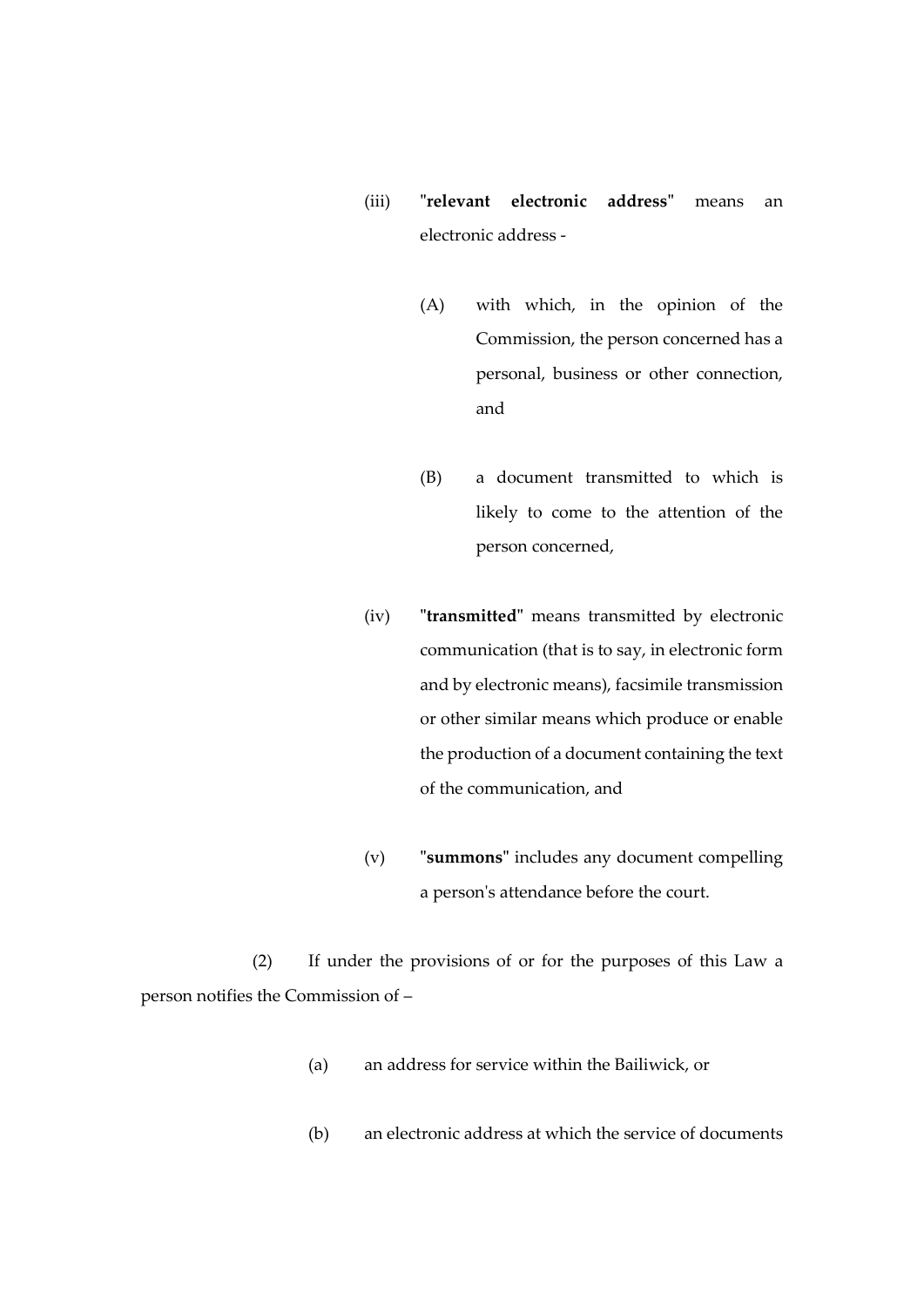may be effected on that person,

any document other than a summons to be given to or served upon that person under those provisions or for those purposes may be given or served by being left at, or sent by post to, that address in the Bailiwick or (as the case may be) by being transmitted to that electronic address.

(3) If service of a document under the provisions of or for the purposes of this Law cannot, after reasonable enquiry, be effected in accordance with this section, the document may be served by being published on two occasions in La Gazette Officielle.

(4) Subsections (1), (2) and (3) are without prejudice to any other lawful method of service.

(5) Notwithstanding the provisions of this section and of any other rule of law in relation to the service of documents, no document to be given to or served on the Committee or any other committee of the States of Guernsey or the Commission or its Chairman under the provisions of or for the purposes of this Law shall be deemed to have been given or served until it is received.

(6) If a person upon whom a document is to be served under the provisions of or for the purposes of this Law is a minor or person under guardianship, the document shall be served on his or her guardian; and if there is no guardian, the Commission (or, with leave of the court, any other person) may apply to the appropriate Court for the appointment of a person to act as guardian under those provisions or for those purposes; and in this subsection the "**appropriate Court**" means –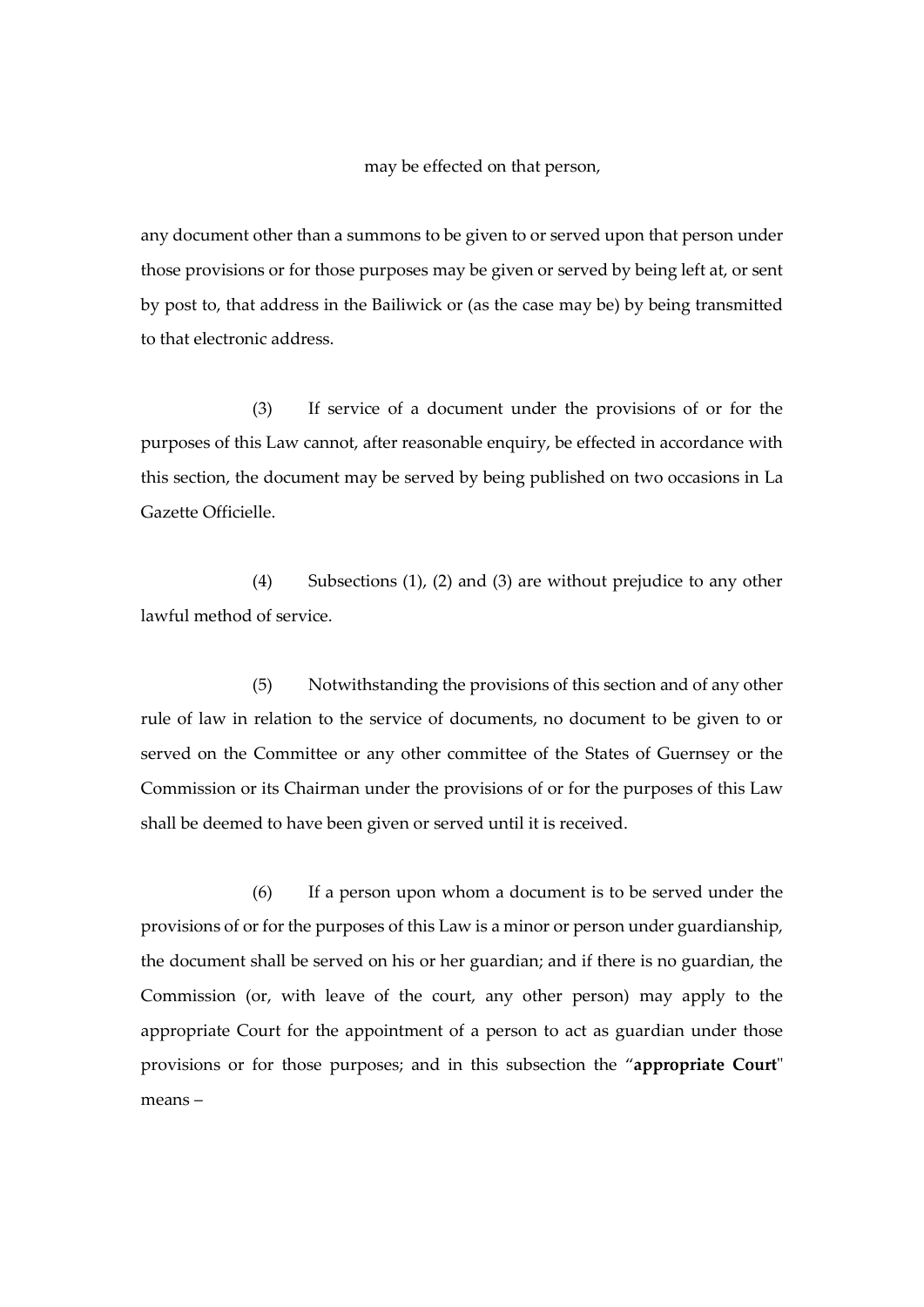- (a) the Court of Alderney, where the person in respect of whom the guardian is to be appointed is within the jurisdiction of that Court,
- (b) the Court of the Seneschal, where the person in respect of whom the guardian is to be appointed is within the jurisdiction of that Court,
- (c) the Royal Court, in any other case.

(7) A document sent by post shall, unless the contrary is shown, be deemed for the purposes of this Law to have been received –

- (a) in the case of a document sent to an address in the United Kingdom, the Channel Islands or the Isle of Man, on the third day after the day of posting,
- (b) in the case of a document sent elsewhere, on the seventh day after the day of posting,

excluding in each case any day which is not a business day.

(8) Service of any document sent by post shall be proved by showing the date of posting, the address thereon and the fact of prepayment.

(9) A document shall be deemed for the purposes of this Law to have been -

(a) addressed to the person concerned, and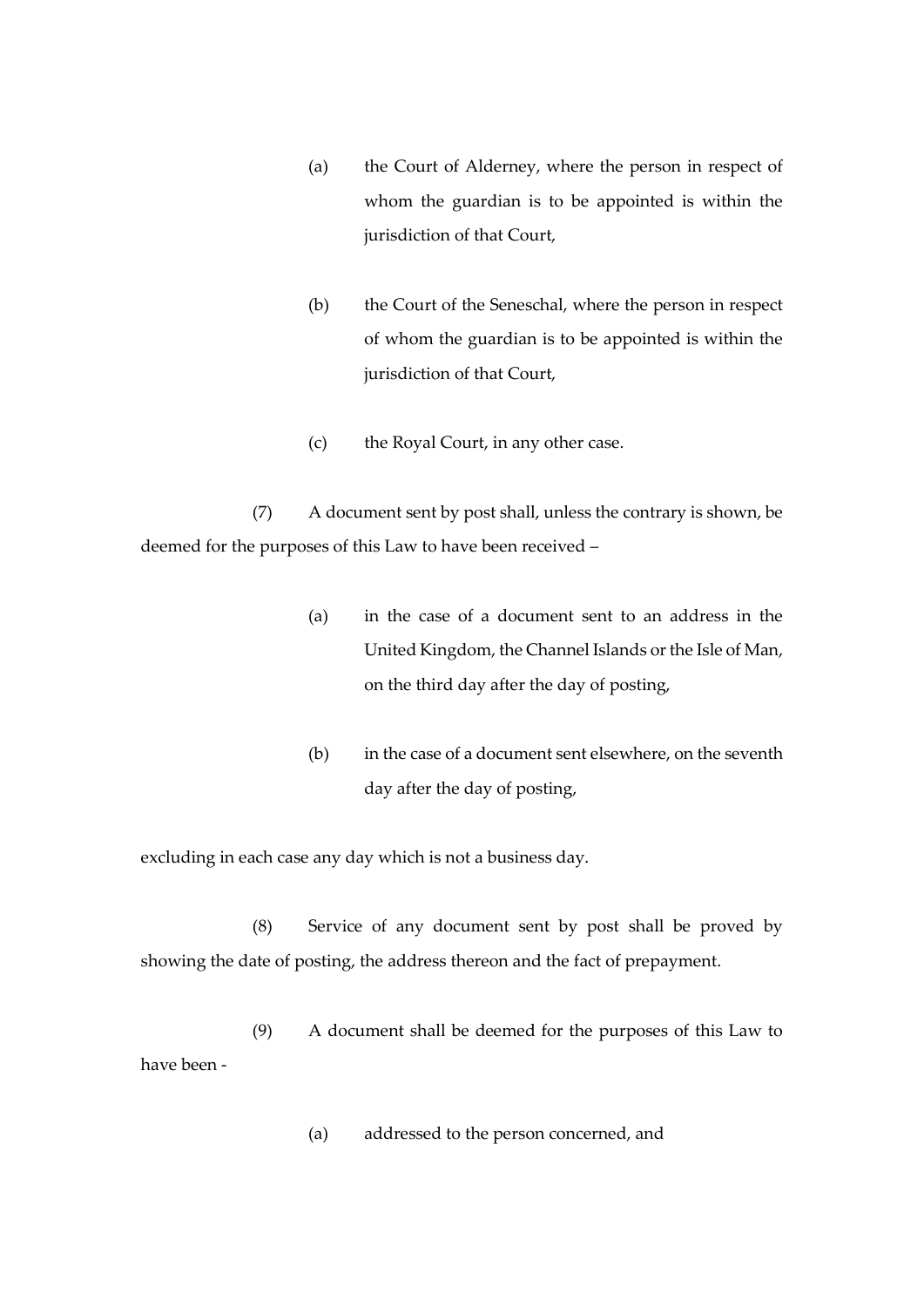(b) delivered to any person, or left at or transmitted to a place or address,

if the person effecting service certifies that it was addressed, and delivered, left or transmitted (as the case may be), in accordance with the provisions of this section, and the document shall, unless the contrary is shown, be deemed for those purposes to have been received when it was delivered, left or transmitted (as the case may be).

#### **Documents to be submitted in electronic form and by electronic means.**

**57.** (1) Where a document is required or permitted to be submitted to the Commission by or under the provisions of or for the purposes of this Law, and except to the extent that express provision to the contrary is made by or under the provisions of this Law, the document -

- (a) shall be in such electronic form, and shall be submitted by such electronic means and to such electronic address, as the Commission may require, whether in any particular case or class of cases or generally, or
- (b) shall be in such non-electronic form, and shall be submitted by such non-electronic means, as the Commission may in its absolute discretion require in any particular case or class of case.

(2) Where a document is required by or under the provisions of or for the purposes of this Law to be in such form as the Commission may require, the Commission may, in its absolute discretion and without limitation, require the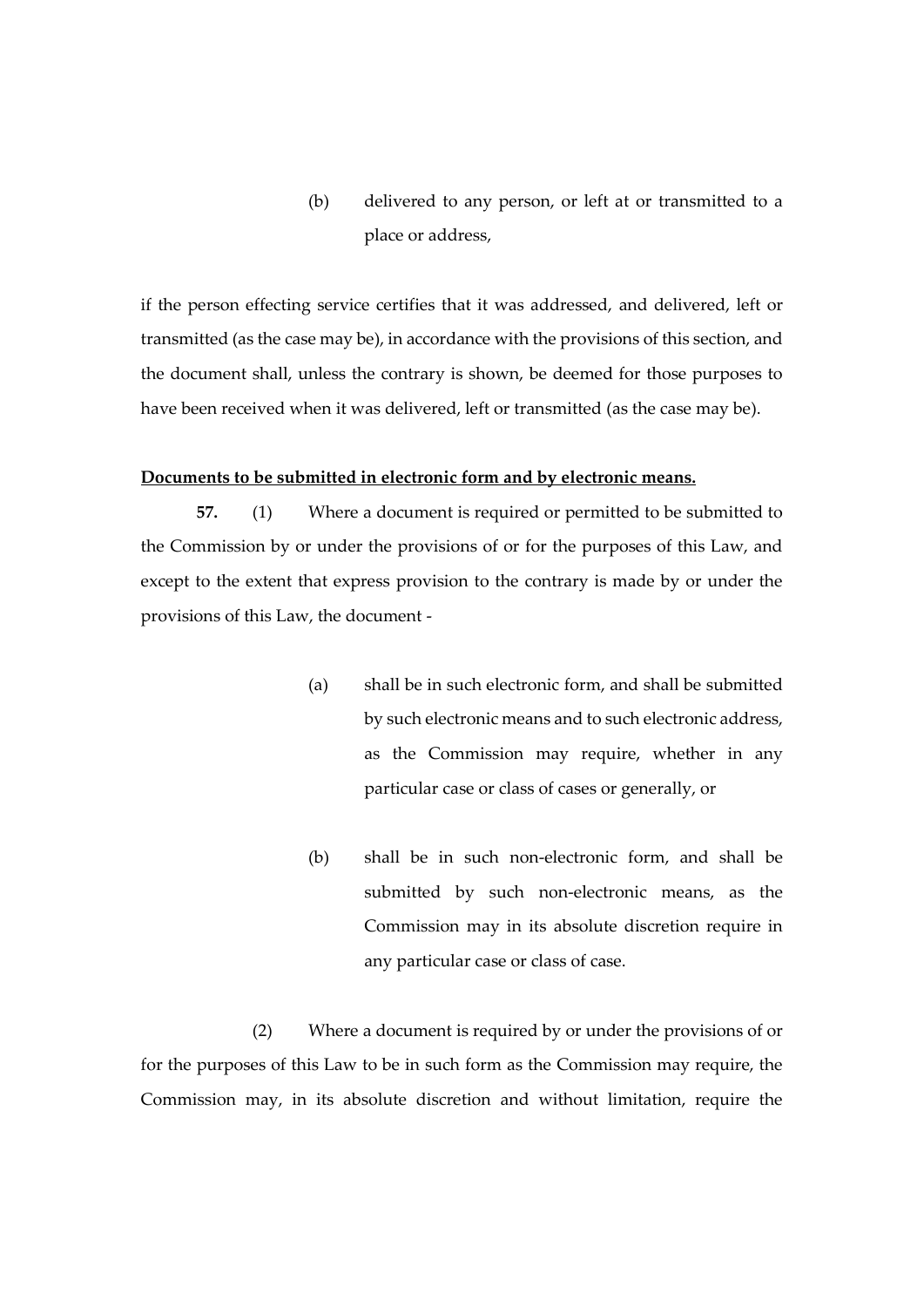document to be in such electronic form or non-electronic form as the Commission may require, whether in any particular case or class of cases or generally.

(3) This section applies, without limitation, to any, and to anything accompanying any, application, notice, return, validation, accounts, report, statement, consent, declaration, questionnaire, computation, plan or signature.

(4) This section is in addition to and not in derogation from the provisions of the Electronic Transactions (Guernsey) Law, 2000**<sup>h</sup>** , the Electronic Transactions (Alderney) Law, 2001**<sup>i</sup>** and the Electronic Transactions (Sark) Law, 2001**<sup>j</sup>** .

# **Evidence.**

1

**58.** (1) In any proceedings, a certificate signed on behalf of the Commission certifying –

- (a) that a particular person is or is not a licensed institution or former licensed institution or was or was not a licensed institution or former licensed institution at a particular time,
- (b) that a particular person was or was not registered under the provisions of section 4 of the Ordinance of 1971 or was or was not so registered at a particular time,

**j** Order in Council No. X of 2001.

**<sup>h</sup>** Order in Council No. VIII of 2000.

**<sup>i</sup>** Order in Council No. XXVI of 2001.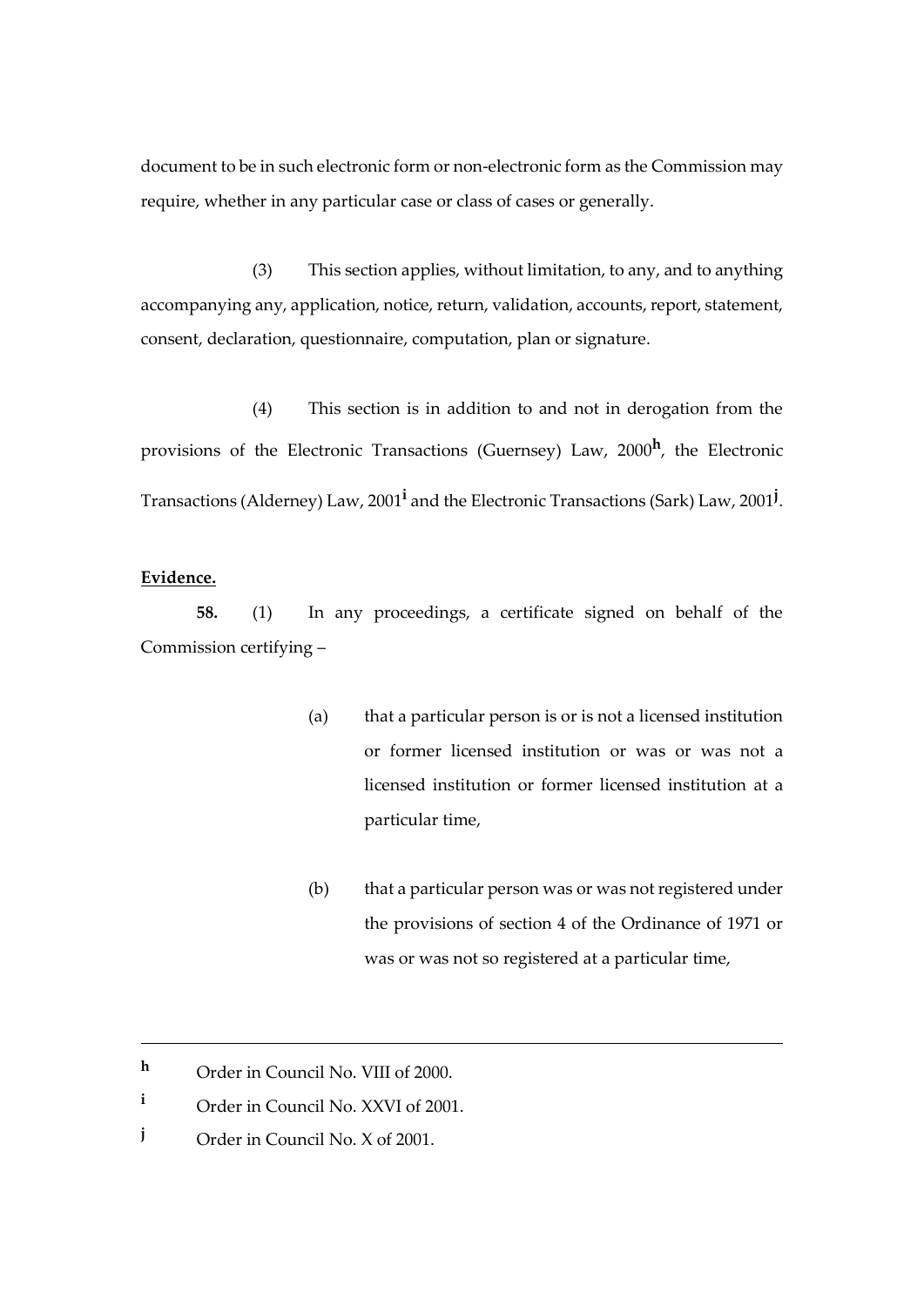- (c) the date on which a particular person obtained or ceased to hold a banking licence or was registered or ceased to be registered as mentioned in paragraph (b),
- (d) the terms of any conditions imposed in respect of a particular person's banking licence or subject to which a person was registered as mentioned in paragraph (b),

is admissible in evidence.

(2) A certificate purporting to be signed as mentioned in subsection (1) shall be deemed to have been duly signed unless the contrary is shown.

## *Liability of States, Commission, etc*

#### **Exclusion of liability.**

- **59.** (1) No liability shall be incurred
	- (a) by, or by any committee of, the States of Guernsey, the States of Alderney or the Chief Pleas of Sark,
	- (b) by the Commission,
	- (c) by Her Majesty's Greffier, Her Majesty's Sheriff, the Registrar of Companies, the Alderney Greffier or the Prévôt of Sark,
	- (d) by any member, officer or servant of any of the aforesaid, or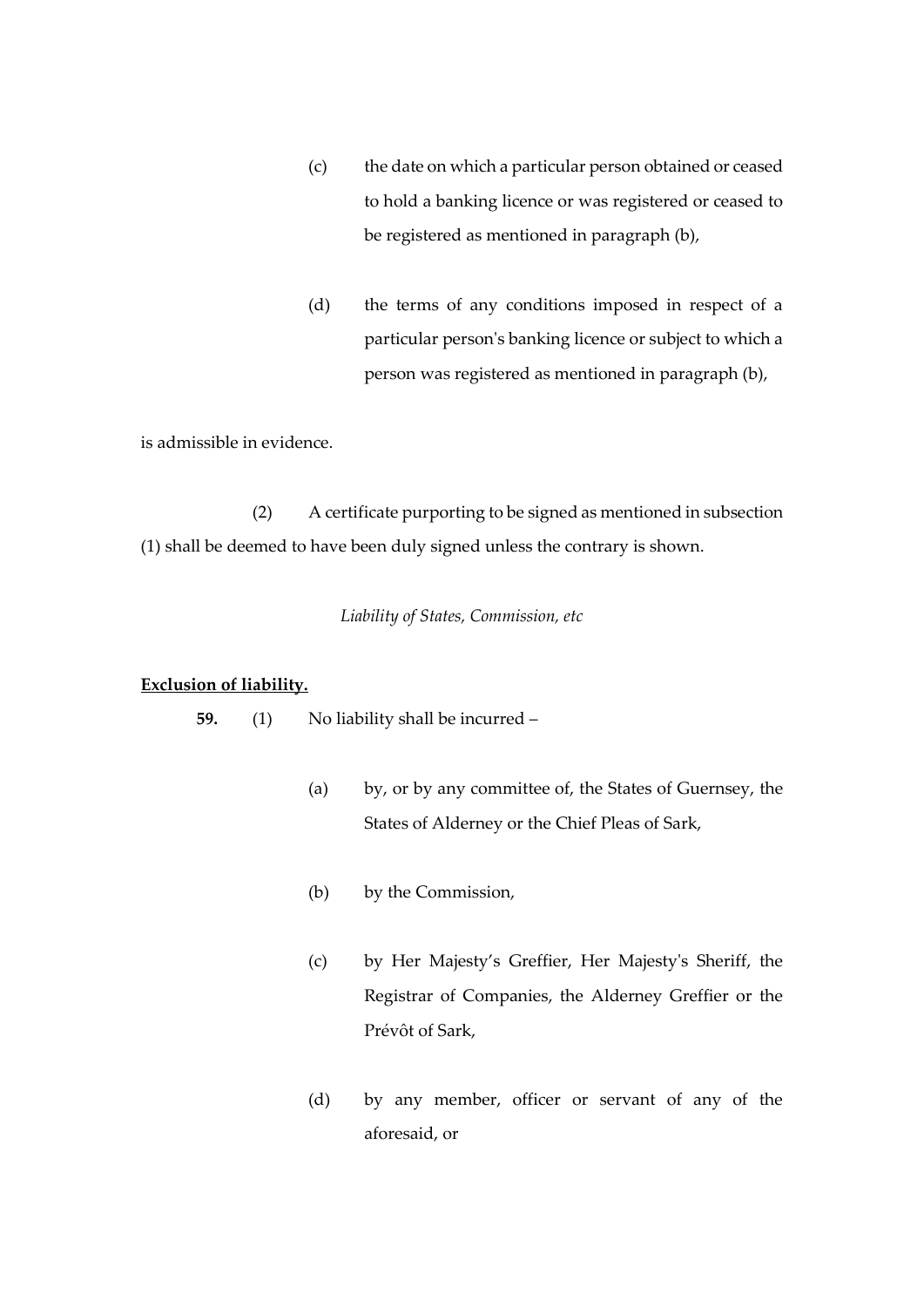(e) by any other person or entity specified by Ordinance of the States,

in respect of anything done or omitted to be done after the commencement of this Law in the discharge or purported discharge of any function conferred by or under the provisions of this Law unless the thing was done or omitted to be done in bad faith.

(2) Subsection (1) does not prevent an award of damages in respect of the act or omission on the ground that it was unlawful as a result of section 6(1) of the Human Rights (Bailiwick of Guernsey) Law, 2000**<sup>k</sup>** .

(3) The States may by Ordinance amend this section.

# *Ordinances, regulations and rules, etc*

# **Ordinances, regulations, rules, codes and guidance, etc - general.**

1

**60.** (1) The States may by Ordinance make such provision as they think fit –

- (a) for the purpose of carrying the provisions of this Law into effect, and
- (b) in respect of anything in relation to which provision may be made under this Law by Ordinance of the States.

**<sup>k</sup>** Ordres en Conseil Vol. XL p. 396; as amended by Order in Council No. I of 2005; and G.S.I. No. 27 of 2006.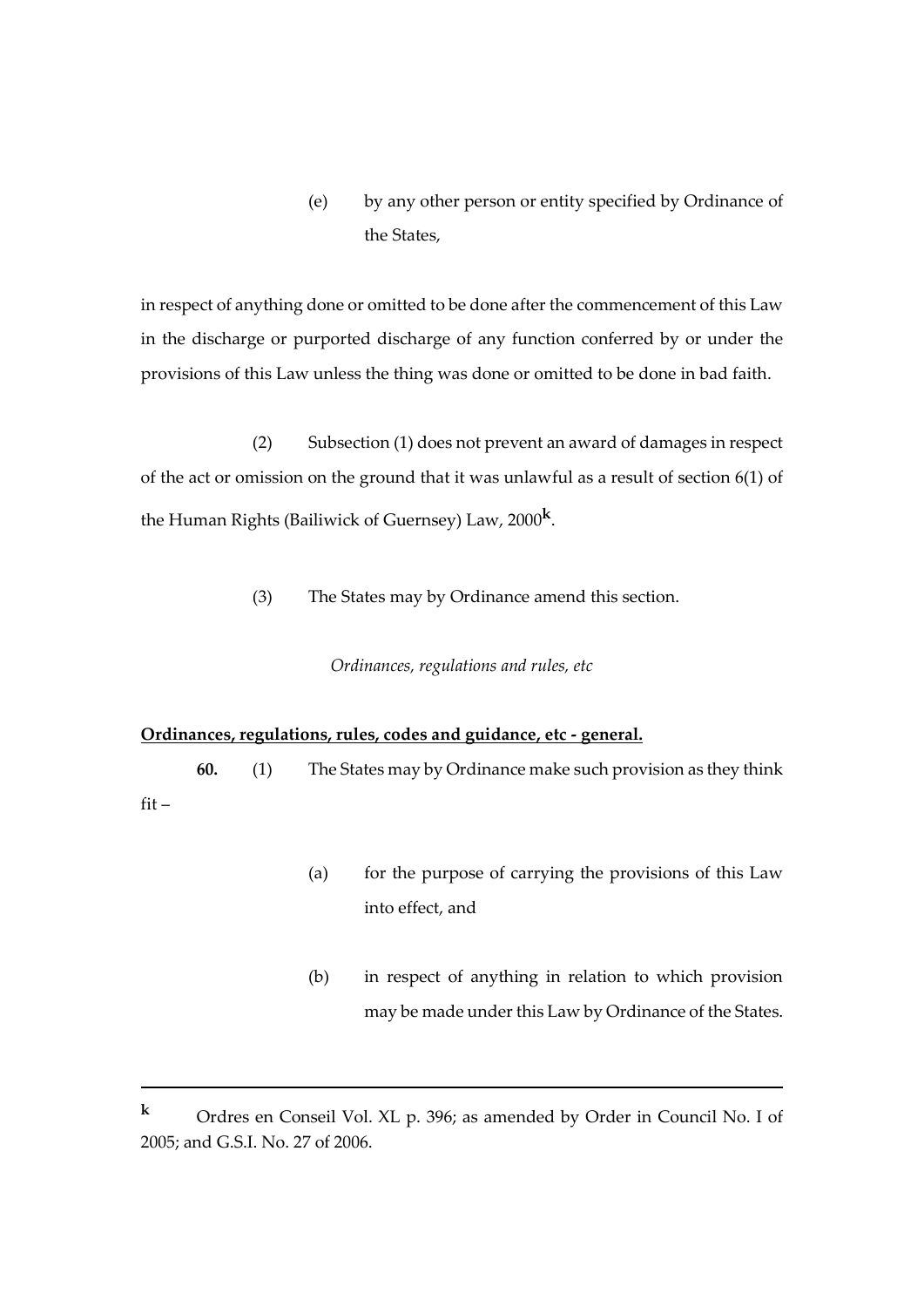(2) Any Ordinance, regulation, rule, code, guidance, principles, policies or instructions under the provisions of this Law –

- (a) may be amended or repealed by a subsequent Ordinance, regulation, rule or code, or by subsequent guidance, principles, policies or instructions, as the case may be, hereunder,
- (b) may contain such consequential, incidental, supplementary, savings, transitional and other ancillary provision as may appear to be necessary or expedient, including (without limitation), in the case of an Ordinance or regulation -
	- (i) provision as to the creation and punishment of offences in respect of contraventions of the Ordinance or regulation and as to the creation of new duties, obligations, liabilities, remedies, penalties, sanctions and other consequences (but subject to the provisions of subsection (3)),
	- (ii) provision amending, or applying exceptions, adaptations and modifications to, any of the provisions of this Law or any other enactment,
	- (iii) provision repealing, replacing, amending, extending, adapting, modifying or disapplying any rule of customary or common law.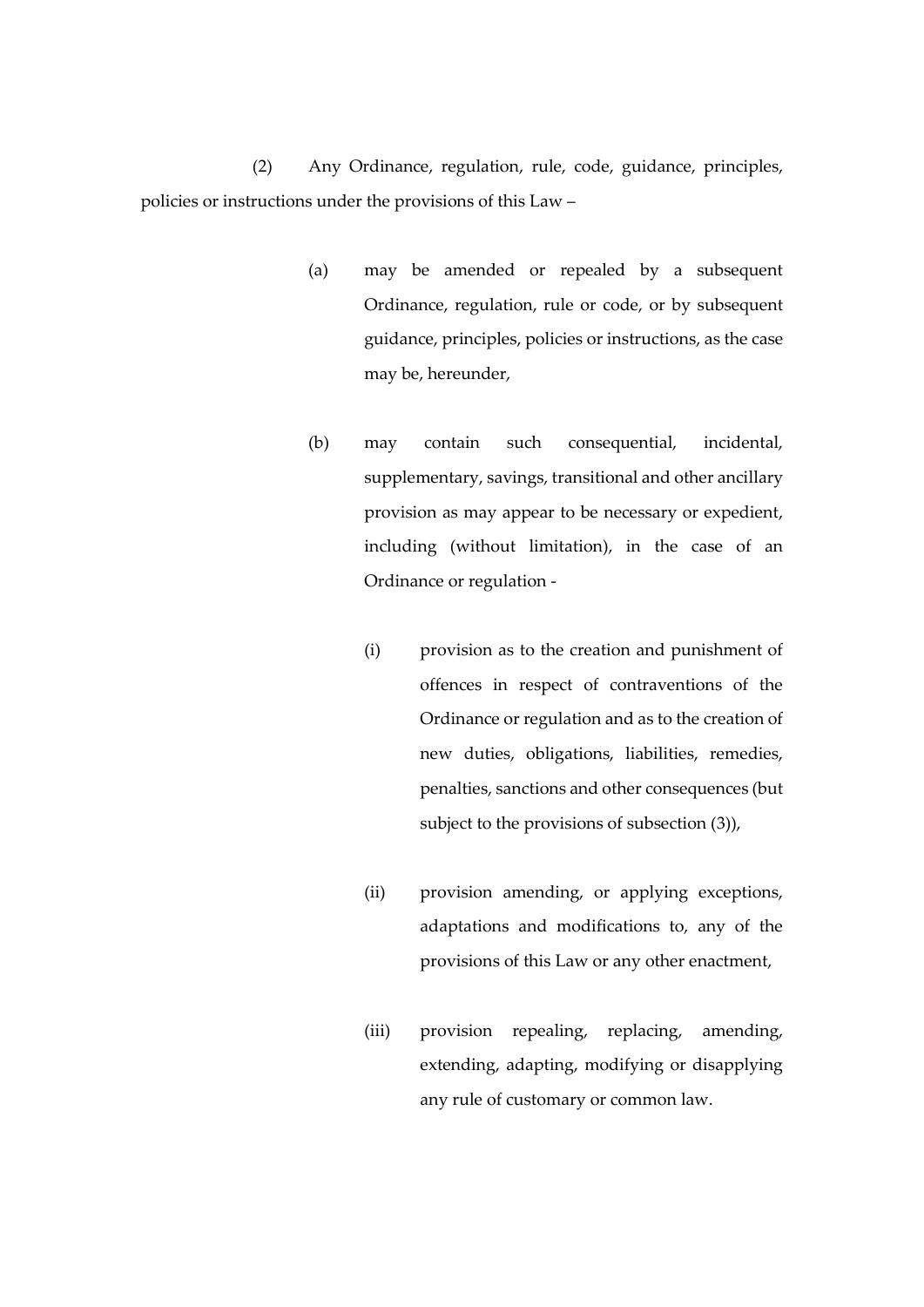(3) The power conferred by subsection  $(2)(b)(i)$  and by any other provision of this Law to make provision as to the creation and punishment of offences does not include power –

- (a) to provide for offences to be triable only on indictment,
- (b) to authorise the imposition, on summary conviction of an offence, of a term of imprisonment or a fine exceeding the limits of jurisdiction for the time being imposed on the Magistrate's Court by section 9 of the Magistrate's Court (Guernsey) Law, 2008, or
- (c) to authorise the imposition, on conviction on indictment of any offence, of a term of imprisonment exceeding two years.
- (4) The States may by Ordinance empower
	- (a) the Commission or the Committee (or such other committee of the States of Guernsey, States of Alderney or Chief Pleas of Sark as may be specified by the Ordinance) to make regulations, and
	- (b) the Commission, any committee of the States of Guernsey, States of Alderney or Chief Pleas of Sark, and any other body (including, without limitation, any court in Guernsey, Alderney or Sark) or office holder, to make or issue rules, orders, rules of court, codes, guidance, principles, policies and instructions,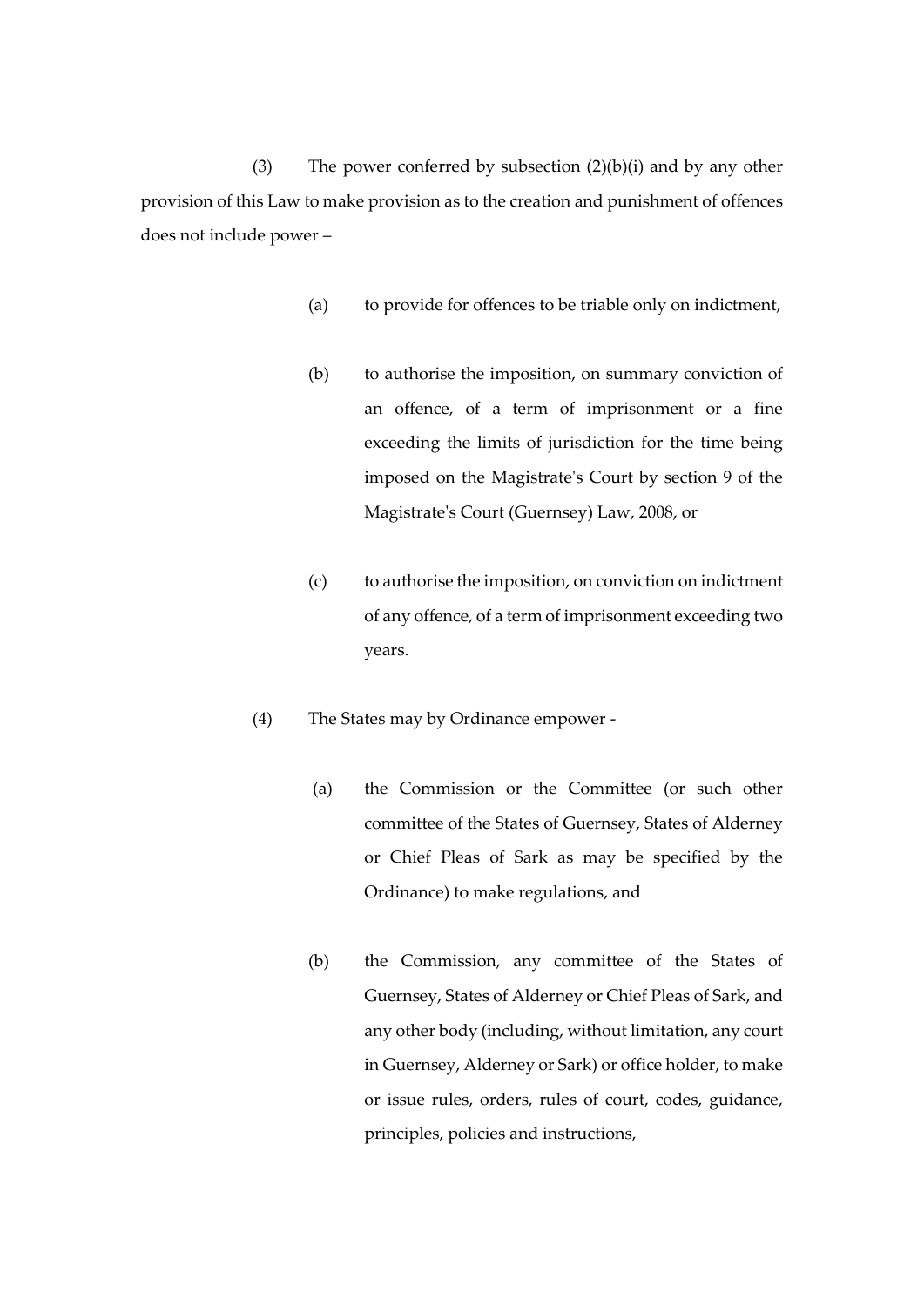in respect of anything in relation to which provision may be made under this Law by Ordinance of the States, except (subject to the provisions of subsection (2)(b)) provision amending this Law.

(5) Any power conferred by the provisions of this Law to make any Ordinance, regulation, rule, code, guidance, principles policies or instructions may be exercised –

- (a) in relation to all cases to which the power extends, or in relation to all those cases subject to specified exceptions, or in relation to any specified cases or classes of cases,
- (b) so as to make, as respects the cases in relation to which it is exercised –
	- (i) the full provision to which the power extends, or any lesser provision (whether by way of exception or otherwise),
	- (ii) the same provision for all cases, or different provision for different cases or classes of cases, or different provision for the same case or class of case for different purposes,
	- (iii) any such provision either unconditionally or subject to any prescribed conditions.
- (6) The Committee (and any other committee of the States of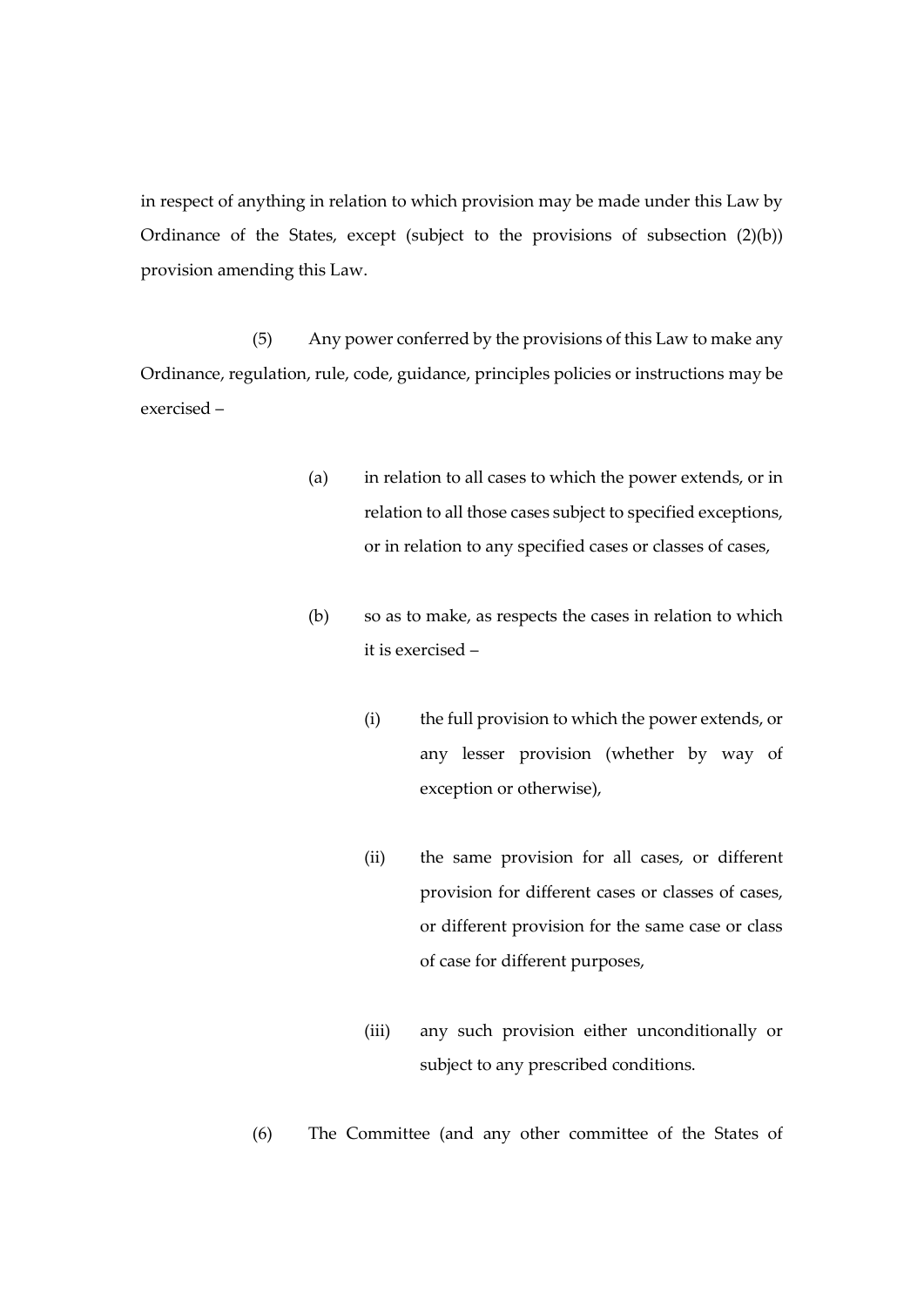Guernsey) shall, before recommending the States to agree to make an Ordinance under the provisions of this Law (other than an Ordinance under section 70), consult -

- (a) in the case of an Ordinance having effect in Alderney, the Policy and Finance Committee of the States of Alderney, and
- (b) in the case of an Ordinance having effect in Sark, the Policy and Finance Committee of the Chief Pleas of Sark,

in relation to the terms of the proposed Ordinance; but a failure to comply with this subsection does not invalidate any Ordinance made under the provisions of this Law.

(7) An Ordinance made under the provisions of this Law (other than an Ordinance under section 70) ceases to have effect –

- (a) in Alderney if, within the period of four months immediately following the approval date, the States of Alderney resolve to disapprove its application to Alderney, and
- (b) in Sark if, at the first or second meeting of the Chief Pleas of Sark following the approval date, the Chief Pleas resolve to disapprove its application to Sark.

(8) If the States of Alderney or the Chief Pleas of Sark resolve to disapprove the application of an Ordinance in accordance with the provisions of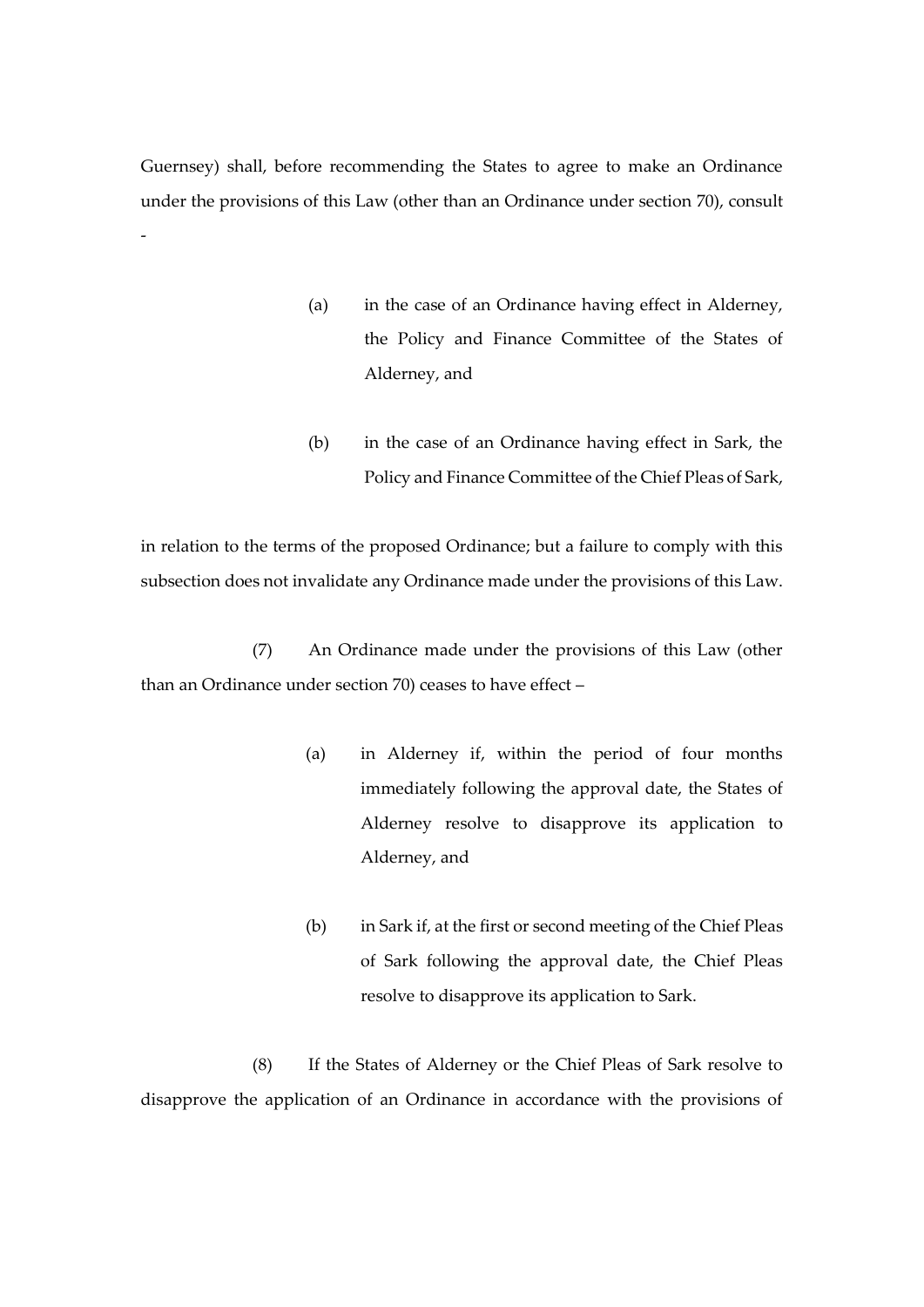subsection (7), the Ordinance ceases to have effect in Alderney or (as the case may be) in Sark, but without prejudice to –

- (a) anything done under the Ordinance in Alderney or (as the case may be) in Sark, or
- (b) the making of a new Ordinance having effect in Alderney or (as the case may be) in Sark.
- (9) In this section
	- (a) "**approval date**", in relation to an Ordinance, means the date of its approval by the States of Deliberation, and
	- (b) "**enactment**" means any Law, Ordinance or subordinate legislation enacted (in each case) in the Bailiwick.

(10) The provisions of this section are without prejudice to any other provision of this Law conferring power to enact Ordinances, regulations, rules, codes, guidance, principles, policies or instructions (and vice versa).

(11) Rules, codes, guidance, principles, policies and instructions under the provisions of this Law shall be made by an instrument in writing.

# **Regulations : consultation with Committees and Commission and laying before the States.**

**61.** Regulations made under the provisions of this Law -

(a) where made by the Commission, shall be made after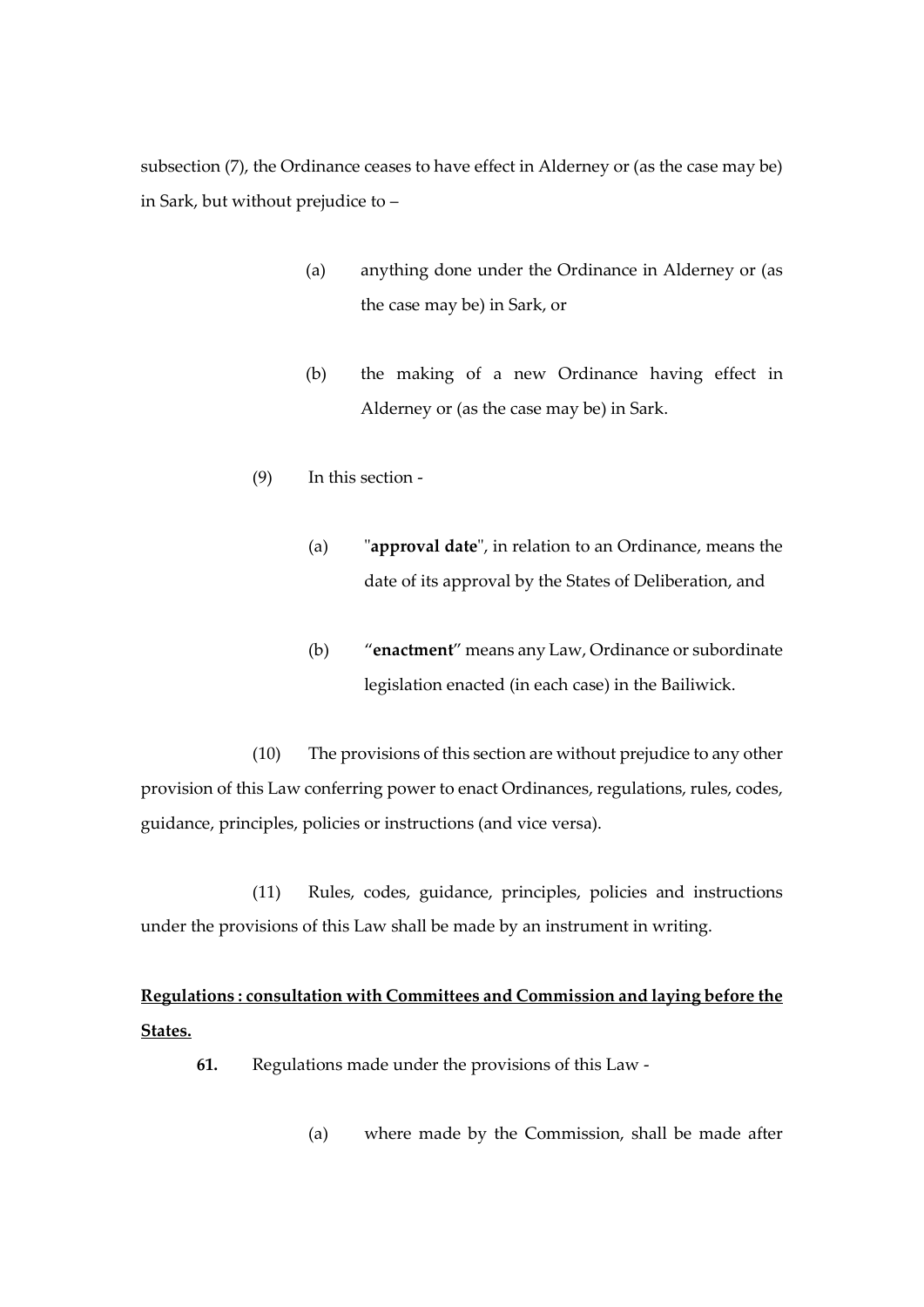consultation with the Committee, the Policy and Finance Committee of the States of Alderney and the Policy and Finance Committee of the Chief Pleas of Sark,

- (b) where made by the Committee or any other committee of the States of Guernsey, shall be made after consultation with the Commission and with the agreement of the Policy and Finance Committee of the States of Alderney and the Policy and Finance Committee of the Chief Pleas of Sark,
- (c) whether made by the Commission or by the Committee or any other committee of the States of Guernsey, shall be laid before a meeting of the States as soon as possible after being made; and if at that or the next meeting the States resolve that the regulations be annulled, the regulations shall cease to have effect but without prejudice to anything done under them or to the making of new regulations.

#### **Publication of regulations, rules, codes and guidance, etc.**

**62.** (1) The Commission shall publish, in such manner as it considers best calculated to bring them to the attention of persons likely to be affected by them and the public in general, on such terms and conditions as it considers appropriate and subject to such charges (if any) as it may decide to levy to cover the costs of publication -

> (a) any regulations, rules, codes, guidance, principles and instructions made or issued by the Commission in the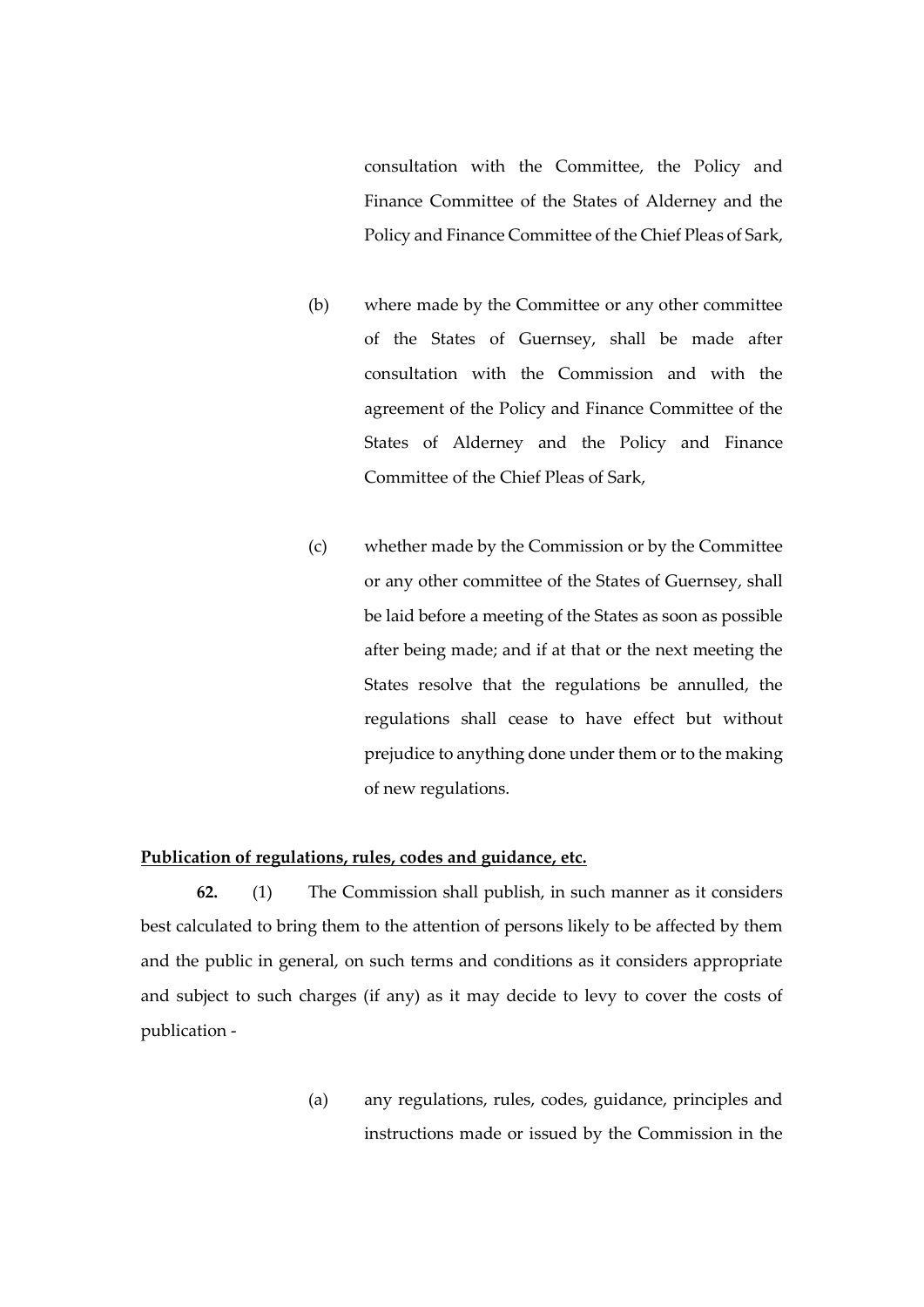performance of its functions under the provisions of this Law, and

(b) any policies issued by the Commission in respect of the granting, variation, suspension and revocation by it, in pursuance of its functions under the provisions of this Law, of any banking licences, consents, registrations, permissions and authorisations or otherwise in respect of the performance of its functions.

(2) Without prejudice to the provisions of subsection (1), the Commission may charge such fee -

- (a) as may be prescribed by regulations under section 7, or
- (b) if no such fee is so prescribed, as it reasonably thinks fit,

for providing a person with a copy of any regulations, rules, codes, guidance, principles, instructions and policies described in paragraph (a) or (b) of that subsection.

# **Making and effect of contravention of rules.**

**63.** (1) Before making any rules under the provisions of this Law the Commission shall, unless it considers that the delay involved would be prejudicial to the interests of the public or the reputation of the Bailiwick as a finance centre, publish proposals for the rules -

> (a) in such manner as the Commission considers best calculated to bring them to the attention of persons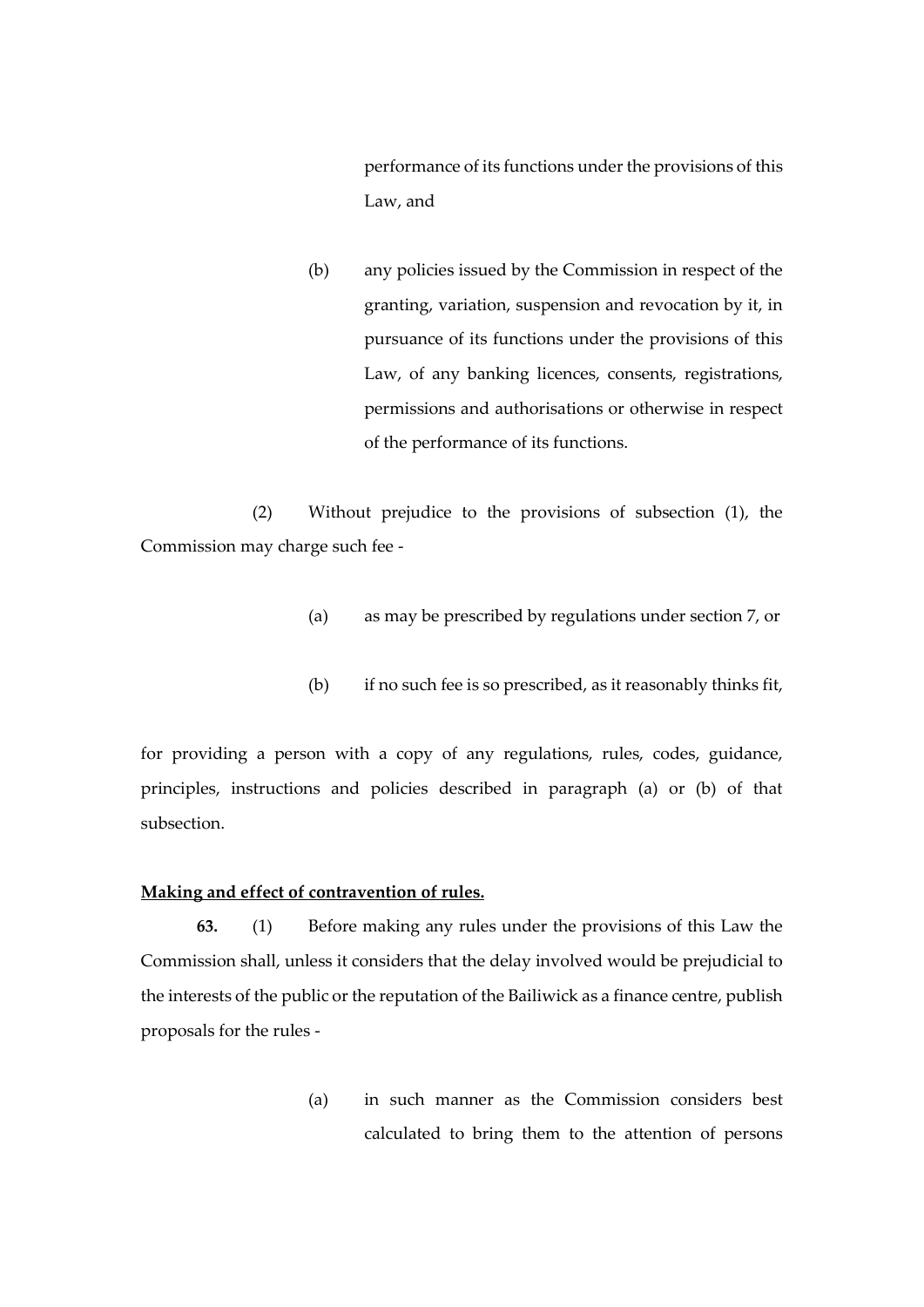likely to be affected by them and the public in general, and

(b) for such period as the Commission may determine,

and shall consider any representations made to the Commission concerning those proposals.

(2) Rules of the Commission under the provisions of this Law shall specify the provisions under which they are made.

(3) Without prejudice to any other provision of this Law or any other enactment as to the consequences of any such contravention, a contravention by any person of any rule of the Commission under the provisions of this Law does not of itself render that person liable to any criminal proceedings, but –

- (a) the Commission, in the performance of its functions, may take the rule and the contravention thereof into account in determining whether and in what manner to perform those functions, and
- (b) in any legal proceedings (criminal or otherwise), whether or not under the provisions of or for the purposes of this Law, the rule is admissible in evidence, and if the rule appears to the court or other tribunal before which the proceedings are being conducted to be relevant to any question arising in the proceedings then the rule may be taken into account in determining that question.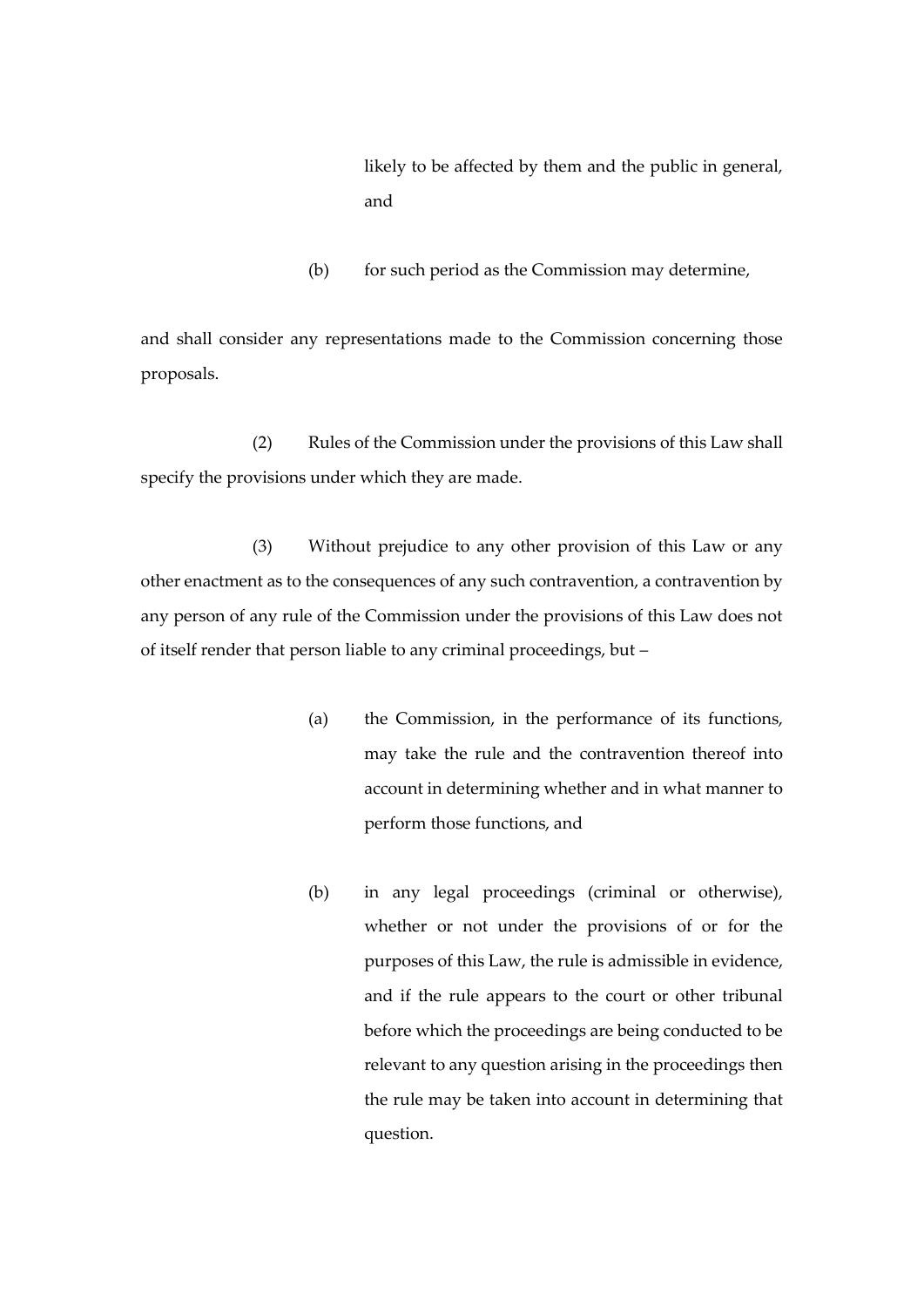## **Regulations and rules are statutory instruments.**

**64.** For the avoidance of doubt, regulations and rules under the provisions of this Law are statutory instruments within the meaning of the Guernsey Statutory Instruments (Registration) Ordinance, 1949**<sup>l</sup>** , the provisions of which shall apply accordingly.

#### **Power to adapt rules, codes and guidance, etc, under this Law.**

**65.** (1) Subject to the provisions of subsection (2), the Commission may, of its own motion or on the application of a licensed institution or an applicant for a banking licence, by notice in writing served on it adapt the requirements of any rules, code, guidance, principles, policies or instructions issued under the provisions of this Law to its circumstances or to the circumstances of any particular business carried on by it.

(2) The Commission shall not exercise the powers conferred by subsection (1) in any case unless it appears to the Commission that –

- (a) compliance with the requirements in question would be unduly burdensome for the licensed institution or applicant having regard to the benefit which compliance would confer on depositors, investors or customers, and
- (b) the exercise of those powers will not result in any undue risk to depositors, investors or customers.

<u>.</u>

**<sup>l</sup>** Recueil d'Ordonnances Tome X, p. 16.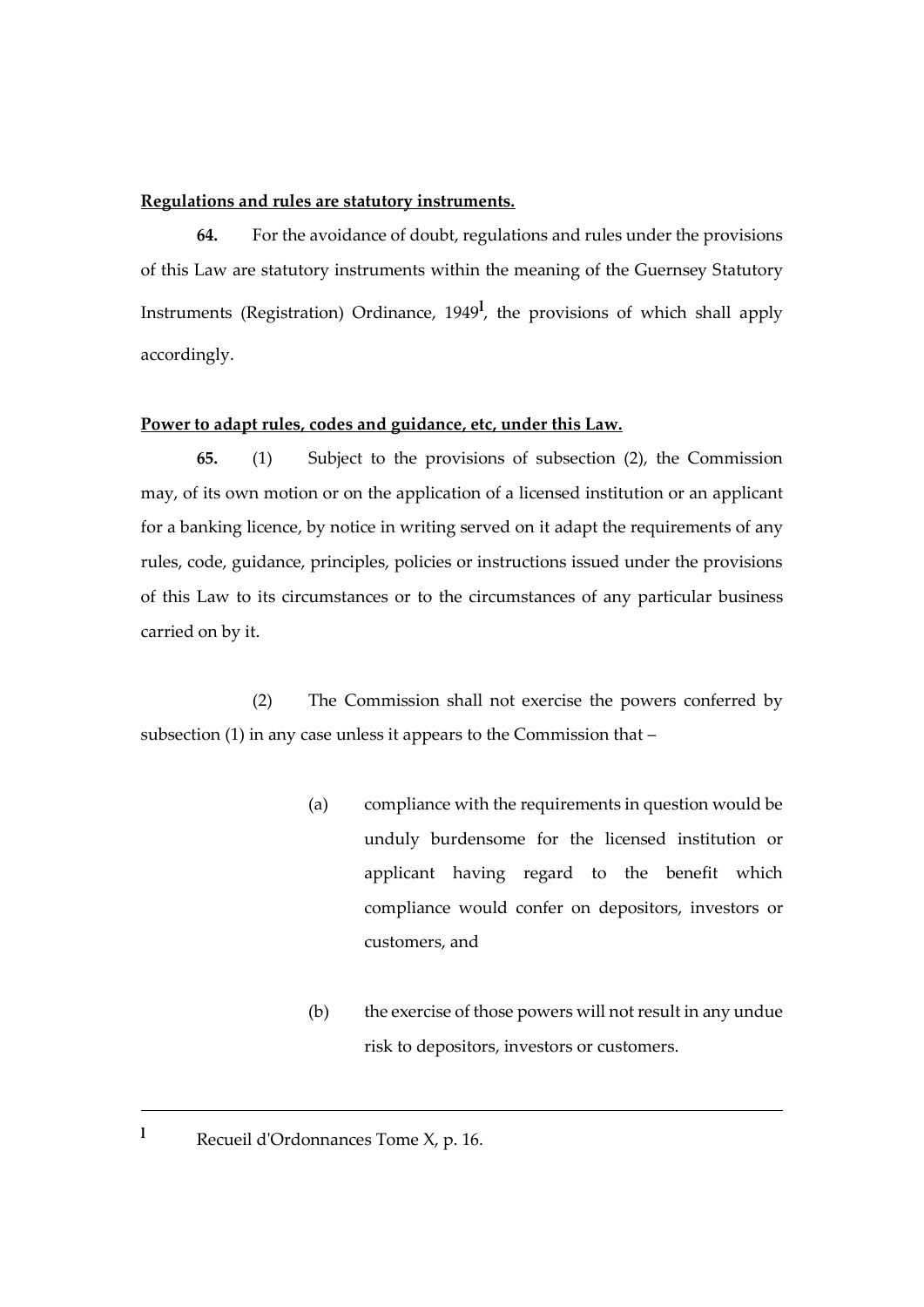(3) The powers conferred by subsection (1) may be exercised unconditionally or subject to conditions.

(4) In this section "**adaptations**" includes exceptions and modifications (and related expressions shall be construed accordingly).

*Interpretation, repeals, commencement, etc*

#### **Interpretation.**

**66.** (1) In this Law, unless the contrary intention appears, the words and expressions listed below have the following meanings and shall be construed as follows (and related expressions shall be construed accordingly) –

**"accountant"** means a person who is qualified for appointment as an auditor pursuant to section 260 (as read in conjunction with any Ordinance under section 533) of the Companies (Guernsey) Law, 2008**m**,

## **"actuary"** means -

- (a) a fellow of the Institute and Faculty of Actuaries in the United Kingdom (or a member or other person subject to the rules of such other body as the Committee may approve by regulation),
- (b) any other person approved for the time being by the

# **m** Order in Council No. VIII of 2008.

<u>.</u>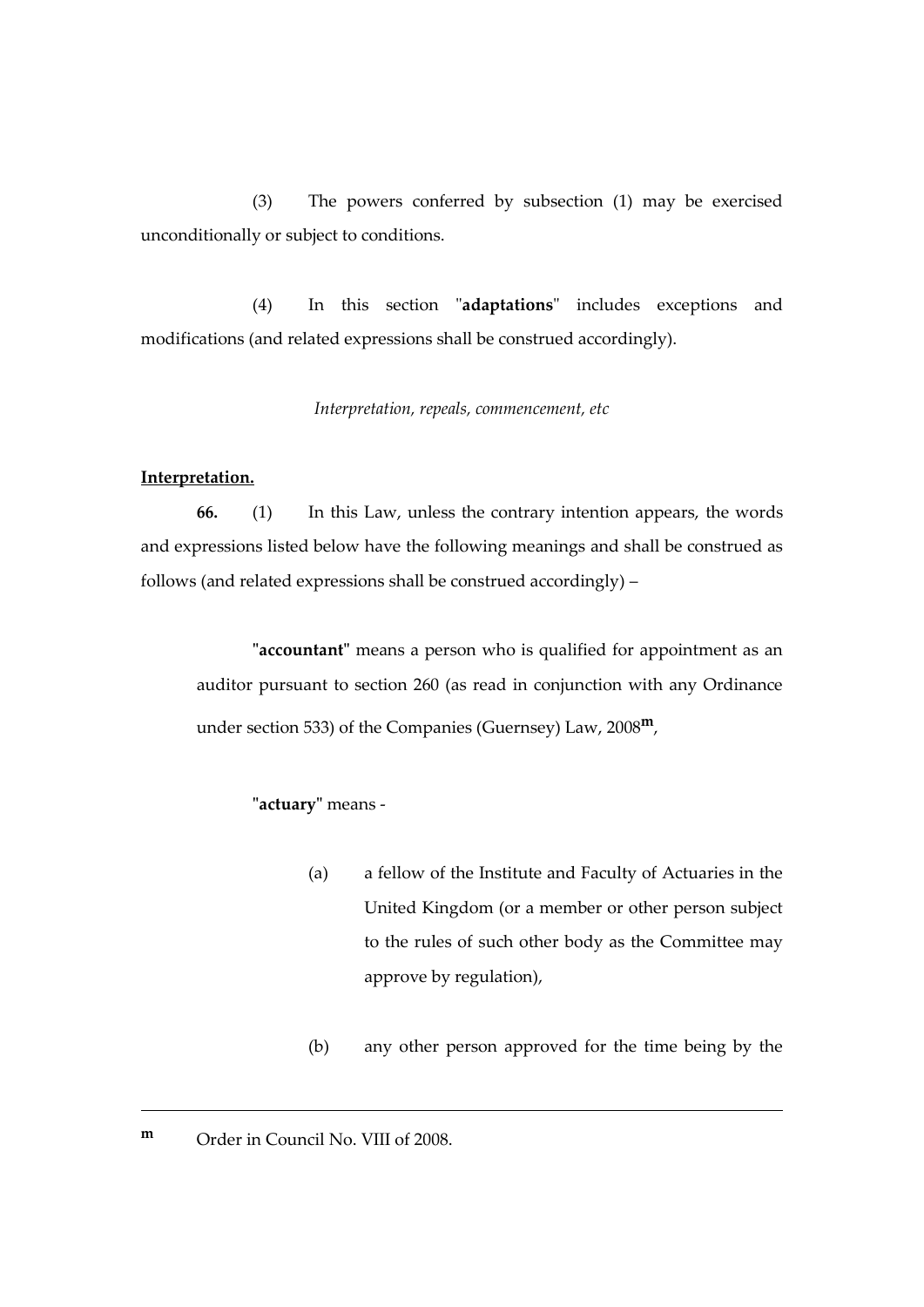Commission and authorised by the Commission to act as an actuary for -

- (i) a person holding a licence under the provisions of the regulatory Laws, or
- (ii) an authorised or registered collective investment scheme within the meaning of the Protection of Investors Law, or
- (c) any other person who performs or has performed the functions of an actuary of a person or entity which holds or is deemed to hold, or in respect of which there is held or deemed to be held, a licence, consent, registration, permission or authorisation from the Commission under the provisions of the regulatory Laws (including, for the avoidance of doubt, and without limitation, an authorised or registered collective investment scheme),

## **"additional controller holding" :** see section 17(1)(b),

**"administration manager"** means a person appointed by the Royal Court under the provisions of section 81(2) of the Enforcement Powers Law,

**"advertisement"** includes every form of advertising and any means of bringing an invitation or information to the notice of any person including, without limitation, by publication, broadcast, electronic means, circulars, notices, window displays, posters, brochures and leaflets, and references to the "issue" of an advertisement shall be construed accordingly,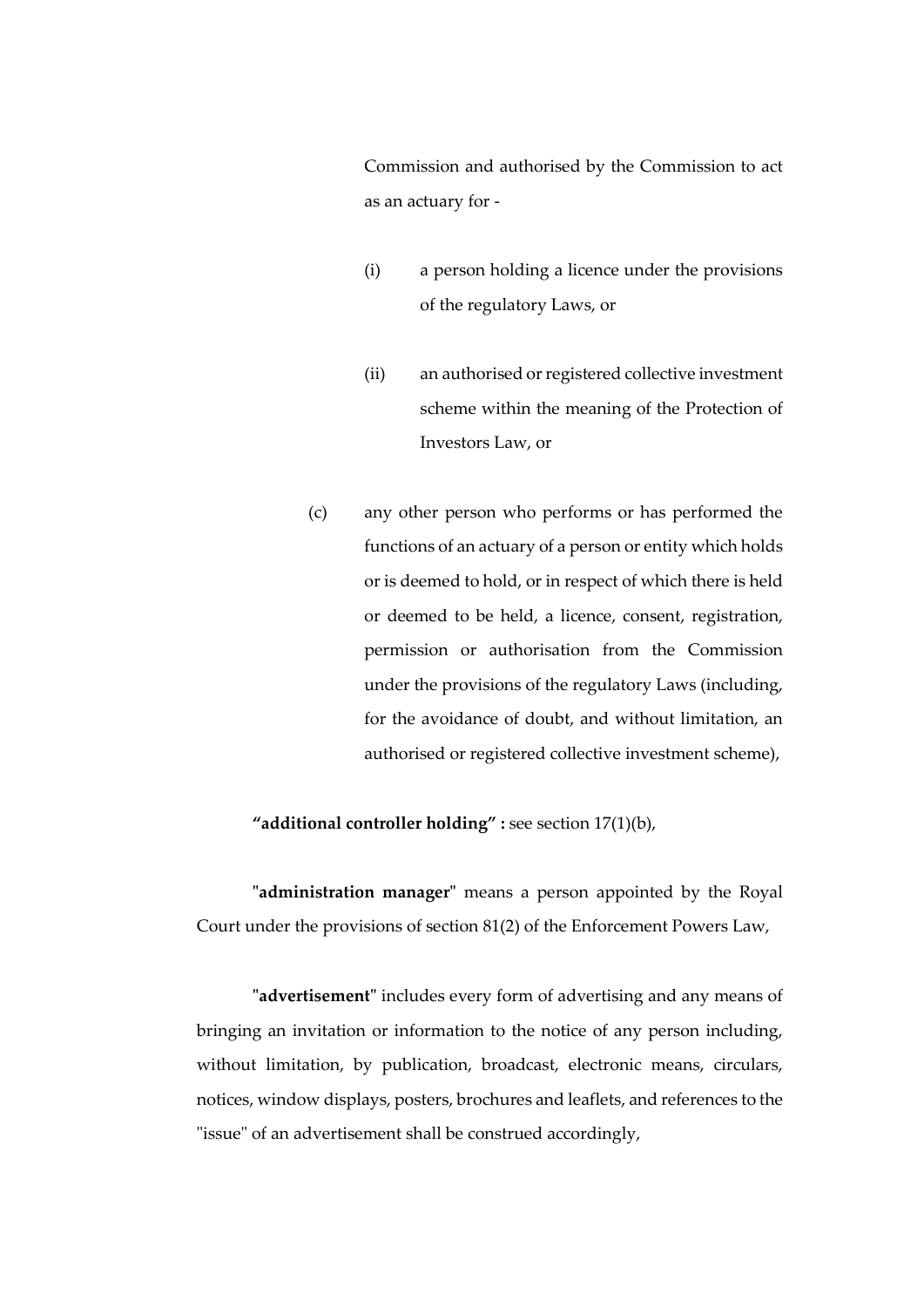**"advocate"** means an Advocate of the Royal Court of Guernsey,

**"Alderney company"** means a company the memorandum and articles of which are registered in the Register of Companies within the meaning of section 163(1) of the Companies (Alderney) Law, 1994**<sup>n</sup>** ,

**"Alderney Greffier"** means the person appointed to the office of Greffier under section 20 of the Government of Alderney Law, 2004**<sup>o</sup>** ,

**"Alderney Registrar"** means the Alderney Greffier, performing the functions of Registrar under the Companies (Alderney) Law, 1994,

**"ancillary vehicle" :** see section 20(3) of the Protection of Investors Law,

## **"appointed Laws"** means -

<u>.</u>

- (a) the Criminal Justice (Fraud Investigation) (Bailiwick of Guernsey) Law, 1991,
- (b) the Criminal Justice (Proceeds of Crime) (Bailiwick of

**<sup>n</sup>** Order in Council No. XXXIV of 1994; there are amendments not material to this enactment.

<sup>&</sup>lt;sup>o</sup> Order in Council No. III of 2005; amended by the Government of Alderney (Amendment) Law, 2010 (No. XXII of 2010); the Government of Alderney (Amendment) Law, 2012 (No. XI of 2012); and the Government of Alderney (Amendment) Law, 2013 (No. V of 2014).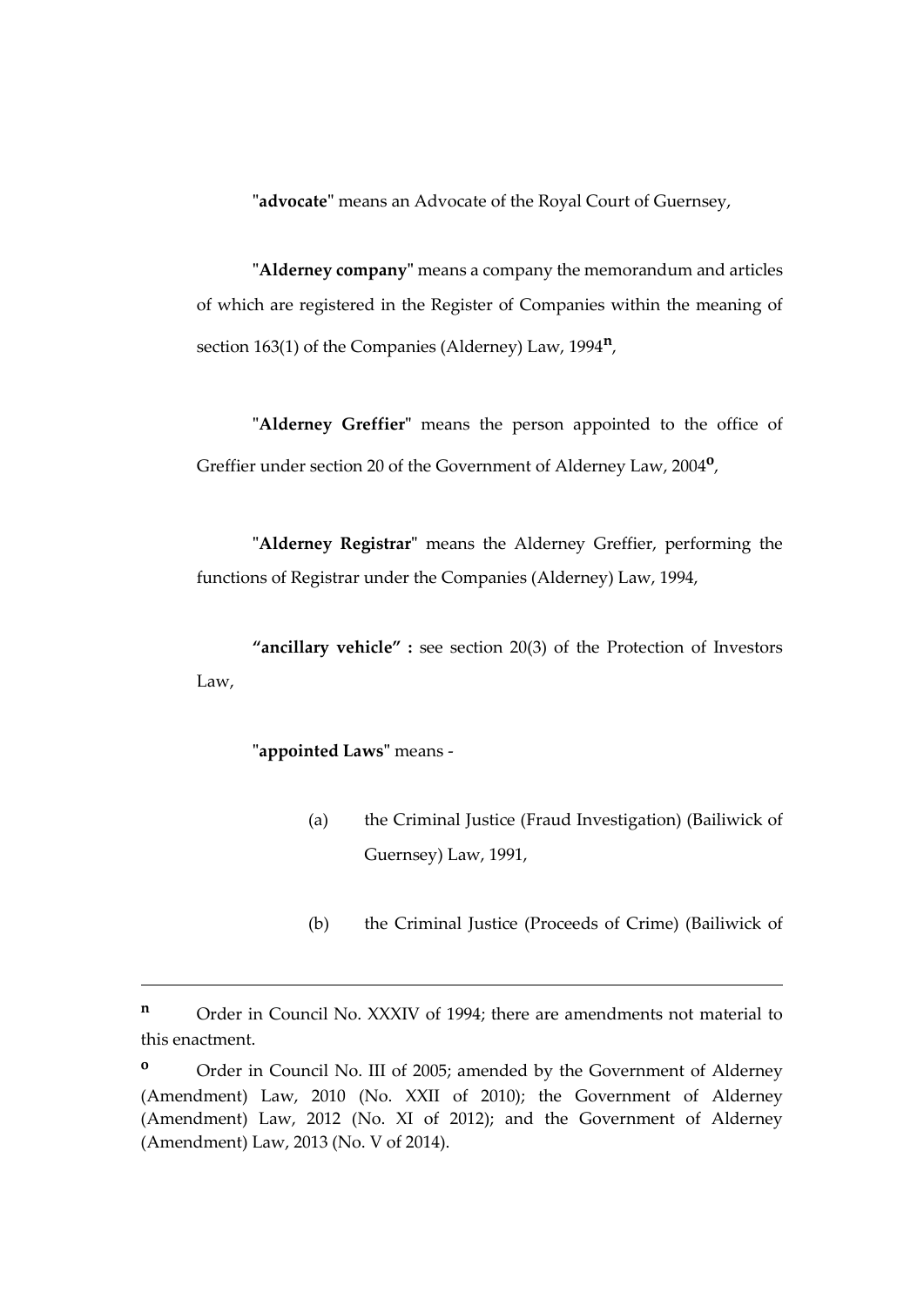Guernsey) Law, 1999,

- (c) the Drug Trafficking (Bailiwick of Guernsey) Law, 2000,
- (d) the Terrorism and Crime (Bailiwick of Guernsey) Law, 2002,
- (e) the Disclosure (Bailiwick of Guernsey) Law, 2007, or
- (f) any other enactment prescribed for the purposes of this Law by regulations of the Commission,

**"appointed person" :** see section 28(1),

**"appropriate Court" :** see sections 11(14), 24(14) and 56(6),

**"approved supervised role" :** see section 12(1),

**"associate"**, in relation to any person, means –

- (a) the spouse, civil partner or child of that person,
- (b) a person with whom that person is living as if they were married or civil partners (a "**cohabitant**"),
- (c) any body of which that person is a director,
- (d) any person who is an employee or partner (or fellow member, in the case of a limited liability partnership) of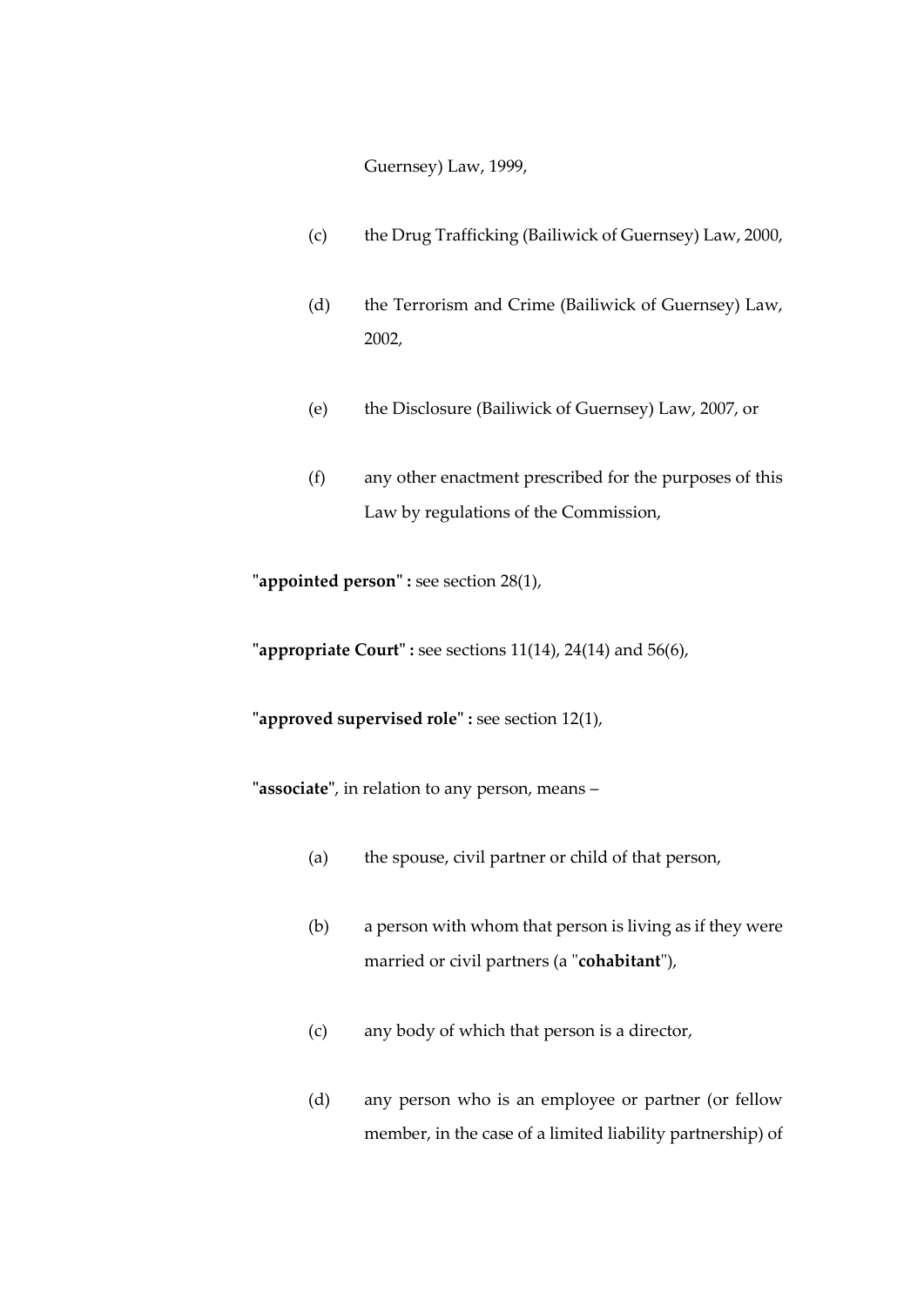that person,

- (e) if that person is a company
	- (i) any director or employee of that company,
	- (ii) any subsidiary of that company, and
	- (iii) any director or employee of any such subsidiary,
- (f) where that person is an unincorporated body, any director of that body,
- $(g)$  if that person has with any other person an agreement or arrangement as to the acquisition, holding or disposal of shares or other interests in a company or under which they undertake to act together in exercising their voting power (whether in general meeting or otherwise) in relation to a company, that other person:

Provided always that the Commission may by regulation amend the definition of "associate",

**"associated company"** means a company of a description set out in paragraph (d) of the definition of "associated party",

**"associated party"**, in relation to any person, means -

(a) any person who is a partner (or fellow member, in the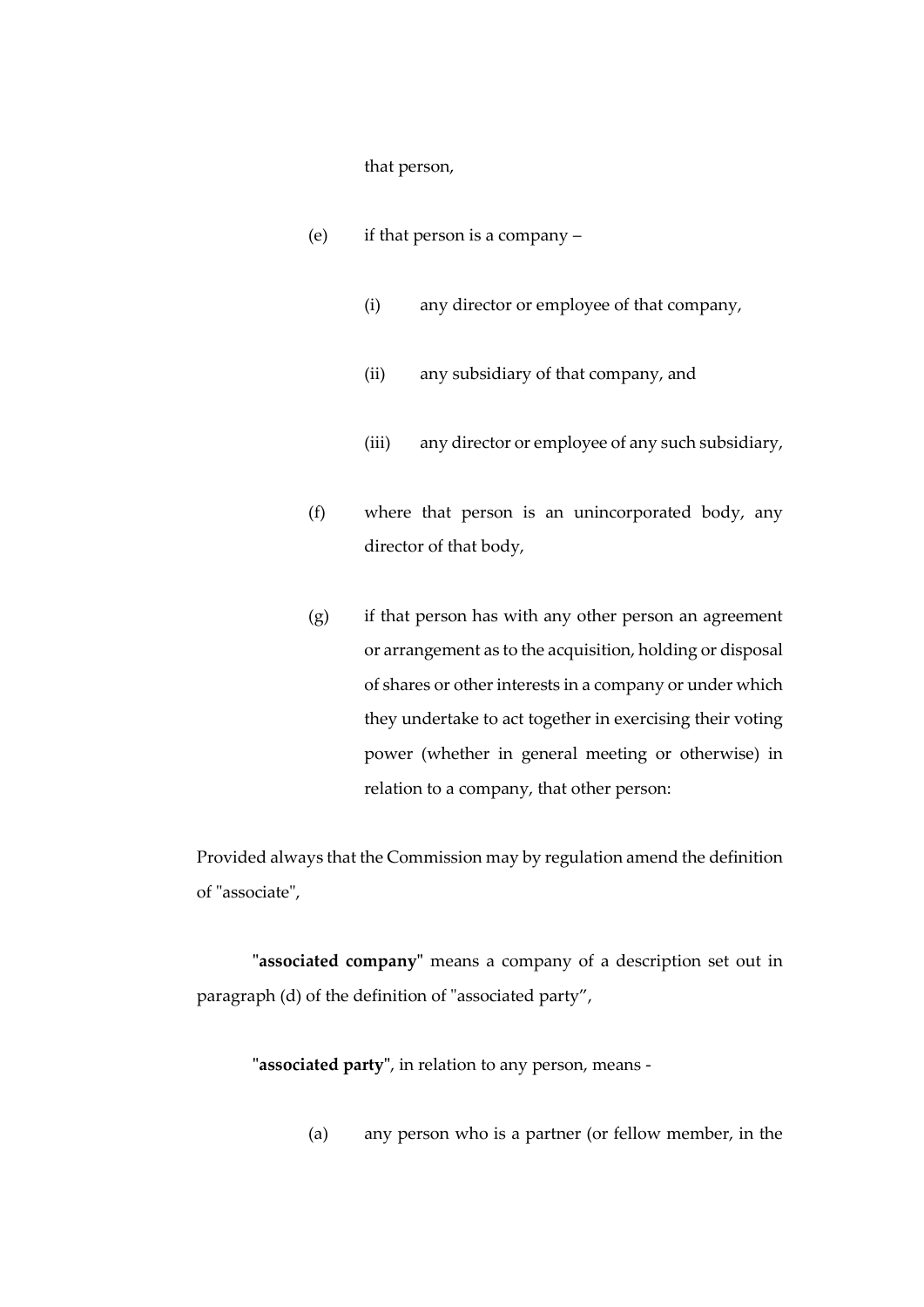case of a limited liability partnership) of that person,

- (b) any body of which that person is a controller,
- (c) any body of which that person is a director,
- (d) any body in respect of which that person holds a supervised role,
- (e) where that person is a company
	- (i) a holding company, subsidiary or related company of that person,
	- (ii) a subsidiary or related company of a holding company of that person,
	- (iii) a holding company of a subsidiary of that person, or
	- (iv) a company in the case of which a shareholder controller of that person, alone or with associates, is entitled to exercise, or control the exercise of, more than 50% of the voting power (whether in general meeting or otherwise),

and where, under the above provisions, any person or entity is an associated party in relation to another person or entity, then that other person or entity is an associated party in relation to that first-mentioned person or entity: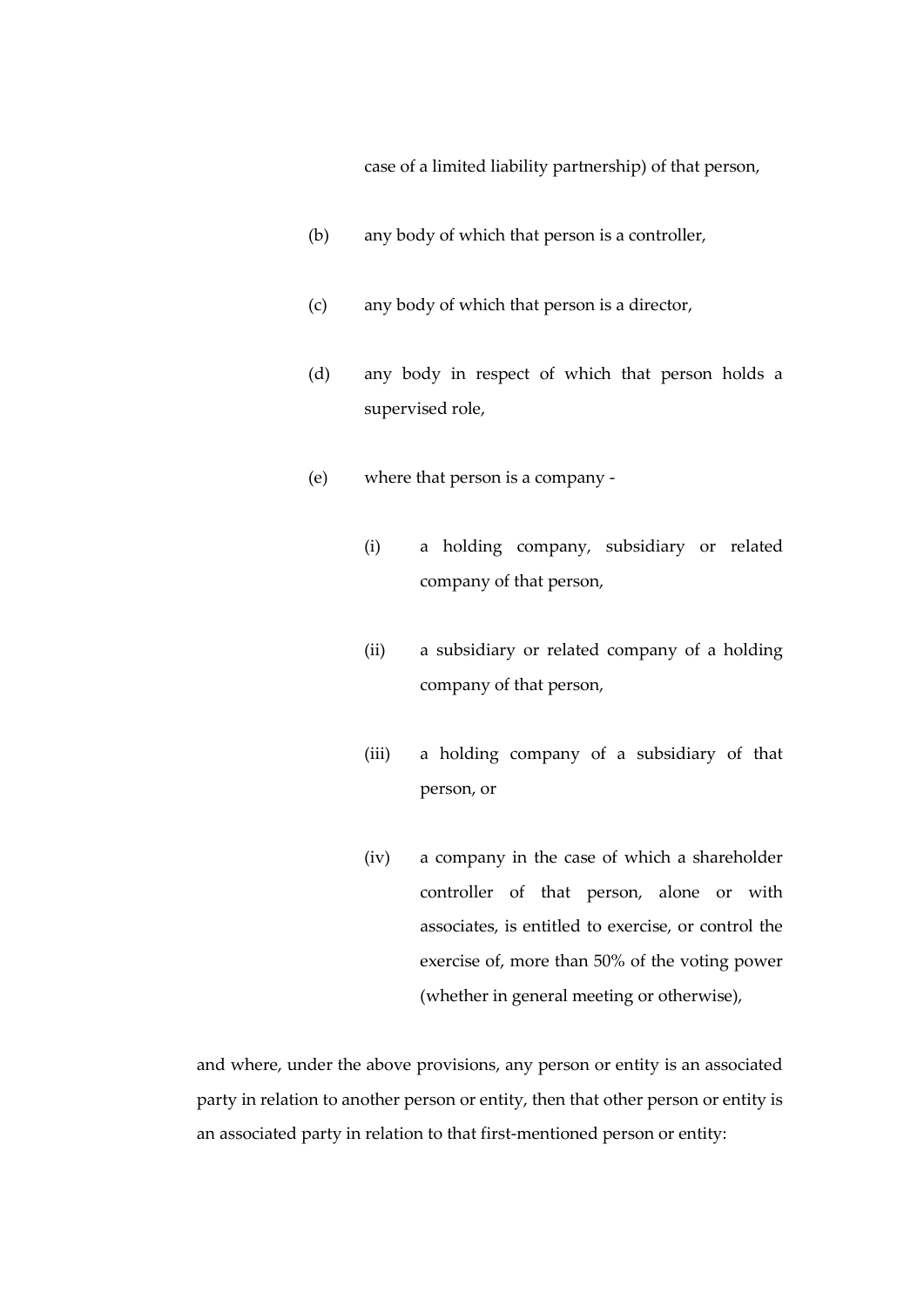Provided always that the Commission may by regulation amend the definition of "associated party",

# **"auditor"** means –

- (a) a person who is qualified for appointment as an auditor pursuant to section 260 (as read in conjunction with any Ordinance under section 533) of the Companies (Guernsey) Law, 2008**<sup>p</sup>** and who is, where required by or under the provisions of this Law, approved by the Commission to audit the accounts of licensed institutions,
- (b) any other person who performs or has performed the functions of an auditor of a licensed institution,

**"Bailiff"** means the Bailiff, Deputy-Bailiff, Judge of the Royal Court, Lieutenant-Bailiff or Juge Délégué,

**"Bailiwick"** means the Bailiwick of Guernsey,

# **"Bailiwick body"** means -

1

(a) a Guernsey body, being -

**P** Order in Council No. VIII of 2008; there are amendments not material to this enactment.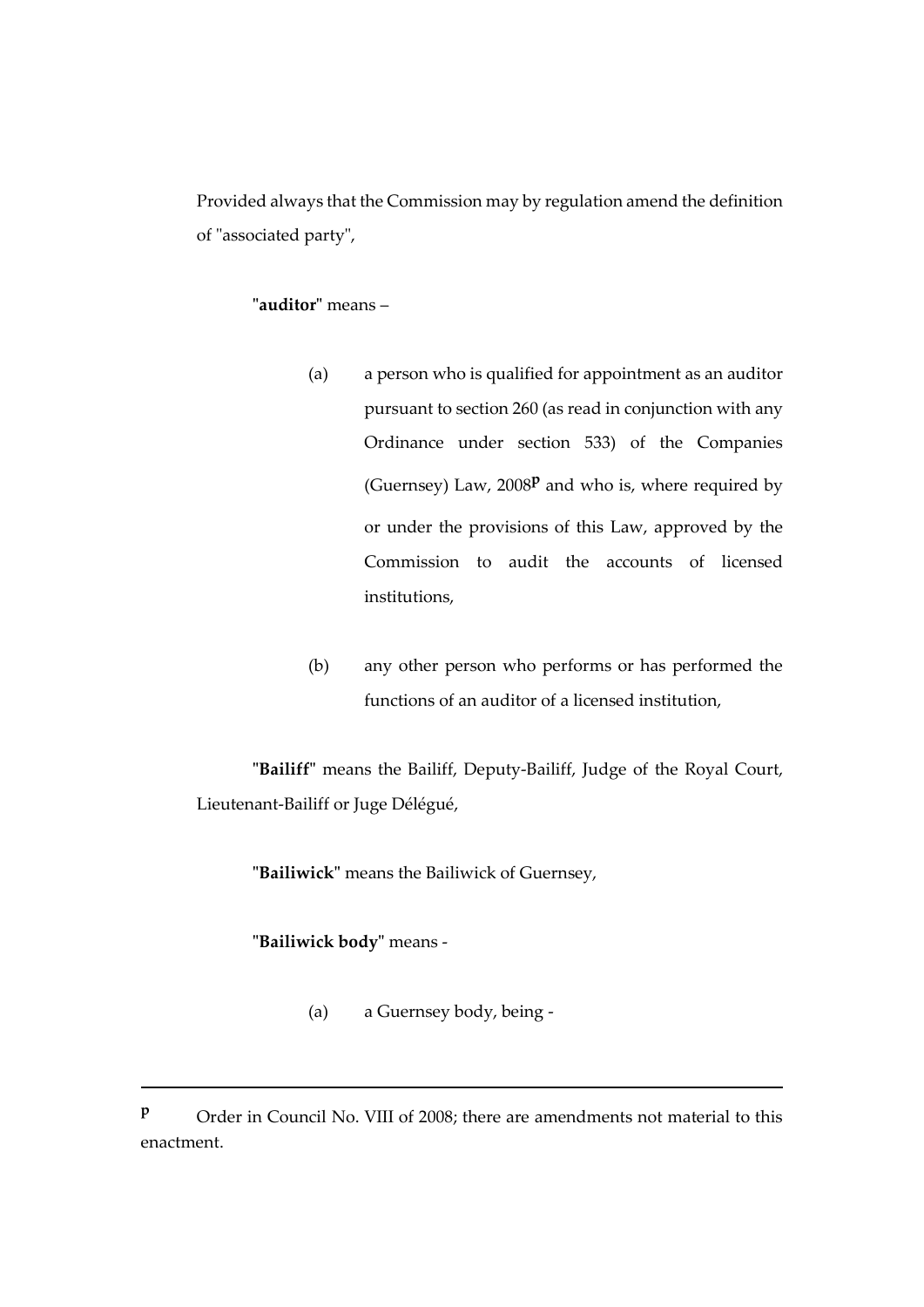- (i) a Guernsey company,
- (ii) any other legal person registered, constituted or incorporated in Guernsey (including for the avoidance of doubt a Guernsey limited liability partnership, a Guernsey limited partnership with legal personality and a Guernsey foundation), or
- (iii) an unincorporated body whose principal place of business is in Guernsey,
- (b) an Alderney body, being
	- (i) an Alderney company, or
	- (ii) an unincorporated body whose principal place of business is in Alderney,
- (c) a Sark body, being any body, other than one mentioned in paragraph  $(a)(i)$  or  $(ii)$  or  $(b)(i)$ , whose principal place of business is in Sark,

**"banking licence" :** see section 1,

**"Banking Supervision Law, 1994"** means the Banking Supervision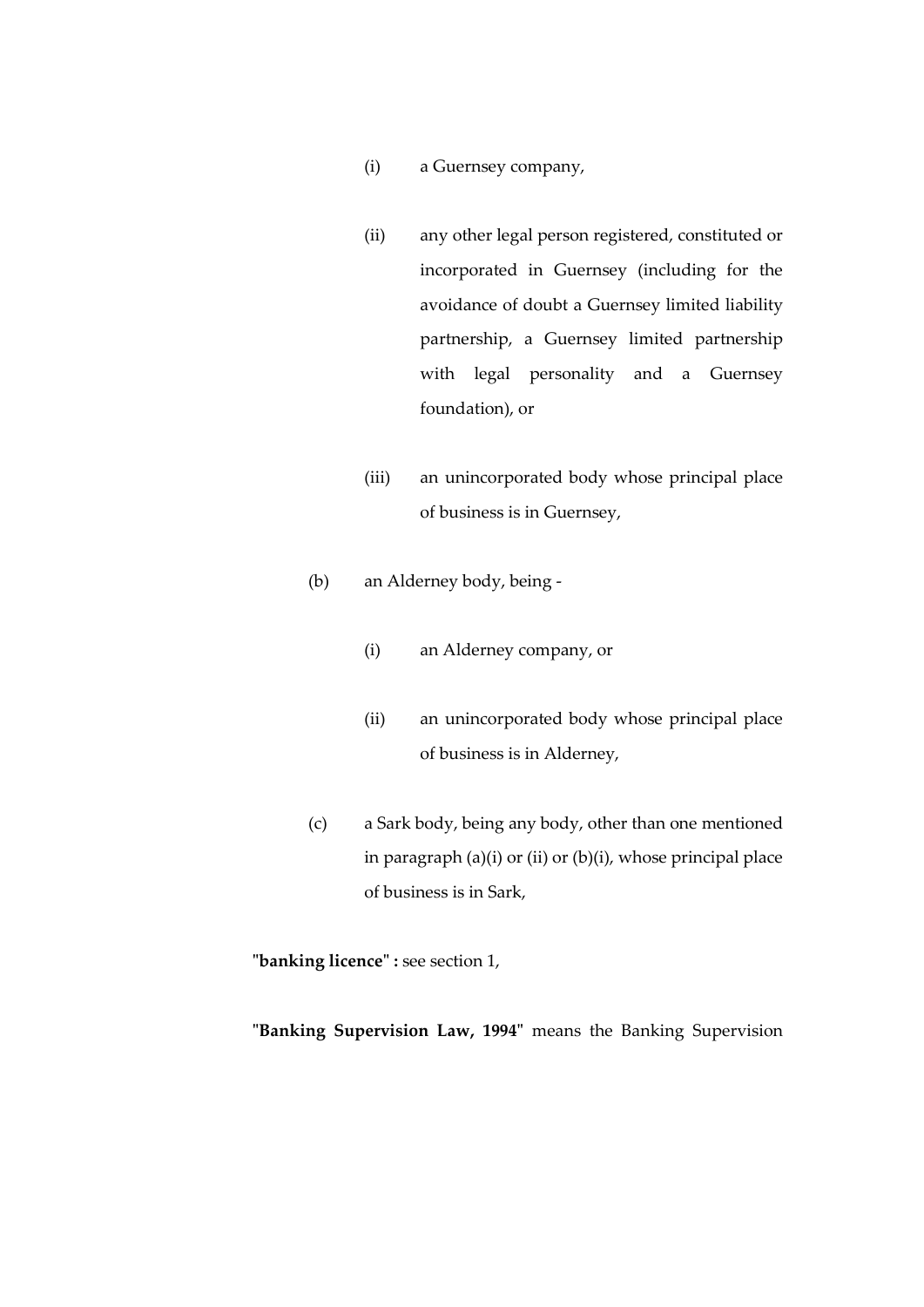(Bailiwick of Guernsey) Law, 1994**<sup>q</sup>** ,

**"body"** includes a company, any other legal person and an unincorporated body,

**"business day"** means any day other than -

- (a) a Saturday, a Sunday, Christmas Day and Good Friday,
- (b) a day appointed as a public holiday
	- (i) in relation to the Bailiwick excluding the islands of Alderney and Sark, by Ordinance of the States of Deliberation under section 1(1) of the Bills of Exchange (Guernsey) Law, 1958**<sup>r</sup>** ,
	- (ii) in relation to the island of Alderney, by Ordinance of the States of Alderney under the said section 1(1) or under paragraph (o) of Schedule 2 to the Government of Alderney Law, 2004**<sup>s</sup>** ,

**<sup>q</sup>** No. XIII of 1994 (Ordres en Conseil Vol. XXXV(1), p. 271); there are amendments not material to this enactment.

**<sup>r</sup>** Ordres en Conseil Vol. XVII, p. 384; there are amendments not material to this enactment.

**<sup>s</sup>** Order in Council No. III of 2005; there are amendments not material to this enactment.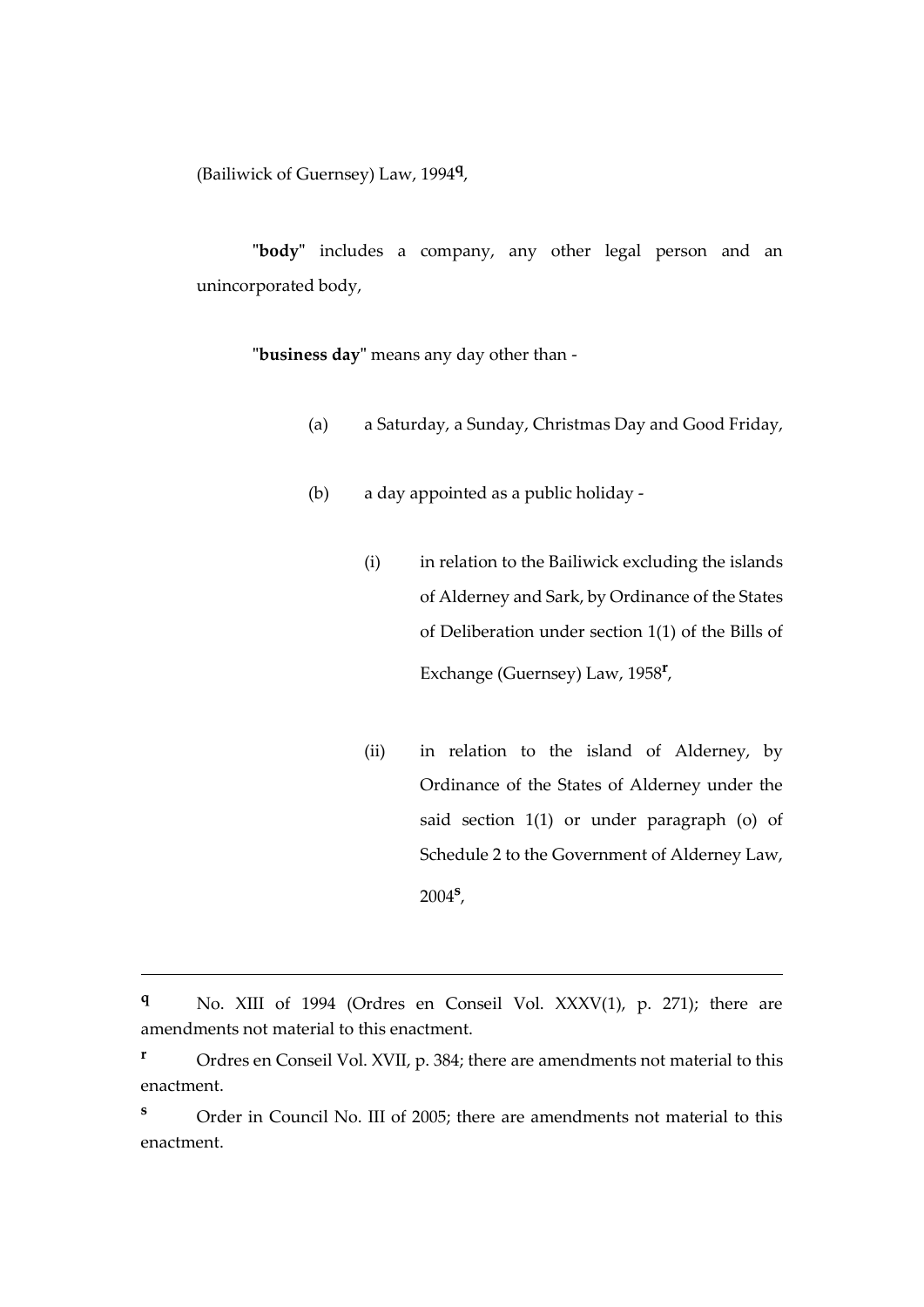(iii) in relation to the island of Sark, by Ordinance of the Chief Pleas of Sark under the said section  $1(1)$ ,

**"capital base"**, in relation to a licensed institution and any relevant subsidiary thereof, means the capital base -

- (a) determined by the Commission under the provisions of section 26(9) after consultation with the licensed institution concerned and in accordance with principles published by the Commission; and any such determination may be varied from time to time, or
- (b) where the Commission has made no such determination, determined in accordance with rules or guidance of the Commission under the provisions of section 26(9) in respect of large exposures and the risk thereof, capital base and related matters,

**"chief executive"**, in relation to a body, means a person who, alone or jointly with other persons, is responsible under the immediate authority of the directors or partners (or general partners, in the case of a limited partnership, or members, in the case of a limited liability partnership) for the conduct of the business of the body and, in relation to a body whose principal place of business is outside the Bailiwick, includes a person who, alone or jointly with other persons, is responsible for the conduct of its business in the Bailiwick,

**"chief risk officer"** means an officer, appointed by a licensed institution or by another person or entity, with responsibility, under the terms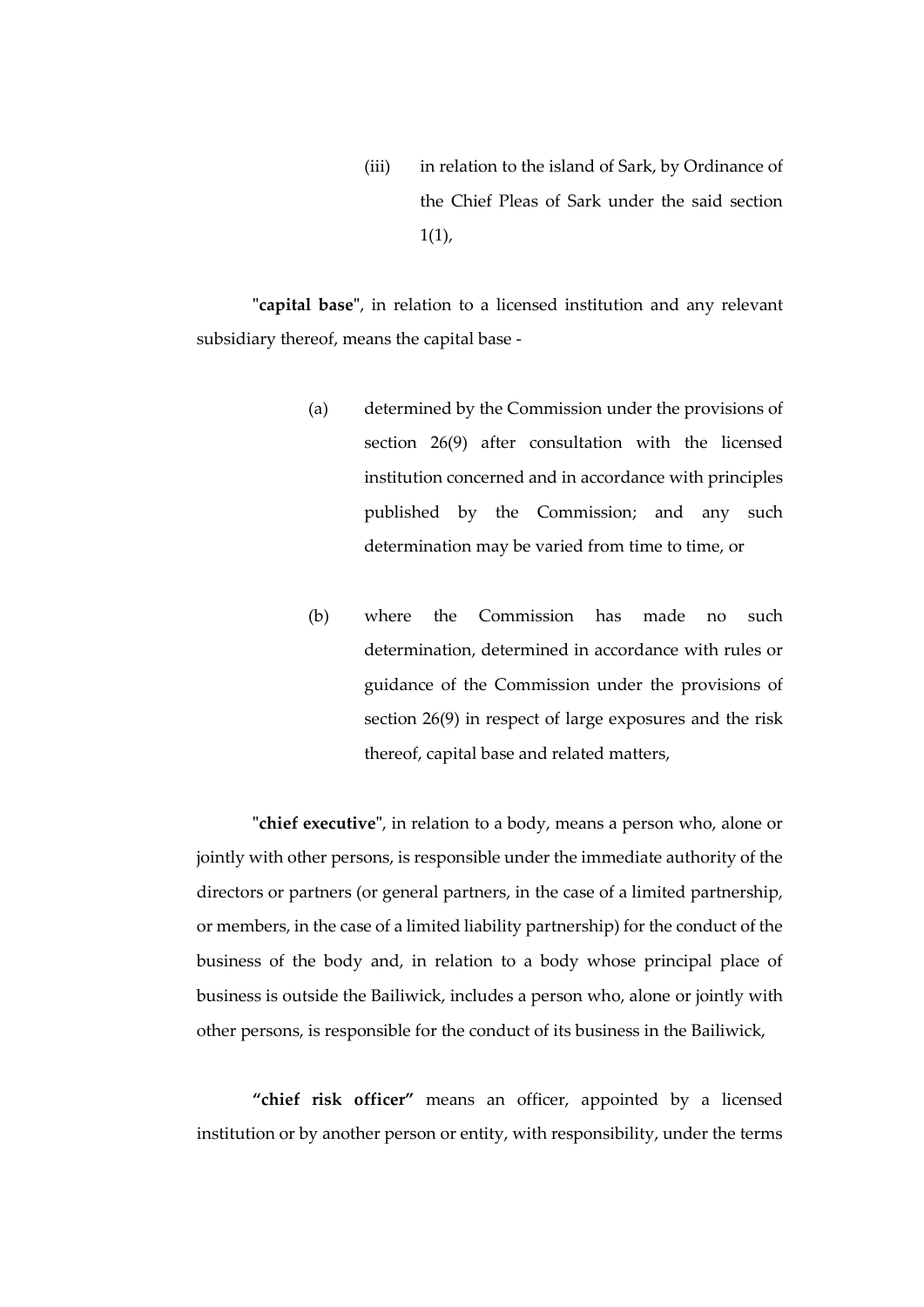of the officer's appointment, for the risk management functions of the licensed institution, person or entity (as the case may be),

**"child"** includes a stepchild, an adopted child and an illegitimate child,

**"civil partner"** means a person who has registered as the civil partner of another person under the Civil Partnership Act 2004, or who is treated under that Act as having formed a civil partnership by virtue of having registered an overseas relationship within the meaning of that Act, and whose civil partnership, or registered overseas relationship, has not been dissolved or annulled, and **"civil partnership"** shall be construed accordingly,

**"close relative"** of a person means –

- (a) his spouse, civil partner or cohabitant,
- (b) his children, parents, step-parents, brothers, sisters, half-brothers, half-sisters, step-brothers and step-sisters, and
- (c) the spouse, civil partner or cohabitant of any person within paragraph (b),

**"cohabitant" :** see paragraph (b) of the definition of "associate",

**"Commission"** means the Guernsey Financial Services Commission established by the Financial Services Commission Law,

the **"Committee"** means the States of Guernsey Policy and Resources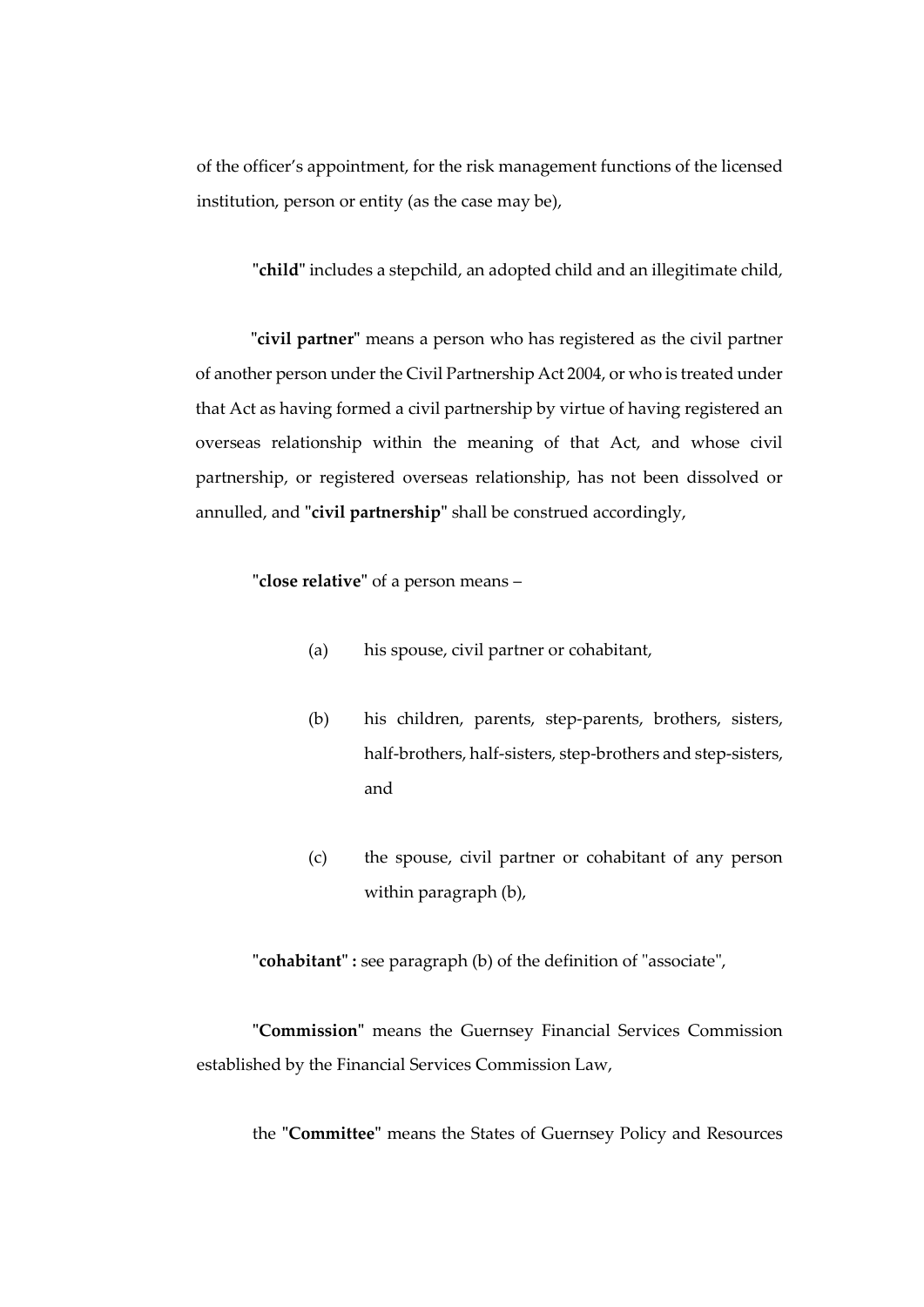Committee or such other committee as the States may specify by Ordinance,

**"committee"** of the States of Guernsey, States of Alderney or Chief Pleas of Sark means any committee, council, department, authority, board or like body thereof, however called,

**"company"** means a body corporate, of whatever description, incorporated with or without limited liability in any part of the world,

**"compliance officer"** means an officer, appointed by a licensed institution or by another person or entity, with responsibility, under the terms of the officer's appointment, for independently monitoring, and reporting to the directors, partners (or general partners, in the case of a limited partnership, or members, in the case of a limited liability partnership) or chief executive on and providing guidance and making recommendations in respect of -

- (a) compliance by that licensed institution, person or entity with -
	- (i) the provisions of this Law, the Financial Services Commission Law and the regulatory Laws,
	- (ii) any prohibition, restriction, condition, obligation, enforcement requirement, other requirement, duty, direction or arrangement imposed, issued or arising under any such provision, and

(iii) its policies and procedures relating to corporate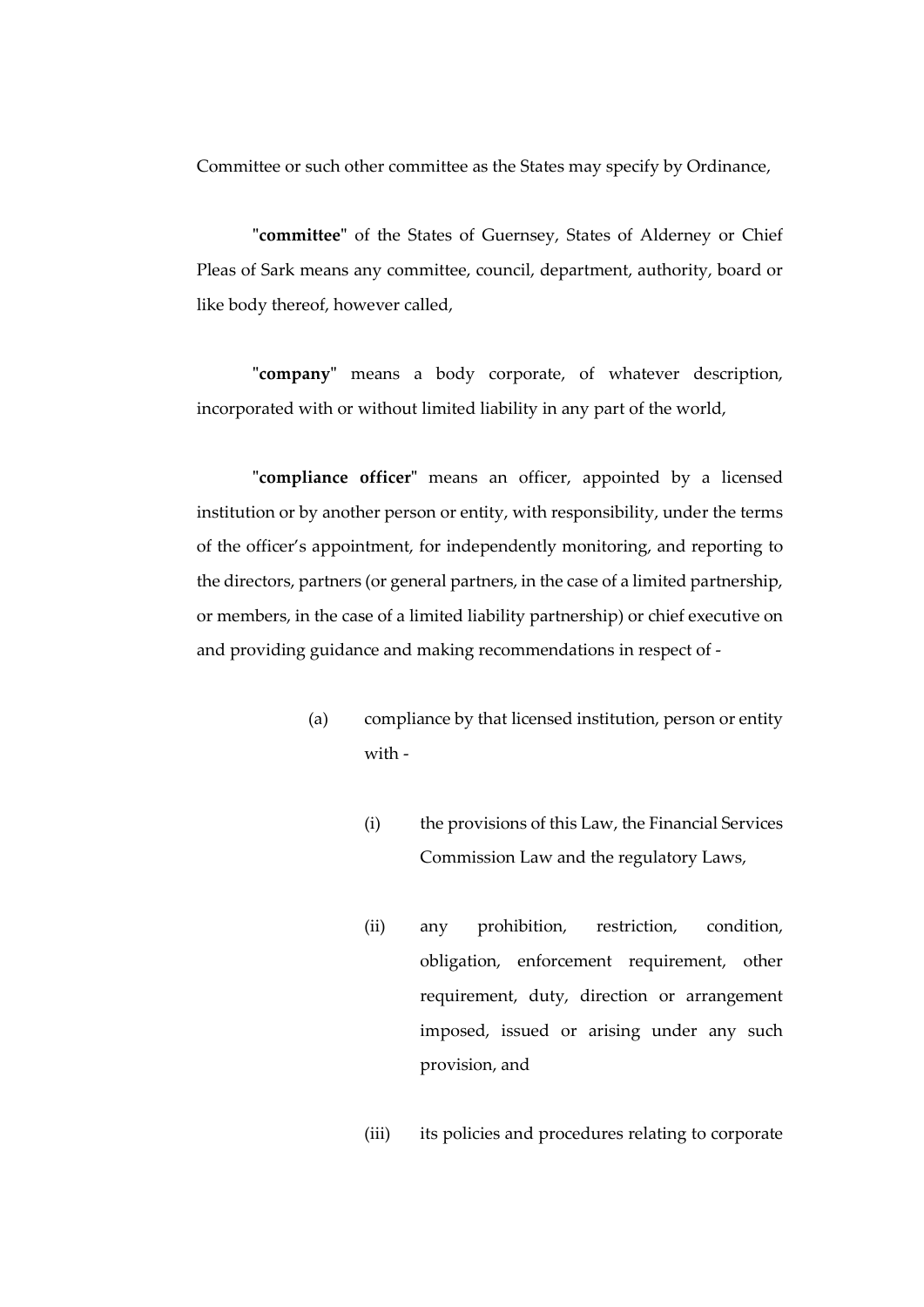governance, ethics and standards of conduct, and

(b) fulfilment by that licensed institution, person or entity, or by any person who is or is to be the holder of a supervised role in respect of, or an officer or employee of, that licensed institution, person or entity, of the applicable minimum criteria for licensing,

**"contract of employment"** means a contract of service or apprenticeship, or a contract personally to execute any work or labour, whether express or implied and whether written or oral,

**"contravention"** includes failure to comply,

**"controller"**, in relation to a body, means –

- (a) a managing director or chief executive of that body or (where that body is a company) of any other company of which that body is a subsidiary,
- (b) a shareholder controller or an indirect controller,
- (c) any person who has the power, alone or with another, to appoint or remove a director of a board or a member of the committee or other similar governing body of that body or (where that body is a company) of any other company of which that body is a subsidiary,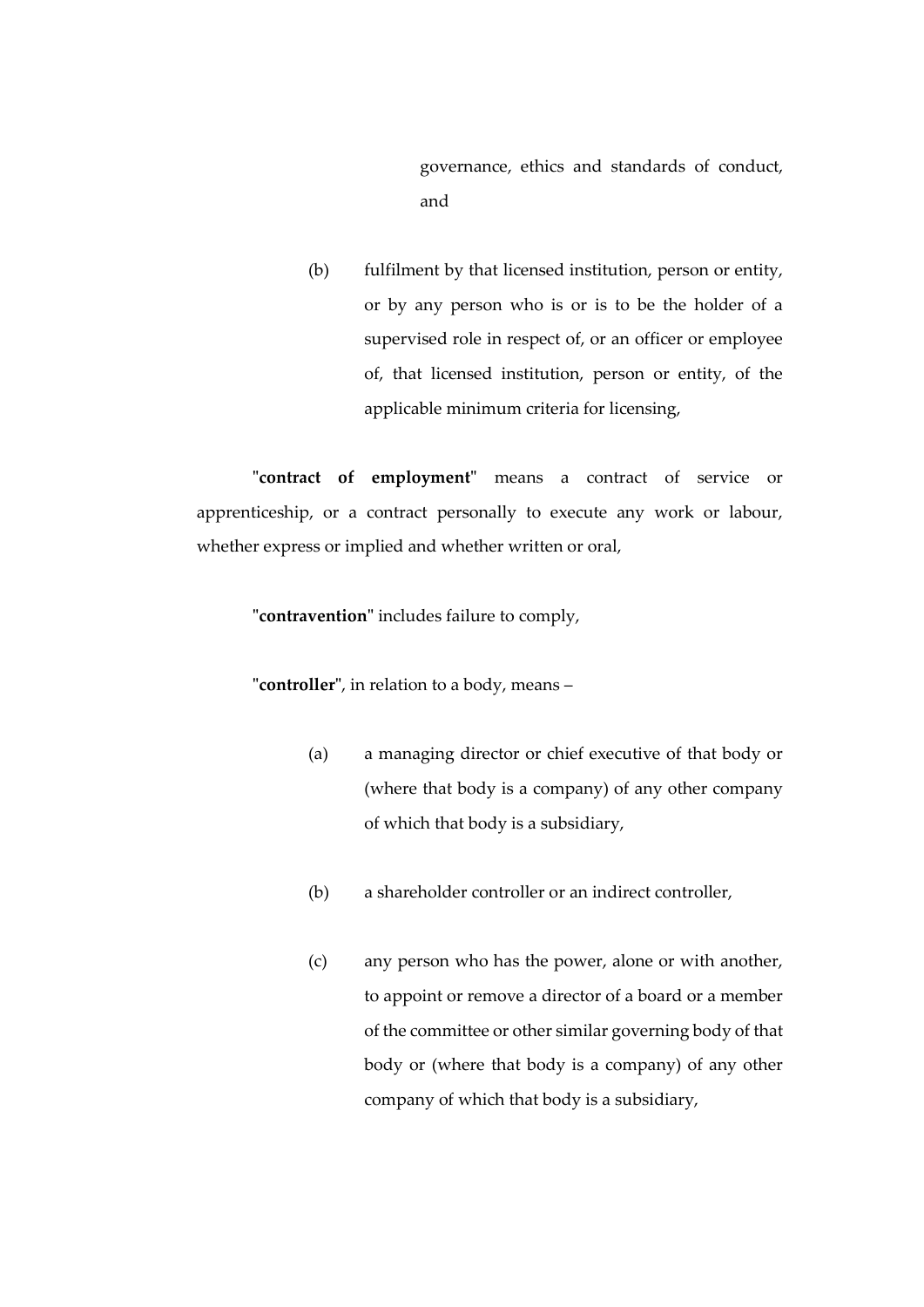**"Court of Appeal"** means the Court of Appeal established under the Court of Appeal (Guernsey) Law, 1961**<sup>t</sup>** ,

**"Court of the Seneschal"** means the Court of the Seneschal of Sark,

**"deposit" :** see section 2,

**"deposit advertisement" :** see section 24(5),

**"deposit-taking business" :** see section 3,

**"determined"**, in relation to an appeal, means that the appeal has been finally disposed of or withdrawn,

**"directed person" :** see section 11(1),

**"director"**, in relation to a body, includes any person who occupies the position of or fulfils the role of director, by whatever name called, and also includes the chief executive and any member of the committee or other similar governing body,

**"documents"** includes information stored or recorded in any form (including, without limitation, in electronic form) and -

> (a) in relation to information stored or recorded otherwise than in legible form, references to its production,

**<sup>t</sup>** Ordres en Conseil Vol. XVIII, p. 315; there are amendments not material to this enactment.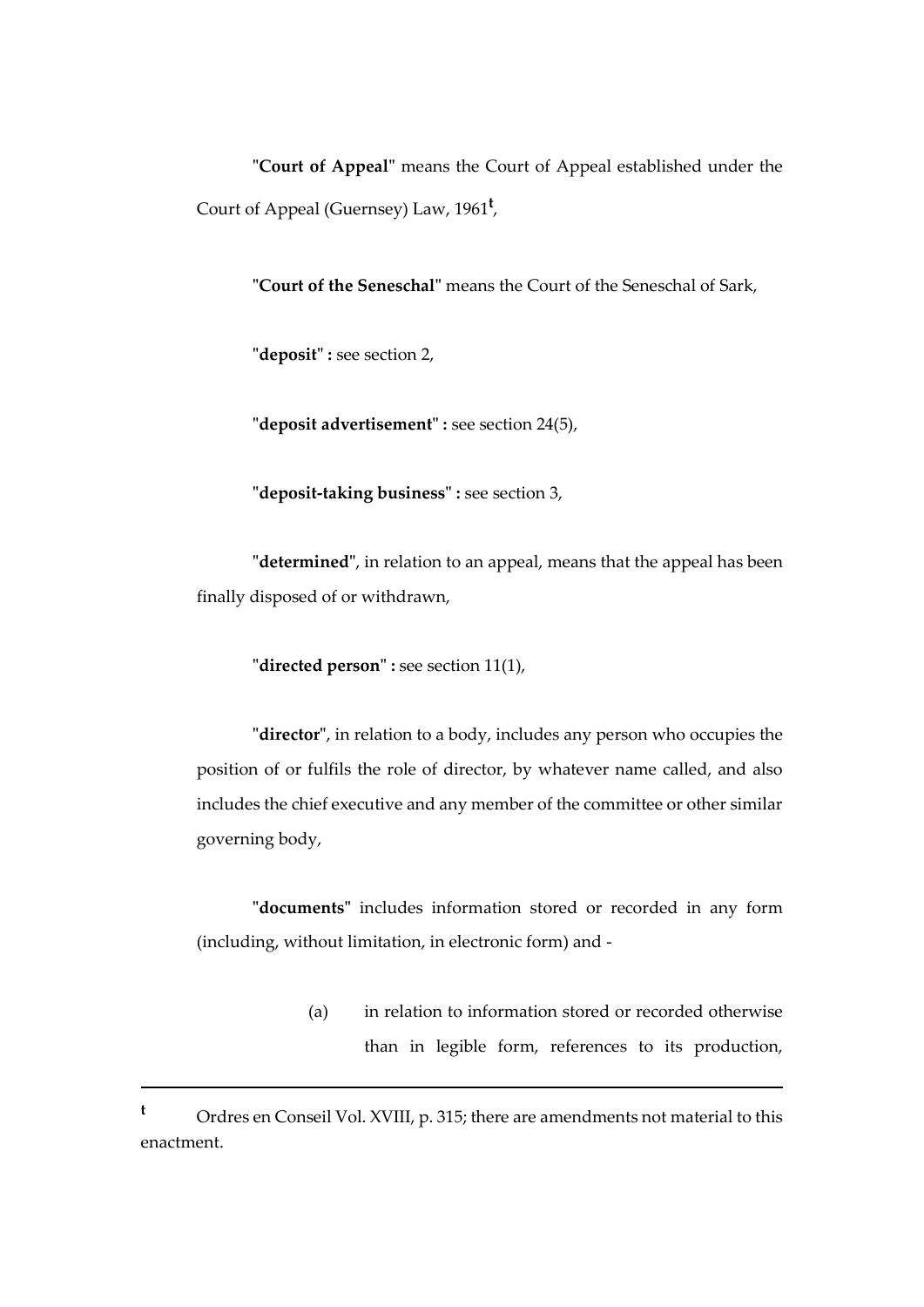howsoever expressed, include (without limitation) references to the production of a copy of the information in a form -

- (i) in which it can be taken away, and
- (ii) in which it is visible and legible or from which it can readily be produced in a visible and legible form,
- (b) without prejudice to paragraph (a), references to the production of documents, howsoever expressed, include (without limitation) references to the production of a copy thereof in the English language:

Provided always that the Committee may by regulation amend the definition of "documents",

**"electronic address" :** see section 56(1)(ii),

**"electronic form"**, in relation to the electronic storage or recording of information or documents, includes storage or recording by means of any form of information storage technology,

**"electronic means"**, in relation to the sending of a document, includes any technology by which the document is -

> (a) sent and received at its destination by means of electronic equipment for the processing (which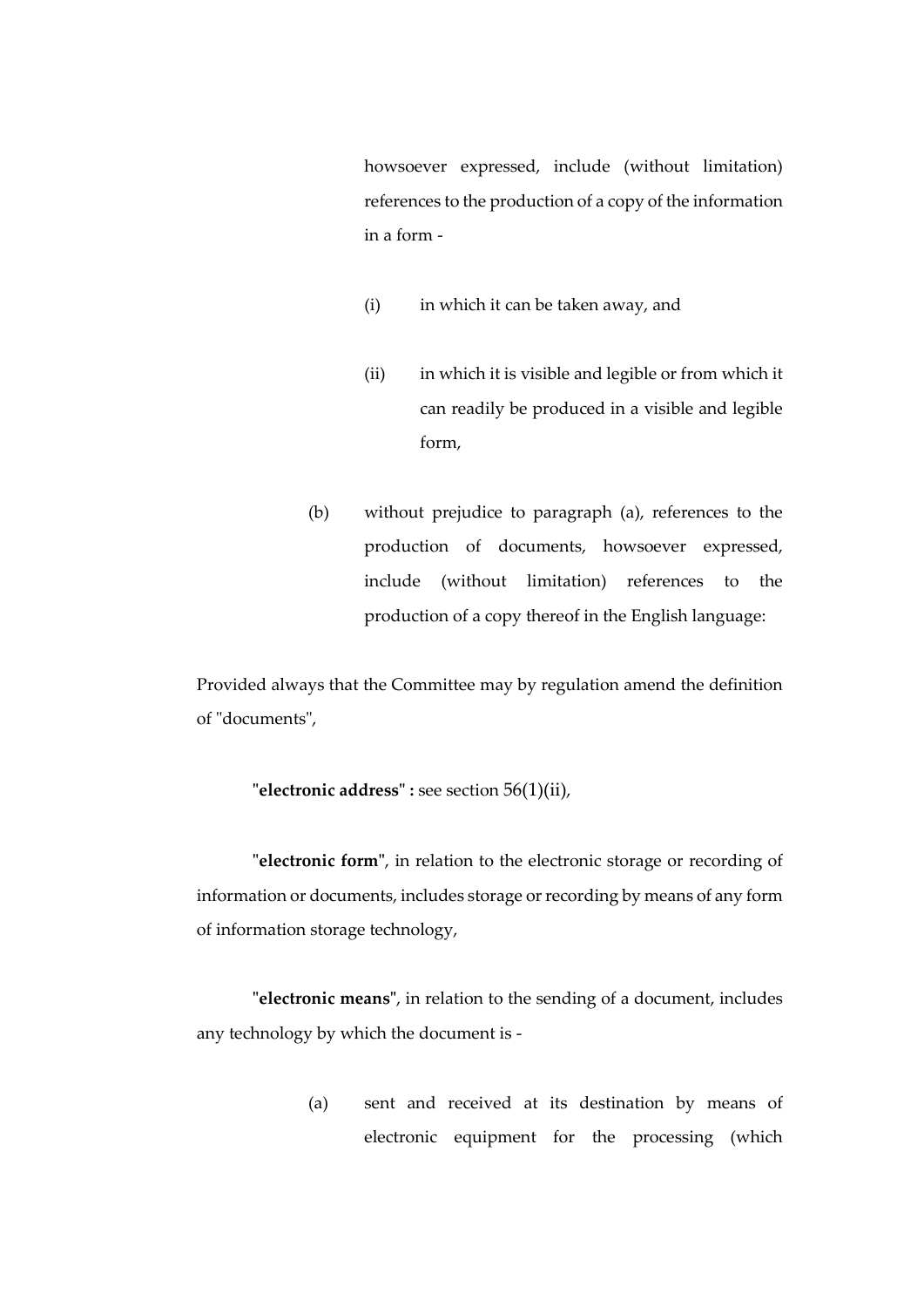expression includes, without limitation, digital compression) or storage of data, and

(b) entirely transmitted and received by wire, by radio or by electrical, magnetic, wireless, optical, digital or electromagnetic means:

Provided always that the Committee may by regulation amend the definitions of "electronic address", "electronic form" and "electronic means",

**"employee"** means an individual who has entered into or who works under (or, where the employment has ceased, who worked under) a contract of employment,

**"enactment"** includes any Law, Ordinance and subordinate legislation,

**"Enforcement Powers Law"** means the Financial Services Business (Enforcement Powers) (Bailiwick of Guernsey) Law, 2020**<sup>u</sup>** ,

**"entity"** includes a scheme, trust, structure, arrangement and cell of a protected cell company,

**"equity share capital"** means, in relation to a company limited by shares, its issued share capital excluding any part thereof which, as respects neither dividends nor capital, carries any right to participate beyond a specified amount in a distribution,

**<sup>u</sup>** Approved by the States of Deliberation on the \*\* August, 2020.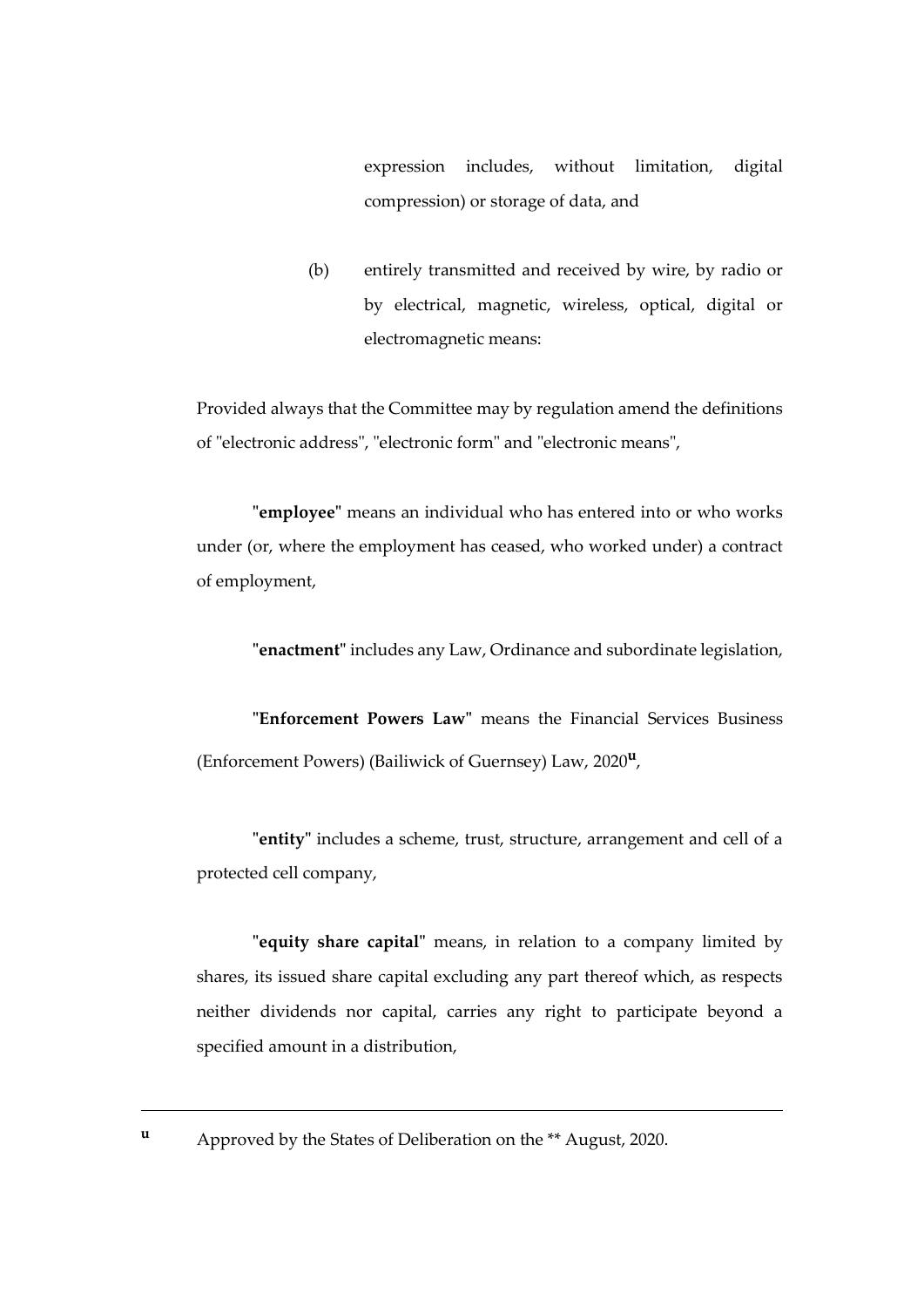**"exercise"**, or **"control the exercise of"** voting power **:** for the purposes of this Law a person becomes entitled to exercise or control the exercise of voting power where that person, by any means whatsoever -

- (a) becomes entitled to do so as a member of a body, or
- (b) acquires any interest which may entitle that person to be a member of, or otherwise to exercise or control the exercise of voting power of, that body,

**"Financial Services Commission Law"** means the Financial Services Commission (Bailiwick of Guernsey) Law, 1987**<sup>v</sup>** ,

**"former licensed institution"** means an institution which –

- (a) does not hold and is not deemed to hold a banking licence under this Law, but
- (b) has previously held or been deemed to hold such a licence or a banking licence under the Banking Supervision Law, 1994 or was registered under the provisions of section 4 of the Ordinance of 1971,

and also includes any person described in section 68(2) or (3),

**v** Ordres en Conseil Vol. XXX, p. 243; there are amendments not material to this enactment.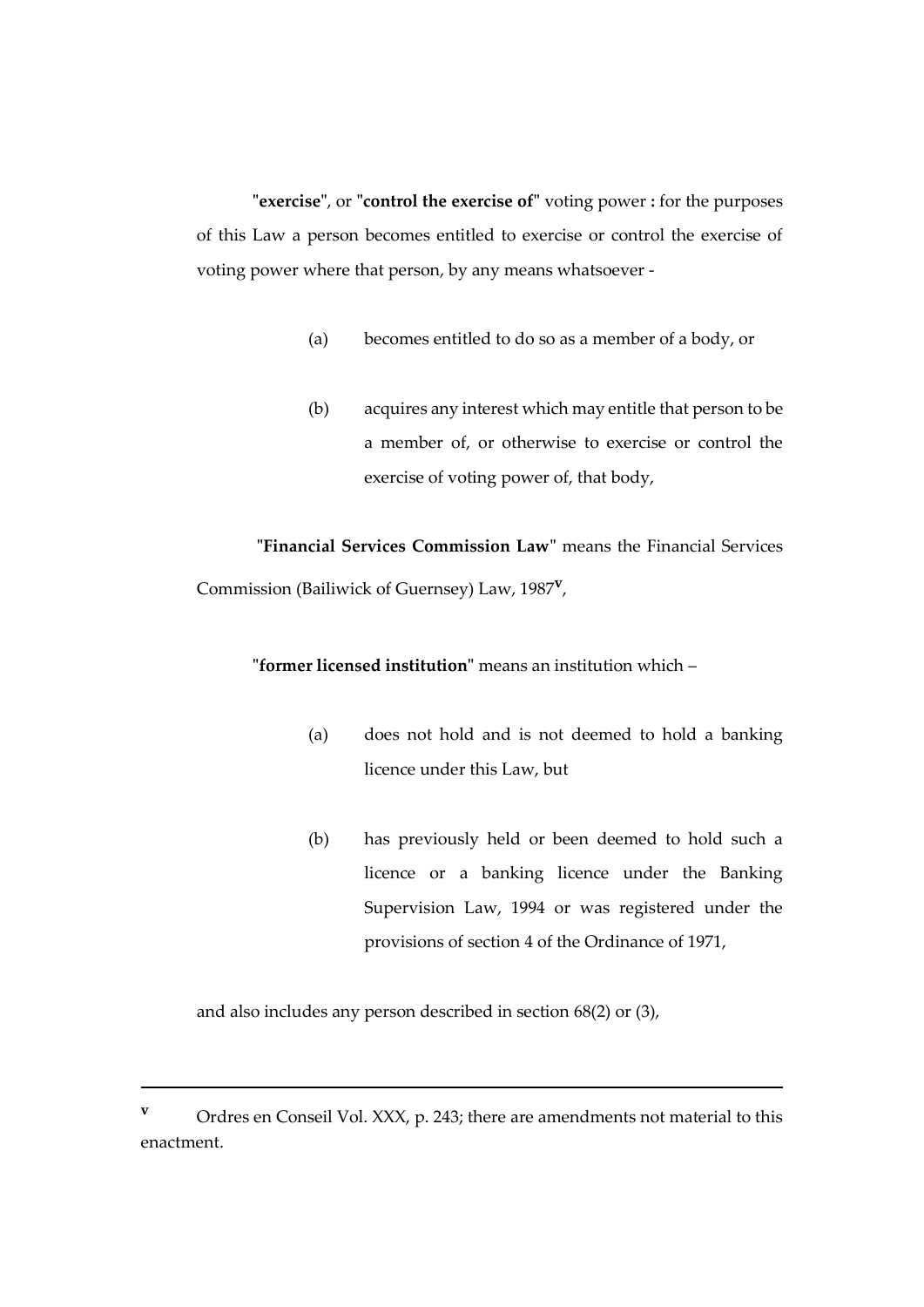#### **"foundation"** means -

- (a) a Guernsey foundation, or
- (b) an equivalent or similar body created or established under the law of another jurisdiction (and however named),

### **"foundation official"** means -

- (a) in relation to a Guernsey foundation, a foundation official within the meaning of the Foundations (Guernsey) Law, 2012**w**, and
- (b) in relation to an equivalent or similar body created or established under the law of another jurisdiction, a person with functions corresponding to those of a foundation official described in paragraph (a),

**"functions"** includes duties, powers and privileges,

**"functions"** of the Commission means its general functions and statutory functions within the meaning of the Financial Services Commission Law,

# **"general partner"** means -

**w** Order in Council No. I of 2013.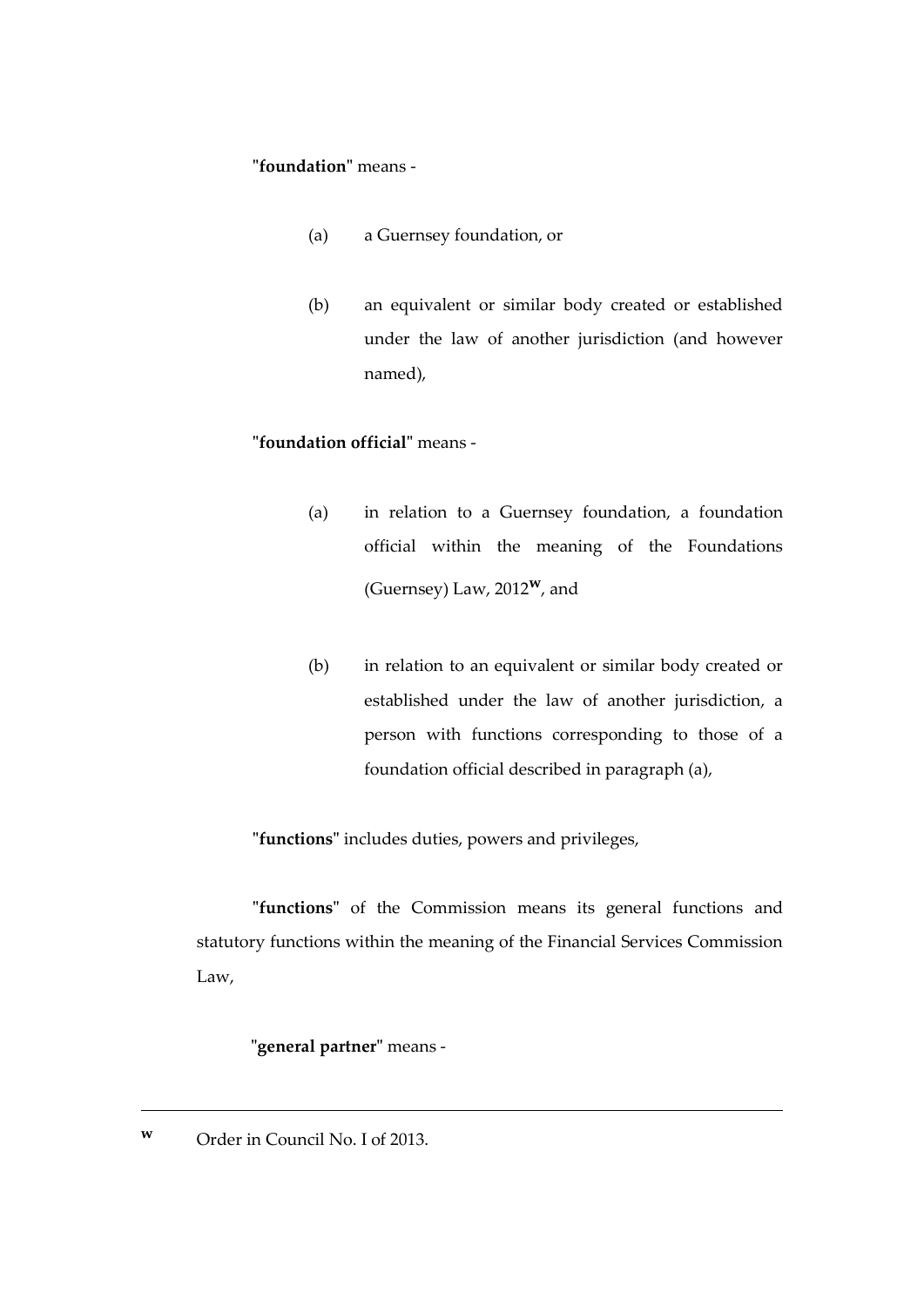- (a) in relation to a Guernsey limited partnership, a general partner within the meaning of the Limited Partnerships (Guernsey) Law, 1995**<sup>x</sup>** , and
- (b) in relation to a limited partnership falling within paragraph (b) of the definition of "**limited partnership**", a person whose liability for, and functions in relation to, the partnership correspond to those of a general partner described in paragraph (a),

**"group"**, in relation to a company, means that company, any other company which is its holding company or subsidiary and any other company which is a subsidiary of that holding company,

**"group entity"** means a body or entity carrying on deposit-taking business and which is not a licensed institution but which is part of a group containing a licensed institution,

**"Guernsey company"** means a company registered in the Register of Companies within the meaning of section 496 of the Companies (Guernsey) Law, 2008**<sup>y</sup>** ,

**"Guernsey foundation"** means a foundation established under the

**<sup>x</sup>** Order in Council No. XII of 1995; there are amendments not material to this enactment.

**y** Order in Council No. VIII of 2008; there are amendments not material to this enactment.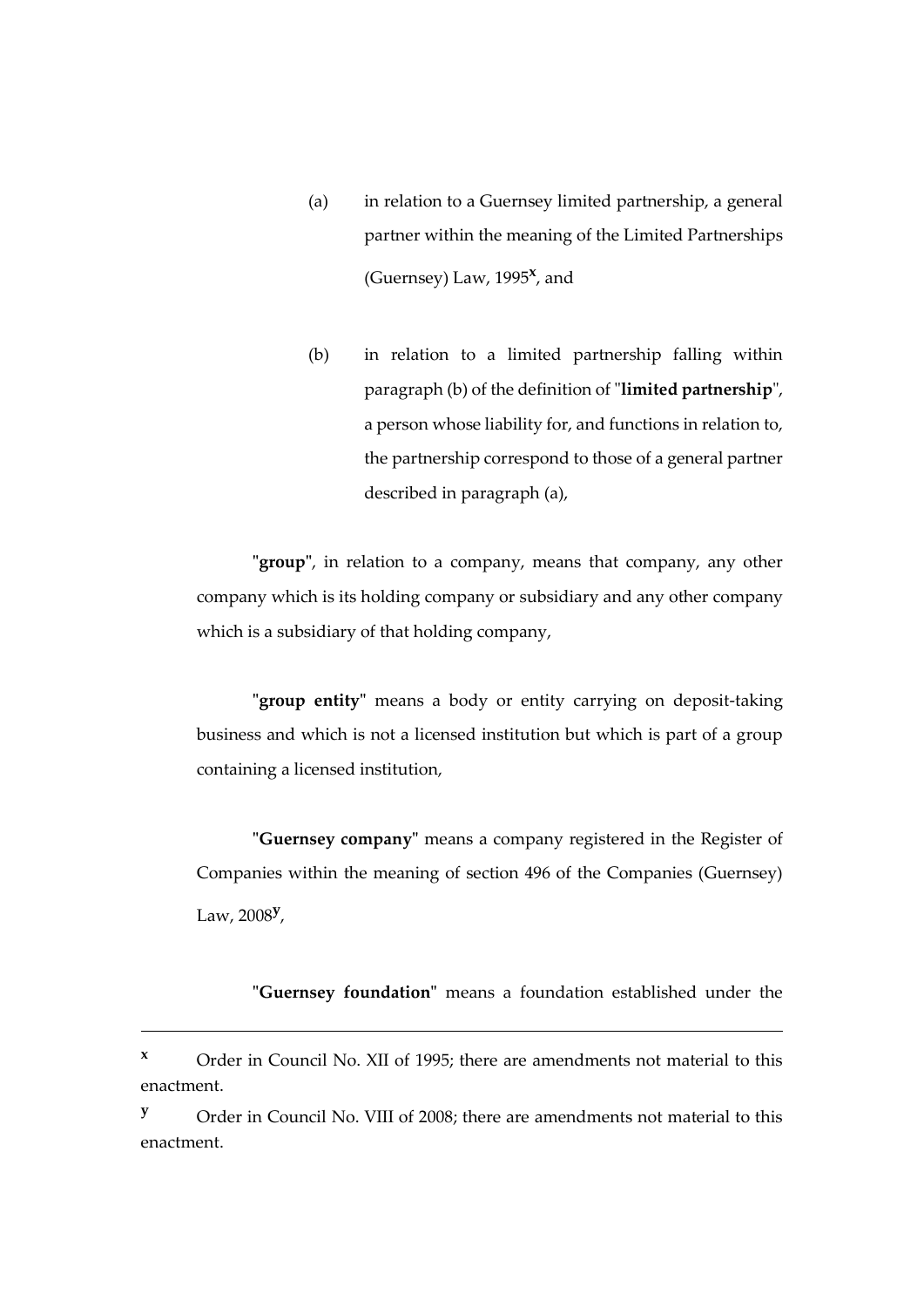Foundations (Guernsey) Law, 2012,

**"Guernsey limited liability partnership"** means a limited liability partnership registered under the Limited Liability Partnerships (Guernsey) Law, 2013**<sup>z</sup>** ,

**"Guernsey limited partnership"** means a limited partnership which is registered as a limited partnership, and in respect of which there is a valid certificate of registration, under the Limited Partnerships (Guernsey) Law, 1995 (whether with or without legal personality),

**"Her Majesty's Procureur"** includes Her Majesty's Comptroller,

**"holding company" :** see Schedule 3,

**"Income Tax Law"** means the Income Tax (Guernsey) Law, 1975**aa** ,

**"indirect controller"**, in relation to a body, means a person in accordance with whose directions or instructions -

- (a) any director of that body,
- (b) where that body is a company, any director of any other company of which that body is a subsidiary, or

**z** Order in Council No. VI of 2014.

**aa** Ordres en Conseil Vol. XXV, p. 124; there are amendments not material to this enactment.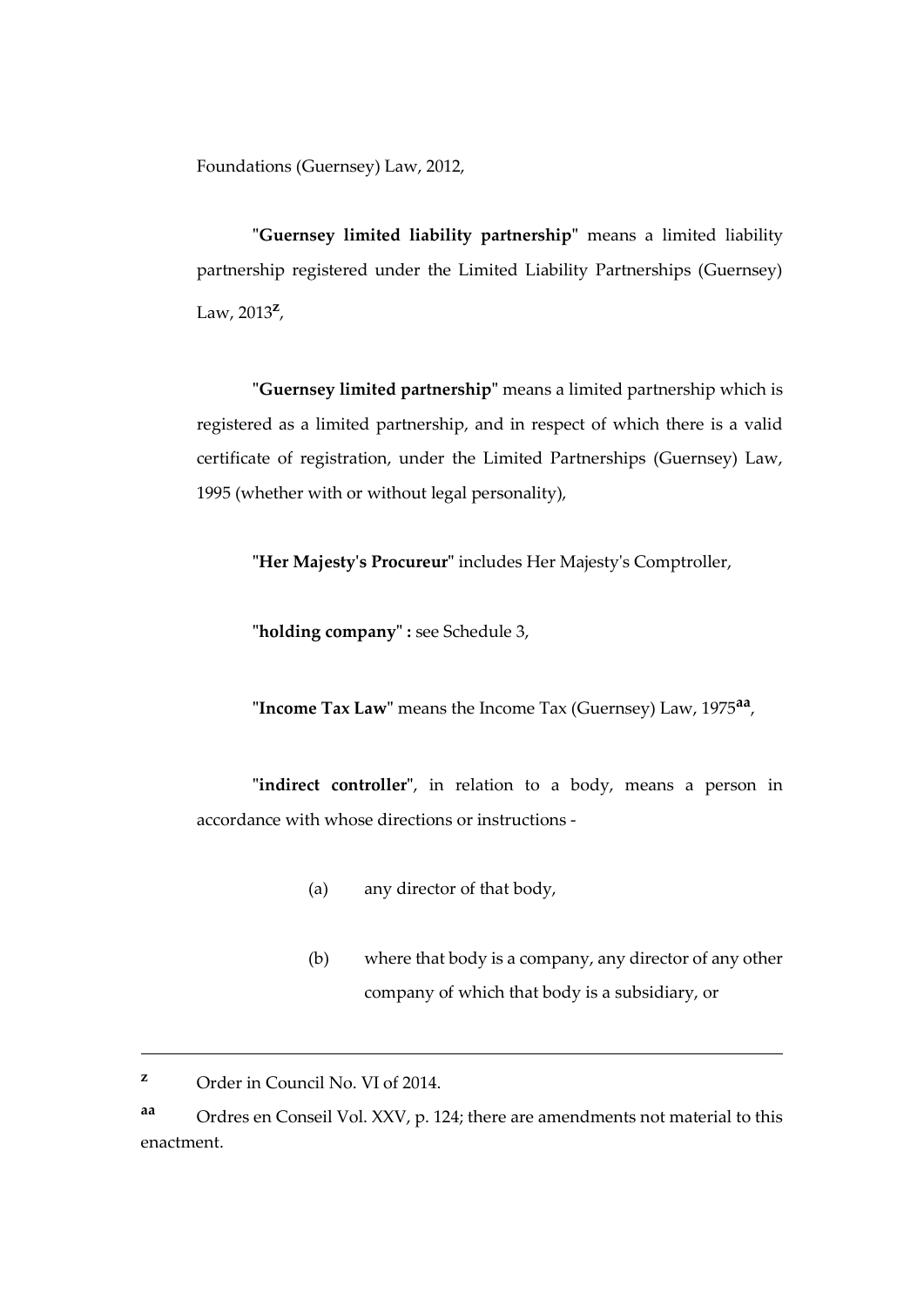(c) any controller of that body,

is accustomed to act, and includes a person who has a holding in that body (or, where that body is a company, in any other company of which that body is a subsidiary) directly or indirectly which makes it possible to exercise significant influence over the management of the body,

**"information"** includes, for the avoidance of doubt, a signature,

**"inspected person" :** see section 29(4),

**"institution"** means a body corporate, of whatever description, incorporated with or without limited liability in any part of the world,

**"Insurance Business Law"** means the Insurance Business (Bailiwick of Guernsey) Law, 2002,

**"Insurance Managers and Intermediaries Law"** means the Insurance Managers and Insurance Intermediaries (Bailiwick of Guernsey) Law, 2002,

#### **"international agreement"** means -

- (a) any convention, treaty, protocol, memorandum or other international instrument, or any provision contained in or arising under it, and
- (b) any Community provision within the meaning of section 3(1) of the European Communities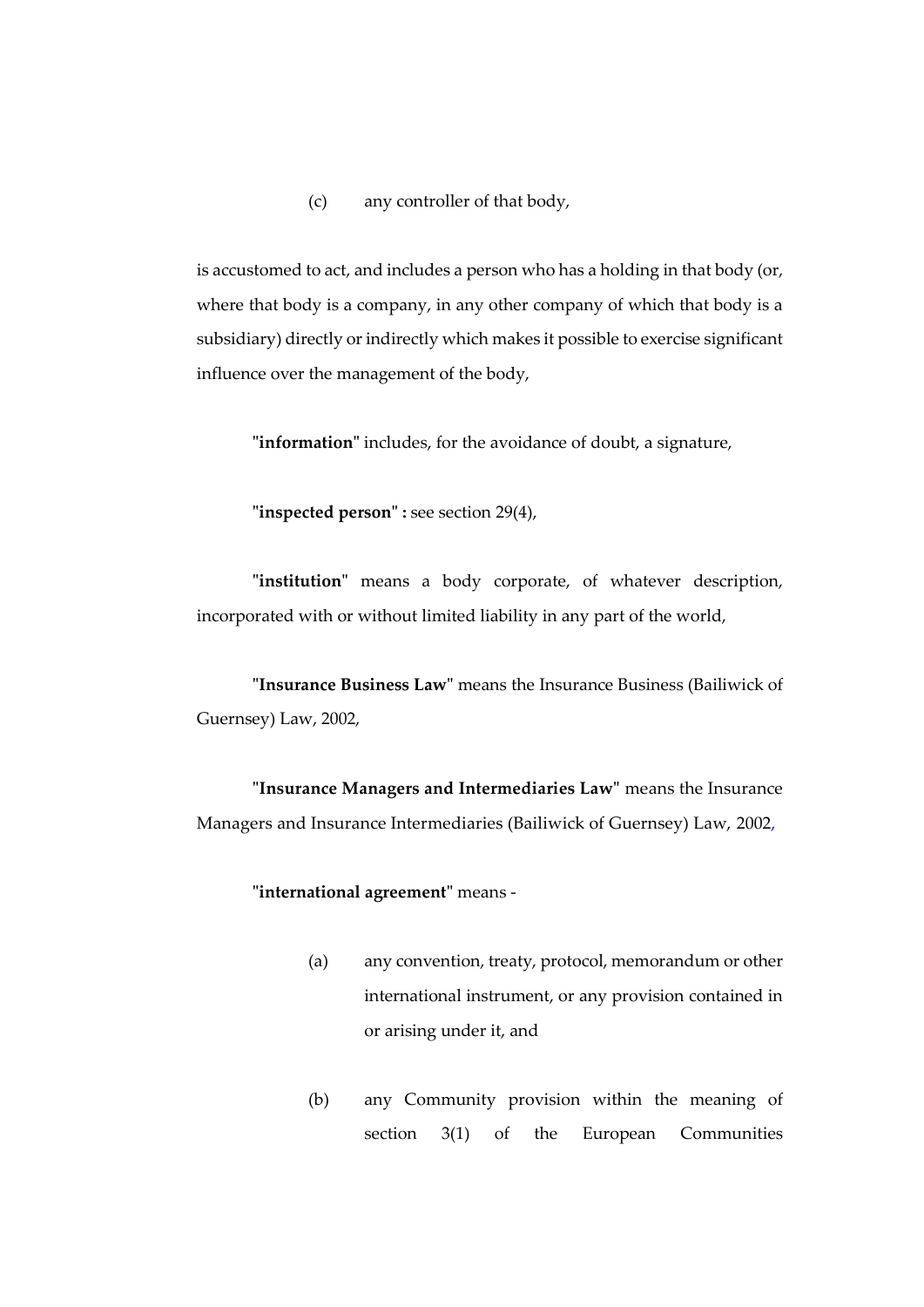(Implementation) (Bailiwick of Guernsey) Law, 1994**bb** ,

whether or not binding upon the Bailiwick or any part thereof, and includes any right, power, liability, obligation, prohibition or restriction created or arising, or any remedy or procedure provided for, by or under any such international agreement,

**"investment company" :** see section 79(1) of the Protection of Investors Law,

**"jurisdiction"** includes any country, territory or other place,

**"legal professional privilege"**, and communications or items subject thereto **:** see section 24 of the Police Powers and Criminal Evidence (Bailiwick of Guernsey) Law, 2003**cc** ,

**"licensed institution"** means an institution which holds or which is deemed to hold a banking licence,

**"limited liability partnership"** means -

- (a) a Guernsey limited liability partnership, or
- (b) an entity formed under the laws of a jurisdiction outside

**bb** Order in Council No. III of 1994.

1

**cc** Ordres en Conseil Vol. XLIII, p. 617; there are amendments not material to this enactment.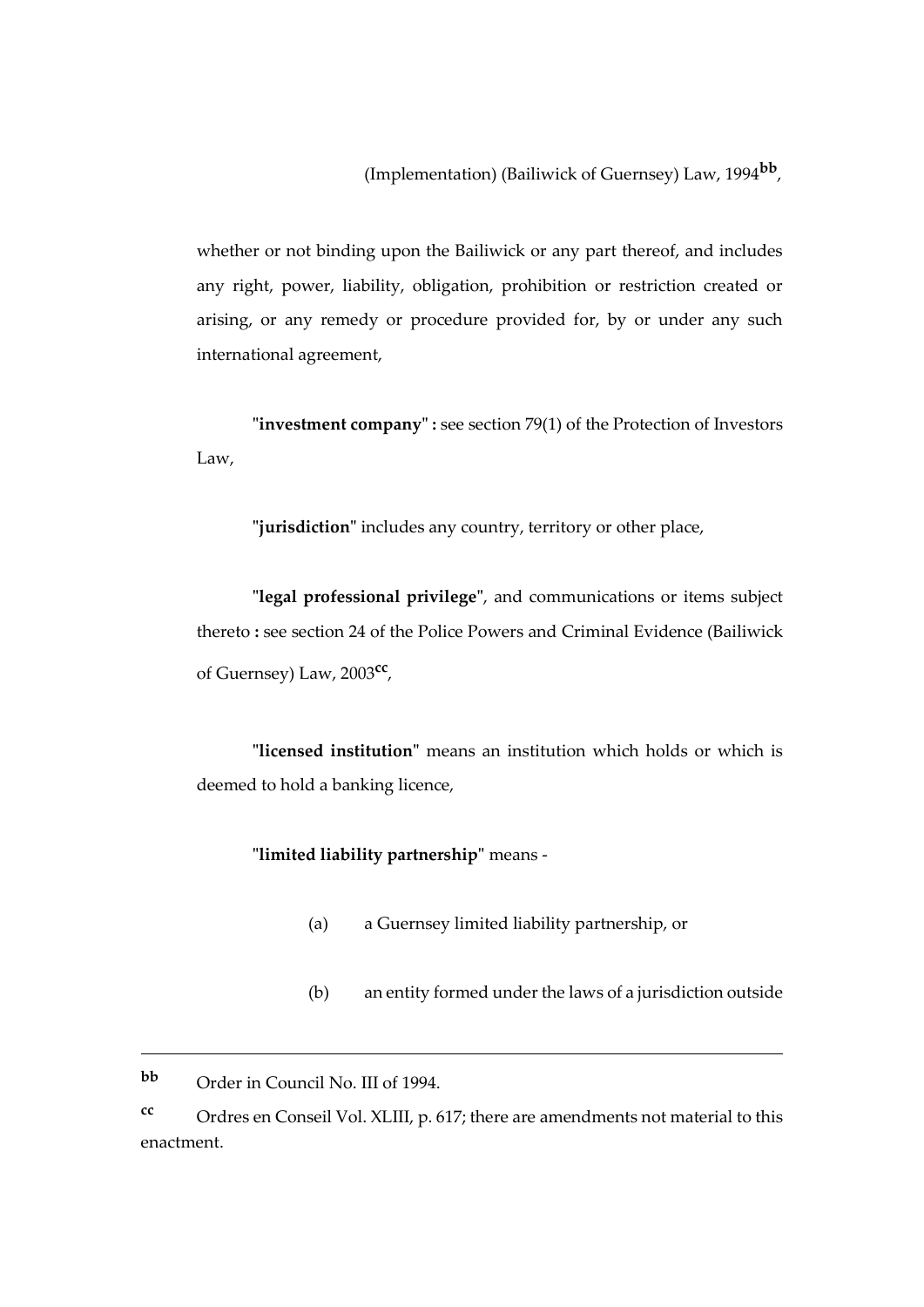Guernsey, being an entity corresponding to a Guernsey limited liability partnership,

# **"limited partner"** means -

- (a) in relation to a Guernsey limited partnership, a limited partner within the meaning of the Limited Partnerships (Guernsey) Law, 1995**dd**, and
- (b) in relation to a limited partnership falling within paragraph (b) of the definition of "**limited partnership**", a person described in paragraph (b)(ii) of that definition,

# **"limited partnership"** means –

- (a) a Guernsey limited partnership, or
- (b) an arrangement entered into under the laws of a jurisdiction outside Guernsey between two or more persons, under which –
	- (i) one or more of them is, or are jointly and severally, liable without limitation for all debts and obligations to third parties incurred pursuant to the arrangement, and

**dd** Order in Council No. XII of 1995; there are amendments not material to this enactment.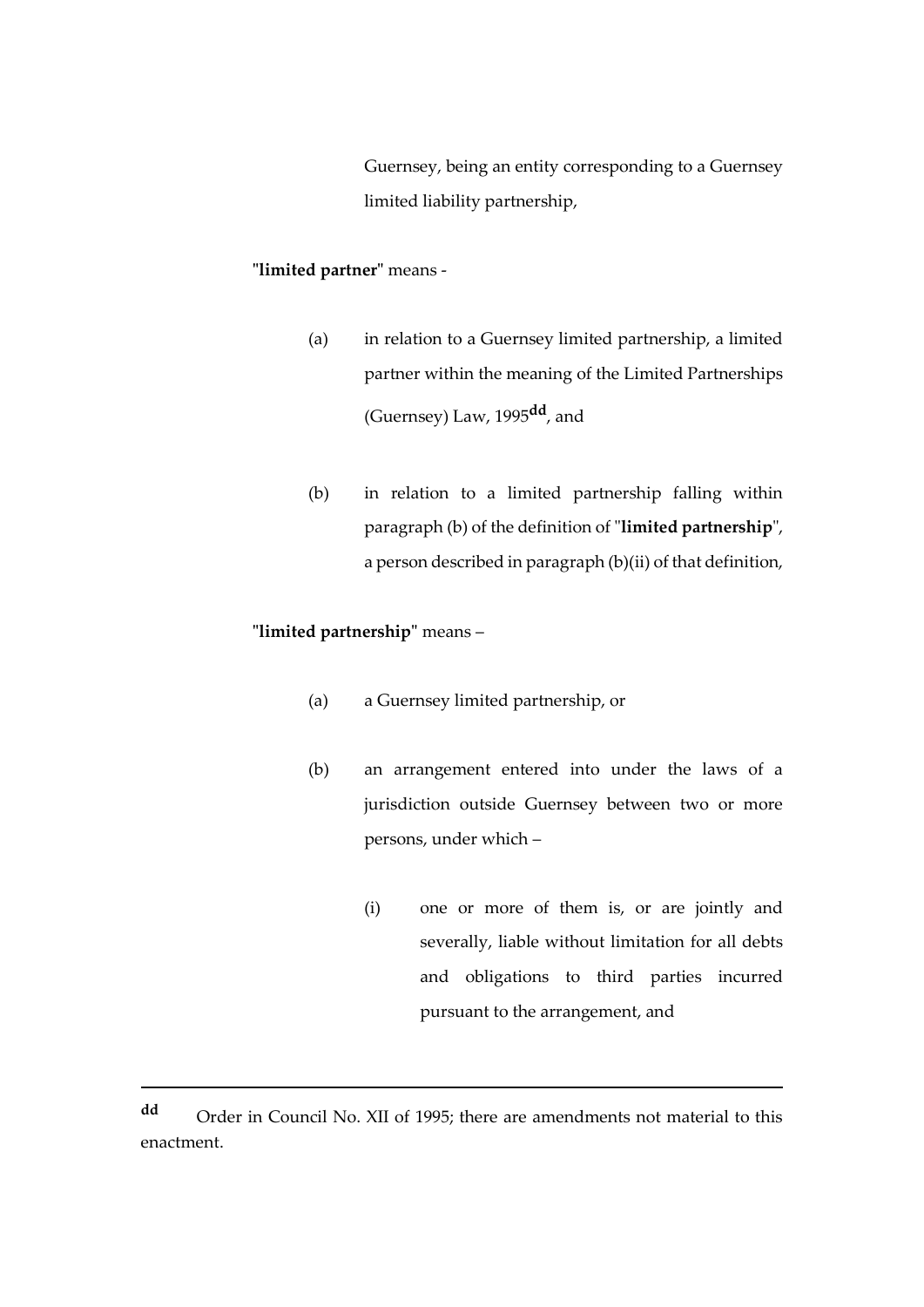(ii) the others (referred to in this Law as **"limited partners"**) have, by whatever means, contributed or agreed to contribute specified amounts pursuant to the arrangement and are not liable for those debts and obligations (unless they participate in controlling the business or are otherwise subjected to a greater liability by those laws in specified circumstances) beyond the amount contributed or agreed to be contributed,

whether with or without legal personality,

**"liquidator"** includes any person conducting a dissolution or winding up and a receiver, administrator and administration manager,

### **"member"**, in respect of -

1

- (a) a Guernsey company, has the same meaning as in the Companies (Guernsey) Law, 2008**ee** ,
- (b) an Alderney company, has the same meaning as in the Companies (Alderney) Law, 1994, and
- (c) a Guernsey limited liability partnership, has the meaning given by section 114(1) of the Limited Liability Partnerships (Guernsey) Law, 2013,

**ee** Order in Council No. VIII of 2008; there are amendments not material to this enactment.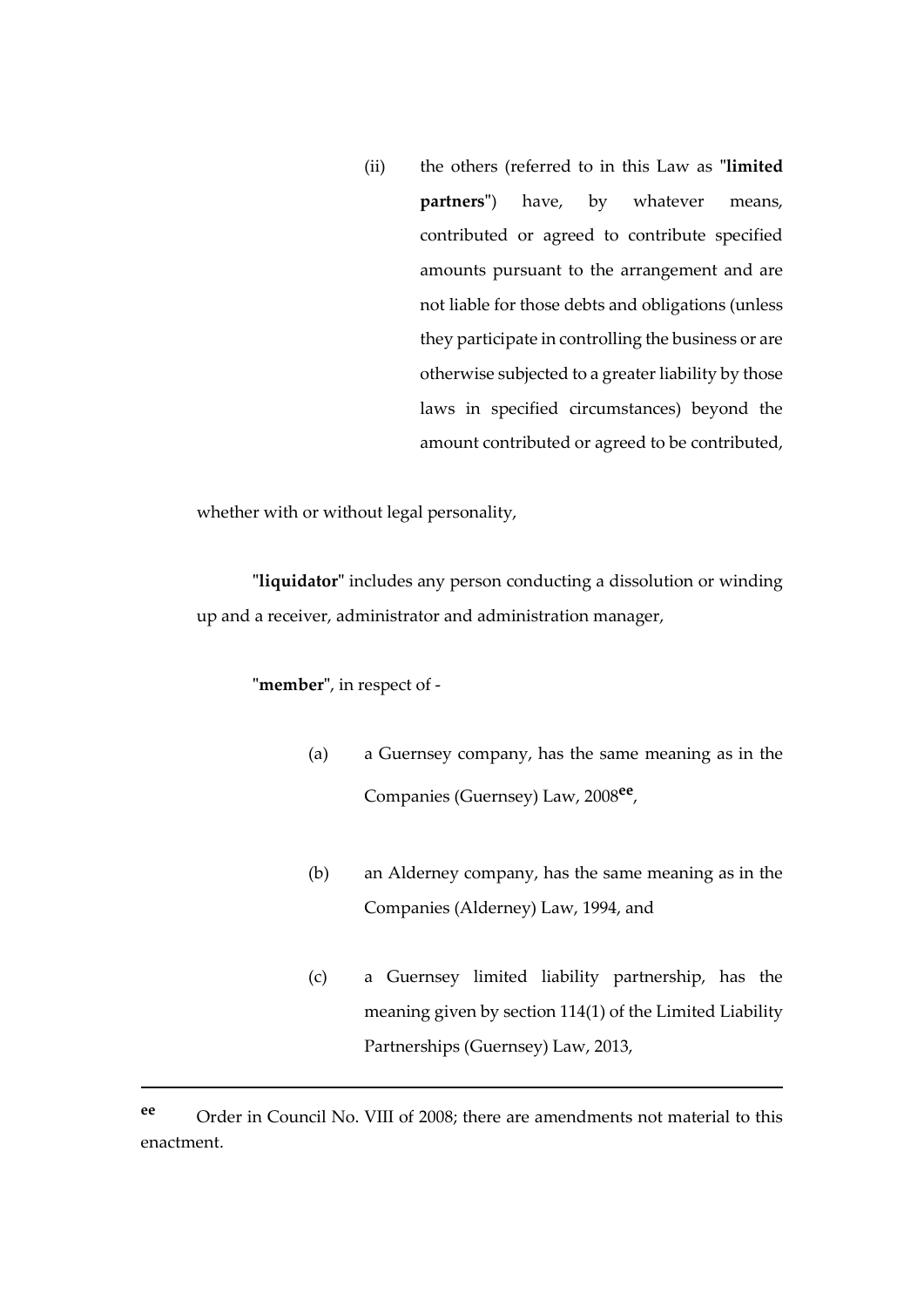**"minimum criteria for licensing"** means the minimum criteria as to integrity and skill, fitness and propriety, and other matters, specified in the provisions of Schedule 2,

**"money laundering compliance officer"** means the money laundering compliance officer appointed in accordance with paragraph 15 of Schedule 3 to the Criminal Justice (Proceeds of Crime)(Bailiwick of Guernsey) Law, 1999,

**"money laundering reporting officer"** means the money laundering reporting officer appointed in accordance with paragraph 12 of Schedule 3 to the Criminal Justice (Proceeds of Crime)(Bailiwick of Guernsey) Law, 1999,

**"nominated officer"** means the nominated officer nominated in accordance with paragraph 12 of Schedule 3 to the Criminal Justice (Proceeds of Crime) (Bailiwick of Guernsey) Law, 1999,

#### **"notified supervised role" :** see section 12(3),

**"officer"**, in relation to a company, includes a director, liquidator, manager and secretary thereof,

**"officer of police"** means a member of the salaried police force of the Island of Guernsey, any officer within the meaning of section 1(1) of the Customs and Excise (General Provisions) (Bailiwick of Guernsey) Law, 1972 and –

> (a) in relation to Guernsey, Herm and Jethou, and within the limits of his or her jurisdiction, a member of the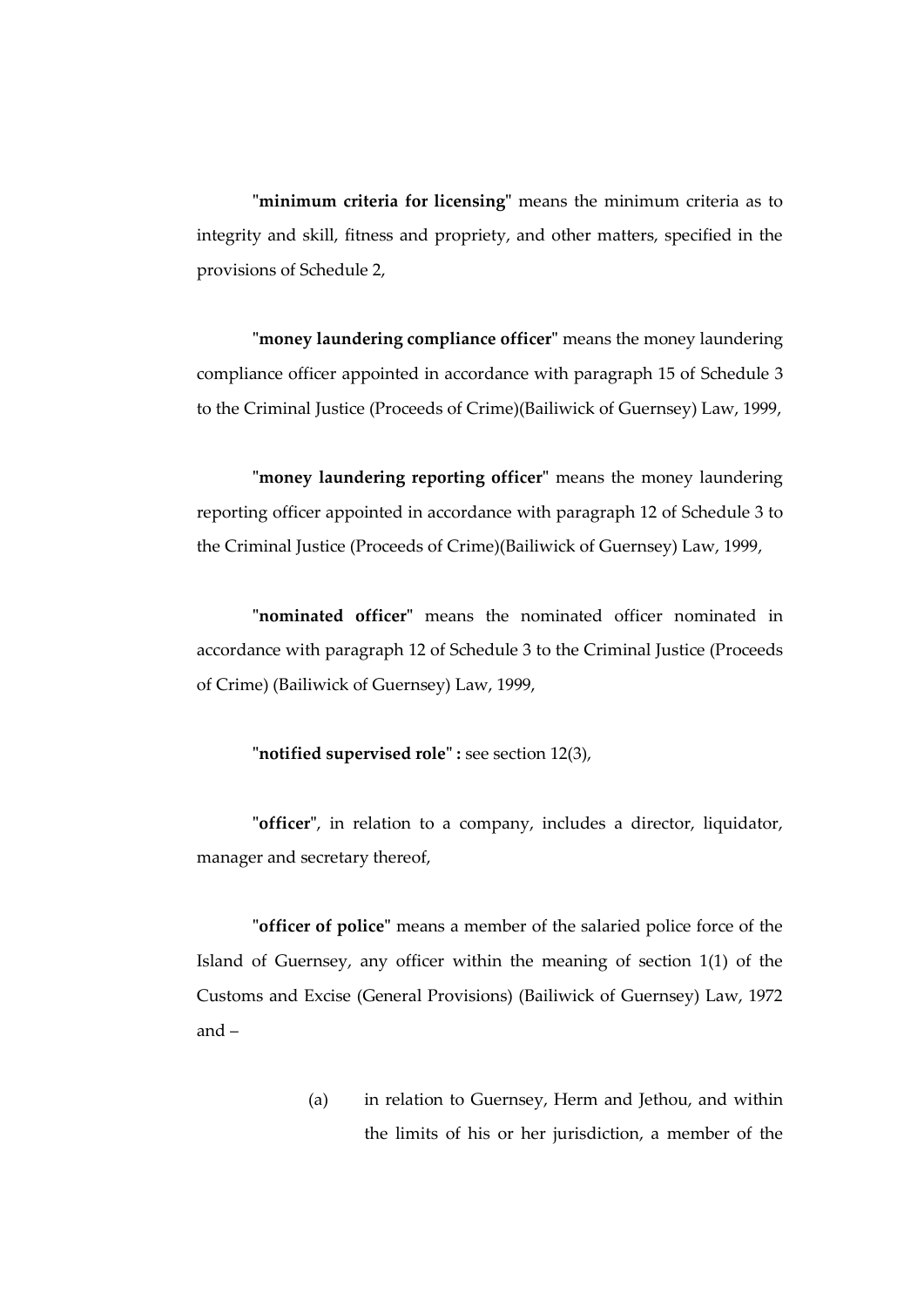special constabulary of the Island of Guernsey,

- (b) in relation to Alderney
	- (i) a member of any police force which may be established by the States of Alderney, and
	- (ii) within the limits of his or her jurisdiction, a special constable appointed under section 47 of the Government of Alderney Law, 2004**ff** ,
- (c) in relation to Sark
	- (i) the Constable, an Assistant Constable and the Vingtenier, and
	- (ii) within the limits of his or her jurisdiction, a special constable appointed under section 54 of the Reform (Sark) Law, 2008,

**"Ordinance of 1971"** means the Protection of Depositors (Bailiwick of Guernsey) Ordinance, 1971**gg** ,

**"ordinary members of the Commission"** means the members of the

**ff** Order in Council No. III of 2005; there are amendments not material to this enactment.

**gg** Recueil d'Ordonnances Tome XVII, p. 225.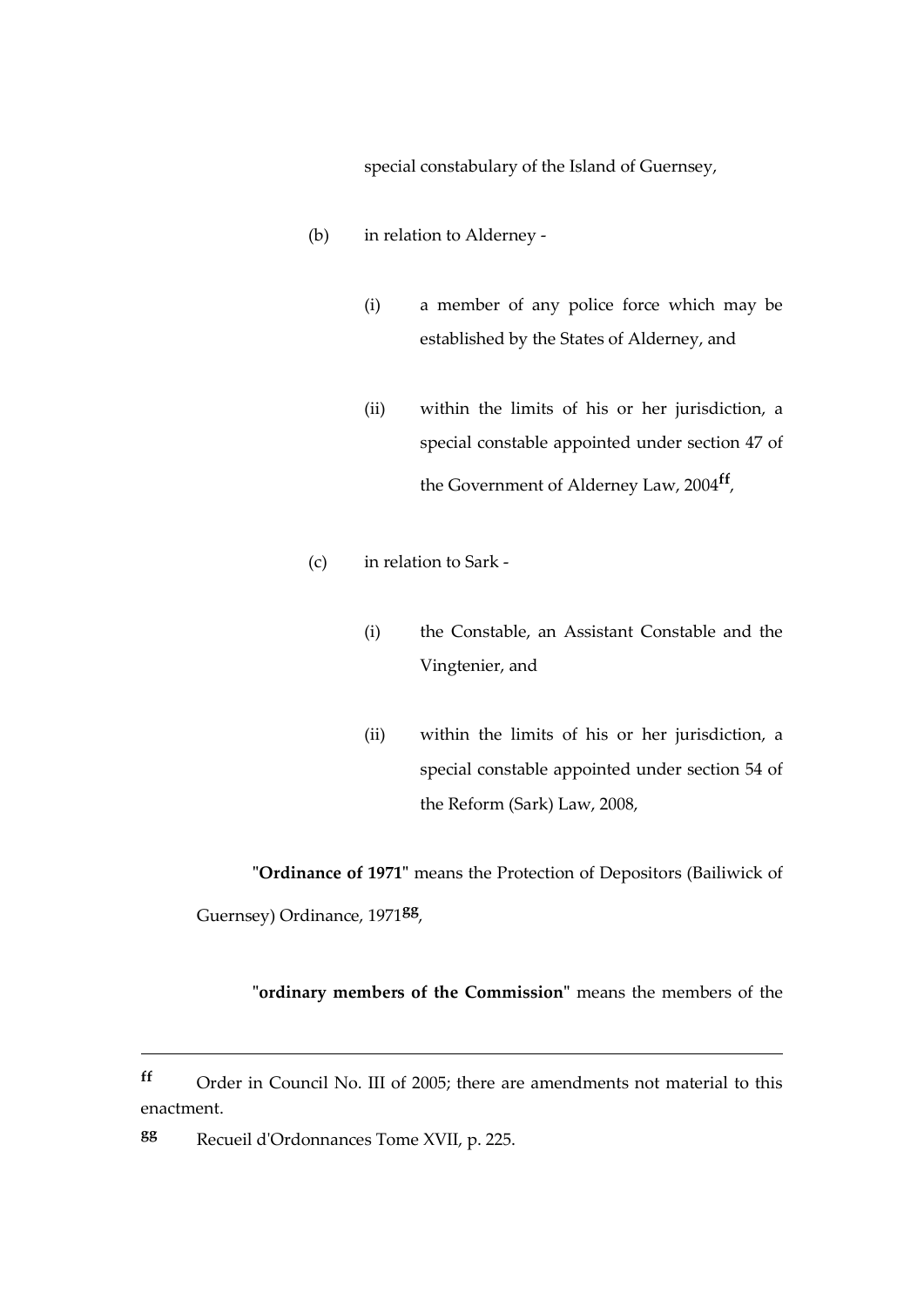Commission other than the Chairman,

**"other supervised manager" :** see section 12(3)(d),

**"partner"** has the same meaning as in the Partnership (Guernsey) Law, 1995**hh**, and includes a general partner and a limited partner of a limited partnership,

**"partnership" :** see section 1 of the Partnership (Guernsey) Law, 1995,

**"person"** includes -

1

- (a) an individual,
- (b) a company,
- (c) any other legal person, and
- (d) an unincorporated body,

**"Policy and Finance Committee of the Chief Pleas of Sark" :** see subsection (2),

**"Policy and Finance Committee of the States of Alderney" :** see subsection (2),

**hh** Ordres en Conseil Vol. XXXVI, p. 179; there are amendments not material to this enactment.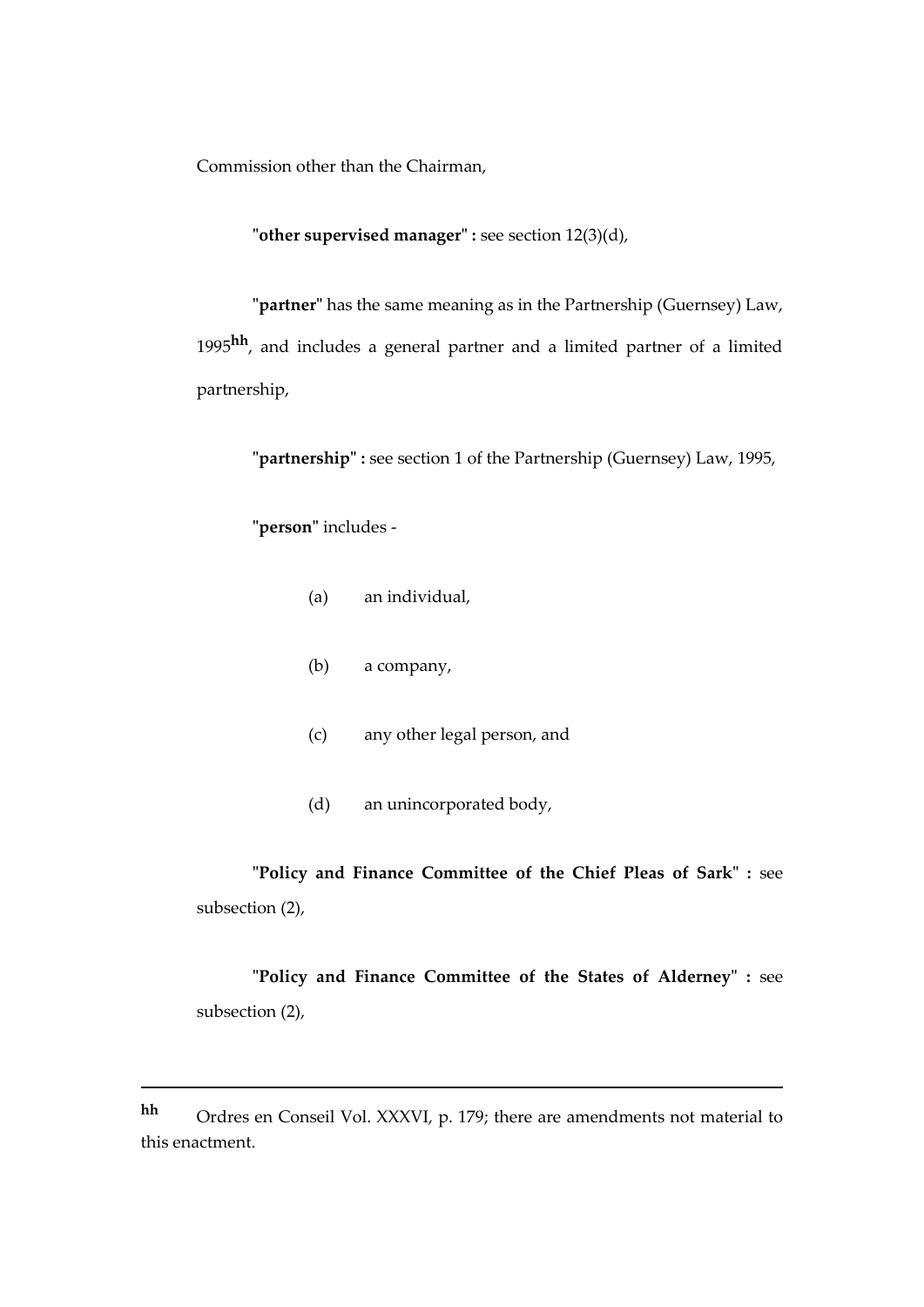**"protected cell company"** means a company incorporated as, or converted into, a protected cell company in accordance with the provisions of the Companies (Guernsey) Law, 2008,

**"Protection of Investors Law"** means the Protection of Investors (Bailiwick of Guernsey) Law, 2020**ii** ,

the **"provisions of"** this Law or any other enactment include the provisions of -

- (a) any Ordinance or subordinate legislation, or any code, guidance, principles, policies or instructions, made or issued under this Law or that other enactment (as the case may be), and
- (b) any subordinate legislation, or any code, guidance, principles, policies or instructions, made or issued under any such Ordinance or subordinate legislation,

(and see also the definition below of the "**purposes of**" this Law or any other enactment),

**"public"** means the public, including any section of the public, however selected, in the Bailiwick or elsewhere, and includes, for the avoidance of doubt and without limitation, depositors, investors and customers and potential depositors, investors and customers (whether of any person or entity,

**ii** Approved by the States of Deliberation on the \*\* August, 2020.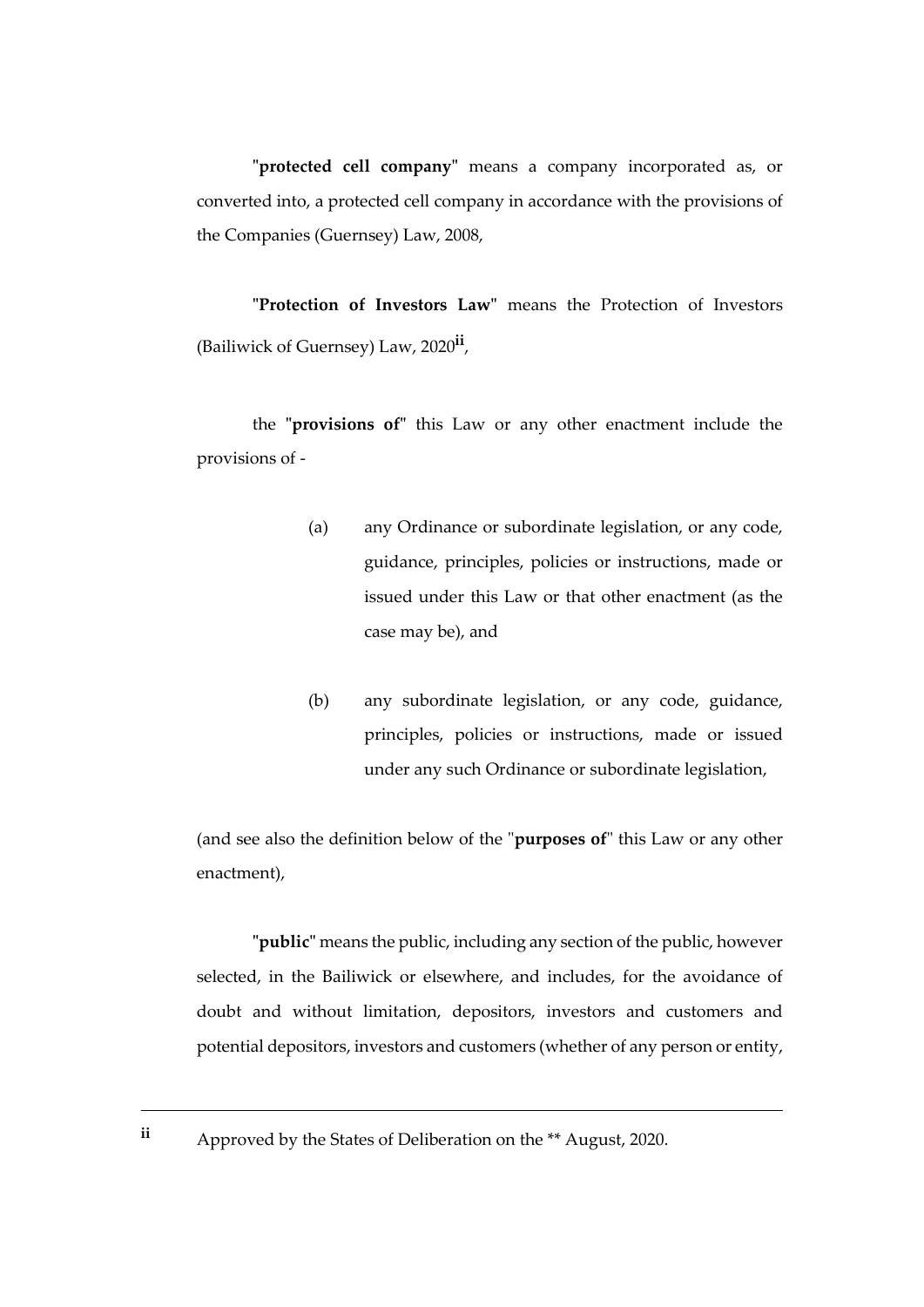or of any particular, or any particular class or description of, person or entity) and, in relation to a body, a section consisting of, or consisting of a section of, members, debenture holders, depositors, investors or customers of, in or with that body,

the **"purposes of"** this Law or any other enactment include the purposes of all or any of the provisions of this Law or that other enactment, as the case may be (and see also the definition above of the "**provisions of**" this Law or any other enactment),

**"qualifying capital interest" :** see the definition of "related company" below,

**"recovery plan"** means a plan, in such form and containing such information as may be determined by the Commission and as may be necessary or desirable in the interests of the public or the reputation of the Bailiwick as a finance centre, addressing corrective action necessary in respect of existing or potential regulatory or supervisory concerns from time to time raised by the Commission (including, without limitation, action necessary to demonstrate a return to solvency from insolvency),

**"reduced controller holding" :** see section 17(2)(b),

**"Registrar of Companies"** means the holder for the time being of the office established under section 495(1) of the Companies (Guernsey) Law, 2008**jj** ,

**jj** Order in Council No. VIII of 2008; there are amendments not material to this enactment.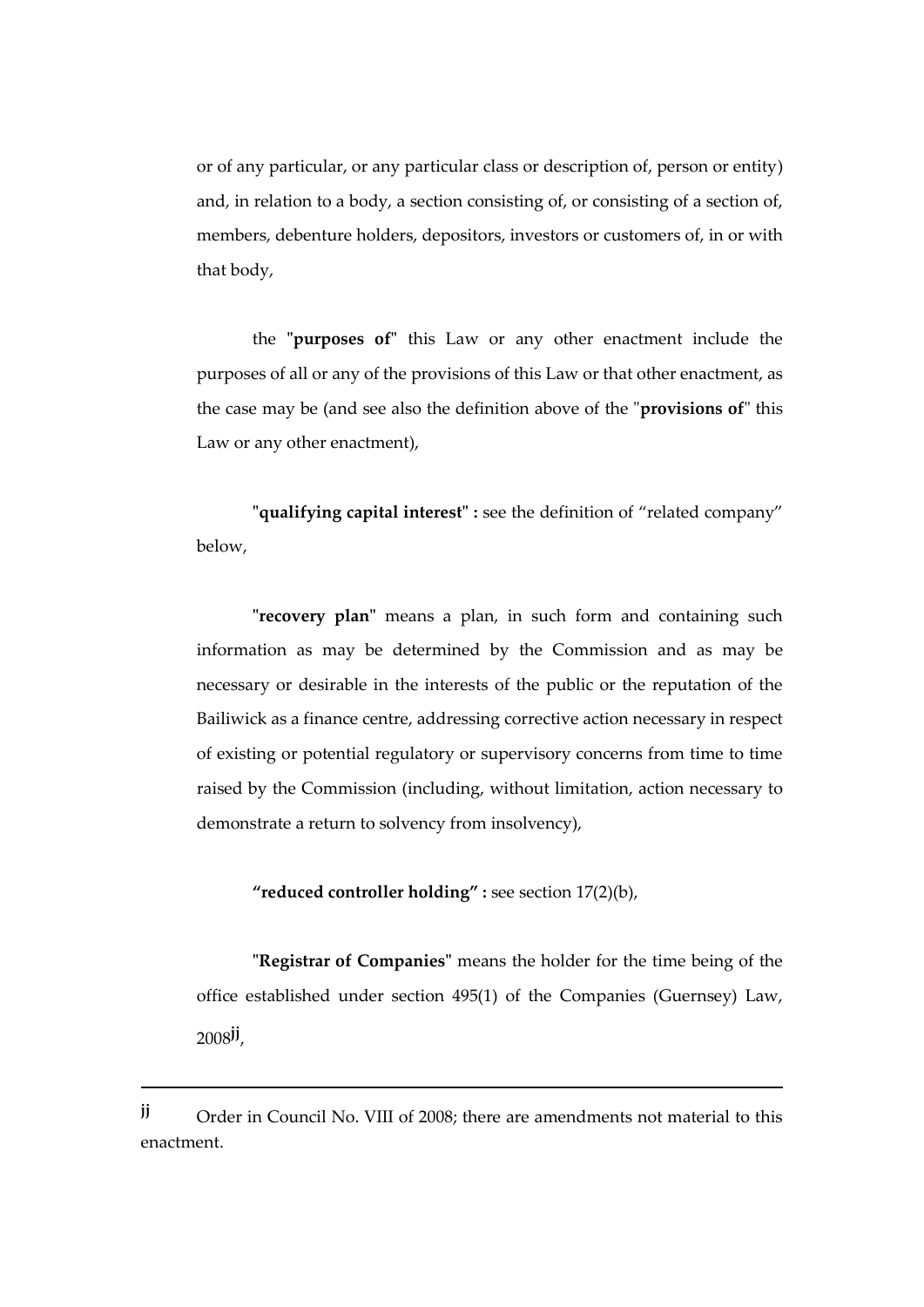**"Regulation of Fiduciaries Law"** means the Regulation of Fiduciaries, Administration Businesses and Company Directors, etc (Bailiwick of Guernsey) Law, 2020**kk** ,

# **"regulatory Laws"** means –

- (a) the Protection of Investors Law,
- (b) the Regulation of Fiduciaries Law,
- (c) the Insurance Business Law,
- (d) the Insurance Managers and Intermediaries Law,
- (e) the Financial Services Commission Law,
- (f) the Registration of Non-Regulated Financial Services Businesses (Bailiwick of Guernsey) Law, 2008,
- (g) the Prescribed Businesses (Bailiwick of Guernsey) Law, 2008,
- (h) the Enforcement Powers Law,
- (i) any other enactment prescribed for the purposes of this

**kk** Approved by the States of Deliberation on the \*\* August, 2020.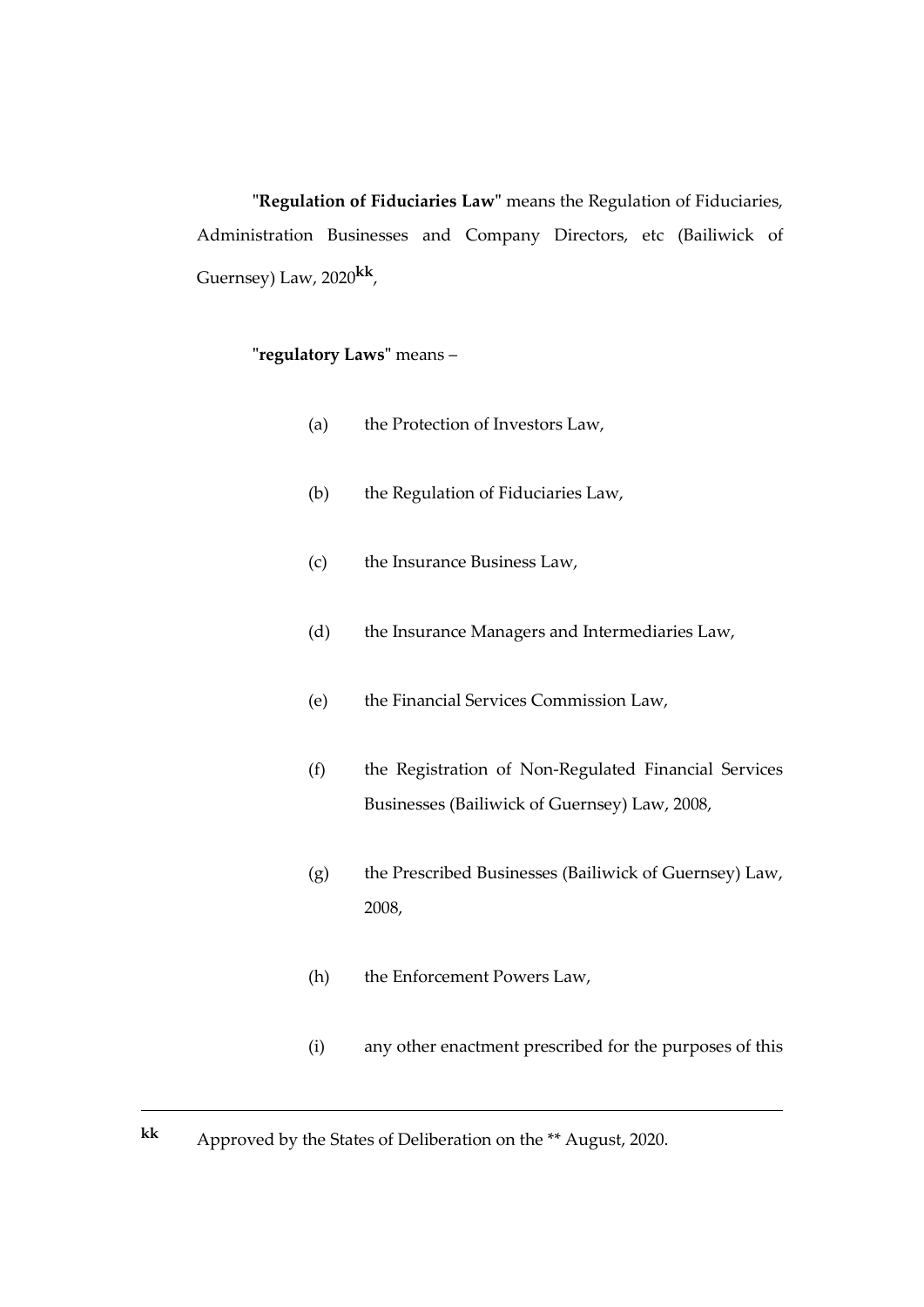Law by regulation of the Committee,

**"related company"**, in relation to the company in question, means any company (other than one which is a group company in relation to the company in question) in which the company in question holds for a significant period a qualifying capital interest for the purpose of securing a contribution to the company in question's own activities by the exercise of any control or influence arising from that interest; and for the purposes of this Law -

- (a) a **"qualifying capital interest"** means, in relation to any company, an interest in shares comprised in the equity share capital of that company of a class carrying rights to vote in all circumstances at general meetings of that company,
- (b) where
	- (i) a company holds a qualifying capital interest in another company, and
	- (ii) the nominal value of any relevant shares in that other company held by the first-mentioned company is equal to 20% or more of the nominal value of all relevant shares in that other company,

the first-mentioned company shall be presumed to hold that interest on the basis and for the purpose mentioned above under "related company", unless the contrary is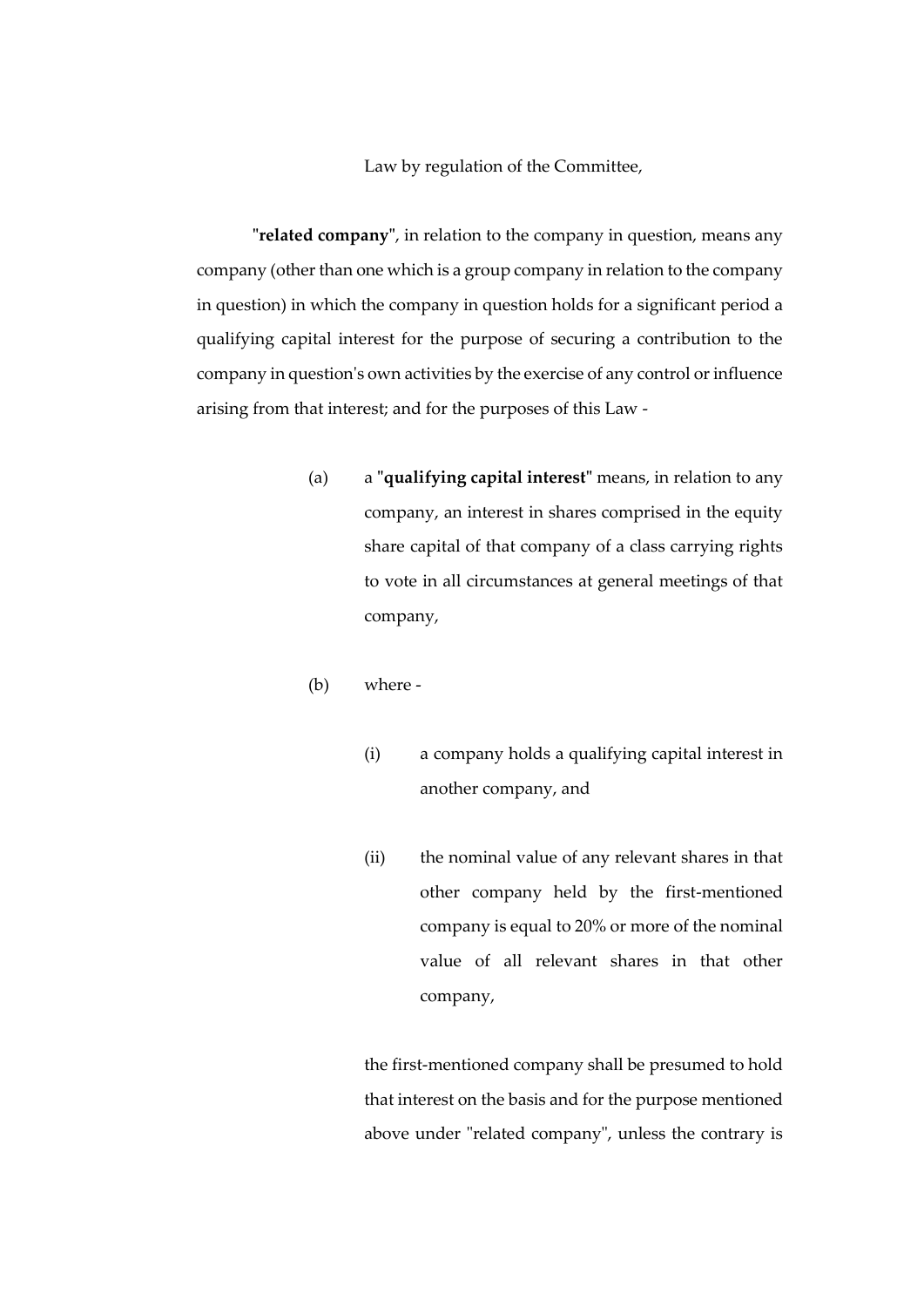#### shown, and

(c) in paragraph (b)(ii) "**relevant shares**" means, in relation to any company, any such shares in that company as are mentioned in paragraph (a):

Provided always that the Committee may by regulation amend the definitions of "related company", "qualifying capital interest" and "relevant shares",

**"relevant electronic address" :** see section 56(1)(iii),

**"relevant document" :** see section 38(p),

**"relevant person" :** see section 27(1),

**"relevant supervisory authority"** means -

- (a) an authority performing in the Bailiwick or any other jurisdiction -
	- (i) functions corresponding to any functions of the Commission, or
	- (ii) such other functions as the Committee may by regulation prescribe,

including functions in respect of the Bailiwick,

(b) any international organisation, that is to say, any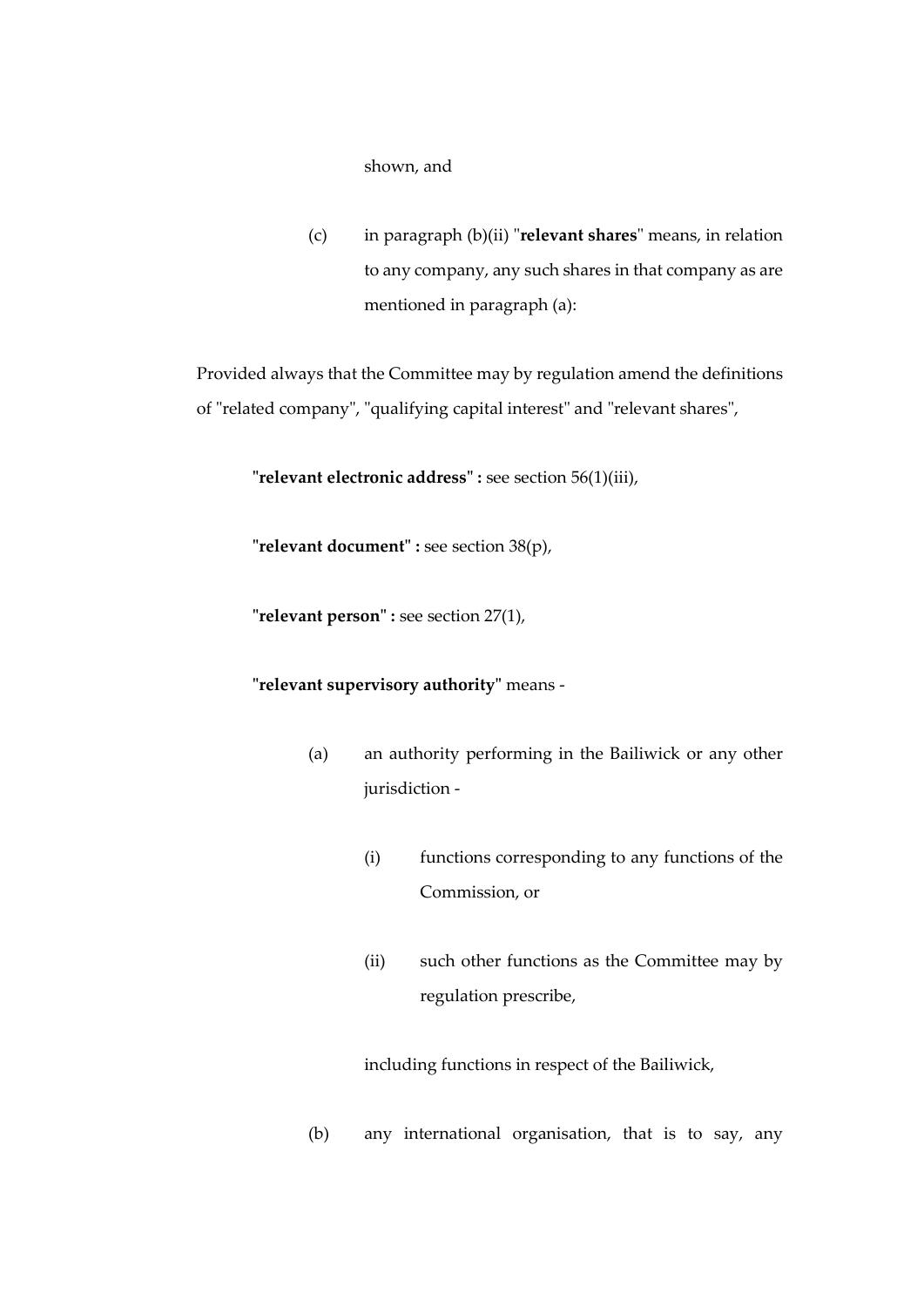organisation, community or body -

- (i) of which the United Kingdom or any other sovereign power is a member, or
- (ii) which is established under any international agreement,
- (c) a self-regulatory organisation, or
- (d) a resolution authority, that is to say, a public authority that, alone or together with other authorities, is responsible, in the Bailiwick or any other jurisdiction, for the resolution of financial institutions established in its jurisdiction (including resolution planning functions),

**"Royal Court"** means the Royal Court sitting as an Ordinary Court, and for the purposes of this Law -

- (a) the Royal Court is constituted by the Bailiff sitting unaccompanied by the Jurats, and
- (b) the Royal Court may appoint one or more assessors to assist it in the determination of any matter before it,

**"self-regulatory organisation"** means an organisation, including a security market and stock exchange, performing in the Bailiwick or any other jurisdiction -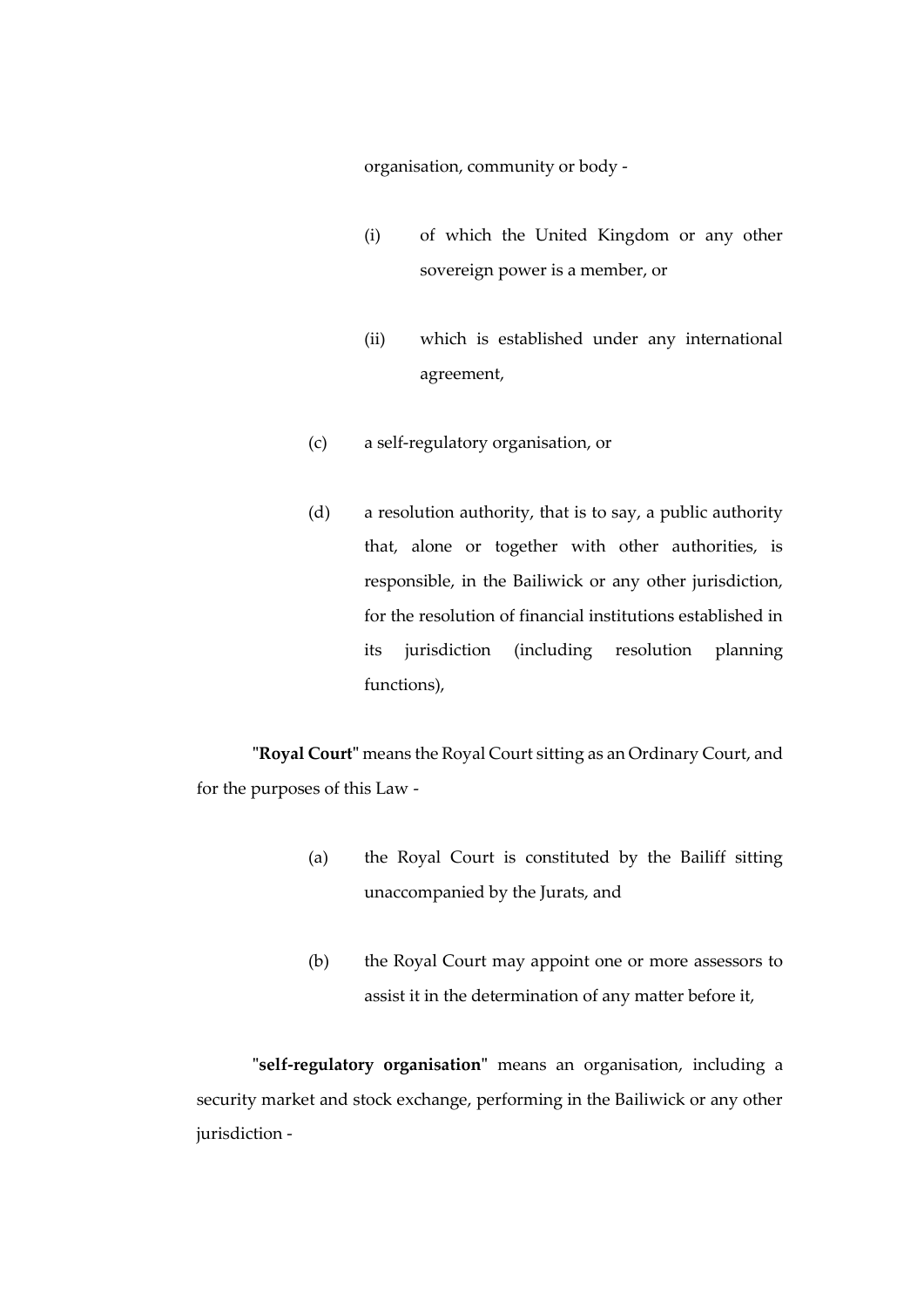- (a) licensing or other authorisation functions to enable persons to carry on any activities which in that jurisdiction may only lawfully be carried on with the authorisation of the organisation concerned, or
- (b) regulatory or supervisory functions subject to which any activities in that jurisdiction are carried on,

or such other functions as the Committee may by regulation prescribe, and in paragraphs (a) and (b) "activities" includes the practising of any profession,

**"servant"** includes a person working under a contract for services and an employee,

### **"shareholder controller"** -

- (a) in relation to a body, and subject to the provisions of paragraph (b), means a person who, alone or with associates, is entitled to exercise, or control the exercise of, 15% or more of the voting power (whether in general meeting or otherwise) of that body or (where that body is a company) of any other company of which that body is a subsidiary,
- (b) in relation to a protected cell company, means a person who, alone or with associates, beneficially owns 15% or more of the cell shares issued in respect of any cell of that company,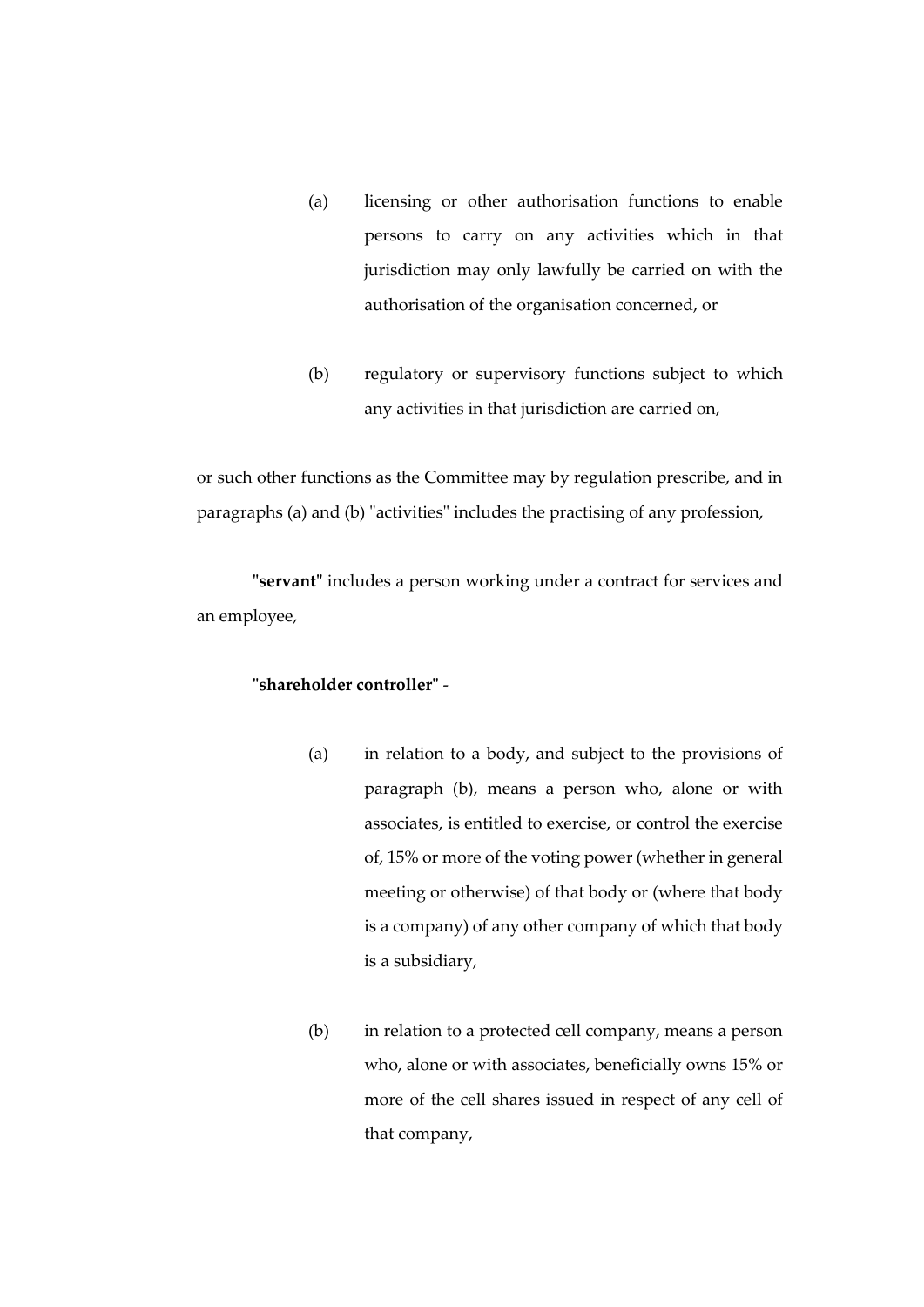**"significant shareholder"**, in relation to a body, means a person who, alone or with associates, is entitled to exercise, or control the exercise of, 5% or more but less than 15% of the voting power (whether in general meeting or otherwise) of that body or (where that body is a company) of any other company of which that body is a subsidiary,

**"skilled person" :** see section 29(1),

**"special purpose vehicle"** means a body or entity created solely for the purposes of -

- (a) a particular financial transaction or series of financial transactions, or
- (b) the holding and/or lending of assets,

**"States"** means the States of Deliberation,

**"subordinate legislation"** means any regulation, rule, order, rule of court, resolution, scheme, byelaw or other instrument made under any statutory, customary or inherent power and having legislative effect, but does not include an Ordinance,

**"subsidiary company" :** see Schedule 3 (and **"subsidiary"** has the same meaning),

**"supervised body"** is –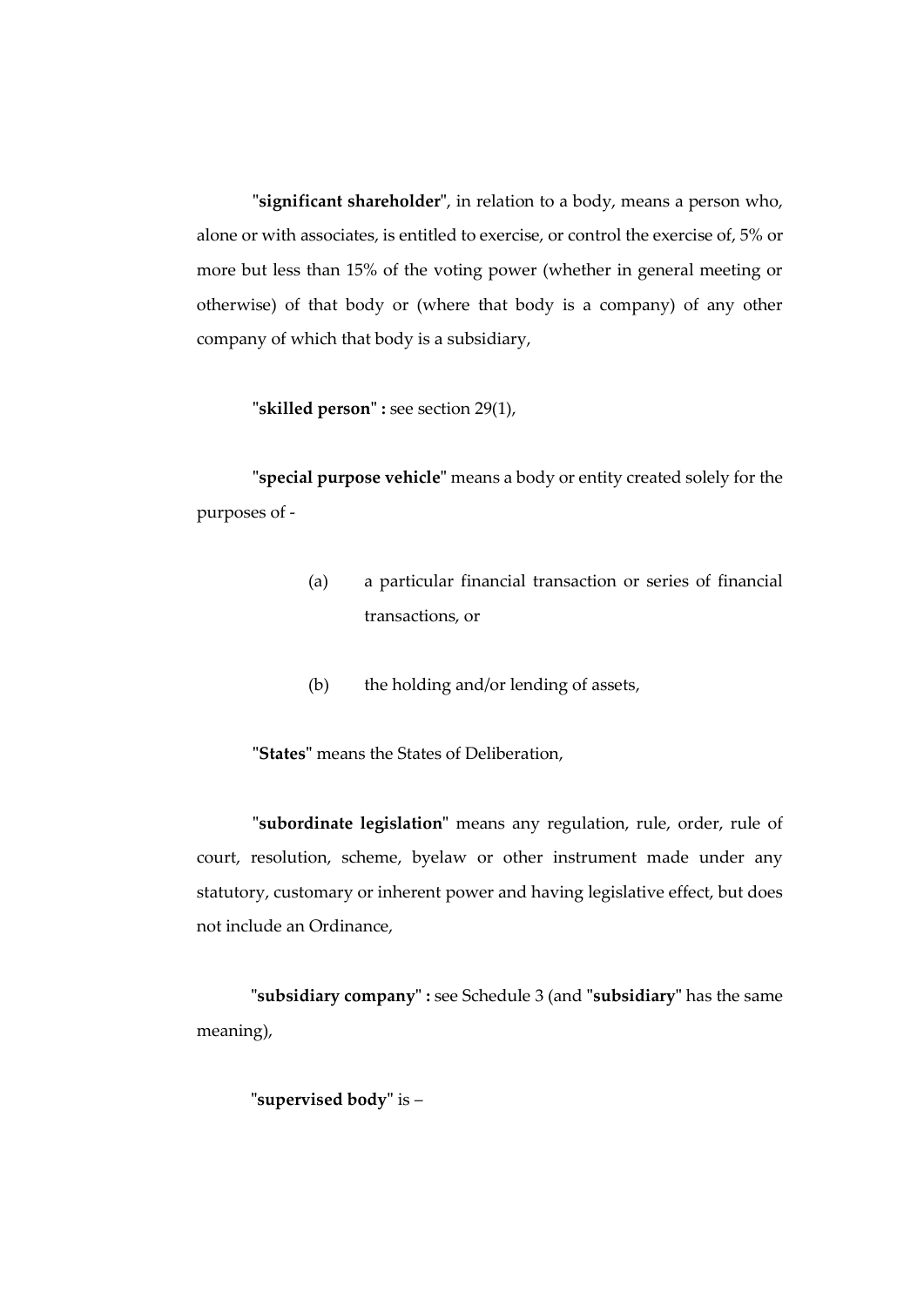- (a)  $a$  body
	- (i) which is a licensee within the meaning of the Protection of Investors Law or which is exempt from licensing under section 44 of that Law, or
	- (ii) which holds an authorisation or registration under section 8 of that Law,
- (b) a body which is a licensed fiduciary within the meaning of the Regulation of Fiduciaries Law,
- (c) a body which is a licensee within the meaning of the Insurance Business Law,
- (d) a body which is a licensee within the meaning of the Insurance Managers and Intermediaries Law,
- (e) a body which is of any other class or description prescribed for the purposes of this Law by regulations of the Committee,

**"supervised role"** means an approved supervised role, a notified supervised role or a vetted supervised role,

**"transmitted" :** see section 56(1)(iv),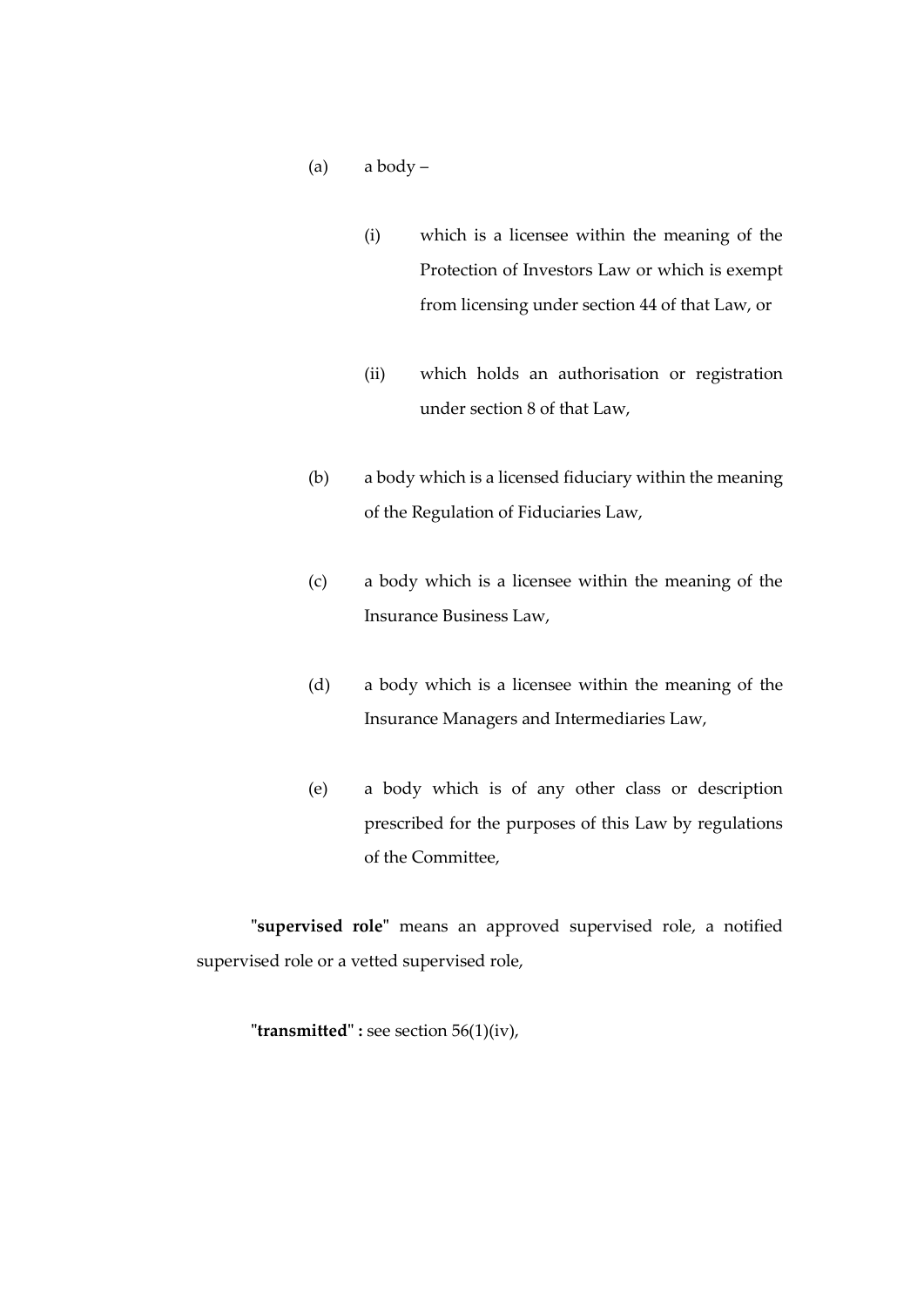**"uniform scale"** means the uniform scale of fines for the time being in force under the Uniform Scale of Fines (Bailiwick of Guernsey) Law, 1989**ll** ,

**"vetted supervised role" :** see section 12(2).

(2) Unless the contrary intention appears, references in the provisions of this Law to –

- (a) the Policy and Finance Committee of the States of Alderney, and
- (b) the Policy and Finance Committee of the Chief Pleas of Sark,

are references to the committees of those islands for the time being performing the functions respectively conferred by or under the provisions of this Law on those committees.

(3) Unless the contrary intention appears, any reference in this Law to an enactment is a reference thereto as from time to time amended, re-enacted (with or without modification), extended or applied.

(4) The States may by Ordinance amend this section by adding any definition to it or by removing or varying any definition set out in it.

- (5) Subsection (4) is without prejudice to any other power to enact
- **ll** Ordres en Conseil Vol. XXXI, p. 278.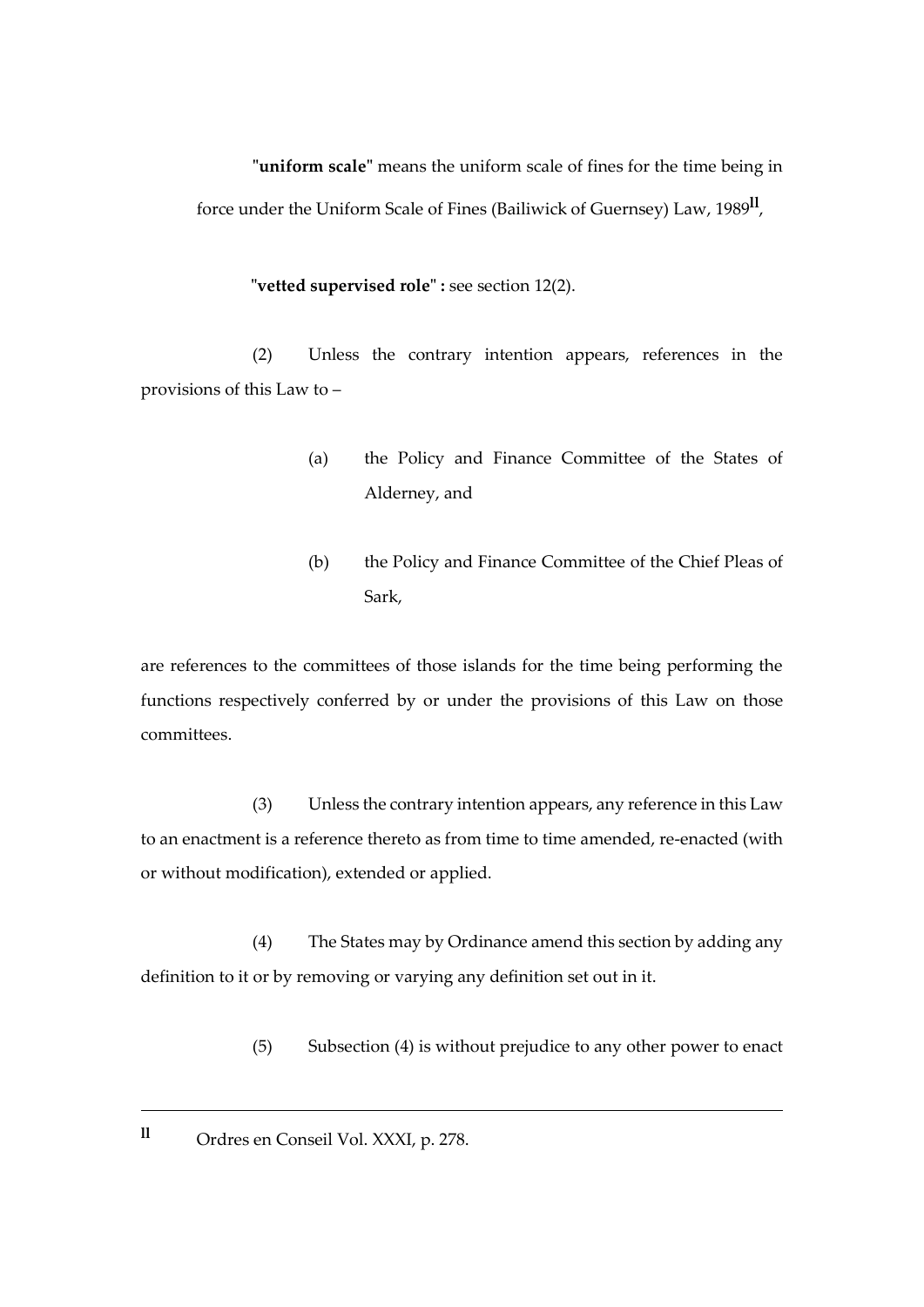Ordinances or subordinate legislation conferred by the provisions of this Law.

### **Repeals.**

- **67.** The following enactments or provisions of enactments are repealed
	- (a) the Banking Supervision (Bailiwick of Guernsey) Law, 1994**mm**,
	- (b) section 2(1) of the Financial Services Commission (Bailiwick of Guernsey) (Amendment) Law, 2002**nn** ,
	- (c) in the Insurance Business (Bailiwick of Guernsey) Law, 2002, item 3 in the table in Part I of Schedule 6**oo** ,
	- (d) the Banking Supervision (Bailiwick of Guernsey) (Amendment) Law, 2003**pp** ,
	- (e) the Banking Supervision (Bailiwick of Guernsey) (Amendment) Law, 2008**qq** ,
	- (f) the Banking Supervision (Bailiwick of Guernsey)

- **oo** Order in Council No. XXI of 2002.
- **pp** Order in Council No. XVI of 2003.
- **qq** Order in Council No. XVI of 2008.

**mm** Order in Council No. XIII of 1994 (Ordres en Conseil Vol. XXXV(1), p. 271).

**nn** Order in Council No. XVII of 2002.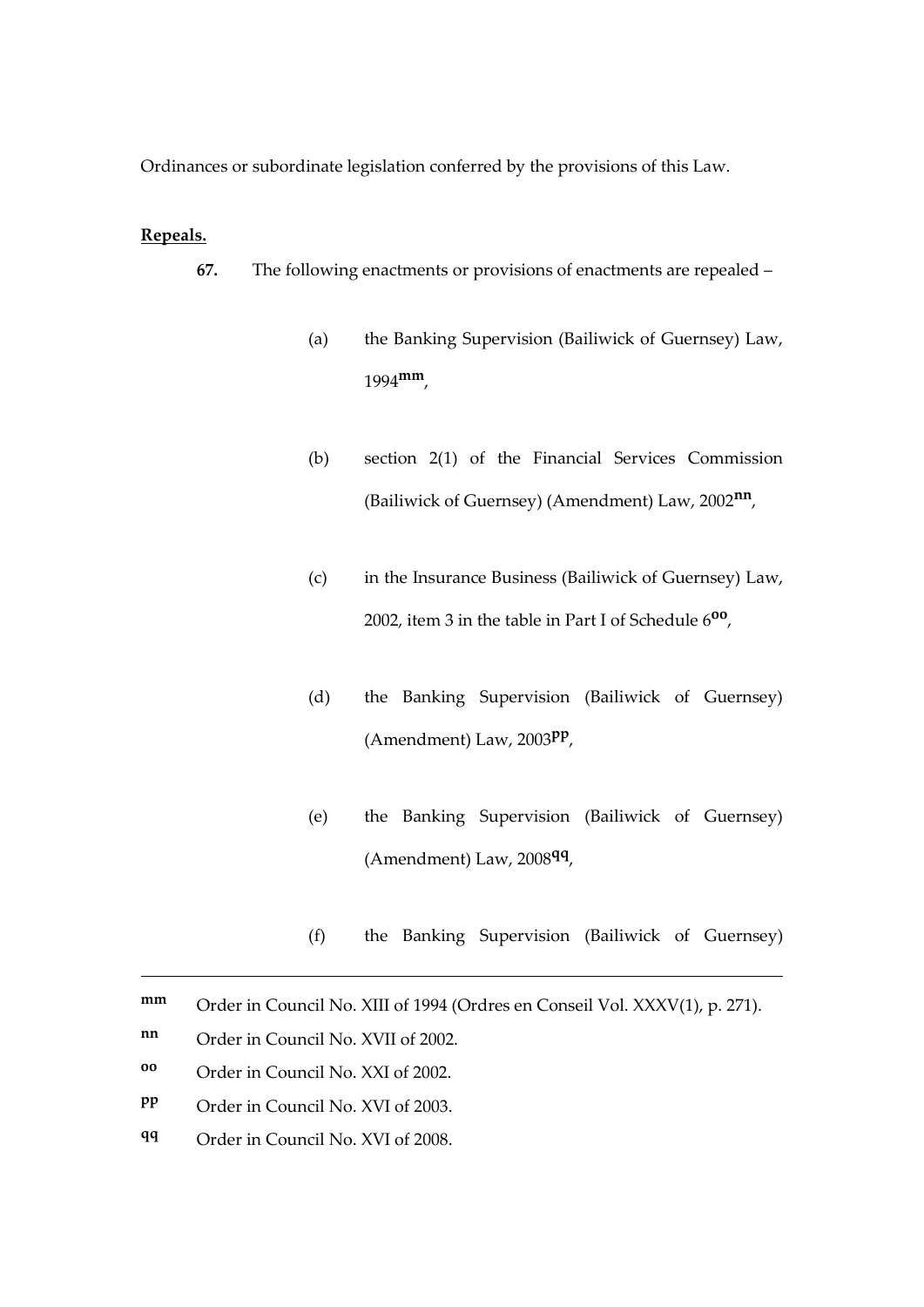(Amendment) (No. 2) Law, 2008**rr** ,

- (g) in the Schedule to the Statements Obtained Under Compulsion (Restriction of Use) (Bailiwick of Guernsey) Law, 2009**ss** , the entries relating to the Banking Supervision (Bailiwick of Guernsey) Law, 1994,
- (h) the Banking Supervision (Bailiwick of Guernsey) (Amendment) Law, 2010**tt** ,
- (i) section 4(c) of the Guernsey Financial Services Commission (Transfer of Functions) (Fees) (Bailiwick of Guernsey) Ordinance, 2015**uu** ,
- (j) section 1(2)(c) of the Sark General Purposes and Finance Committee (Transfer of Functions) (Guernsey) Ordinance, 2015**vv** ,
- (k) section 63(3) of the Single Euro Payments Area

- **tt** Order in Council No. XXI of 2010.
- **uu** Ordinance No. XII of 2015.

1

**vv** Ordinance No. XXXIX of 2015.

**rr** Order in Council No. IV of 2009.

**ss** Order in Council No. XIII of 2010.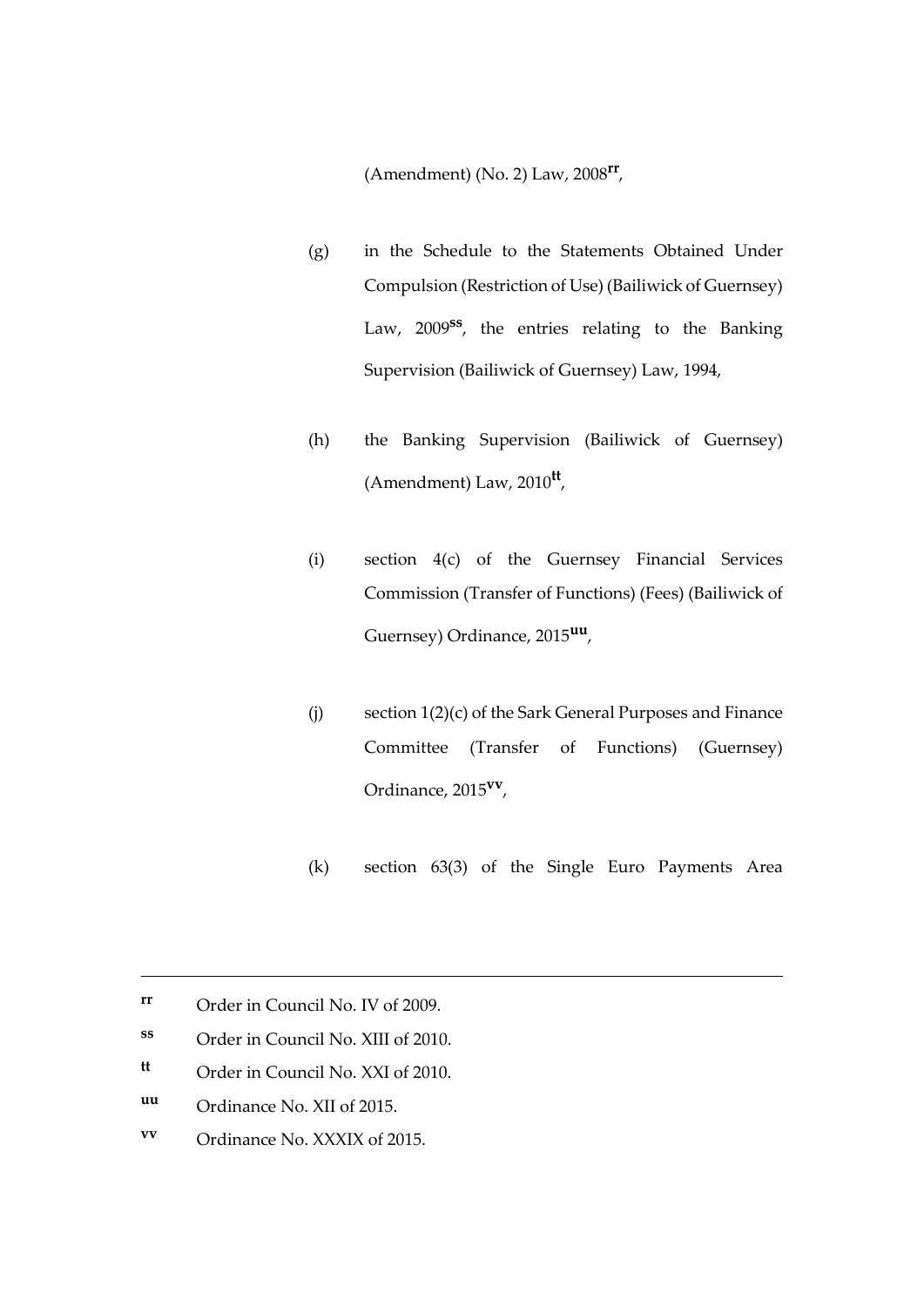(Guernsey) Ordinance, 2016**ww**,

- (l) paragraph 3 of the Second Schedule to the Transfer of Funds (Alderney) Ordinance, 2017**xx** ,
- (m) paragraph 3 of the Second Schedule to the Transfer of Funds (Guernsey) Ordinance, 2017**yy** ,
- (n) paragraph 3 of the Second Schedule to the Transfer of Funds (Sark) Ordinance, 2017**zz** ,
- (o) the Banking Supervision (Bailiwick of Guernsey) (Amendment) Regulations, 2000**aaa** ,
- (p) the Banking Supervision (Bailiwick of Guernsey) (Amendment) Regulations, 2008**bbb** ,
- (q) the Banking Supervision (Bailiwick of Guernsey)

- **xx** Alderney Ordinance No. III of 2017.
- **yy** Ordinance No. XXVII of 2017.
- **zz** Sark Ordinance No. X of 2017.
- **aaa** G.S.I. No. 3 of 2000.
- **bbb** G.S.I. No. 1 of 2008.

**ww** Ordinance No. II of 2016.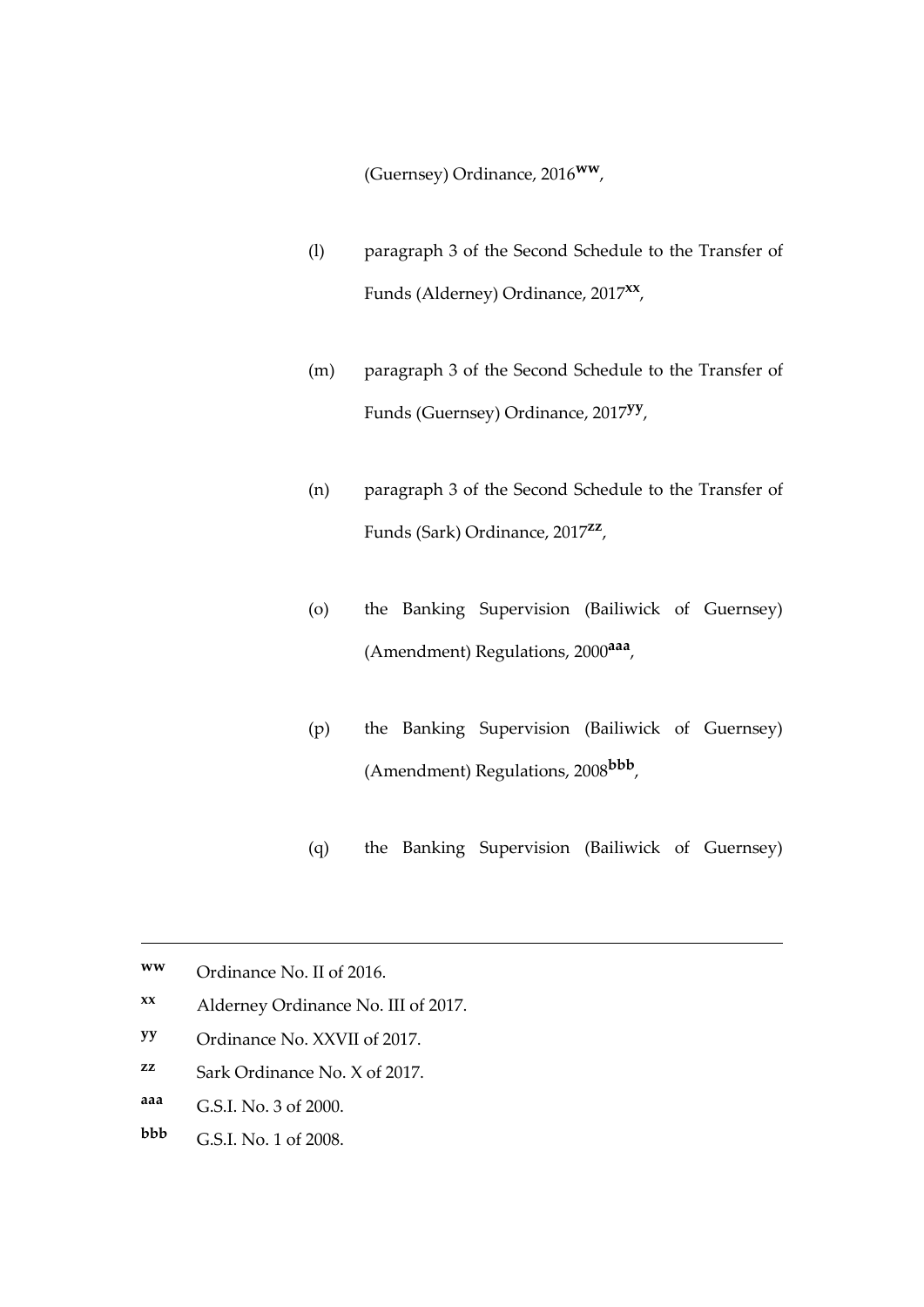Regulations, 2010**ccc** ,

- (r) regulation 2 of the Financial Services Commission (Bailiwick of Guernsey) (Amendment) Regulations, 2010**ddd** ,
- (s) regulation 1(2) of the Financial Services Commission (Regulatory Laws) (Bailiwick of Guernsey) (Amendment) Regulations, 2017**eee** ,
- (t) paragraph 2(2) of Schedule 4 to the Beneficial Ownership of Legal Persons (Guernsey) Law, 2017**fff** .

# **Savings and transitional provisions.**

**68.** (1) An institution which, immediately before the commencement of this Law, was a licensed institution within the meaning of the Banking Supervision Law, 1994 shall, on the commencement of this Law, be deemed -

- (a) to be a licensed institution, and
- (b) to have been granted a banking licence,

- **eee** G.S.I. No. 50 of 2017.
- **fff** Order in Council No. VI of 2017.

**ccc** G.S.I. No. 35 of 2010.

**ddd** G.S.I. No. 83 of 2010.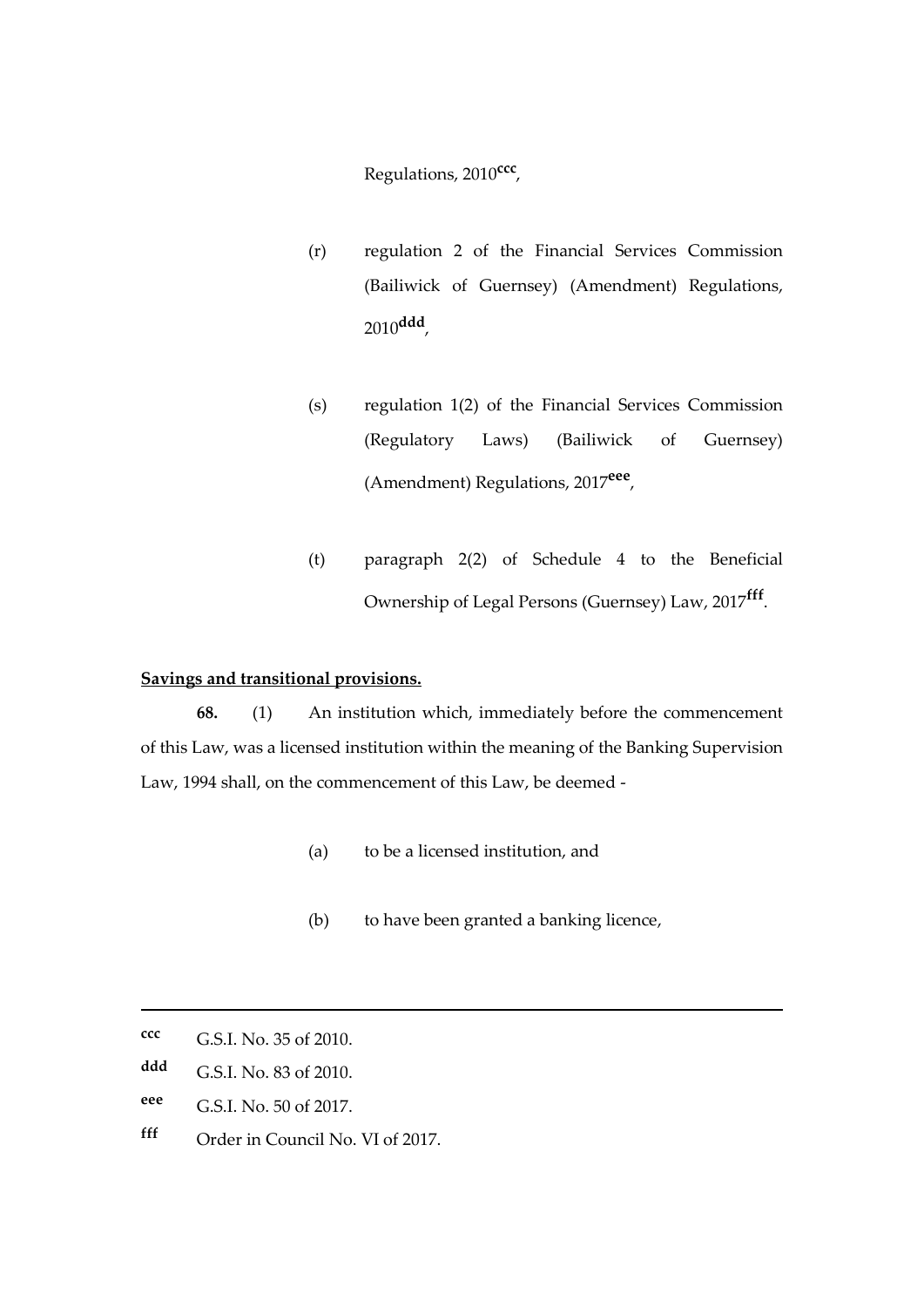within the meaning of this Law, and the provisions of this Law and the Enforcement Powers Law shall apply accordingly.

Without prejudice to the generality of the foregoing, any condition imposed under the provisions of the Banking Supervision Law, 1994 in respect of that institution's banking licence or in respect of licensed institutions generally shall apply in respect of the banking licence under this Law which that institution is deemed to hold by virtue of this subsection.

(2) A person who before the commencement of this Law was at any time but had ceased to be a licensed institution within the meaning of the Banking Supervision Law, 1994 shall (unless that person is for the time being a licensed institution within the meaning of this Law) be deemed to be a former licensed institution within the meaning of this Law and the Enforcement Powers Law, the provisions of which shall apply accordingly.

(3) A person who at any time before the commencement of this Law carried on deposit-taking business -

- (a) and who was exempted by the provisions of the Banking Supervision Law, 1994 from the requirement to be licensed thereunder, or
- (b) otherwise in such circumstances specified in the provisions of that Law as not to require licensing thereunder,

in respect of such business, but -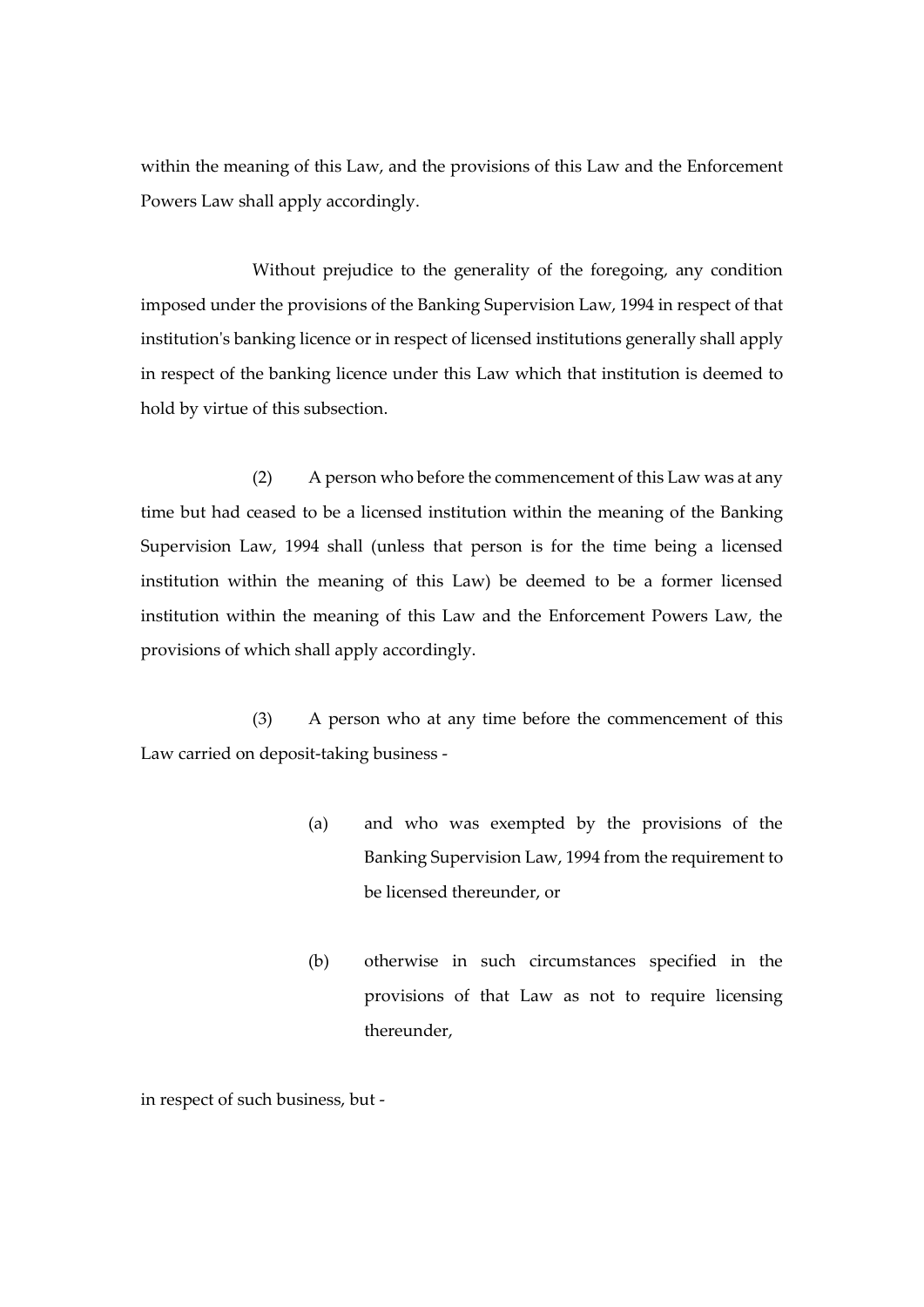- (i) who is no longer carrying on deposit-taking business, or
- (ii) who is not exempted by the provisions of this Law from the requirement to be licensed hereunder or who may not carry on deposittaking business in such circumstances specified in the provisions of this Law as not to require licensing hereunder,

shall (unless that person is for the time being a licensed institution within the meaning of this Law) be deemed to be a former licensed institution within the meaning of this Law and the Enforcement Powers Law, the provisions of which shall apply accordingly.

(4) Any reference in any enactment, however expressed, to an enactment or any provision of an enactment repealed by this Law and re-enacted (with or without modification) by, or by any provision of, this Law or the Enforcement Powers Law shall, unless the contrary intention appears, be construed, after the commencement of this Law, as a reference to the enactment, or the provision of the enactment, as re-enacted.

(5) Any reference in any enactment, however expressed, to a licensed institution or a banking licence within the meaning of the Banking Supervision Law, 1994 shall be construed, after the commencement of this Law, as a reference to a licensed institution or (as the case may be) a banking licence within the meaning of this Law.

(6) Any Ordinance or subordinate legislation made or other thing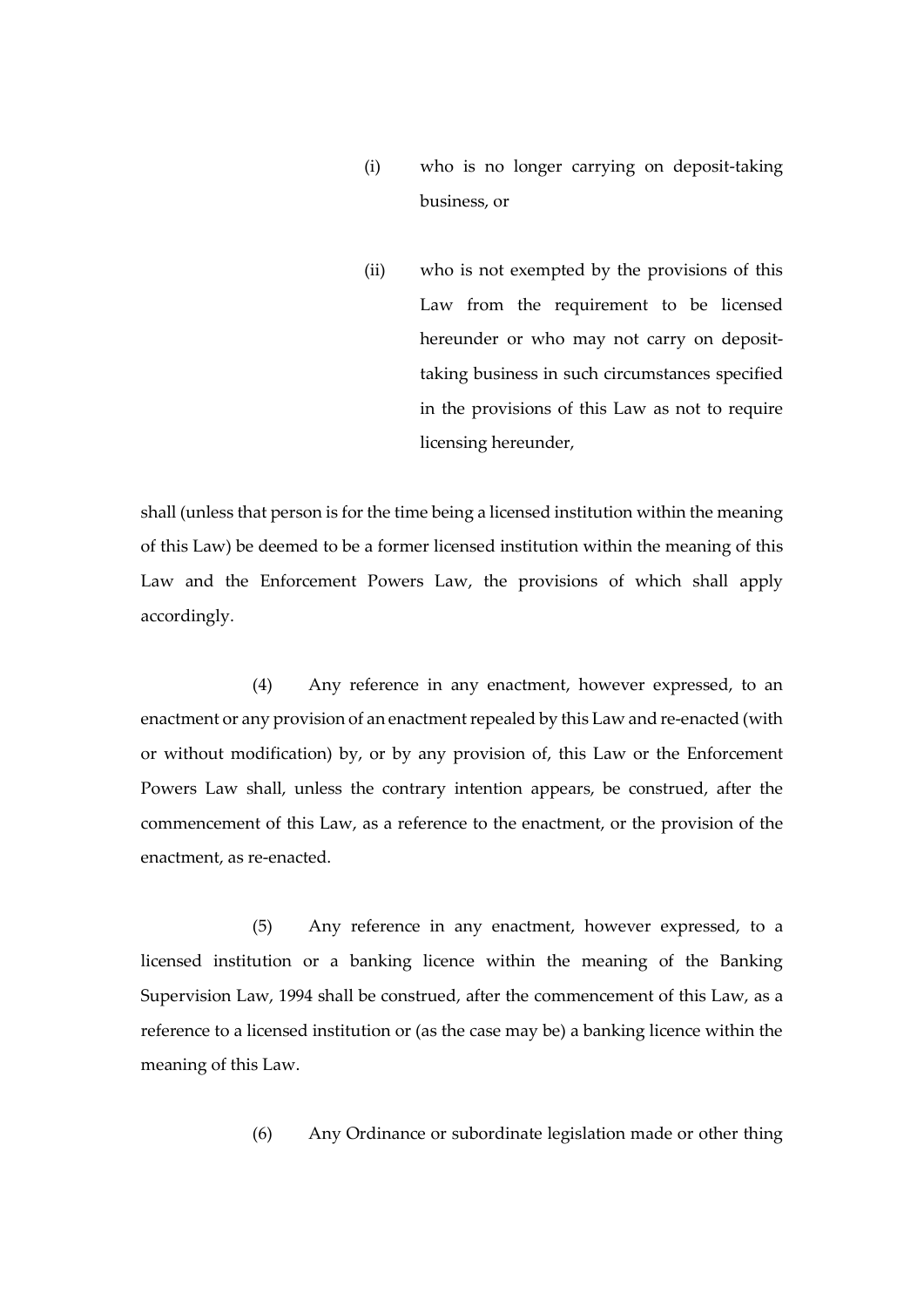done under an enactment or any provision of an enactment repealed by this Law, or having effect as if so made or done, which could have been made or done under, or under any provision of, this Law or the Enforcement Powers Law shall have effect, after the commencement of this Law, as if made or done under, or under that provision of, this Law or the Enforcement Powers Law (as the case may be).

(7) Subsection (6) applies to any subordinate legislation made under a provision of an enactment repealed by this Law notwithstanding that the corresponding provision of this Law or the Enforcement Powers Law enables subordinate legislation of a different class or description to be made (for example, a regulation rather than a rule, or vice versa) or enables subordinate legislation to be made by a different person or body.

(8) Anything in the process of being done on the commencement of this Law under an enactment or a provision of an enactment repealed by this Law which could be done under, or under any provision of, this Law or the Enforcement Powers Law may be continued to be done after the commencement of this Law under, or under that provision of, this Law or the Enforcement Powers Law (as the case may be).

(9) The Committee may make regulations containing such savings and transitional provision as it thinks fit -

- (a) in connection with the commencement of any of the provisions of this Law, and
- (b) for effecting the transition from the provisions of any enactment repealed by this Law which are re-enacted (with or without modification) by the provisions of this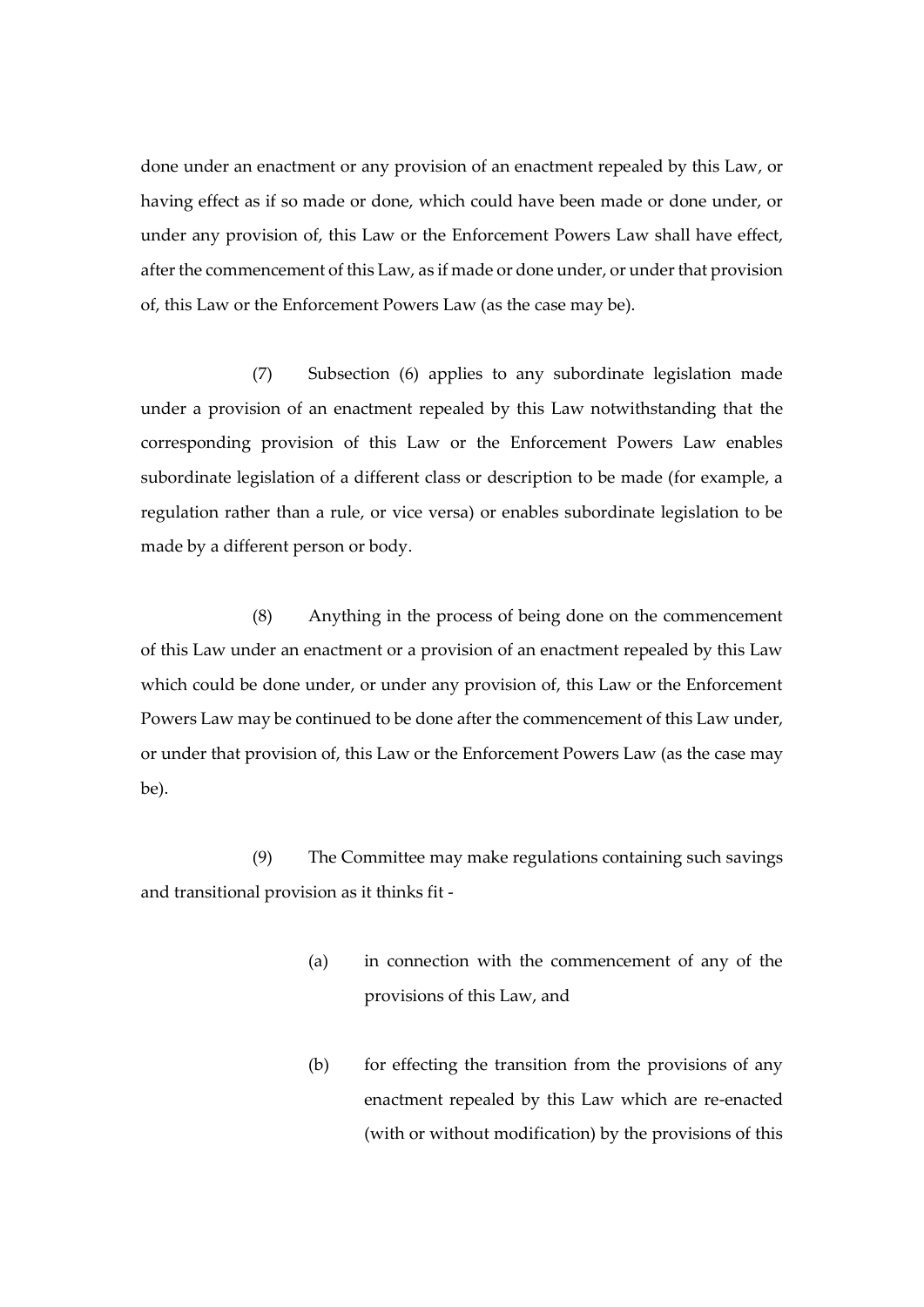Law to the corresponding provisions of this Law.

(10) Regulations under subsection (9) may, without limitation, make such provision in respect of any provision of this Law, including a provision already in force, as the Committee thinks fit in connection with the commencement of or transition to that provision or any other provision of this Law, whether or not yet in force.

(11) Savings and transitional provisions made under the provisions of this section are in addition to and not in derogation from those made by or under any other provision of this Law.

## **Citation.**

**69.** This Law may be cited as the Banking Supervision (Bailiwick of Guernsey) Law, 2020.

#### **Commencement.**

**70.** This Law shall come into force on the day appointed by Ordinance of the States; and different days may be appointed for different provisions or different purposes.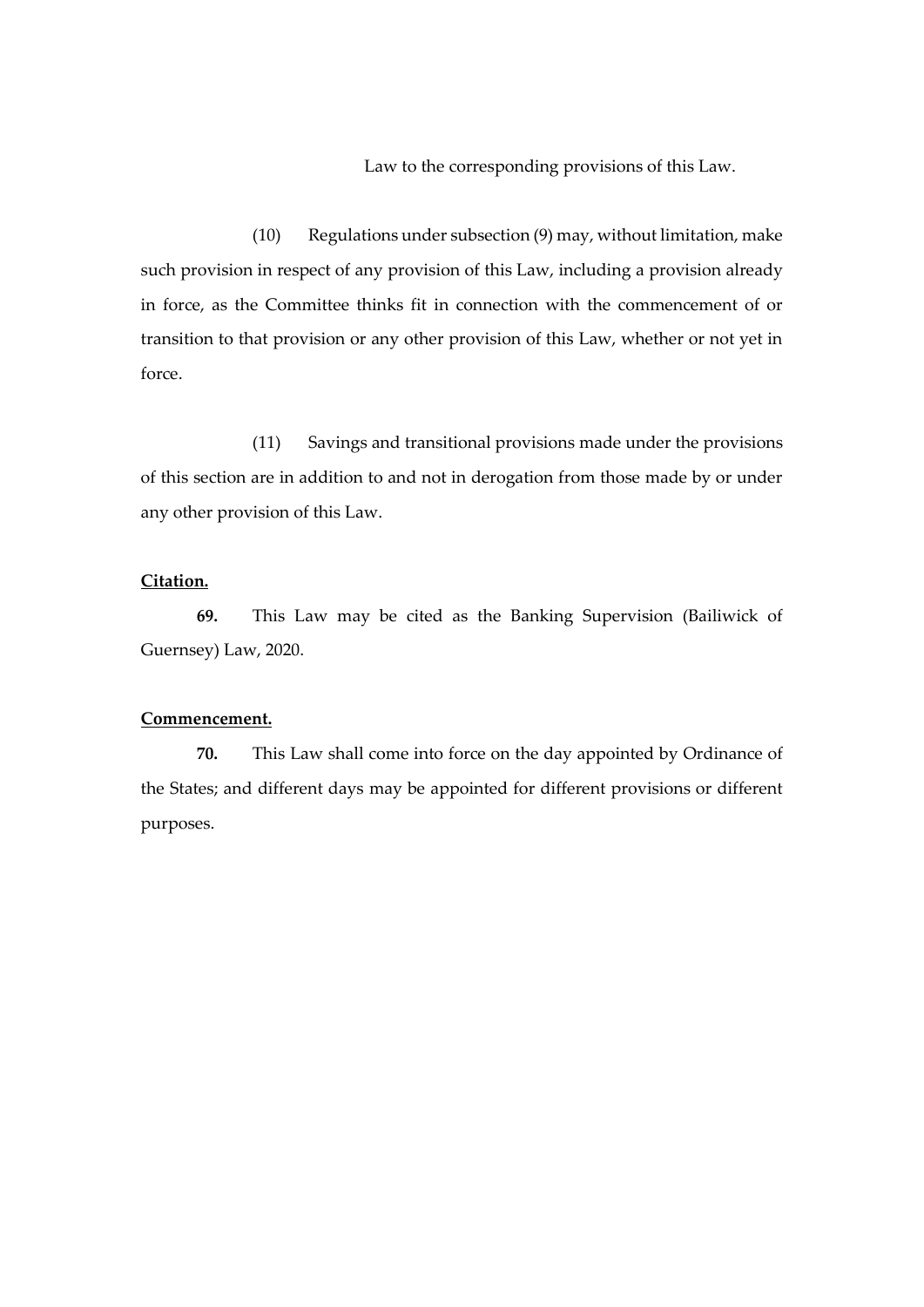#### SCHEDULE 1

## EXEMPTED PERSONS

**1.** The States of Guernsey, the States of Alderney and the Chief Pleas of Sark.

**2.** The central bank of a member state of the Organisation for Economic Co-operation and Development.

**3.** The National Savings Bank of the United Kingdom within the meaning of the Post Office Act 1969**ggg** .

**4.** (1) A friendly society within the meaning of section 7(1)(a) of the Friendly Societies Act 1974**hhh** or section 1(1)(a) of the Friendly Societies Act (Northern Ireland) 1970**iii** .

(2) This paragraph applies only to the acceptance of deposits in the course of carrying out transactions permitted by the rules of the society concerned.

**5.** (1) An insurer licensed under section 7 of the Insurance Business Law to carry on insurance business of a class specified in that Law.

(2) An insurer carrying on insurance business (in each case within the meaning of the Insurance Business Law) in such circumstances as not to require

1

**hhh** An Act of Parliament (1974 c. 46).

**iii** An Act of Parliament (1970 c. 31).

**ggg** An Act of Parliament (1969 c. 48).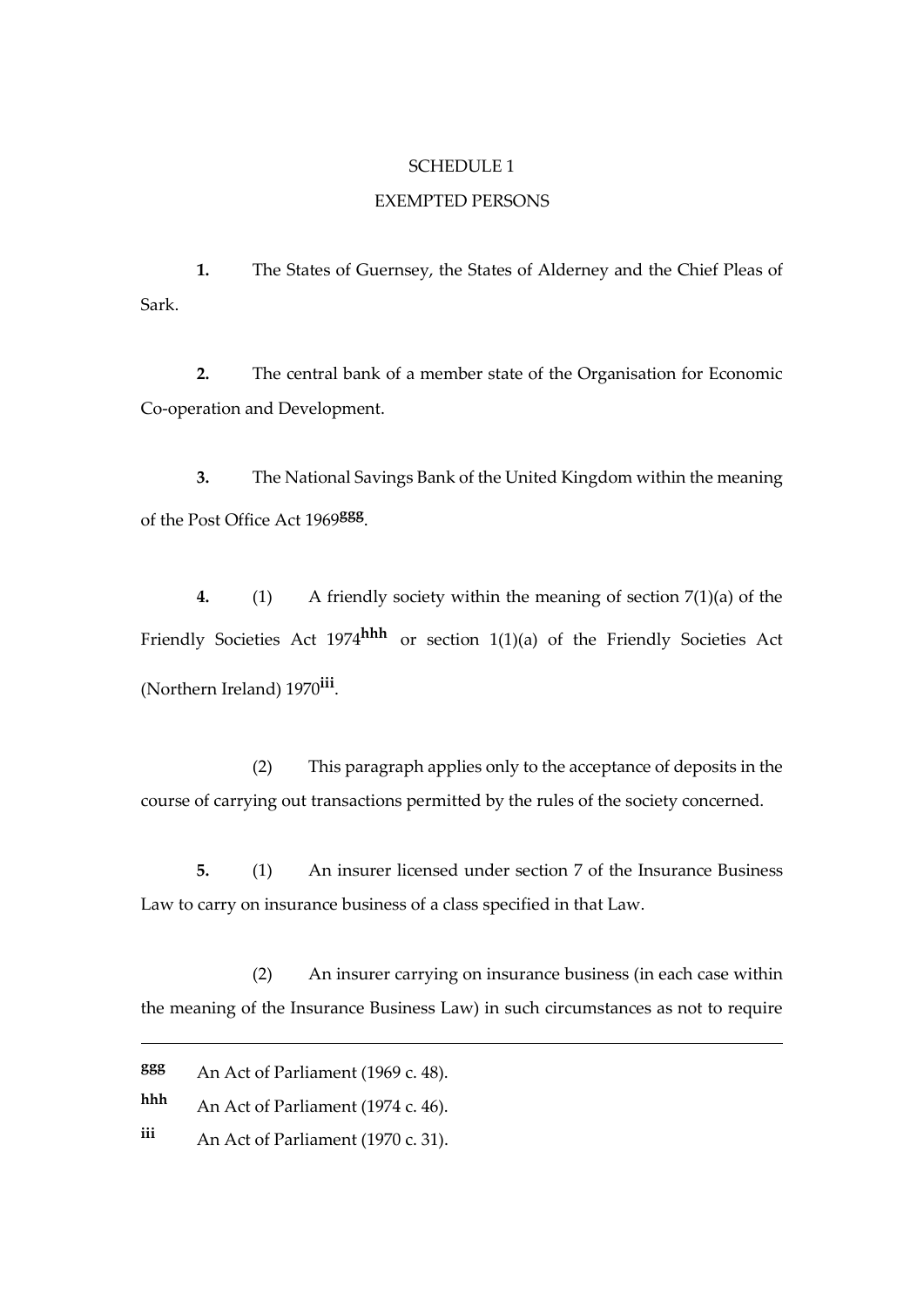licensing by virtue of section 5 of that Law.

(3) This paragraph applies only to the acceptance of deposits in the course of lawfully carrying on –

- (a) in the case of a person described in subparagraph (1), insurance business of the class authorised by the licence,
- (b) in the case of a person described in subparagraph (2), insurance business of the class to which the exemption applies,

in accordance with the provisions of the Insurance Business Law.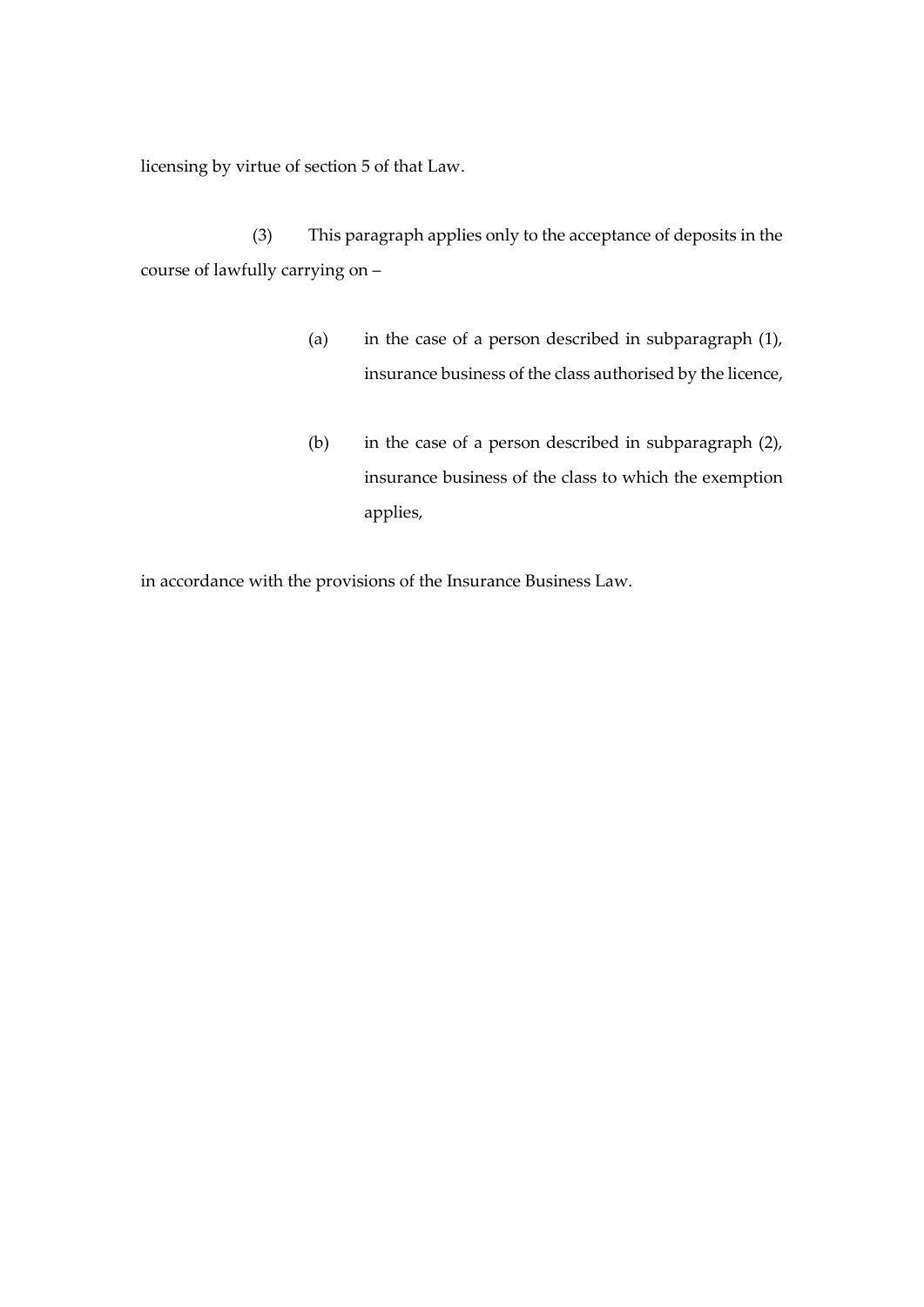#### SCHEDULE 2

### MINIMUM CRITERIA FOR LICENSING

## **Integrity and skill.**

**1.** (1) The business of the applicant or licensed institution is or, in the case of an institution which is not yet carrying on deposit-taking business, will be carried on –

- (a) with prudence and integrity,
- (b) with professional skill appropriate to the nature and scale of its activities, and
- (c) in a manner which will not tend to bring the Bailiwick into disrepute as an international finance centre.

(2) In conducting its business, the applicant or licensed institution shall at all times act in accordance with the following documents issued by the Commission –

- (a) the Principles of Conduct of Finance Business, and
- (b) any rules, codes, guidance, principles, policies and instructions issued under the provisions of this Law and any other enactment as may be applicable to the applicant or licensed institution.

## **Fit and proper persons.**

**3.** (1) The applicant or licensed institution is a fit and proper person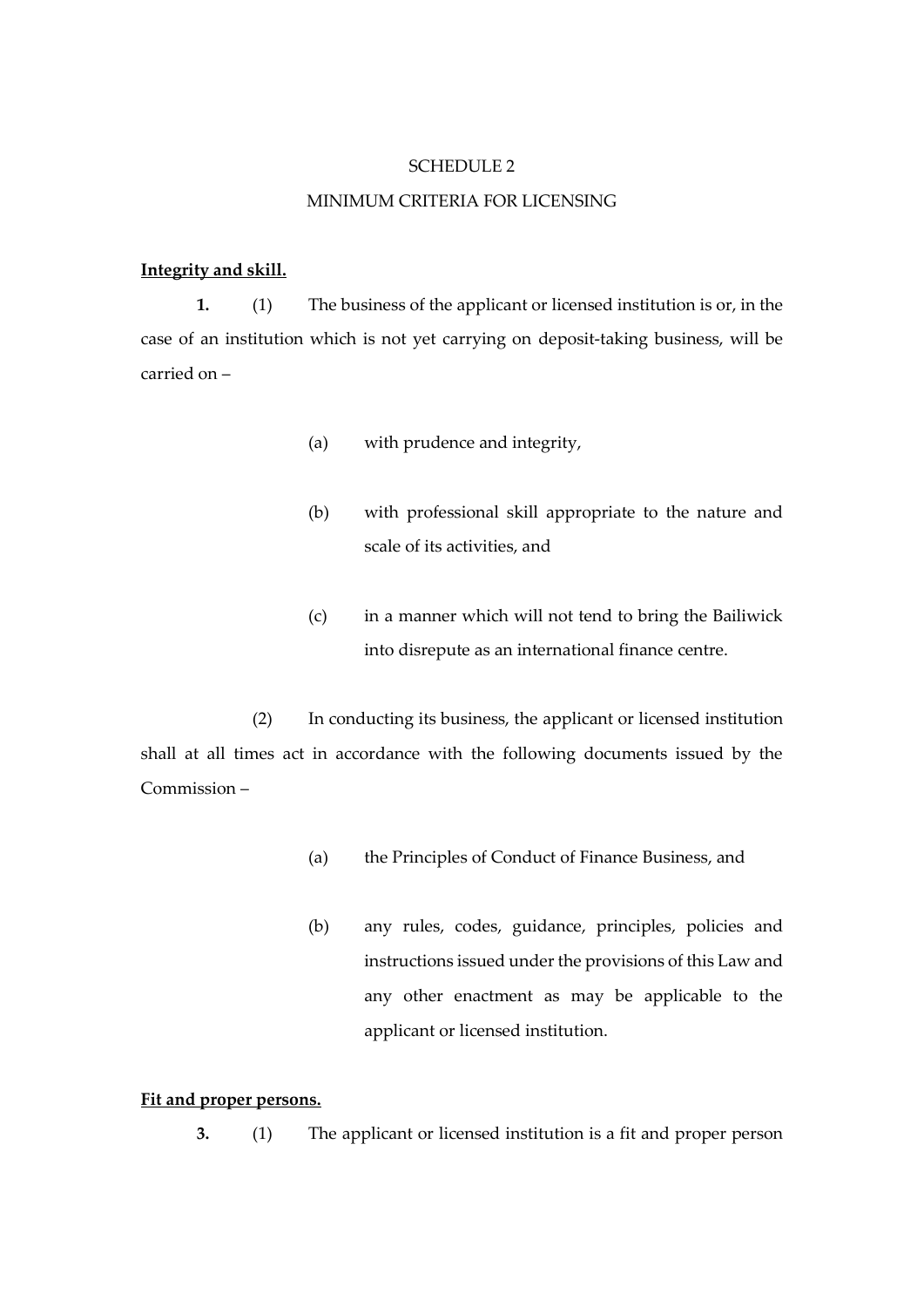to hold a banking licence and every person who is, or is to be, the holder of a supervised role in respect of the applicant or licensed institution is a fit and proper person to hold that position.

(2) In determining whether a person ("**A**") is a fit and proper person to hold a banking licence or a particular position, regard shall be had to –

- (a) A's probity, competence, experience and soundness of judgement for fulfilling the responsibilities of a licensed institution or (as the case may be) of that position,
- (b) the diligence with which A is fulfilling or likely to fulfil those responsibilities,
- (c) whether the interests of the public or the reputation of the Bailiwick as a finance centre are, or are likely to be, in any way jeopardised by A holding a banking licence or that position,
- (d) A's educational and professional qualifications, A's membership of professional or other relevant bodies and any evidence of A's continuing professional education or development,
- (e) A's knowledge and understanding of the legal and professional obligations to be assumed or undertaken,
- (f) A's policies, procedures and controls for the vetting of depositors, investors and customers and A's record of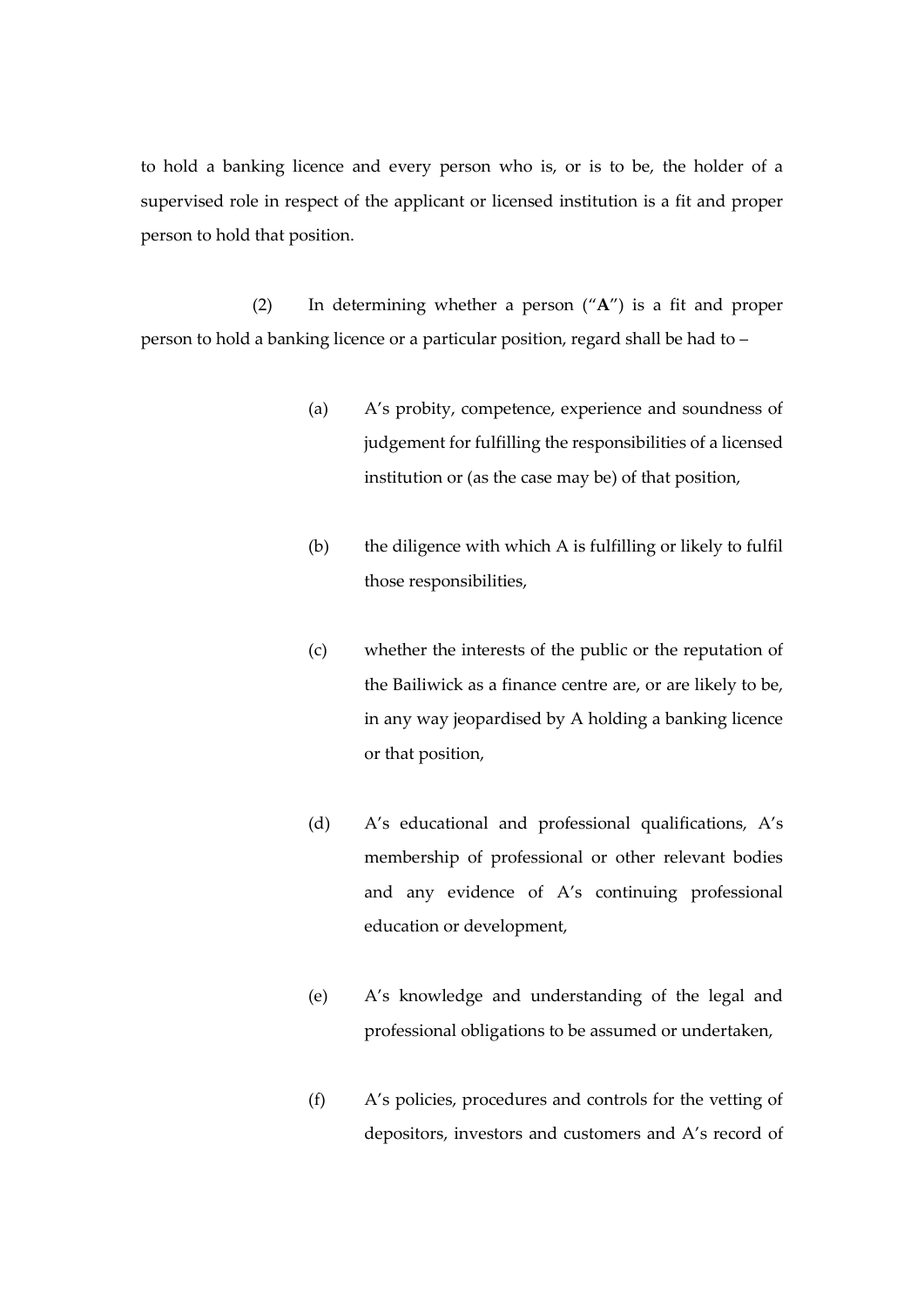compliance with the provisions of –

- (i) the appointed Laws,
- (ii) the Transfer of Funds (Guernsey) Ordinance, 2017, the Transfer of Funds (Alderney) Ordinance, 2017 and the Transfer of Funds (Sark) Ordinance, 2017,
- (iii) the Single Euro Payments Area (Guernsey) Ordinance, 2016,
- (iv) the Beneficial Ownership of Legal Persons (Guernsey) Law, 2017,
- (v) the Beneficial Ownership of Legal Persons (Alderney) Law, 2017,
- (vi) any legislation implementing European Union or United Nations sanctions and applicable in the Bailiwick, and
- (vii) any other enactment prescribed for the purposes of this Law by regulation of the Commission,
- (g) A's record of compliance with the provisions of the Companies (Guernsey) Law, 2008 in acting as a corporate services provider or a resident agent within the meaning of that Law,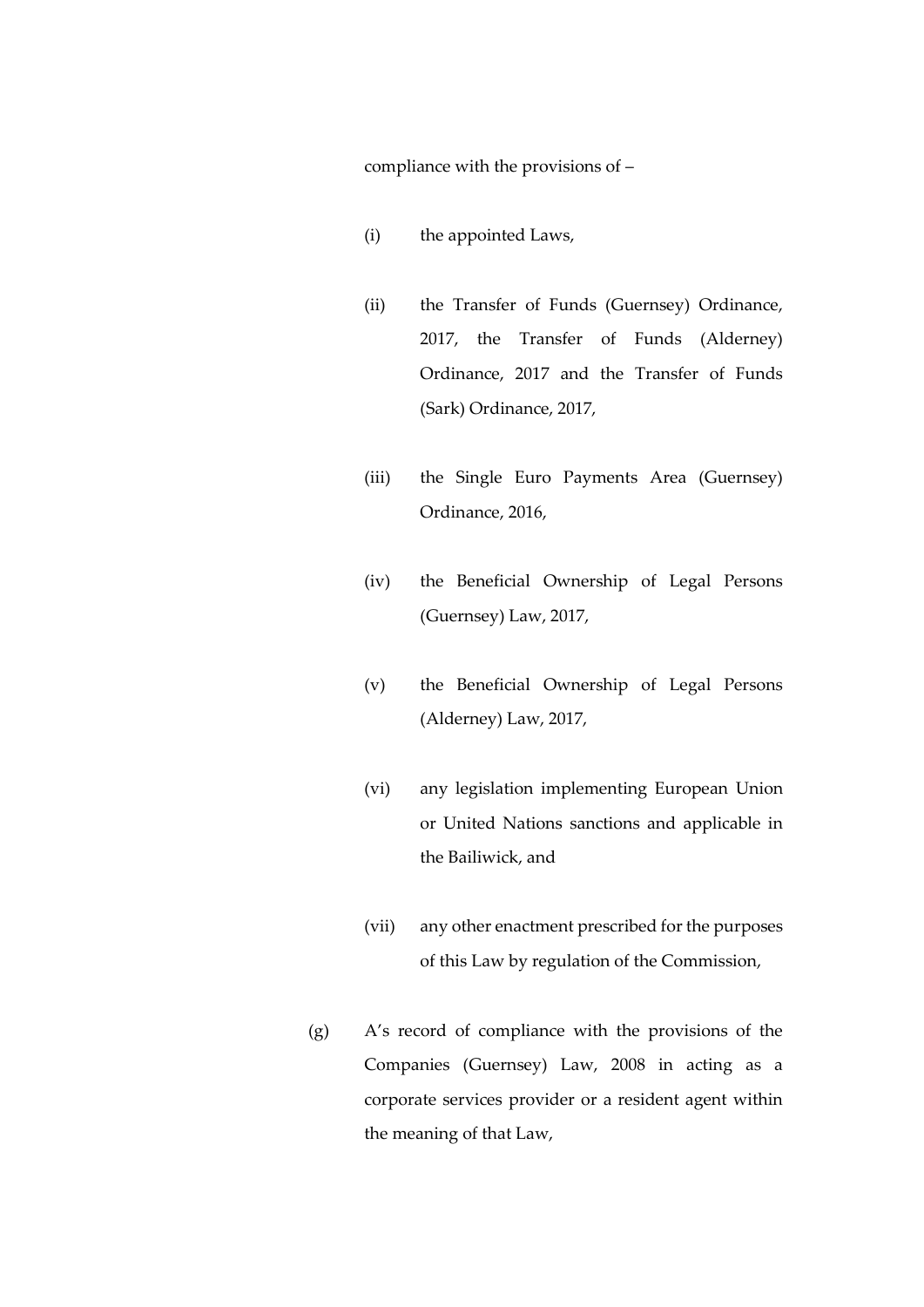- (h) A's record of compliance with the provisions of the Foundations (Guernsey) Law, 2012 in acting as a foundation official or a resident agent within the meaning of that Law,
- (i) A's record of compliance with the provisions of the Limited Liability Partnerships (Guernsey) Law, 2013 in acting as a corporate services provider or a resident agent within the meaning of that Law, and
- (j) A's policies, procedures and controls to comply with any rules, codes, guidance, principles, policies and instructions referenced under paragraph 1(2).

(3) Without prejudice to the generality of subparagraphs (1) and (2), regard may be had to the previous conduct and activities of the person in question and, in particular, to any evidence that that person has –

- (a) committed any offence, and in particular any offence involving fraud or other dishonesty or involving violence,
- (b) contravened any of the provisions of
	- (i) this Law,
	- (ii) the Ordinance of 1971,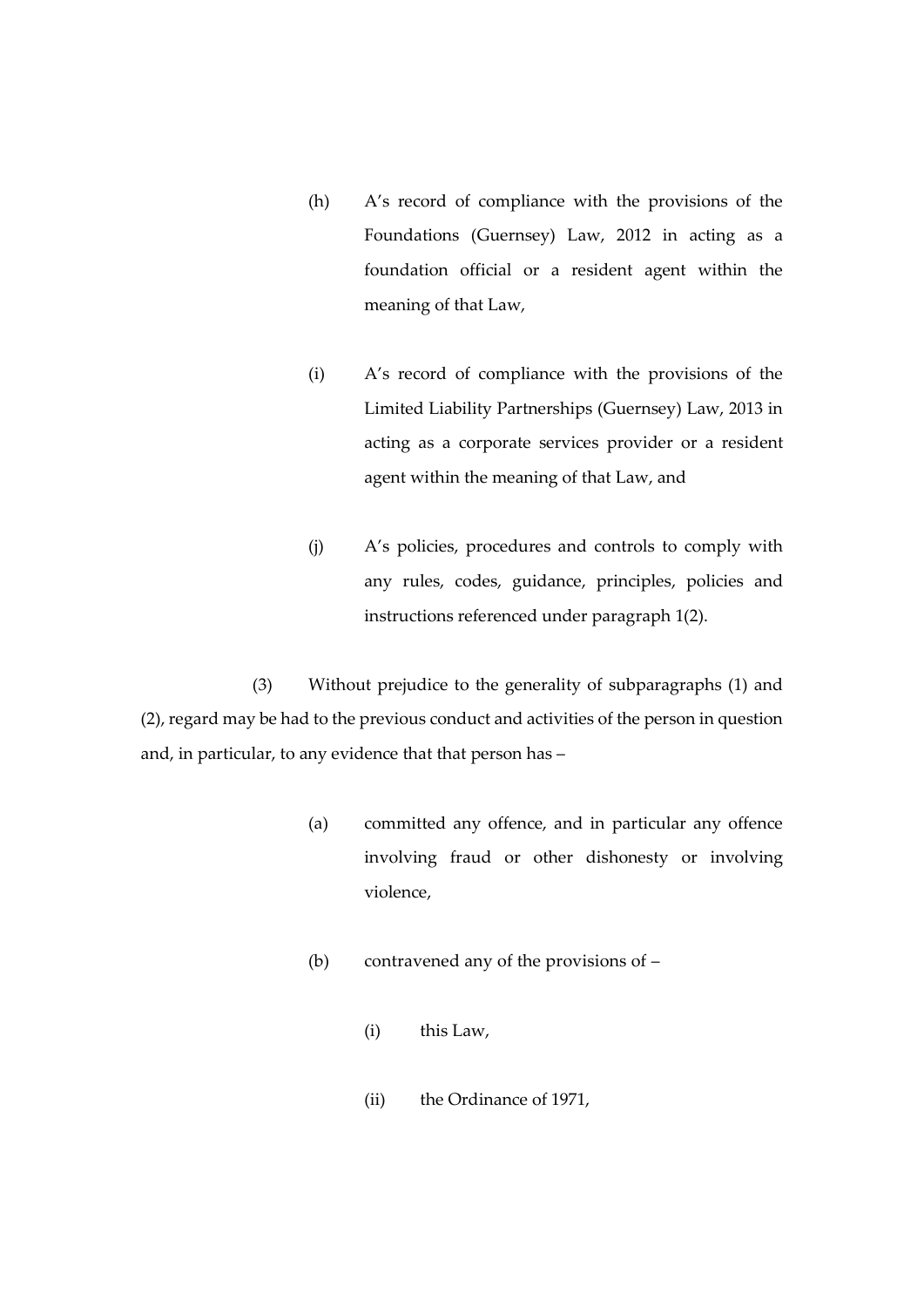- (iii) the regulatory Laws,
- (iv) the repealed regulatory legislation (within the meaning of the Enforcement Powers Law),
- (v) any enactment relating to money laundering or terrorist financing (including, for the avoidance of doubt, any rules, codes, guidance, principles, policies and instructions issued by the Commission in relation thereto), or
- (vi) any other enactment appearing to the Commission to be designed for protecting members of the public against financial loss due  $to -$ 
	- (A) dishonesty, incompetence or malpractice by persons concerned in the provision of regulated activities (within the meaning of the Regulation of Fiduciaries Law), banking, insurance, investment or other financial services, or
	- (B) the conduct of discharged or undischarged bankrupts or persons who are otherwise insolvent (including persons in respect of whom there has been a winding up event within the meaning of the Enforcement Powers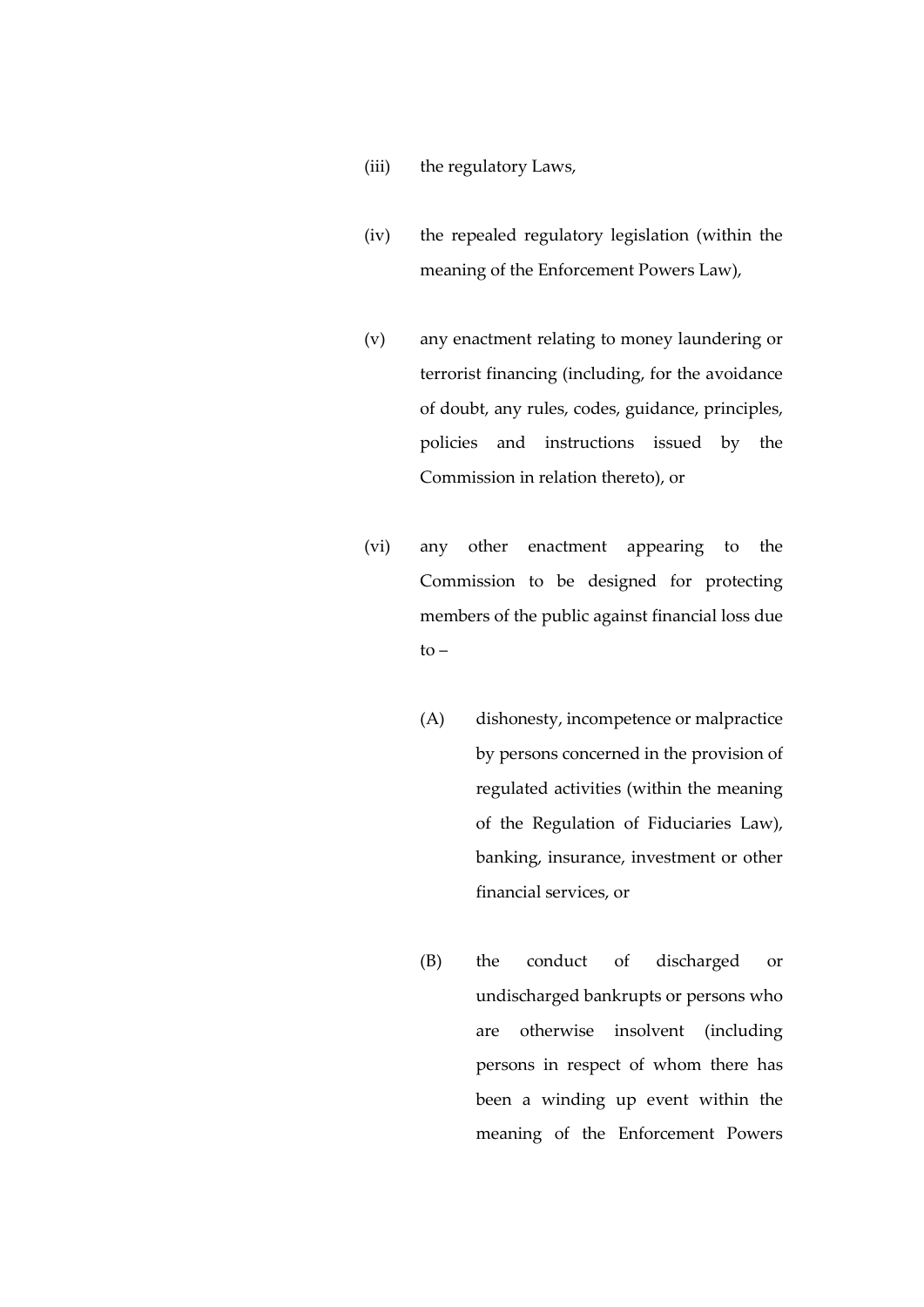Law),

- (c) engaged in any business practices (whether unlawful or not) –
	- (i) appearing to the Commission to be deceitful or oppressive or otherwise improper, or
	- (ii) which otherwise reflect discredit on that person's method of conducting business or that person's suitability to carry on deposit-taking business, or
- (d) engaged in or been associated with any other business practices or other conduct or behaviour in such a way as to cast doubt on that person's competence and soundness of judgement.

(4) For the purposes of this paragraph and for the avoidance of doubt -

- (a) **"conduct and activities"** includes any conduct, activity or omission in any jurisdiction,
- (b) **"offence"** includes an offence under the law of another jurisdiction which would be an offence in the Bailiwick if the conduct, activity or omission constituting the offence occurred in the Bailiwick, and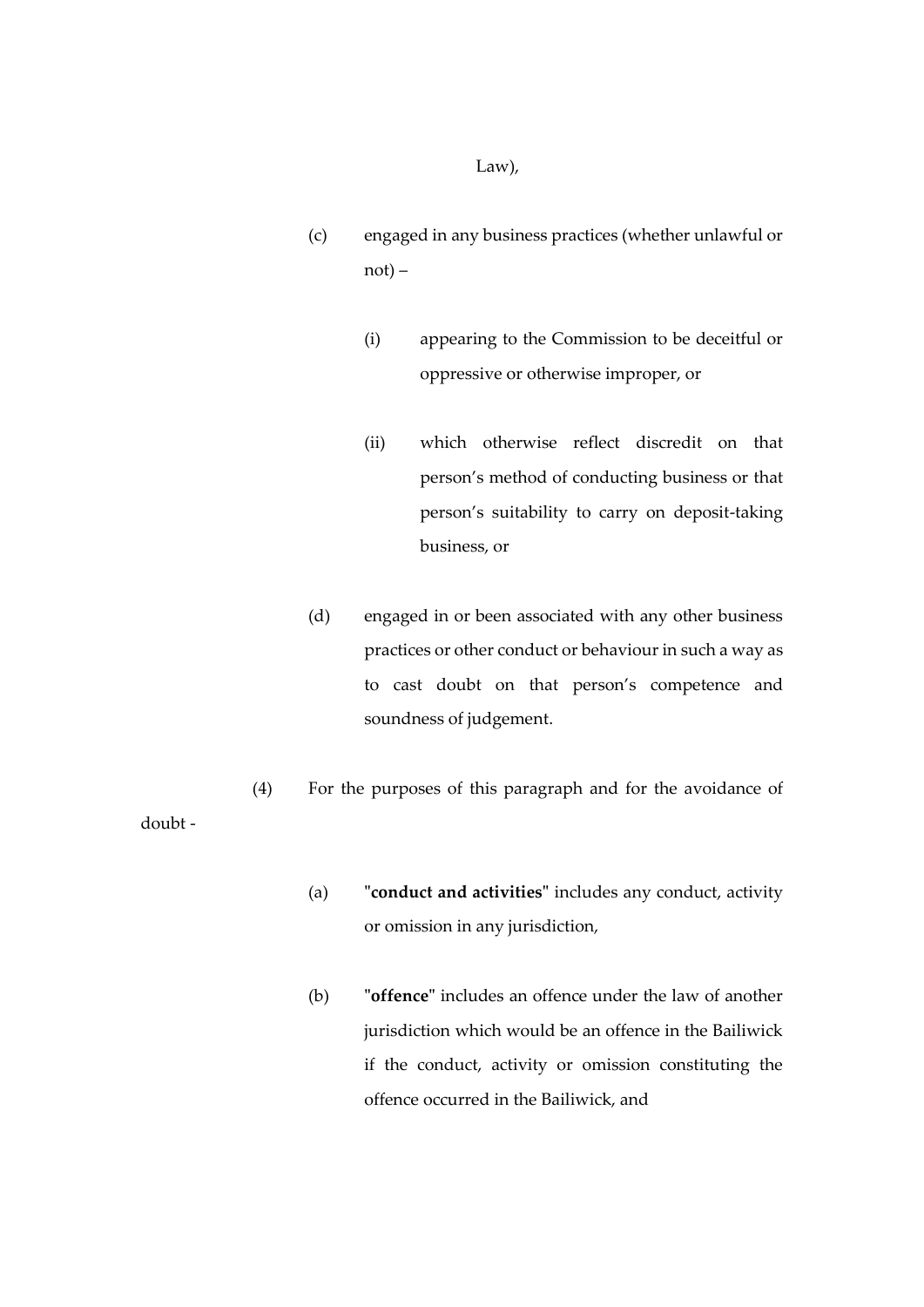(c) **"enactment"** includes any primary, secondary or tertiary legislation of any jurisdiction in the British Islands or elsewhere.

## **Business to be directed by at least two individuals.**

- **4.** (1) At least two individuals who are
	- (a) resident in the Bailiwick,
	- (b) of appropriate standing and experience, and
	- (c) sufficiently independent of each other,

shall effectively direct the business of the applicant or licensed institution.

(2) For the purposes of subparagraph  $(l)(c)$ , an individual is sufficiently independent of another where, in the opinion of the Commission, that individual would not be unduly influenced by that other individual.

## **Composition of board of directors.**

**5.** Where the applicant or licensed institution is incorporated in the Bailiwick, the board of directors shall include such number of –

- (a) directors with executive responsibility for the management of its business, and
- (b) directors without executive responsibility for the management of its business,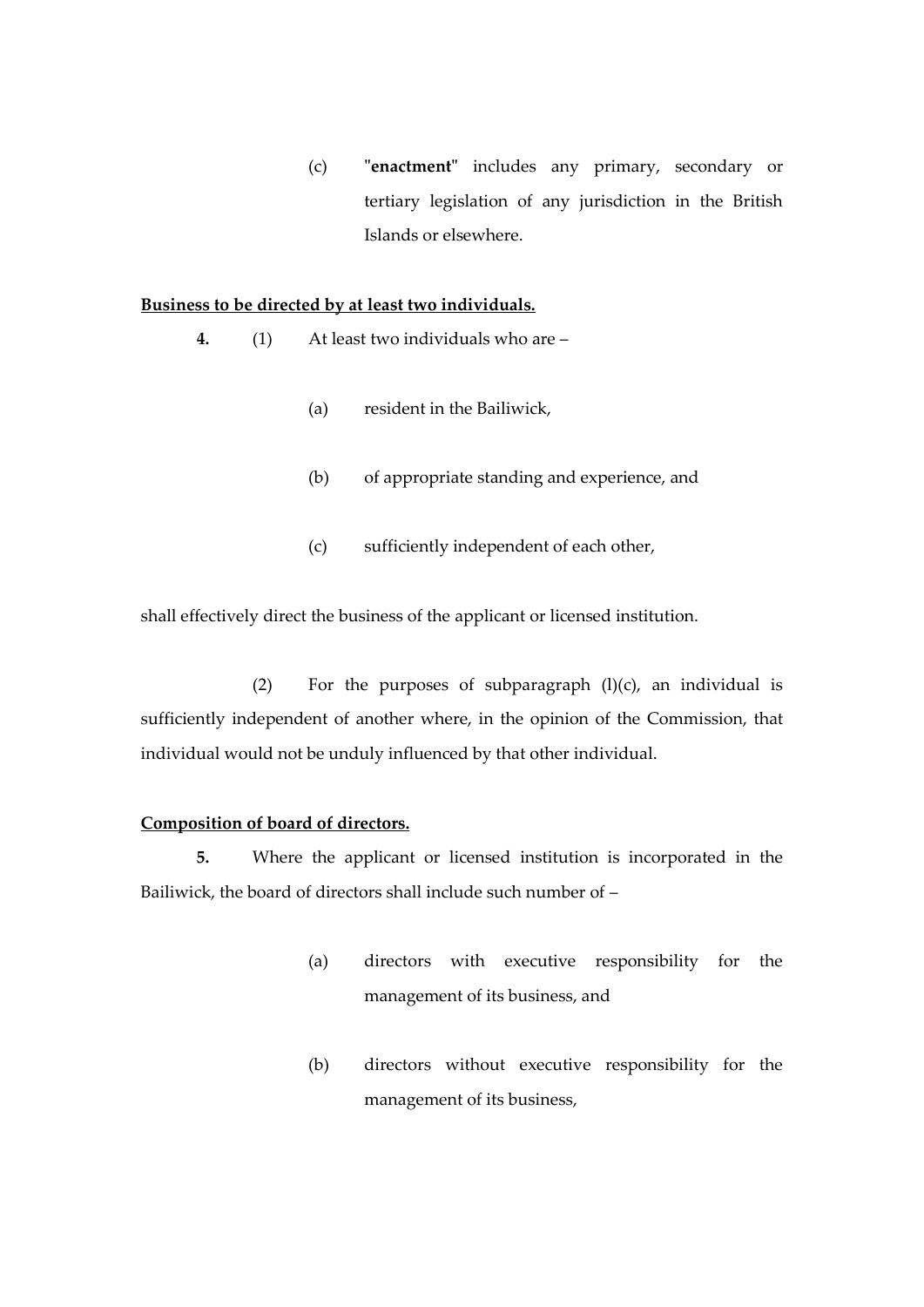as the Commission considers appropriate having regard to the circumstances of the applicant or licensed institution and the nature and scale of its operations.

## **Business to be conducted in prudent manner.**

**6.** (1) The applicant or licensed institution conducts or, in the case of an institution which is not yet carrying on deposit-taking business, will conduct its business in a prudent manner.

(2) Without prejudice to subparagraph (1) and subject to the provisions of subparagraph (4), an applicant or licensed institution shall not be regarded as conducting its business in a prudent manner unless –

- (a) it maintains or, as the case may be, will maintain
	- (i) a capital base, and
	- (ii) insurance cover,

of an amount which the Commission considers appropriate,

- (b) it maintains or, as the case may be, will maintain adequate liquidity, having regard to –
	- (i) the relationship between its liquid assets and its actual and contingent liabilities,
	- (ii) the times at which those liabilities will or may fall due and its assets will mature,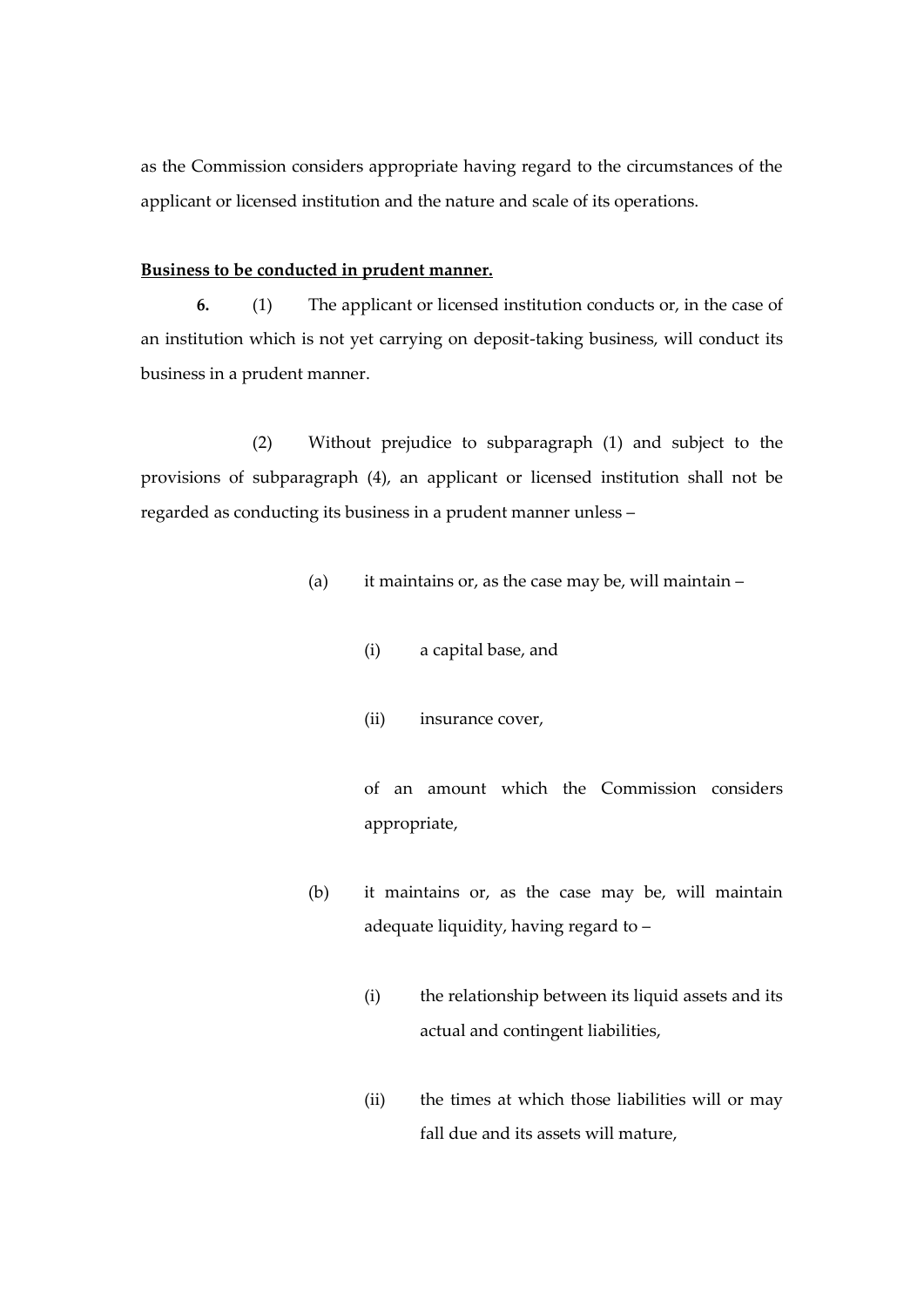- (iii) the nature and scale of its operations,
- (iv) the risks inherent in those operations, and in the operations of any other company in the same group so far as capable of affecting the applicant or licensed institution, and
- (v) any other factors appearing to the Commission to be relevant,
- (c) it makes or, as the case may be, will make adequate provision for –
	- (i) depreciation or diminution in the value of its assets (including provision for bad or doubtful debts),
	- (ii) liabilities which will or may fall to be discharged by it, and
	- (iii) losses which it will or may incur, and
- (d) it maintains or, as the case may be, will maintain
	- (i) adequate accounting and other records of its business, and
	- (ii) adequate systems of control of its business and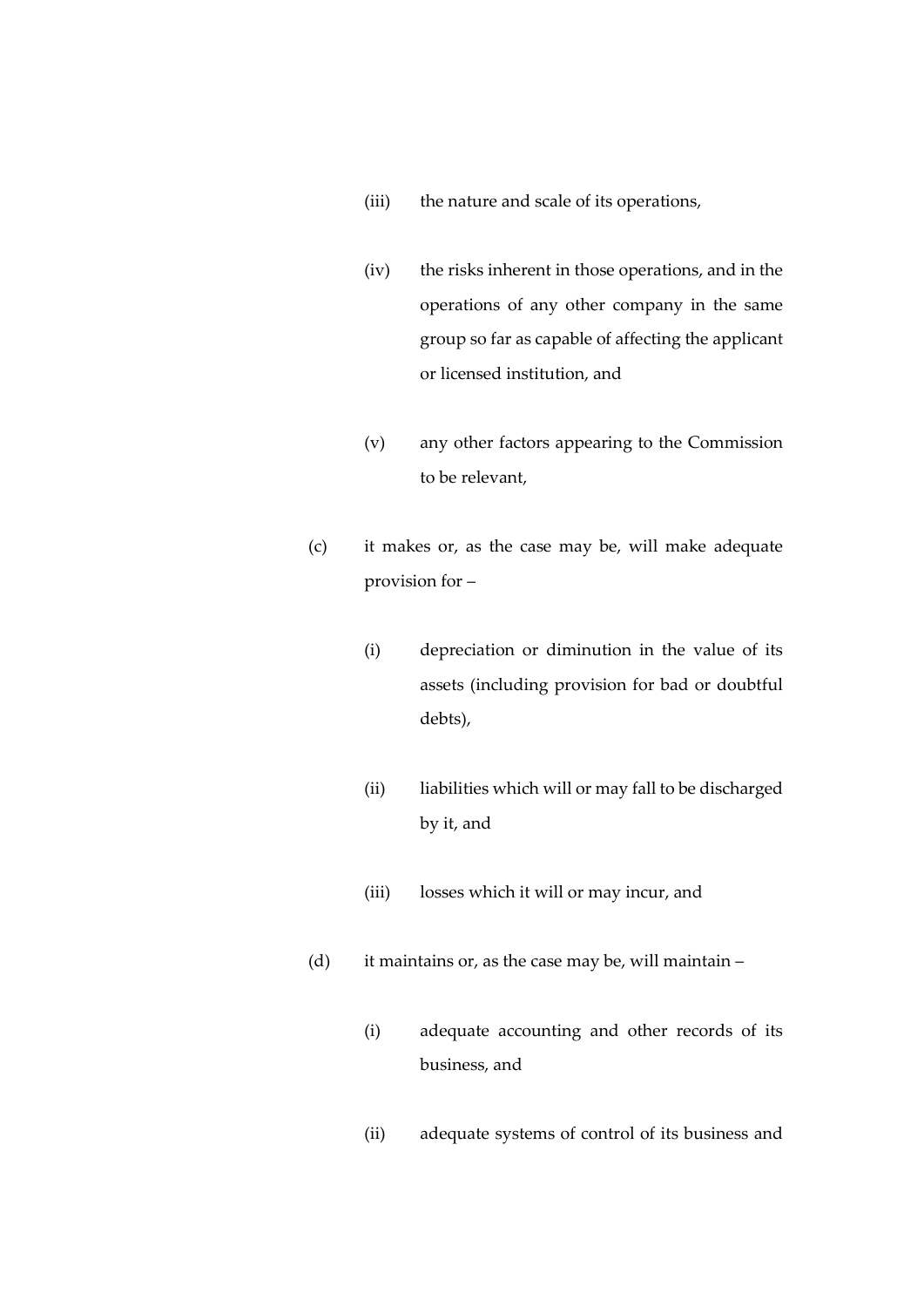### records.

(3) Without prejudice to the generality of subparagraphs (1) and (2), the Commission shall also have regard, in determining whether an applicant or licensed institution is to be regarded as conducting its business in a prudent manner, to the following –

- (a) whether the applicant or licensed institution has staff of adequate number, skills, knowledge and experience to undertake and fulfil their duties,
- (b) the systems of control and record keeping of the applicant or licensed institution for business undertaken or contemplated and the provision made by it for the proper maintenance and development of such systems,
- (c) the complaints history of the applicant or licensed institution, and
- (d) where the applicant or licensed institution is part of a group, whether the structure or organisation of the group hinders effective supervision.
- (4) For the purposes of
	- (a) subparagraph  $(2)(a)$ , an appropriate amount is
		- (i) an amount commensurate with the nature and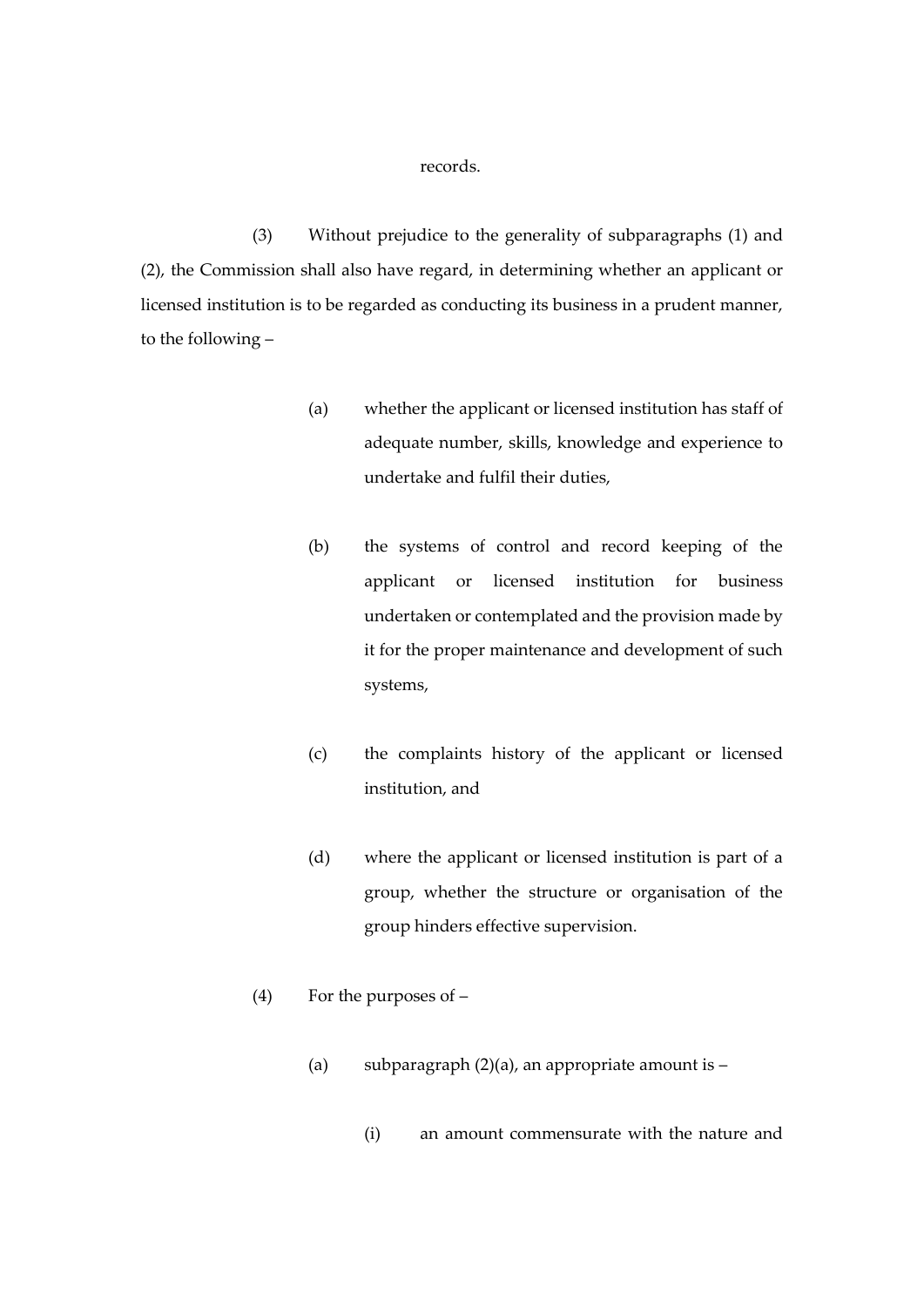### scale of its operations, and

- (ii) an amount and nature sufficient to safeguard the interests of its depositors, investors and customers and potential depositors, investors and customers, having regard to –
	- (A) the nature and scale of its operations,
	- (B) the risks inherent in those operations, and in the operations of any other company in the same group so far as capable of affecting the applicant or licensed institution, and
	- (C) any other factors appearing to the Commission to be relevant,
- (b) subparagraph (2)(b), in considering the liquid assets of an applicant or licensed institution, the Commission may, to such extent as it thinks appropriate, take into account –
	- (i) the assets of the applicant or licensed institution, and
	- (ii) the facilities which are available to it and which are capable of providing liquidity within a reasonable period, and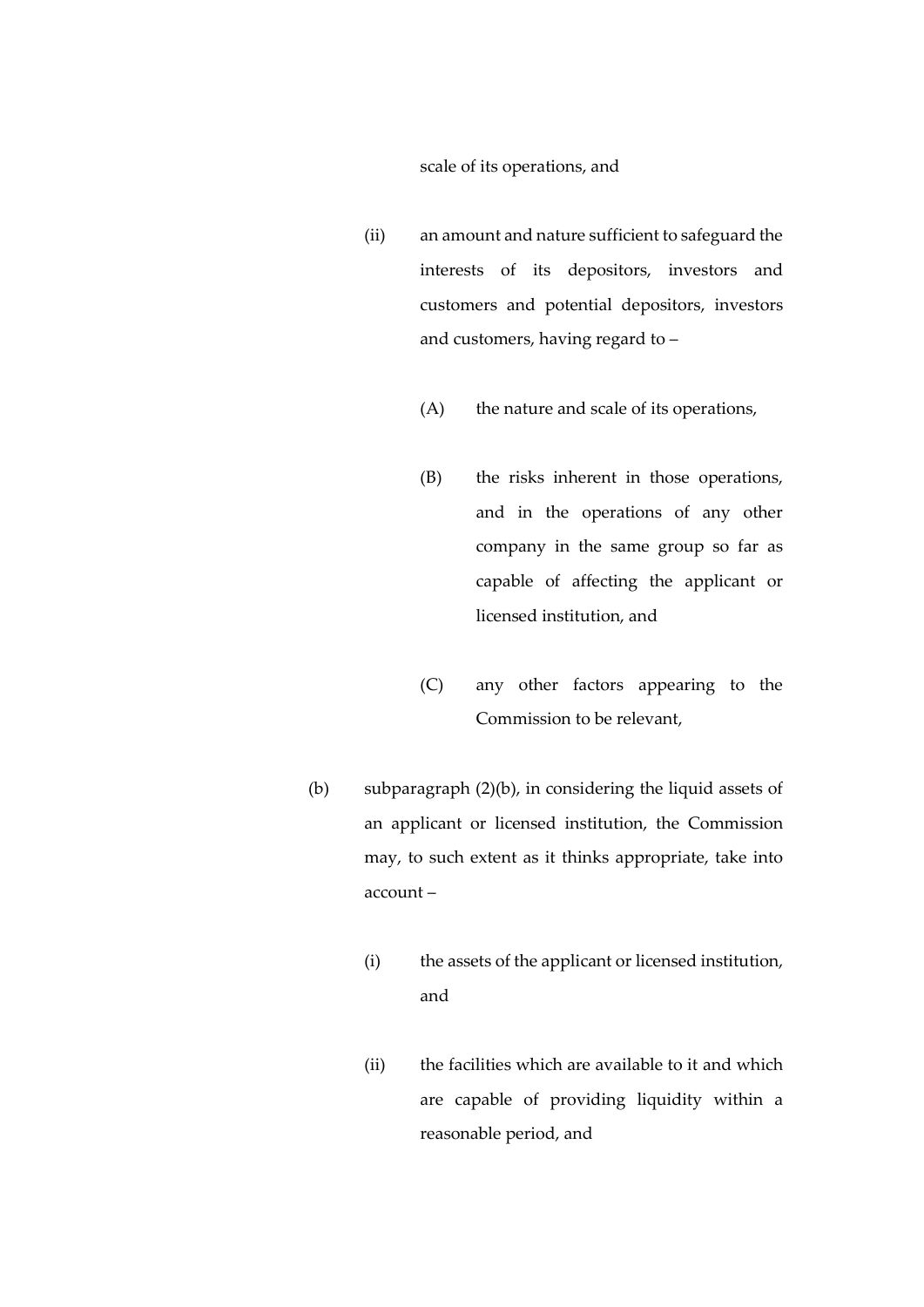- (c) subparagraph  $(2)(d)$ 
	- (i) records and systems shall not be regarded as adequate unless they are such as to enable –
		- (A) the business of the applicant or licensed institution to be managed prudently, and
		- (B) the applicant or licensed institution to comply with the duties imposed on it by or under the provisions of this Law or any enactment listed in paragraph 3(2)(f), and
	- (ii) in determining whether those systems are adequate the Commission shall (without limitation) have regard to the functions and responsibilities in respect of them of any of the applicant's or licensed institution's directors.

## **Information required by the Commission.**

**7.** The applicant, licensed institution and any person who is, or is to be, the holder of a supervised role in respect of the applicant or licensed institution, shall supply such information as the Commission may reasonably require for the purpose of assessing compliance with the minimum criteria for licensing set out in this Schedule.

## **Notification to, and approval by, board of directors of certain matters.**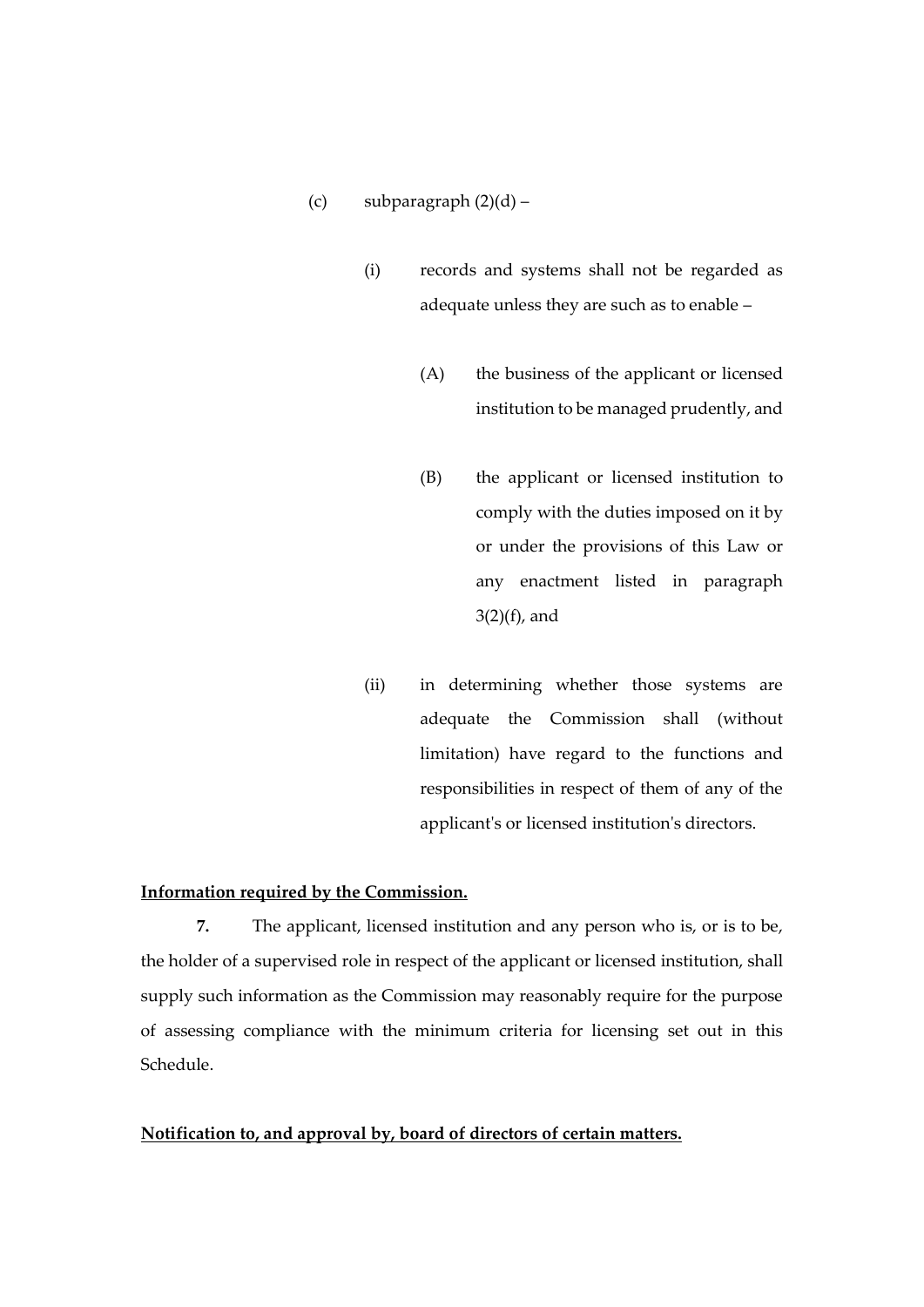**8.** The business of the applicant or licensed institution is or, in the case of an institution which is not yet carrying on deposit-taking business, will be carried on in such a way as to ensure that –

- (a) the board of directors are notified promptly if the applicant or institution receives information which could have a material effect on assets and consequently on its levels of provisions, capital base and overall strength, and
- (b) all transactions with associates or associated parties receive prior approval by the board of directors and are not on more favourable terms than transactions with persons who are not associates or associated parties.

### **Risk management.**

**9.** The business of the applicant or licensed institution is or, in the case of an institution which is not yet carrying on deposit-taking business, will be carried on –

- (a) with a sufficient number of individuals employed in the Bailiwick to conduct all essential functions, which includes risk management functions,
- (b) in such a manner as to ensure that permanent compliance and risk management functions are conducted in the Bailiwick to assess the risks and legal compliance of all business conducted from or within the Bailiwick,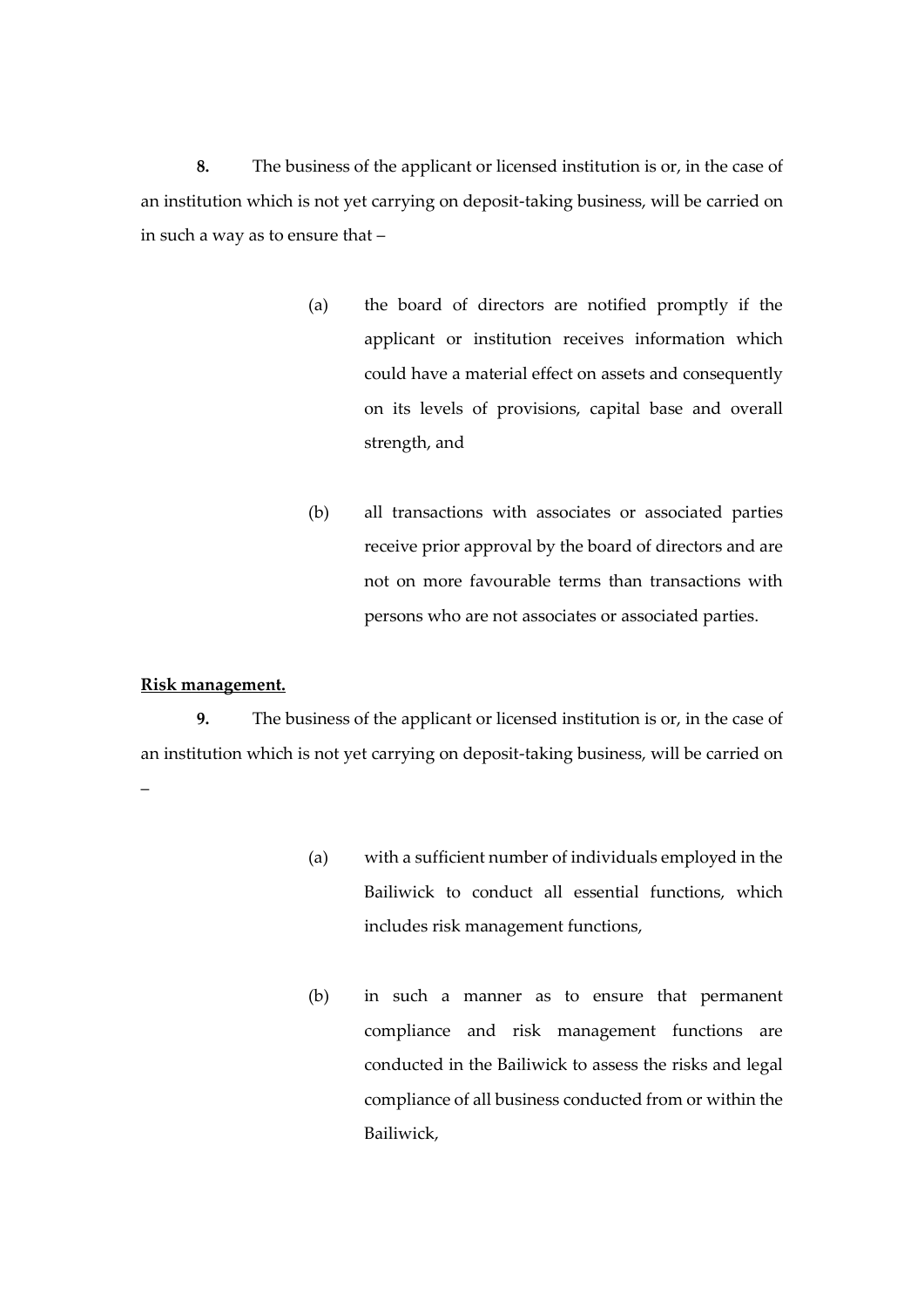(c) with an internal audit function, or an audit function that is compliant with the published guidance of the Commission.

# **Power to make regulations.**

**10.** The Committee may make regulations amending the provisions of this Schedule.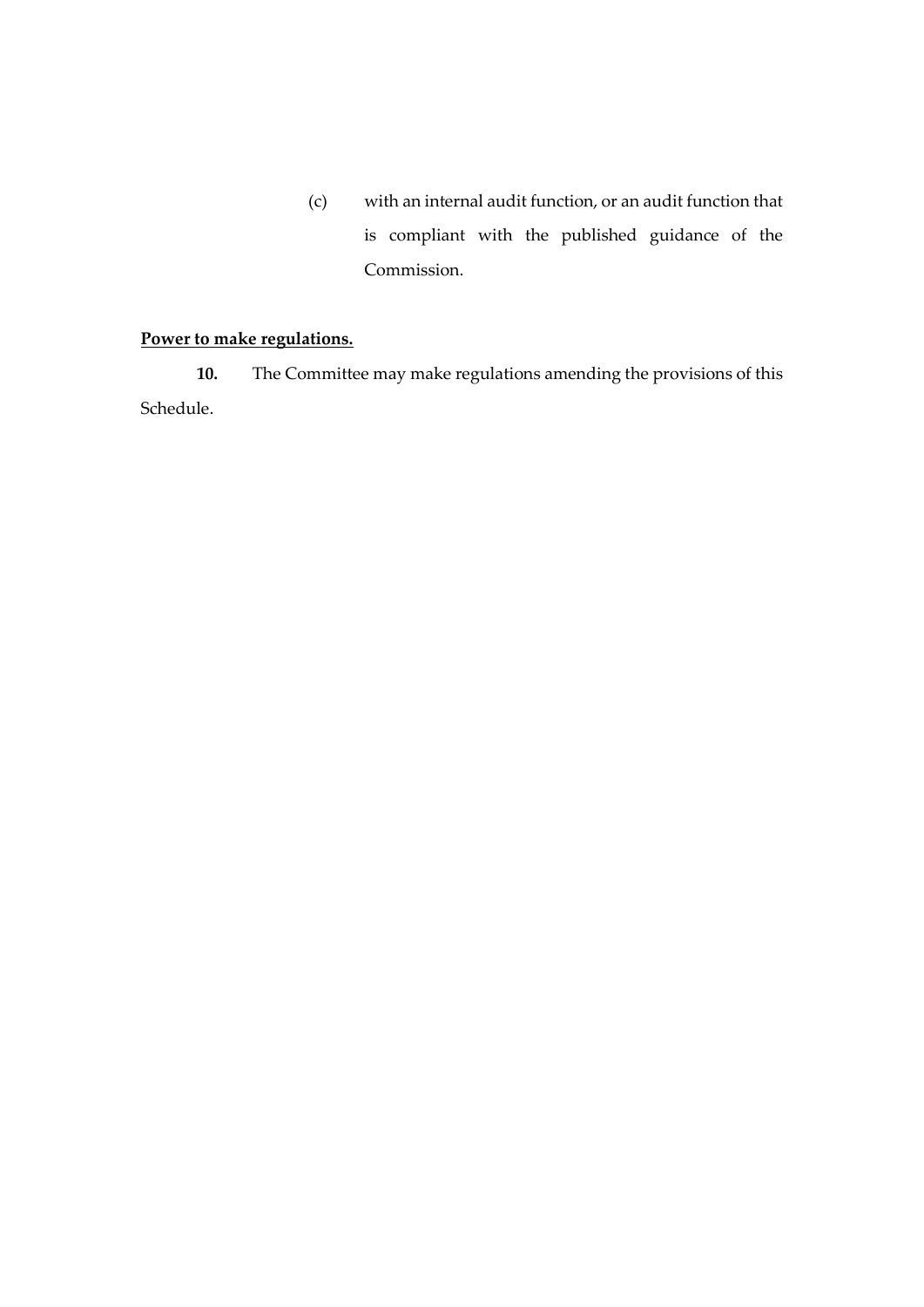#### SCHEDULE 3

## MEANING OF "HOLDING COMPANY" AND "SUBSIDIARY COMPANY"

**1.** For the purposes of this Law a company is, subject to the provisions of paragraph 3, a subsidiary of another if, but only if –

- (a) that other  $-$ 
	- (i) is a member of it and controls the composition of its board of directors, or
	- (ii) holds more than half in nominal value of its equity share capital, or
- (b) the first-mentioned company is a subsidiary of a company which is that other's subsidiary.

**2.** For the purposes of paragraph 1 the composition of a company's board of directors shall be deemed to be controlled by another company if, but only if, that other company has some power, exercisable without the consent or concurrence of any other person, to appoint or remove the holders of all or a majority of the directorships; and that other company shall be deemed to have power to appoint a person to any directorship in respect of which any of the following conditions is satisfied –

> (a) that a person cannot be appointed thereto without the exercise in that person's favour by that other company of such a power,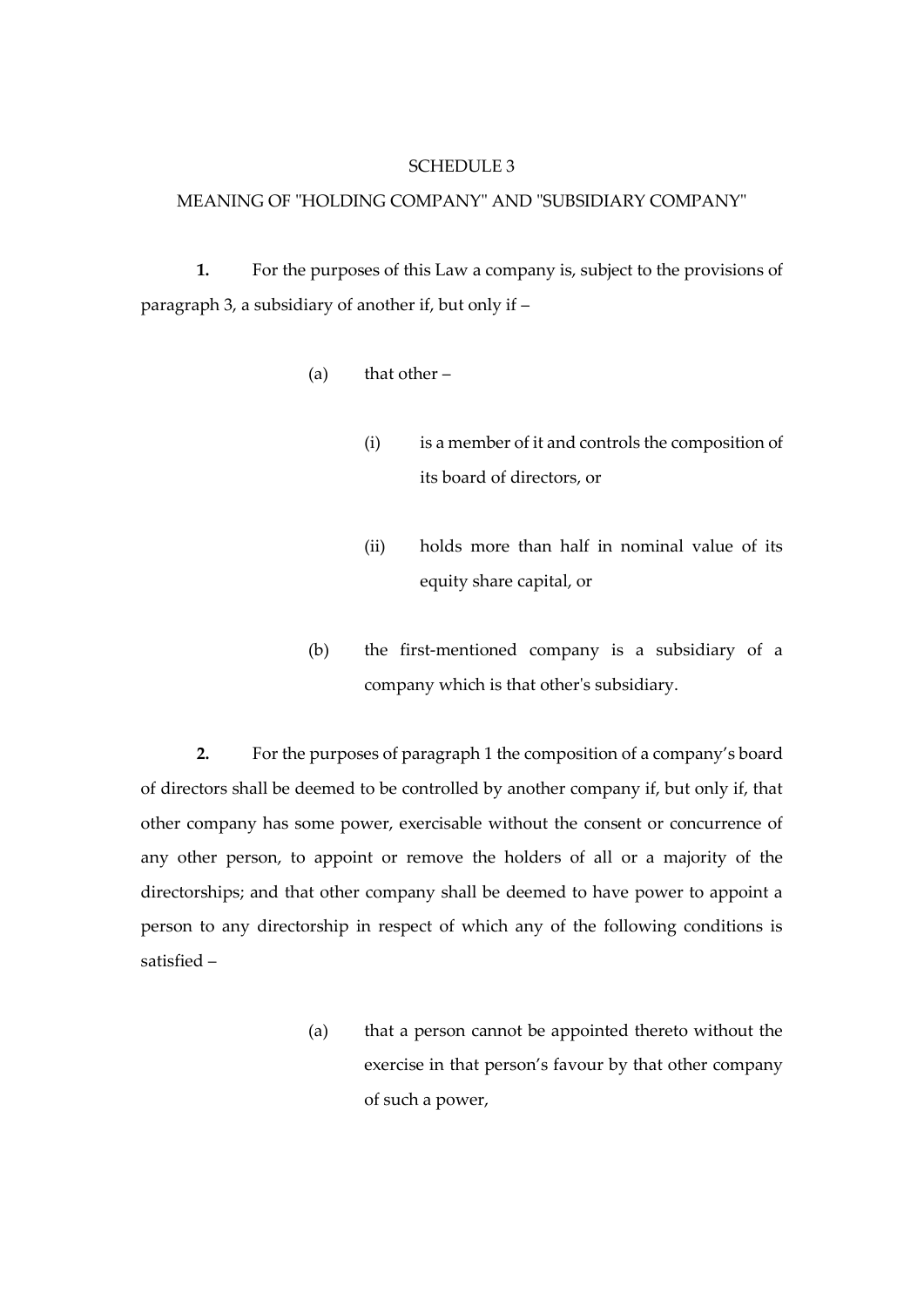- (b) that a person's appointment thereto follows necessarily from that person's appointment as director of that other company,
- (c) that the directorship is held by that other company itself or by a subsidiary of it.
- **3.** In determining whether a company is a subsidiary of another
	- (a) any shares held or power exercisable by that other in a fiduciary capacity shall be treated as not held or exercisable by it,
	- (b) subject to items (c) and (d), any shares held or power exercisable –
		- (i) by any person as a nominee for that other (except where that other is concerned only in a fiduciary capacity),
		- (ii) by, or by a nominee for, a subsidiary of that other, not being a subsidiary which is concerned only in a fiduciary capacity,

shall be treated as held or exercisable by that other,

(c) any shares held or power exercisable by any person by virtue of the provisions of any debentures of the firstmentioned company or of a trust instrument for